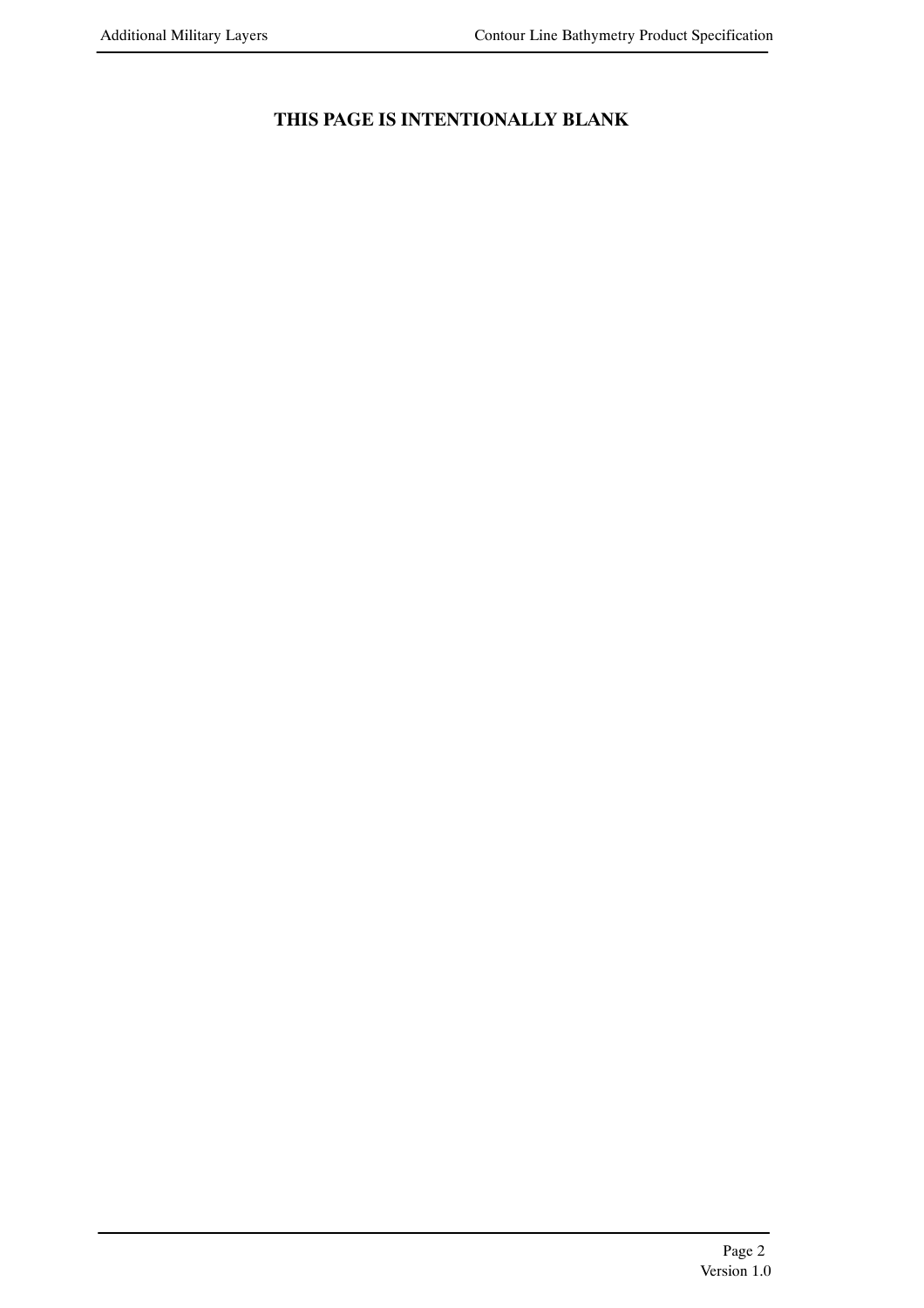| $\mathbf{1}$               |                                                      | 11       |
|----------------------------|------------------------------------------------------|----------|
| 1.1                        |                                                      | 11       |
| 1.2                        |                                                      | 11       |
|                            |                                                      | 11       |
|                            |                                                      | 11       |
|                            |                                                      | 11       |
|                            |                                                      | 11       |
| 1.3                        |                                                      | 11       |
| 1.4                        |                                                      | 12       |
|                            |                                                      | 12<br>12 |
|                            |                                                      | 13       |
| 1.5                        |                                                      | 13       |
| 1.6                        |                                                      | 14       |
|                            |                                                      | 14       |
|                            |                                                      | 15       |
|                            |                                                      | 15       |
| 1.7                        |                                                      | 15       |
| 1.8                        |                                                      | 15       |
| 1.9                        | MAINTENANCE AND SUPPORT OF THE PRODUCT SPECIFICATION | 16       |
|                            |                                                      | 16       |
|                            |                                                      | 16       |
|                            |                                                      | 16       |
|                            |                                                      | 16       |
|                            |                                                      | 16<br>16 |
|                            |                                                      |          |
|                            |                                                      |          |
|                            | <b>GENERAL PRODUCT DESCRIPTION </b>                  | 17       |
|                            |                                                      |          |
| 2.1                        |                                                      | 17       |
| 2.2<br>2.3                 |                                                      | 17<br>17 |
|                            |                                                      | 17       |
|                            |                                                      | 18       |
| 2.4                        |                                                      | 18       |
| 2.5                        |                                                      | 18       |
| 2.5.1                      |                                                      | 18       |
|                            |                                                      | 18       |
|                            |                                                      | 18       |
|                            |                                                      | 18       |
|                            |                                                      | 18       |
| 2.6                        |                                                      | 18       |
| 2.7                        |                                                      | 18       |
|                            |                                                      | 18       |
|                            |                                                      | 19       |
|                            |                                                      | 21       |
| 3.1                        |                                                      | 21       |
|                            |                                                      | 21       |
|                            |                                                      | 21       |
|                            |                                                      | 21       |
|                            |                                                      | 21       |
| $\overline{2}$<br>3<br>3.2 |                                                      | 21       |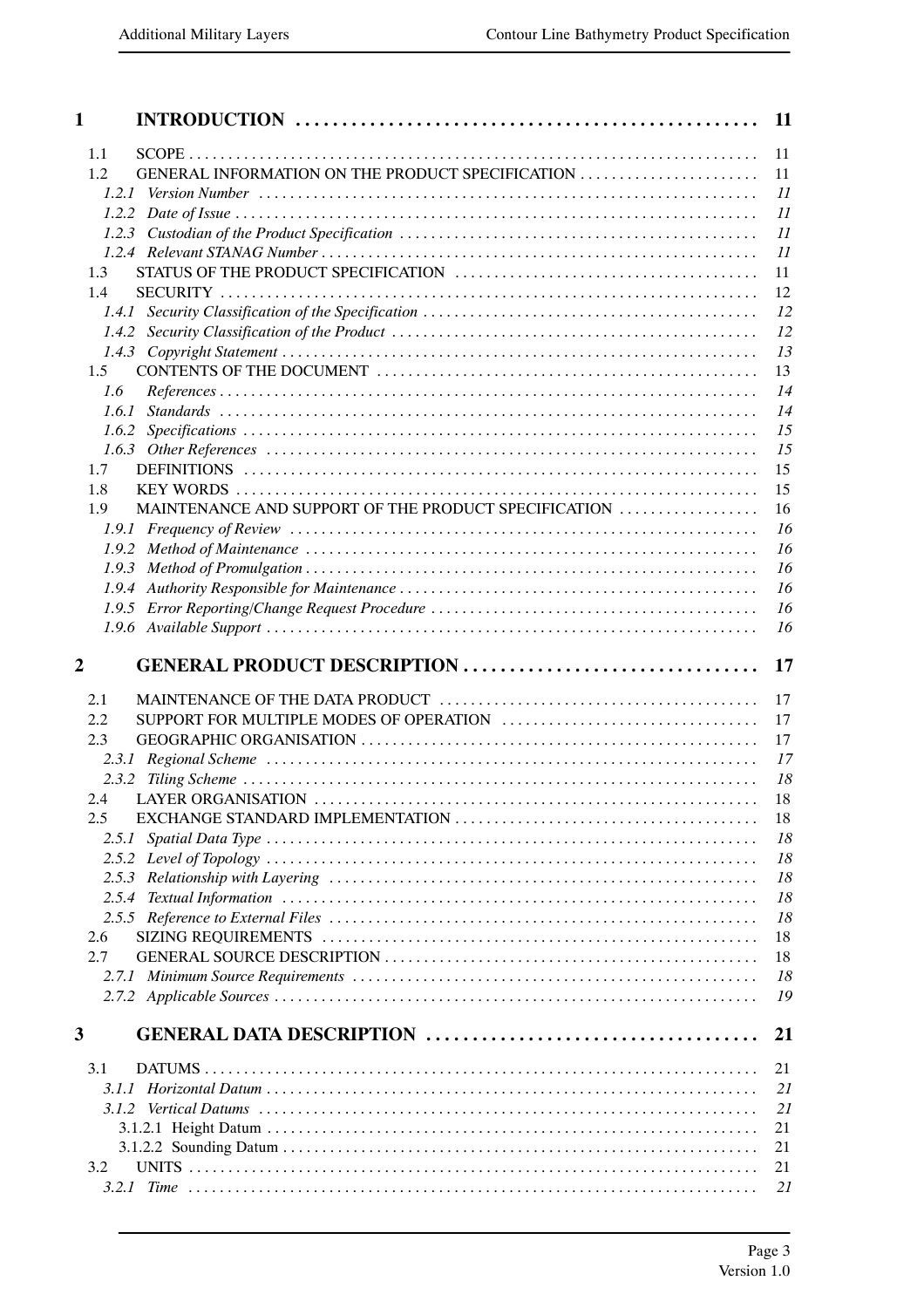| 3.3   | 22       |
|-------|----------|
| 3.4   | 22       |
| 3.5   | 22       |
|       | 22       |
|       | 22       |
| 3.6   | 22       |
|       | 22       |
|       | 23       |
| 3.6.3 | 23<br>23 |
|       | 23       |
|       |          |
| 4     | 25       |
| 5     | 27       |
| 5.2   | 27       |
| 5.3   | 27       |
|       | 27       |
| 5.4   | 29       |
| 5.5   | 29       |
|       | 29       |
|       | 32       |
|       | 34       |
|       | 34       |
|       | 52       |
|       | 52       |
|       | 52       |
| 6     | 53       |
| 6.1   | 53       |
| 6.2   | 53       |
|       |          |
| 7     | 55       |
| 7.1   | 55       |
|       |          |
| 8     | 57       |
| 8.1   | 57       |
|       | 57       |
|       | 57       |
| 8.2   | 57       |
| 8.3   | 57       |
| 8.4   | 57       |
| 8.5   | 57       |
| 8.6   | 57       |
| 8.7   | 57       |
| 8.8   | 57       |
| 8.9   | 57       |
|       |          |
| 9     | 59       |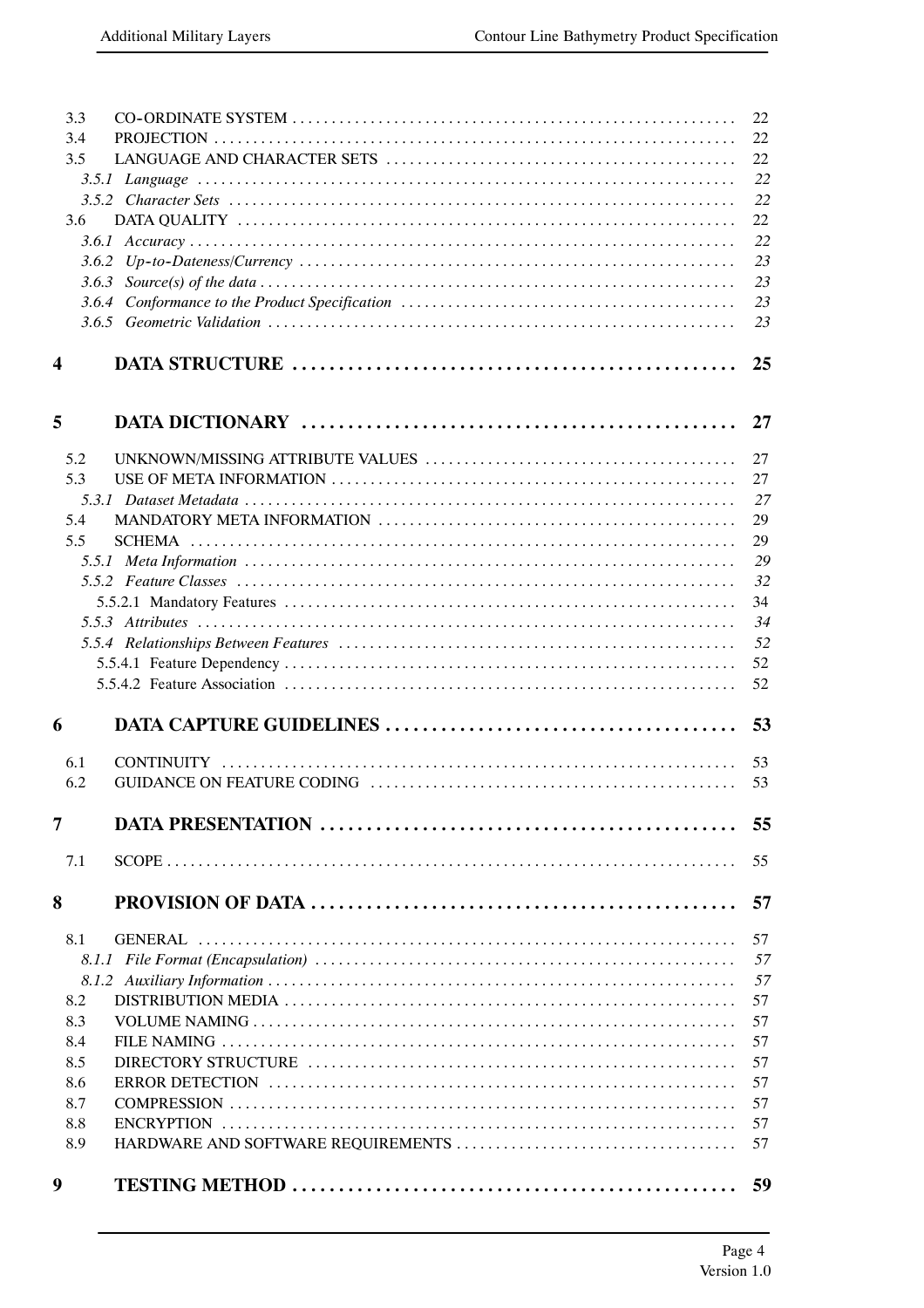| <b>ANNEX A</b> | <b>S-57 IMPLEMENTATION OF CLB PRODUCT SPECIFICATION</b>                            | $A - 1$  |
|----------------|------------------------------------------------------------------------------------|----------|
| $\mathbf{A.1}$ | AML S-57 FORMAT TABLE AND FILE STRUCTURE                                           | $A - 1$  |
| A.1.1          |                                                                                    | $A - 1$  |
|                |                                                                                    | $A - 1$  |
|                |                                                                                    | $A - 1$  |
|                |                                                                                    | $A - 2$  |
|                |                                                                                    | $A - 2$  |
| A.1.1.4.1      |                                                                                    |          |
| A.1.1.4.2      |                                                                                    |          |
|                |                                                                                    |          |
| A.1.1.5.1      |                                                                                    |          |
|                |                                                                                    |          |
|                |                                                                                    |          |
| A.1.1.5.2      |                                                                                    |          |
| A.1.1.5.3      |                                                                                    |          |
|                |                                                                                    |          |
|                |                                                                                    |          |
| A.1.1.7.1      |                                                                                    |          |
| A.1.1.7.2      |                                                                                    |          |
| A.1.1.7.3      |                                                                                    |          |
| A.1.1.7.4      |                                                                                    |          |
|                |                                                                                    |          |
| A.1.1.8.1      |                                                                                    |          |
|                |                                                                                    |          |
| A.1.1.9.1      |                                                                                    |          |
| A.1.1.9.2      |                                                                                    |          |
| A.1.2          |                                                                                    |          |
|                |                                                                                    | $A - 11$ |
|                |                                                                                    | $A - 11$ |
|                |                                                                                    | $A - 11$ |
|                |                                                                                    | $A - 11$ |
|                |                                                                                    | $A - 11$ |
|                |                                                                                    |          |
|                |                                                                                    |          |
|                |                                                                                    |          |
|                |                                                                                    |          |
| A.1.2.7.1      |                                                                                    |          |
|                |                                                                                    |          |
|                | A.1.2.7.1.2 Data Set Structure Information Field Structure (DSSI)  A -16           |          |
|                |                                                                                    |          |
| A.1.2.7.2      |                                                                                    |          |
|                |                                                                                    |          |
|                |                                                                                    |          |
|                |                                                                                    |          |
|                |                                                                                    |          |
|                | A.1.2.7.2.5 3-D Coordinate (Sounding Array) Field Structure (SG3D)  A -17          |          |
| A.1.2.7.3      |                                                                                    |          |
|                |                                                                                    |          |
|                | A.1.2.7.3.2 Feature Object Identifier Field Structure (FOID)  A -18                |          |
|                |                                                                                    |          |
|                | A.1.2.7.3.4 Feature Record National Attribute Field Structure (NATF)  A -18        |          |
|                | A.1.2.7.3.5 Feature Record to Feature Object Pointer Field Structure (FFPT)  A -19 |          |
|                | A.1.2.7.3.6 Feature Record to Spatial Pointer Field Structure (FSPT)  A -19        |          |
|                |                                                                                    | $A - 20$ |
|                |                                                                                    |          |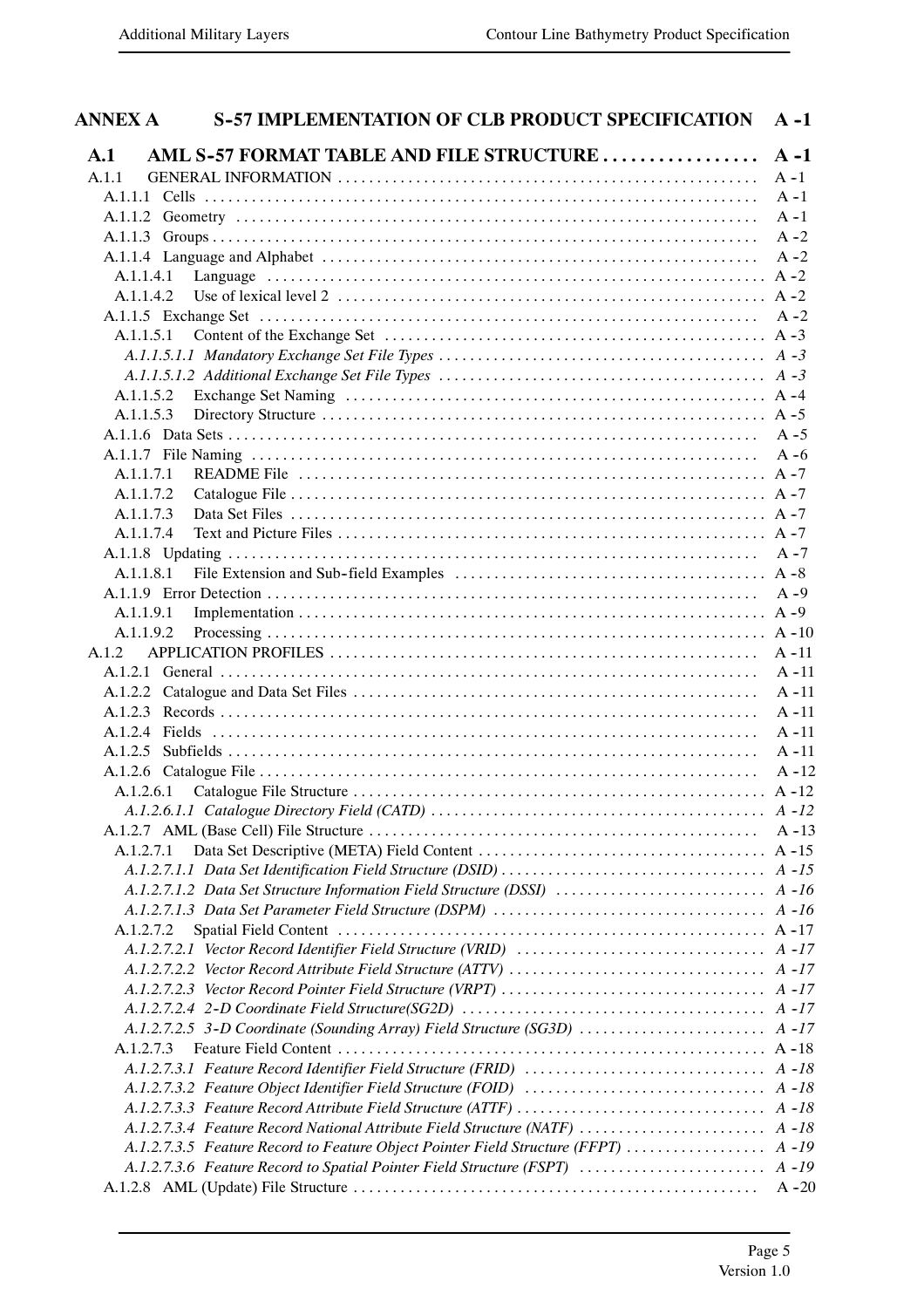| A.1.2.8.1                                                                                  |                      |
|--------------------------------------------------------------------------------------------|----------------------|
|                                                                                            |                      |
| A.1.2.8.1.2 Data Set Structure Information Field Structure (DSSI)  A -22                   |                      |
| A.1.2.8.2                                                                                  |                      |
|                                                                                            |                      |
|                                                                                            |                      |
| A.1.2.8.2.3 Vector Record Pointer Control Field Structure (VRPC)  A -23                    |                      |
|                                                                                            |                      |
|                                                                                            |                      |
|                                                                                            |                      |
| A.1.2.8.2.7 3-D Coordinate (Sounding Array) Field Structure (SG3D)  A -24                  |                      |
|                                                                                            |                      |
| A.1.2.8.3.1 Feature Record Identifier Field Structure (FRID)  A -24                        |                      |
|                                                                                            |                      |
|                                                                                            |                      |
| A.1.2.8.3.4 Feature Record National Attribute Field Structure (NATF)  A -25                |                      |
| A.1.2.8.3.5 Feature Record to Feature Object Pointer Control Field Structure (FFPC)  A -25 |                      |
| A.1.2.8.3.6 Feature Record to Feature Object Pointer Field Structure (FFPT)  A -25         |                      |
| A.1.2.8.3.7 Feature Record to Spatial Record Pointer Control Field Structure (FSPC)  A -26 |                      |
| A.1.2.8.3.8 Feature Record to Spatial Pointer Field Structure (FSPT)  A -26                |                      |
|                                                                                            |                      |
| $\mathbf{A.2}$                                                                             |                      |
| A.2.1                                                                                      | $A - 27$             |
|                                                                                            | $A - 27$             |
|                                                                                            | $A - 27$             |
|                                                                                            | $A - 27$             |
|                                                                                            | $A - 27$             |
|                                                                                            | $A - 27$             |
|                                                                                            | $A - 27$             |
| A.2.2                                                                                      | $A - 27$             |
| A.2.3                                                                                      | $A - 28$             |
|                                                                                            | $A - 28$             |
|                                                                                            | $A - 29$             |
| A.2.4                                                                                      | $A - 29$             |
|                                                                                            | $A - 29$             |
|                                                                                            | $A - 31$             |
|                                                                                            | $A - 32$             |
|                                                                                            | $A - 33$             |
|                                                                                            | $A - 34$             |
|                                                                                            | $A - 34$             |
|                                                                                            | $A - 34$             |
|                                                                                            | $A - 34$             |
| A.3<br>AML CLB GUIDANCE ON FEATURE CODING AND ATTRIBUTION                                  | $A - 35$             |
| A.3.1                                                                                      | $A - 35$             |
|                                                                                            |                      |
|                                                                                            |                      |
| A.3.2                                                                                      | $A - 35$             |
|                                                                                            | $A - 35$             |
|                                                                                            | $A - 35$<br>$A - 36$ |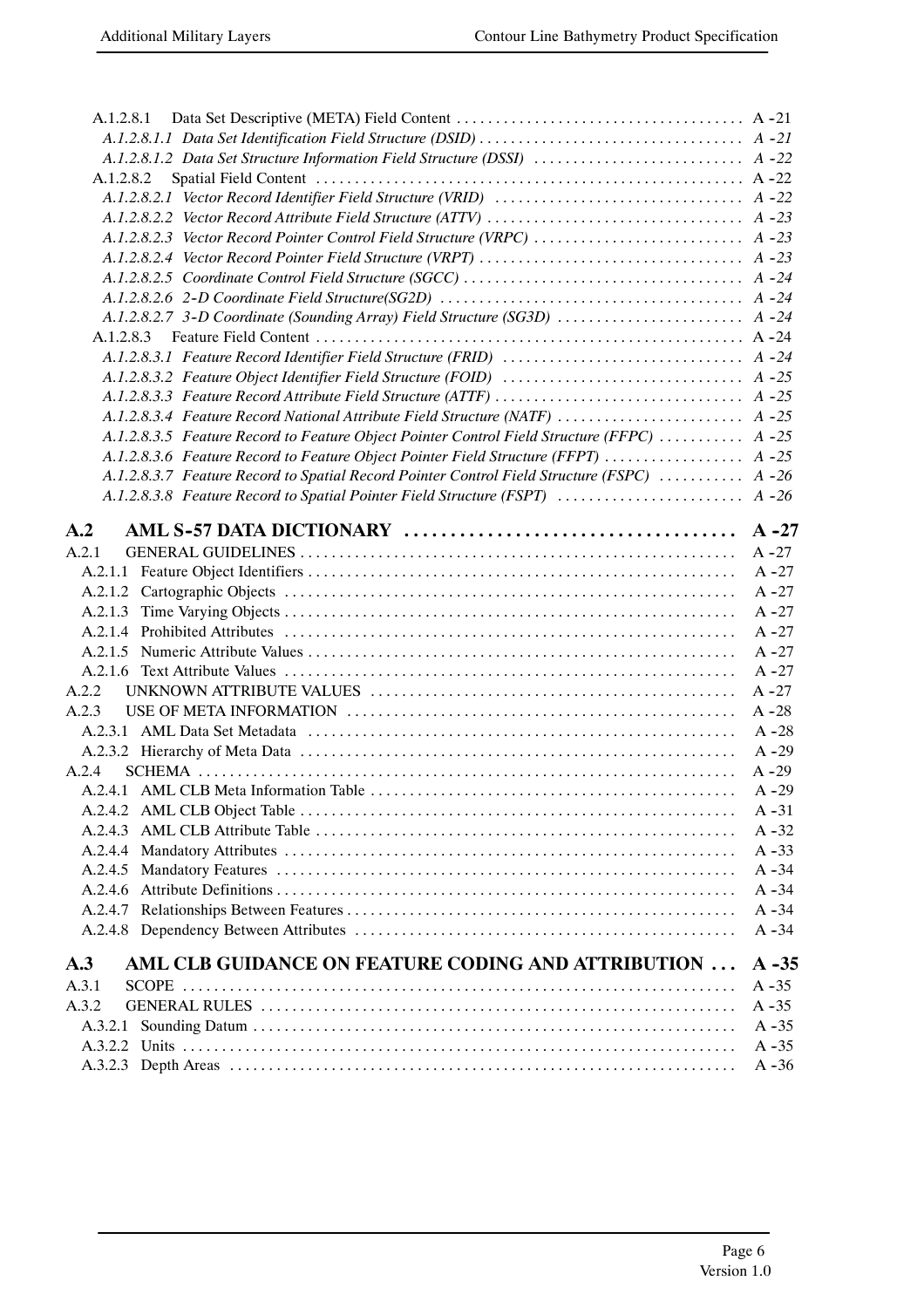| <b>ANNEX B</b>         | DIGEST IMPLEMENTATION OF CLB PRODUCT SPECIFICATION                               | $B - 1$            |
|------------------------|----------------------------------------------------------------------------------|--------------------|
| B.1                    | AML CLB VPF FORMAT TABLE AND FILE STRUCTURE                                      | $B - 1$            |
| B.1.1                  |                                                                                  | $B - 1$            |
| <b>B.1.2</b>           |                                                                                  | $B - 1$            |
|                        |                                                                                  | $B - 1$            |
|                        |                                                                                  | $B - 2$            |
| <b>B.1.3</b>           |                                                                                  | $B - 2$            |
| <b>B.1.4</b>           |                                                                                  | $B - 2$            |
|                        |                                                                                  | $B - 2$<br>$B - 2$ |
| <b>B.1.5</b>           |                                                                                  | $B - 2$            |
|                        |                                                                                  | $B - 3$            |
|                        |                                                                                  | $B - 3$            |
|                        |                                                                                  | $B - 3$            |
| <b>B.1.6</b>           |                                                                                  |                    |
|                        |                                                                                  | $B - 3$            |
| B.1.6.1.1              |                                                                                  |                    |
| B.1.6.1.2              |                                                                                  |                    |
|                        |                                                                                  |                    |
| B.1.6.2.1              |                                                                                  |                    |
| B.1.6.2.2              |                                                                                  |                    |
|                        |                                                                                  |                    |
| B.1.6.3.1              |                                                                                  |                    |
| B.1.6.3.2              |                                                                                  |                    |
| B.1.6.3.3              |                                                                                  |                    |
| B.1.6.3.4              |                                                                                  |                    |
| B.1.6.3.5              |                                                                                  |                    |
| B.1.6.3.6              |                                                                                  |                    |
| B.1.6.3.7              |                                                                                  |                    |
| B.1.6.3.8              |                                                                                  |                    |
| B.1.6.3.9              |                                                                                  |                    |
|                        |                                                                                  |                    |
| B.1.6.4.1              |                                                                                  |                    |
| B.1.6.4.2              |                                                                                  |                    |
| B.1.6.4.3              |                                                                                  |                    |
| B.1.6.4.4              |                                                                                  |                    |
| B.1.6.4.5              |                                                                                  |                    |
|                        |                                                                                  | $B - 10$           |
| B.1.6.5.1              |                                                                                  | $B - 10$           |
| B.1.6.5.2              |                                                                                  | $B - 10$           |
|                        |                                                                                  | $B - 10$           |
| B.1.6.6.1              |                                                                                  |                    |
| B.1.6.6.2              |                                                                                  |                    |
| B.1.6.6.3<br>B.1.6.6.4 | Format and Example of Content for Entity Node Primitive Table (end)  B-12        |                    |
| B.1.6.6.5              | Format and Example of Content for Connected Node Primitive Table (cnd)  B-12     |                    |
| B.1.6.6.6              |                                                                                  |                    |
|                        |                                                                                  |                    |
| B.1.6.6.7<br>B.1.6.6.8 |                                                                                  |                    |
| B.1.6.6.9              | Format and Example of Content for Bounding Rectangle tables (ebr and fbr)  B -13 |                    |
| B.1.7                  |                                                                                  | $B - 14$           |
|                        |                                                                                  | $B - 14$           |
| B.1.7.1.1              |                                                                                  |                    |
| B.1.7.1.2              |                                                                                  |                    |
|                        |                                                                                  |                    |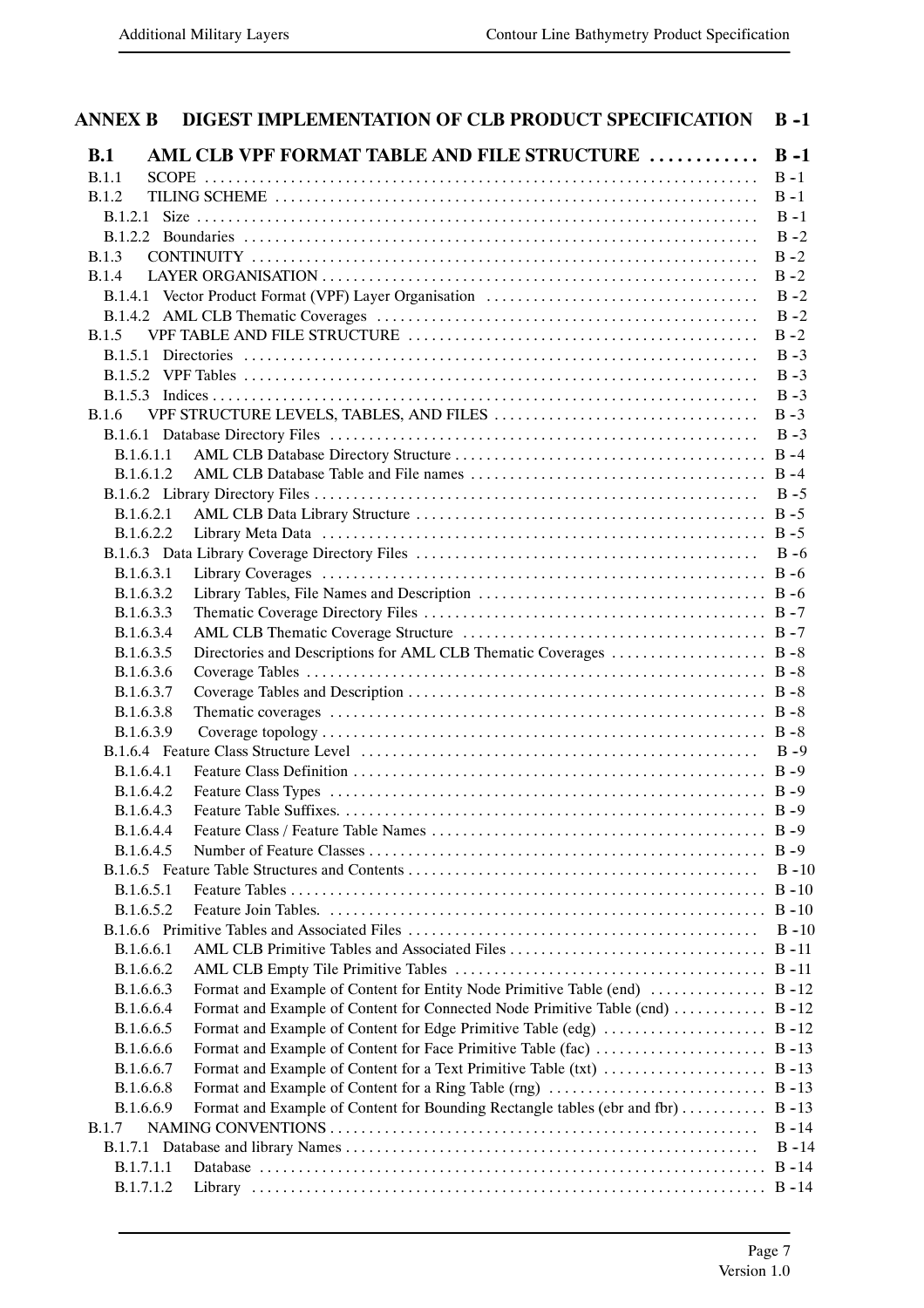| <b>B.1.8</b>   |                                                                                                                                                           | $B - 15$<br>$B - 16$ |
|----------------|-----------------------------------------------------------------------------------------------------------------------------------------------------------|----------------------|
| B.2            | AML CLB DATABASE VPF TABLES AND CONTENTS                                                                                                                  | $B - 17$             |
| B.2.1          |                                                                                                                                                           | $B - 17$             |
| B.2.2          |                                                                                                                                                           | $B - 17$             |
|                |                                                                                                                                                           | $B - 17$             |
|                | B.2.2.2 Format and Content of the Library Attribute (Extent) Table (lat)                                                                                  | $B - 18$             |
| B.3            |                                                                                                                                                           | $B - 19$             |
| <b>B.3.1</b>   |                                                                                                                                                           | $B - 19$             |
| <b>B.3.2</b>   |                                                                                                                                                           | $B - 19$             |
| <b>B.3.3</b>   |                                                                                                                                                           | $B - 19$             |
|                | B.3.3.1 Format and Content of the Coverage Attribute (Description) Table (cat)                                                                            | $B - 19$             |
|                |                                                                                                                                                           | $B - 20$             |
|                | B.3.3.3 Format and Content of the Geographic Reference Table (grt)                                                                                        | $B - 21$             |
|                |                                                                                                                                                           | $B - 22$             |
|                | B.3.3.5 Format and Content of the Lineage Documentation Table (Lineage.doc)                                                                               | $B - 23$             |
| <b>B.3.4</b>   | LIBRARY REFERENCE COVERAGE (LIBREF) DIRECTORY AND FILES                                                                                                   | $B - 24$             |
|                |                                                                                                                                                           | $B - 24$             |
|                | B.3.4.2 Format and Content for Library Reference Feature Class Schema Table (fcs)                                                                         | $B - 24$             |
|                | B.3.4.3 Format and Content for Library Reference Line Feature Table (libref.lft)                                                                          | $B - 25$             |
|                | B.3.4.4 Format and Content for Library Reference Text Feature Table (libreft.tft)                                                                         | $B - 25$             |
|                | B.3.4.5 Format and Content for Library Reference Text Primitive Table (txt)                                                                               | $B - 25$             |
|                | B.3.4.6 Format and Content for Library Reference Character Value Description Table (char.vdt)                                                             | $B - 26$<br>$B - 27$ |
| B.3.5          | TILE REFERENCE COVERAGE (TILEREF) DIRECTORY AND FILES                                                                                                     |                      |
| B.3.5.1        |                                                                                                                                                           | $B - 27$             |
|                | B.3.5.2 Format and Content for Tile Reference Feature Class Schema Table (fcs)                                                                            | $B - 27$             |
|                |                                                                                                                                                           | $B - 27$             |
|                | Format and Content for Tile Reference Area Feature Table (tileref.aft)  B-27<br>B.3.5.3.1<br>B.3.5.3.2                                                    |                      |
|                | Format and Content for Tile Reference Text Feature Table (tilereft.tft)  B-28<br>B.3.5.4 Format and Content for Tile Reference Text Primitive Table (txt) | $B - 28$             |
|                |                                                                                                                                                           |                      |
| B.4            |                                                                                                                                                           | $B - 29$             |
| B.4.1          |                                                                                                                                                           | $B - 29$             |
| <b>B.4.2</b>   |                                                                                                                                                           | $B - 29$             |
| <b>B.4.3</b>   |                                                                                                                                                           | $B - 30$             |
| <b>B.4.4</b>   |                                                                                                                                                           | $B - 32$             |
| <b>B.4.5</b>   |                                                                                                                                                           | $B - 32$             |
| <b>B.4.6</b>   |                                                                                                                                                           | $B - 33$             |
| <b>B.4.7</b>   |                                                                                                                                                           | $B - 33$             |
| <b>B.4.8</b>   |                                                                                                                                                           | $B - 34$             |
| <b>B.4.9</b>   |                                                                                                                                                           | $B - 34$             |
| <b>B.4.9.1</b> |                                                                                                                                                           | $B - 34$             |
| <b>B.4.9.2</b> |                                                                                                                                                           | $B - 34$             |
| B.4.9.3        |                                                                                                                                                           | $B - 34$             |
| <b>B.4.9.4</b> | B.4.9.5 Null, unknown, not populated, not applicable, and other values                                                                                    | $B - 34$<br>$B - 35$ |
| <b>B.4.10</b>  |                                                                                                                                                           | $B - 35$             |
| <b>B.4.11</b>  |                                                                                                                                                           | $B - 35$             |
|                |                                                                                                                                                           |                      |
| B.5            | AML CLB THEMATIC COVERAGE DIRECTORY RECORD LAYOUT.                                                                                                        | $B - 37$             |
| B.5.1          |                                                                                                                                                           | $B - 37$             |
| <b>B.5.2</b>   |                                                                                                                                                           | $B - 37$             |
| <b>B.5.3</b>   |                                                                                                                                                           | $B - 38$             |
|                | B.5.3.1 Format and Content of the Hydrography Coverage Feature Class Schema Table (fcs)                                                                   | $B - 38$             |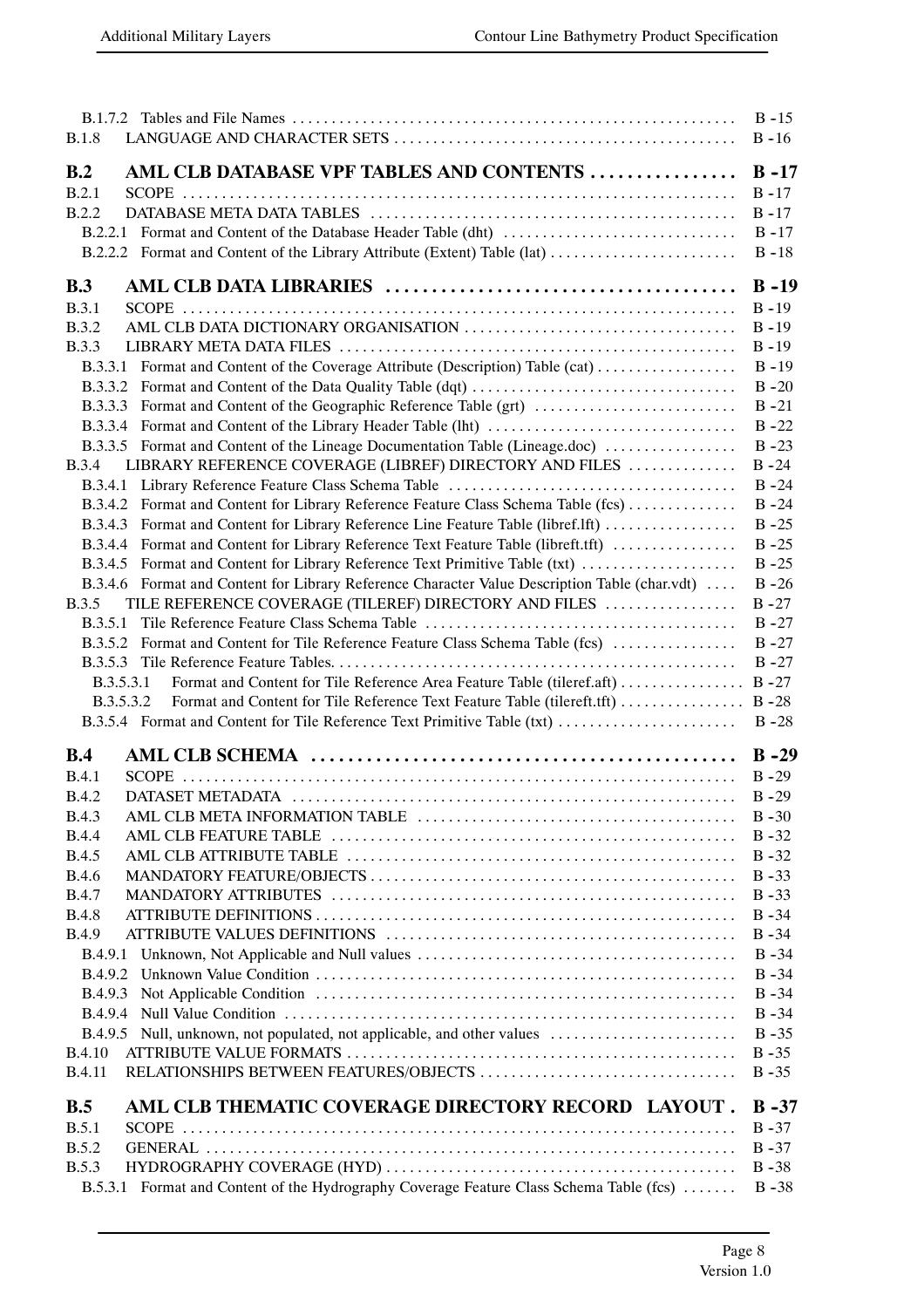|              | B.5.3.2 Format and Content of the Hydrography Coverage Feature Class Attribute (fca) Table                               | $B - 39$ |
|--------------|--------------------------------------------------------------------------------------------------------------------------|----------|
|              | B.5.3.3 Format and Content of an Example Feature Index Table (fit)                                                       | $B - 39$ |
|              | B.5.3.4 Format and Content of the Soundings Point Feature Table (soundp.pft)                                             | $B - 40$ |
|              | B.5.3.5 Format and Content of the Contour Line Feature Table (contrl.lft)                                                | $B - 42$ |
|              | B.5.3.6 Format and Content of the Hydrography Area Line Feature Table (hydrol.lft)                                       | $B - 44$ |
|              | B.5.3.7 Format and Content of the Hydrography Area Feature Table (hydroa.aft)                                            | $B - 46$ |
|              |                                                                                                                          | $B - 47$ |
|              | B.5.3.9 Format and Content of the Notes Related Join Table (*.njt)                                                       | $B - 47$ |
|              | B.5.3.10 Format and Content of the Hydrography Coverage Character Value Description Table (char.vdt)<br>$B - 48$         |          |
|              | B.5.3.11 Format and Content of the Hydrography Cover Integer Value Description Table (int.vdt)                           | $B - 50$ |
| B.5.4        |                                                                                                                          | $B - 57$ |
|              | B.5.4.1 Format and Content of the Earth Cover Feature Class Schema Table (fcs)                                           | $B - 57$ |
|              | B.5.4.2 Format and Content of the Earth Cover Feature Class Attribute Table (fca)                                        | $B - 57$ |
|              | B.5.4.3 Format and content of Sea Area Point Feature Table (seaap.pt)                                                    | $B - 58$ |
|              | B.5.4.4 Format and Content of the Sea Area Area Feature Table (seaaa.aft)                                                | $B - 59$ |
|              | B.5.4.5 Format and Content of the Earth Cover Character Value Description Table (char.vdt)                               | $B - 60$ |
|              | B.5.4.6 Format and Content of Earth Cover Integer Value Description Table (int.vdt)                                      | $B - 60$ |
| <b>B.5.5</b> |                                                                                                                          | $B - 64$ |
|              | B.5.5.1 Format and Content of the Survey Information Feature Class Schema Table (fcs)                                    | $B - 64$ |
|              | B.5.5.2 Format and Content of the Survey Information Feature Class Attribute Table (fca)                                 | $B - 64$ |
|              | B.5.5.3 Format and Content of the Track Swath Area Feature Table (swatha.aft)                                            | $B - 65$ |
|              | B.5.5.4 Format and Content of the Survey Information Character Value Description Table (char.vdt).                       | $B - 66$ |
|              | B.5.5.5 Format and Content of the Survey Information Integer Value Description Table (int.vdt)                           | $B - 66$ |
| <b>B.5.6</b> |                                                                                                                          | $B - 68$ |
|              | B.5.6.1 Format and Content of the Data Quality Feature Class Schema Table (fcs)                                          | $B - 68$ |
|              | B.5.6.2 Format and Content of the Data Quality Feature Class Attribute Table (fca)                                       | $B - 68$ |
|              | B.5.6.3 Format and Content of the Data Quality Area Feature Table (dqarea.aft)                                           | $B - 69$ |
|              | B.5.6.4 Format and Content of the Data Quality Area Related Attribute Table (dqarea.rat)                                 | $B - 70$ |
|              | B.5.6.5 Format and Content of the Data Quality Area Related Join Table (dqarea.rjt)                                      | $B - 70$ |
|              | B.5.6.6 Format and Content of the Conformance to the Product Specification Area Feature Table (confpda.aft).<br>$B - 71$ |          |
|              | B.5.6.7 Format and Content of the Data Quality Integer Value Description Table (int.vdt)                                 | $B - 71$ |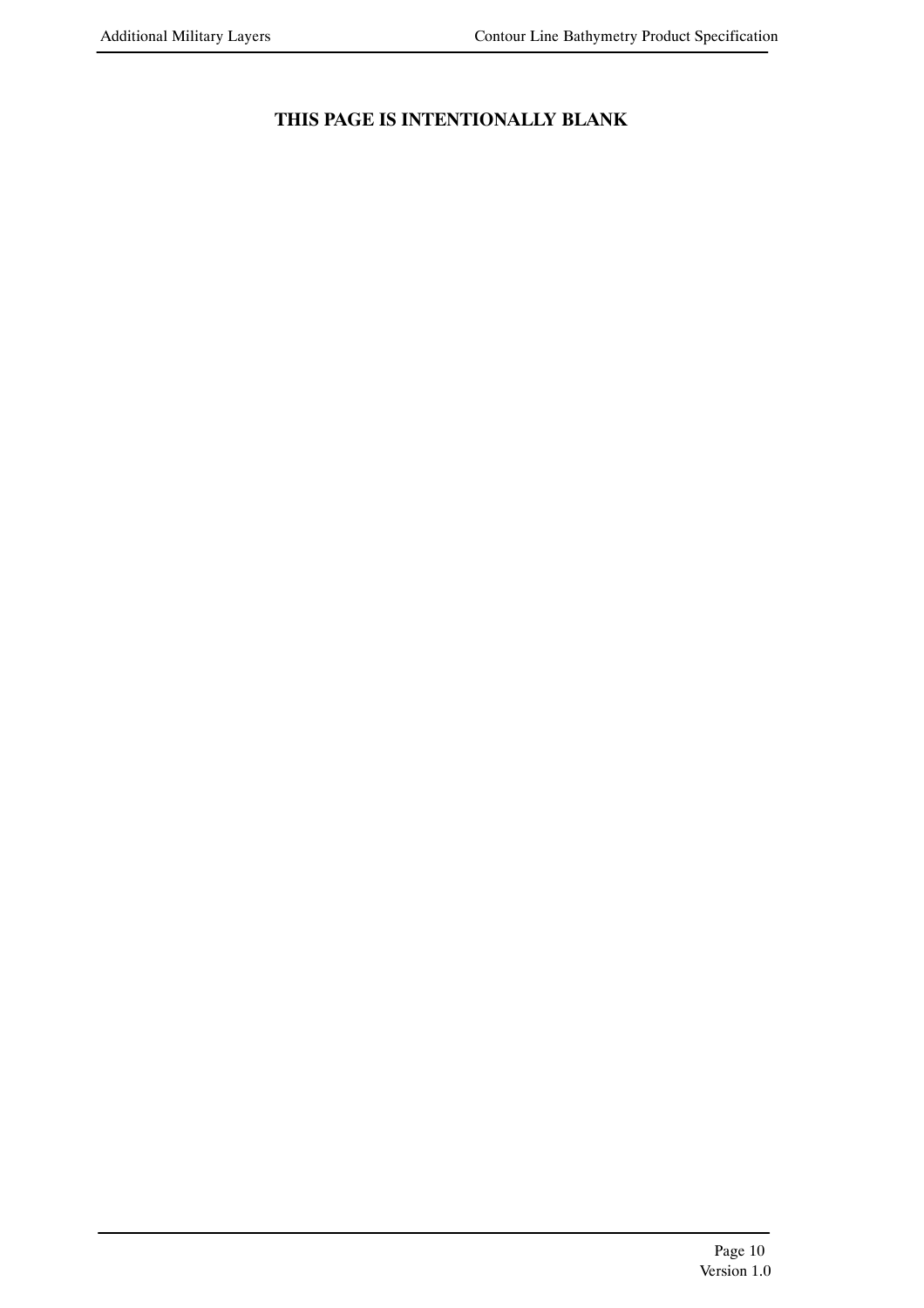# **1 INTRODUCTION**

## **1.1 SCOPE**

The main body of this Product Specification describes the content and defines the data dictionary of the AML Contour Line Bathymetry (CLB) product, independent of any exchange standard data format. The schema and data format imposed by the chosen exchange standard implementation are defined in separate annexes (where provided).

It has been prepared in accordance with the draft NATO STANAG 4564, Performance Standards for Warship Electronic Chart Display and Information System (WECDIS) Data Products, and is based on the proposed Common Product Specification Framework which is contained as Annex B to the draft STANAG.

The Contour Line Bathymetry product provides simple depth information as points, lines and areas. It is likely to be produced for the purposes of:

- · Tactical planning and ocean operations.
- · MCM/Amphibious a larger scale product for mine counter measures and amphibious operations.
- · On-shelf ASW operations.

## **AML CONTOUR LINE BATHYMETRY MUST NOT BE USED FOR NAVIGATIONAL PURPOSES**

#### **1.2 GENERAL INFORMATION ON THE PRODUCT SPECIFICATION**

**1.2.1 Version Number**

1.0

**1.2.2 Date of Issue**

31st August 2001

#### **1.2.3 Custodian of the Product Specification**

The Custodian of this specification is the United Kingdom Hydrographic Office:

United Kingdom Hydrographic Office

Admiralty Way

Taunton

Somerset

TA1 2DN

Telephone: +44(0) 1823 337900

Fax: +44(0) 1823 284077

E-mail: aml@ukho.gov.uk

#### **1.2.4 Relevant STANAG Number**

To be assigned.

#### **1.3 STATUS OF THE PRODUCT SPECIFICATION**

This product specification has been endorsed by the Ad Hoc Hydrographic Working Group of the NATO Geographic Conference and is subject to the change control procedures implemented by that group.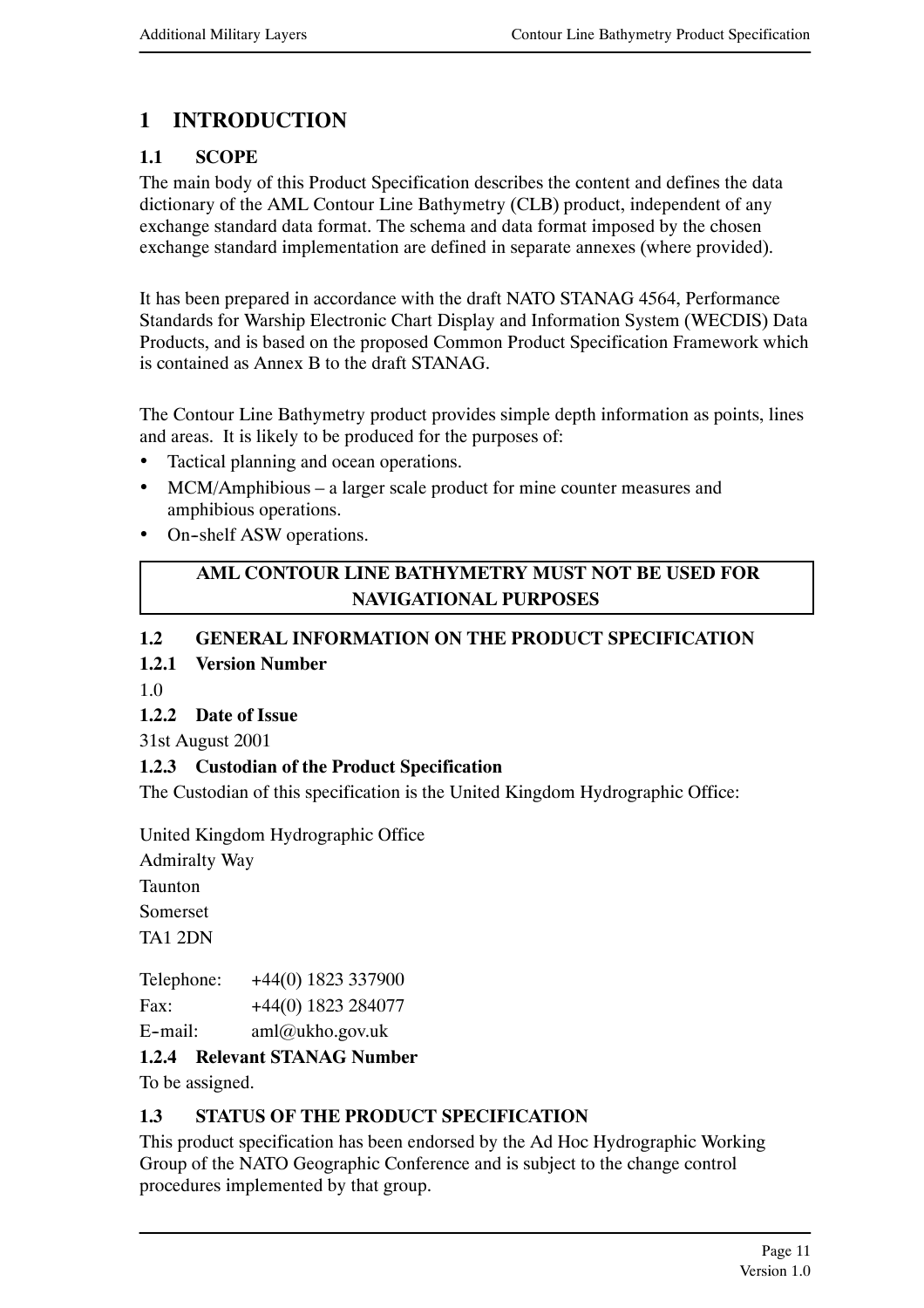## **1.4 SECURITY**

## **1.4.1 Security Classification of the Specification**

The Product Specification is UNCLASSIFIED.

## **1.4.2 Security Classification of the Product**

AML CLB can be issued at various security classification levels according to content. AML CLB products of differing security levels (specified at the dataset level by the 'Protective Marking' and 'Caveat' details) are physically partitioned.

The table below defines how AML CLB security classification information must be described at a dataset level (see section 5.3.1).

| <b>Dataset Security Classification</b><br><b>Information</b>            | <b>Values</b>                                                                                                                                                   |
|-------------------------------------------------------------------------|-----------------------------------------------------------------------------------------------------------------------------------------------------------------|
| <b>International Defence</b><br>Organisation (IDO) status (see<br>note) | North Atlantic Treaty<br>Organisation (NATO)<br>North Atlantic Co-operation<br>Council (NACC)<br>Partnership for Peace (PfP)<br>Western European Union<br>(WEU) |
| Protective Marking                                                      | <b>COSMIC TOP SECRET</b><br><b>FOCAL TOP SECRET</b><br><b>TOP SECRET</b><br><b>SECRET</b><br><b>CONFIDENTIAL</b><br><b>RESTRICTED</b><br><b>UNCLASSIFIED</b>    |
| <b>Owner Authority</b>                                                  | e.g. UK, US                                                                                                                                                     |
| Caveat (see note)                                                       | e.g. UK/US Eyes only                                                                                                                                            |

#### NOTE:

International Defence Organisation (IDO) status and caveats are mutually exclusive. If the data has an IDO status, then the caveat is not applicable. Additionally, caveats only apply to data that has a Protective Marking of CONFIDENTIAL or above.

AML CLB security information may also be encoded at the following levels in a dataset:

- meta information (see section 5.5.1)
- feature attributes (see section 5.5.3)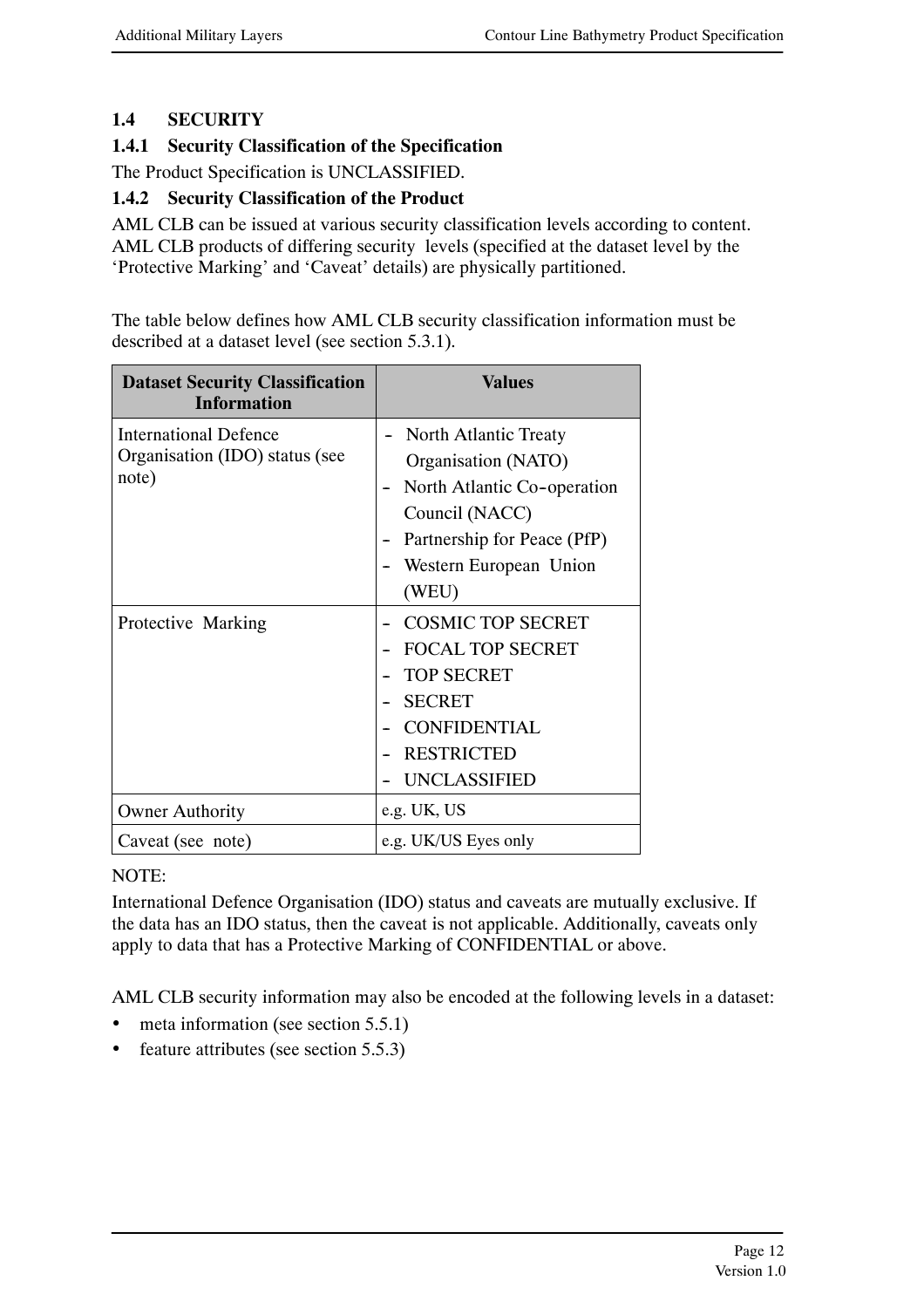## **1.4.3 Copyright Statement**

Producers of AML datasets must ensure that:

- · the Intellectual Property Rights of those owning the information that has been used for production of the AML product is not compromised.
- sufficient mechanisms are put in place to ensure that material is not copied either in whole or part, except as specifically required within the host system, without prior agreement of the data producer and any other copyright holders

Copyright statements should be shown at the following locations:

- on the product label
- on the product packaging
- · within the product

#### **1.5 CONTENTS OF THE DOCUMENT**

The AML CLB Product Specification conforms to the Common Product Specification Framework (CPSF) specified in NATO STANAG No. 4564, Performance Standards for Warship Electronic Chart Display and Information System (WECDIS), Edition 1, Annex B, Data Products.

In accordance with the CPSF, the AML CLB Product Specification defines the real- world entities and metadata required for the production and use of the product.

This Product Specification is divided into the following sections:

- Introduction (section 1)
- · General Product Description (section 2)
- · General Data Description (section 3)
- Data Structure (section 4)
- Data Dictionary (section 5)
- Data Capture Guidelines (section 6)
- Data Presentation (section 7)
- Provision of Data (section 8)
- Testing Method (section 9)

Also included, as annexes to the product specification, are details of the implementation using the relevant exchange standard(s).

Each annex (if included) is identified as follows:

- AML CLB S-57 Implementation (ANNEX A)
- AML CLB DIGEST-C Implementation (ANNEX B)

A cross-reference box (an example of which is shown below) will be included for instances when there are relevant details in one or more of the implementation annexes.

| ANNEX<br>$\Delta$ | <b><i>CAMPLE</i></b><br>H<br>A<br>$\mathbf{x}$ |
|-------------------|------------------------------------------------|
| NNFX R<br>∸       | R FXAMPLE                                      |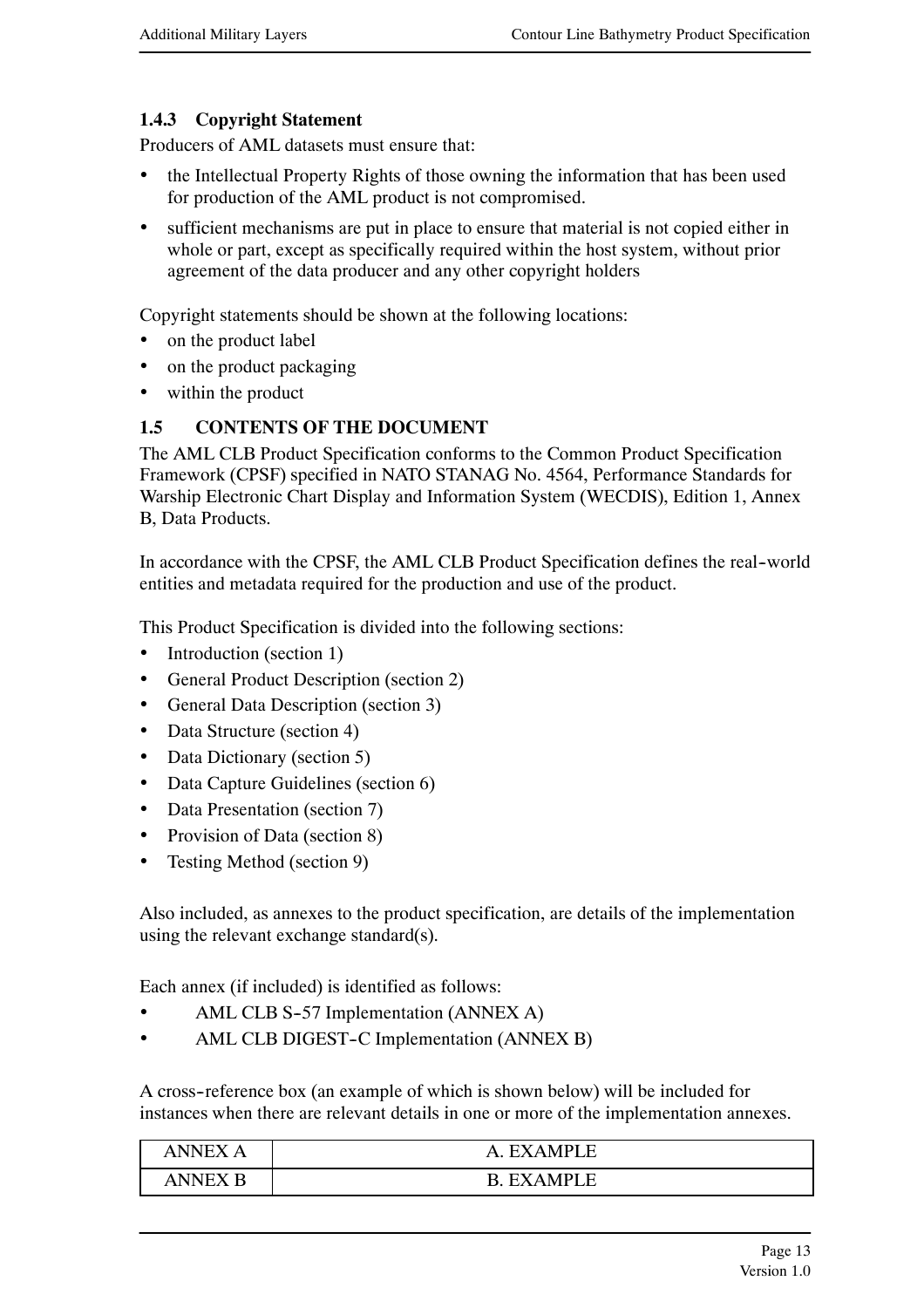## **1.6 REFERENCES**

The following standards and specifications affect the content of this Product Specification.

| 1.6.1 Standards<br>NATO STANAG 1059 |                                                                                                                                                                  |
|-------------------------------------|------------------------------------------------------------------------------------------------------------------------------------------------------------------|
| (Edition 6)                         | Distinguishing Letters for Geographical Entities for<br>use in NATO.                                                                                             |
| NATO STANAG 2211                    | Geodetic Datums, Ellipsoids, Grids & Grid<br>References                                                                                                          |
| NATO STANAG 4564                    | Standard for Warship Electronic Chart Display and<br>Information System (WECDIS), Edition 1, Annex<br>B, Data Products.                                          |
| NATO STANAG 7074                    | Digital Geographic Information Exchange Standard<br>(DIGEST), Edition 2.1, September 2000.<br>Part 1: General Description                                        |
|                                     | Part 2: Theoretical Model, Exchange Structure and<br>Encapsulation Specifications, Annex $C -$ Vector<br>Relational Format (VRF) Encapsulation<br>Specification. |
|                                     | Part 3: Codes, Parameters and Tags                                                                                                                               |
|                                     | Part 4: Feature and Attribute Coding Catalogue<br>(FACC)                                                                                                         |
| $S-57$                              | <b>IHO Transfer Standard for Digital Hydrographic</b><br>Data, Edition 3.1, November 2000                                                                        |
|                                     | Appendix A:                                                                                                                                                      |
|                                     | Chapter 1, Object Classes                                                                                                                                        |
|                                     | Chapter 2, Attributes                                                                                                                                            |
|                                     | Annex A - IHO Codes for Producing Agencies                                                                                                                       |
|                                     | Annex B - Attributes/Object Classes Cross<br>Reference                                                                                                           |
| $S-52$                              | Specifications for Chart Content and Display<br>Aspects of ECDIS                                                                                                 |
|                                     | 5th Edition, dated December 1996 (amended March<br>1999)                                                                                                         |
|                                     | Appendix 1                                                                                                                                                       |
|                                     | Guidance on Updating the Electronic Navigational<br>Chart                                                                                                        |
| <b>ISO 8859</b>                     | Information processing - 8-bit single-byte coded<br>graphic character sets                                                                                       |
|                                     | Part 1: Latin alphabet No.1                                                                                                                                      |
|                                     |                                                                                                                                                                  |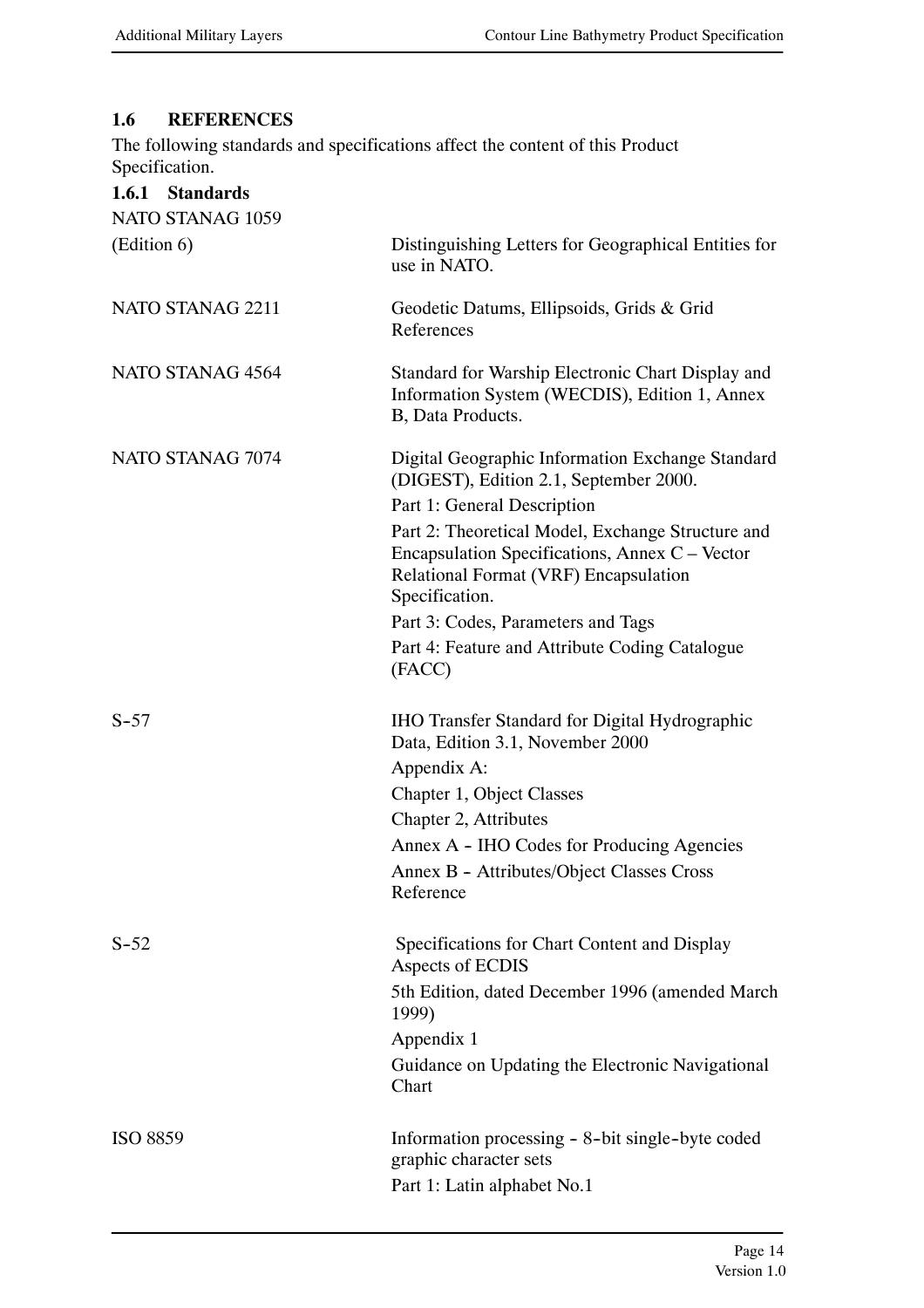| <b>ISO 9660</b>                        | Information Processing - Volume and File Structure<br>of CD-ROM for Information Interchange.                                                                     |
|----------------------------------------|------------------------------------------------------------------------------------------------------------------------------------------------------------------|
| ANSI/IEEE 802.3                        | IEEE Standards for Local Area Networks, Carrier<br>Sense Multiple Access with Collision Detection<br>(CSMA/CD)Access Method and Physical Layer<br>Specifications |
| ISO/IEC 8211,                          | Information processing - Specification for a data<br>descriptive file for information interchange                                                                |
| <b>ISO/IEC 10646</b>                   | Information technology - Universal Multiple-Octet<br>Coded Character Set (UCS)                                                                                   |
|                                        | Part 1: Architecture and Basic Multilingual Plane                                                                                                                |
| 1.6.2 Specifications                   |                                                                                                                                                                  |
| MIL-PRF-0089049(NIMA)                  | General Performance Specification, Vector Product<br>Format (VPF) Products, dated 24 November 1998                                                               |
| MIL-STD-2407                           | Interface Standard for Vector Product Format, dated<br>28 June 1996                                                                                              |
| The Open GIS Abstract<br>Specification | Open GIS Consortium. Topic 9: Quality Version 4<br>1999                                                                                                          |
| S-57, Edition 2.0, 11/2000             | Appendix B.1: ENC Product Specification                                                                                                                          |
| 1.6.3 Other References                 |                                                                                                                                                                  |
| AML                                    | Object and Attribute Catalogue                                                                                                                                   |
| 1.7<br><b>DEFINITIONS</b>              |                                                                                                                                                                  |
| <b>AML</b>                             | AML is a unified range of digital geospatial data products<br>designed to satisfy the totality of NATO non-navigational<br>maritime defence requirements.        |
| 1.8<br><b>KEY WORDS</b>                |                                                                                                                                                                  |

AML CLB PRODUCT SPECIFICATION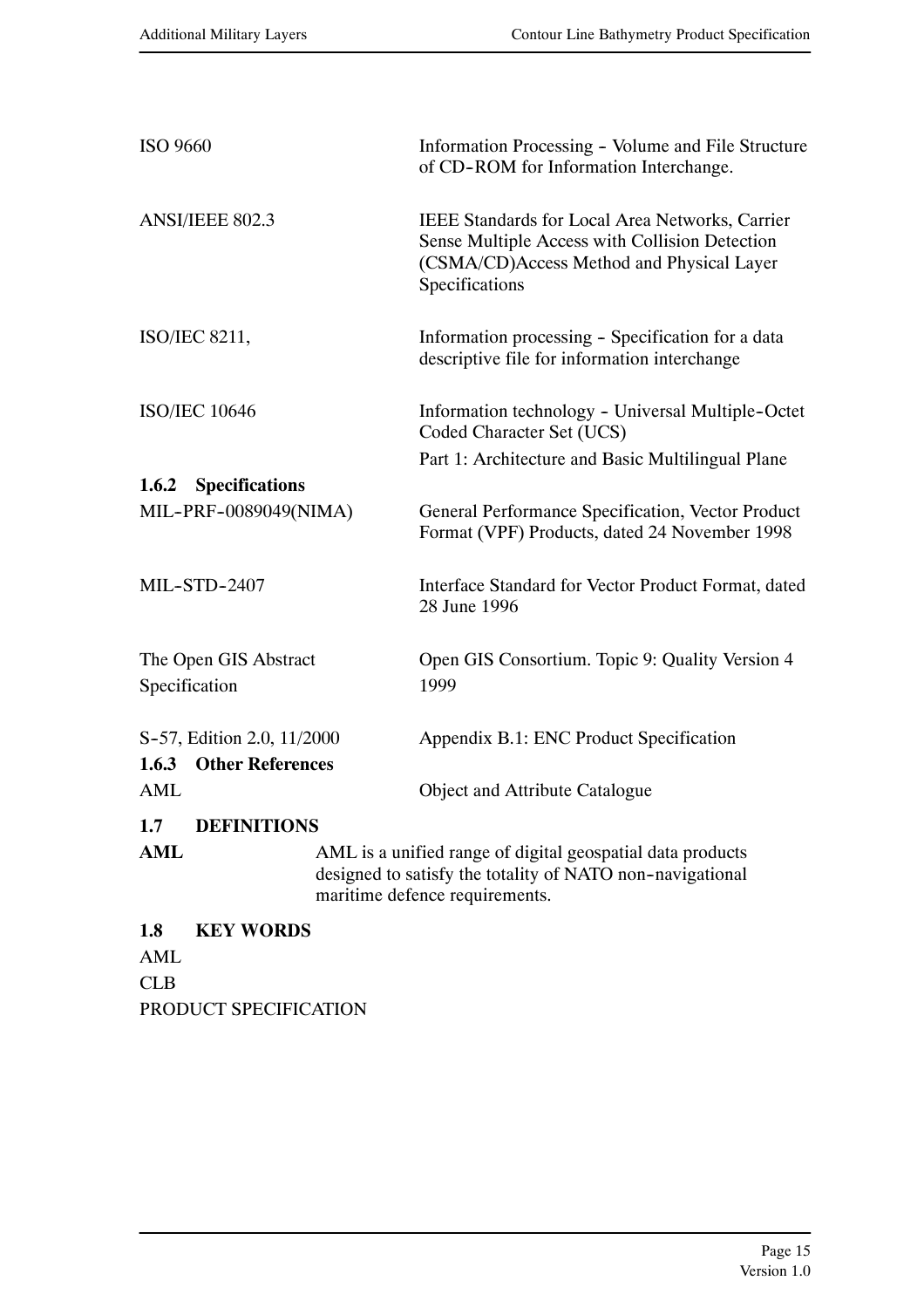#### **1.9 MAINTENANCE AND SUPPORT OF THE PRODUCT SPECIFICATION**

Specific processes and mechanisms that are established for the maintenance of AML Product Specifications are described in the sections 1.9.1 to 1.9.6 below.

#### **1.9.1 Frequency of Review**

The AML CLB Product specification (version 1.0) will be frozen for a period of 2 years following endorsement.

#### **1.9.2 Method of Maintenance**

Corrections, clarifications and requests for change will be administered by the custodian. Discussion regarding proposed changes will be carried out by correspondence with national Points of Contact. Consolidated maintenance documents will be issued periodically containing published corrections and clarifications together with details of agreed extensions to the object catalogue (these will be formally incorporated into the Product Specification and become live at its next revision).

Changes to the Product Specification beyond extensions to the object catalogue will be reviewed by committee<sup>1</sup> during preparatory work for production of the next edition of the specification.

#### **1.9.3 Method of Promulgation**

Maintenance documents, new editions of specifications, and related documentation will be sent to nations through their appointed AML point of contact.

#### **1.9.4 Authority Responsible for Maintenance**

AML Product Specifications will be maintained by the Custodian specified in section 1.2.3.

#### **1.9.5 Error Reporting/Change Request Procedure**

Comments concerning the content of the AML Product Specifications and requests for change should be addressed to the Custodian.

#### **1.9.6 Available Support**

Contact the Custodian for guidance and advice relating to this product specification.

**<sup>1</sup>** Will be a specific group reporting to the AHHWG or its successor.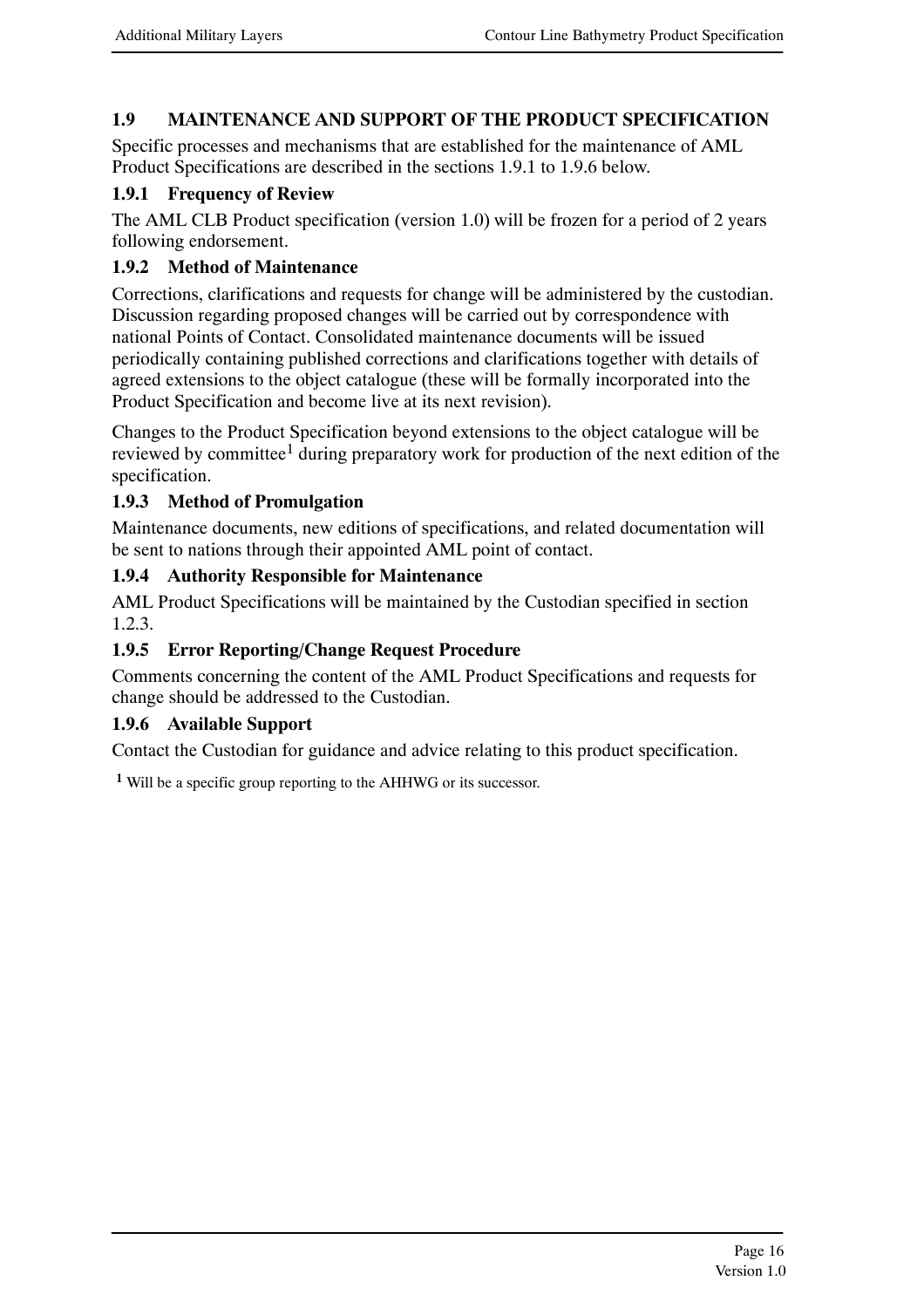# **2 GENERAL PRODUCT DESCRIPTION**

#### **PRODUCT TITLE**

Additional Military Layers – Contour Line Bathymetry.

#### **SHORT TITLE**

CLB

#### **REFERENCE**

NATO STANAG No. 4564 (Performance Standards for Warship Electronic Chart Display and Information System (WECDIS), Edition 1, Annex B, Data Products.

#### **2.1 MAINTENANCE OF THE DATA PRODUCT**

The frequency and method of provision of update or replacement data will be defined by each AML producing agency.

| <b>ATATTIV</b><br>NNH<br>Д<br>$\overline{ }$<br>$\overline{\phantom{a}}$ | A.  |
|--------------------------------------------------------------------------|-----|
| NNFX R                                                                   | N/A |

#### **2.2 SUPPORT FOR MULTIPLE MODES OF OPERATION**

AML CLB data is compiled for a variety of purposes, tactical planning, ocean operations, mine counter measures and amphibious operations, and may therefore be made available at the scale bands shown in the following table.

| <b>SCALE BAND</b> | <b>SCALE RANGE</b>             |
|-------------------|--------------------------------|
|                   | $<$ 1:40,000,000               |
| 2                 | $1: 10,000,000 - 1:62,500,000$ |
| 3                 | $1: 2,000,000 - 1:12,500,000$  |
|                   | $1:400,000 - 1:2,500,000$      |
| 5                 | $1:100,000 - 1:625,000$        |
| 6                 | $1:20,000 - 1:125,000$         |
|                   | $1:4,000 - 1:25,000$           |
| 8                 | $1:1,000 - 1:6,250$            |
|                   | >1:1,500                       |

It must be noted that the ranges given are to be taken as indicative only. The ranges quoted above are based on the assumption that modern, vector data captured from suitable sources can be used sensibly at a range of scales from around 40% to 250% of the nominal scale. Encoders should use the lowest available band number applicable to the data in question for any particular published product.

| NNF.       | $A.1.2.7.1.1 \& A.1.2.8.1.1$ |
|------------|------------------------------|
| <b>NNH</b> | B.1.7.1.2                    |
| хĸ         | $\overline{\phantom{a}}$     |

#### **2.3 GEOGRAPHIC ORGANISATION**

#### **2.3.1 Regional Scheme**

AML products will be partitioned by geographic region. This will vary widely depending upon the scale band of the product.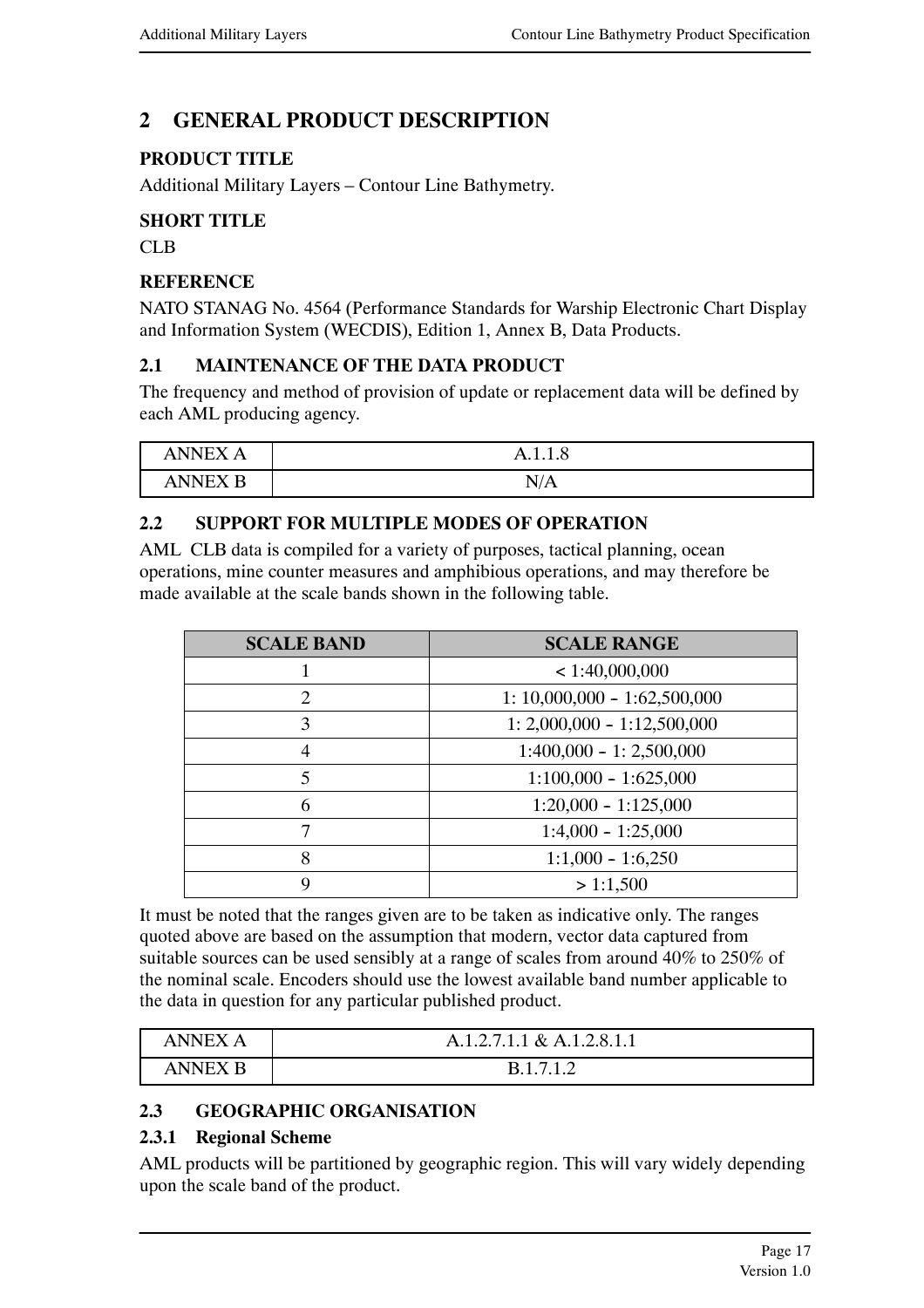## **2.3.2 Tiling Scheme**

| N<br>. IN 1<br>А                   | A.1.1.1                   |
|------------------------------------|---------------------------|
| N<br>$^{\prime}$ N $_{\cdot}$<br>А | $D \Omega \zeta$<br>D.3.3 |

## **2.4 LAYER ORGANISATION**

The content of the product is not layered. However, specific exchange standards may impose their own internal layering requirements.

## **2.5 EXCHANGE STANDARD IMPLEMENTATION**

This product specification has been written to be independent of the exchange standard used. Details of exchange standard implementations are given in the relevant annex.

## **2.5.1 Spatial Data Type**

AML CLB contains spatial objects as vector data.

#### **2.5.2 Level of Topology**

The topological level of the product may be influenced by the exchange standard and so this is defined in the relevant annex.

#### **2.5.3 Relationship with Layering**

N/A

#### **2.5.4 Textual Information**

Attributes that contain free text must not be used when it is possible to encode the information by means of any other attribute.

#### **2.5.5 Reference to External Files**

Text and picture files may also be included in the AML product to provide additional information.

| ANNEX  | A.1.1.5.1.2 and A.1.1.7.4 |
|--------|---------------------------|
| NNFX R |                           |

Below are examples of potential formats.

- · ASCII
- · TIFF
- · PDF
- · HTML
- · JPEG
- · AVI
- · MPEG

## **2.6 SIZING REQUIREMENTS**

This will be dependent upon the exchange standard implementation being used.

#### **2.7 GENERAL SOURCE DESCRIPTION**

#### **2.7.1 Minimum Source Requirements**

Sources for any real- world feature detailed in section 5.5.2 meet the following requirements

· the data capture point- density fulfils the data capture requirements specified in section 2.2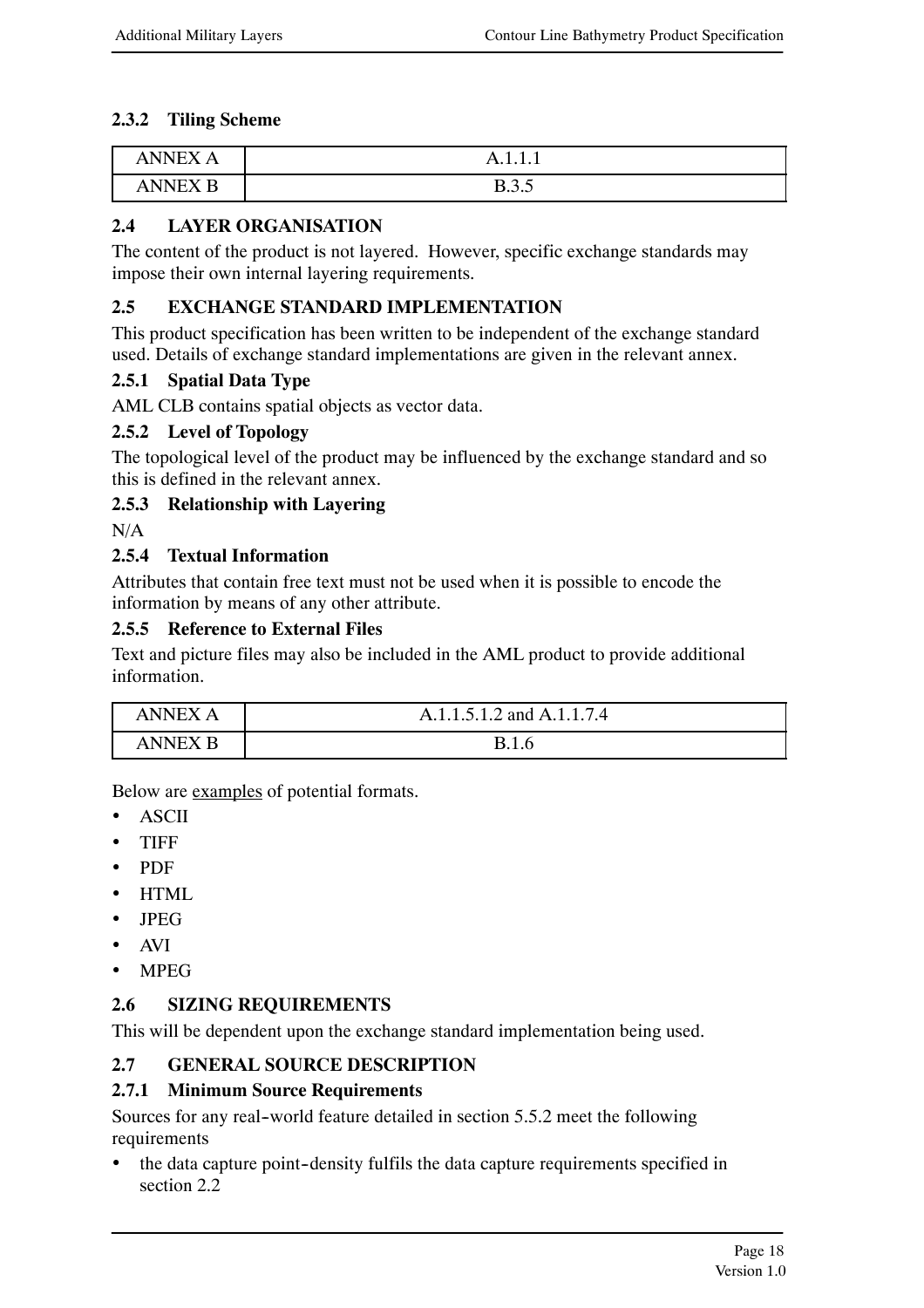- mandatory features specified in section 5.5.2.1 are included
- the mandatory attribution levels for each object, specified in section 5.5.2, are met

## **2.7.2 Applicable Sources**

All sources used must meet the minimum requirements. Wherever available, sources that provide exact definitions of entities eg geographical co- ordinates should be used in preference to digitising from graphical representations.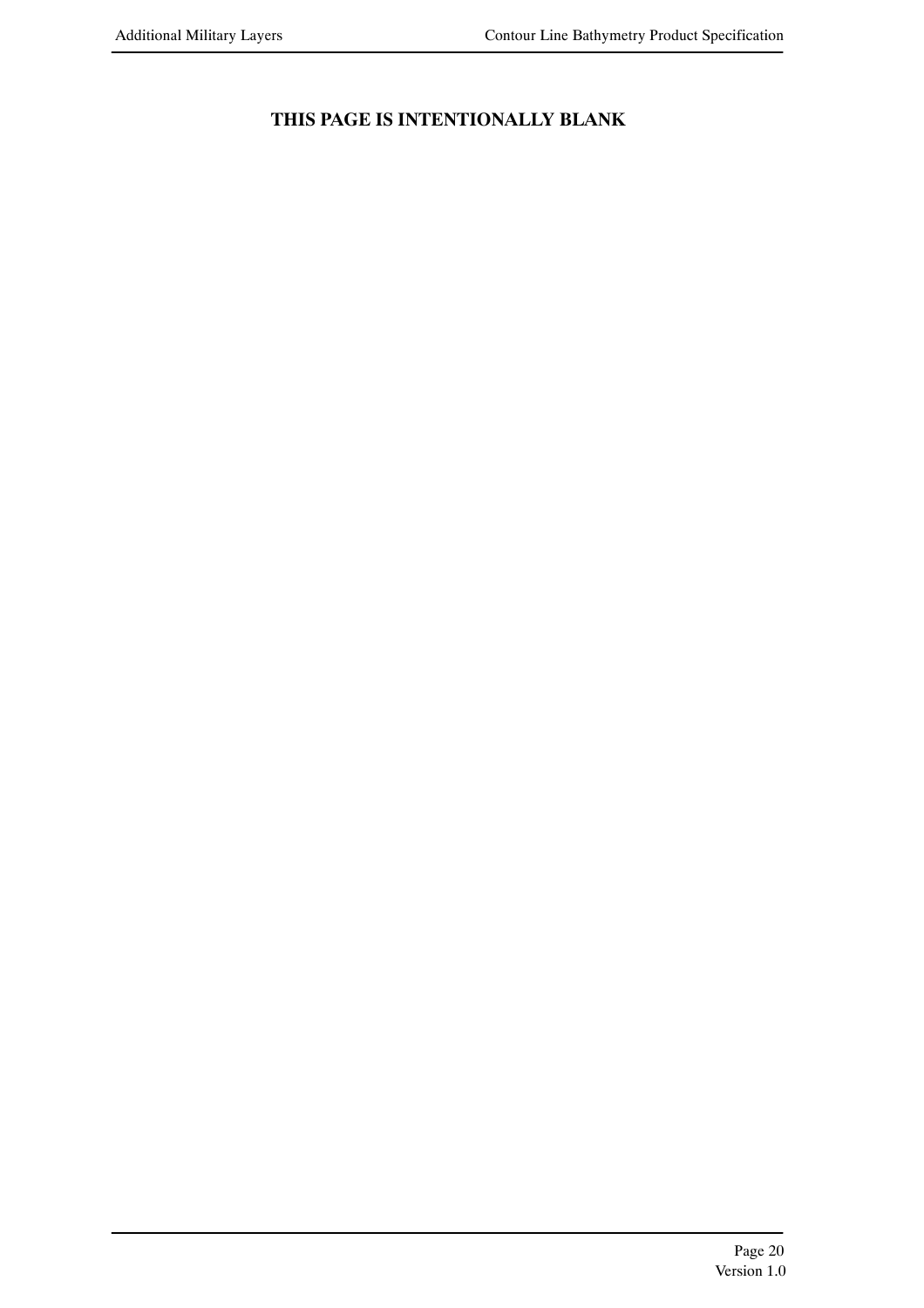## **3 GENERAL DATA DESCRIPTION**

## **3.1 DATUMS**

Please refer to NATO STANAG 2211 - Geodetic Datums, Ellipsoids, Grids & Grid References, which establishes the NATO guidelines to the use of horizontal and vertical datums.

#### **3.1.1 Horizontal Datum**

The horizontal datum for the AML CLB is the World Geodetic System 1984 (WGS 84).

| NNH  | A.1.2.7.1.3 |
|------|-------------|
| NNH. | B.3.3.3     |

#### **3.1.2 Vertical Datums**

#### **3.1.2.1** *Height Datum*

AML CLB does not use a height datum. All depth contours and soundings are related to the sounding datum.

## **3.1.2.2** *Sounding Datum*

The default sounding datum for AML CLB is specified in the metadata of the dataset.

| NNH<br>$\triangleright$ | A.1.2.7.1.3 |
|-------------------------|-------------|
| NNE                     | B.3.3.3     |

The default sounding datum can be varied by the use of lower level metadata or feature level attribution.

| .NNF<br>д  | A.2.3.2 |
|------------|---------|
| P<br>. NNF | B.5.3.4 |

## **3.2 UNITS**

The default units to be used in AML CLB are:

- Position: latitude and longitude in decimal degrees
- · Depth: metres
- Height: metres
- · Length/width: metres
- · Positional accuracy: metres
- · Distance: nautical miles or metres

The default units can be varied by the use of lower level metadata or feature level attribution.

#### **3.2.1 Time**

AML may contain attributes used to encode time e.g. the beginning and end of an active period for an object. When using these attributes all times should be encoded as Coordinated Universal Time (UTC). ISO 8601 states that the format for UTC time should be CCYYMMDDThhmmssZ (where 'T' is a separator). However, AML attributes that encode time using the ISO 8601 format DO NOT include the 'Z' and they should all be interpreted as UTC.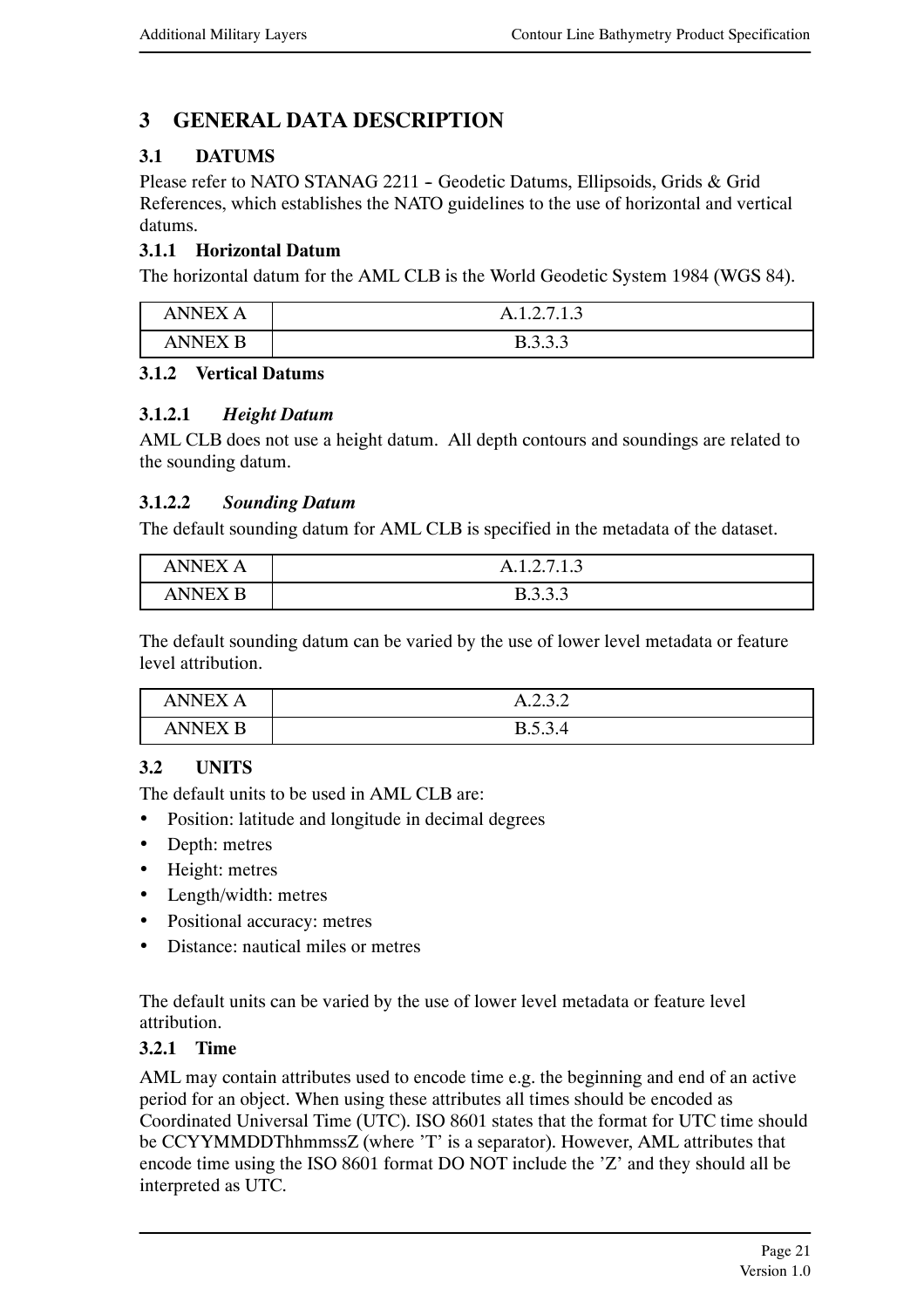#### **3.3 CO-ORDINATE SYSTEM**

The co- ordinate system used by AML CLB is Latitude and Longitude. These will be recorded as:

**Positive values:** Used for latitudes **north** of the equator and longitudes **east** of the Greenwich Meridian.

**Negative values:** are used for latitudes **south** of the equator and longitudes **west** of the Greenwich Meridian.

#### **3.4 PROJECTION**

AML CLB is based upon geographical co- ordinates and is not projected.

#### **3.5 LANGUAGE AND CHARACTER SETS**

#### **3.5.1 Language**

The exchange language used by AML CLB is English.

| .NNH   | A.         |
|--------|------------|
| Δ      | 4.4        |
| NNEY P | D 1<br>"…… |

#### **3.5.2 Character Sets**

ISO 8859- 1 supports English and most European languages. For those languages that it does not support ISO/IEC 10646 shall be used.

#### **3.6 DATA QUALITY**

AML CLB data quality information should be encoded at an appropriate level, as specified by the exchange standard implementation.

AML data quality information encompasses the following categories:

- Accuracy
- · Up-to- dateness/currency
- Source(s) of the data
- · Conformance to the Product Specification

Data quality information defined for AML CLB can be encoded in the dataset as:

- dataset metadata (see section 5.3.1)
- meta information features<sup>1</sup> (see section 5.5.1)
- feature attributes (see section 5.5.3)

#### **3.6.1 Accuracy**

Where applicable, the maximum two-dimensional error of AML data should be stated. All positional accuracy figures are cumulative and allow for:

- the accuracy of the original data
- · additional errors introduced by the AML production process

If applicable, the cumulative error should be stated for the following:

· Horizontal Accuracy

**<sup>1</sup>** Only applicable if supported by the exchange standard implementation.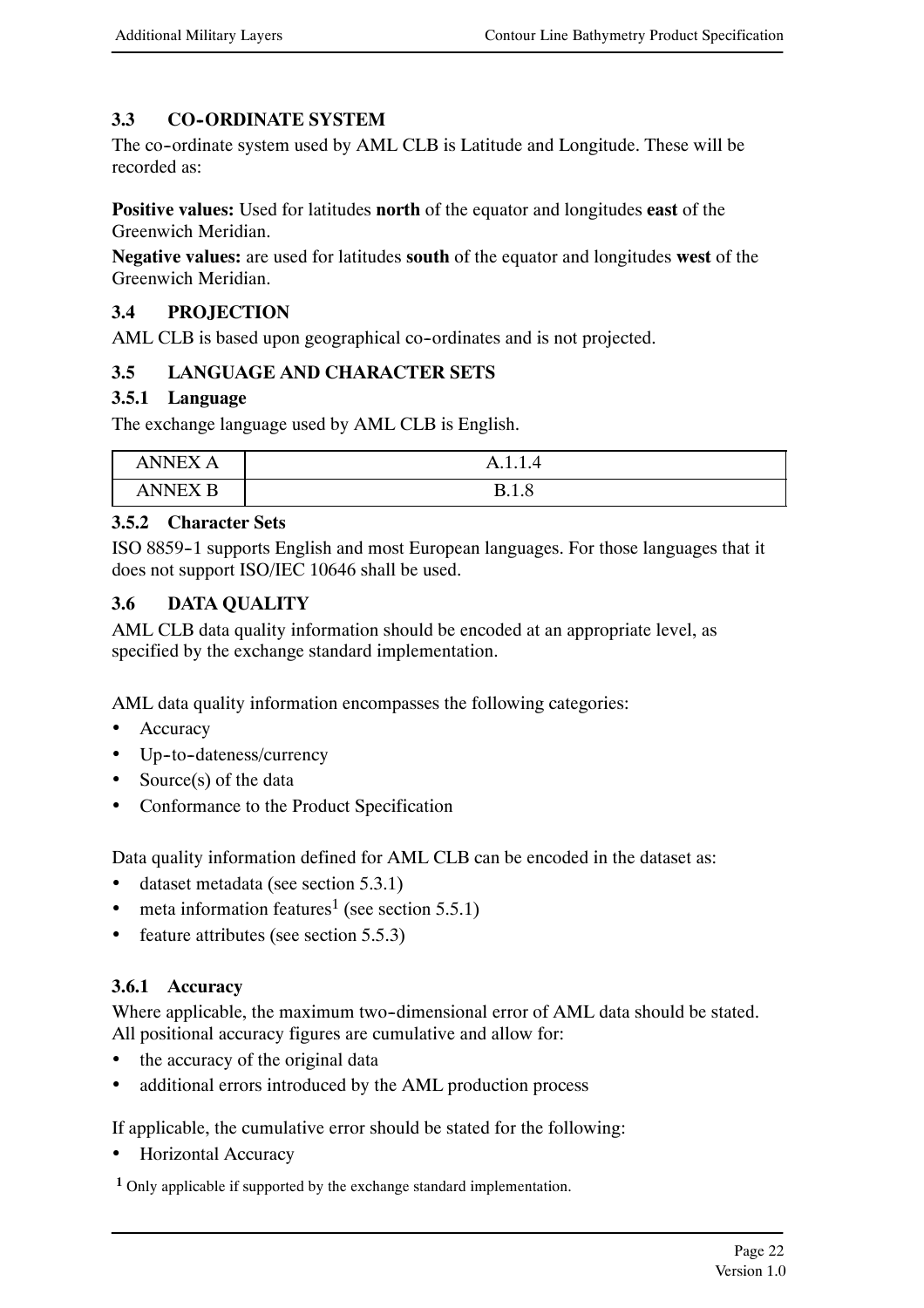- · Sounding Accuracy
- · Vertical (Height) Accuracy

## **3.6.2 Up-to- Dateness/Currency**

Where applicable, currency information should specify the up-to- dateness of the AML dataset(s). This information should include:

- issue date
- update<sup>2</sup> date

## **3.6.3 Source(s) of the data**

Where available, AML source information should include the following details:

- authority (e.g. data provider)
- · source type (e.g. graphic or report)
- source ID
- source date

## **3.6.4 Conformance to the Product Specification**

AML products may be produced to fulfil operational requirements, and therefore, may not conform fully to this Product Specification.

All AML datasets must specify instances when:

- · all available data/information has been encoded. Missing data means that the information is not available
- only specified/required data/information is encoded

## **3.6.5 Geometric Validation**

All data produced for AML CLB must be validated for geometric anomalies.

**<sup>2</sup>** Only applicable if updating is supported by the exchange standard implementation.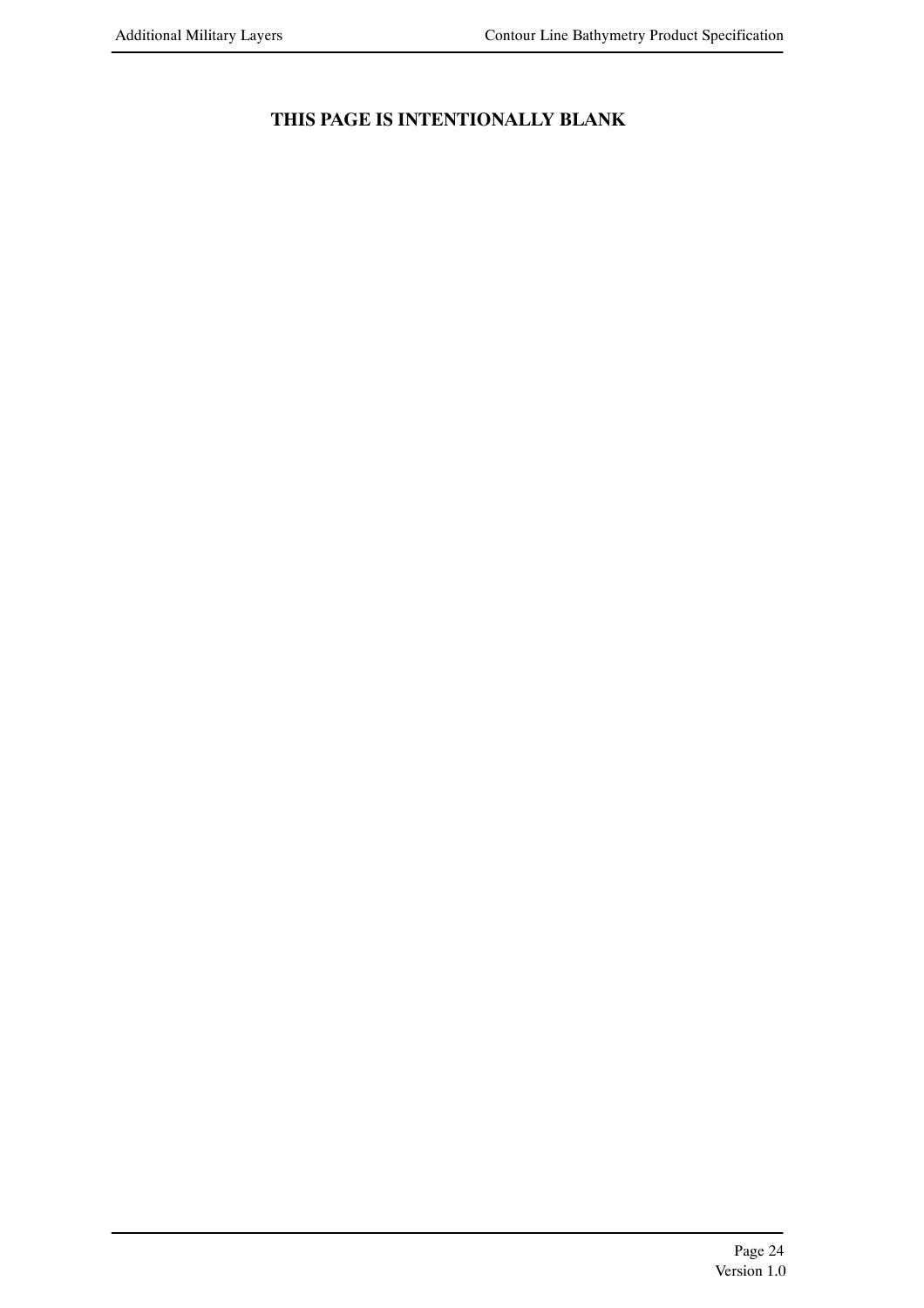# **4 DATA STRUCTURE**

Refer to the appropriate implementation annex for details of specific implementation, format, and structure.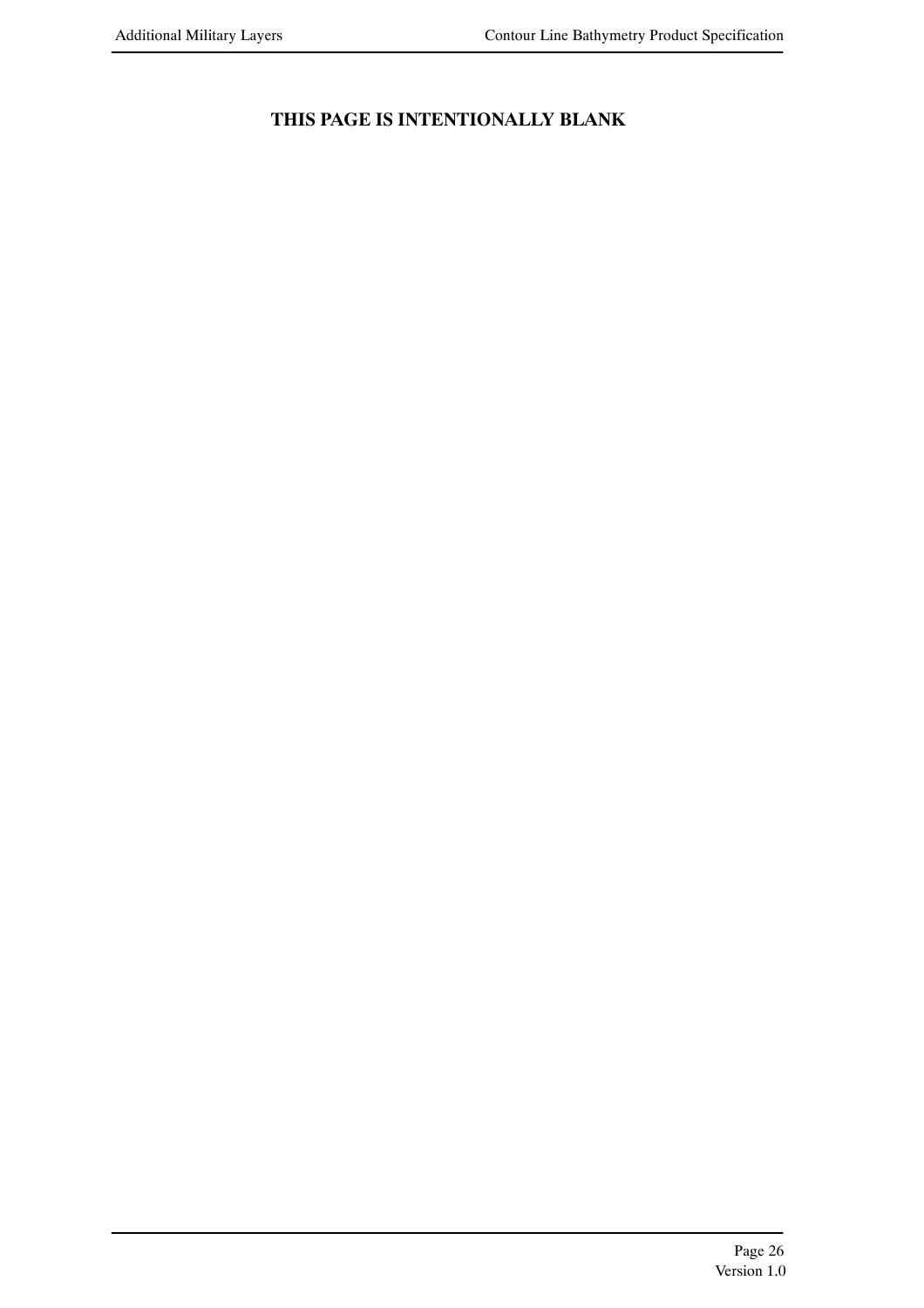# **5 DATA DICTIONARY**

#### **5.1 GENERAL GUIDELINES**

This section provides real- world descriptions for the metadata and features contained within the AML CLB dataset. Details of how this information is to be encoded (e.g. using the chosen Exchange Standard) can be found in the tables contained in the implementation annexes.

## **5.2 UNKNOWN/MISSING ATTRIBUTE VALUES**

The way in which an unknown or missing attribute value is handled is dependent upon the exchange standard implemented.

| <b>NNFX</b>    | $\sim$ $\sim$ |
|----------------|---------------|
| А              | A.2.2         |
| ட<br>. IN<br>N | <b>B.4.9</b>  |

#### **5.3 USE OF META INFORMATION**

AML datasets contain the following meta-information:

#### **5.3.1 Dataset Metadata**

The following table provides the descriptions of dataset meta information required by AML CLB to conform to this Product Specification.

For details of how to represent the dataset metadata described, refer to the appropriate exchange standard implementation annex.

| <b>ANNEY</b><br>А                | A.2.3.1                                     |
|----------------------------------|---------------------------------------------|
| <b>NNEY</b><br>R<br>$\mathbf{A}$ | B.1.6.2.2<br>$\cdot \cup \cdot \dots \dots$ |

| <b>General/Production</b><br><b>Information</b>       | <b>Description</b>                                                                                                                                        |
|-------------------------------------------------------|-----------------------------------------------------------------------------------------------------------------------------------------------------------|
| <b>Production Agency</b>                              | The agency responsible for the production of the data                                                                                                     |
| Dataset Name                                          | The name of the dataset                                                                                                                                   |
| <b>Edition Number</b>                                 | The edition number of the dataset                                                                                                                         |
| Date of Release                                       | The date of the dataset was made available by the data<br>producer (e.g. edition or revision date)                                                        |
| <b>Product Specification</b><br>Description           | The name of the AML Product Specification to which the<br>dataset conforms (see section 2)                                                                |
| <b>Product Specification</b><br><b>Edition Number</b> | The edition number of the AML Product Specification to<br>which the dataset conforms (section 1.2.1)                                                      |
| <b>Product Application</b>                            | The usage application scale-band of the dataset (see<br>section 2.2)                                                                                      |
| <b>Compilation Scale</b>                              | The scale at which the data was compiled (it is<br>recommended that this should be within the defined<br>ranges of the 'Product Application' scale bands) |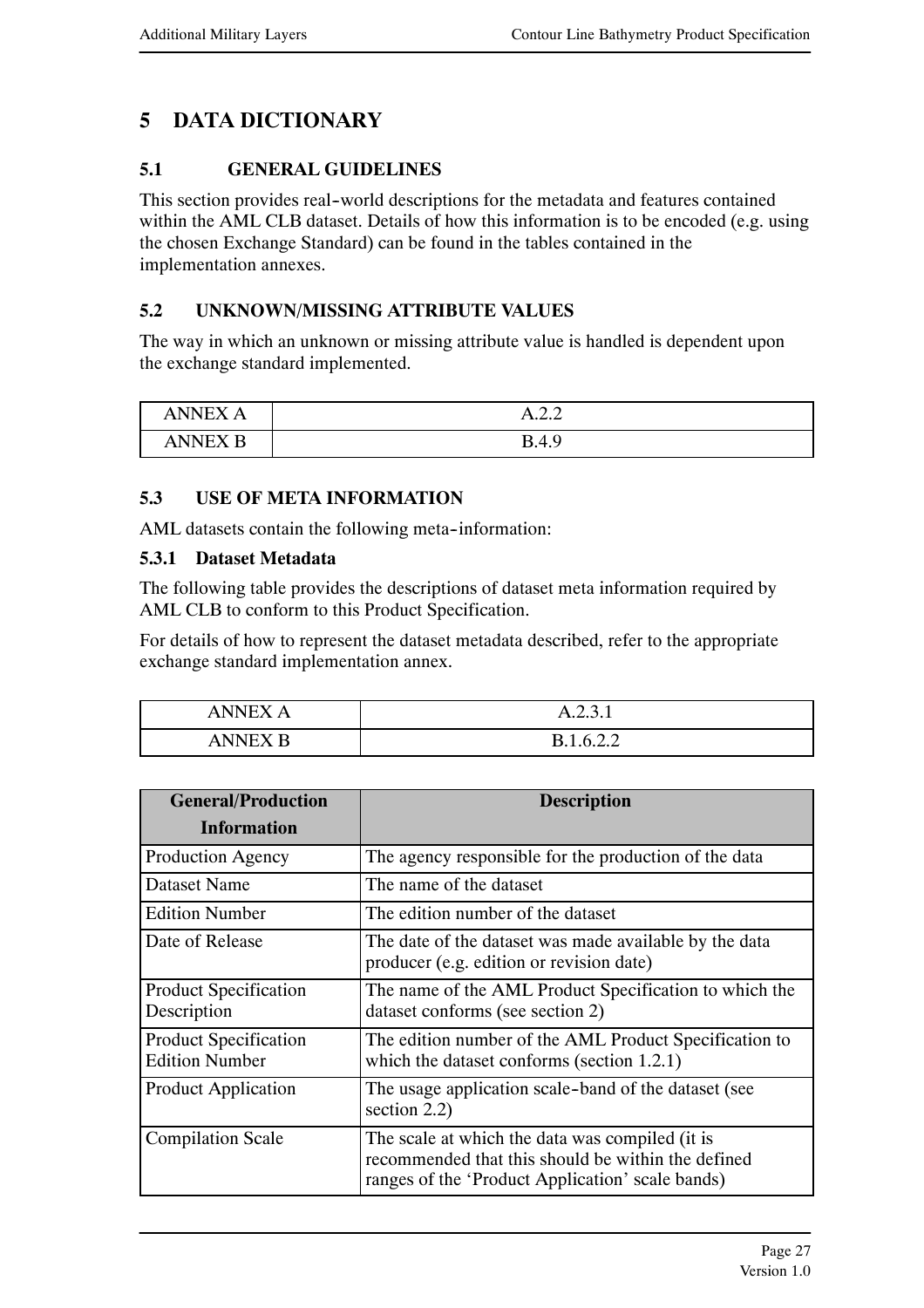| <b>Security Classification</b>                                          | <b>Description</b>                                                                                                                                                                                                       |
|-------------------------------------------------------------------------|--------------------------------------------------------------------------------------------------------------------------------------------------------------------------------------------------------------------------|
| <b>Information</b>                                                      |                                                                                                                                                                                                                          |
| <b>International Defence</b><br>Organisation (IDO) status<br>(see note) | The International Defence Organisation (IDO) status (if<br>applicable) that must precede, and be applied to, the<br>Protective Marking thus making it an IDO Marking.                                                    |
|                                                                         | North Atlantic Treaty Organisation (NATO)                                                                                                                                                                                |
|                                                                         | North Atlantic Co-operation Council (NACC)                                                                                                                                                                               |
|                                                                         | Partnership for Peace (PfP)                                                                                                                                                                                              |
|                                                                         | Western European Union (WEU)                                                                                                                                                                                             |
| Protective marking                                                      | A marking indicating the minimum standards of<br>protection required of the data.<br><b>COSMIC TOP SECRET</b><br><b>FOCAL TOP SECRET</b><br>- TOP SECRET<br>- SECRET<br>- CONFIDENTIAL<br>- RESTRICTED<br>- UNCLASSIFIED |
| <b>Owner Authority</b>                                                  | The NATO country code (NATO STANAG 1059)<br>denoting the 'owner' that is responsible for establishing<br>and setting the protective marking level                                                                        |
| Caveat (see note)                                                       | A component of a security clearance and/or security class<br>used for computing access rights and controlling<br>information flow by authorising a specific group of<br>subjects to have access to the information       |

#### NOTE:

International Defence Organisation (IDO) status and caveats are mutually exclusive. If the data has an IDO status, then the caveat is not applicable. Additionally, caveats only apply to data that has a Protective Marking of CONFIDENTIAL or above.

| <b>Update Information</b> | <b>Description</b>                                                                     |
|---------------------------|----------------------------------------------------------------------------------------|
| Update Application Date   | The date for which all previous updates (dated on or<br>before) must have been applied |
| <b>Update Number</b>      | The update number of the dataset                                                       |

#### NOTE:

Update information is only applicable if updating is supported by the exchange standard implementation.

| Datums & Units                      | <b>Description</b>                               |
|-------------------------------------|--------------------------------------------------|
| <b>Horizontal Geodetic</b><br>Datum | The horizontal geodetic datum of the dataset     |
| <b>Vertical Datum</b>               | The vertical datum of the dataset (null for CLB) |
| <b>Sounding Datum</b>               | The sounding datum of the dataset                |
| Co-ordinate Units                   | The co-ordinate units of the dataset             |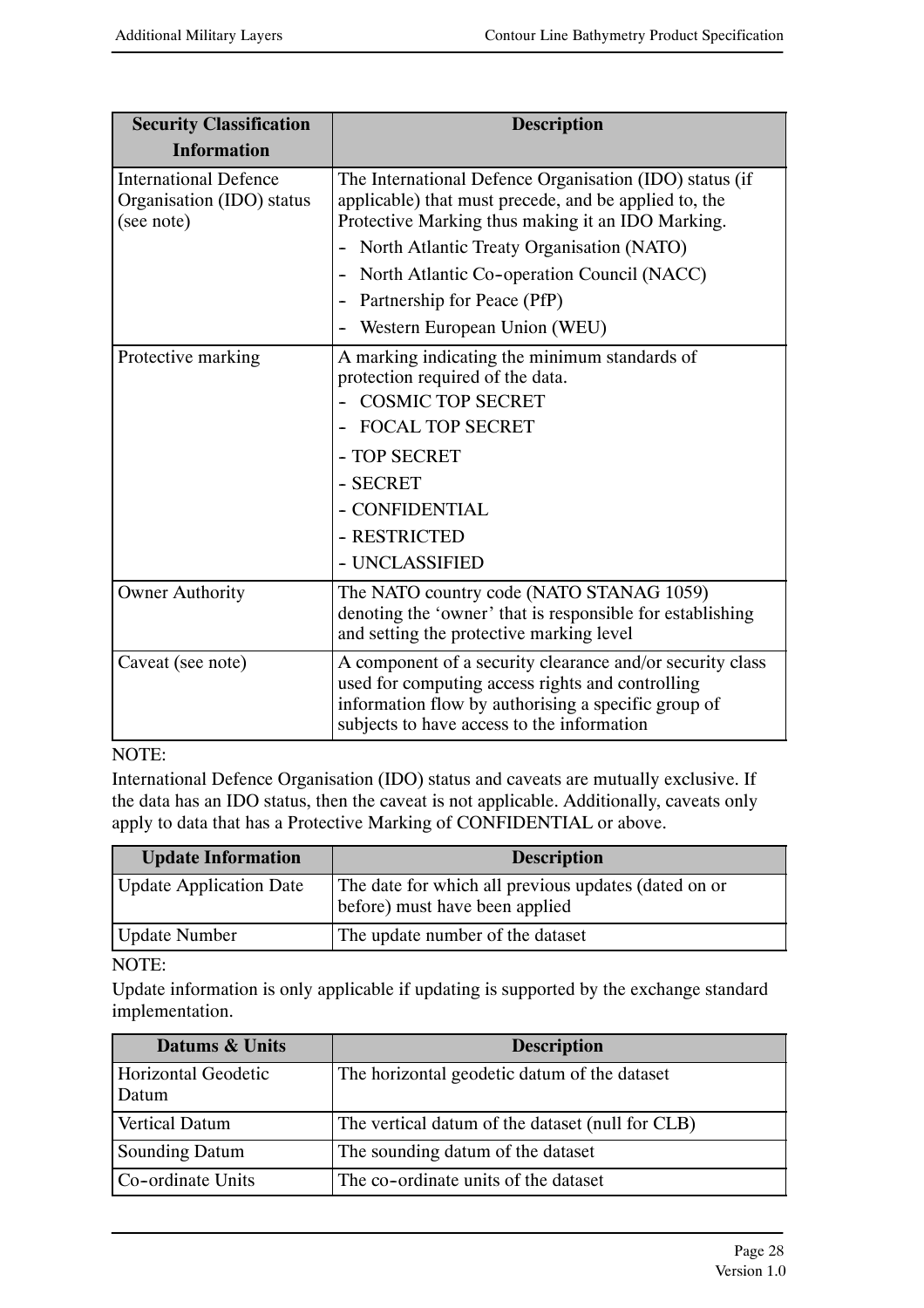| Datums & Units                   | <b>Description</b>                           |
|----------------------------------|----------------------------------------------|
| Height/Length Units              | The height and length units of the dataset   |
| Depth Units                      | The depth units of the dataset               |
| <b>Positional Accuracy Units</b> | The positional accuracy units of the dataset |

#### **5.4 MANDATORY META INFORMATION**

All dataset meta information stated in section 5.3.1, including Conformance to the Product Specification and Data Coverage (stated in section 5.5.1) are mandatory.

## **5.5 SCHEMA**

The following tables (5.5.1, 5.5.2, and 5.5.3) provide the descriptions of meta information, real- world features, and associated attributes required by AML CLB to conform to this Product Specification.

For details of how to represent the real- world features and associated attributes described, refer to the appropriate exchange standard implementation annex.

| NNE     | A.2.4.1, A.2.4.2, and A.2.4.3 |
|---------|-------------------------------|
| ANNEX R | 34                            |

#### **5.5.1 Meta Information**

In the following tables, details of allowable meta information for AML CLB are described.

'Encoding Details' provides additional details of how meta information can be encoded, either as meta information features, or, as attributes. The terms 'specific' and 'generic' are used to indicate an attribute's association to a feature class. Attributes that are 'generic' apply to all feature classes listed in this Product Specification. Attributes listed as 'specific' relate only to those in the Features Class table in section 5.5.2, when included in the 'Associated Attributes' column.

| <b>Production Information</b> | <b>Description</b>                                                                                  | <b>Encoding Details</b> |
|-------------------------------|-----------------------------------------------------------------------------------------------------|-------------------------|
| Capture Date                  | The date when the specific<br>object was captured, edited<br>or deleted.                            | generic attribute       |
| <b>Production Agency</b>      | The agency responsible for<br>the production of the data<br>(IHO Codes for Producing)<br>Agencies)  | generic attribute       |
| <b>Producing Country</b>      | The country responsible for<br>the production of the data<br>(IHO Codes for Producing)<br>Agencies) | generic attribute       |
| Data Coverage                 | The geographical area that<br>describes the coverage and<br>extent of spatial objects               | <b>Feature Class</b>    |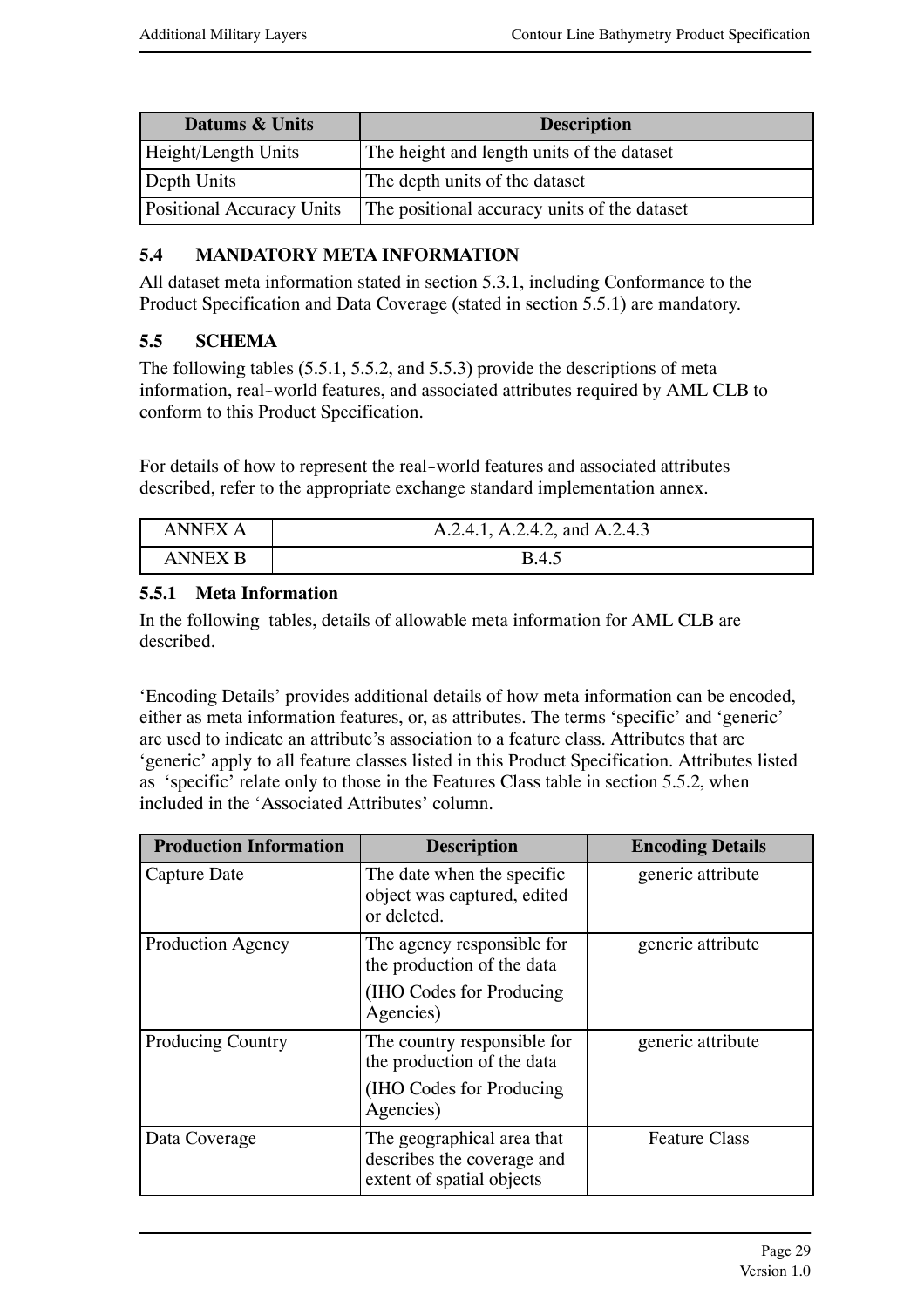| <b>Security Classification</b><br><b>Information</b>      | <b>Description</b>                                                                                                                                                            | <b>Encoding Details</b> |
|-----------------------------------------------------------|-------------------------------------------------------------------------------------------------------------------------------------------------------------------------------|-------------------------|
| <b>International Defence</b><br>Organisation (IDO) status | The International Defence<br>Organisation (IDO) status<br>(if applicable) that must<br>precede, and be applied to,<br>the Protective Marking thus<br>making it an IDO Marking | generic attribute       |
| <b>Protective Marking</b>                                 | A marking indicating the<br>minimum standards of<br>protection required of the<br>data                                                                                        | generic attribute       |
| <b>Owner Authority</b>                                    | The NATO country code<br>(NATO STANAG 1059)<br>denoting the 'owner' that is<br>responsible for establishing<br>and setting the protective<br>marking level                    | generic attribute       |
| Caveat                                                    | A component of a security<br>classification used for<br>authorising a specific group<br>to have access rights                                                                 | generic attribute       |

| <b>Geo-Reference</b><br><b>Information</b> | <b>Description</b>                                                                                          | <b>Encoding Details</b> |
|--------------------------------------------|-------------------------------------------------------------------------------------------------------------|-------------------------|
| <b>Sounding Datum</b>                      | The horizontal plane to<br>which the soundings on a<br>hydrographic survey are<br>reduced. (IHO SP32: 1225) | specific attribute      |
| Depth Units                                | Unit of measurement for<br>depths                                                                           | specific attribute      |

| <b>Source Information</b> | <b>Description</b>                                                                                    | <b>Encoding Details</b>               |
|---------------------------|-------------------------------------------------------------------------------------------------------|---------------------------------------|
| Source Date               | The date of issue of the<br>source information (if<br>applicable)                                     | area feature and<br>generic attribute |
| <b>Source Country</b>     | The country responsible for<br>the production of the source<br>(IHO Codes for Producing)<br>Agencies) | area feature and<br>generic attribute |
| Source Agency             | The agency responsible for<br>the production of the source<br>(IHO Codes for Producing)<br>Agencies)  | area feature and<br>generic attribute |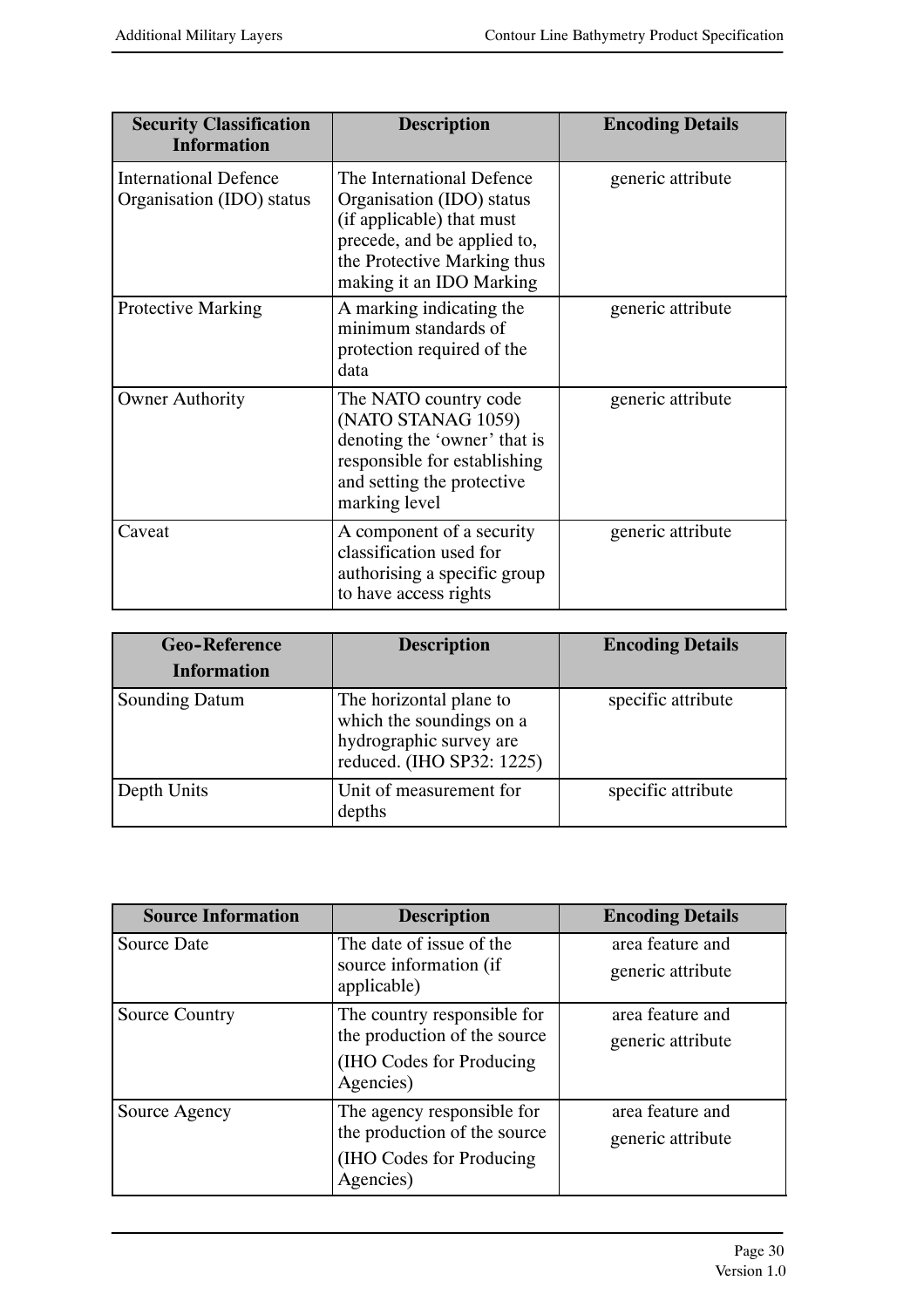| <b>Source Information</b> | <b>Description</b>                                         | <b>Encoding Details</b>               |
|---------------------------|------------------------------------------------------------|---------------------------------------|
| Source ID                 | ID of the data source (e.g.<br>chart number)               | area feature and<br>generic attribute |
| Source Type               | The type of data source (e.g.<br>chart, report, etc.)      | area feature and<br>generic attribute |
| Source Scale              | The scale at which the<br>source data has been<br>compiled | area feature and<br>generic attribute |

NOTE:

The 'Source Agency' refers to the originators of the data and not the agency responsible for producing AML. If the source agency is not listed in IHO Codes for Producing Agencies, then the agency name should prefix any details provided in the attribute 'Source ID' using a solidus (forward slash) to separate it from the ID.

| <b>Data Quality Information</b>                    | <b>Description</b>                                                                                            | <b>Encoding Details</b>                                        |
|----------------------------------------------------|---------------------------------------------------------------------------------------------------------------|----------------------------------------------------------------|
| Absolute Horizontal<br>Accuracy                    | The positional error<br>estimate for a single point,<br>relative to the specified<br>spatial reference system | generic attribute<br>(may be encoded on the spatial<br>object) |
| <b>Absolute Vertical</b><br>Accuracy               | The vertical error estimate<br>for a single point, relative to<br>the specified spatial<br>reference system   | generic attribute                                              |
| <b>Sounding Accuracy</b>                           | The error estimate for<br>soundings relative to the<br>specified spatial reference<br>system                  | specific attribute                                             |
| <b>Quality of Position</b>                         | An indication of the<br>reliability of a quoted<br>position                                                   | generic attribute<br>(may be encoded on the spatial<br>object) |
| Quality of Sounding<br>Measurement                 | An indication of the<br>reliability of a sounding                                                             | specific attribute                                             |
| Technique of sounding<br>measurement               | Indicates the method or<br>equipment used to obtain<br>the object's depth                                     | specific attribute                                             |
| Conformance to the<br><b>Product Specification</b> | An indication of how well<br>the data conforms to the<br>product specification                                | <b>Feature Class</b>                                           |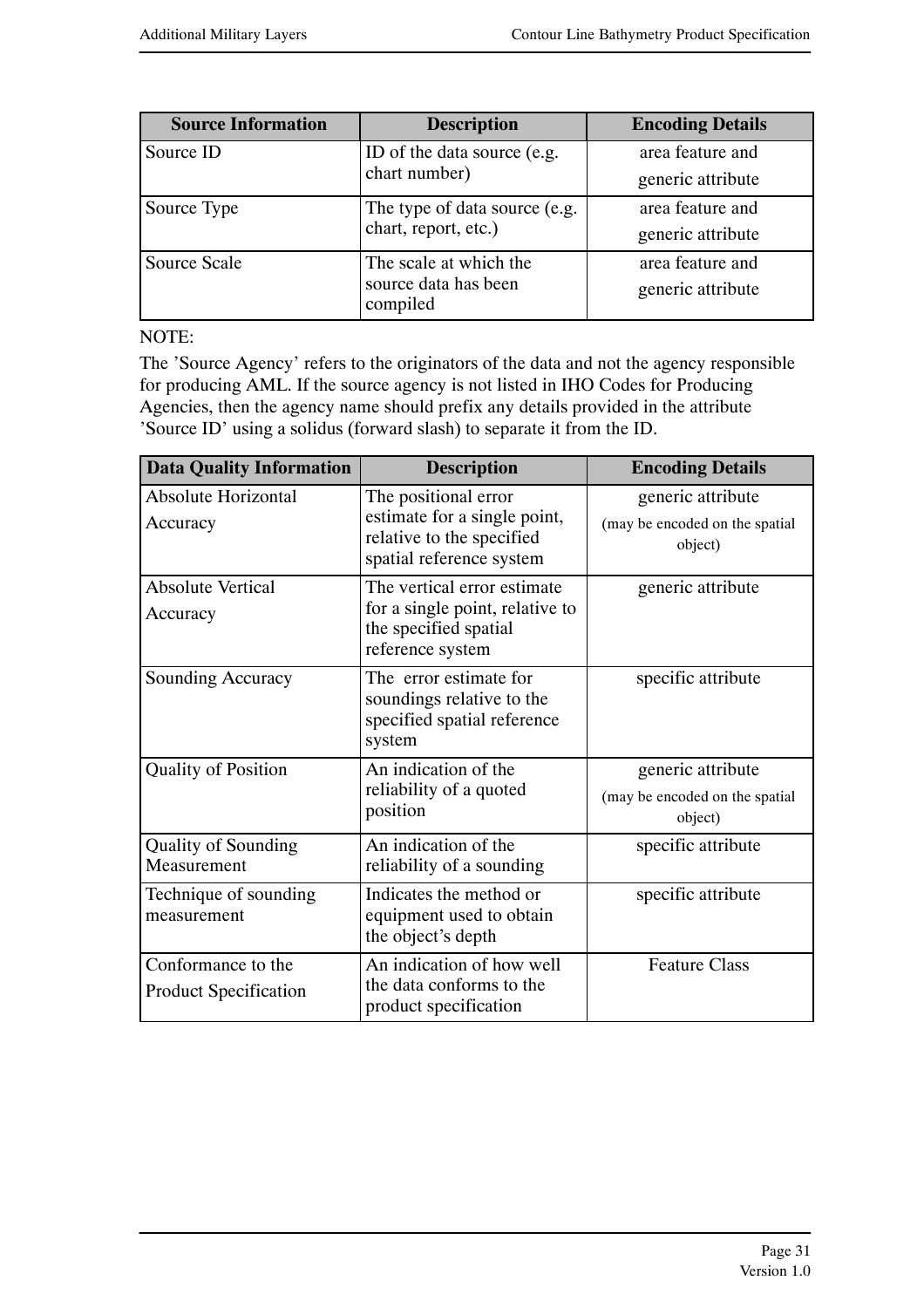| <b>External Reference</b><br><b>Information</b> | <b>Description</b>                                                                                   | <b>Encoding Details</b> |
|-------------------------------------------------|------------------------------------------------------------------------------------------------------|-------------------------|
| Image File Link                                 | A reference to an image file<br>containing a pictorial<br>representation of the object               | generic attribute       |
| <b>Text File Reference</b>                      | The file name relating to an<br>external text file                                                   | generic attribute       |
| Text File Reference (in<br>national language)   | The file name (in national<br>language) relating to an<br>external text file                         | generic attribute       |
| Reference to a publication                      | Reference to a specific<br>location of any relevant<br>information within an<br>external publication | generic attribute       |

| <b>Other Supporting</b><br><b>Information</b>               | <b>Description</b>                                                                                                                                       | <b>Encoding Details</b> |
|-------------------------------------------------------------|----------------------------------------------------------------------------------------------------------------------------------------------------------|-------------------------|
| Supporting textual<br>information                           | Supporting (free text)<br>information relevant to the<br>object that cannot be<br>explicitly encoded by any<br>other attribute                           | generic attribute       |
| Supporting textual<br>information (in national<br>language) | Supporting (free text)<br>information (in national<br>language) relevant to the<br>object that cannot be<br>explicitly encoded by any<br>other attribute | generic attribute       |

## **5.5.2 Feature Classes**

The following table contains the information described below:

- Feature Class gives the name of the feature class
- Description describes the feature class
- · Associated Attributes indicates allowable attributes relevant to each feature class. (see section 5.5.3 for attribute descriptions and values.)
- $M$  denotes that export of the attribute field is mandatory
- · Form indicates the geometric form that the feature class can take (i.e. **P**oint, **L**ine, or **A**rea)

In addition to the 'associated attributes' listed for individual real- world feature classes 'generic attributes' are used at the feature level. These encode meta and supporting information that may exist on any feature. Generic attributes used in AML CLB are described in section 5.5.1.

For details of how to encode the feature classes listed in this section, refer to the appropriate exchange standard implementation annex.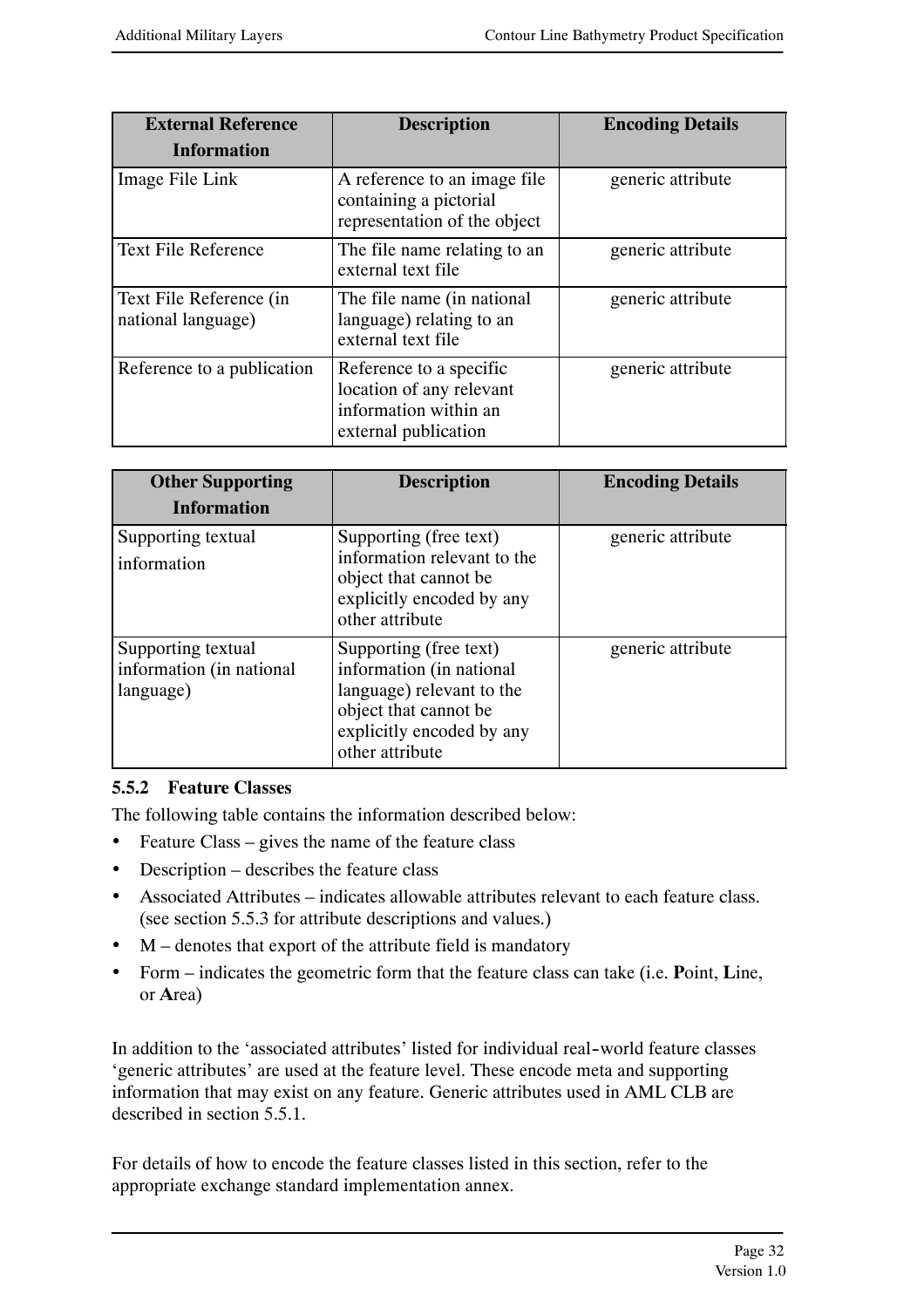| $^{\circ}$ NNE.<br>Δ<br>$\overline{\phantom{a}}$ | A.2.4.2               |
|--------------------------------------------------|-----------------------|
| р                                                | D<br>$\Delta$<br>$+·$ |

| <b>Feature Class</b>                                                                                                                                                                                                          | <b>Associated Attributes</b><br><b>Description</b>                                                                                                                                                                                                                                                                                                                                                     |                                                                                                                                               |                        |              | Form      |           |
|-------------------------------------------------------------------------------------------------------------------------------------------------------------------------------------------------------------------------------|--------------------------------------------------------------------------------------------------------------------------------------------------------------------------------------------------------------------------------------------------------------------------------------------------------------------------------------------------------------------------------------------------------|-----------------------------------------------------------------------------------------------------------------------------------------------|------------------------|--------------|-----------|-----------|
|                                                                                                                                                                                                                               |                                                                                                                                                                                                                                                                                                                                                                                                        | <b>Description</b>                                                                                                                            | M                      | $\mathbf{P}$ | L         | A         |
| Conformance to the<br><b>Product Specification</b>                                                                                                                                                                            | An area in which data<br>is of a specified<br>conformance to the<br>product specification.                                                                                                                                                                                                                                                                                                             | Category of<br>$\overline{\phantom{m}}$<br>conformance                                                                                        | $\sqrt{}$              |              |           | $\sqrt{}$ |
|                                                                                                                                                                                                                               | (AML)                                                                                                                                                                                                                                                                                                                                                                                                  |                                                                                                                                               |                        |              |           |           |
| Data Coverage                                                                                                                                                                                                                 | A geographical area<br>that describes the<br>coverage and extent of<br>spatial objects.<br>(AML)                                                                                                                                                                                                                                                                                                       | Category of<br>$\overline{a}$<br>coverage                                                                                                     | $\sqrt{}$              |              |           |           |
| Data Source Area<br>(This feature uses the generic<br>source information attributes<br>to encode source information<br>which is applicable to an<br>area. Features within the<br>area need not be individually<br>attributed) | A geographical area<br>that describes the<br>spatial extent of a data<br>source.<br>(AML)                                                                                                                                                                                                                                                                                                              | Source agency<br>$\overline{\phantom{0}}$<br>Source country<br>-<br>Source date<br>Source ID<br>-<br>Source scale<br>Source type<br>-         |                        |              |           |           |
| Depth Area                                                                                                                                                                                                                    | Water area containing<br>soundings within a<br>defined range of values<br>permanently at or below<br>sounding datum.<br>(FACC Ed2.0a A-81)                                                                                                                                                                                                                                                             | Depth range -<br>-<br>shoalest value<br>Depth range -<br>$\overline{\phantom{0}}$<br>deepest value<br>Depth units<br>-<br>Sounding datum<br>- | $\sqrt{}$<br>$\sqrt{}$ |              | $\sqrt{}$ |           |
| Depth Contour                                                                                                                                                                                                                 | A line connecting points<br>of equal water depth<br>which maybe displaced<br>outside of soundings,<br>symbols and other chart<br>detail for clarity as well<br>as generalization. Depth<br>contours therefore<br>sometimes represent an<br>approximate location of<br>the line of equal depth as<br>related to the surveyed<br>line delineated on the<br>source. (adapted from<br>IHO SP-32 Ed5: 1315) | $\overline{\phantom{0}}$<br>Contour type<br>Depth contour value<br>-<br>$\overline{a}$<br>Depth units<br>Sounding datum<br>-                  | $\sqrt{}$<br>$\sqrt{}$ |              | $\sqrt{}$ |           |
| Sea Area                                                                                                                                                                                                                      | A geographically defined<br>part of the sea or other<br>navigable waters. It may<br>be specified within its<br>limits by its proper<br>name.<br>$(S-57$ Annex A,<br>Appendix A, IHO Object<br>Catalogue)                                                                                                                                                                                               | $\blacksquare$<br>Category of Sea<br>Area<br>$\overline{a}$<br>Name<br>Name (in national<br>-<br>characters)                                  |                        | $\sqrt{}$    |           |           |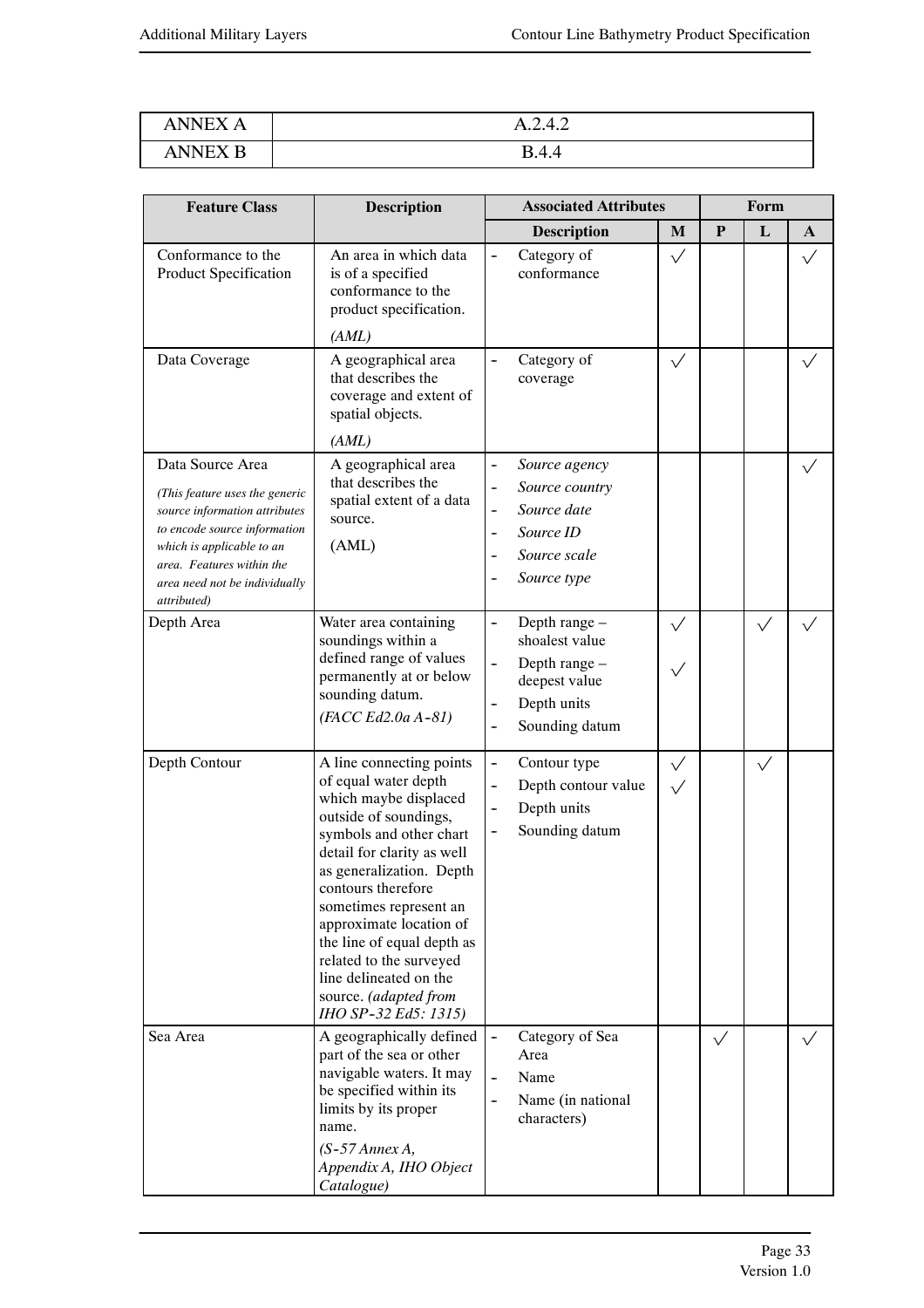| <b>Feature Class</b> | <b>Description</b>                                                                                                    | <b>Associated Attributes</b><br>Form                                                                                                                                                                                                                                                                                                                                           |                           |              |   |              |
|----------------------|-----------------------------------------------------------------------------------------------------------------------|--------------------------------------------------------------------------------------------------------------------------------------------------------------------------------------------------------------------------------------------------------------------------------------------------------------------------------------------------------------------------------|---------------------------|--------------|---|--------------|
|                      |                                                                                                                       | <b>Description</b>                                                                                                                                                                                                                                                                                                                                                             | M                         | P            | L | $\mathbf{A}$ |
| Sounding             | Measured or charted<br>depth of water, or the<br>measurement of such a<br>depth (IHO SP-32 Ed5:<br>4836)              | Depth<br>-<br>Depth units<br>÷,<br>Exposition of<br>-<br>sounding<br>Quality of sounding<br>-<br>measurement<br>Sounding accuracy<br>Sounding datum<br>-<br>Sounding velocity<br>$\qquad \qquad \blacksquare$                                                                                                                                                                  | $\sqrt{}$                 | $\checkmark$ |   |              |
| Survey Area          | An area within which a<br>uniform assessment of<br>the reliability of source<br>survey information<br>exists<br>(AML) | ÷<br>Survey authority<br>$\overline{a}$<br>Survey type<br>Survey date start<br>-<br>Survey date end<br>-<br>Minimum distance<br>between survey lines<br>Maximum distance<br>between survey lines<br>Quality of sounding<br>measurement<br>Technique of<br>sounding<br>measurement<br>The largest scale of<br>survey information<br>The smallest scale of<br>survey information | $\checkmark$<br>$\sqrt{}$ |              |   |              |

#### *5.5.2.1 Mandatory Features*

Real- world objects that are mandatory for this product are:

• Depth Contours

#### **5.5.3 Attributes**

The table below displays the following information:

- · Attribute gives the name of attribute.
- · Definition gives a more detailed description of the attribute if required.
- · Values specifies the possible values the attribute may take if appropriate.

For details of how to encode the attributes listed in this section, refer to the appropriate exchange standard implementation annex.

| ANNFV<br>Δ<br>$\rightarrow$ | A.2.4.3      |  |
|-----------------------------|--------------|--|
| в<br>NNH                    | <b>B.4.5</b> |  |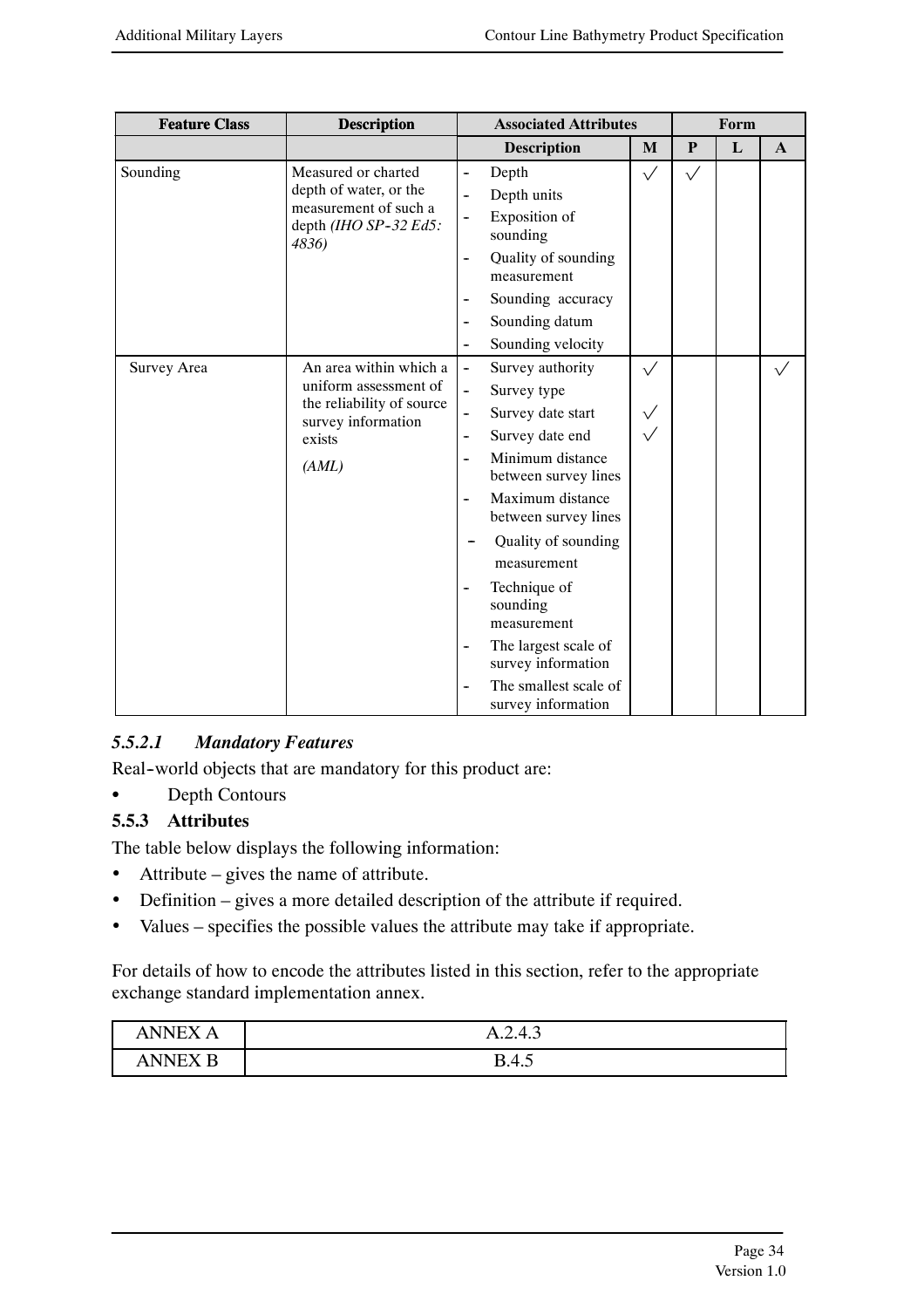| <b>Attribute</b>              | <b>Definition</b>                                                                                         | <b>Values</b>                                                                     |  |  |  |
|-------------------------------|-----------------------------------------------------------------------------------------------------------|-----------------------------------------------------------------------------------|--|--|--|
| Absolute horizontal           | The positional error estimate for a                                                                       | Value:<br>min 0                                                                   |  |  |  |
| accuracy                      | single point, relative to the<br>specified spatial reference system.                                      | Units:<br>metres or feet                                                          |  |  |  |
|                               | (AML)                                                                                                     | (units must be defined)                                                           |  |  |  |
|                               |                                                                                                           | Resolution: 0.1 (metres or ft)                                                    |  |  |  |
| Absolute vertical<br>accuracy | The vertical error estimate for a<br>single point, relative to the<br>specified spatial reference system. | Value:<br>min 0                                                                   |  |  |  |
|                               |                                                                                                           | Units:<br>metres or feet                                                          |  |  |  |
|                               | (AML)                                                                                                     | (units must be defined)<br>Resolution: 0.1 (metres or ft)                         |  |  |  |
| Capture date                  | Gives the date when the object was                                                                        | <b>CCYYMMDD</b>                                                                   |  |  |  |
|                               | captured, edited or deleted.                                                                              | 4 digits for the calendar year (CCYY), 2                                          |  |  |  |
|                               | (AML)                                                                                                     | digits for the month (MM) (e.g. April $=$                                         |  |  |  |
|                               |                                                                                                           | 04) and 2 digits for the day (DD).                                                |  |  |  |
| Category of<br>conformance    | Indicates the inclusion criteria and<br>completeness regarding the feature                                | complete: The area specified has<br>been populated for all feature classes.       |  |  |  |
|                               | class content of the dataset                                                                              | Absence of features from any class                                                |  |  |  |
|                               | (AML)                                                                                                     | indicates that there are no such                                                  |  |  |  |
|                               |                                                                                                           | entities                                                                          |  |  |  |
|                               |                                                                                                           | partial: Certain feature classes have<br>not been included (or only partially     |  |  |  |
|                               |                                                                                                           | included) within the specified area.                                              |  |  |  |
|                               |                                                                                                           | Details <b>must</b> be provided in<br>supporting textual information              |  |  |  |
| Category of                   | The availability of coverage                                                                              | coverage available: Continuous                                                    |  |  |  |
| coverage                      | (AML)                                                                                                     | coverage of spatial objects is                                                    |  |  |  |
|                               |                                                                                                           | available within this area                                                        |  |  |  |
|                               |                                                                                                           | no coverage available: An area<br>-<br>containing no spatial objects              |  |  |  |
| Category of sea area          | Category of Sea Area                                                                                      | Gat: A natural or artificial passage or                                           |  |  |  |
|                               |                                                                                                           | channel through shoals or steep                                                   |  |  |  |
|                               |                                                                                                           | banks lying between two channels.                                                 |  |  |  |
|                               |                                                                                                           | (IHO Dictionary, S-32, 5th Edition)                                               |  |  |  |
|                               |                                                                                                           | <b>Bank:</b> An elevation over which the<br>depth of water is relatively shallow, |  |  |  |
|                               |                                                                                                           | but normally sufficient for safe                                                  |  |  |  |
|                               |                                                                                                           | navigation. (IHO-IOC Publication                                                  |  |  |  |
|                               |                                                                                                           | B-6, Standardisation of Undersea<br>Feature Names, 2nd Edition)                   |  |  |  |
|                               |                                                                                                           | Bay: An indentation in the coastline.<br>-                                        |  |  |  |
|                               |                                                                                                           | Trench: A long narrow,                                                            |  |  |  |
|                               |                                                                                                           | characteristically very deep and                                                  |  |  |  |
|                               |                                                                                                           | asymmetrical depression of the sea                                                |  |  |  |
|                               |                                                                                                           | floor, with relatively steep sides.<br>(IHO-IOC Publication B-6,                  |  |  |  |
|                               |                                                                                                           | Standardisation of Undersea Feature                                               |  |  |  |
|                               |                                                                                                           | Names, 2nd Edition)                                                               |  |  |  |
|                               |                                                                                                           | <b>Basin:</b> A depression,                                                       |  |  |  |
|                               |                                                                                                           | characteristically in the deep sea<br>floor, more or less equidimensional         |  |  |  |
|                               |                                                                                                           | in plan and of variable extent.                                                   |  |  |  |
|                               |                                                                                                           | (Adapted from IHO-IOC Publication<br>B-6, Standardisation of Undersea             |  |  |  |
|                               |                                                                                                           | Feature Names, 2nd Edition)                                                       |  |  |  |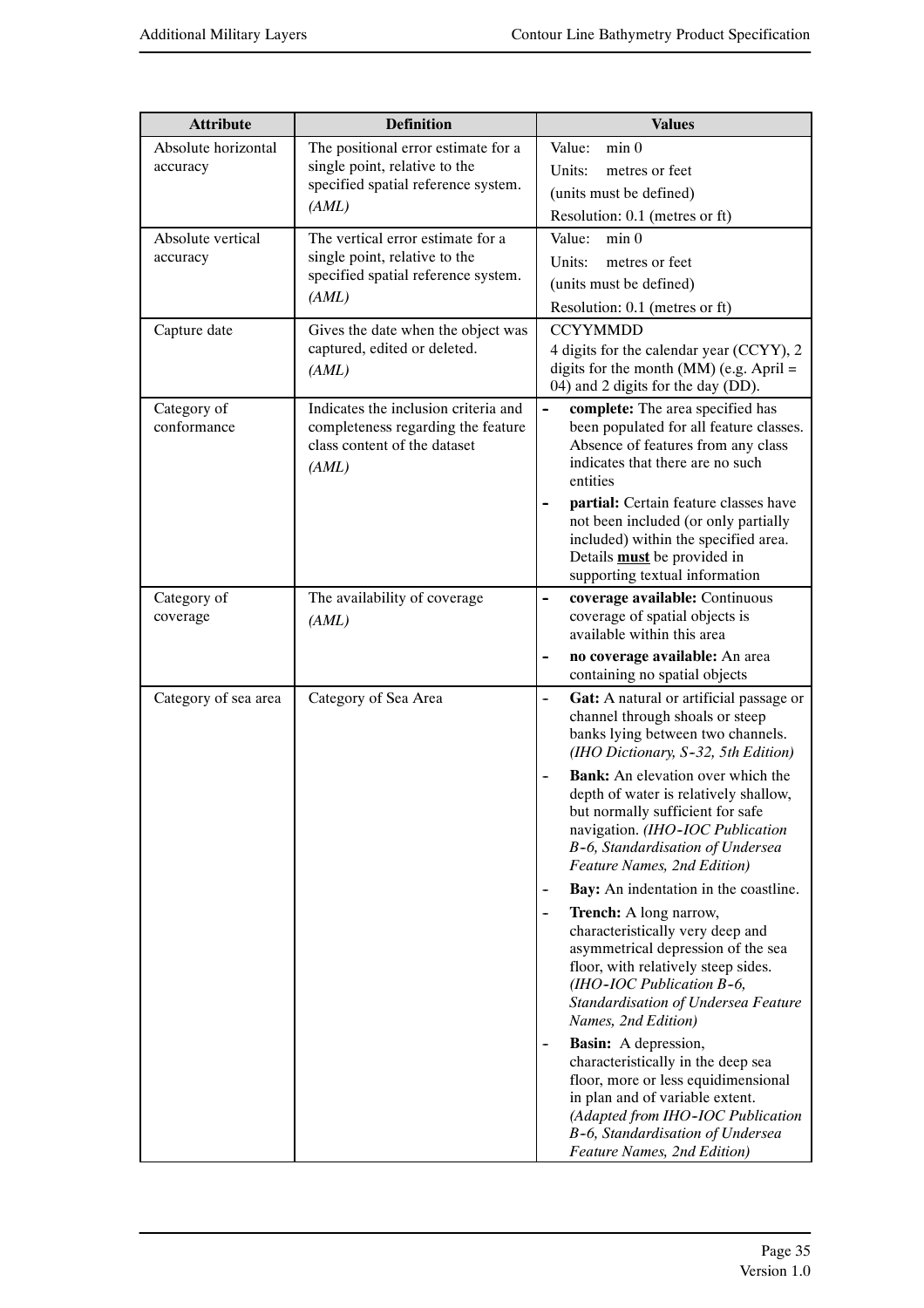| <b>Attribute</b>                    | <b>Definition</b>    | <b>Values</b>                                                                                                                                                                                                                                                                           |
|-------------------------------------|----------------------|-----------------------------------------------------------------------------------------------------------------------------------------------------------------------------------------------------------------------------------------------------------------------------------------|
| Category of sea area<br>(continued) | Category of Sea Area | <b>Reef:</b> Rock lying at or near the sea<br>surface that may constitiute a hazard<br>to surface navigation. (IHO-IOC<br>Publication B-6, Standardisation of<br>Undersea Feature Names, 2nd<br>Edition)                                                                                |
|                                     |                      | Ledge: A rocky formation<br>continuous with and fringing the<br>shore (IHO Hydrographic<br>Dictionary, S-32, 5th Edition)                                                                                                                                                               |
|                                     |                      | Canyon: A relatively narrow, deep<br>depression with steep sides, the<br>bottom of which generally has a<br>continuous slope, developed<br>characteristically on some<br>continental slopes. (IHO-IOC<br>Publication B-6, Standardisation of<br>Undersea Feature Names, 2nd<br>Edition) |
|                                     |                      | Narrows: A navigable narrow part of<br>a bay, strait, river etc (IHO<br>Hydrographic Dictionary, S-32, 5th<br>Edition)                                                                                                                                                                  |
|                                     |                      | <b>Shoal:</b> An offshore hazard to surface<br>navigation that is composed of<br>unconsolidated material. (Adapted<br>from IHO-IOC Publication B-6,<br>Standardisation of Undersea Feature<br>Names, 2nd Edition)                                                                       |
|                                     |                      | <b>Mudflats:</b> A muddy stretch<br>-<br>submerged at high water. (Chambers<br>Concise Dictionary 1988)                                                                                                                                                                                 |
|                                     |                      | <b>Reach:</b> A straight section of a river,<br>especially a navigable river between<br>two bends or an arm of the sea<br>extending into the land (adapted from<br>IHO Dictionary, S-32, 5th Edition,<br>4239).                                                                         |
|                                     |                      | <b>Ridge:</b>                                                                                                                                                                                                                                                                           |
|                                     |                      | (a) A long, narrow elevation with<br>steep sides. (IHO-IOC Publication<br>B-6, Standardisation of Undersea<br>Feature Names, 2nd Edition)                                                                                                                                               |
|                                     |                      | (b) A long, narrow elevation often<br>separating ocean basins. (IHO-IOC<br>Publication B-6, Standardisation of<br>Undersea Feature Names, 2nd<br>Edition)                                                                                                                               |
|                                     |                      | (c) The linked major mid-oceanic<br>mountain systems of global extent.<br>Also called mid-oceanic. (Adapted<br>from IHO-IOC Publication B-6,<br>Standardisation of Undersea Feature<br>Names, 2nd Edition)                                                                              |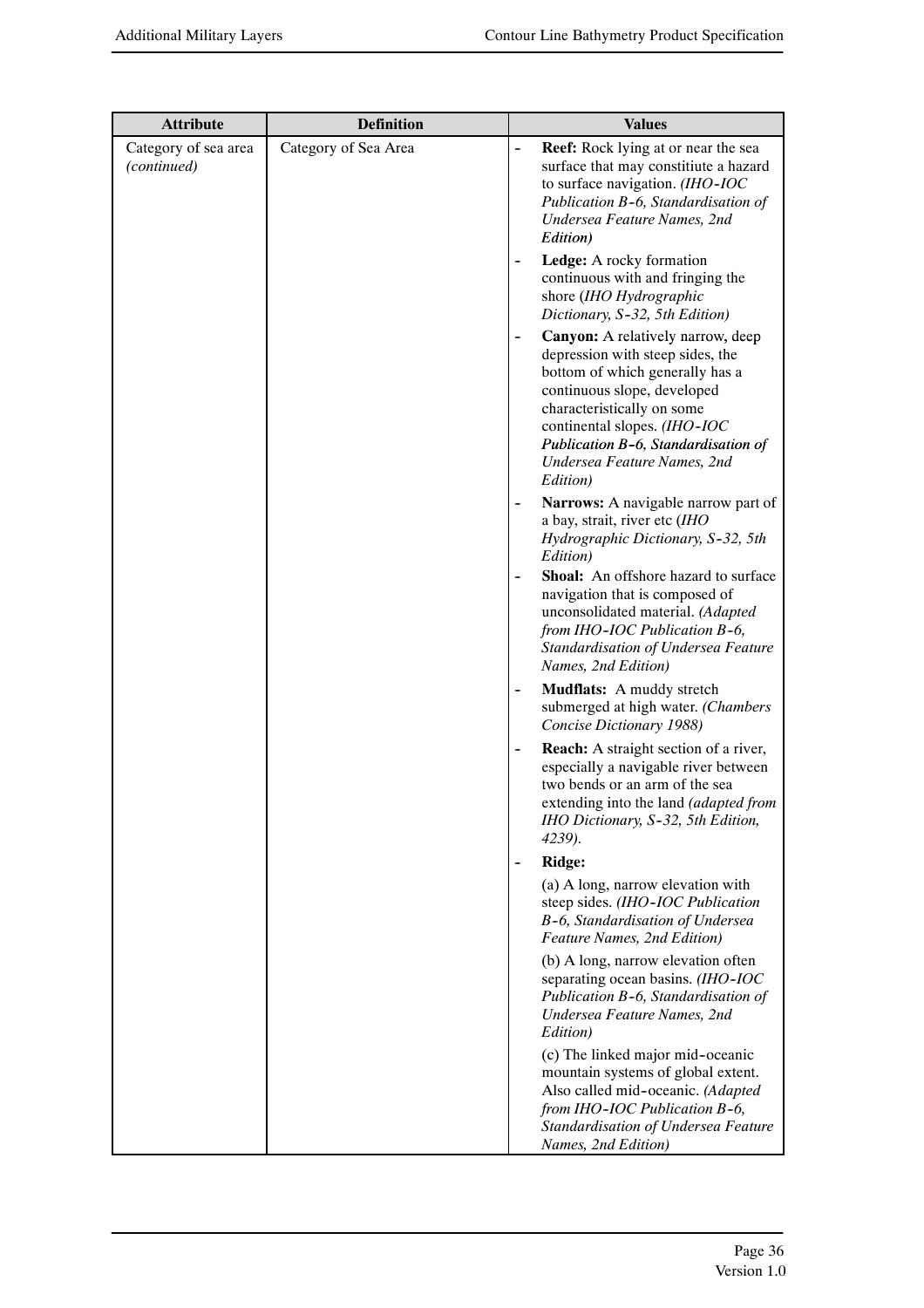| <b>Attribute</b>                    | <b>Definition</b>    | <b>Values</b>                                                                                                                                                                                                                                                                                    |
|-------------------------------------|----------------------|--------------------------------------------------------------------------------------------------------------------------------------------------------------------------------------------------------------------------------------------------------------------------------------------------|
| Category of sea area<br>(continued) | Category of Sea Area | Continental Margin: The zone,<br>-<br>generally consisting of shelf, slope<br>and rise, separating the continent<br>from the abyssal plain or deep sea<br>floor. (Adapted from IHO-IOC<br>Publication B-6, Standardisation of<br>Undersea Feature Names, 2nd<br>Edition)                         |
|                                     |                      | Spur: A subordinate elevation, ridge<br>or rise projecting outward from a<br>larger feature. (IHO-IOC Publication<br>B-6, Standardisation of Undersea<br>Feature Names, 2nd Edition)                                                                                                             |
|                                     |                      | Continental Rise: A gentle slope<br>۰<br>rising from the oceanic depths<br>towards the foot of a continental<br>slope. (IHO-IOC Publication B-6,<br>Standardisation of Undersea Feature<br>Names, 2nd Edition)                                                                                   |
|                                     |                      | <b>Pinnacle:</b> Any high tower or<br>۰<br>spire-shaped pillar of rock or coral,<br>alone or cresting a summit. It may<br>extend above the surface of the<br>water. It may or may not be a hazard<br>to surface navigation. (IHO<br>Dictionary, S-32, 5th Edition)                               |
|                                     |                      | Abyssal Plain: An extensive, flat,<br>-<br>gently sloping or nearly level region<br>at abyssal depths. (IHO-IOC<br>Publication B-6, Standardisation of<br>Undersea Feature Names, 2nd<br>Edition)                                                                                                |
|                                     |                      | Plateau: A flat or nearly flat area of<br>considerable extent, dropping off<br>abruptly on one or more sides.<br>( <i>IHO-IOC Publication B-6</i> ,<br>Standardisation of Undersea Feature<br>Names, 2nd Edition)                                                                                |
|                                     |                      | Shelf: A zone adjacent to a continent<br>(or around an island) and extending<br>from the low water line to a depth at<br>which there is usually a marked<br>increase of slope towards oceanic<br>depths. (IHO-IOC Publication B-6,<br>Standardisation of Undersea Feature<br>Names, 2nd Edition) |
|                                     |                      | Trough: A long depression of the sea<br>-<br>floor characteristically flat bottomed<br>and steep sided and normally<br>shallower than a trench. (IHO-IOC<br>Publication B-6, Standardisation of<br>Undersea Feature Names, 2nd<br>Edition)                                                       |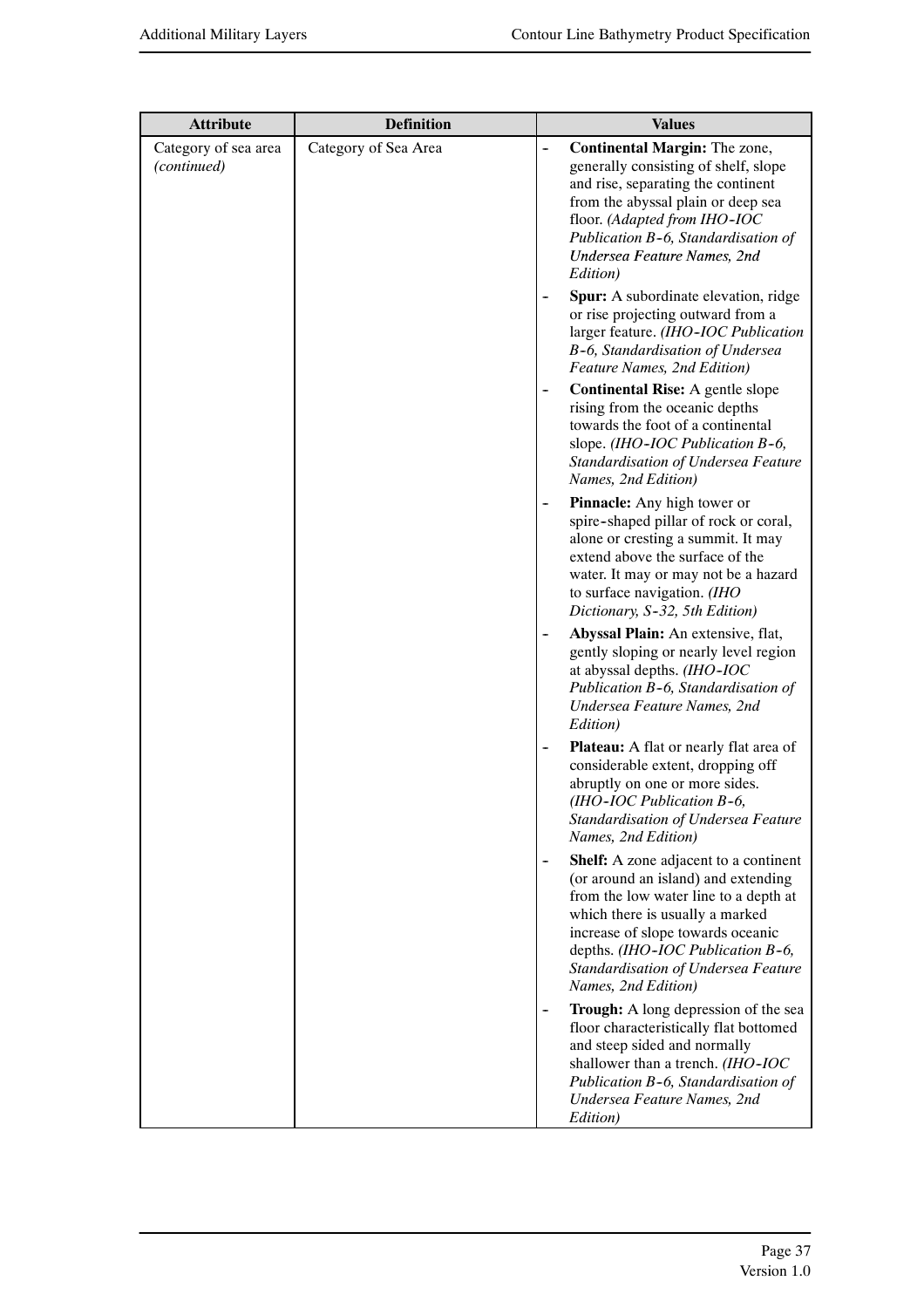| <b>Attribute</b>                    | <b>Definition</b>    | <b>Values</b>                                                                                                                                                                                                                                                                                |
|-------------------------------------|----------------------|----------------------------------------------------------------------------------------------------------------------------------------------------------------------------------------------------------------------------------------------------------------------------------------------|
| Category of sea area<br>(continued) | Category of Sea Area | -<br><b>Saddle:</b> A broad pass, resembling in<br>shape a riding saddle, in a ridge or<br>between contiguous seamounts.<br>(IHO-IOC Publication B-6,<br>Standardisation of Undersea Feature<br>Names, 2nd Edition)                                                                          |
|                                     |                      | Abyssal Hills: A tract, on occasion<br>$\qquad \qquad \blacksquare$<br>extensive, of low (100-500m)<br>elevations on the deep sea floor.<br>(IHO-IOC Publication B-6,<br>Standardisation of Undersea Feature<br>Names, 2nd Edition)                                                          |
|                                     |                      | <b>Apron:</b> A gently dipping featureless<br>$\qquad \qquad \blacksquare$<br>surface, underlain primarily by<br>sediment, at the base of any steeper<br>slope. (IHO-IOC Publication B-6,<br>Standardisation of Undersea Feature<br>Names, 2nd Edition)                                      |
|                                     |                      | Archipelagic Apron: A gentle slope<br>-<br>with a generally smooth surface on<br>the sea floor, characteristically found<br>around groups of islands or<br>seamounts. (IHO-IOC Publication<br>B-6, Standardisation of Undersea<br>Feature Names, 2nd Edition)                                |
|                                     |                      | <b>Borderland:</b> A region adjacent to a<br>۰<br>continent, normally occupied by or<br>bordering a shelf, that is highly<br>irregular with depths well in excess<br>of those typical of a shelf. (IHO-IOC<br>Publication B-6, Standardisation of<br>Undersea Feature Names, 2nd<br>Edition) |
|                                     |                      | <b>Escarpment:</b> An elongated and<br>comparatively steep slope separating<br>flat or gently sloping areas.<br>(IHO-IOC Publication B-6,<br>Standardisation of Undersea Feature<br>Names, 2nd Edition)                                                                                      |
|                                     |                      | Province: A region identifiable by<br>agroup of similar physiographic<br>features whose characteristics are<br>markedly in contrast with<br>surrounding areas. (IHO-IOC<br>Publication B-6, Standardisation of<br>Undersea Feature Names, 2nd<br>Edition)                                    |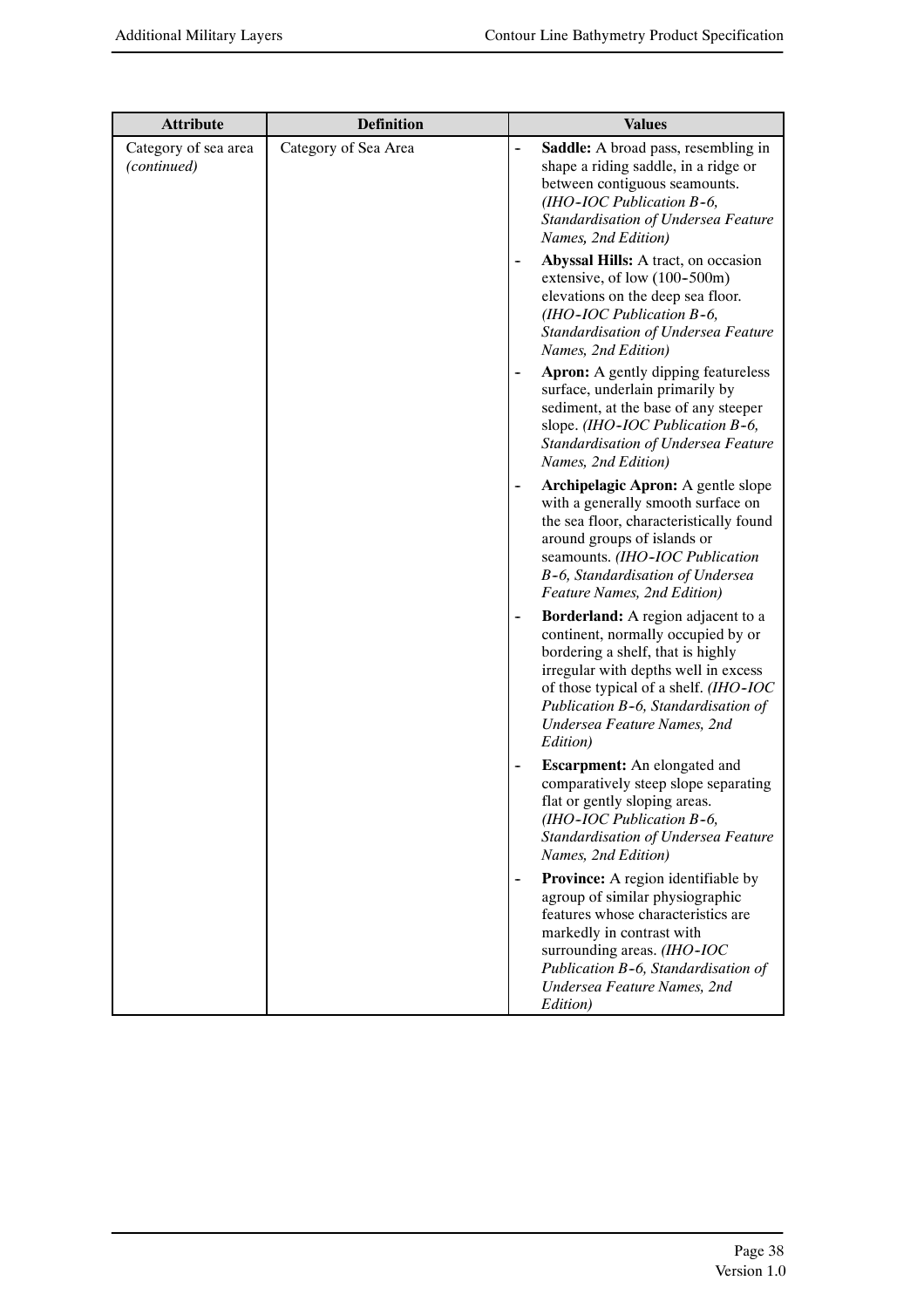| <b>Attribute</b>     | <b>Definition</b>    | <b>Values</b>                                                                                                                                                                                                                                                                                                                         |
|----------------------|----------------------|---------------------------------------------------------------------------------------------------------------------------------------------------------------------------------------------------------------------------------------------------------------------------------------------------------------------------------------|
| Category of sea area | Category of Sea Area | <b>Rise:</b><br>-                                                                                                                                                                                                                                                                                                                     |
| (continued)          |                      | (a) A broad elevation that rises gently<br>and generally smoothly from the sea<br>floor.                                                                                                                                                                                                                                              |
|                      |                      | (b) The linked major mid-oceanic<br>mountain systems of global extent.<br>Also called mid-oceanic ridge.<br>(Adapted from IHO-IOC Publication<br>B-6, Standardisation of Undersea<br>Feature Names, 2nd Edition)                                                                                                                      |
|                      |                      | Sea Channel: A continuously<br>sloping, elongated narrow depression<br>commonly found in fans or abyssal<br>plains and customarily bordered by<br>levees on one or both sides. (Adapted<br>from IHO-IOC Publication B-6,<br>Standardisation of Undersea Feature<br>Names, 2nd Edition)                                                |
|                      |                      | <b>Seamount Chain: Several</b><br>seamounts in linear or orcuate<br>alignment. (Adapted from IHO-IOC<br>Publication B-6, Standardisation of<br>Undersea Feature Names, 2nd<br>Edition)                                                                                                                                                |
|                      |                      | Shelf Edge: A narrow zone at the<br>seaward margin of a shelf along<br>which is a marked increase of slope.<br>Also called shelf-break. (Adapted<br>from IHO-IOC Publication B-6,<br>Standardisation of Undersea Feature<br>Names, 2nd Edition)                                                                                       |
|                      |                      | Sill: A sea floor barrier of relatively<br>shallow depth restricting water<br>movement between basins. (Adapted<br>from IHO-IOC Publication B-6,<br><b>Standardisation of Undersea Feature</b><br>Names, 2nd Edition)                                                                                                                 |
|                      |                      | Slope: The slope seaward from the<br>shelf edge to the upper edge of the<br>continental rise or the point where<br>there is a general reduction in slope                                                                                                                                                                              |
|                      |                      | Terrace: A relatively flat horizontal<br>or gently inclined surface, sometimes<br>long and narrow, which is bounded<br>by a steeper ascending slope on one<br>side and by a steeper descending<br>slope on the opposite side. (Adapted<br>from IHO-IOC Publication B-6,<br>Standardisation of Undersea Feature<br>Names, 2nd Edition) |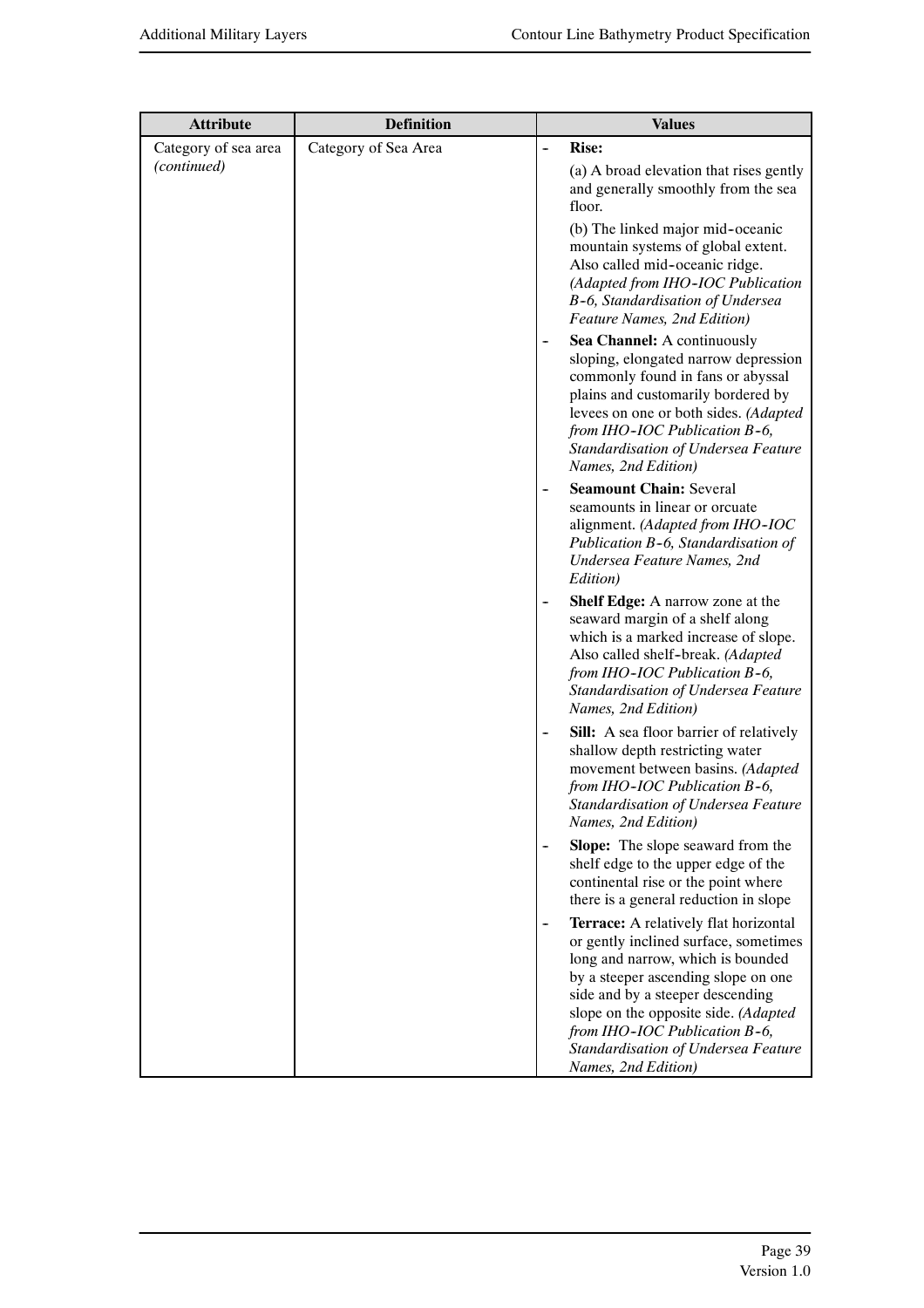| <b>Attribute</b>                    | <b>Definition</b>    | <b>Values</b>                                                                                                                                                                                                                                                                                                                                                  |
|-------------------------------------|----------------------|----------------------------------------------------------------------------------------------------------------------------------------------------------------------------------------------------------------------------------------------------------------------------------------------------------------------------------------------------------------|
| Category of sea area<br>(continued) | Category of Sea Area | Valley: A relatively shallow, wide<br>depression, the bottom of which<br>usually has a continuous gradient.<br>This term is generally not used for<br>features that have canyon-like<br>charactreristics for a significant<br>portion of their extent. (Adapted from<br>IHO-IOC Publication B-6,<br>Standardisation of Undersea Feature<br>Names, 2nd Edition) |
|                                     |                      | Gap: A narrow break in a ridge or a<br>rise. (IHO-IOC Publication B-6,<br>Standardisation of Undersea Feature<br>Names, 2nd Edition)                                                                                                                                                                                                                           |
|                                     |                      | Fracture Zone: An extensive linear<br>zone of irregular topography of the<br>sea floor, characterised by<br>steep-sided or asymmetric ridges,<br>troughs or escarpments. (IHO-IOC<br>Publication B-6, Standardisation of<br>Undersea Feature Names, 2nd<br>Edition)                                                                                            |
|                                     |                      | Guyot: A seamount having a<br>comparatively smooth flat top.<br>(Adapted from IHO-IOC Publication<br>B-6, Standardisation of Undersea<br>Feature Names, 2nd Edition)                                                                                                                                                                                           |
|                                     |                      | Fan: A relatively smooth fan-like,<br>depositional feature normally sloping<br>away from the outer termination of a<br>canyon or canyon system. (IHO-IOC<br>Publication B-6, Standardisation of<br>Undersea Feature Names, 2nd<br>Edition)                                                                                                                     |
|                                     |                      | Hill: A small isolated elevation (see<br>also abyssal hills). (IHO-IOC<br>Publication B-6, Standardisation of<br>Undersea Feature Names, 2nd<br>Edition)                                                                                                                                                                                                       |
|                                     |                      | Hole: A local depression, often<br>steep sided, of the sea floor. (Adapted<br>from IHO-IOC Publication B-6,<br>Standardisation of Undersea Feature<br>Names, 2nd Edition)                                                                                                                                                                                      |
|                                     |                      | Levee: A depositional embankment<br>bordering a canyon, valley or deep<br>sea channel. (IHO-IOC Publication<br>B-6, Standardisation of Undersea<br>Feature Names, 2nd Edition)                                                                                                                                                                                 |
|                                     |                      | Median Valley: The axial depression<br>of the mid-oceanic ridge system.<br>(IHO-IOC Publication B-6,<br>Standardisation of Undersea Feature<br>Names, 2nd Edition)                                                                                                                                                                                             |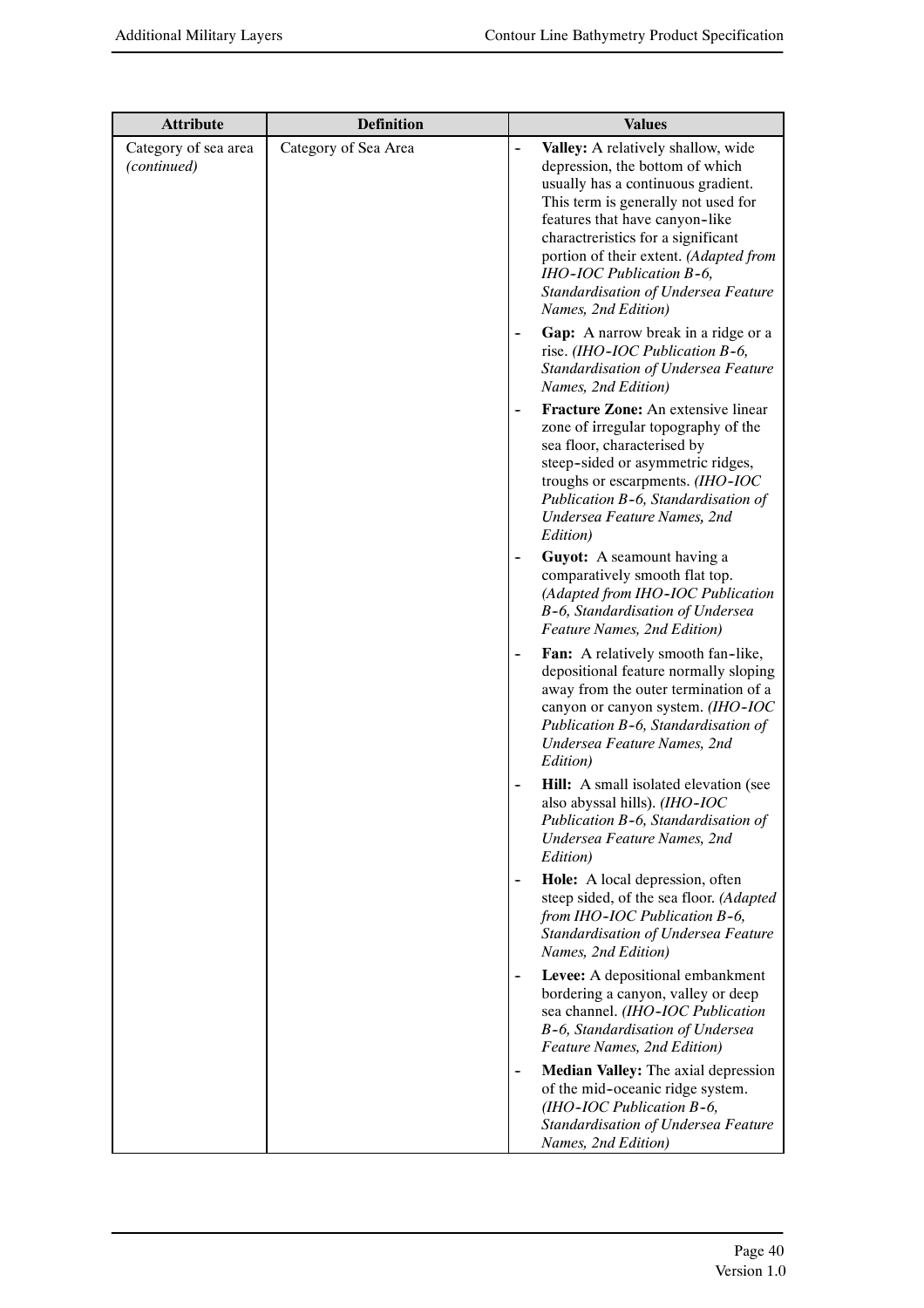| <b>Attribute</b>                    | <b>Definition</b>                                                                                                   | <b>Values</b>                                                                                                                                                                                                                                                                                                                                                                                                                |
|-------------------------------------|---------------------------------------------------------------------------------------------------------------------|------------------------------------------------------------------------------------------------------------------------------------------------------------------------------------------------------------------------------------------------------------------------------------------------------------------------------------------------------------------------------------------------------------------------------|
| Category of sea area<br>(continued) | Category of Sea Area                                                                                                | Moat: An annular depression that<br>may not be continuous, located at the<br>base of many seamounts, islands and<br>other isolated elevations. (IHO-IOC<br>Publication B-6, Standardisation of<br>Undersea Feature Names, 2nd<br>Edition)                                                                                                                                                                                    |
|                                     |                                                                                                                     | <b>Mountains:</b> A large and complex<br>grouping of ridges and seamounts.<br>(IHO-IOC Publication $B-6$ ,<br>Standardisation of Undersea Feature<br>Names, 2nd Edition)                                                                                                                                                                                                                                                     |
|                                     |                                                                                                                     | Peak: A prominent elevation either<br>pointed or of a very limited extent<br>across the summit. (IHO-IOC<br>Publication B-6, Standardisation of<br>Undersea Feature Names, 2nd<br>Edition)                                                                                                                                                                                                                                   |
|                                     |                                                                                                                     | Seamount: A large underwater<br>isolated elevation, greater than<br>1000m in relief above the sea floor,<br>characteristically of conical form.<br>(Adapted from IHO-IOC Publication<br>B-6, Standardisation of Undersea<br>Feature Names, 2nd Edition)<br>Knoll: A relatively small isolated<br>elevation of a rounded shape.<br>(IHO-IOC Publication $B-6$ ,<br>Standardisation of Undersea Feature<br>Names, 2nd Edition) |
|                                     |                                                                                                                     | <b>Deep:</b> In oceanography, an obsolete<br>term which was generally restricted<br>to depths greater than 6000m. (IHO<br>Hydrographic Dictionary, S-32, 5th<br>Edition)                                                                                                                                                                                                                                                     |
| Caveat                              | A component of a security<br>classification used for authorising a<br>specific group to have access rights<br>(AML) | Text string                                                                                                                                                                                                                                                                                                                                                                                                                  |
| Contour type                        | Type of depth contour                                                                                               | <b>Unknown</b>                                                                                                                                                                                                                                                                                                                                                                                                               |
|                                     | (AML)                                                                                                               | <b>Index:</b> Unbroken contour lines                                                                                                                                                                                                                                                                                                                                                                                         |
|                                     | Note: The intermediate and supple-<br>mentary categories are included<br>where CLB is generated from cur-           | <b>Intermediate:</b> Contour values that<br>do not satisfy the criteria of index<br>contours. These may be broken.                                                                                                                                                                                                                                                                                                           |
|                                     | rent paper based products. It is<br>likely that their use will diminish<br>with time.                               | Supplementary: Often used to aid<br>the representation of flatter areas.<br>These may occur in some areas of the<br>product but not others.                                                                                                                                                                                                                                                                                  |
| Depth                               | Depth measured from the Sounding<br>Datum (AML)                                                                     | Value:<br>min 0<br>Units:<br>metres or feet<br>(units must be defined)                                                                                                                                                                                                                                                                                                                                                       |
|                                     |                                                                                                                     | Resolution: 0.1 (metres or ft)                                                                                                                                                                                                                                                                                                                                                                                               |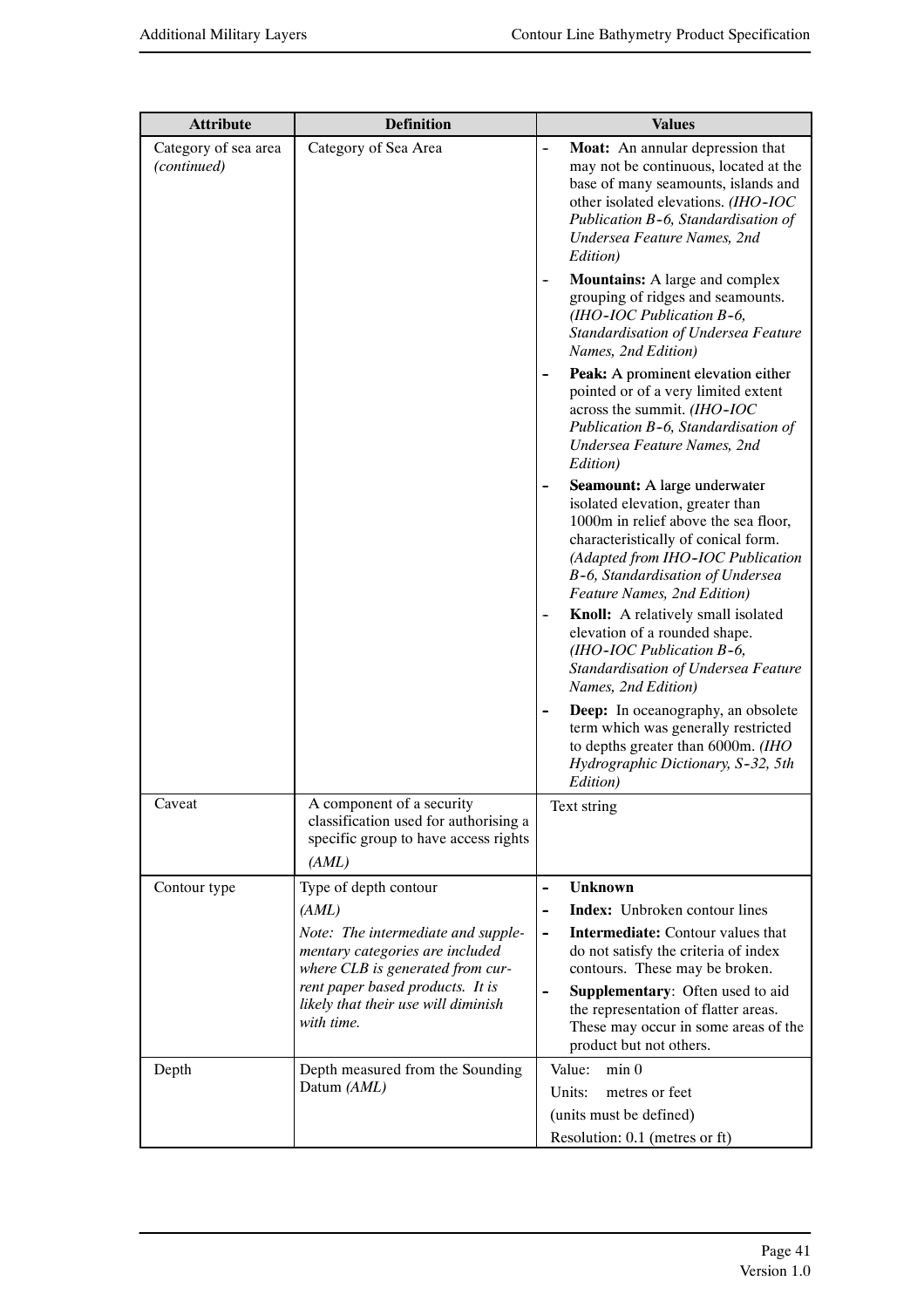| <b>Attribute</b>                                         | <b>Definition</b>                                                                                                                                                                      | <b>Values</b>                                                                                                                                                                                                                                                                                         |
|----------------------------------------------------------|----------------------------------------------------------------------------------------------------------------------------------------------------------------------------------------|-------------------------------------------------------------------------------------------------------------------------------------------------------------------------------------------------------------------------------------------------------------------------------------------------------|
| Depth contour value                                      | A specified value assigned to a par-<br>ticular depth contour (AML)                                                                                                                    | min 0<br>Value:<br>Units:<br>metres or feet<br>(units must be defined)<br>Resolution: 0.1 (metres or ft)                                                                                                                                                                                              |
| Depth range -<br>deepest value                           | Depth range - deepest value<br>(AML)                                                                                                                                                   | Value:<br>min 0<br>Units:<br>metres or feet<br>(units must be defined)<br>Resolution: 0.1 (metres or ft)                                                                                                                                                                                              |
| Depth range -<br>shoalest value                          | Depth range - shoalest value<br>(AML)                                                                                                                                                  | Value:<br>min 0<br>Units:<br>metres or feet<br>(units must be defined)<br>Resolution: 0.1 (metres or ft)                                                                                                                                                                                              |
| Depth units                                              | Unit of measurement for depths<br>(AML)                                                                                                                                                | <b>Metres</b><br>$\overline{\phantom{a}}$<br><b>Fathoms and Feet</b><br>$\qquad \qquad$<br>Feet<br><b>Fathoms and Fractions</b>                                                                                                                                                                       |
| Exposition of<br>sounding                                | Relationship of the sounding to its<br>surroundings<br>(AML)                                                                                                                           | Within the range of depth of the<br>-<br>surrounding depth area<br>Shoaler than the range of depth of the<br>$\qquad \qquad \blacksquare$<br>surrounding depth area<br>Deeper than the range of depth of the<br>$\qquad \qquad \blacksquare$<br>surrounding depth area where<br>contours are missing. |
| Image file link                                          | Indicates an external file<br>containing a pictorial<br>representation of the object<br>(S-57 Annex A, Appendix A, IHO<br>Object Catalogue)                                            | Text string                                                                                                                                                                                                                                                                                           |
| International<br>Defence<br>Organisation (IDO)<br>status | The International Defence<br>Organisation (IDO) status (if<br>applicable) that must precede, and<br>be applied to, the Protective<br>Marking thus making it an IDO<br>Marking<br>(AML) | <b>North Atlantic Treaty</b><br><b>Organisation (NATO)</b><br><b>North Atlantic Co-operation</b><br><b>Council (NACC)</b><br><b>Partnership for Peace (PfP)</b><br><b>Western European Union</b><br>(WEU)                                                                                             |
| Maximum distance<br>between survey lines                 | The maximum spacing of the<br>principal sounding lines of a<br>survey<br>(AML)                                                                                                         | Units: metres or feet<br>(units must be defined)<br>Resolution: 1                                                                                                                                                                                                                                     |
| Minimum distance<br>between survey lines                 | The minimum spacing of the<br>principal sounding lines of a<br>survey<br>(AML)                                                                                                         | Units: metres or feet<br>(units must be defined)<br>Resolution: 1                                                                                                                                                                                                                                     |
| Name                                                     | The principal name or identifier of<br>an object in English.<br>(AML)                                                                                                                  | Text string                                                                                                                                                                                                                                                                                           |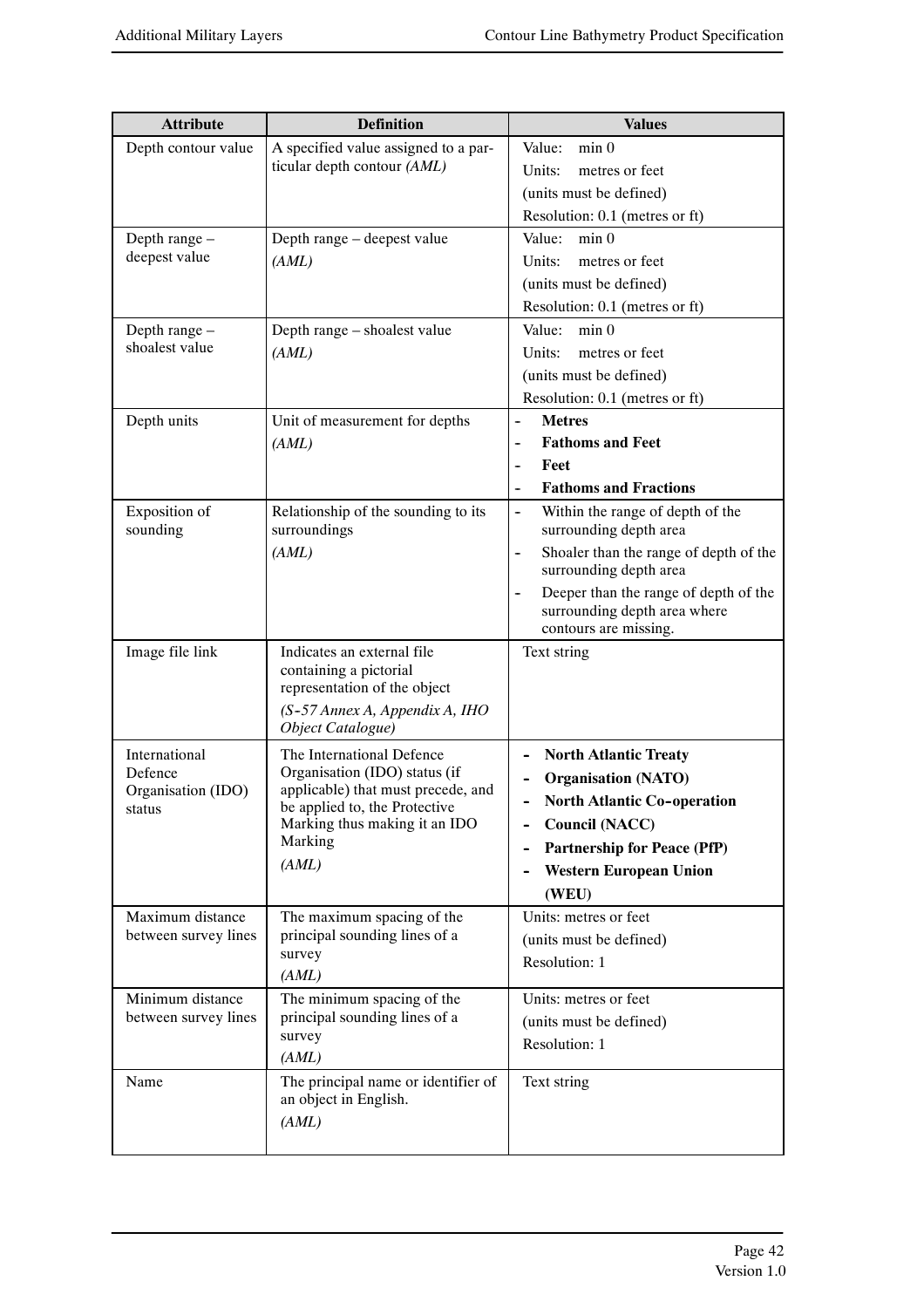| <b>Attribute</b>               | <b>Definition</b>                                                                                                                                                                                                                                                                                                                                                                     | <b>Values</b>                                                                                                                                                                                                                                                                                                                                                                                                                                                                                                                                                                                                                                                                                                                                                                                                                                                                                                                                                                           |
|--------------------------------|---------------------------------------------------------------------------------------------------------------------------------------------------------------------------------------------------------------------------------------------------------------------------------------------------------------------------------------------------------------------------------------|-----------------------------------------------------------------------------------------------------------------------------------------------------------------------------------------------------------------------------------------------------------------------------------------------------------------------------------------------------------------------------------------------------------------------------------------------------------------------------------------------------------------------------------------------------------------------------------------------------------------------------------------------------------------------------------------------------------------------------------------------------------------------------------------------------------------------------------------------------------------------------------------------------------------------------------------------------------------------------------------|
| Name (in national<br>language) | The principal name or identifier of<br>an object in national language<br>characters.                                                                                                                                                                                                                                                                                                  | Text string                                                                                                                                                                                                                                                                                                                                                                                                                                                                                                                                                                                                                                                                                                                                                                                                                                                                                                                                                                             |
|                                | (AML)                                                                                                                                                                                                                                                                                                                                                                                 |                                                                                                                                                                                                                                                                                                                                                                                                                                                                                                                                                                                                                                                                                                                                                                                                                                                                                                                                                                                         |
| Owner authority                | The NATO country code (NATO<br>STANAG 1059) denoting the<br>'owner' that is responsible for<br>establishing and setting the<br>protective marking level<br>(AML)                                                                                                                                                                                                                      |                                                                                                                                                                                                                                                                                                                                                                                                                                                                                                                                                                                                                                                                                                                                                                                                                                                                                                                                                                                         |
| Producing country              | The country responsible for the<br>production of the data<br>(AML)                                                                                                                                                                                                                                                                                                                    | IHO code for producing agencies                                                                                                                                                                                                                                                                                                                                                                                                                                                                                                                                                                                                                                                                                                                                                                                                                                                                                                                                                         |
| Production agency              | The agency responsible for the<br>production of the data<br>(AML)                                                                                                                                                                                                                                                                                                                     | IHO code for producing agencies                                                                                                                                                                                                                                                                                                                                                                                                                                                                                                                                                                                                                                                                                                                                                                                                                                                                                                                                                         |
| Protective marking             | A marking indicating the minimum<br>standards of protection required of<br>the data<br>(AML)                                                                                                                                                                                                                                                                                          | <b>COSMIC TOP SECRET</b><br><b>FOCAL TOP SECRET</b><br><b>TOP SECRET</b><br><b>SECRET</b><br><b>CONFIDENTIAL</b><br><b>RESTRICTED</b><br><b>UNCLASSIFIED</b>                                                                                                                                                                                                                                                                                                                                                                                                                                                                                                                                                                                                                                                                                                                                                                                                                            |
| Quality of position            | An indication of the reliability of a<br>quoted position<br>Note:<br>The value 'Approximate' when<br>applied to the attribute 'Quality of<br>position' is prohibited for use in<br>AML. In circumstances where the<br>term 'Position approximate' would<br>normally be applied to an object in<br>a standard navigational charting<br>sense, the value 'estimated' should<br>be used. | <b>Surveyed:</b> The position(s) were<br>$\overline{\phantom{0}}$<br>determined by the operation of<br>making measurements for<br>determining the relative position of<br>points on, above or beneath the<br>earth's surface. Survey implies a<br>regular, controlled survey of any<br>date. (adapted from IHO Dictionary,<br>S-32, 5195, & IHO Chart<br>Specifications, M-4, 175.2)<br>Unsurveyed: Survey data does not<br>exist or is very poor. (Adapted from<br>IHO Dictionary, S-32, 5732)<br><b>Inadequately surveyed: Position</b><br>-<br>data is of a very poor quality.<br>(Adapted from IHO Dictionary, S-32,<br>5732)<br><b>Position doubtful:</b> An object whose<br>$\overline{a}$<br>position has been reported but which<br>is considered to be doubtful. $(S-57)$<br>Annex A, Appendix A, IHO Object<br>Catalogue)<br><b>Unreliable:</b> An object's position<br>obtained from questionable or<br>unreliable data. (S-57 Annex A,<br>Appendix A, IHO Object Catalogue) |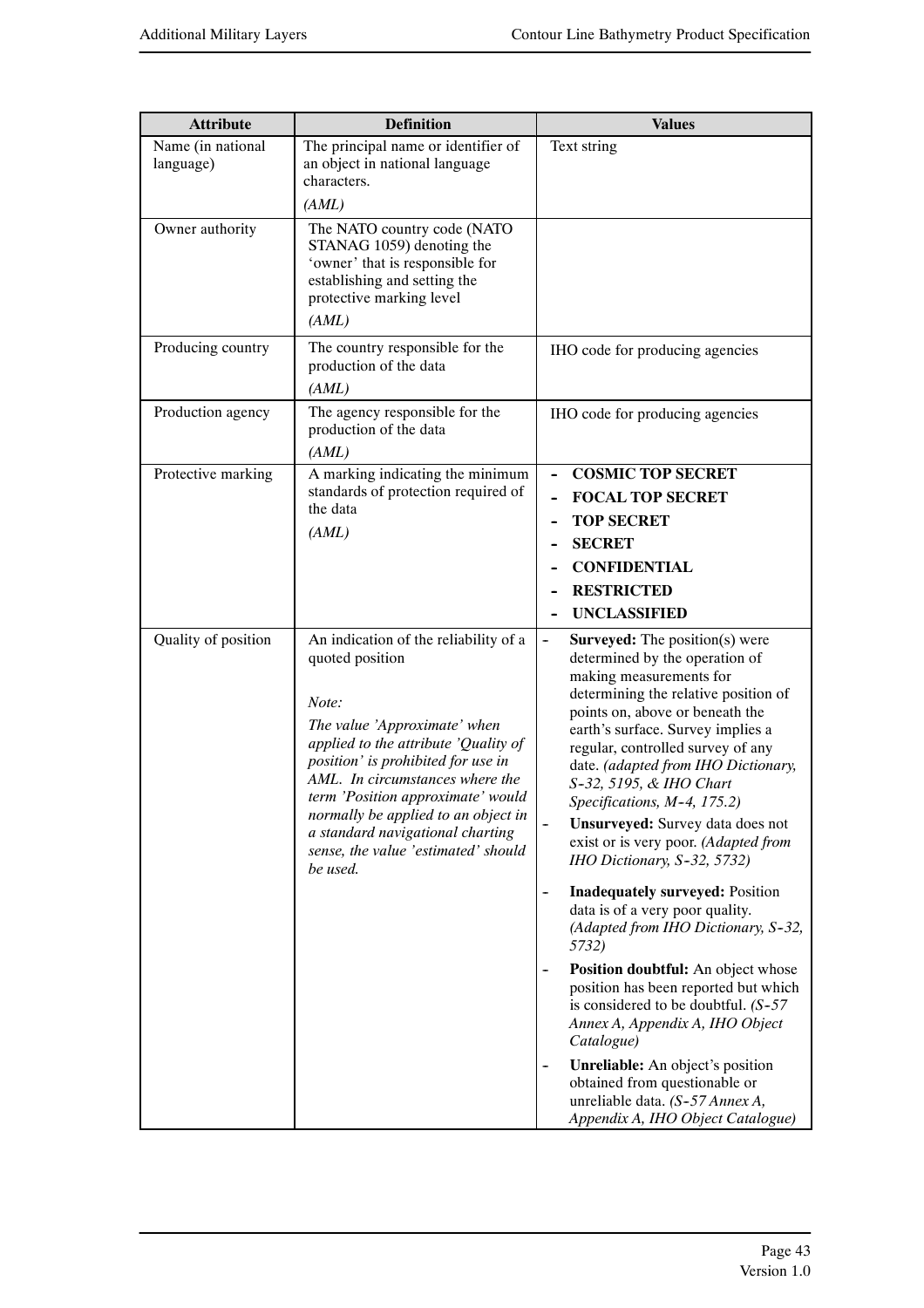| <b>Attribute</b>                   | <b>Definition</b>                                                                                                |   | <b>Values</b>                                                                                                                                                                                                                                                |
|------------------------------------|------------------------------------------------------------------------------------------------------------------|---|--------------------------------------------------------------------------------------------------------------------------------------------------------------------------------------------------------------------------------------------------------------|
| Quality of position<br>(continued) | An indication of the reliability of a<br>quoted position                                                         | - | Reported (not surveyed): An object<br>whose position has been reported and<br>its position confirmed by some<br>means other than a formal survey<br>such as an independant report of the<br>same object. (S-57 Annex A,<br>Appendix A, IHO Object Catalogue) |
|                                    |                                                                                                                  |   | Reported (not confirmed): An<br>object whose position has been<br>reported and its position has not been<br>confirmed. (S-57 Annex A, Appendix<br>A, IHO Object Catalogue)                                                                                   |
|                                    |                                                                                                                  |   | <b>Estimated:</b> The most probable<br>position of an object determined<br>from incomplete data or data of<br>questionable accuracy. (Adapted from<br>IHO Dictionary, S-32, 3960)                                                                            |
|                                    |                                                                                                                  |   | Precisely known: A position that is<br>of a known value, such as the<br>position of an anchor berth or other<br>defined object. (S-57 Annex A,<br>Appendix A, IHO Object Catalogue)                                                                          |
|                                    |                                                                                                                  |   | <b>Calculated:</b> A position that is<br>computed from data. (S-57 Annex A,<br>Appendix A, IHO Object Catalogue)                                                                                                                                             |
| Quality of sounding<br>measurement | Indicates the reliability of the value<br>of the sounding (S-57 Annex A,<br>Appendix A, IHO Object<br>Catalogue) |   | <b>Depth Known:</b> The depth from chart<br>datum to the bottom is a known<br>value. (S-57 Annex A, Appendix A,<br>IHO Object Catalogue)                                                                                                                     |
|                                    |                                                                                                                  |   | Depth Unknown: The depth from<br>chart datum to the bottom is<br>unknown. (S-57 Annex A, Appendix<br>A, IHO Object Catalogue)                                                                                                                                |
|                                    |                                                                                                                  |   | Doubtful Sounding: A depth that<br>may be less than indicated. (Adapted<br>from IHO Dictionary, S-32, 5th<br><b>Edition</b> , 4840)                                                                                                                          |
|                                    |                                                                                                                  |   | <b>Unreliable Sounding: A depth that</b><br>is considered to be an unreliable<br>value. (S-57 Annex A, Appendix A,<br>IHO Object Catalogue)                                                                                                                  |
|                                    |                                                                                                                  |   | <b>No Bottom Found at Value Shown:</b><br>Upon investigation the bottom was<br>not found at this depth. (Adapted<br>from IHO Dictionary, S-32, 5th<br><b>Edition</b> , 4848)                                                                                 |
|                                    |                                                                                                                  |   | Not regularly maintained: Depths<br>may be altered by human influence,<br>but will not be routinely maintained.<br>(S-57 Annex A, Appendix A, IHO<br>Object Catalogue)                                                                                       |
|                                    |                                                                                                                  |   | Maintained Depth: The depth at<br>which a channel is kept by human<br>influence, usually be dredging. (IHO<br>Dictionary, S-32, 5th Edition, 3057)                                                                                                           |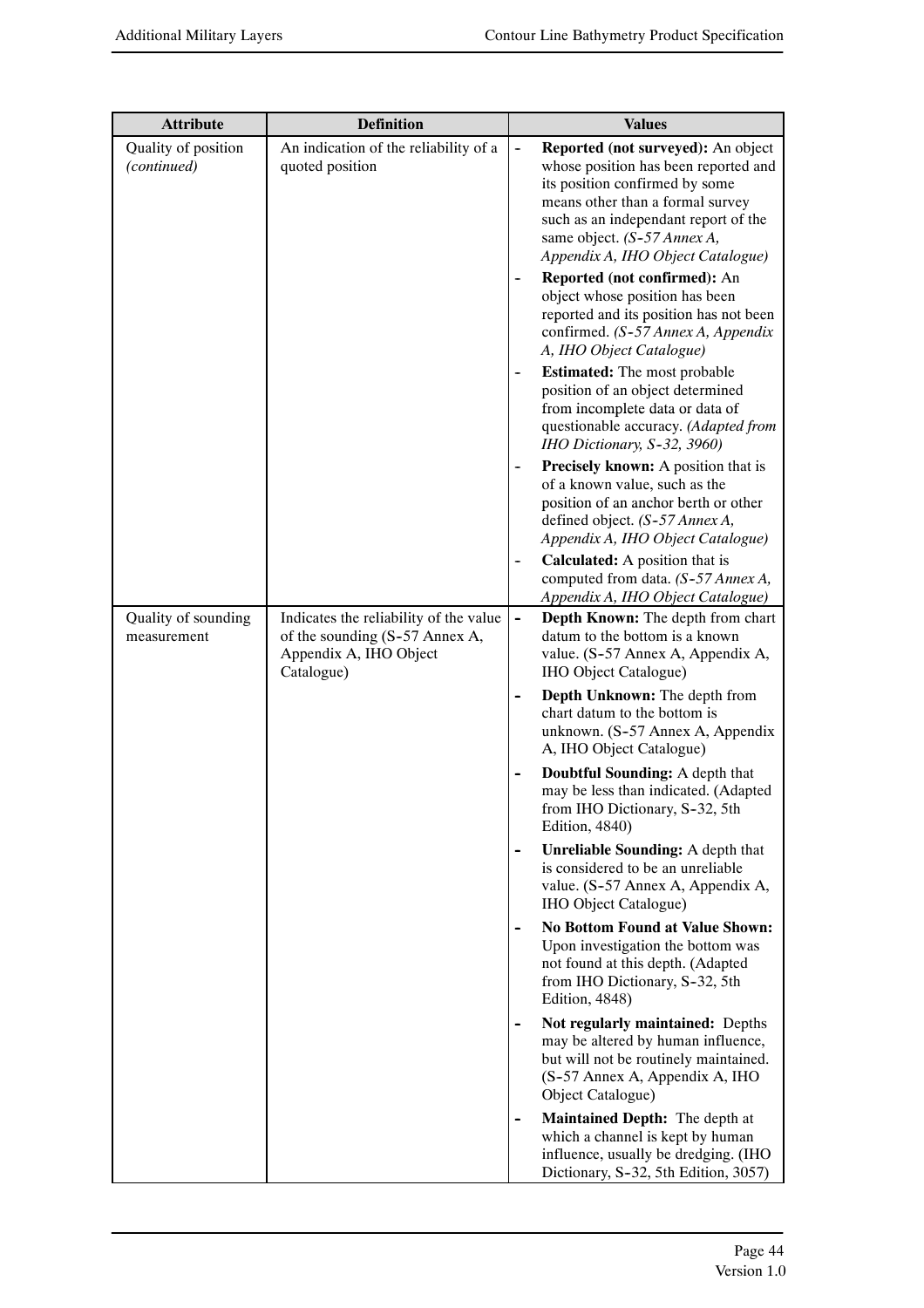| <b>Attribute</b>                                  | <b>Definition</b>                                                                                                              | <b>Values</b>                                                                                                                                                                                                                                                                                                                                                                                                                       |
|---------------------------------------------------|--------------------------------------------------------------------------------------------------------------------------------|-------------------------------------------------------------------------------------------------------------------------------------------------------------------------------------------------------------------------------------------------------------------------------------------------------------------------------------------------------------------------------------------------------------------------------------|
| Quality of sounding<br>measurement<br>(continued) | Indicates the reliability of the value<br>of the sounding (S-57 Annex A,<br>Appendix A, IHO Object<br>Catalogue)               | Least Depth Known: The shoalest<br>-<br>depth over an object is of known<br>value. (Adapted from IHO<br>Dictionary, S-32, 5th Edition, 2705<br><b>Least Depth Unknown, Safe</b><br><b>Clearance at Depth Shown: The</b><br>least depth over an object is<br>unknown, but there is considered to<br>be safe clearance at this depth. (S-57<br>Annex A, Appendix A, IHO Object<br>Catalogue)<br><b>Value Reported (Not Surveyed):</b> |
|                                                   |                                                                                                                                | Depth value obtained from a report,<br>but not fully surveyed. (S-57 Annex<br>A, Appendix A, IHO Object<br>Catalogue)                                                                                                                                                                                                                                                                                                               |
| Quality of sounding<br>measurement                |                                                                                                                                | Value Reported (Not Confirmed):<br>Depth Value obtained from a report,<br>which it has not been possible to<br>confirm. (S-57 Annex A, Appendix<br>A, IHO Object Catalogue)                                                                                                                                                                                                                                                         |
| Reference to a<br>publication                     | Reference to a specific location of<br>any relevant information within an<br>external publication<br>(AML)                     | Text string                                                                                                                                                                                                                                                                                                                                                                                                                         |
| Sounding accuracy                                 | The best estimate of the accuracy<br>of the sounding data<br>(AML)                                                             | $0 - 99.9$<br>Value:<br>Units:<br>metres, fathoms or feet<br>(units must be defined)<br>Resolution:<br>0.1                                                                                                                                                                                                                                                                                                                          |
| Sounding datum                                    | Indicates the datum to which<br>soundings are referred.<br>(Adapted from S-57 Annex A,<br>Appendix A, IHO Object<br>Catalogue) | <b>Approximate Lowest Astronomical</b><br>Tide: An arbitrary level, usually<br>within $\pm$ 0.3m from that of Lowest<br>Astronomical Tide (LAT).<br>(Hydrographic Service, Royal<br><b>Australian Navy</b> )<br><b>Approximate Mean Low Water</b><br>Springs: An arbitrary level, usually<br>within $\pm$ 0.3m from that of Mean                                                                                                    |
|                                                   |                                                                                                                                | Low Water Springs (MLWS).<br>(Hydrographic Service, Royal<br><b>Australian Navy)</b>                                                                                                                                                                                                                                                                                                                                                |
|                                                   |                                                                                                                                | <b>Approximate Mean Low Water:</b><br>An arbitrary level, usually within $\pm$<br>0.3m from that of Mean Low Water<br>(MLW). (Hydrographic Service,<br>Royal Australian Navy)                                                                                                                                                                                                                                                       |
|                                                   |                                                                                                                                | <b>Approximate Mean Lower Low</b><br>Water: An arbitrary level, usually<br>within $\pm$ 0.3m from that of Mean<br>Lower Low Water (MLLW).<br>(Hydrographic Service, Royal<br><b>Australian Navy)</b>                                                                                                                                                                                                                                |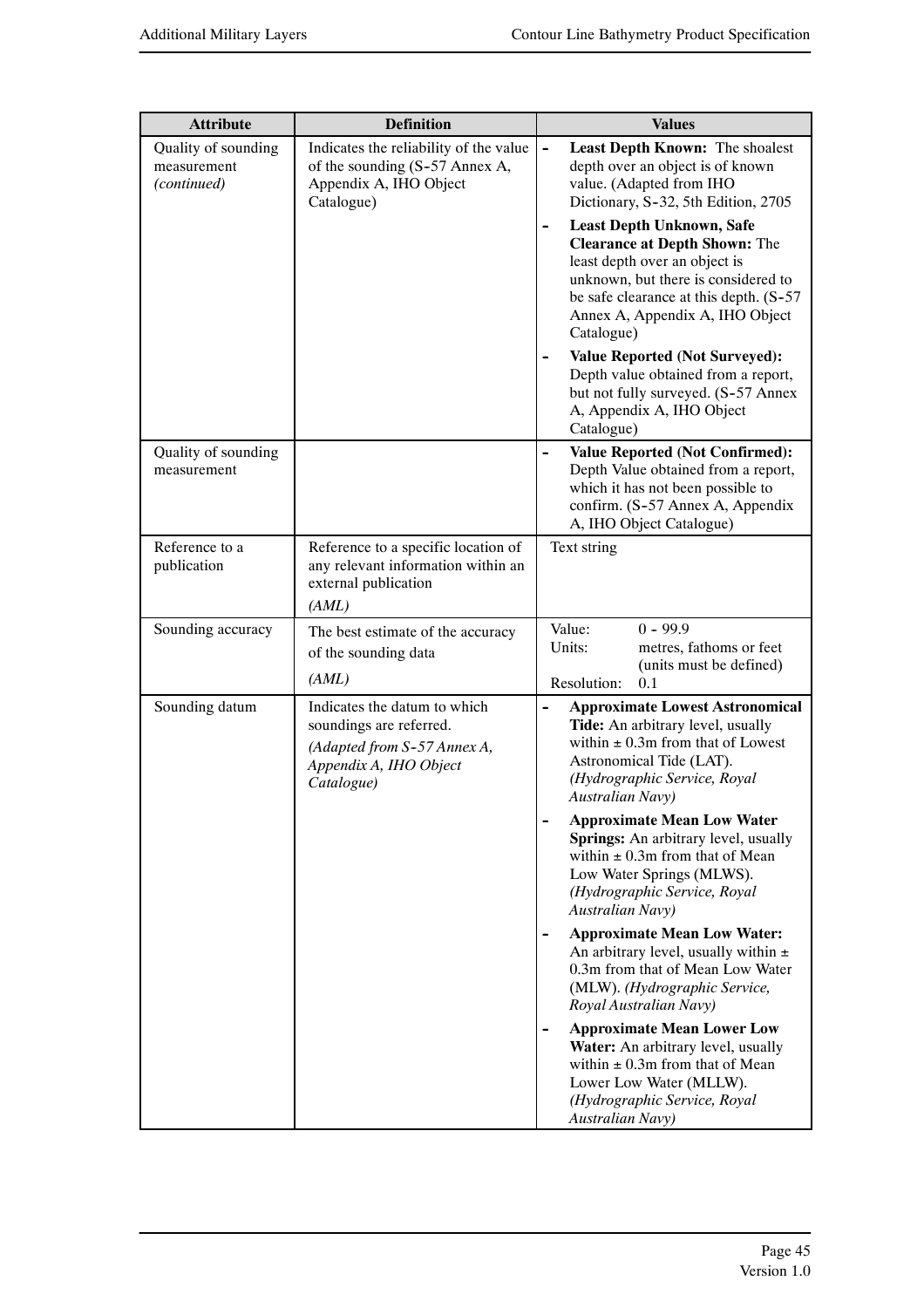| <b>Attribute</b>              | <b>Definition</b>                                                                                                              | <b>Values</b>                                                                                                                                                                                                                                                               |
|-------------------------------|--------------------------------------------------------------------------------------------------------------------------------|-----------------------------------------------------------------------------------------------------------------------------------------------------------------------------------------------------------------------------------------------------------------------------|
| Sounding datum<br>(continued) | Indicates the datum to which<br>soundings are referred.<br>(Adapted from S-57 Annex A,<br>Appendix A, IHO Object<br>Catalogue) | <b>Approximate Mean Sea Level: An</b><br>arbitrary level, usually within $\pm$ 0.3m<br>from that of Mean Sea Level (MSL).<br>(Hydrographic Service, Royal<br><b>Australian Navy)</b>                                                                                        |
|                               |                                                                                                                                | <b>Equinoctial Spring Low Water:</b><br>The level of low water springs near<br>the time of an equinox. $(S-57$ Annex<br>A, Appendix A, IHO Object<br>Catalogue)                                                                                                             |
|                               |                                                                                                                                | High Water Springs: An arbitrary<br>level, approximating that of Mean<br>High Water Springs (MHWS).<br>(Hydrographic Service, Royal<br><b>Australian Navy)</b>                                                                                                              |
|                               |                                                                                                                                | High Water: The highest level<br>reached at a place by the water<br>surface in one tidal cycle. Also called<br>high tide. (IHO Dictionary, S-32, 5th<br><i>Edition, 2251)</i>                                                                                               |
|                               |                                                                                                                                | <b>Higher High Water Large Tide</b><br>(HHWLT): The average of the<br>highest high waters, one from each of<br>19 years of observations. $(S-57)$<br>Annex A, Appendix A, IHO Object<br>Catalogue)                                                                          |
|                               |                                                                                                                                | <b>Highest Astronomical Tide (HAT):</b><br>The highest level which can be<br>predicted to occur under average<br>meteorological conditions and under<br>any combination of astronomical<br>conditions. (Adapted from Admiralty<br>Tide Tables)                              |
|                               |                                                                                                                                | <b>Indian Spring Low Water (ISLW):</b><br>An arbitrary tidal datum<br>approximating the level of the mean<br>of the lower low water at spring<br>tides. Also called Indian tidal plane.<br>(IHO Dictionary, S-32, 5th Edition,<br>2427)                                     |
|                               |                                                                                                                                | <b>International Great Lakes Datum</b><br>1985 (IGLD 1985): A vertical<br>reference system with its zero based<br>on the mean water level at<br>Rimouski/Pointe-au-Père, Quebec,<br>over the period 1970 to 1988. $(S-57)$<br>Annex A, Appendix A, IHO Object<br>Catalogue) |
|                               |                                                                                                                                | Local Datum: An arbitrary datum<br>defined by a local harbour authority,<br>from which levels and tidal heights<br>are measured by this authority. $(S-57)$<br>Annex A, Appendix A, IHO Object<br>Catalogue)                                                                |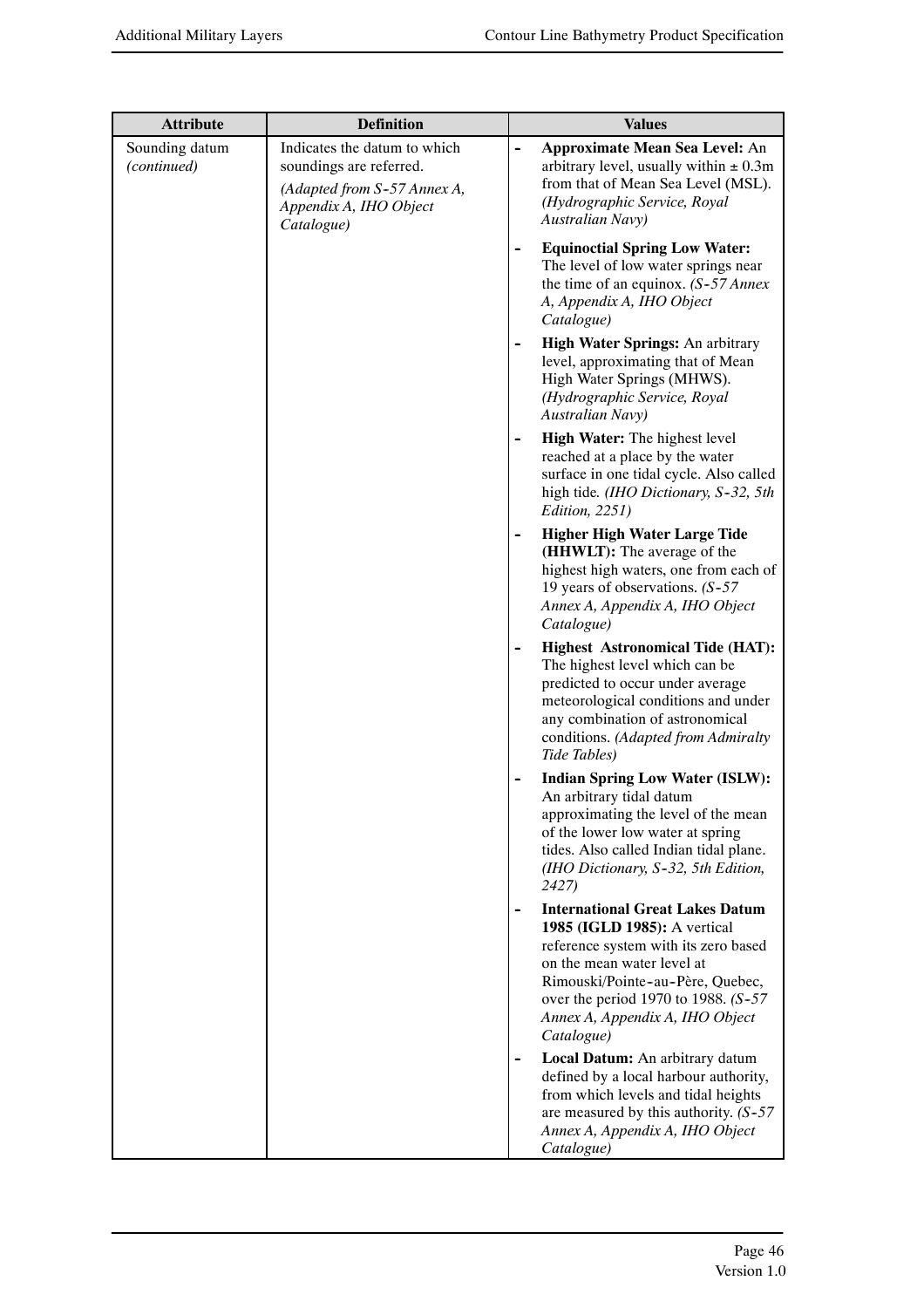| <b>Attribute</b>              | <b>Definition</b>                                                                                                              | <b>Values</b>                                                                                                                                                                                                                                                                  |
|-------------------------------|--------------------------------------------------------------------------------------------------------------------------------|--------------------------------------------------------------------------------------------------------------------------------------------------------------------------------------------------------------------------------------------------------------------------------|
| Sounding datum<br>(continued) | Indicates the datum to which<br>soundings are referred.<br>(Adapted from S-57 Annex A,<br>Appendix A, IHO Object<br>Catalogue) | Low Water Springs: An arbitrary<br>level, approximating that of Mean<br>Low Water Springs (MLWS).<br>(Hydrographic Service, Royal<br><b>Australian Navy</b> )                                                                                                                  |
|                               |                                                                                                                                | Low Water: An approximation of<br>mean low water adopted as the<br>reference level for a limited area,<br>irrespective of better determinations<br>at a later date. Used mostly in<br>harbour and river engineering. $(S-57)$<br>Annex A, Appendix A, IHO Object<br>Catalogue) |
|                               |                                                                                                                                | <b>Lower Low Water Large Tide</b><br>(LLWLT): The average of the lowest<br>low waters, one from each of 19<br>years of observations. (S-57 Annex<br>A, Appendix A, IHO Object<br>Catalogue)                                                                                    |
|                               |                                                                                                                                | <b>Lowest Astronomical Tide (LAT):</b><br>۰<br>The lowest tide level which can be<br>predicted to occur under average<br>meteorological conditions and under<br>any combination of astronomical<br>conditions. (IHO Dictionary, S-32,<br>5th Edition, 2936)                    |
|                               |                                                                                                                                | Lowest Low Water: An arbitrary<br>۰<br>level conforming to the lowest tide<br>observed at a place, or somewhat<br>lower. (S-57 Annex A, Appendix A,<br><b>IHO Object Catalogue)</b>                                                                                            |
|                               |                                                                                                                                | <b>Lowest Low Water Springs: An</b><br>۰<br>arbitrary level conforming to the<br>lowest water level observed at a<br>place at spring tides during a period<br>of time shorter than 19 years.<br>(Hydrographic Service, Royal<br><b>Australian Navy)</b>                        |
|                               |                                                                                                                                | Mean High Water (MHW): The<br>average height of all high waters at a<br>place over a 19-year period. (IHO<br>Dictionary, S-32, 5th Edition, 3141)                                                                                                                              |
|                               |                                                                                                                                | <b>Mean High Water Springs</b><br>(MHWS): The average height of the<br>high waters of spring tides. Also<br>called spring high water. (IHO<br>Dictionary, S-32, 5th Edition, 3144)                                                                                             |
|                               |                                                                                                                                | <b>Mean Higher High Water</b><br>(MHHW): The average height of<br>higher high waters at a place over a<br>19-year period. (IHO Dictionary,<br>S-32, 5th Edition, 3140)                                                                                                         |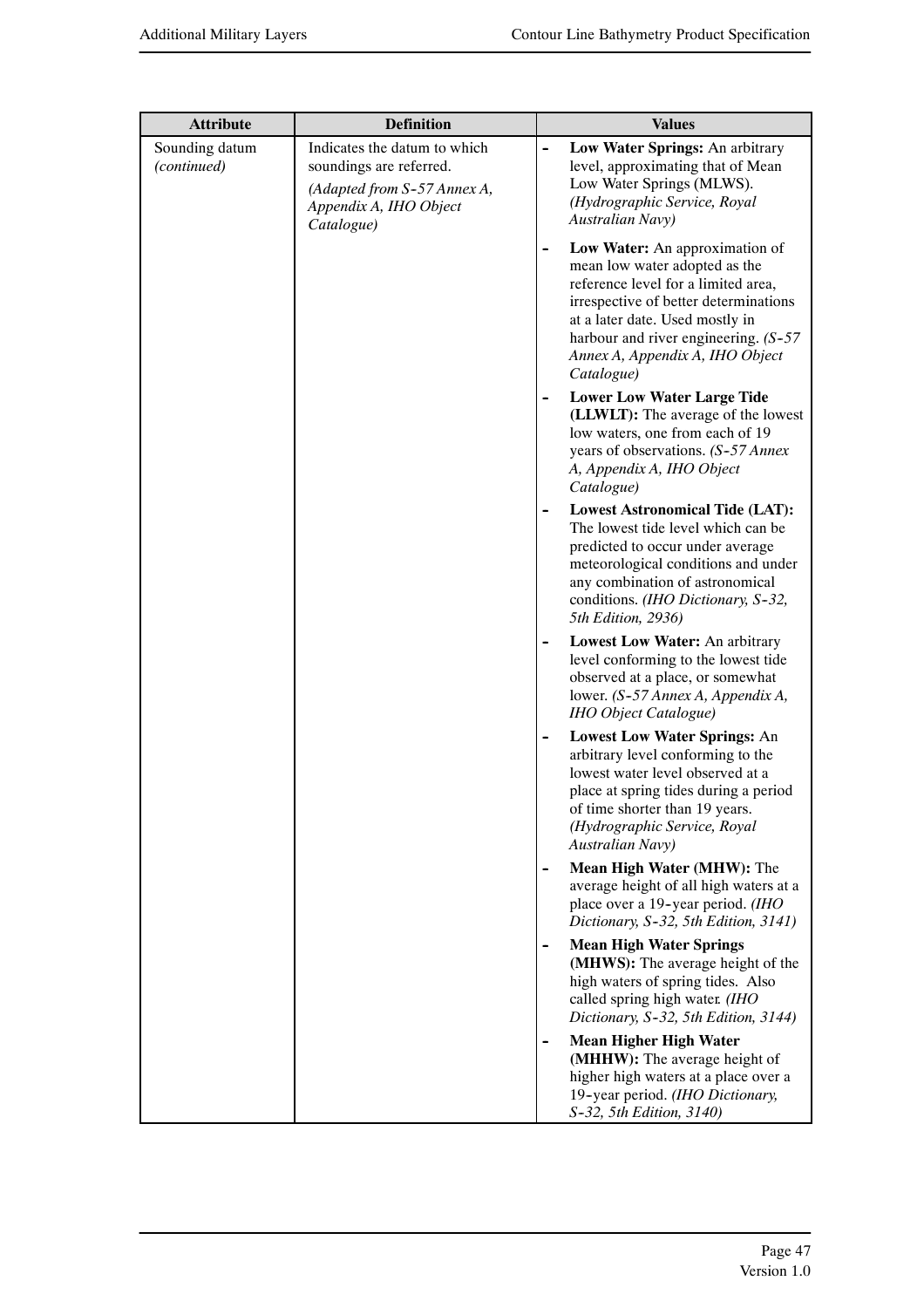| <b>Attribute</b>              | <b>Definition</b>                                                                                                              | <b>Values</b>                                                                                                                                                                                                                                                                                                                                  |
|-------------------------------|--------------------------------------------------------------------------------------------------------------------------------|------------------------------------------------------------------------------------------------------------------------------------------------------------------------------------------------------------------------------------------------------------------------------------------------------------------------------------------------|
| Sounding datum<br>(continued) | Indicates the datum to which<br>soundings are referred.<br>(Adapted from S-57 Annex A,<br>Appendix A, IHO Object<br>Catalogue) | <b>Mean Low Water (MLW): The</b><br>-<br>average height of all low waters at a<br>place over a 19-year period. (IHO<br>Dictionary, S-32, 5th Edition, 3147)<br><b>Mean Low Water Springs</b><br>(MLWS): The average height of the<br>low waters of spring tides. Also<br>called spring low water. (IHO<br>Dictionary, S-32, 5th Edition, 3150) |
|                               |                                                                                                                                | <b>Mean Lower Low Water (MLLW):</b><br>The average height of the lower low<br>waters at a place over a 19-year<br>period. (IHO Dictionary, S-32, 5th<br><i>Edition</i> , 3145)                                                                                                                                                                 |
|                               |                                                                                                                                | <b>Mean Lower Low Water Springs</b><br>(MLLWS): The average height of<br>lower low water springs at a place.<br>(IHO Dictionary, S-32, 5th Edition,<br>3146)                                                                                                                                                                                   |
|                               |                                                                                                                                | Mean Sea Level (MSL): The<br>average height of the surface of the<br>sea at a tide station for all stages of<br>the tide over a 19-year period,<br>usually determined from hourly<br>height readings measured from a<br>fixed predetermined reference level.<br>(IHO Dictionary, S-32, 5th Edition,<br>3156)                                   |
|                               |                                                                                                                                | Mean Tide Level (MTL): The level<br>mid-way between one or more<br>successive high and low waters. It<br>may be computed by averaging the<br>four tidal levels (MHWS, MHWN,<br>MLWN and MLWS or MHHW,<br>MLHW, MHLW and MLLW) for the<br>place concerned. (UKHO Tidal<br>Branch)                                                               |
|                               |                                                                                                                                | Mean Water Level: The average of<br>all hourly water levels over the<br>available period of record. $(S-57)$<br>Annex A, Appendix A, IHO Object<br>Catalogue)                                                                                                                                                                                  |
|                               |                                                                                                                                | <b>Nearly Highest High Water: An</b><br>arbitrary level approximating the<br>highest water level observed at a<br>place, usually equivalent to the high<br>water springs. (S-57 Annex A,<br>Appendix A, IHO Object Catalogue)                                                                                                                  |
|                               |                                                                                                                                | <b>Nearly Lowest Low Water: An</b><br>arbitrary level approximating the<br>lowest water level observed at a<br>place, usually equivalent to the<br>Indian Spring Low Water (ISLW).<br>(Hydrographic Service, Royal<br><b>Australian Navy</b> )                                                                                                 |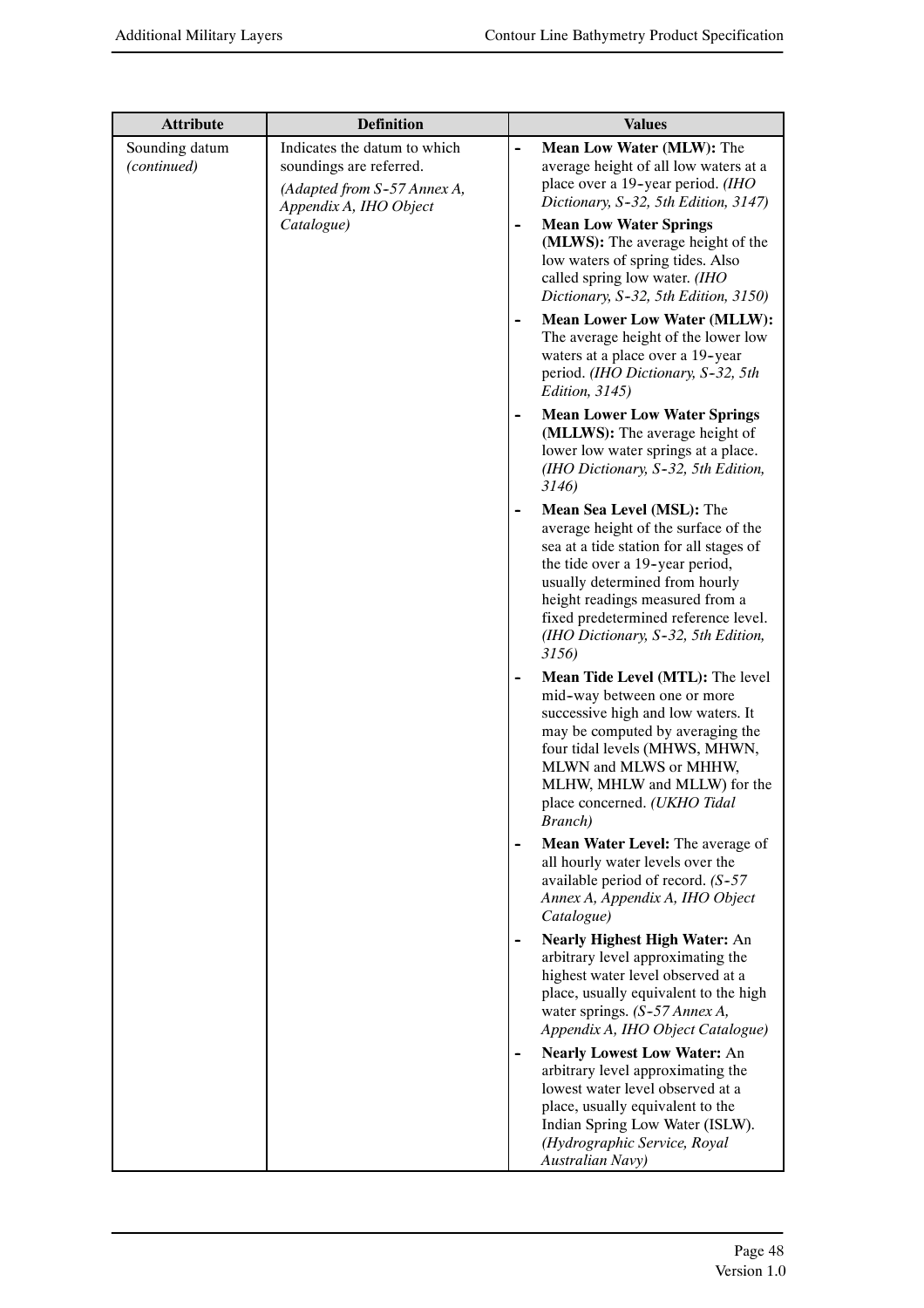| <b>Attribute</b>                                                         | <b>Definition</b>                                                                                                                                                       | <b>Values</b>                                                                                                                                                                                                                    |
|--------------------------------------------------------------------------|-------------------------------------------------------------------------------------------------------------------------------------------------------------------------|----------------------------------------------------------------------------------------------------------------------------------------------------------------------------------------------------------------------------------|
| Sounding velocity                                                        | Indicates type of correction that has<br>been added to, or subtracted from<br>instrument reading to obtain correct<br>depth.<br>(AML)                                   | unknown<br>÷,<br>echo sounder calibrated at 4800<br>$\blacksquare$<br>ft/sec Uncorrected<br>echo sounder calibrated at 1500<br>۰<br>m/sec Uncorrected<br><b>Matthews Tables (NP 139 Edn 2)</b><br>۰<br><b>Corrected</b><br>other |
| Sounding velocity                                                        | Indicates the type of correction that<br>has to be added to, or subtracted<br>from instrument reading to obtain<br>correct depth. (AML)                                 | Carters Tables (NP 139 Edn3)<br>۰<br><b>Corrected</b><br><b>Sound Velocity Meter (SVM)</b><br><b>Corrected</b><br>Corrected by other means of<br>۰<br>calibration                                                                |
| Source agency                                                            | The agency responsible for the<br>production of the source<br>(AML)                                                                                                     | IHO Codes for Producing Agencies                                                                                                                                                                                                 |
| Source country                                                           | The country responsible for the<br>production of the source<br>(AML)                                                                                                    | <b>IHO Codes for Producing Agencies</b>                                                                                                                                                                                          |
| Source date                                                              | The date of issue of the source<br>information, if applicable                                                                                                           | Indication:<br>4 digits for the calendar year (CCYY), 2<br>digits for the month (MM) (e.g. April $=$<br>04) and 2 digits for the day (DD).                                                                                       |
| Source ID                                                                | Any ID of the source (e.g. chart<br>number)<br>(AML)                                                                                                                    | Text string                                                                                                                                                                                                                      |
| Source scale                                                             | The scale at which the source data<br>has been compiled<br>(AML)                                                                                                        | Unit:<br>None<br>Resolution:<br>1                                                                                                                                                                                                |
| Source type                                                              | The type of the source (e.g. chart<br>or report)<br>(AML)                                                                                                               | Text string                                                                                                                                                                                                                      |
| Supporting textual<br>information                                        | Supporting (free text) information<br>relevant to the object that cannot<br>be explicitly encoded by any other<br>attribute<br>(AML)                                    | Text string                                                                                                                                                                                                                      |
| Supporting textual<br>information (in<br>national language<br>characters | Supporting (free text) information<br>in national language characters<br>relevant to the object that cannot<br>be explicitly encoded by any other<br>attribute<br>(AML) | Text string                                                                                                                                                                                                                      |
| Survey authority                                                         | The authority which was<br>responsible for the survey<br>(AML)                                                                                                          | Text string                                                                                                                                                                                                                      |
| Survey date end                                                          | The end date of the survey<br>(AML)                                                                                                                                     | <b>Indication:</b> 4 digits for the calendar<br>year (CCYY), 2 digits for the month<br>$(MM)$ (e.g. April = 04) and 2 digits for<br>the day (DD)                                                                                 |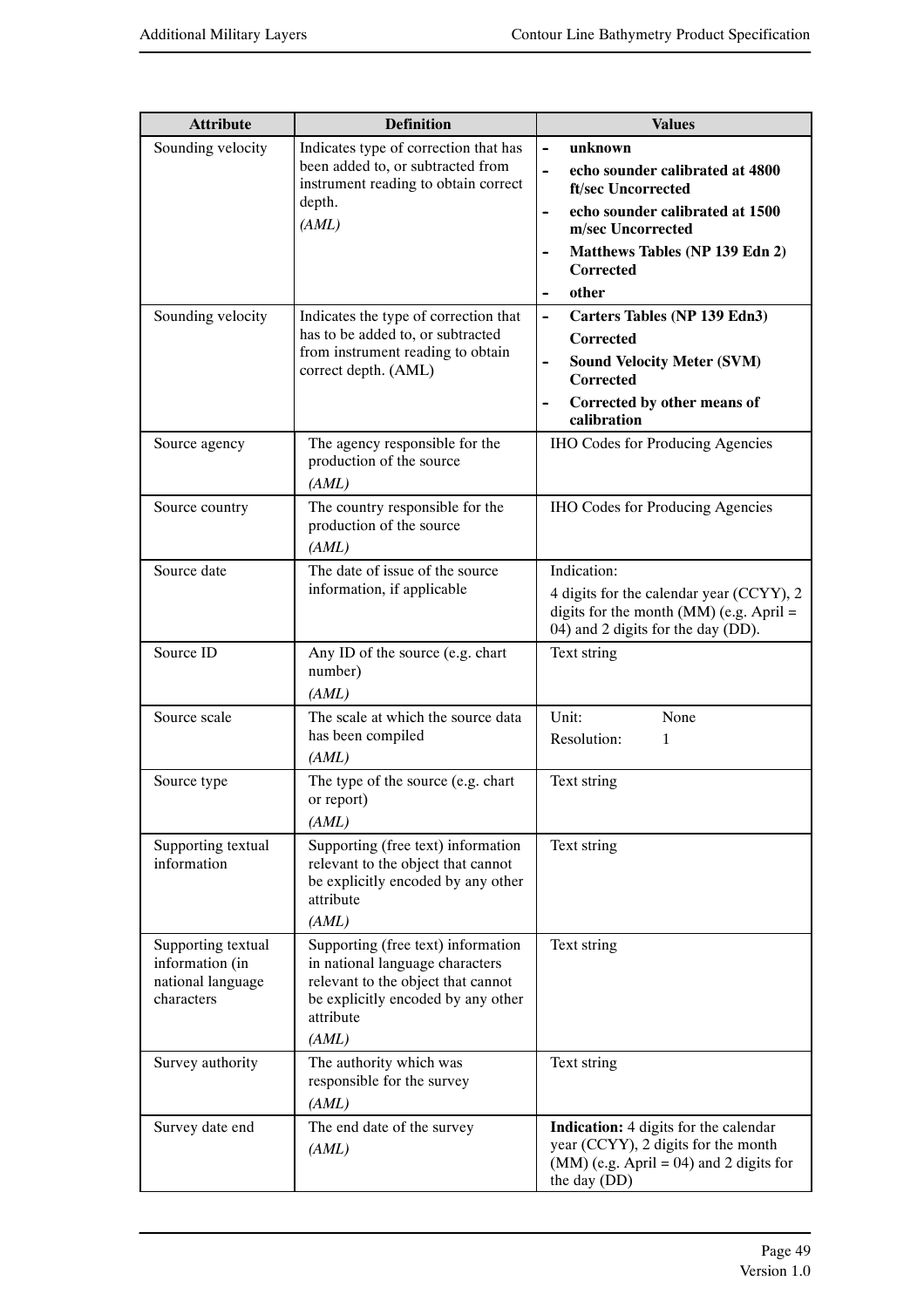| <b>Attribute</b>                        | <b>Definition</b>                                                                                                                       | <b>Values</b>                                                                                                                                                                                                                                                                                                                        |  |
|-----------------------------------------|-----------------------------------------------------------------------------------------------------------------------------------------|--------------------------------------------------------------------------------------------------------------------------------------------------------------------------------------------------------------------------------------------------------------------------------------------------------------------------------------|--|
| Survey date start                       | The start date of the survey<br>(AML)                                                                                                   | Indication: 4 digits for the calendar<br>year (CCYY), 2 digits for the month<br>$(MM)$ (e.g. April = 04) and 2 digits for<br>the day (DD)                                                                                                                                                                                            |  |
| Survey type                             | The method used in acquiring<br>survey data<br>(AML)                                                                                    | Reconnaissance/sketch survey: A<br>survey made to a lower degree of<br>accuracy and detail than the chosen<br>scale would normally indicate. (IHO<br>Dictionary, S-32, 5th Edition, 5219)<br>Controlled survey: A thorough<br>survey usually conducted with<br>reference to guidelines<br><b>Examination survey:</b> A survey        |  |
|                                         |                                                                                                                                         | principally aimed at the investigation<br>of underwater obstructions and<br>dangers<br>Passage survey: A survey where<br>soundings are acquired by vessels on<br>passage                                                                                                                                                             |  |
|                                         |                                                                                                                                         | Remotely sensed: A survey where<br>features have been positioned and<br>delimited using remote sensing<br>techniques                                                                                                                                                                                                                 |  |
| Technique of<br>sounding<br>measurement | Indicates the method or equipment<br>used to obtain the object's depth.<br>(S-57 Annex A, Appendix A, IHO<br>Object Catalogue)<br>(AML) | Found by Echo-Sounder/ Precision<br>depth recorder: The depth was<br>determined by using an instrument<br>that determines depth of water by<br>measuring the time interval between<br>emission of a sonic or ultra-sonic<br>signal and return of its echo from the<br>bottom. (Adapted from IHO<br>Dictionary, S-32, 1547)           |  |
|                                         |                                                                                                                                         | Found by Side-Scan Sonar: The<br>depth was computed from a record<br>produced by active sonar in which<br>fixed acoustic beams are directed<br>into the water perpendicularly to the<br>direction of travel to scan the bottom<br>and generate a record of the bottom<br>configuration. (Adapted from IHO<br>Dictionary, S-32, 4710) |  |
|                                         |                                                                                                                                         | Found by Multi-Beam/Sonarray:<br>The depth was determined by using a<br>wide swath echo sounder that uses<br>multiple beams to measure depths<br>directly below and transverse to the<br>ship's track. (Adapted from IHO<br>Dictionary, S-32, 3339)                                                                                  |  |
|                                         |                                                                                                                                         | Found by Diver: The depth was<br>determined by a person skilled in the<br>practice of diving. (Adapted from<br>IHO Dictionary, S-32, 1422)                                                                                                                                                                                           |  |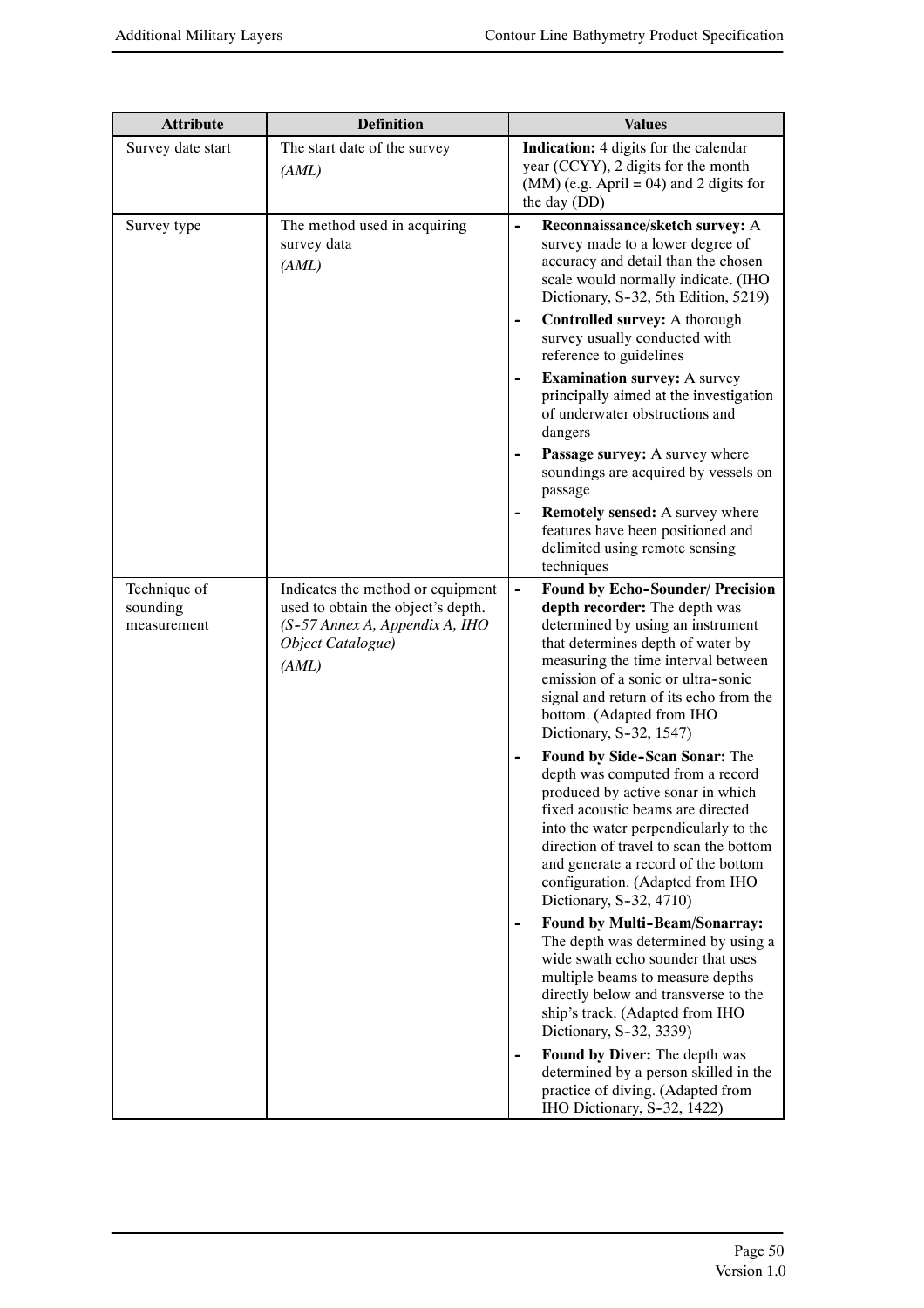| <b>Attribute</b>                                       | <b>Definition</b>                                                                                                                       | <b>Values</b>                                                                                                                                                                                                                                                                                          |
|--------------------------------------------------------|-----------------------------------------------------------------------------------------------------------------------------------------|--------------------------------------------------------------------------------------------------------------------------------------------------------------------------------------------------------------------------------------------------------------------------------------------------------|
| Technique of<br>sounding<br>measurement<br>(continued) | Indicates the method or equipment<br>used to obtain the object's depth.<br>(S-57 Annex A, Appendix A, IHO<br>Object Catalogue)<br>(AML) | Found by Lead Line: The depth was<br>determined by using a line, graduated<br>with attached marks and fastened to a<br>sounding lead. (Adapted from IHO<br>Dictionary, S-32, 2698)                                                                                                                     |
|                                                        |                                                                                                                                         | Swept by Wire-drag: The given<br>area was determined to be free from<br>navigational dangers to a certain<br>depth by towing a buoyed wire at the<br>desired depth by two launches, or a<br>least depth was identified using the<br>same technique. (Adapted from IHO<br>Dictionary, S-32, 5248, 6013) |
|                                                        |                                                                                                                                         | Found by Laser: The depth was<br>determined by using an instrument<br>that measures distance by emitting<br>timed pulses of laser light and<br>measuring the time between emission<br>and reception of the reflected pulses.<br>(Adapted from IHO Dictionary,<br>$S-32, 2763$                          |
|                                                        |                                                                                                                                         | <b>Swept by Vertical Acoustic System:</b><br>The given area has been swept using<br>a system comprised of multiple echo<br>sounder transducers attached to<br>booms deployed from the survey<br>vessel. (S-57 Annex A, Appendix A,<br>IHO Object Catalogue)                                            |
|                                                        |                                                                                                                                         | <b>Found by Electromagnetic Sensor:</b><br>The depth was determined by using<br>an instrument that compares<br>electromagnetic signals. (Adapted<br>from IHO Dictionary, S-32, 1571)                                                                                                                   |
|                                                        |                                                                                                                                         | Photogrammetry: The depth was<br>determined by applying<br>mathematical techniques to<br>photographs. (Adapted from IHO<br>Dictionary, S-32, 3791)                                                                                                                                                     |
|                                                        |                                                                                                                                         | Found by Levelling: The depth was<br>determined by using levelling<br>techniques to find the elevation of the<br>point relative to the datum. (Adapted<br>from IHO Dictionary, S-32, 2741)                                                                                                             |
|                                                        |                                                                                                                                         | Swept by Side-scan sonar: The<br>given area was determined to be free<br>from navigational dangers to a<br>certain depth by towing a side scan<br>sonar . (Adapted from IHO<br>Dictionary, S-32, 5248, 4710)                                                                                           |
|                                                        |                                                                                                                                         | Satellite Imagery: The depth was<br>-<br>determined by using instruments<br>placed aboard an artificial satellite.<br>(Adapted from IHO Dictionary,<br>$S-32, 4509$                                                                                                                                    |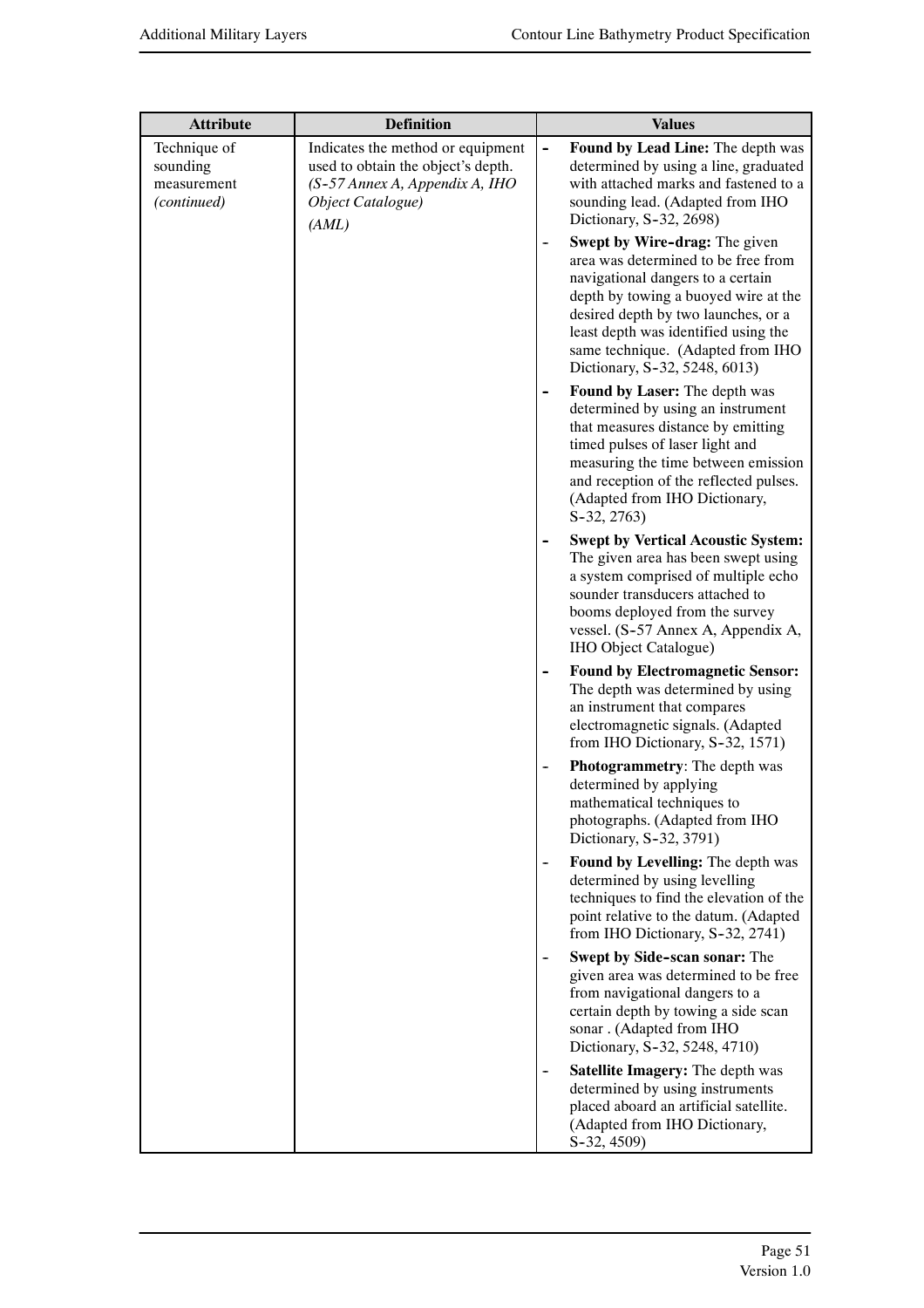| <b>Attribute</b>                                            | <b>Definition</b>                                                                                                                       | <b>Values</b>                                                                                                                                                              |
|-------------------------------------------------------------|-----------------------------------------------------------------------------------------------------------------------------------------|----------------------------------------------------------------------------------------------------------------------------------------------------------------------------|
| Technique of<br>sounding<br>measurement<br>(continued)      | Indicates the method or equipment<br>used to obtain the object's depth.<br>(S-57 Annex A, Appendix A, IHO<br>Object Catalogue)<br>(AML) | <b>Computer Generated: The</b><br>-<br>sounding was determined from a<br>bottom model constructed using a<br>computer. (S-57 Annex A, Appendix<br>A, Chapter 2 Attributes) |
| Text file reference                                         | The file name relating to an<br>external text file (AML)                                                                                | Text string                                                                                                                                                                |
| Text file reference<br>(in national language<br>characters) | The file name (in national<br>language characters) relating to an<br>external text file (AML)                                           | Text string                                                                                                                                                                |
| The largest scale of<br>survey information                  | The largest scale for the range of<br>survey scale as used in source<br>diagram information<br>(AML)                                    | Units: none<br>Resolution: 1                                                                                                                                               |
| The smallest scale of<br>survey information                 | The smallest scale for the range of<br>survey scale as used in source<br>diagram information<br>(AML)                                   | Units: none<br>Resolution: 1                                                                                                                                               |

# **5.5.4 Relationships Between Features**

# *5.5.4.1 Feature Dependency*

The following table lists the parent- child relationships that exist in AML CLB

| <b>Parent Feature Class</b> | <b>Child Feature Class</b> |  |
|-----------------------------|----------------------------|--|
| $\frac{1}{A}$               |                            |  |

# *5.5.4.2 Feature Association*

The following table lists the feature classes in AML CLB that have an association (i.e. not dependent but linked to provide additional information) with other feature classes.

| <b>Feature Class 1</b> | <b>Feature Class 2</b> |
|------------------------|------------------------|
| /A                     |                        |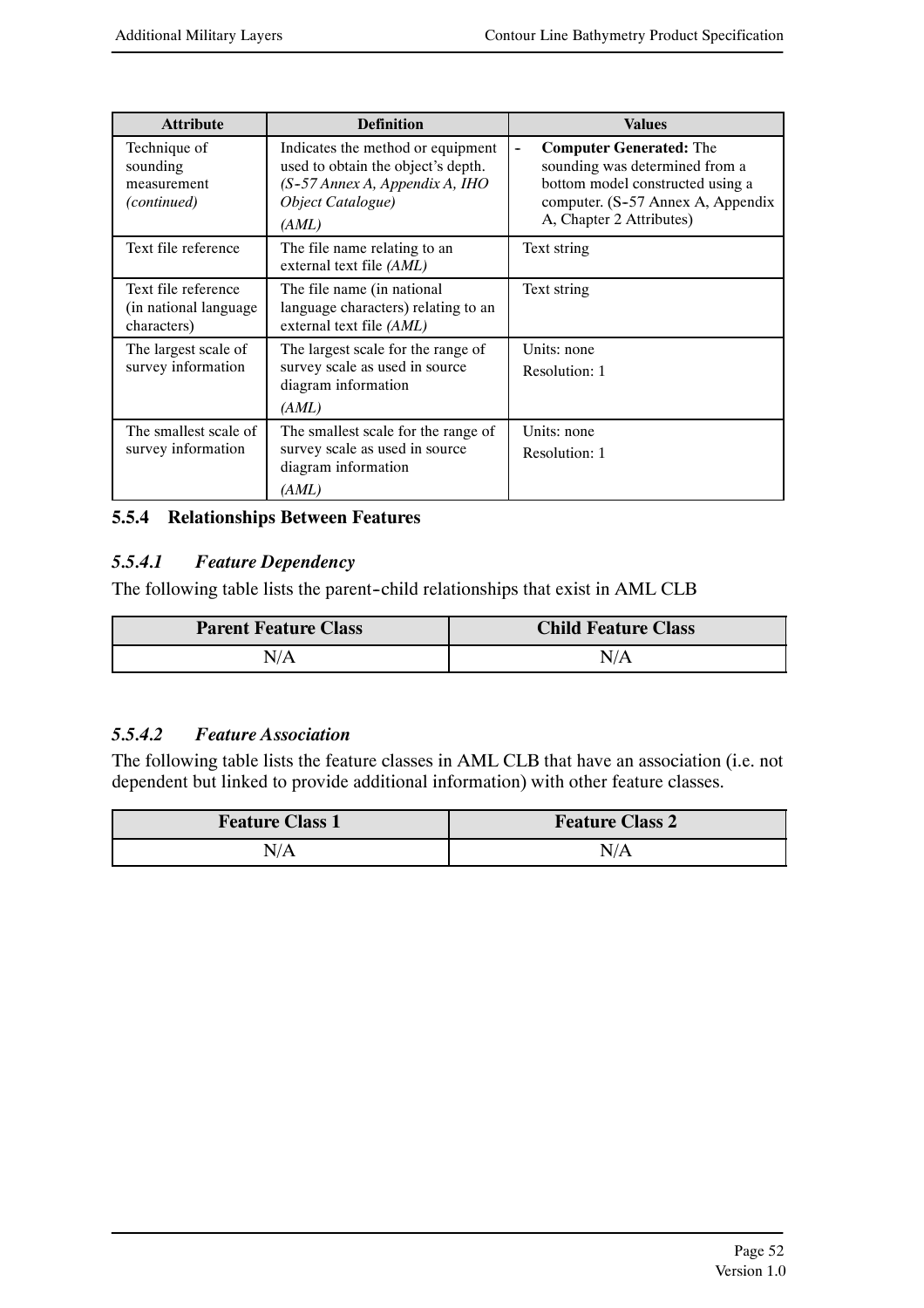# **6 DATA CAPTURE GUIDELINES**

# **6.1 CONTINUITY**

Features crossing the boundaries of digital source files or other media should be continuous whenever possible. Datasets consisting of multiple digital source files should also aim to be contiguous for consistency of display.

Depth areas must be continuous across the dataset. Where there is a discontinuity between minimum and maximum depth values, such as in the case of two or more contours forming a single cliff contour, a depth area line must be created to fill the gap.

# **6.2 GUIDANCE ON FEATURE CODING**

The 'AML CLB Guidance on Feature Coding and Attribution' section provides further guidance on the conventions that are to be used to encode features, their geometry, and associated attribution, using a relevant implementation standard.

The content of the AML CLB is at the discretion of the producing authority, provided that the conventions described in the 'AML CLB Guidance on Feature Coding and Attribution' are followed.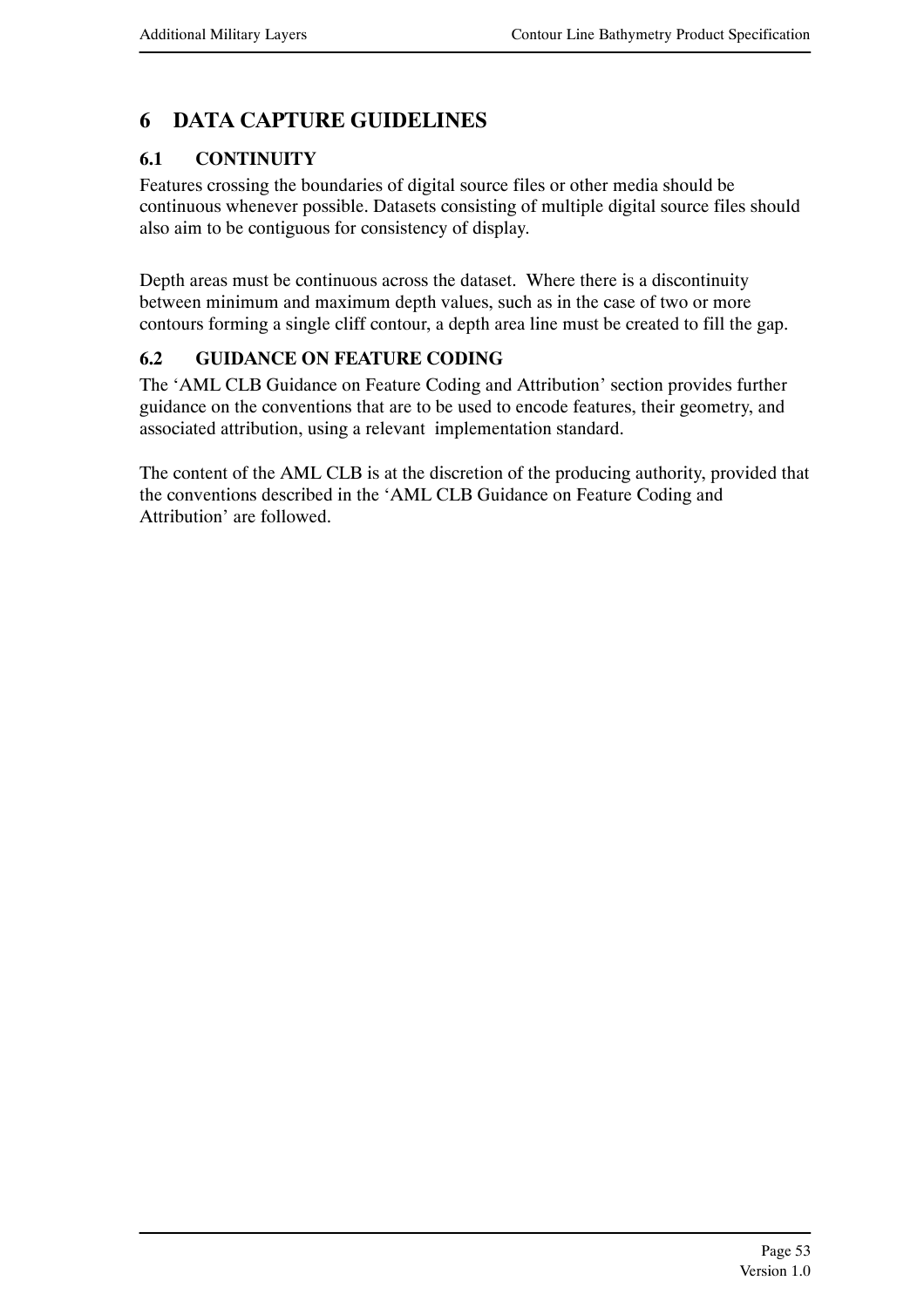# **THIS PAGE IS INTENTIONALLY BLANK**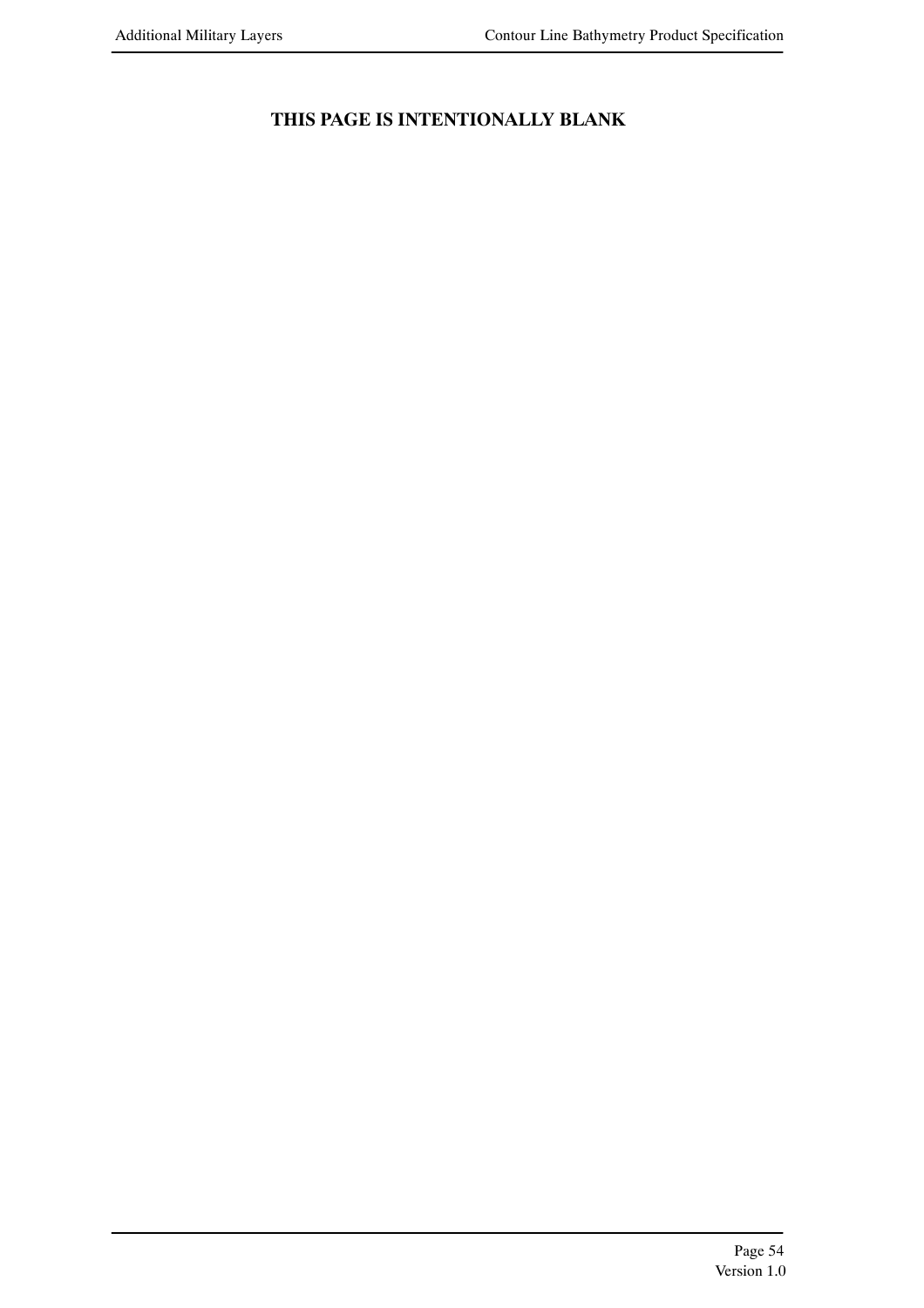# **7 DATA PRESENTATION**

# **7.1 SCOPE**

The way in which AML CLB is displayed is dependent upon an individual customer's requirement. How their systems are developed to display AML CLB data will largely be governed by the:

- environment in which the data is to be viewed
- types of products that are to be displayed with the AML product

This Product Specification is designed to support the production and supply of CLB. It does not address data presentation.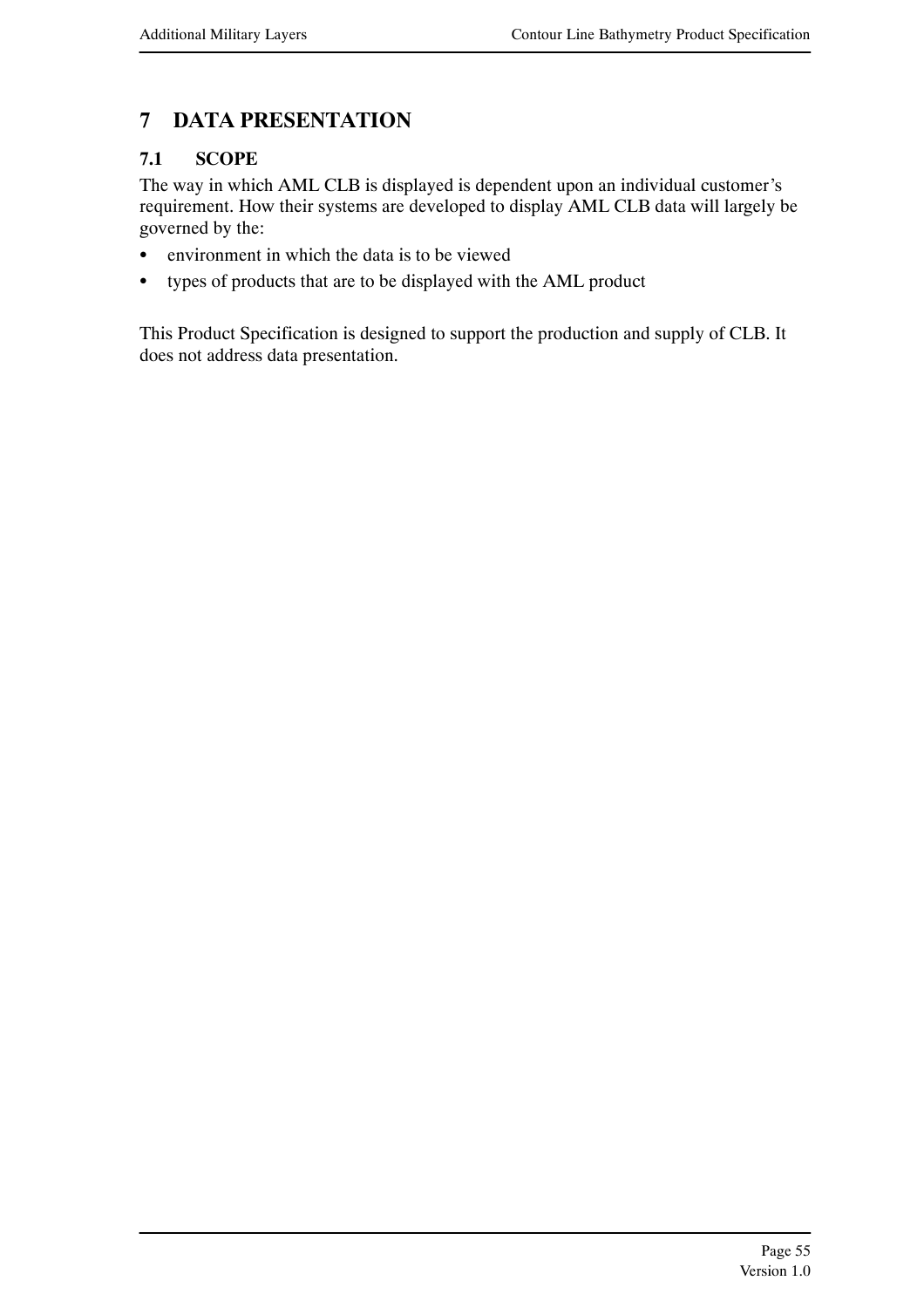# **THIS PAGE IS INTENTIONALLY BLANK**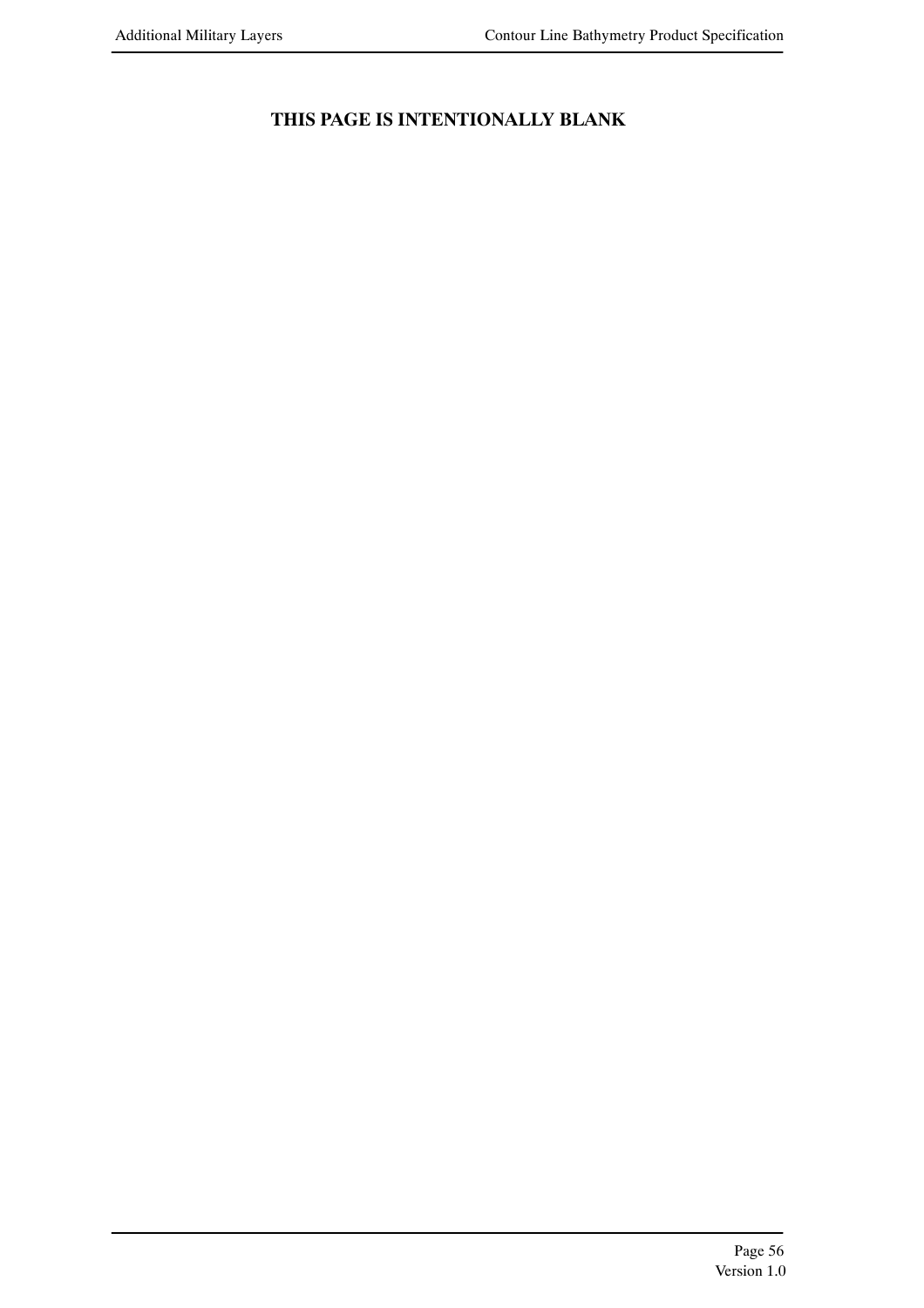# **8 PROVISION OF DATA**

### **8.1 GENERAL**

### **8.1.1 File Format (Encapsulation)**

The file format or encapsulation is exchange standard specific.

| $T^*$ $T^*$ $T^*$<br>ANNF <sup>*</sup><br>Д<br>$\boldsymbol{\lambda}$ | A.1.1.5        |
|-----------------------------------------------------------------------|----------------|
| R                                                                     | $\mathbf{D}$ 1 |
| ANNEX                                                                 | .              |

### **8.1.2 Auxiliary Information**

All media containing AML products will contain cataloguing information regarding the coverage of the products contained within it. A complete AML catalogue is planned for future development.

# **8.2 DISTRIBUTION MEDIA**

AML is available in the following format(s):

#### · **CD- ROM**

Other approved means of distribution will be promulgated in due course. While data must be available to users on standard media, other media/transmission means may be agreed directly between producers and recipients.

### **8.3 VOLUME NAMING**

AML volumes (defined as packages) may contain several datasets, each from a different product specification. The volume naming convention for AML 'Packages' is not defined by AML Product Specifications.

#### **8.4 FILE NAMING**

**CD- ROM** AML file naming conforms to ISO 9660, International Standards Organisation, Information Processing - Volume and File Structure of CD-ROM for Information Interchange.

#### **8.5 DIRECTORY STRUCTURE**

**CD- ROM** The directory structure conforms to ISO 9660, International Standards Organisation, Information Processing - Volume and File Structure of CD-ROM for Information Interchange.

#### **8.6 ERROR DETECTION**

Datasets will undergo file integrity checks that are dependent upon the exchange standard implemented.

| $- - - -$<br><b>NNF</b><br>А | -1<br>A.I.I. |
|------------------------------|--------------|
| $- - - -$<br>P<br>NNE<br>Y.  | N/A          |

# **8.7 COMPRESSION**

AML products do not use compression techniques.

#### **8.8 ENCRYPTION**

All AML products are unencrypted, irrespective of security classification.

#### **8.9 HARDWARE AND SOFTWARE REQUIREMENTS**

N/A.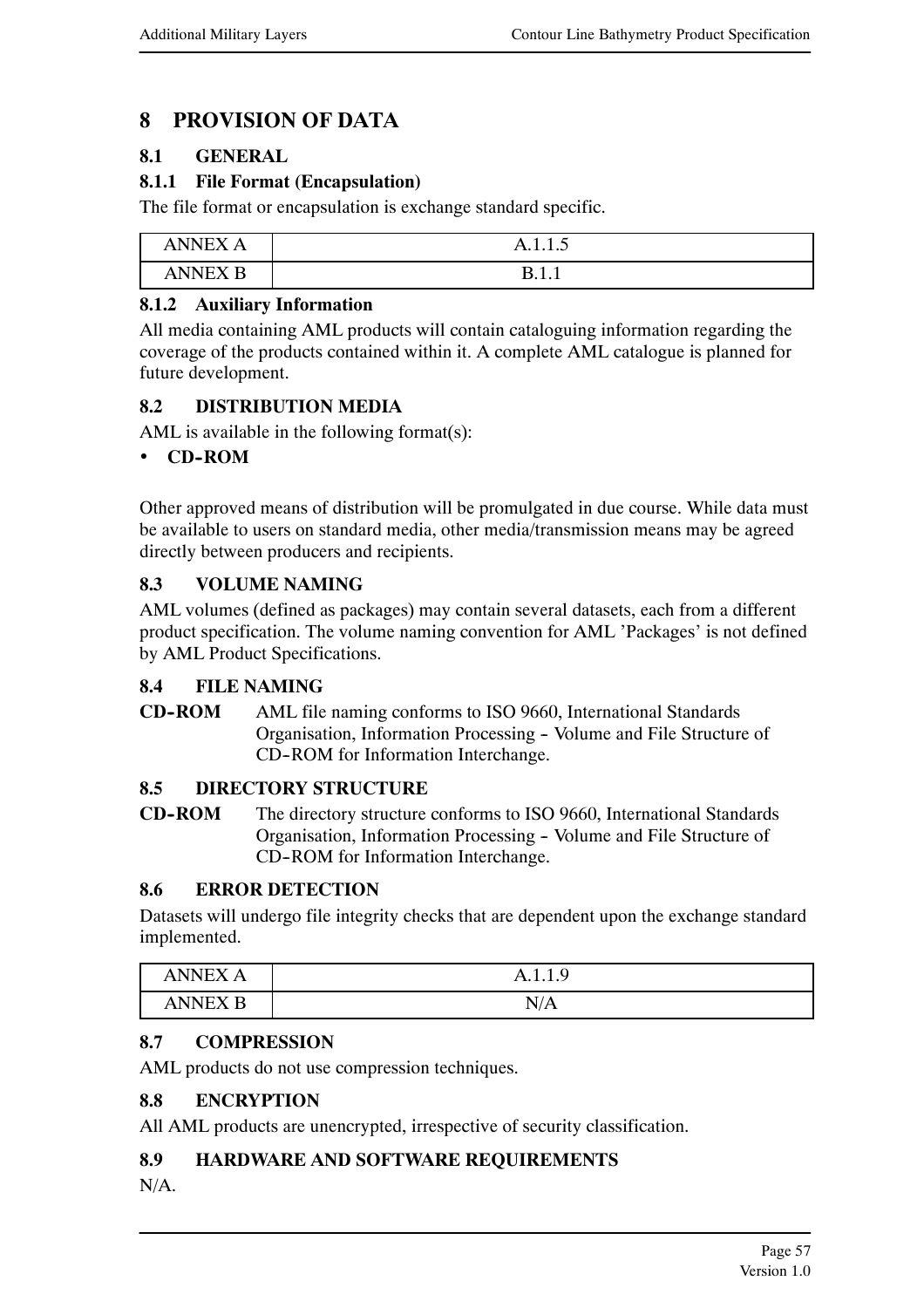# **THIS PAGE IS INTENTIONALLY BLANK**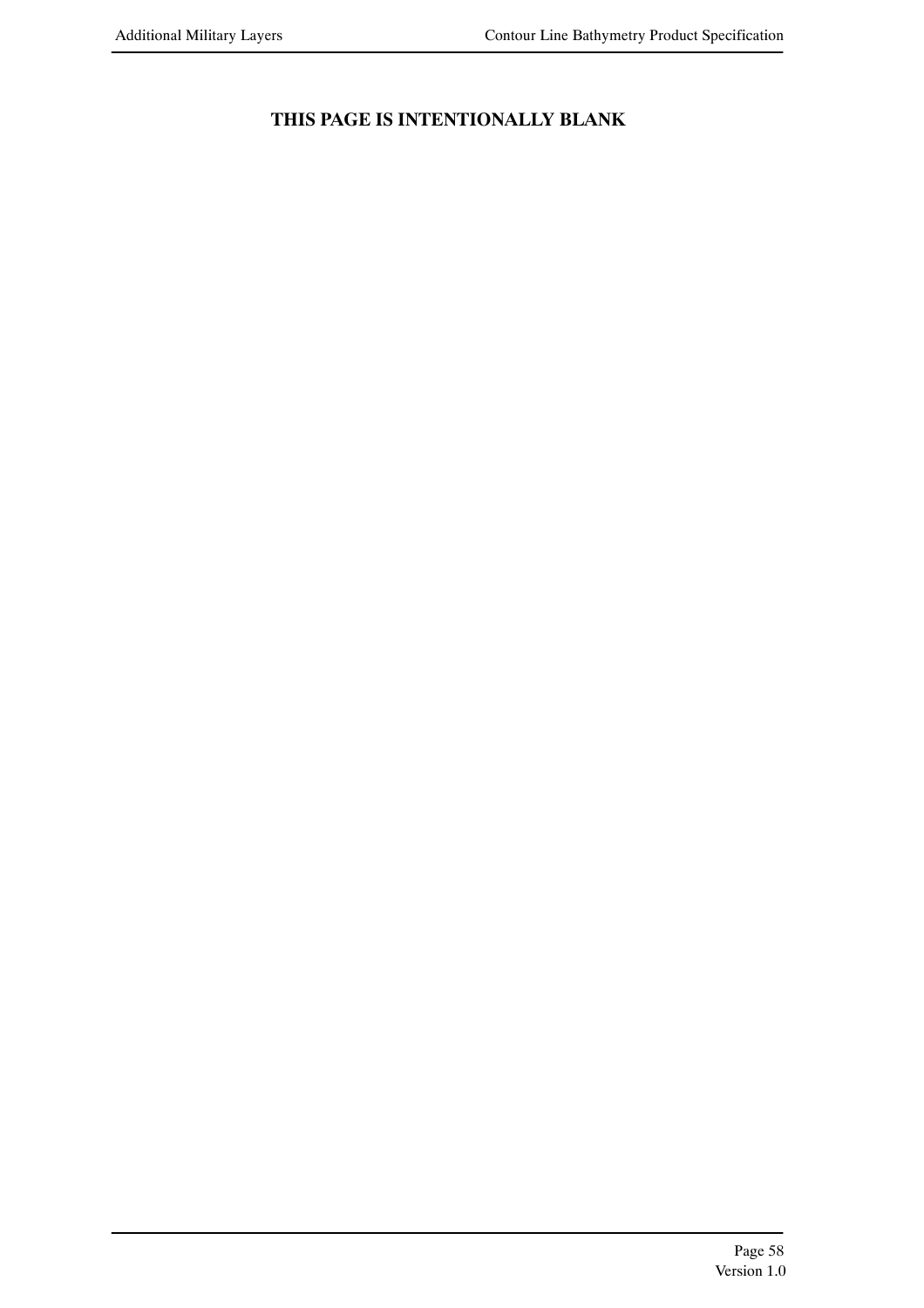# **9 TESTING METHOD**

This product specification has been designed to achieve interoperability of AML data products and other digital data products. This is achieved by the separation of the data dictionary from the standard used to encode the data and by the use of internationally recognised standards for the transfer of the data.

It is the responsibility of the data producer to ensure that AML data products fully conform to this Product Specification and to the chosen transfer standard.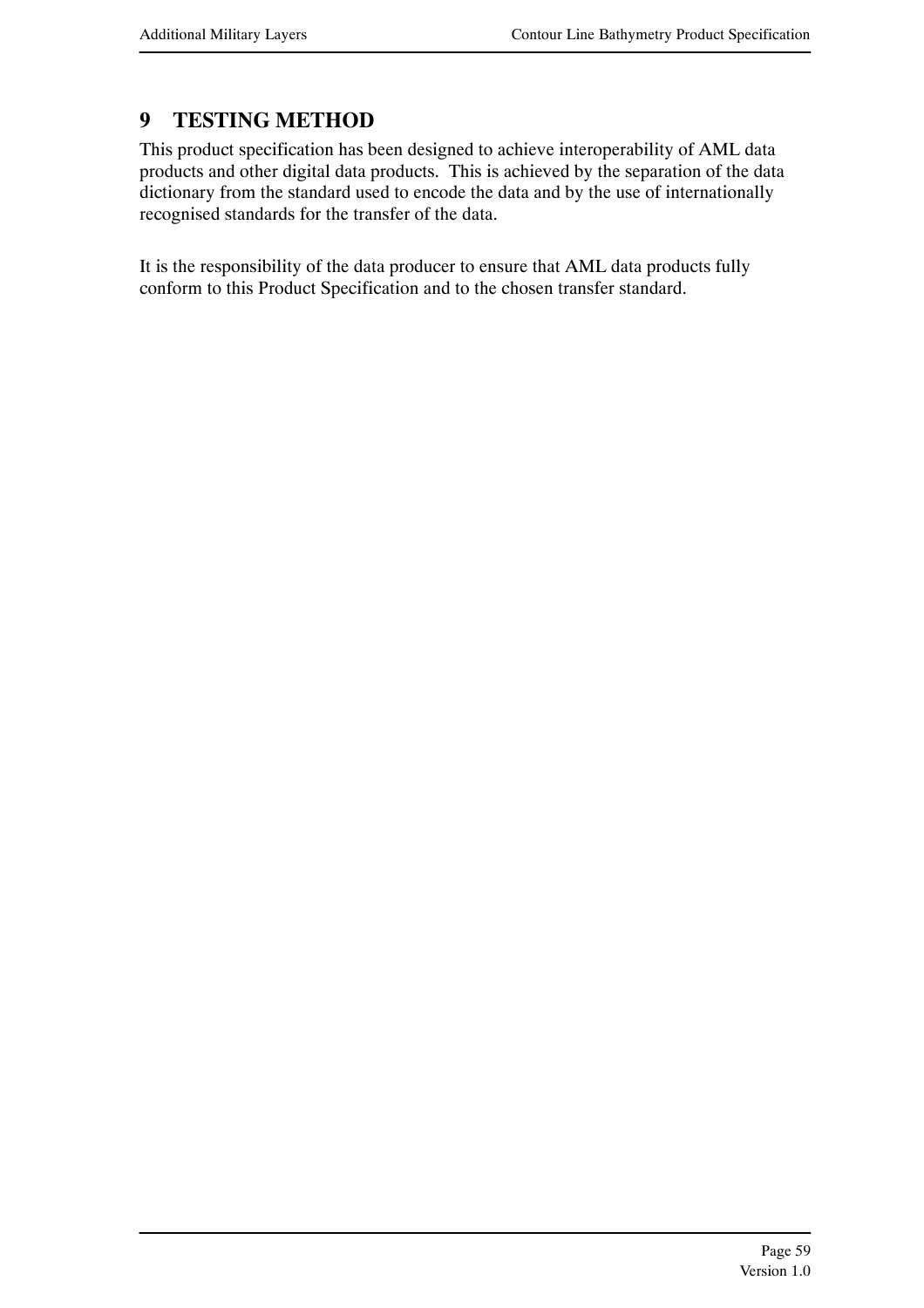# **THIS PAGE IS INTENTIONALLY BLANK**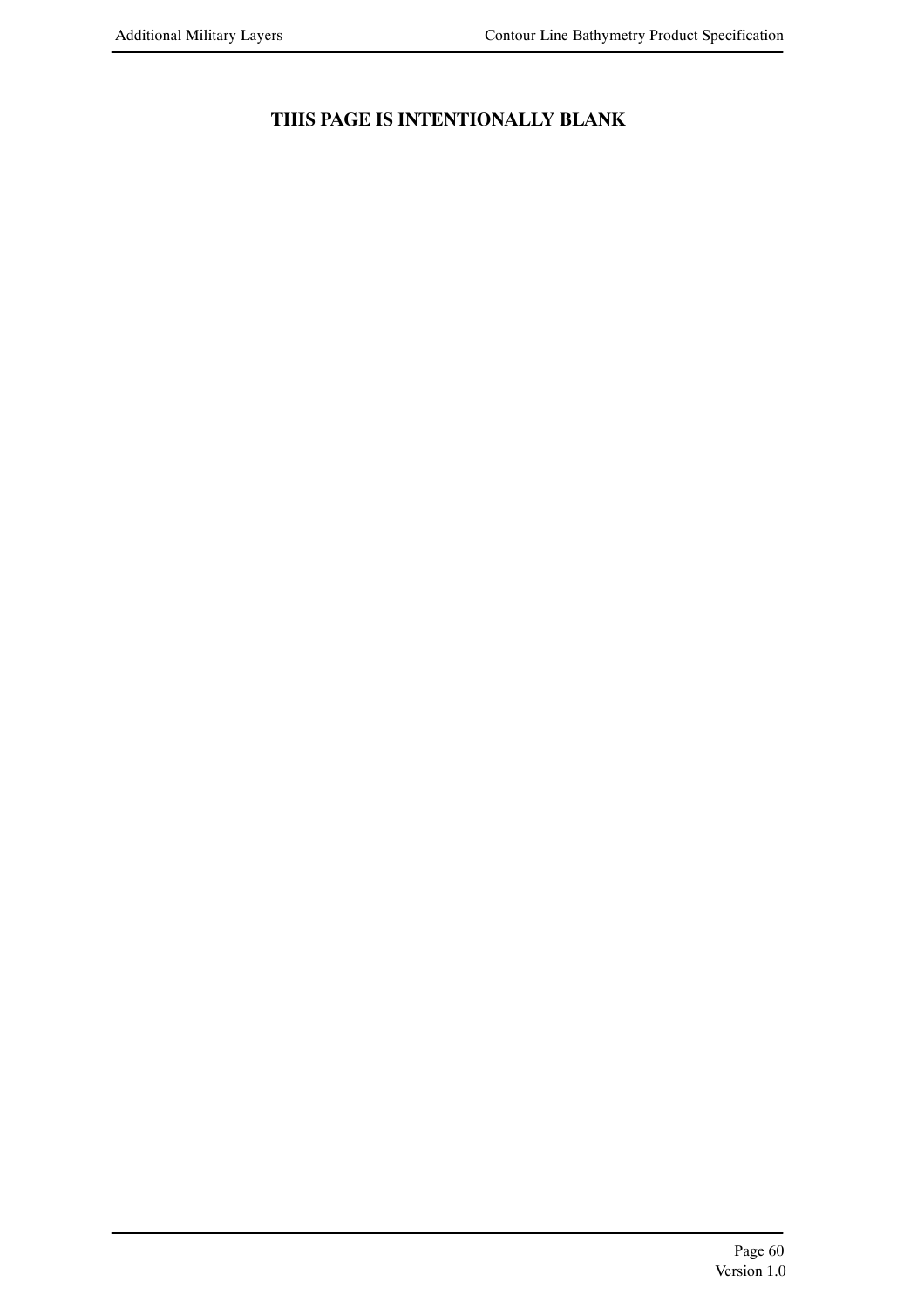# **ANNEX A S- 57 IMPLEMENTATION OF CLB PRODUCT SPECIFICATION**

# **A.1AML S- 57 FORMAT TABLE AND FILE STRUCTURE**

# **A.1.1 GENERAL INFORMATION**

The binary implementation of S-57 must be used for AML CLB using the Chain-Node vector model described in S-57, part 2, Theoretical Data Model.

The application profiles define the structure and content of the catalogue file and data set files in an exchange set.

### **A.1.1.1 Cells**

In order to facilitate the efficient processing of AML data the geographic coverage of a given usage must be split into cells. Each cell of data must be contained in a physically separate, uniquely identified file on the transfer medium, known as a data set file (see section A.1.1.6 and A.1.1.7.3 of this Product Specification).

Cells must be rectangular (i.e. defined by 2 meridians and 2 parallels). It is recommended that the geographic extent of the cell be chosen by the AML producer to ensure that the resulting data set file contains no more than 5 Megabytes of data. Subject to this consideration, the cell size must not be too small in order to avoid the creation of an excessive number of cells.

The coordinates of the borders of the cell are encoded in decimal degrees in the catalogue file.

The area within the cell which contains data must be indicated by a meta object M COVR with CATCOV = 1 (see section A.2.3.1 of this Product Specification). Any other area not containing data must be indicated by a meta object M\_COVR with  $CATCOV = 2.$ 

Cells of the same scale band (see section 2.2) may overlap. However, data within the cells must not overlap unless the cells are of different security classifications (see section 1.4.2).

Point or line feature objects which are at the border of two cells with the same intended usage must be part of only one cell. They are put in the south or west cell (i.e. north and east borders of the cell are part of the cell, south and west borders are not).

When a feature object exists in several cells its geometry must be split at the cell boundaries and its complete attribute description must be repeated in each cell.

#### **A.1.1.2 Geometry**

In certain circumstances, the symbolisation of an edge may need to be suppressed. This is done using the value  $\{1\}$  in the "Masking Indicator" [MASK] subfield of the "Feature" Record to Spatial Record Pointer" [FSPT] field. If the value in the "Usage Indicator" [USAG] subfield is set to {3} (exterior boundary truncated by the data limit), the MASK subfield must be set to  $\{255\}$  (null).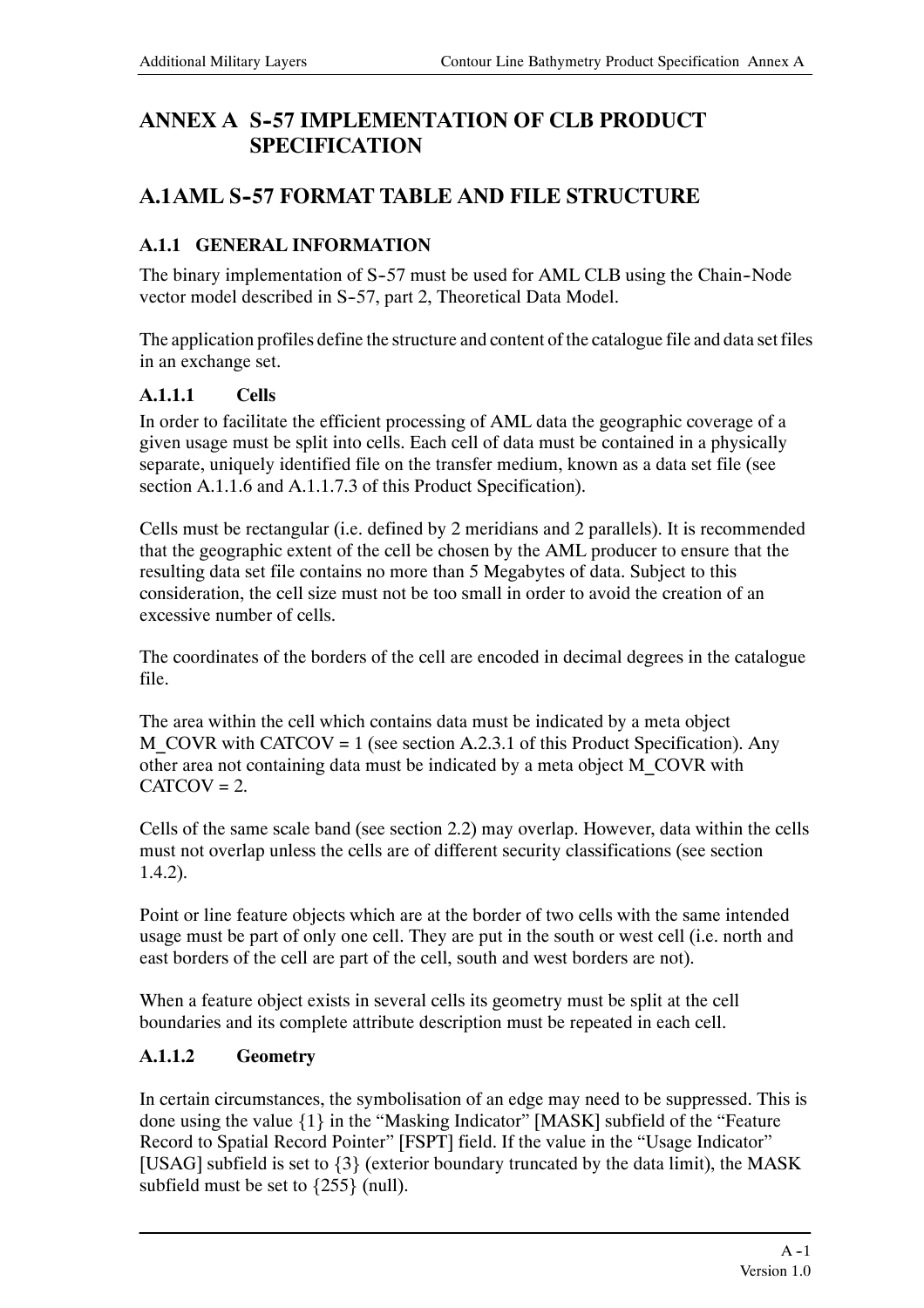# **A.1.1.3 Groups**

The group (GRUP) sub-field is not used for AML products and the value must be set to {255}null.

# **A.1.1.4 Language and Alphabet**

# *A.1.1.4.1 Language*

The exchange language must be English. Other languages may be used as a supplementary option.

In general this means that, when a national language is used in textual national attributes (NINFOM and NOBJNM), the English translation must exist in the international attributes (INFORM and OBJNAM). However, national geographic names do not need to be translated in the international attributes, they may be left in their original national language form or may be transliterated or transcribed.

# *A.1.1.4.2 Use of lexical level 2*

If the national language cannot be expressed in lexical levels 0 or 1, the following rules apply:

- the exact spelling in the national language is encoded in the "National Attributes" [NATF] field (see sections A.1.2.7.3.4 and A.1.2.8.3.4) using lexical level 2
- · translated text, including transliterated or transcribed national geographic names is encoded in the "International Attributes" [ATTF] field (see sections A.1.2.7.3.3 and A.1.2.8.3.3) using lexical level 0 or 1

Where possible international standards should be used for the transliteration of non-Latin alphabets.

# **A.1.1.5 Exchange Set**

The AML CLB implements the international standard ISO/IEC 8211 as a means of encapsulating S- 57 structured data. The ISO/IEC 8211 standard provides a file based mechanism for the transfer of data from one computer system to another, independent of make. In addition, it is independent of the medium used to establish such a transfer. It permits the transfer of data and the description of how such data is organised.

For a summary of the S-57 implementation of ISO/IEC 8211, refer to S-57 - Part 3: Annex A.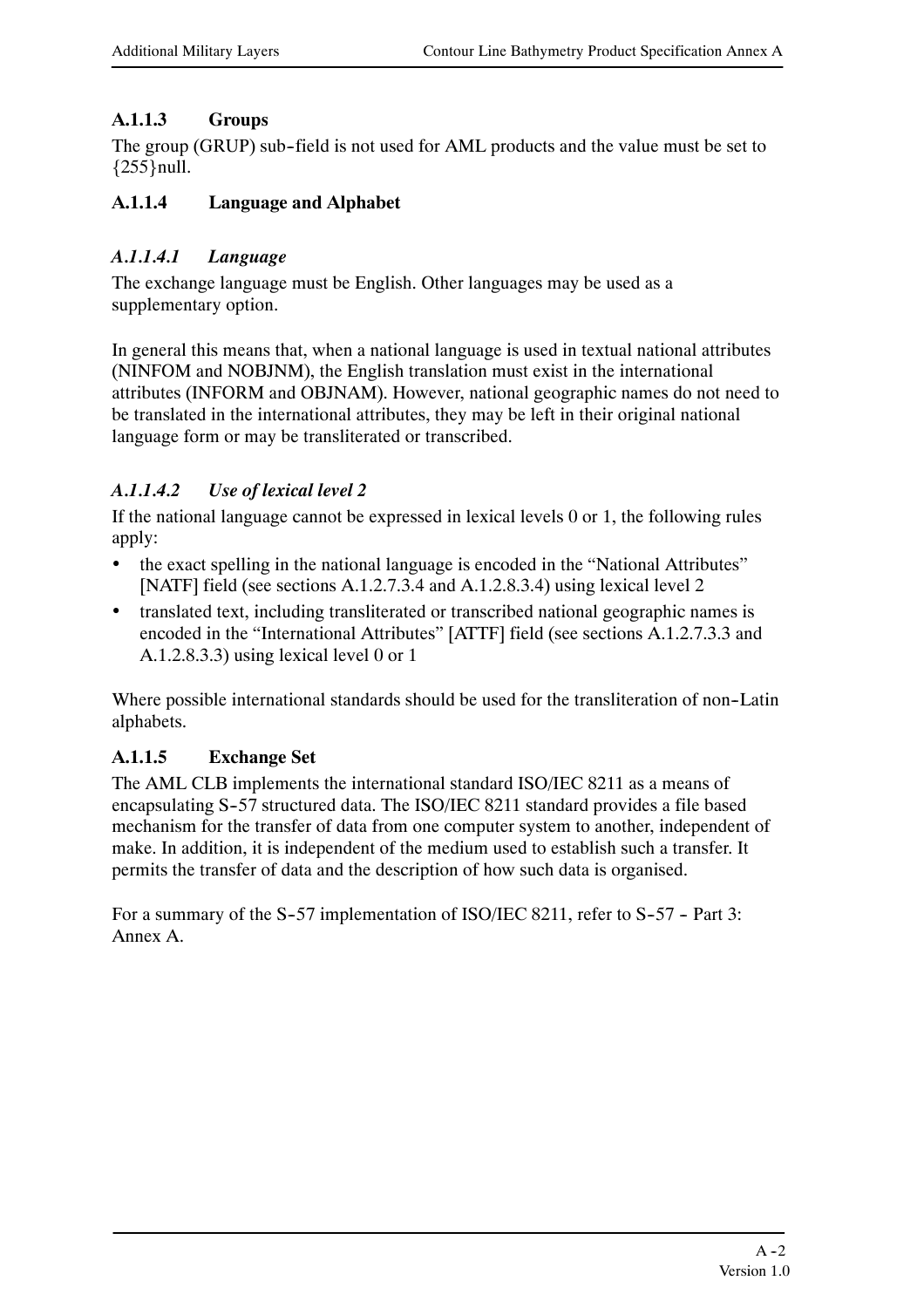### *A.1.1.5.1 Content of the Exchange Set*

An exchange set is composed of one and only one catalogue file and at least one data set file. Additional files can also be included in the AML exchange set. These files may be included to provide additional information within an AML product.

An exchange set may also contain an optional README file.

Exchange set

| |- - <1>- - README file (see A.1.1.7.1) |  $\left| \left| \left| \right| \right| < 1 \right|$  - -<1>- Catalogue file (see A.1.2.6) |  $\left| \left| \left| \right| - \left| \right| \right| \right|$  Data set file (see A.1.1.6) |  $\left| \text{--}\text{<}\text{R}\text{--}\text{--} \right|$  Text file (see A.1.1.7.4) |  $\left| - \langle R \rangle - \right|$  Picture file (see A.1.1.7.4)

In tables A.1.1.5.1.1 and A.1.1.5.1.2, all files contained in an Exchange Set (shown in the File Type columns) must be in the formats given in column two of the tables (File Format/Extension). The IMPL subfield values, defined in AML Product Specifications, for the Catalogue Directory field (CATD) are given in the third column (Subfield Value).

#### *A.1.1.5.1.1 Mandatory Exchange Set File Types*

The table below provides details of the file types and formats that are mandatory in an AML Exchange Set.

| <b>File Type</b> | Implementation | <b>Subfield Value</b> |
|------------------|----------------|-----------------------|
| Catalogue        | ASCII          | ASC                   |
| Data Set         | Binary         | RIN                   |

# *A.1.1.5.1.2 Additional Exchange Set File Types*

The table below provides examples of the file contents and formats that may be included within an AML Exchange Set.

| <b>File Type</b> | <b>File Format/Extension</b> | <b>Subfield Value</b> |
|------------------|------------------------------|-----------------------|
| Text             | <b>TXT</b>                   | <b>TXT</b>            |
| Picture          | TIFF                         | <b>TIF</b>            |
| Document         | <b>PDF</b>                   | <b>PDF</b>            |
| Document         | <b>HTML</b>                  | <b>HTM</b>            |
| Photo            | <b>JPEG</b>                  | <b>JPG</b>            |
| Video            | <b>AVI</b>                   | AVI                   |
| Video            | <b>MPEG</b>                  | <b>MPG</b>            |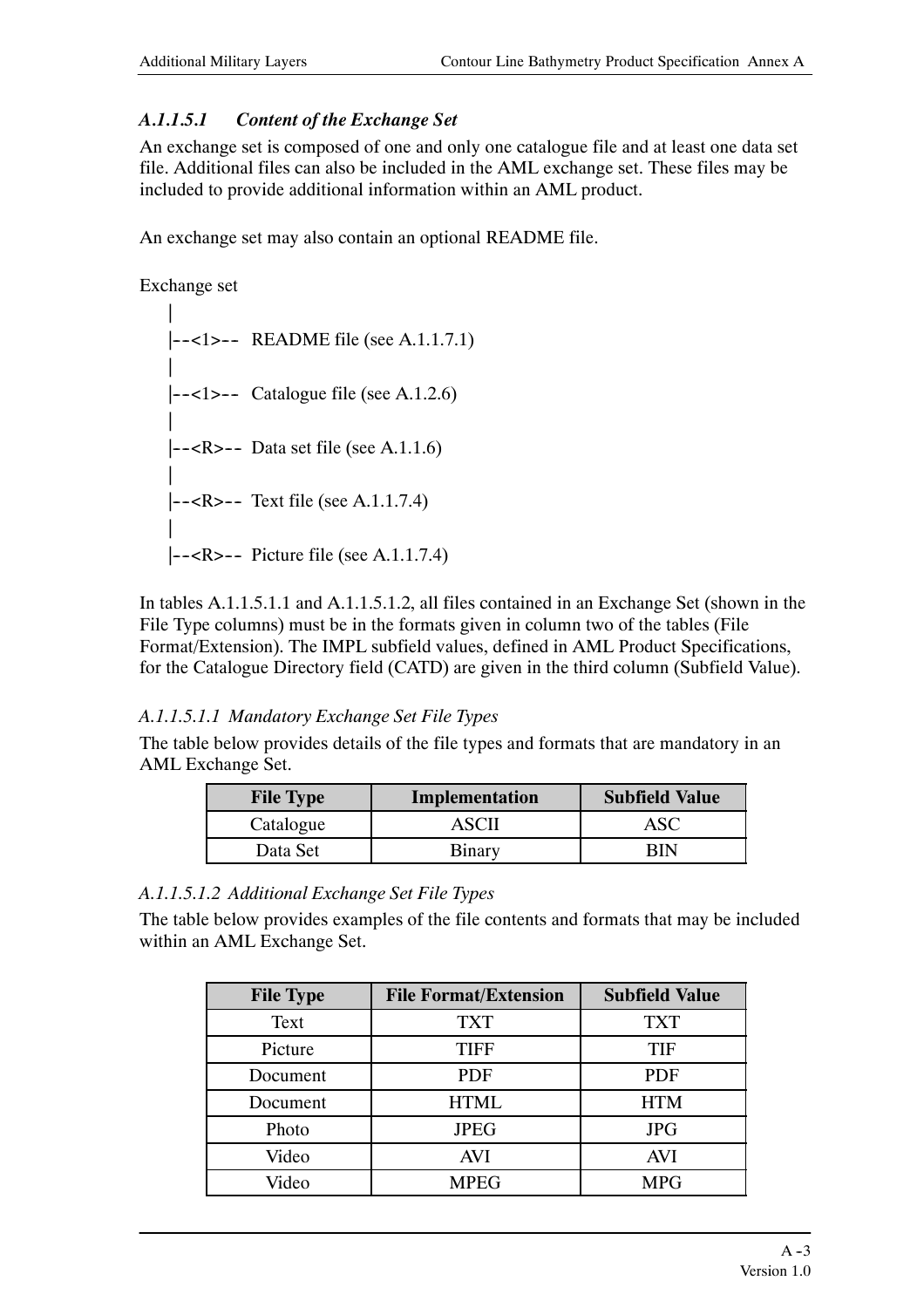### *A.1.1.5.2 Exchange Set Naming*

All AML products will follow the exchange set naming convention specified in this section.

Format

XXCbcDDD

Where

- $\bf{XX}$  = the two-letter NATO country code of the producer (NATO STANAG 1059)
- $C =$  the first character of the three-letter AML product identifier. (CLB)

**b** = identifies whether the exchange set is a base or update exchange set.

B – Base. A base exchange set may contain original base cells, new editions and re-issues. All three are base cell files as defined in section A.1.2.7.

U – Update. An update exchange set will contain update cell files as defined in section A.1.2.8 but may also contain new editions and new base cells.

- $c =$  the security classification code:
	- N COSMIC TOP SECRET W – FOCAL TOP SECRET T – TOP SECRET S - SECRET C - CONFIDENTIAL R - RESTRICTED U - UNCLASSIFIED

**DDD** = is the mandatory alpanumeric geographic area identification code. Codes for use in AML are product specific have yet to be defined. Update exchange sets may not require geographical identification in which case this field will be populated with XXX.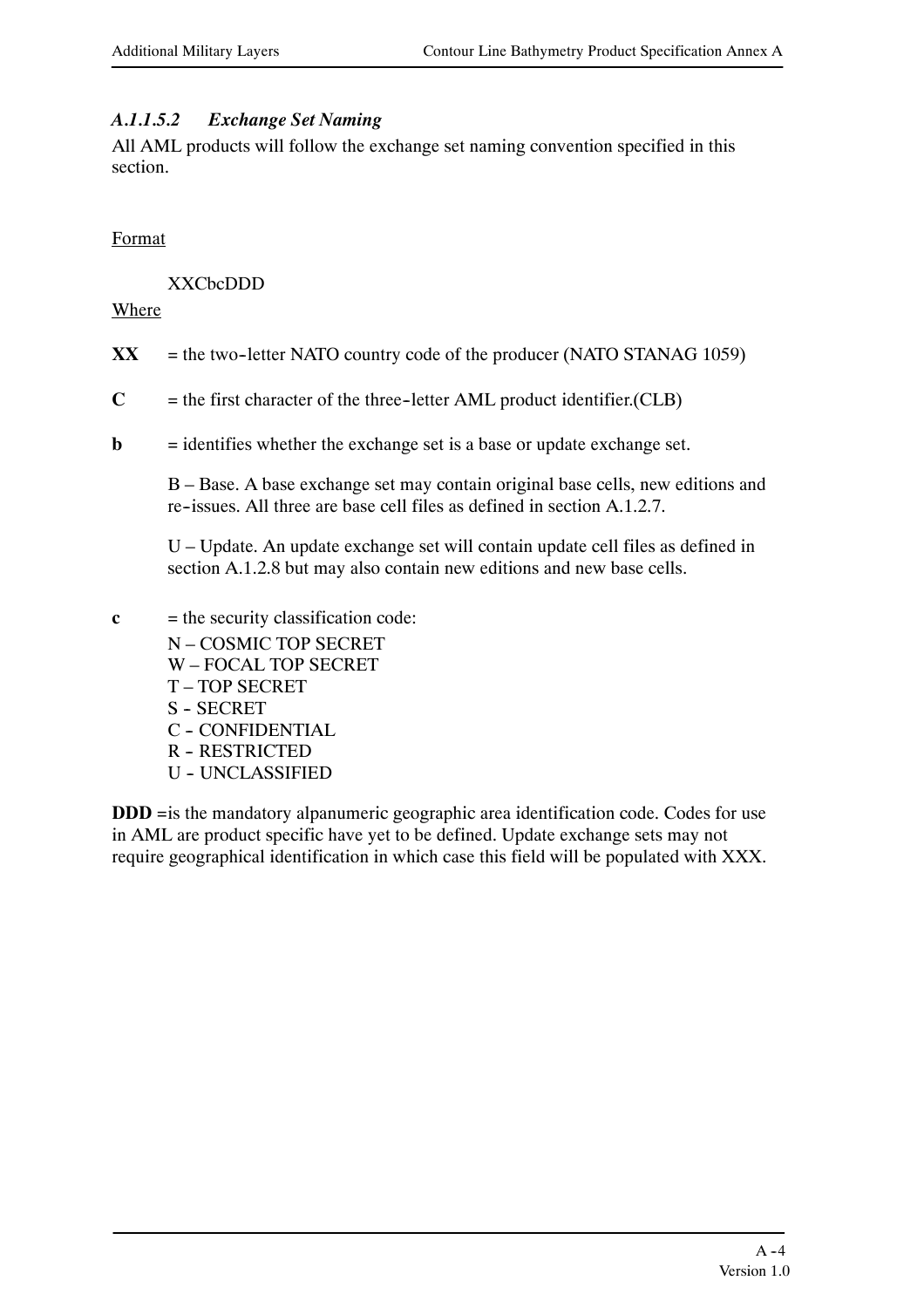### *A.1.1.5.3 Directory Structure*

The following is an example directory structure for an AML CLB exchange set in MS- DOS format.

Directory of D:\UKCBUDDD

| $<$ DIR $>$               |     |                    | $09 - 15 - 96$       | 12:40p               |
|---------------------------|-----|--------------------|----------------------|----------------------|
| $<$ DIR $>$               |     |                    | $09 - 15 - 96$       | 12:40p               |
| CATALOG <sup>4</sup>      | 031 | 1,584              | $09 - 15 - 96$       | 12:46p CATALOG.031   |
| <b>UKC5U1231000</b>       |     | 45,584             | $09 - 15 - 96$       | 12:50p UKC5U123.0003 |
| UKC5U123 <sup>1</sup> 001 |     | 1,095              | $09 - 15 - 96$       | 12:54p UKC5U123.001  |
| UKC5U123 <sup>1</sup> 002 |     | 1,722              | $09 - 15 - 96$       | 12:54p UKC5U123.002  |
| README <sup>2</sup> TXT   |     | 504                | $09 - 15 - 96$       | 12:44p README.TXT    |
|                           |     | $5$ file(s)        | 49,489 bytes         |                      |
|                           |     | $2 \text{ dir}(s)$ | 1,405,952 bytes free |                      |
|                           |     |                    |                      |                      |

Notes:

1. UKC5U123 follows the file naming convention specified in section A.1.1.7 of this Product Specification.

2. The Exchange set directory may also contain a general README file containing ASCII text.

3. For each file in the exchange set the catalogue file must contain the name of the volume on which it is held and the full path name relative to the exchange set directory in that volume. The full path name relative to the exchange set directory must be encoded in the FILE subfield of the "Catalogue Directory" [CATD] field. The LFIL subfield of the CATD field may be used for other purposes. The full path name of the UKC5U123 file shown in the example is UKC5U123.000.

4. The catalogue file must be in the root directory of the exchange set

# **A.1.1.6 Data Sets**

For each individual AML product, four kinds of data sets may be produced:

- new data set: no AML data has previously been produced for this area for the same purpose, or, at the same security classification
- · update: changing some information in an existing data set
- · re-issue of a data set: including all the updates applied to the original data set up to the date of the re-issue. A re-issue does not contain any new information additional to that previously issued by updates
- · new edition of a data set: including new information which has not been previously distributed by updates

Each new data set, re-issue, or new edition is called a base cell file.

A data set containing updates to one base cell file is called an update cell file.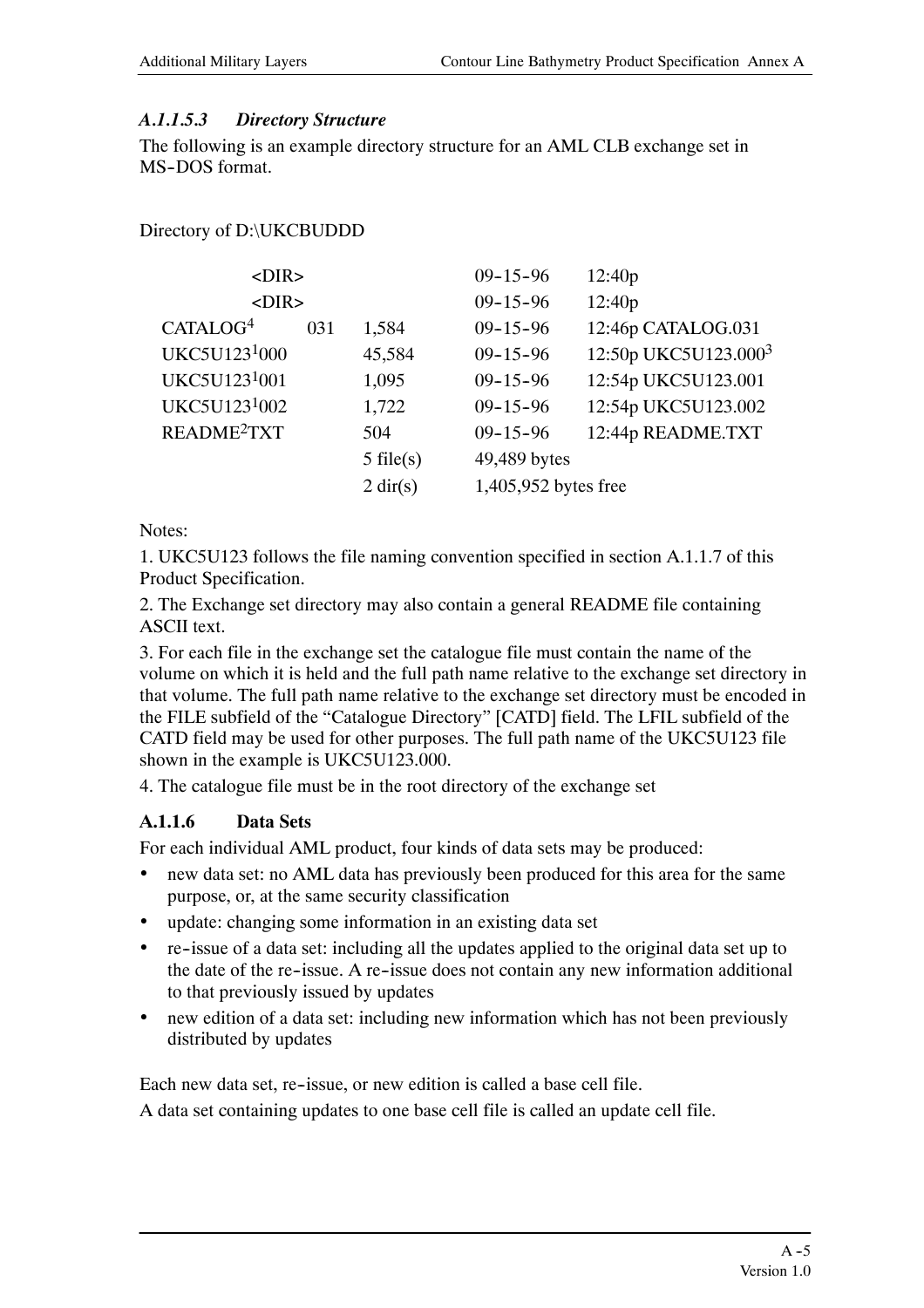# **A.1.1.7 File Naming**

AML CLB will follow the file naming convention specified below.

Format

# **XXCnc123.eee**

### Where

- $\bf{XX}$  = the two-letter NATO country code of the producer (NATO STANAG 1059)
- $C =$  the first character of the three-letter AML product identifier. As defined, the overall basic AML service would be made up of seven S-57 products:
	- M MFF (Maritime Foundation and Facilities)
	- E ESB (Environment, Seabed and Beach)
	- R RAL (Routes Areas and Limits)
	- L LBO (Large Bottom Objects)
	- S SBO (Small Bottom Objects)
	- C CLB (Contour Line Bathymetry)
	- I IWC (Integrated Water Column)
- **n** = 'Usage Band' values and scale ranges for AML. Potential values are given below.
	- 0 Non- Scaled Information only
	- $1 1.40,000,000$
	- 2 1: 10,000,000 1:62,500,000
	- 3 1: 2,000,000 1:12,500,000
	- 4 1:400,000 1: 2,500,000
	- $5 1:100,000 1:625,000$
	- $6 1:20,000 1:125,000$
	- 7 1:4,000 1:25,000
	- 8 1:1,000 1:6,250
	- $9 1:1,500$
- $c =$  the security classification code:
	- N COSMIC TOP SECRET W – FOCAL TOP SECRET
	- T TOP SECRET
	- S SECRET
	- C CONFIDENTIAL
	- R RESTRICTED
	- U UNCLASSIFIED

**123** = product specific alphanumeric identification. This is dependent upon the geographical partitioning of the product and has yet to be fully defined.

**eee** = extension where 000 is base cell and 001, 002 etc are successive updates.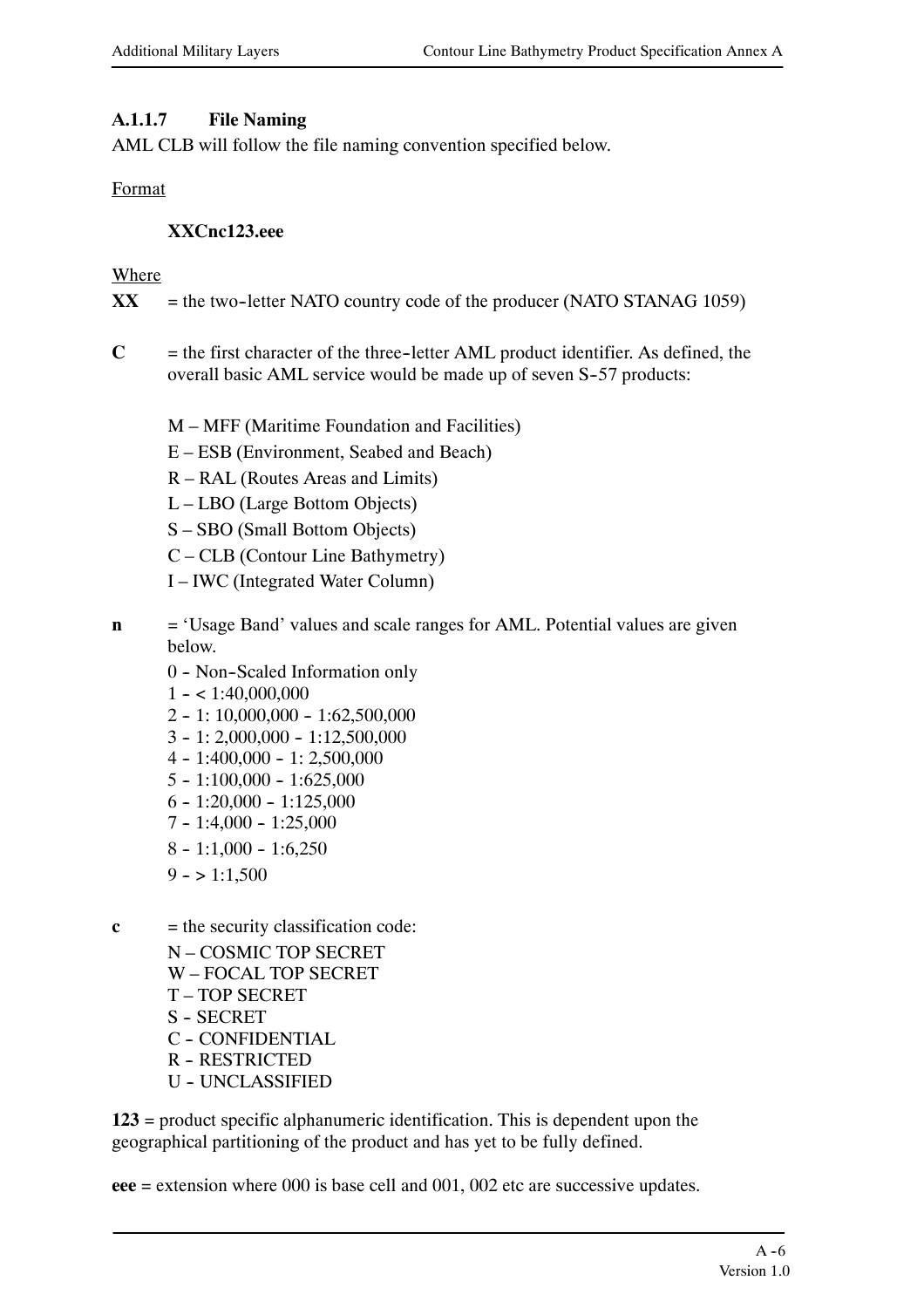# *A.1.1.7.1 README File*

The README file is an optional ASCII file of general information.

README.TXT is the mandatory name for this file.

# *A.1.1.7.2 Catalogue File*

The catalogue file acts as the table of contents for the exchange set (see section A.1.1.5.3).

The catalogue file of the exchange set must be named CATALOG.EEE.

Where EEE is the edition number of S-57 used for this exchange set, i.e. 031 for this edition (3.1). No other file may be named CATALOG.

# *A.1.1.7.3 Data Set Files*

Each data set file contains data for one cell (see section A.1.1.1). This includes:

- · data set descriptive information that is specific to the data set
- the description and location of the real-world features

# *A.1.1.7.4 Text and Picture Files*

Text and picture files do not conform to ISO/IEC8211 and are not described in the main body of S- 57. These files are specific to this Product Specification (see sections 2.5.5 and A.1.1.5.1.2).

#### **A.1.1.8 Updating**

In order to ensure that updates are incorporated in the correct sequence without any omission, the file extension and a number of subfields in the "Data Set Identification" [DSID] field are used in the following way:

| file extension | every new data set, re-issue or new edition must have a "000"<br>extension. For update cell files the extension is the number of<br>the update, ranging from "001" to "999". These numbers must<br>be used sequentially, without omission. Number "001" is the<br>first update after a new data set or a new edition, but not after a<br>re-issue. The update sequence is not interrupted by a re-issue.<br>After a re-issue, subsequent updates may be incorporated into<br>the display system created from this re-issue or to the display<br>system created from the original data and kept continuously<br>updated. |
|----------------|-------------------------------------------------------------------------------------------------------------------------------------------------------------------------------------------------------------------------------------------------------------------------------------------------------------------------------------------------------------------------------------------------------------------------------------------------------------------------------------------------------------------------------------------------------------------------------------------------------------------------|
| edition number | when a data set is initially created, the edition number 1 is<br>assigned to it. The edition number is increased by 1 at each new<br>edition. Edition number remains the same for a re-issue.                                                                                                                                                                                                                                                                                                                                                                                                                           |
| update number  | update number 0 is assigned to a new data set. The first update<br>cell file associated with this new data set must have update<br>number 1. The update number must be increased by one for<br>each consecutive update, until a new edition is released. The                                                                                                                                                                                                                                                                                                                                                            |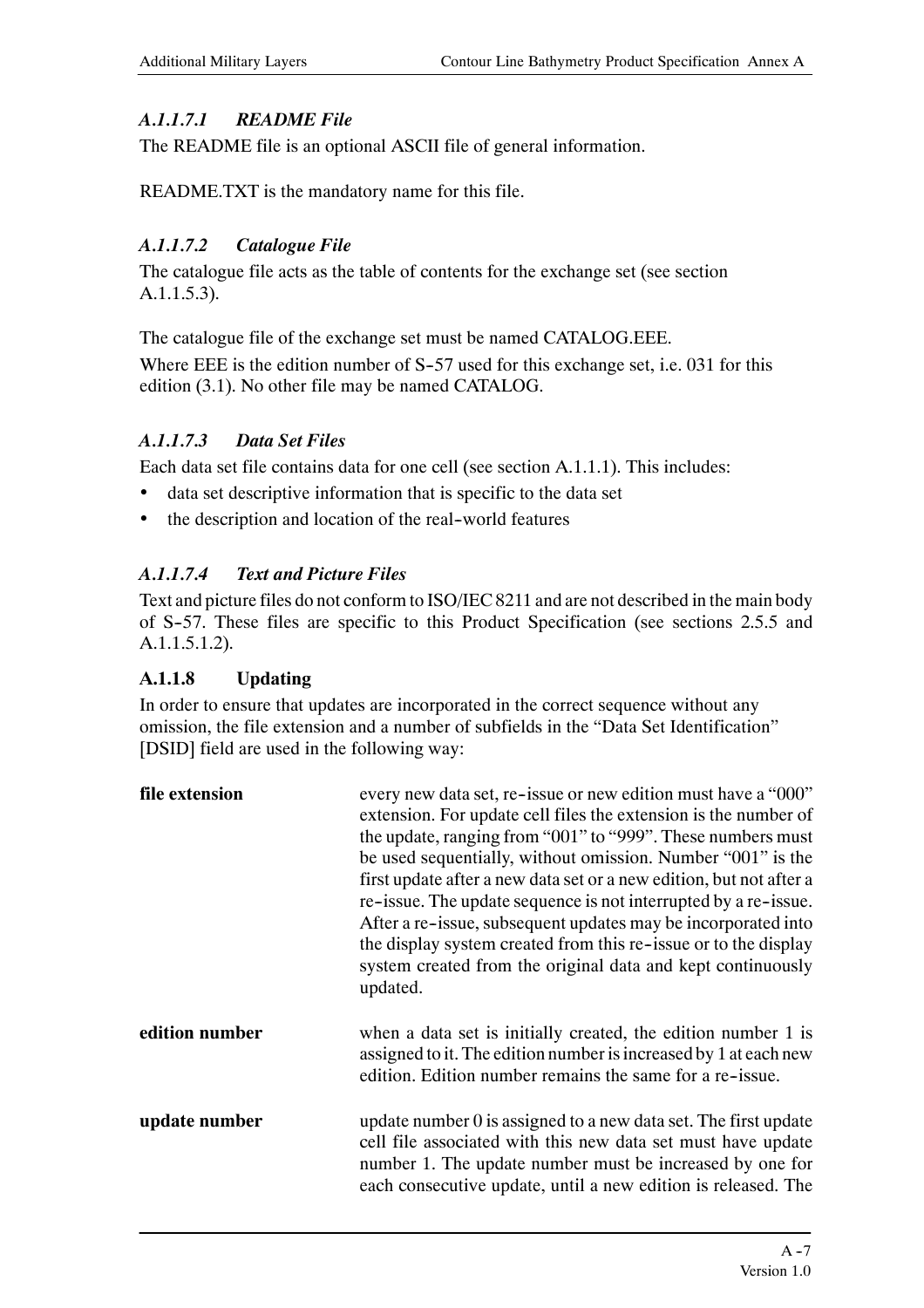|                         | new edition must have update number 0. A re-issue of a data<br>set must have the update number of the last update applied to<br>the data set. In the case of an update cell file the file extension is<br>the same as the update number. |
|-------------------------|------------------------------------------------------------------------------------------------------------------------------------------------------------------------------------------------------------------------------------------|
| update application date | this date is only used for the base cell files ( <i>i.e.</i> new data sets,<br>re-issue, and new edition), not update cell files. All updates<br>dated on or before this date must have been applied by the<br>producer.                 |
| issue date              | date on which the data was made available by the data<br>producer.                                                                                                                                                                       |

Table A.1.1.8.1 gives examples of the way to manage the file extension, the "Edition Number" [EDTN], the "Update Number" [UPDN], the "Update Application Date" [UADT] and the "Issue Date" [ISDT] subfields.

| Event                  | <b>File extension</b> | <b>EDTN</b>             | <b>UPDN</b>  | <b>UADT</b> | <b>ISDT</b> |
|------------------------|-----------------------|-------------------------|--------------|-------------|-------------|
| New data set           | .000                  | $\mathbf{1}$            | $\mathbf{0}$ | 19950104    | 19950104    |
| Update 1               | .001                  | 1                       | 1            | prohibited  | 19950121    |
| Update 2               | .002                  | 1                       | 2            | prohibited  | 19950225    |
| $\cdots$               |                       |                         |              |             |             |
| Update 31              | .031                  | 1                       | 31           | prohibited  | 19950905    |
| Re-issue of a data set | .000                  | $\mathbf{1}$            | 31           | 19950905    | 19950910    |
| Update 32              | .032                  | $\mathbf{1}$            | 32           | prohibited  | 19951023    |
| $\cdots$               |                       |                         |              |             |             |
| Update 45              | .045                  | $\mathbf{1}$            | 45           | prohibited  | 19951112    |
| New edition            | .000                  | $\overline{c}$          | $\mathbf{0}$ | 19951201    | 19951201    |
| Update 1 to edition 2  | .001                  | $\overline{\mathbf{c}}$ | 1            | prohibited  | 19960429    |
| $\cdots$               |                       |                         |              |             |             |

*A.1.1.8.1 File Extension and Sub-field Examples*

This example table relates to the specifications given in S-52 Appendix 1, "Guidance on Updating the Electronic Navigational Chart", in the following way:

- The update information encoded in each individual cell file is called a sequential update.
- · The collection of the update information encoded in the update cell files which have been issued since the last new data set, the last re-issue of a data set or since the last update was applied to the display system is called a cumulative update. In the example, the cumulative update for the new data set starts with update number 1. The cumulative update for the re-issue of a data set starts with update number 32. The cumulative update for a data set to which update number n has been applied starts with update number n+1.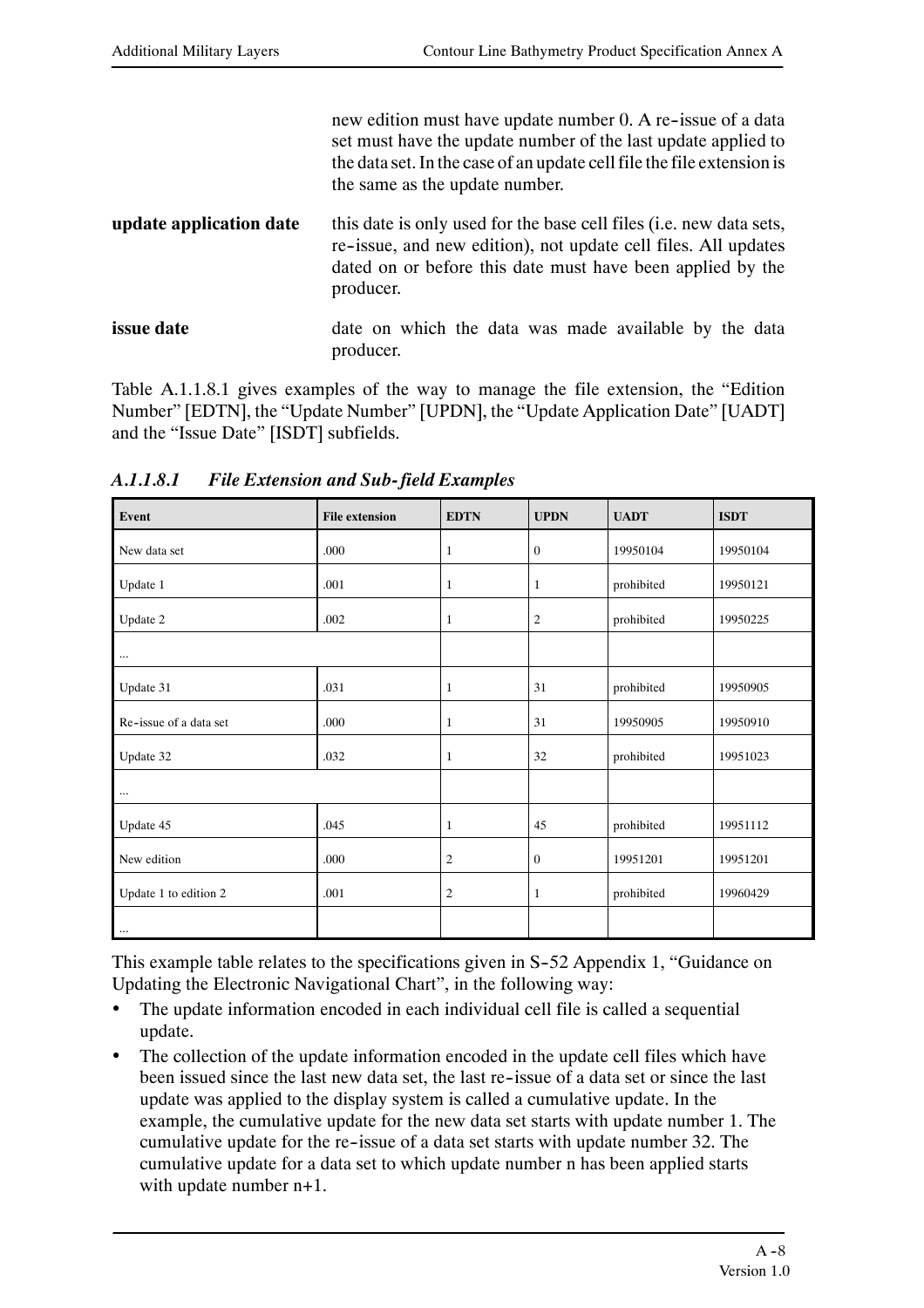· The update information which has been incorporated in a re-issue of a data set is called a compilation update.

Each re-issue or new edition of a data set must have the same name as the base cell file which it replaces.

The update mechanism is described in S-57 Part 3, clause 8.

In order to delete a data set, an update cell file is created, containing only the Data Set General Information record with the "Data Set Identifier" [DSID] field. The "Edition Number" [EDTN] subfield must be set to 0. This message is only used to cancel a base cell file.

To inform the user that a new edition is available, an update cell file is created, containing only the Data Set General Information record with the "Data Set Identifier" [DSID] field. The "Edition Number" [EDTN] subfield must contain a value one higher than the current edition number.

In order to modify a text, picture or application file, a new file with the same name is created.

When an object pointing to a text, picture or application file is deleted or updated so that it no longer references the file, the display system software should check to see whether any other object reference the same file, before that file is deleted.

An exchange set may contain base cell files and update cell files for the same cells. Under these circumstances the update cell files must follow on in the correct sequential order from the last update applied to the base cell file.

The record version of each feature or vector record is indicated in the "Record Version" [RVER] subfield of the "Feature Record Identifier" [FRID] field or the "Vector Record Identifier" [VRID] field. At each update of a record, this version number is incremented by 1.

# **A.1.1.9 Error Detection**

File integrity checks are based on the CRC- 32 algorithm (a 32 bit Cyclic Redundancy Check algorithm) as defined in ANSI/IEEE Standard 802.3 (section 1.6.1 refers).

# *A.1.1.9.1 Implementation*

The checksums for each data set are held in the "CRC" [CRCS] subfield of the "Catalogue Directory" [CATD] field. They allow the integrity of each file in the exchange set to be checked on receipt. The CRC value computed on the received file must the same as the CRC value transmitted.

The CRC values are recorded in ASCII as a hexadecimal number most significant byte first.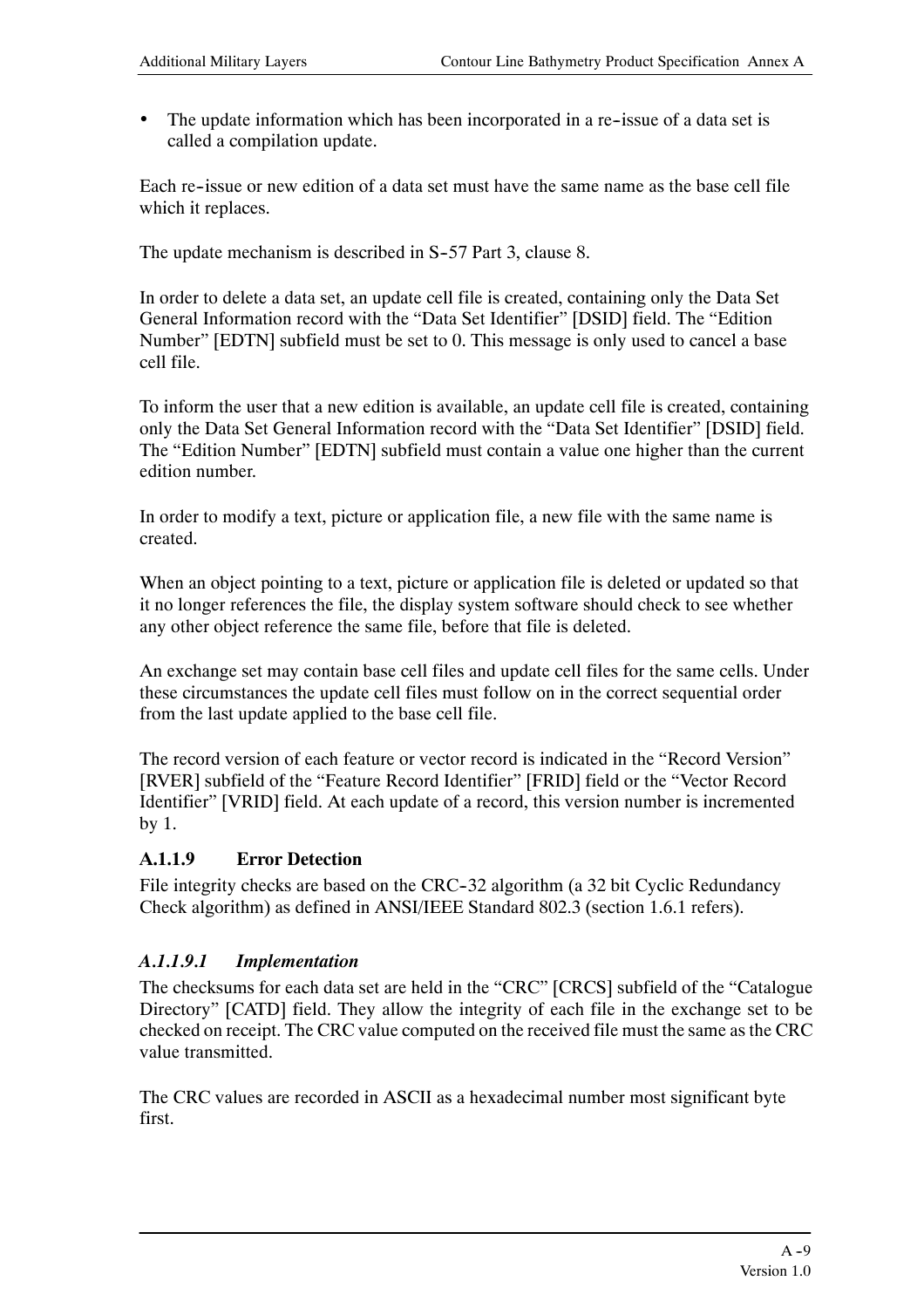# *A.1.1.9.2 Processing*

Encoding is defined by the following generating polynomial:

 $G(x) = x^{32} + x^{26} + x^{23} + x^{22} + x^{16} + x^{12} + x^{11} + x^{10} + x^8 + x^7 + x^5 + x^4 + x^2 + x + 1$ 

Processing is applied to relevant files as they appear in the exchange set.

The CRC value of the file is defined by the following process:

- 1. The first 32 bits of the data are complemented.
- 2. The n bits of the data are then considered to be the coefficients of a polynomial  $M(x)$  of degree n-1.
- 3. M(x) is multiplied by  $x^{32}$  and divided by G(x), producing a remainder R(x) of degree<31.
- 4. The coefficients of  $R(x)$  are considered to be a 32-bit sequence.
- 5. The bit sequence is complemented and the result is the CRC.

The hexadecimal format of CRCs are converted to ASCII characters and stored in the "Catalogue Directory" [CATD] field.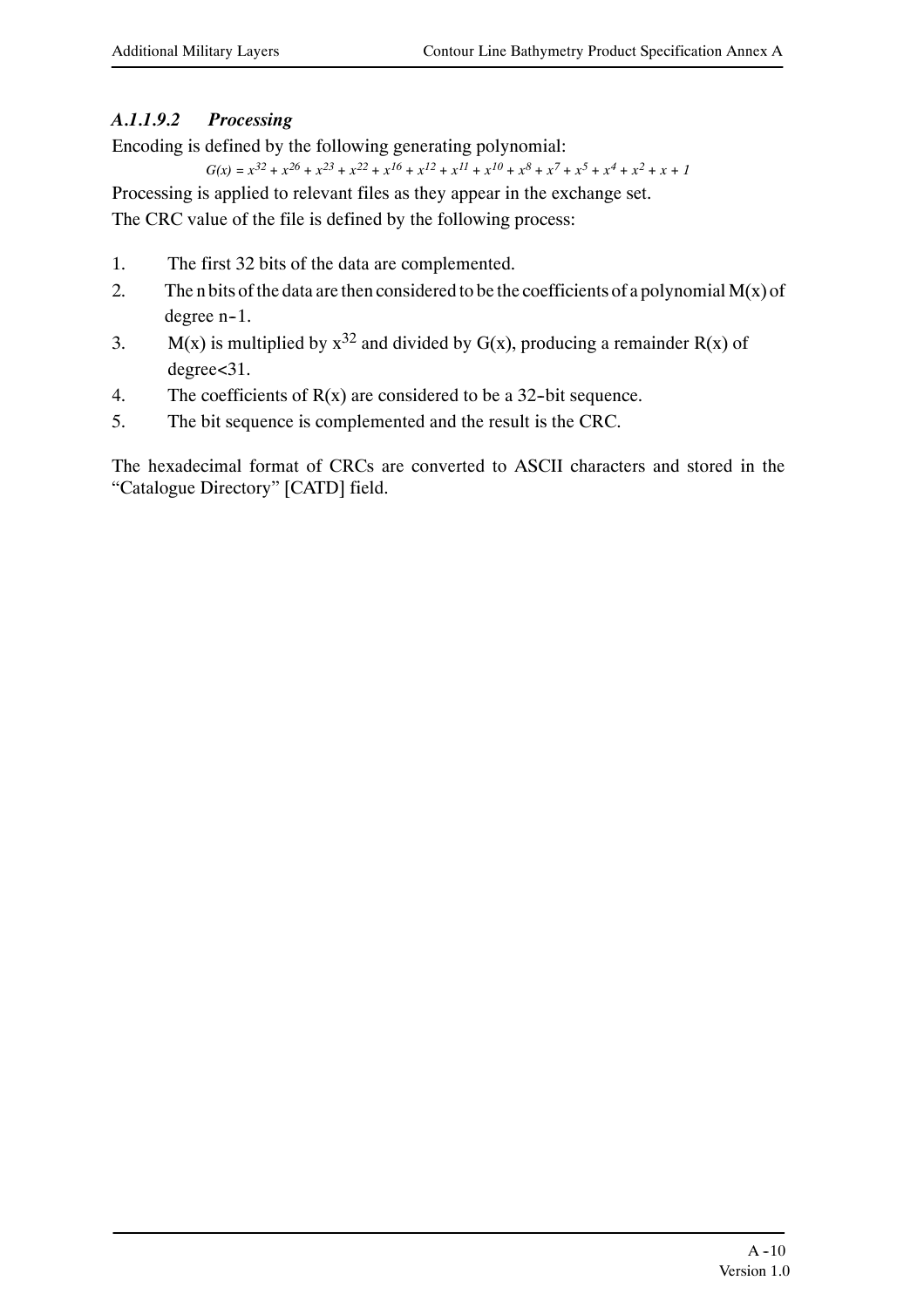# **A.1.2 APPLICATION PROFILES**

### **A.1.2.1 General**

The binary implementation of S-57 must be used for AML. Therefore, the "Implementation" [IMPL] subfield of the "Catalogue Directory" [CATD] field must be set to "BIN" for the data set files (see section A.1.2.6.1.1).

### **A.1.2.2 Catalogue and Data Set Files**

These files are composed of the records and fields defined in the following tree structure diagrams (see sections A.1.2.6.1, A.1.2.7, and A.1.2.8).

The order of data in each base or update cell file is described below:

Data set file

Data set general information record Data set geographic reference record (for Base application profile) Vector records Isolated nodes (SG3D) Isolated nodes (SG2D) Connected nodes Edges Feature records Meta features Geo features (ordered from slave to master) Collection features

This order of records will enable the import software to check that the child record exists each time the parent record references it (i.e. it will already have read the child record so it will know if it exists or not).

# **A.1.2.3 Records**

Records and fields that do not appear in the following tree structure diagrams are prohibited. The order of records in the files must be the same as that described in the tree structure diagrams. The combination of the file name and the "Name" of the record must provide a unique world- wide identifier of the record.

# **A.1.2.4 Fields**

For base cell files, some fields may be repeated (indicated by <R>) and all of their content may be repeated (indicated by \*). In order to reduce the volume of data, the encoder should repeat the sequence of subfields, in preference to creating several fields.

#### **A.1.2.5 Subfields**

Mandatory subfields must be filled by a non-null value.

Prohibited subfields must be encoded as missing subfields values (see S-57 Part 3, clause 2.1). The exact meaning of missing attribute values is defined in section A.2.2.

In the tables following the tree structure diagrams, mandatory subfields are shown by "M" in the "use" column and prohibited subfields by "P" in the same column. If there is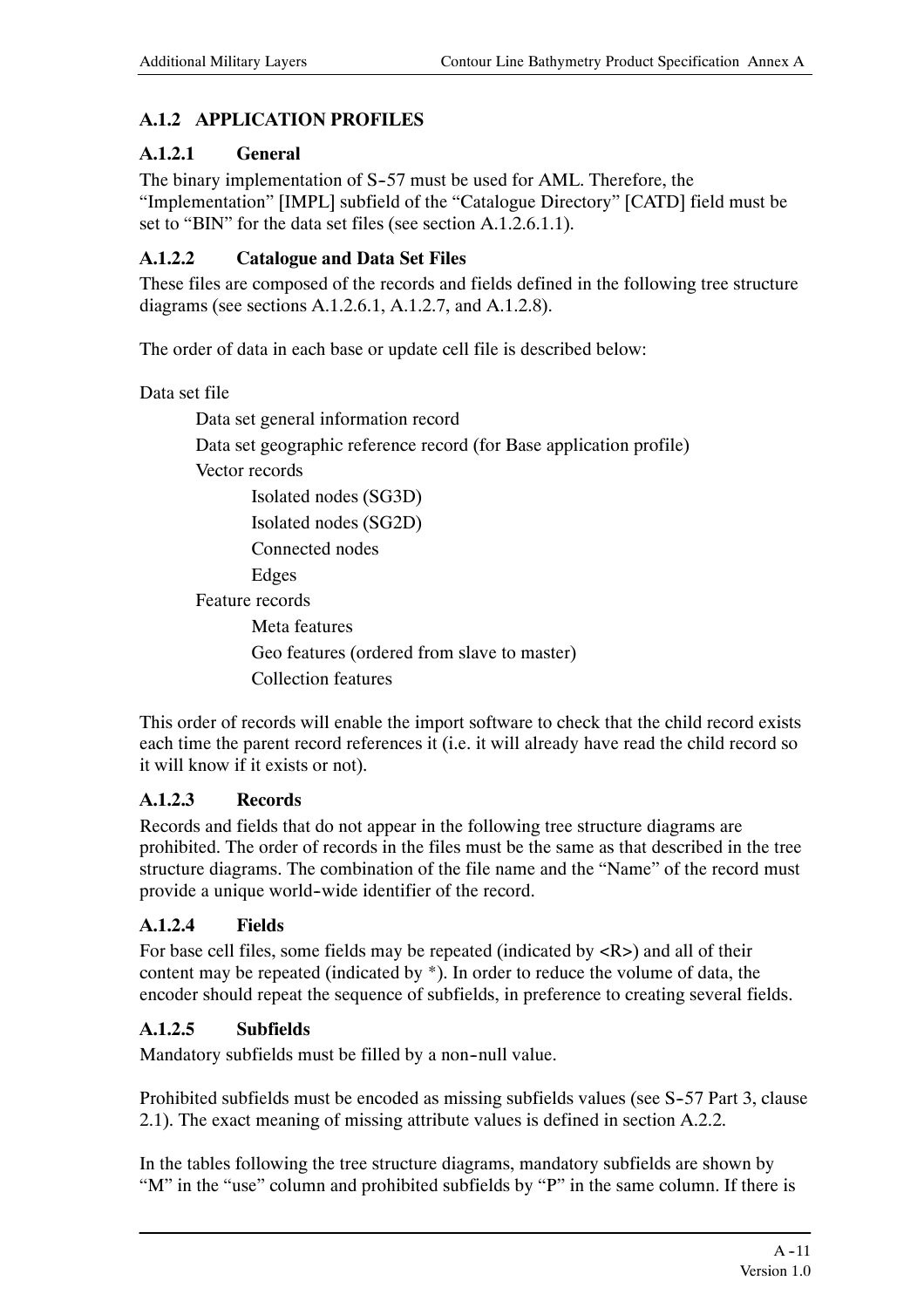nothing in this column, it means that the use of this subfield is optional. When a subfield value is prescribed, it is indicated in the "value" column. The "comment" column contains general comments and an indication of whether the subfield is ASCII or binary coded.

#### **A.1.2.6 Catalogue File**

The catalogue has the same structure for base and update cell application profiles.

#### *A.1.2.6.1 Catalogue File Structure*

#### **Catalogue file**

```
|
|- - <R>- - Catalogue Directory record
|
    |- - 0001- - ISO/IEC 8211 Record identifier
        |
       |- - <1>- - CATD - Catalogue directory field
```
*A.1.2.6.1.1 Catalogue Directory Field (CATD)* NB: All subfield values are encoded as ASCII.

| tag         | subfield name                | use | value                                                                                                 | comment                                                                                                                                                                                                                                             |
|-------------|------------------------------|-----|-------------------------------------------------------------------------------------------------------|-----------------------------------------------------------------------------------------------------------------------------------------------------------------------------------------------------------------------------------------------------|
| <b>RCNM</b> | Record name                  | M   | CD                                                                                                    |                                                                                                                                                                                                                                                     |
| <b>RCID</b> | Record identification number | M   |                                                                                                       |                                                                                                                                                                                                                                                     |
| <b>FILE</b> | File name                    | M   |                                                                                                       | full path name                                                                                                                                                                                                                                      |
| <b>LFIL</b> | File long name               |     |                                                                                                       |                                                                                                                                                                                                                                                     |
| <b>VOLM</b> | Volume                       | M   |                                                                                                       | name of volume on which file appears                                                                                                                                                                                                                |
| <b>IMPL</b> | Implementation               | M   | <b>ASC</b><br><b>BIN</b><br><b>TXT</b><br>TIF<br>PDF<br><b>HTM</b><br><b>JPG</b><br>AVI<br><b>MPG</b> | Examples<br>for the catalogue file<br>for the data set files<br>for ASCII text files (including the README.TXT file)<br>for picture files<br>for document files<br>for document files<br>for photo files<br>for video/film files<br>for video files |
| <b>SLAT</b> | Southernmost latitude        |     |                                                                                                       | mandatory for data set files                                                                                                                                                                                                                        |
| <b>WLON</b> | Westernmost longitude        |     |                                                                                                       | mandatory for data set files                                                                                                                                                                                                                        |
| <b>NLAT</b> | Northernmost latitude        |     |                                                                                                       | mandatory for data set files                                                                                                                                                                                                                        |
| <b>ELON</b> | Easternmost longitude        |     |                                                                                                       | mandatory for data set files                                                                                                                                                                                                                        |
| <b>CRCS</b> | <b>CRC</b>                   | M   |                                                                                                       | except for README and catalogue files                                                                                                                                                                                                               |
| <b>COMT</b> | Comment                      |     |                                                                                                       |                                                                                                                                                                                                                                                     |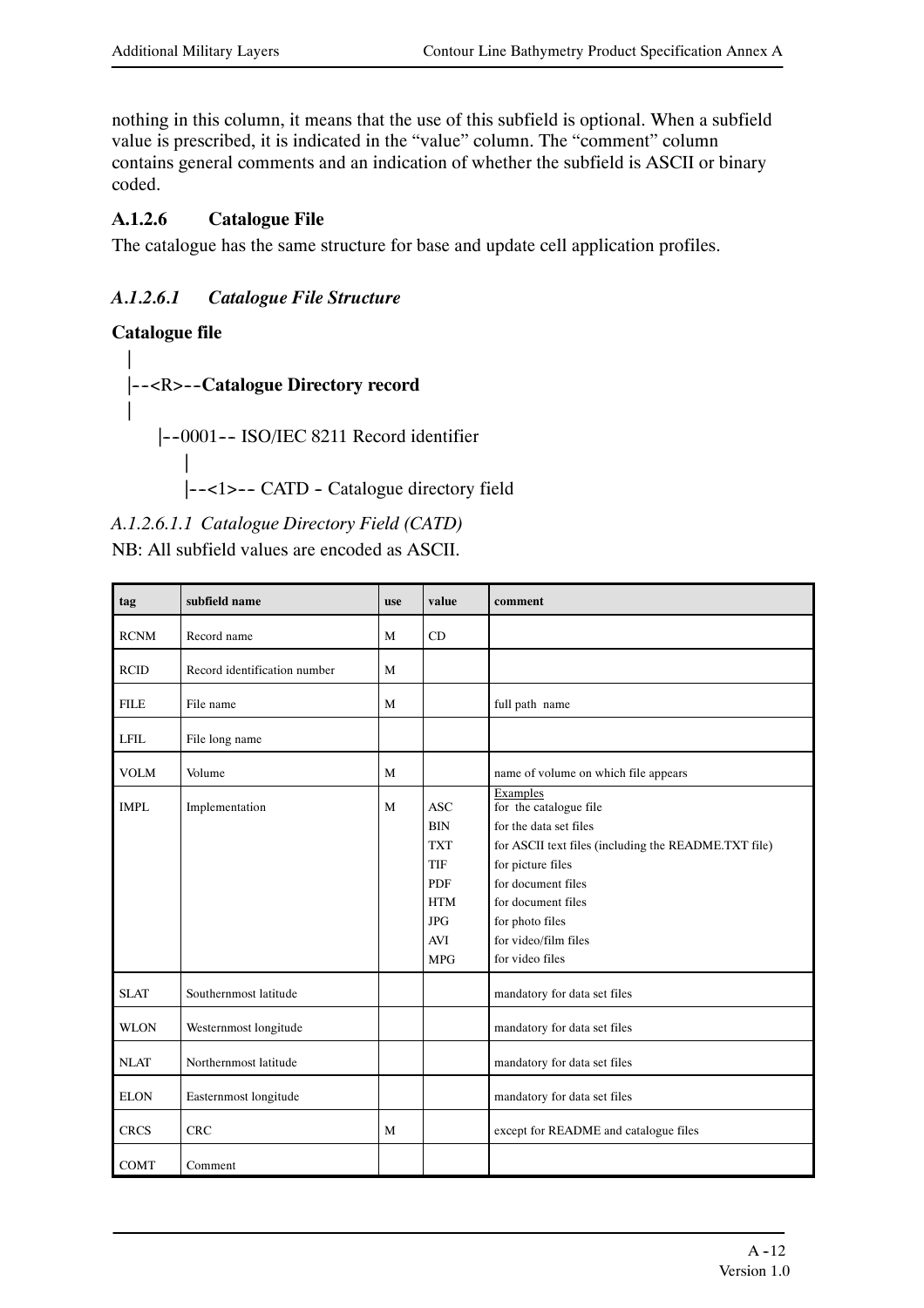## **A.1.2.7 AML (Base Cell) File Structure**

The two letter identifier for AML CLB base cell application profiles is CN and applies to new data sets, re-issues and new editions of a data set.

## **Base cell file**

| |- - <1>- - **Data Set General Information record**  $\vert$ | |- - 0001 - ISO/IEC 8211 Record Identifier | | | |- - <1>- - DSID - Data Set Identification field | | | |- - <1>- - DSSI - Data Set Structure Information field | |- - <1>- - **Data Set Geographic Reference record**  $\vert$ | |- - 0001 - ISO/IEC 8211 Record Identifier | | | |- - <1>- - DSPM - Data Set Parameter field | | | | (continued on following page)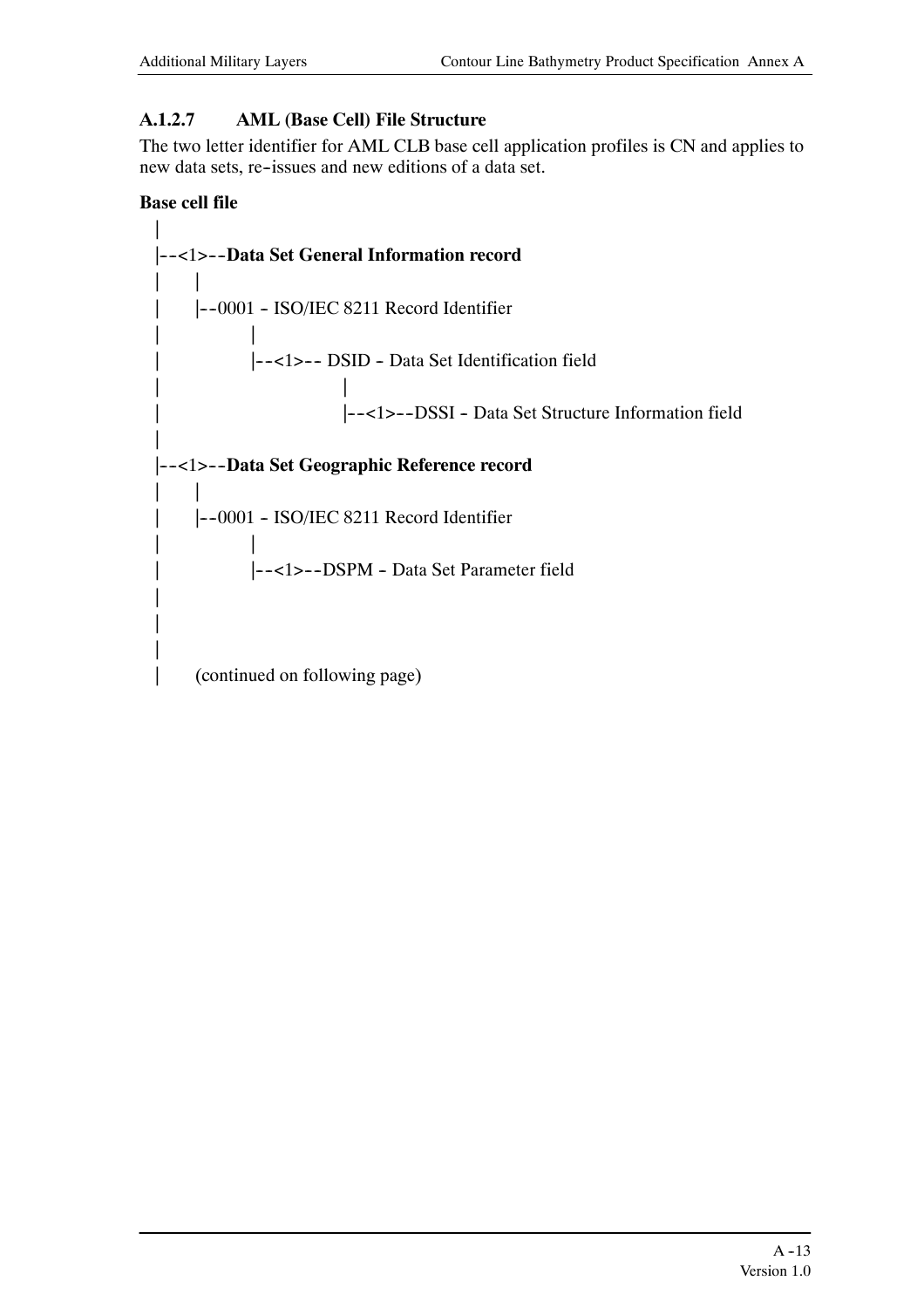```
| (continued from previous page)
|- - <R>- - Vector record
| |
     | |- - 0001 - ISO/IEC 8211 Record Identifier
| |
            | |- - <1>- - VRID - Vector Record Identifier field
| |
                   | |- - <R>- - ATTV* - Vector Record Attribute field
| |
                   | |- - <R>- - VRPT* - Vector Record Pointer field
| |
                   | |- - <R>- - SG2D* - 2- D Coordinate field
| |
                   | |- - <R>- - SG3D* - 3- D Coordinate (Sounding array) field
|
|- - <R>- -Feature record
    |
   |- - 0001 - ISO/IEC 8211 Record Identifier
       |
       |- - <1>- - FRID - Feature Record Identifier field
                 |
                |- - <1>- - FOID - Feature Object Identifier field
                 |
                |- - <R>- - ATTF* - Feature Record Attribute field
                 |
                |- - <R>- - NATF* - Feature Record National Attribute field
                 |
                |- - <R>- - FFPT* - Feature Record to Feature Object Pointer field
                 |
                |- - <R>- - FSPT* - Feature Record to Spatial Record Pointer field
```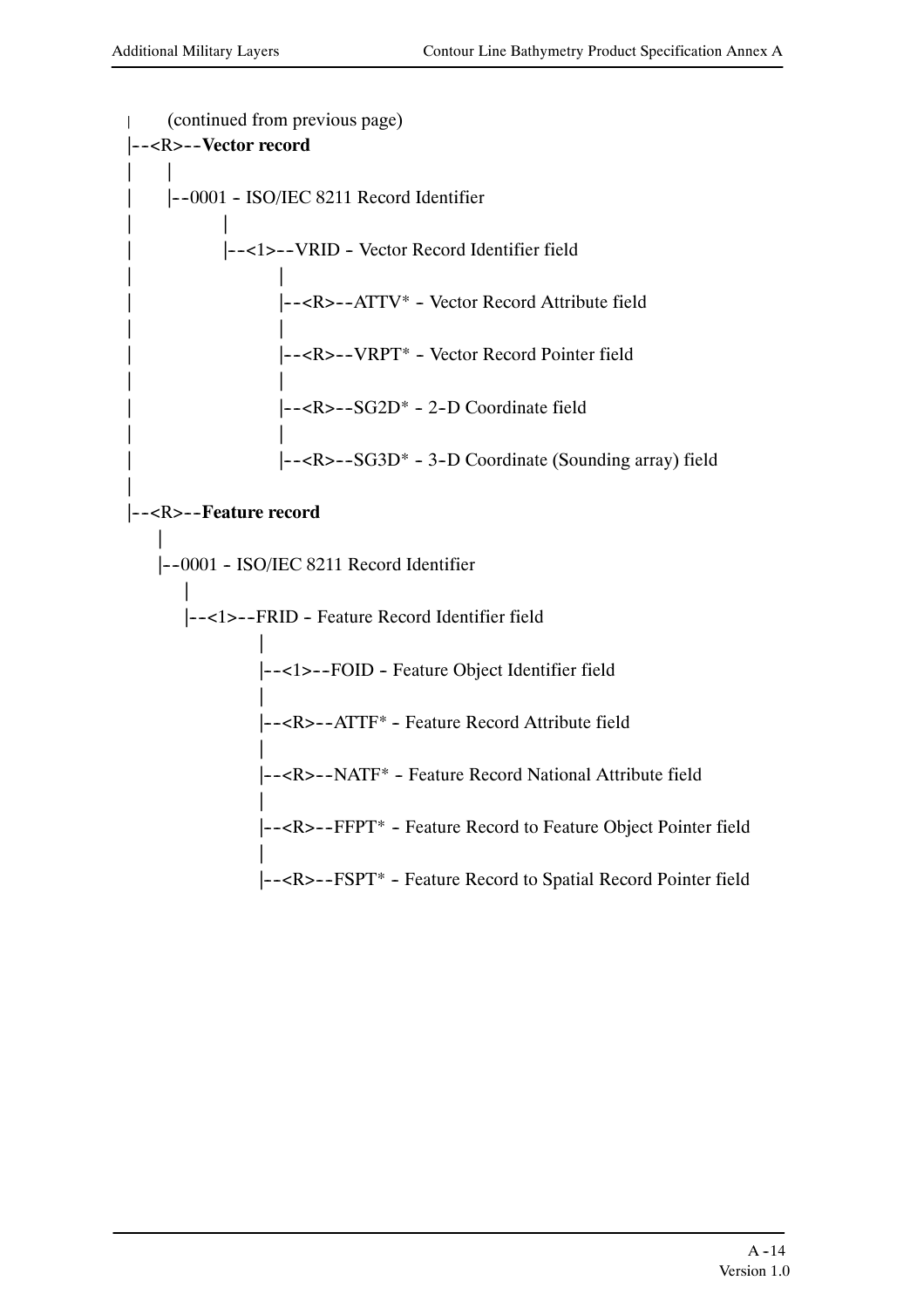# *A.1.2.7.1 Data Set Descriptive (META) Field Content*

| tag         | subfield name                        | use | value                                                               | comment                                                                                                                                                                                                                                                                               |
|-------------|--------------------------------------|-----|---------------------------------------------------------------------|---------------------------------------------------------------------------------------------------------------------------------------------------------------------------------------------------------------------------------------------------------------------------------------|
| <b>RCNM</b> | Record name                          | M   | ${10}$                                                              | $= DS$ , binary                                                                                                                                                                                                                                                                       |
| <b>RCID</b> | Record identification number         | M   |                                                                     | binary                                                                                                                                                                                                                                                                                |
| <b>EXPP</b> | Exchange purpose                     | М   | ${1}$                                                               | data set is new, binary                                                                                                                                                                                                                                                               |
| <b>INTU</b> | Intended usage                       | M   | 101<br>102<br>103<br>104<br>105<br>106<br>107<br>108<br>109         | $=$ < 1:40,000,000<br>$= 1:10,000,000 - 1:62,500,000$<br>$= 1: 2,000,000 - 1:12,500,000$<br>$= 1: 400,000 - 1:2,500,000$<br>$= 1:100,000 - 1:625,000$<br>$= 1:20,000 - 1:125,000$<br>$= 1:4,000 - 1:25,000$<br>$= 1:1,000 - 1:6,250$<br>$=$ > 1:1,500<br>Note: Scales are approximate |
| <b>DSNM</b> | Data set name                        | М   |                                                                     | file name with extension excluding path, ASCII                                                                                                                                                                                                                                        |
| <b>EDTN</b> | Edition number                       | М   |                                                                     | Refer to section A.1.1.8                                                                                                                                                                                                                                                              |
| <b>UPDN</b> | Update number                        | M   |                                                                     | <b>ASCII</b>                                                                                                                                                                                                                                                                          |
| <b>UADT</b> | Update application date              | M   |                                                                     | <b>ASCII</b>                                                                                                                                                                                                                                                                          |
| <b>ISDT</b> | Issue date                           | М   |                                                                     | <b>ASCII</b>                                                                                                                                                                                                                                                                          |
| <b>STED</b> | Edition number of S-57               | М   | 03.1                                                                | <b>ASCII</b>                                                                                                                                                                                                                                                                          |
| <b>PRSP</b> | Product specification                | M   | 54                                                                  | $=$ Contour Line Bathymetry                                                                                                                                                                                                                                                           |
| <b>PSDN</b> | Product specification description    | М   | Additional<br>Military<br>Layers<br>Contour<br>Line Bathy-<br>metry |                                                                                                                                                                                                                                                                                       |
| PRED        | Product specification edition number | M   | $1.0\,$                                                             | <b>ASCII</b>                                                                                                                                                                                                                                                                          |
| <b>PROF</b> | Application profile identification   | M   | $\overline{4}$                                                      | $=$ Contour Line Bathymetry                                                                                                                                                                                                                                                           |
| <b>AGEN</b> | Producing agency                     | M   |                                                                     | binary                                                                                                                                                                                                                                                                                |
| COMT        | Comment                              | М   |                                                                     | <b>IDO</b> status<br>Protective marking<br>Owner authority<br>Caveat<br>(Refer to section 5.3.1)                                                                                                                                                                                      |

# *A.1.2.7.1.1 Data Set Identification Field Structure (DSID)* NB: Subfield values are encoded as ASCII or binary as indicated.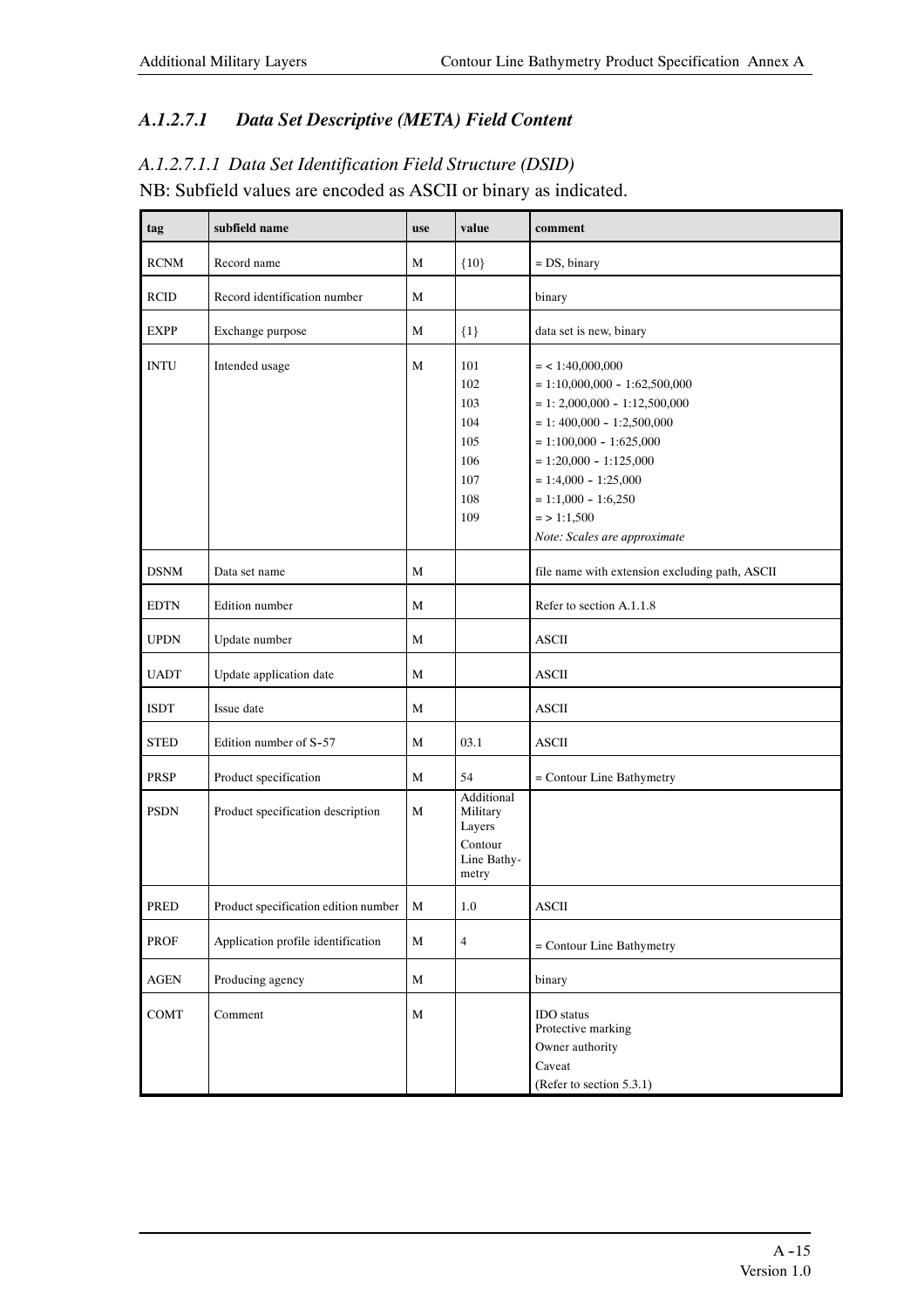# *A.1.2.7.1.2 Data Set Structure Information Field Structure (DSSI)*

NB: All subfield values are encoded as binary.

| tag         | subfield name                    | <b>use</b> | value                       | comment                                         |
|-------------|----------------------------------|------------|-----------------------------|-------------------------------------------------|
| <b>DSTR</b> | Data structure                   | M          | ${2}$                       | $=$ chain node                                  |
| <b>AALL</b> | <b>ATTF</b> lexical level        | M          | ${0}$ or ${1}$              |                                                 |
| <b>NALL</b> | <b>NATF</b> lexical level        | M          | $\{0\},\{1\}$<br>or $\{2\}$ |                                                 |
| <b>NOMR</b> | Number of meta records           | M          |                             |                                                 |
| <b>NOCR</b> | Number of cartographic records   | M          | ${0}$                       | cartographic records are not permitted          |
| <b>NOGR</b> | Number of geo record             | M          |                             |                                                 |
| <b>NOLR</b> | Number of collection records     | M          |                             |                                                 |
| <b>NOIN</b> | Number of isolated node records  | M          |                             |                                                 |
| <b>NOCN</b> | Number of connected node records | M          |                             |                                                 |
| <b>NOED</b> | Number of edge records           | M          |                             |                                                 |
| <b>NOFA</b> | Number of face records           | M          | ${0}$                       | faces are not permitted in chain node structure |

# *A.1.2.7.1.3 Data Set Parameter Field Structure (DSPM)*

NB: Subfield values are encoded as ASCII or binary as indicated.

| tag         | subfield name                        | use | value               | comment                                              |
|-------------|--------------------------------------|-----|---------------------|------------------------------------------------------|
| <b>RCNM</b> | Record name                          | M   | ${20}$              | $= DP$ , binary                                      |
| <b>RCID</b> | Record identification number         | M   |                     | binary                                               |
| <b>HDAT</b> | Horizontal geodetic datum            | M   | ${2}$               | $= WGS 84$ , binary                                  |
| <b>VDAT</b> | Vertical datum                       | M   | ${0}$               | binary                                               |
| <b>SDAT</b> | Sounding datum                       | M   |                     | binary                                               |
| <b>CSCL</b> | Compilation scale of data            | M   |                     | binary                                               |
| <b>DUNI</b> | Units of depth measurement           | M   | $\{1\}$ or<br>${2}$ | $1 =$ metres, binary<br>2 = fathoms and feet, binary |
| <b>HUNI</b> | Units of height measurement          | M   | ${1}$ or<br>${2}$   | $1 =$ metres, binary<br>$2 =$ feet, binary           |
| <b>PUNI</b> | Units of positional accuracy         | M   | ${1}$               | =metres, binary                                      |
| <b>COUN</b> | Coordinate units                     | M   | ${1}$               | $=$ lat/long, binary                                 |
| <b>COMF</b> | Coordinate multiplication factor     | M   |                     | binary, see S-57 Appendix B.1 clause 4.4             |
| <b>SOMF</b> | 3-D (sounding) multiplication factor | M   | ${10}$              | binary, see S-57 Appendix B.1 clause 4.4             |
| <b>COMT</b> | Comment                              | M   |                     | <b>ASCII</b>                                         |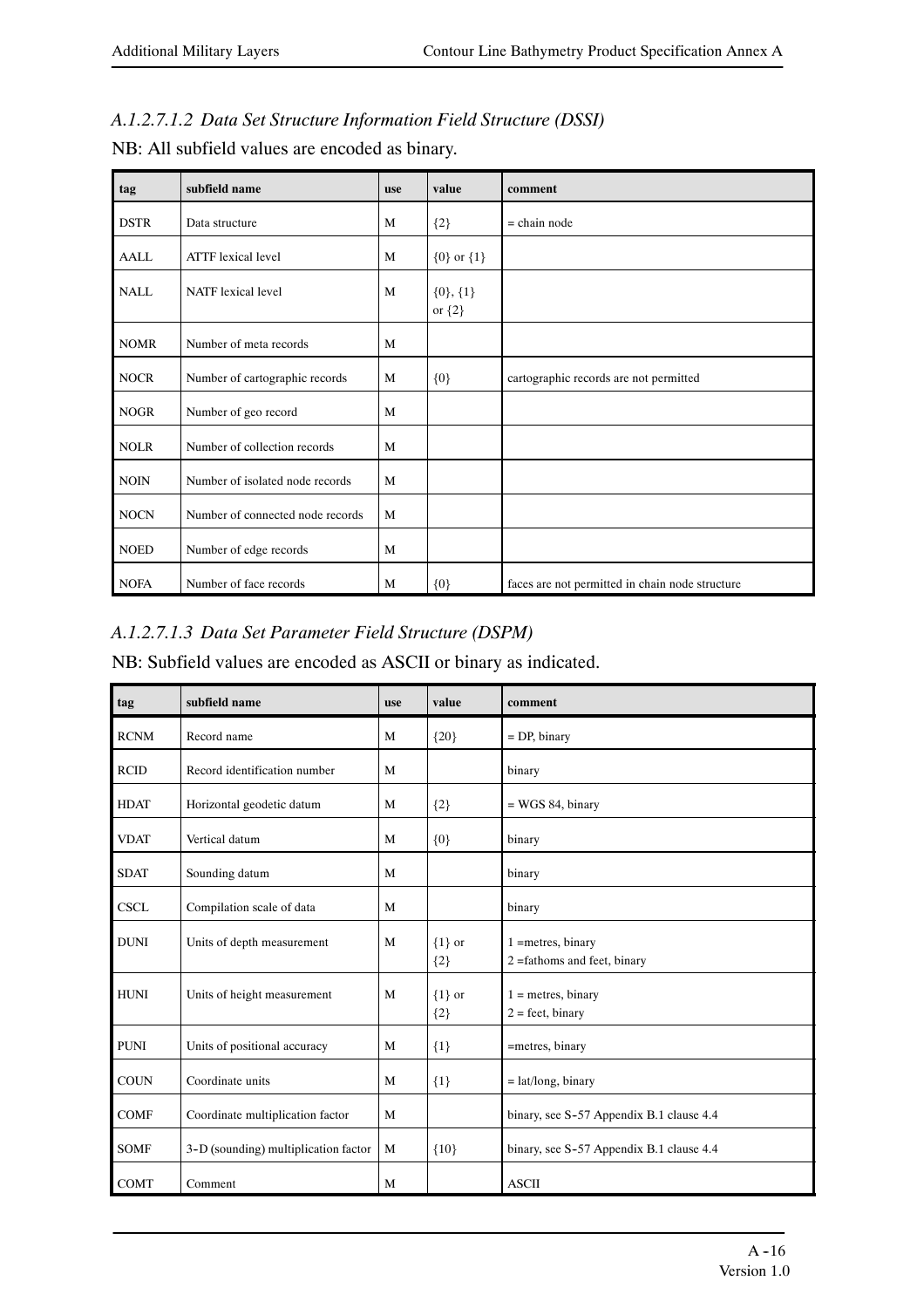# *A.1.2.7.2 Spatial Field Content*

### *A.1.2.7.2.1 Vector Record Identifier Field Structure (VRID)*

NB: All subfield values are encoded as binary.

| tag         | subfield name                | use | value                             | comment                                                          |
|-------------|------------------------------|-----|-----------------------------------|------------------------------------------------------------------|
| <b>RCNM</b> | Record name                  | M   | ${110}$<br>or ${120}$<br>or {130} | $= VI$ , isolated node<br>$=$ VC, connected node<br>$=$ VE, edge |
| <b>RCID</b> | Record identification number | M   |                                   |                                                                  |
| <b>RVER</b> | Record version               | M   |                                   |                                                                  |
| <b>RUIN</b> | Record update instruction    | M   | ${1}$                             | $=$ insert                                                       |

# *A.1.2.7.2.2 Vector Record Attribute Field Structure (ATTV)*

NB: Subfield values are encoded as ASCII or binary as indicated.

| tag         | subfield name        | use | value | comment                                                                               |
|-------------|----------------------|-----|-------|---------------------------------------------------------------------------------------|
| <b>ATTL</b> | Attribute label/code | M   |       | binary code for an attribute                                                          |
| <b>ATVL</b> | Attribute value      | M   |       | ASCII value. Missing attribute value = attribute is relevant<br>but value is unknown. |

# *A.1.2.7.2.3 Vector Record Pointer Field Structure (VRPT)*

NB: Subfield values are encoded as ASCII or binary as indicated.

| tag         | subfield name      | use | value                 | comment                            |
|-------------|--------------------|-----|-----------------------|------------------------------------|
| <b>NAME</b> | Name               | M   |                       |                                    |
| <b>ORNT</b> | Orientation        | M   | ${255}$               | $=$ null                           |
| <b>USAG</b> | Usage indicator    | M   | ${255}$               | $=$ null                           |
| <b>TOPI</b> | Topology indicator | M   | $\{1\}$<br>or $\{2\}$ | $=$ beginning node<br>$=$ end node |
| <b>MASK</b> | Masking indicator  | M   | ${255}$               | $=$ null                           |

# *A.1.2.7.2.4 2- D Coordinate Field Structure(SG2D)*

NB: All subfield values are encoded as binary.

| tag  | subfield name        | use | value | comment                                      |
|------|----------------------|-----|-------|----------------------------------------------|
| YCOO | Coordinate in Y axis | М   |       | latitude (see S-57 Appendix B.1 clause 4.4)  |
| XCOO | Coordinate in X axis | M   |       | longitude (see S-57 Appendix B.1 clause 4.4) |

*A.1.2.7.2.5 3- D Coordinate (Sounding Array) Field Structure (SG3D)*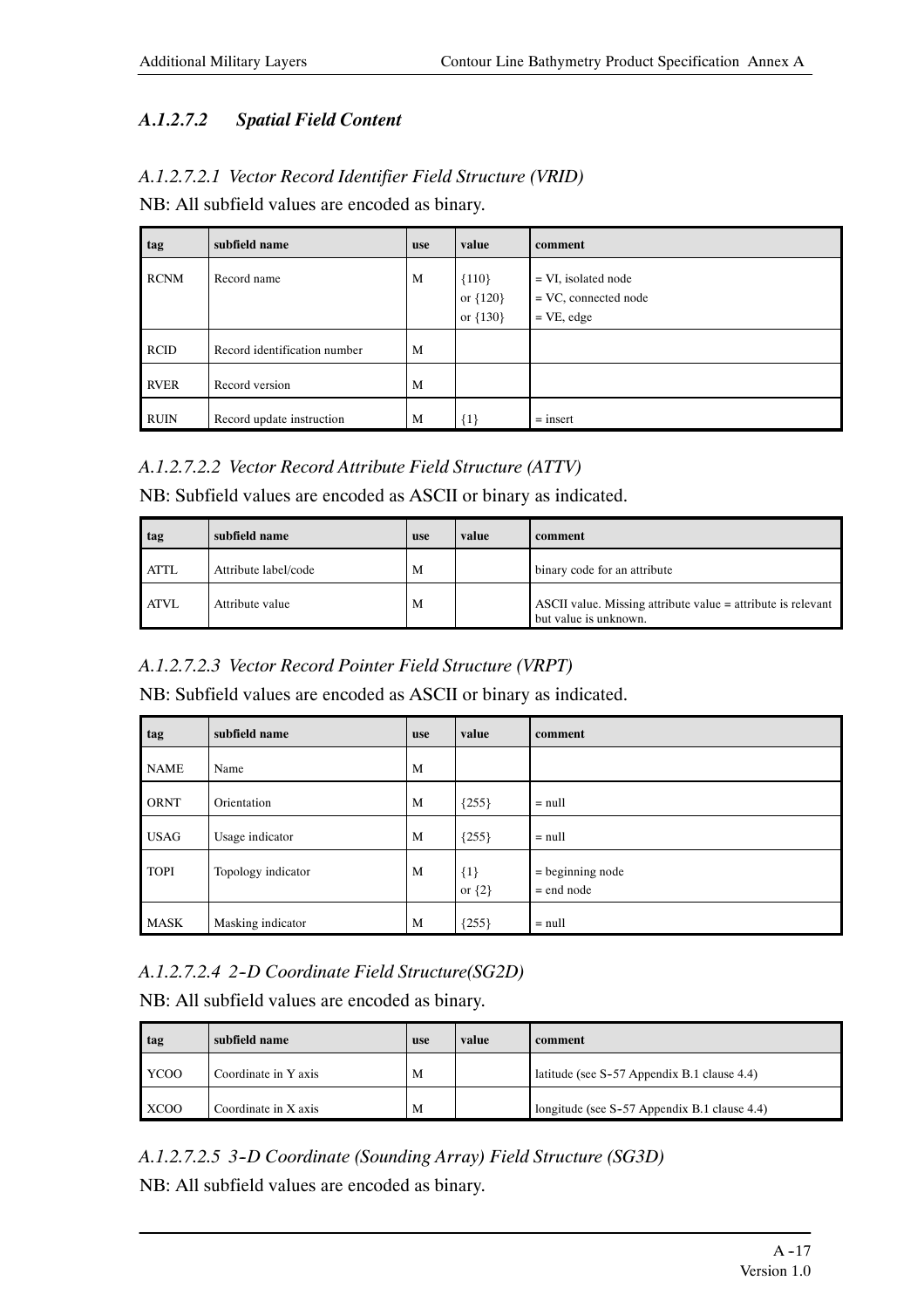| tag         | subfield name        | <b>use</b> | value | comment                                              |
|-------------|----------------------|------------|-------|------------------------------------------------------|
| <b>YCOO</b> | Coordinate in Y axis | M          |       | latitude (see S-57 Appendix B.1 clause 4.4)          |
| <b>XCOO</b> | Coordinate in X axis | M          |       | longitude (see S-57 Appendix B.1 clause 4.4)         |
| VE3D        | 3-D (sounding) value | M          |       | value of sounding (see S-57 Appendix B.1 clause 4.4) |

# *A.1.2.7.3 Feature Field Content*

## *A.1.2.7.3.1 Feature Record Identifier Field Structure (FRID)*

NB: All subfield values are encoded as binary.

| tag         | subfield name                | use | value                                             | comment                                              |
|-------------|------------------------------|-----|---------------------------------------------------|------------------------------------------------------|
| <b>RCNM</b> | Record name                  | M   | ${100}$                                           | $=$ FE                                               |
| <b>RCID</b> | Record identification number | M   |                                                   |                                                      |
| PRIM        | Object geometric primitive   | M   | $\{1\}$<br>or $\{2\}$<br>or $\{3\}$<br>or ${255}$ | $=$ point<br>$=$ line<br>$=$ area<br>$=$ no geometry |
| <b>GRUP</b> | Group                        | M   | ${255}$                                           | $= \text{null}$                                      |
| OBJL        | Object label                 | M   |                                                   | binary code for an object class                      |
| <b>RVER</b> | Record version               | M   |                                                   |                                                      |
| <b>RUIN</b> | Record update instruction    | M   | ${1}$                                             | $=$ insert                                           |

# *A.1.2.7.3.2 Feature Object Identifier Field Structure (FOID)*

NB: All subfield values are encoded as binary.

| tag         | subfield name                      | use | value | comment |
|-------------|------------------------------------|-----|-------|---------|
| <b>AGEN</b> | Producing agency                   | M   |       |         |
| <b>FIDN</b> | Feature identification number      | M   |       |         |
| <b>FIDS</b> | Feature identification subdivision | M   |       |         |

# *A.1.2.7.3.3 Feature Record Attribute Field Structure (ATTF)*

NB: Subfield values are encoded as ASCII or binary as indicated.

| tag         | subfield name        | use | value | comment                                                                               |
|-------------|----------------------|-----|-------|---------------------------------------------------------------------------------------|
| <b>ATTL</b> | Attribute label/code | M   |       | binary code for an attribute                                                          |
| <b>ATVL</b> | Attribute value      |     |       | ASCII value. Missing attribute value = attribute is relevant<br>but value is unknown. |

# *A.1.2.7.3.4 Feature Record National Attribute Field Structure (NATF)*

NB: Subfield values are encoded as ASCII or binary as indicated.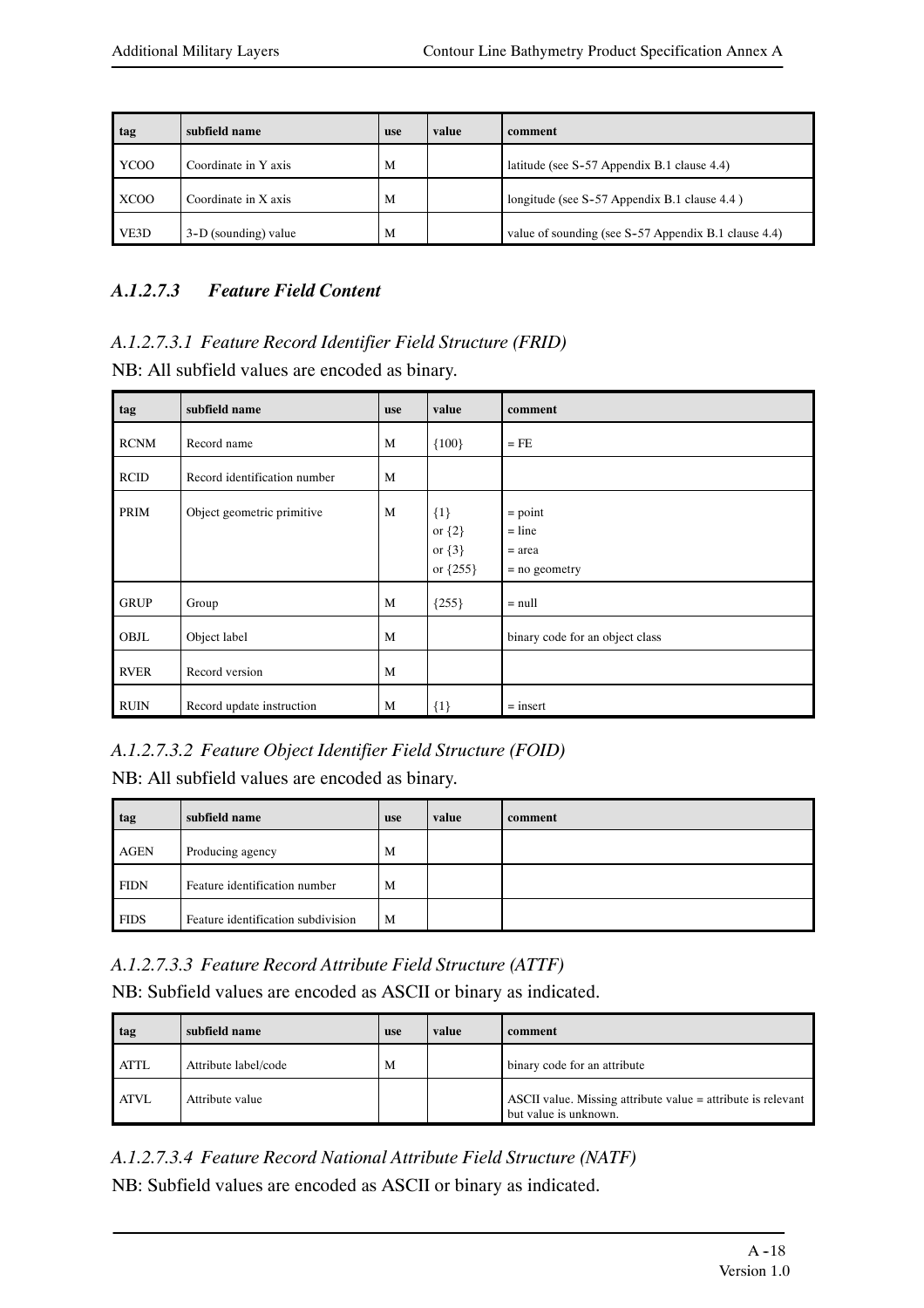| tag         | subfield name        | use | value | comment                                                                              |
|-------------|----------------------|-----|-------|--------------------------------------------------------------------------------------|
| <b>ATTL</b> | Attribute label/code | M   |       | binary code for an attribute                                                         |
| <b>ATVL</b> | Attribute value      |     |       | ASCII value. Missing attribute value = attribute is relevant<br>but value is unknown |

*A.1.2.7.3.5 Feature Record to Feature Object Pointer Field Structure (FFPT)* NB: Subfield values are encoded as ASCII or binary as indicated.

| tag         | subfield name          | use | value               | comment                               |
|-------------|------------------------|-----|---------------------|---------------------------------------|
| <b>LNAM</b> | Long name              | M   |                     | binary                                |
| <b>RIND</b> | Relationship indicator | M   | ${2}$<br>or $\{3\}$ | $=$ slave, binary<br>$=$ peer, binary |
| <b>COMT</b> | Comment                |     |                     | <b>ASCII</b>                          |

# *A.1.2.7.3.6 Feature Record to Spatial Pointer Field Structure (FSPT)* NB: All subfield values are encoded as binary.

| tag         | subfield name     | <b>use</b> | value                                           | comment                                                                                      |
|-------------|-------------------|------------|-------------------------------------------------|----------------------------------------------------------------------------------------------|
| <b>NAME</b> | Name              | M          |                                                 |                                                                                              |
| <b>ORNT</b> | Orientation       | M          | $\{1\}$<br>or $\{2\}$<br>or ${255}$             | $=$ forward<br>$=$ reverse<br>$=$ null                                                       |
| <b>USAG</b> | Usage indicator   | M          | $\{1\}$<br>or $\{2\}$<br>or $\{3\}$<br>or {255} | $=$ exterior<br>$=$ interior<br>= exterior boundary, truncated by the data limit<br>$=$ null |
| <b>MASK</b> | Masking indicator | M          | $\{1\}$<br>or $\{2\}$<br>or $\{255\}$           | $=$ mask<br>$=$ show<br>$=$ null                                                             |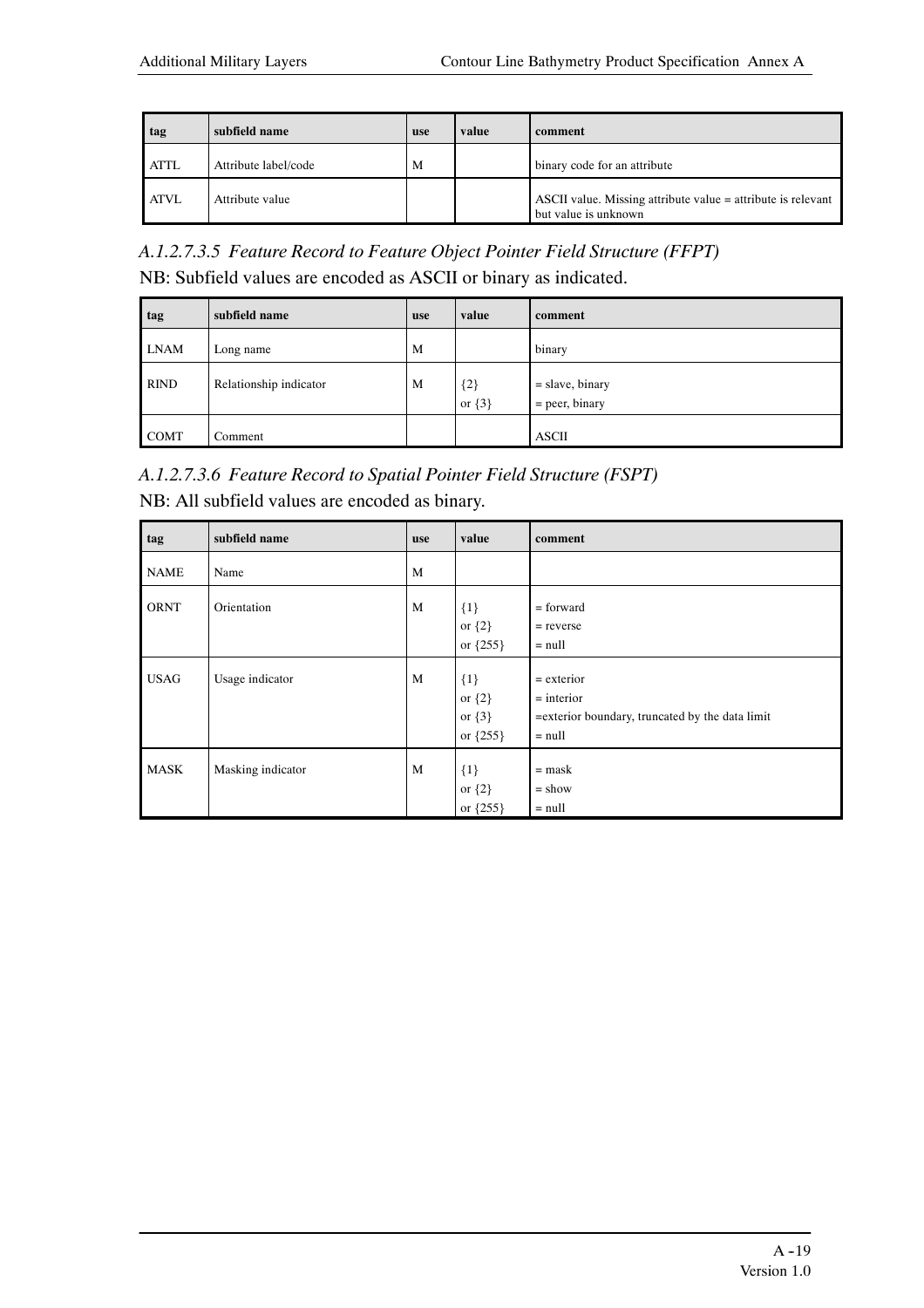# **A.1.2.8 AML (Update) File Structure**

The two letter identifier for AML CLB update cell application profiles is CR and applies to updates to a data set.

# **Update cell file**

| |- - <1>- - **Data Set General Information record**  $| \cdot |$ | |- - 0001 - ISO/IEC 8211 Record Identifier | | | |- - <1>- - DSID - Data Set Identification field | | | |- - <1>- - DSSI - Data Set Structure Information field | |- - <R>- - **Vector record**  $| \cdot |$ | |- - 0001 - ISO/IEC 8211 Record identifier | | | |- - <1>- - VRID - Vector Record Identifier field | | | |- - <R>- - ATTV\* - Vector Record Attribute field | | | |- - <1>- - VRPC - Vector Record Pointer Control field | | | |- - <R>- - VRPT\*- Vector Record Pointer field | | | |- - <1>- - SGCC - Coordinate Control field | | | |- - <R>- - SG2D\* - 2- D Coordinate field | | | |- - <R>- - SG3D\* - 3- D Coordinate (Sounding array) field | (continued on following page)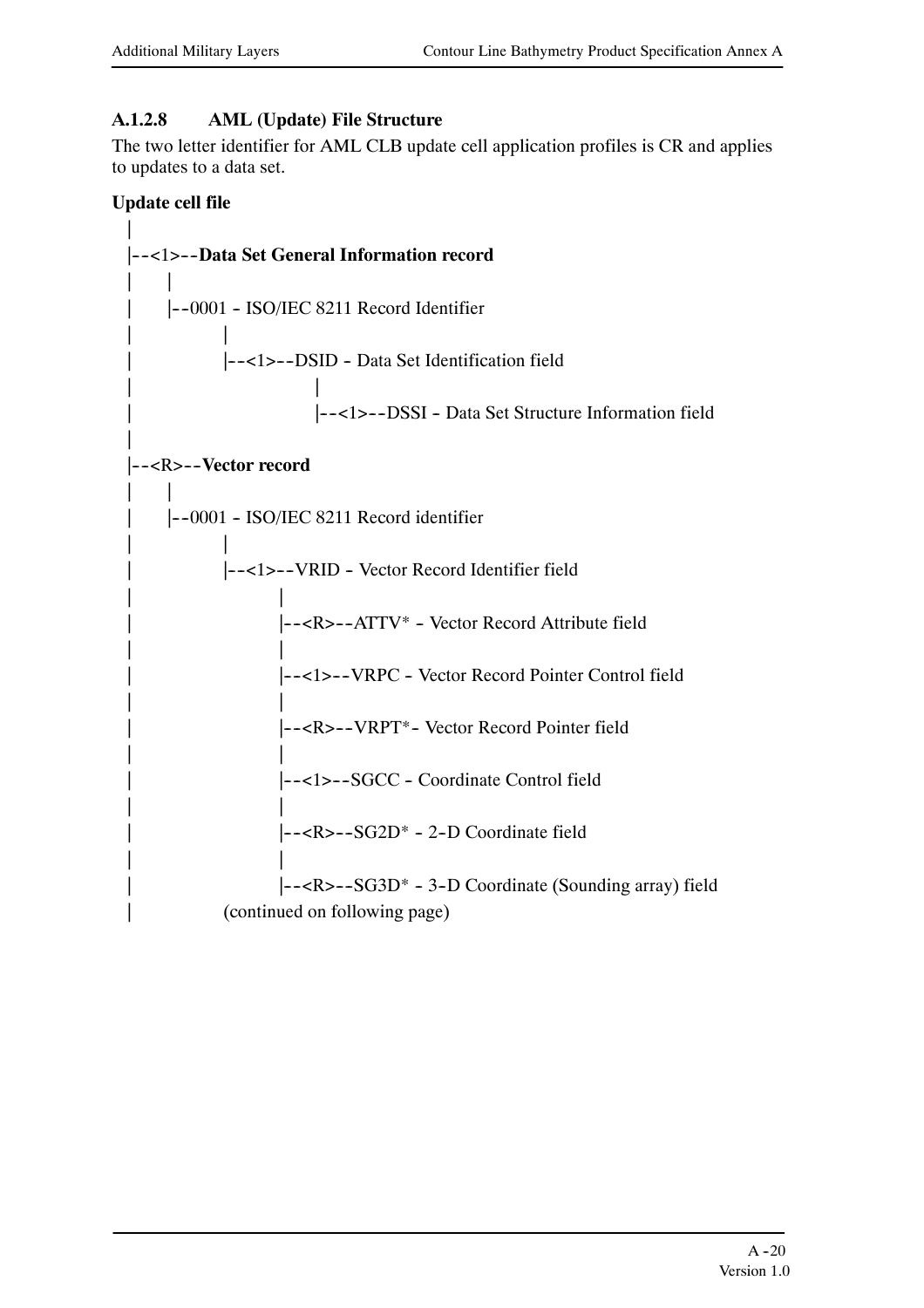```
| (continued from previous page)
|
|- - <R>- -Feature record
    |
    |- - 0001 - ISO/IEC 8211 Record identifier
        |
       |- - <1>- - FRID - Feature Record Identifier field
                  |
                  |- - <1>- - FOID - Feature Object Identifier field
                  |
                  |- - <R>- - ATTF* - Feature Record Attribute field
                  |
                  |- - <R>- - NATF* - Feature Record National Attribute field
                  |
                  |- - <1>- - FFPC - FeatureRecord to Feature Object Pointer Controlfield
                  |
                  |- - <R>- - FFPT* - Feature Record to Feature Object Pointer field
                  |
                  |--<1>--FSPC - Feature Record to Spatial Record Pointer Control field
                  |
                  |- - <R>- - FSPT* - Feature Record to Spatial Record Pointer field
```
# *A.1.2.8.1 Data Set Descriptive (META) Field Content*

| A.1.2.8.1.1 Data Set Identification Field Structure (DSID)       |
|------------------------------------------------------------------|
| NB: Subfield values are encoded as ASCII or binary as indicated. |

| tag         | subfield name                | <b>use</b> | value                                                       | comment                                                                                                                                                                                                                                                                               |  |
|-------------|------------------------------|------------|-------------------------------------------------------------|---------------------------------------------------------------------------------------------------------------------------------------------------------------------------------------------------------------------------------------------------------------------------------------|--|
| <b>RCNM</b> | Record name                  | M          | ${10}$                                                      | $= DS$ , binary                                                                                                                                                                                                                                                                       |  |
| <b>RCID</b> | Record identification number | M          |                                                             | binary                                                                                                                                                                                                                                                                                |  |
| <b>EXPP</b> | Exchange purpose             | M          | ${2}$                                                       | data set is a revision, binary                                                                                                                                                                                                                                                        |  |
| <b>INTU</b> | Intended usage               | M          | 101<br>102<br>103<br>104<br>105<br>106<br>107<br>108<br>109 | $=$ < 1:40,000,000<br>$= 1:10,000,000 - 1:62,500,000$<br>$= 1: 2,000,000 - 1:12,500,000$<br>$= 1: 400,000 - 1:2,500,000$<br>$= 1:100,000 - 1:625,000$<br>$= 1:20,000 - 1:125,000$<br>$= 1:4,000 - 1:25,000$<br>$= 1:1,000 - 1:6,250$<br>$=$ > 1:1,500<br>Note: Scales are approximate |  |
| <b>DSNM</b> | Data set name                | M          |                                                             | file name with extension excluding path, ASCII                                                                                                                                                                                                                                        |  |
| <b>EDTN</b> | <b>Edition</b> number        | M          |                                                             | Refer to section A.1.1.8                                                                                                                                                                                                                                                              |  |
| <b>UPDN</b> | Update number                | M          |                                                             | <b>ASCII</b>                                                                                                                                                                                                                                                                          |  |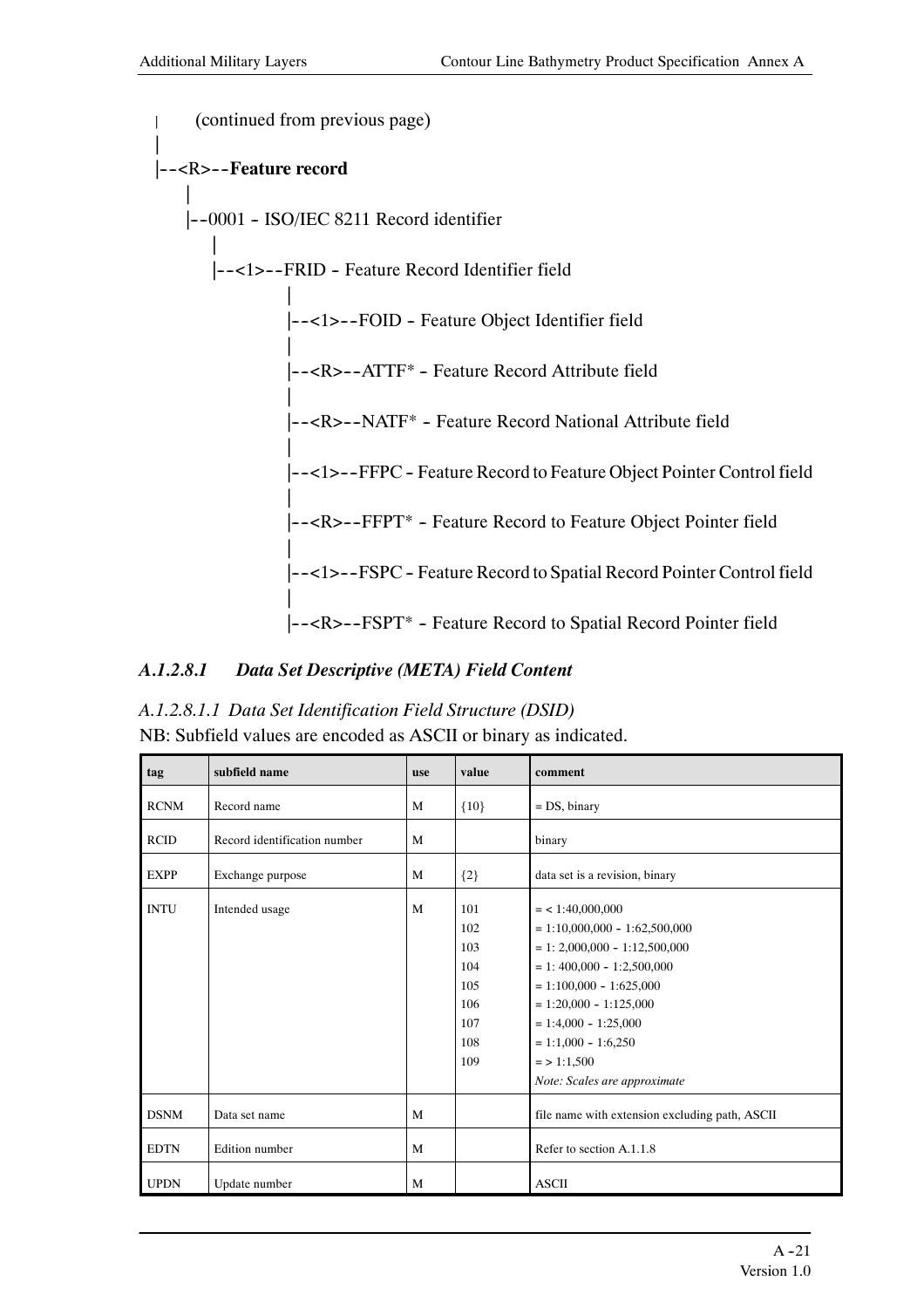| tag         | subfield name                        | use | value                                                               | comment                                                                                          |
|-------------|--------------------------------------|-----|---------------------------------------------------------------------|--------------------------------------------------------------------------------------------------|
| <b>UADT</b> | Update application date              | P   |                                                                     | empty, ASCII                                                                                     |
| <b>ISDT</b> | Issue date                           | M   |                                                                     | <b>ASCII</b>                                                                                     |
| <b>STED</b> | Edition number of S-57               | M   | 03.1                                                                | <b>ASCII</b>                                                                                     |
| <b>PRSP</b> | Product specification                | M   | 54                                                                  | = Contour Line Bathymetry                                                                        |
| <b>PSDN</b> | Product specification description    | M   | Additional<br>Military<br>Layers<br>Contour<br>Line Bathy-<br>metry |                                                                                                  |
| <b>PRED</b> | Product specification edition number | M   | 1.0                                                                 | <b>ASCII</b>                                                                                     |
| <b>PROF</b> | Application profile identification   | M   | 5                                                                   | $=$ Contour Line Bathymetry                                                                      |
| <b>AGEN</b> | Producing agency                     | M   |                                                                     | binary                                                                                           |
| <b>COMT</b> | Comment                              | M   |                                                                     | <b>IDO</b> status<br>Protective marking<br>Owner authority<br>Caveat<br>(Refer to section 5.3.1) |

# *A.1.2.8.1.2 Data Set Structure Information Field Structure (DSSI)*

NB: All subfield values are encoded as binary.

| tag         | subfield name                    | use | value                        | comment                                         |
|-------------|----------------------------------|-----|------------------------------|-------------------------------------------------|
| <b>DSTR</b> | Data structure                   | M   | ${2}$                        | $=$ chain node                                  |
| <b>AALL</b> | <b>ATTF</b> lexical level        | M   | ${0}$ or ${1}$               |                                                 |
| <b>NALL</b> | <b>NATF</b> lexical level        | M   | ${0}$ or ${1}$<br>or $\{2\}$ |                                                 |
| <b>NOMR</b> | Number of meta records           | M   |                              |                                                 |
| <b>NOCR</b> | Number of cartographic records   | M   | $\{0\}$                      | cartographic records are not permitted          |
| <b>NOGR</b> | Number of geo records            | M   |                              |                                                 |
| <b>NOLR</b> | Number of collection records     | M   |                              |                                                 |
| <b>NOIN</b> | Number of isolated node records  | M   |                              |                                                 |
| <b>NOCN</b> | Number of connected node records | M   |                              |                                                 |
| <b>NOED</b> | Number of edge records           | M   |                              |                                                 |
| <b>NOFA</b> | Number of face records           | M   | ${0}$                        | faces are not permitted in chain node structure |

# *A.1.2.8.2 Spatial Field Content*

# *A.1.2.8.2.1 Vector Record Identifier Field Structure (VRID)*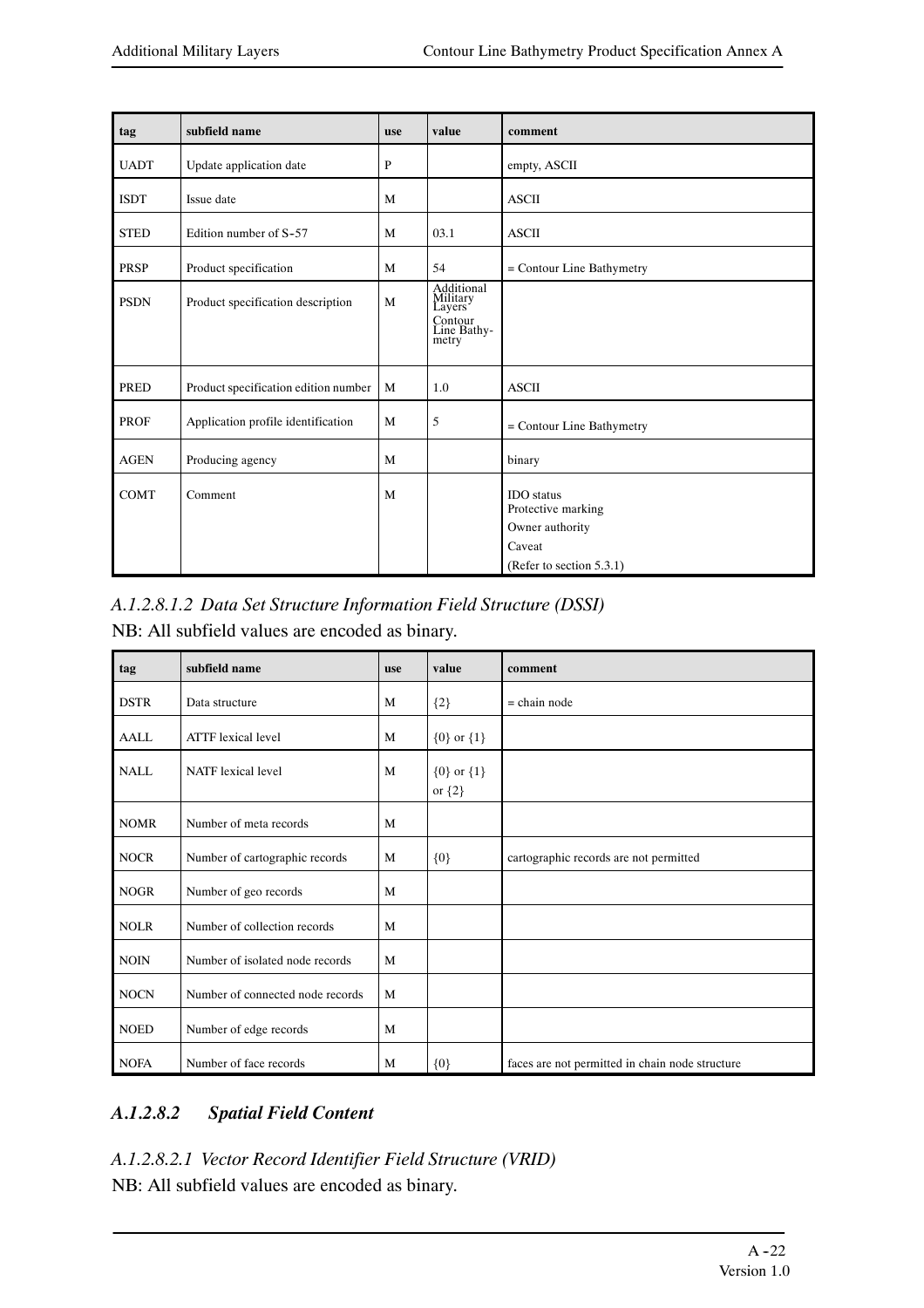| tag         | subfield name                | use | value                               | comment                                                          |
|-------------|------------------------------|-----|-------------------------------------|------------------------------------------------------------------|
| <b>RCNM</b> | Record name                  | M   | ${110}$<br>or ${120}$<br>or ${130}$ | $= VI$ , isolated node<br>$=$ VC, connected node<br>$= VE, edge$ |
| <b>RCID</b> | Record identification number | M   |                                     |                                                                  |
| <b>RVER</b> | Record version               | M   |                                     |                                                                  |
| <b>RUIN</b> | Record update instruction    | M   | $\{1\}$<br>or $\{2\}$<br>or $\{3\}$ | $=$ insert<br>$=$ delete<br>$=$ modify                           |

| A.1.2.8.2.2 Vector Record Attribute Field Structure (ATTV) |  |
|------------------------------------------------------------|--|
|                                                            |  |

NB : Subfield values are encoded as ASCII or binary as indicated.

| tag         | subfield name        | use | value | comment                                                                                                              |  |  |
|-------------|----------------------|-----|-------|----------------------------------------------------------------------------------------------------------------------|--|--|
| ATTL        | Attribute label/code | M   |       | binary code for an attribute                                                                                         |  |  |
| <b>ATVL</b> | Attribute value      |     |       | ASCII value, missing attribute value = attribute value is<br>deleted or unknown (see S-57 Appendix B.1 clause 3.5.1) |  |  |

# *A.1.2.8.2.3 Vector Record Pointer Control Field Structure (VRPC)*

NB: All subfield values are encoded as binary.

| tag         | subfield name                                 | use | value                               | comment                                |
|-------------|-----------------------------------------------|-----|-------------------------------------|----------------------------------------|
| <b>VPUI</b> | Vector record pointer update instruc-<br>tion | M   | $\{1\}$<br>or $\{2\}$<br>or $\{3\}$ | $=$ insert<br>$=$ delete<br>$=$ modify |
| <b>VPIX</b> | Vector record pointer index                   | M   |                                     |                                        |
| <b>NVPT</b> | Number of vector record pointers              | M   |                                     |                                        |

*A.1.2.8.2.4 Vector Record Pointer Field Structure (VRPT)*

| tag         | subfield name      | use | value                 | comment                            |
|-------------|--------------------|-----|-----------------------|------------------------------------|
| <b>NAME</b> | Name               | M   |                       |                                    |
| <b>ORNT</b> | Orientation        | M   | ${255}$               | $=$ null                           |
| <b>USAG</b> | Usage indicator    | M   | ${255}$               | $=$ null                           |
| <b>TOPI</b> | Topology indicator | M   | $\{1\}$<br>or $\{2\}$ | $=$ beginning node<br>$=$ end node |
| <b>MASK</b> | Masking indicator  | M   | ${255}$               | $=$ null                           |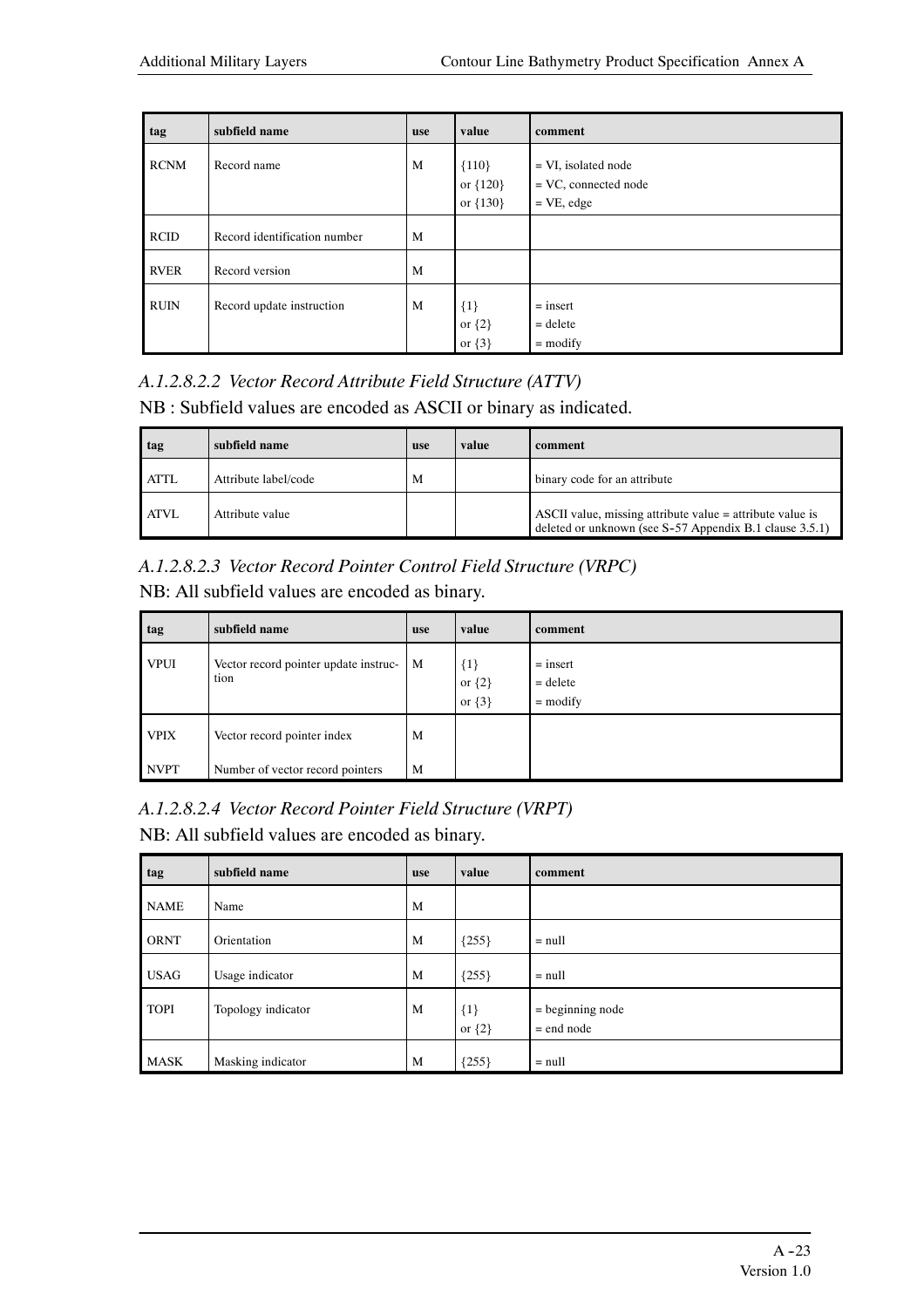# *A.1.2.8.2.5 Coordinate Control Field Structure (SGCC)*

| NB: All subfield values are encoded as binary. |  |  |  |  |  |
|------------------------------------------------|--|--|--|--|--|
|------------------------------------------------|--|--|--|--|--|

| tag         | subfield name                 | use | value                               | comment                                |
|-------------|-------------------------------|-----|-------------------------------------|----------------------------------------|
| <b>CCUI</b> | Coordinate update instruction | M   | $\{1\}$<br>or $\{2\}$<br>or $\{3\}$ | $=$ insert<br>$=$ delete<br>$=$ modify |
| <b>CCIX</b> | Coordinate index              | M   |                                     |                                        |
| <b>CCNC</b> | Number of coordinates         | M   |                                     |                                        |

## *A.1.2.8.2.6 2- D Coordinate Field Structure(SG2D)*

NB: All subfield values are encoded as binary.

| tag         | subfield name        | use | value | comment                                      |
|-------------|----------------------|-----|-------|----------------------------------------------|
| <b>YCOO</b> | Coordinate in Y axis | M   |       | latitude (see S-57 Appendix B.1 clause 4.4)  |
| <b>XCOO</b> | Coordinate in X axis | M   |       | longitude (see S-57 Appendix B.1 clause 4.4) |

# *A.1.2.8.2.7 3- D Coordinate (Sounding Array) Field Structure (SG3D)*

NB: All subfield values are encoded as binary.

| tag         | subfield name        | <b>use</b> | value | comment                                              |
|-------------|----------------------|------------|-------|------------------------------------------------------|
| <b>YCOO</b> | Coordinate in Y axis | М          |       | latitude (see S-57 Appendix B.1 clause 4.4)          |
| <b>XCOO</b> | Coordinate in X axis | M          |       | longitude (see S-57 Appendix B.1 clause 4.4)         |
| VE3D        | 3-D (sounding) value | M          |       | value of sounding (see S-57 Appendix B.1 clause 4.4) |

# *A.1.2.8.3 Feature Field Content*

# *A.1.2.8.3.1 Feature Record Identifier Field Structure (FRID)*

| tag         | subfield name                | use | value                                             | comment                                              |
|-------------|------------------------------|-----|---------------------------------------------------|------------------------------------------------------|
| <b>RCNM</b> | Record name                  | M   | ${100}$                                           | $=$ FE                                               |
| <b>RCID</b> | Record identification number | M   |                                                   |                                                      |
| PRIM        | Object geometric primitive   | M   | $\{1\}$<br>or $\{2\}$<br>or $\{3\}$<br>or ${255}$ | $=$ point<br>$=$ line<br>$=$ area<br>$=$ no geometry |
| <b>GRUP</b> | Group                        | M   | ${255}$                                           | $= \text{null}$                                      |
| OBJL        | Object label                 | M   |                                                   | binary code for an object class                      |
| <b>RVER</b> | Record version               | M   |                                                   |                                                      |
| <b>RUIN</b> | Record update instruction    | M   | $\{1\}$<br>or $\{2\}$<br>or $\{3\}$               | $=$ insert<br>$=$ delete<br>$=$ modify               |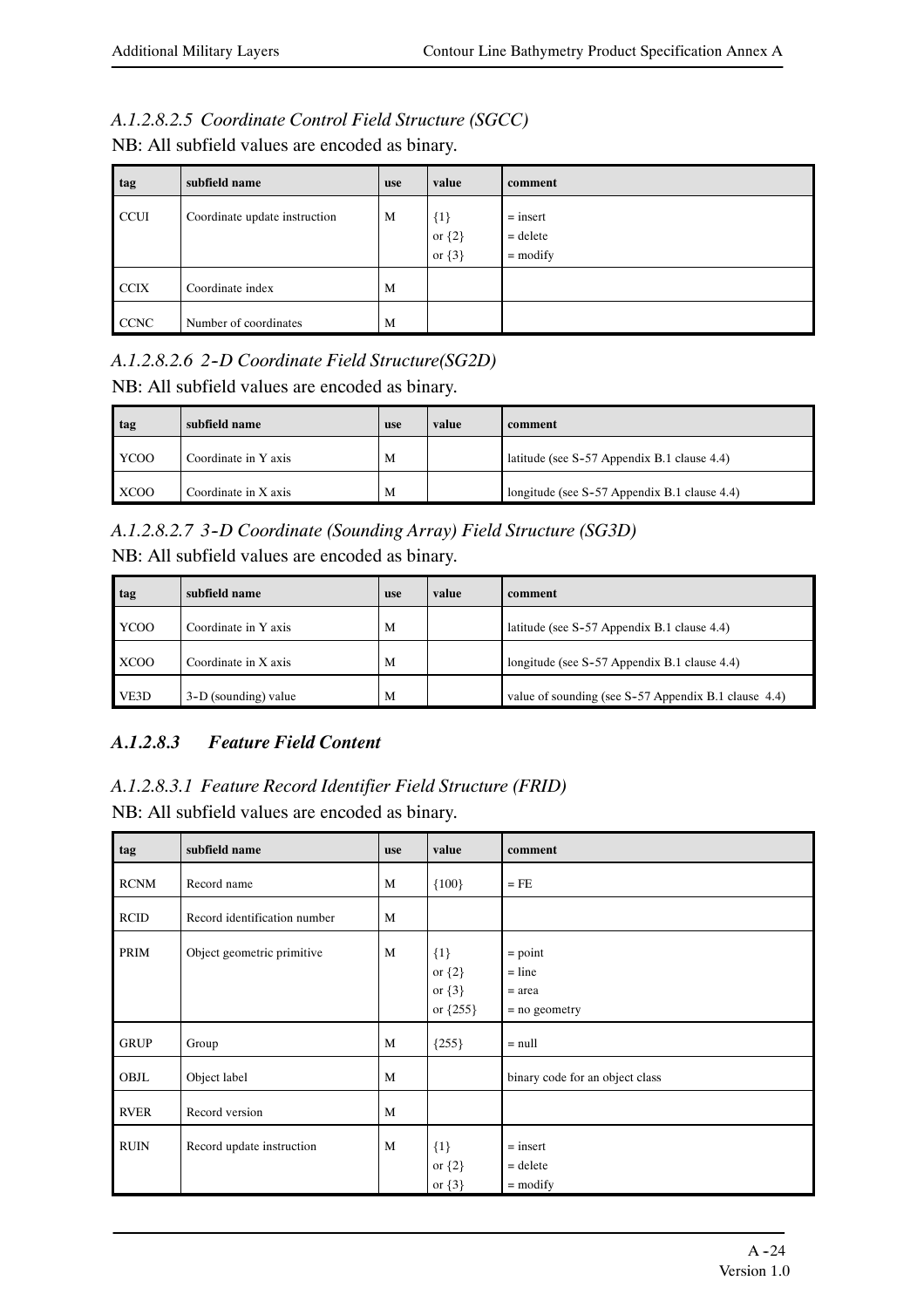# *A.1.2.8.3.2 Feature Object Identifier Field Structure (FOID)* NB: All subfield values are encoded as binary.

| tag         | subfield name                      | use | value | comment |
|-------------|------------------------------------|-----|-------|---------|
| <b>AGEN</b> | Producing agency                   | M   |       |         |
| <b>FIDN</b> | Feature identification number      | M   |       |         |
| <b>FIDS</b> | Feature identification subdivision | M   |       |         |

*A.1.2.8.3.3 Feature Record Attribute Field Structure (ATTF)*

NB: Subfield values are encoded as ASCII or binary as indicated.

| tag         | subfield name        | use | value | comment                                                                                                              |
|-------------|----------------------|-----|-------|----------------------------------------------------------------------------------------------------------------------|
| <b>ATTL</b> | Attribute label/code | M   |       | binary code for an attribute                                                                                         |
| <b>ATVL</b> | Attribute value      |     |       | ASCII value. Missing attribute value = attribute value is<br>deleted or unknown (see S-57 Appendix B.1 clause 3.5.1) |

# *A.1.2.8.3.4 Feature Record National Attribute Field Structure (NATF)* NB: Subfield values are encoded as ASCII or binary as indicated.

| tag         | subfield name        | use | value | comment                                                               |
|-------------|----------------------|-----|-------|-----------------------------------------------------------------------|
| <b>ATTL</b> | Attribute label/code | M   |       | binary code for an attribute                                          |
| <b>ATVL</b> | Attribute value      |     |       | ASCII value. Missing attribute value = attribute value is<br>deleted. |

# *A.1.2.8.3.5 Feature Record to Feature Object Pointer Control Field Structure (FFPC)* NB: All subfield values are encoded as binary.

| tag         | subfield name                                  | use | value                             | comment                                |
|-------------|------------------------------------------------|-----|-----------------------------------|----------------------------------------|
| <b>FFUI</b> | Feature object pointer update in-<br>struction | M   | ${1}$<br>or $\{2\}$<br>or $\{3\}$ | $=$ insert<br>$=$ delete<br>$=$ modify |
| <b>FFIX</b> | Feature object pointer index                   | M   |                                   |                                        |
| <b>NOPT</b> | Number of feature object pointers              | M   |                                   |                                        |

*A.1.2.8.3.6 Feature Record to Feature Object Pointer Field Structure (FFPT)* NB: Subfield values are encoded as ASCII or binary as indicated.

| tag         | subfield name          | use | value               | comment                               |
|-------------|------------------------|-----|---------------------|---------------------------------------|
| <b>LNAM</b> | Long name              | M   |                     | binary                                |
| <b>RIND</b> | Relationship indicator | M   | ${2}$<br>or $\{3\}$ | $=$ slave, binary<br>$=$ peer, binary |
| <b>COMT</b> | Comment                |     |                     | <b>ASCII</b>                          |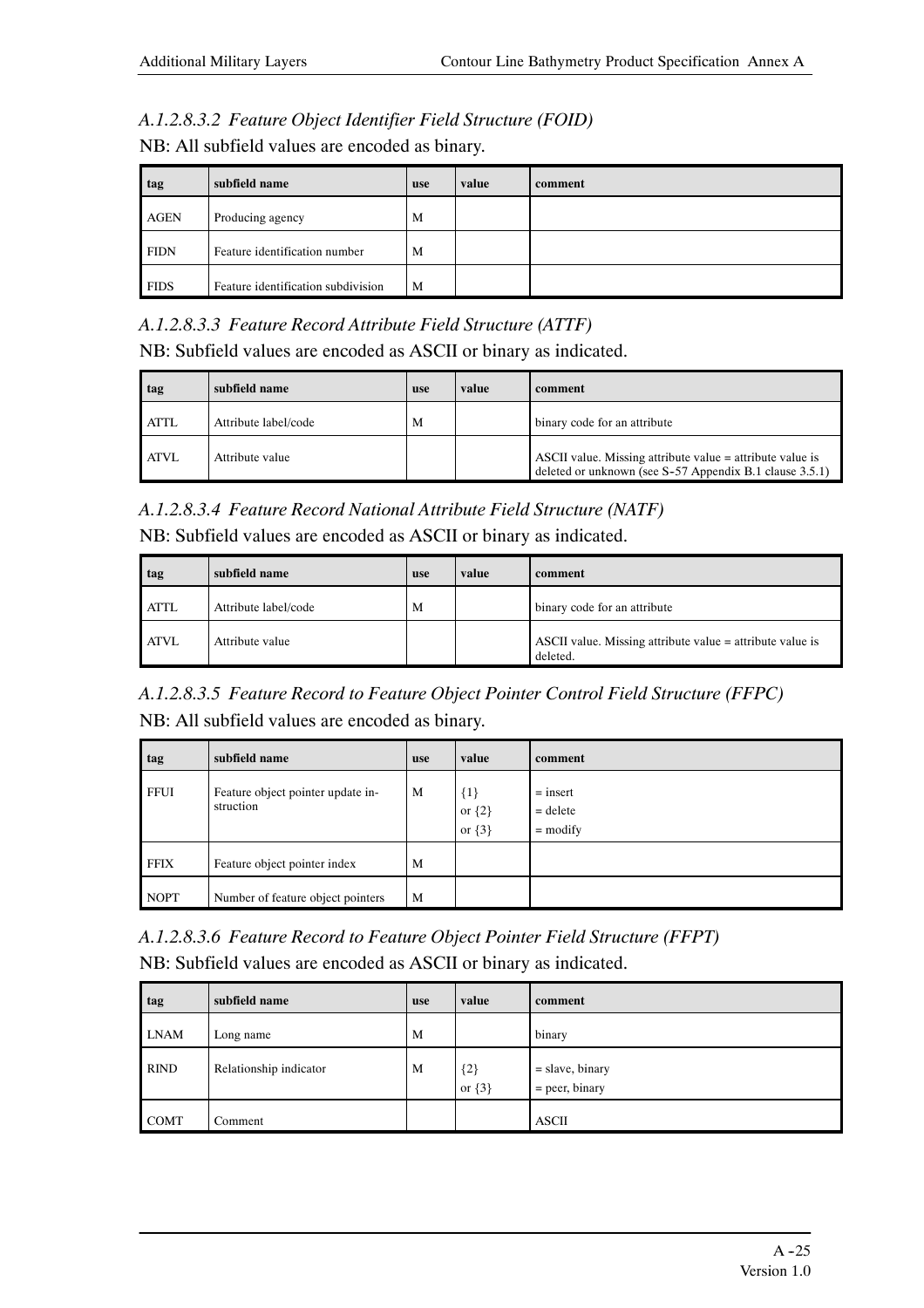*A.1.2.8.3.7 Feature Record to Spatial Record Pointer Control Field Structure (FSPC)* NB: All subfield values are encoded as binary.

| tag         | subfield name                                             | use | value                               | comment                                |
|-------------|-----------------------------------------------------------|-----|-------------------------------------|----------------------------------------|
| <b>FSUI</b> | Feature to spatial record pointer up-<br>date instruction | M   | $\{1\}$<br>or $\{2\}$<br>or $\{3\}$ | $=$ insert<br>$=$ delete<br>$=$ modify |
| <b>FSIX</b> | Feature to spatial record pointer<br>index                | M   |                                     |                                        |
| <b>NSPT</b> | Number of feature to spatial record<br>pointers           | M   |                                     |                                        |

# *A.1.2.8.3.8 Feature Record to Spatial Pointer Field Structure (FSPT)*

| tag         | subfield name     | use | value                                             | comment                                                                                               |
|-------------|-------------------|-----|---------------------------------------------------|-------------------------------------------------------------------------------------------------------|
| <b>NAME</b> | name              | M   |                                                   |                                                                                                       |
| <b>ORNT</b> | orientation       | M   | $\{1\}$<br>or $\{2\}$<br>or ${255}$               | $=$ forward<br>$=$ reverse<br>$=$ null                                                                |
| <b>USAG</b> | usage indicator   | M   | $\{1\}$<br>or $\{2\}$<br>or $\{3\}$<br>or ${255}$ | $=$ exterior<br>$=$ interior<br>$=$ exterior boundary, truncated by the data limit<br>$= \text{null}$ |
| <b>MASK</b> | Masking indicator | M   | $\{1\}$<br>or $\{2\}$<br>or ${255}$               | $=$ mask<br>$=$ show<br>$= \text{null}$                                                               |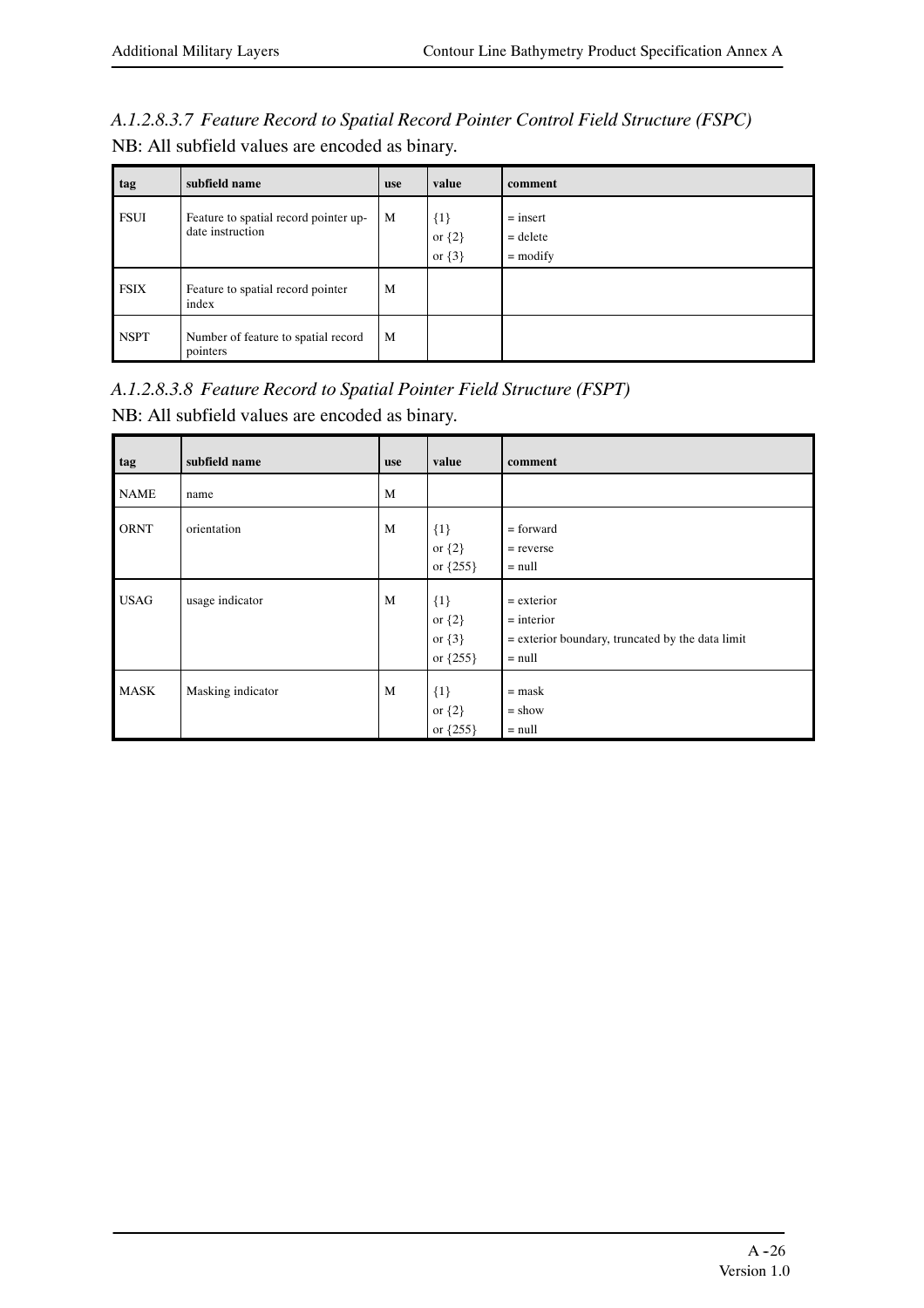# **A.2 AML S- 57 DATA DICTIONARY**

## **A.2.1 GENERAL GUIDELINES**

## **A.2.1.1 Feature Object Identifiers**

Each feature object must have a unique world- wide identifier. This identifier, called the feature object identifier, is formed by the binary concatenation of the contents of the subfields of the "Feature Object Identifier" [FOID] field.

The feature object identifier may be used to identify multiple instances of the same object. For example, the same object may appear in different scale bands, or an object may be split by the cell structure. In these circumstances, each instance of this object may have the same identifier.

Feature object identifiers must not be reused, even when a feature has been deleted

## **A.2.1.2 Cartographic Objects**

The use of cartographic objects is prohibited.

## **A.2.1.3 Time Varying Objects**

Specific AML products may contain information about magnetic variation, tides, tidal streams and currents. However, depth information should only be displayed as it has been provided in the AML product and not adjusted by tidal height.

#### **A.2.1.4 Prohibited Attributes**

Attributes not included in this Product Specification are prohibited.

#### **A.2.1.5 Numeric Attribute Values**

Floating point or integer attribute values must not be padded by non-significant zeros (e.g. 2.5 and not 02.500) unless they are required to specify units of resolution where trailing zeros will become significant in order to distinguish between values (e.g. 3.2 may need to be differentiated from 3.200).

#### **A.2.1.6 Text Attribute Values**

The lexical level used for the "Feature Record Attribute" [ATTF] field must be 1 (ISO 8859-1) (see sections A.1.2.7.3.3 and A.1.2.8.3.3). Lexical level 1 or 2 may be used for the "Feature Record National Attribute" [NATF] field (see sections A.1.2.7.3.4 and A.1.2.8.3.4). Format effecting (C0) characters, as defined in S-57 Part 3, Annex B, are prohibited. The delete character is only used in the update mechanism (see  $S-57$  part 3, clause 8.4.2.2.a and 8.4.3.2.a).

# **A.2.2 UNKNOWN ATTRIBUTE VALUES**

In a base data set (CN application profile), when an attribute code is present but the attribute value is missing, it means that the producer wishes to indicate that this attribute value is unknown.

In a revision data set (CR application profile), when an attribute code is present but the attribute value is missing it means:

- that the value of this attribute is to be replaced by an unknown value if it was present in the original data set
- · that an unknown value isto be inserted if the attribute was not present in the original data set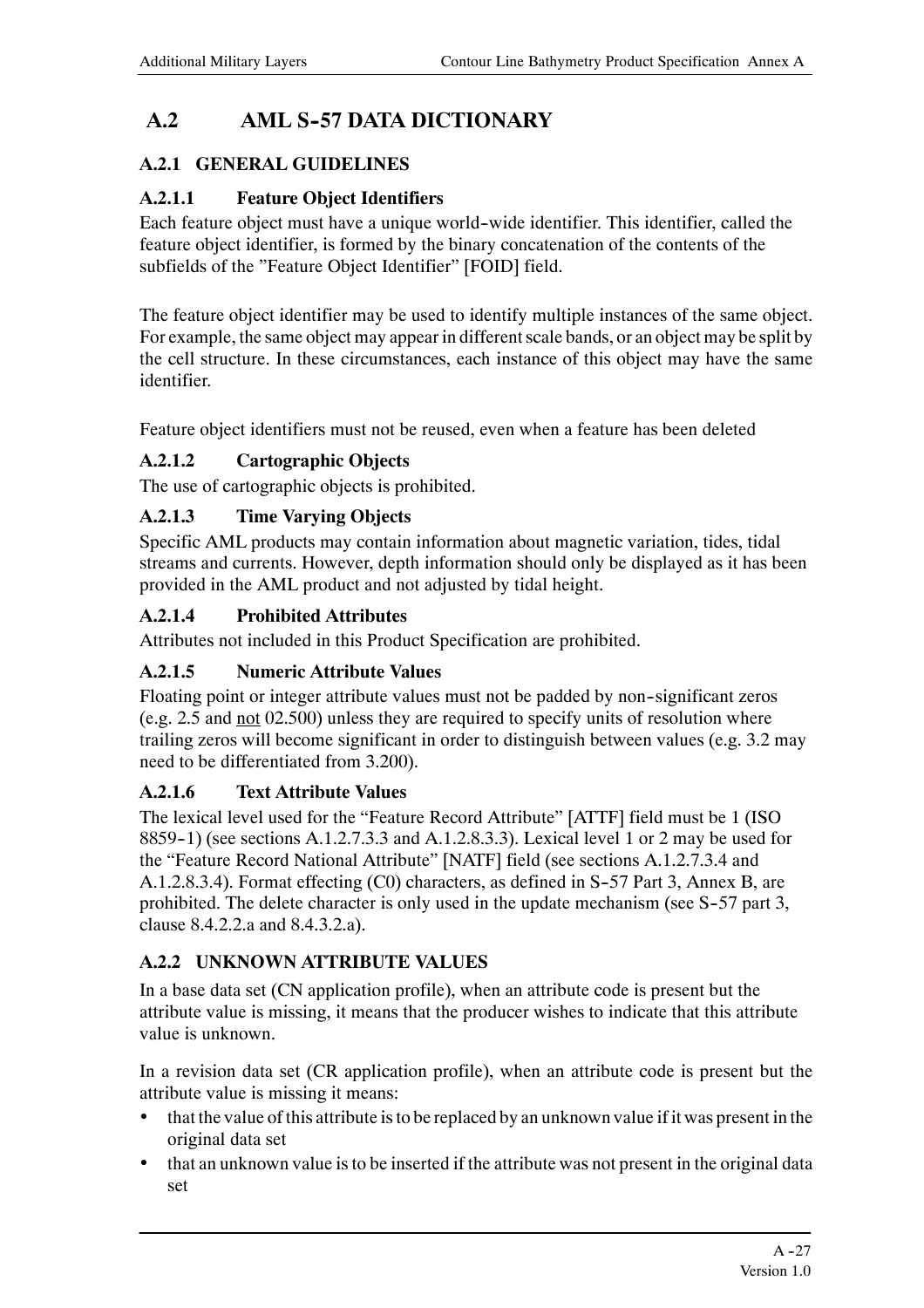In both cases the missing attribute value is encoded by the means described in S-57 Part 3, clause 2.1.

# **A.2.3 USE OF META INFORMATION**

# **A.2.3.1 AML Data Set Metadata**

For all AML Products, the Data Set Descriptive records (defined in the application profile structures - sections A.1.2.7.1 and A.1.2.8.1) are used to contain the metadata of the dataset. The mandatory meta information specified in section 5.3.1 is encoded in S-57 as indicated in the table below.

| <b>General/Production</b>    | <b>Field</b> | Sub-field   |
|------------------------------|--------------|-------------|
| <b>Information</b>           |              |             |
| <b>Production Agency</b>     | <b>DSID</b>  | <b>AGEN</b> |
| Dataset Name                 | <b>DSID</b>  | <b>DSNM</b> |
| <b>Edition Number</b>        | <b>DSID</b>  | <b>EDTN</b> |
| Date of Release              | <b>DSID</b>  | <b>ISDT</b> |
| <b>Product Specification</b> | <b>DSID</b>  | <b>PRSP</b> |
| Description                  | <b>DSID</b>  | <b>PSDN</b> |
| <b>Product Specification</b> | <b>DSID</b>  | <b>PRED</b> |
| <b>Edition Number</b>        |              |             |
| <b>Product Application</b>   | <b>DSID</b>  | <b>INTU</b> |
| <b>Compilation Scale</b>     | <b>DSPM</b>  | <b>CSCL</b> |

| <b>Security Classification</b><br><b>Information</b> | <b>Field</b> | Sub-field                      |
|------------------------------------------------------|--------------|--------------------------------|
| <b>IDO</b> status                                    | <b>DSID</b>  | <b>COMT</b>                    |
| <b>Protective Marking</b>                            | <b>DSID</b>  | (stored as comma-separated va- |
| <b>Owner Authority</b>                               | <b>DSID</b>  | lues in free-text subfield)    |
| Caveat                                               | DSID         |                                |

| <b>Update</b><br><b>Information</b> | Field | Sub-field   |
|-------------------------------------|-------|-------------|
| <b>Update Application Date</b>      | DSID  | <b>UADT</b> |
| <b>Update Number</b>                | NSID  | UPDN        |

| Datums & Units                      | <b>Field</b> | Sub-field   |
|-------------------------------------|--------------|-------------|
| <b>Horizontal Geodetic</b><br>Datum | <b>DSPM</b>  | <b>HDAT</b> |
| <b>Vertical Datum</b>               | <b>DSPM</b>  | VDAT        |
| <b>Sounding Datum</b>               | <b>DSPM</b>  | <b>SDAT</b> |
| Co-ordinate Units                   | <b>DSPM</b>  | <b>COUN</b> |
| Depth Units                         | <b>DSPM</b>  | <b>DUNI</b> |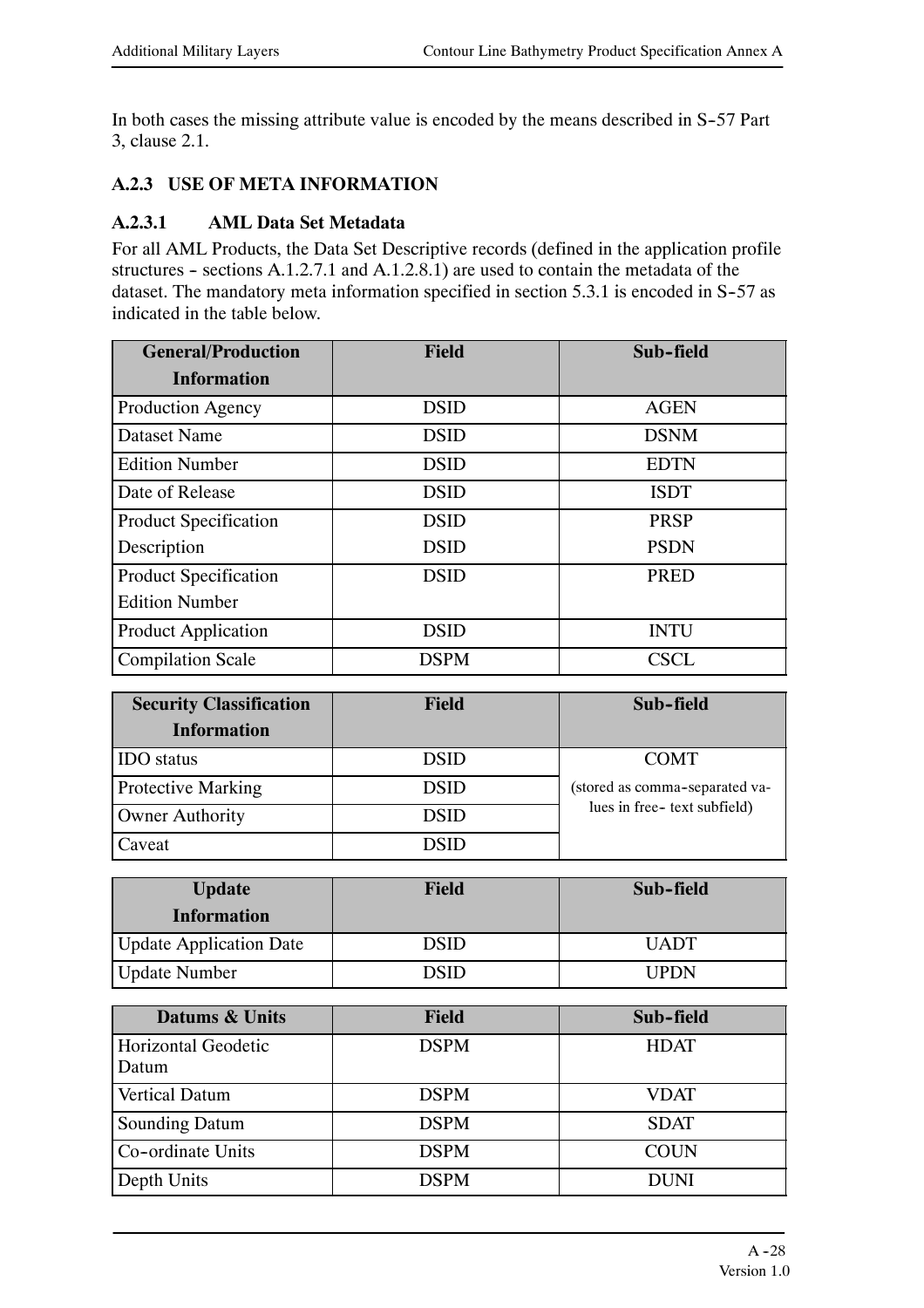| Height/Length Units              | 7SPM | HUNI |
|----------------------------------|------|------|
| <b>Positional Accuracy Units</b> | DSPM | PHNI |

# **A.2.3.2 Hierarchy of Meta Data**

Any meta data stored as attributes of Meta Objects, or, Geo or Spatial features will override meta information stored in the Data Set Descriptive records. The table below indicates which AML meta objects and associated attributes supersede information stored in the data set subfields (see sections A.2.3.1, A.1.2.7.1, and A.1.2.8.1).

## NOTES:

In the following tables, acronyms shown in upper- case type, are those approved by the IHO for use in the S-57 data schema. However, additional acronyms have been created for use in the AML data schema. These are shown in lower-case type.

Additionally, the terms 'specific' and 'generic' are used in the tables to indicate an attribute's association to an object class. Attributes that are 'generic' apply to all object classes listed in this Product Specification. Attributes listed as 'specific' relate only to those in the Real-World Features table in section 5.5.2, when included in the 'Associated Attributes' column.

| <b>Field</b> | Sub-field                   | S-57 Meta<br>Object | $S-57$<br><b>Attribute</b> | <b>S-57 Geo</b><br>Object | $S-57$<br><b>Attribute</b> |
|--------------|-----------------------------|---------------------|----------------------------|---------------------------|----------------------------|
| <b>DSID</b>  | <b>AGEN</b>                 | M PROD              | <b>AGENCY</b>              | generic                   | <b>AGENCY</b>              |
| <b>DSPM</b>  | <b>CSCL</b>                 | M CSCL              | <b>CSCALE</b>              | generic                   | <b>CSCALE</b>              |
| <b>DSID</b>  | <b>COMT</b>                 | m clas              | secido                     | generic                   | secido                     |
|              | (stored as<br>comma-separat |                     | secpmk                     | generic                   | secpmk                     |
|              | ed values in<br>free-text   |                     | secown                     | generic                   | secown                     |
|              | subfield)                   |                     | seccvt                     | generic                   | seccvt                     |

| <b>Field</b> | Sub-field   | S-57 Meta<br><b>Object</b> | $S-57$<br><b>Attribute</b> | <b>S-57 Geo</b><br>Object | $S-57$<br><b>Attribute</b> |
|--------------|-------------|----------------------------|----------------------------|---------------------------|----------------------------|
| <b>DSPM</b>  | <b>SDAT</b> | M SDAT                     | soudat                     | specific                  | soudat                     |
| <b>DSPM</b>  | <b>DUNI</b> | M UNIT                     | <b>DUNITS</b>              | specific                  | <b>DUNITS</b>              |
| <b>DSPM</b>  | <b>HUNI</b> | N/A                        | N/A                        | N/A                       | N/A                        |

#### **A.2.4 SCHEMA**

# **A.2.4.1 AML CLB Meta Information Table**

The meta information specified in section 5.5.1 is encoded in S-57 as indicated in the table below.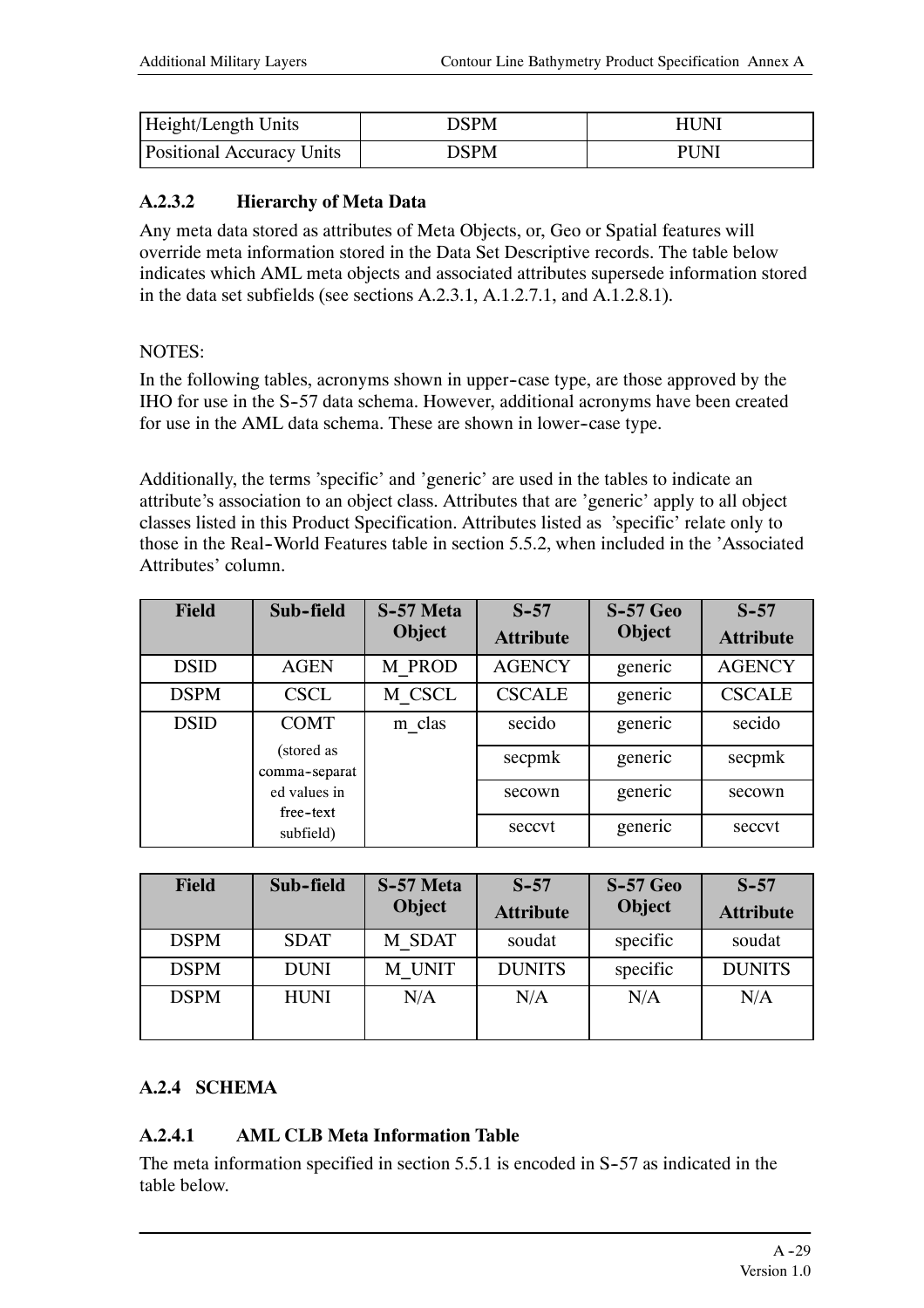| <b>Production Information</b> | S-57 Meta<br>Object | $S-57$<br><b>Attribute</b> | <b>S-57 Geo</b><br>Object | $S-57$<br><b>Attribute</b> |
|-------------------------------|---------------------|----------------------------|---------------------------|----------------------------|
| Capture Date                  | M PROD              | <b>RECDAT</b>              | generic                   | <b>RECDAT</b>              |
| <b>Production Agency</b>      | M PROD              | <b>AGENCY</b>              | generic                   | <b>AGENCY</b>              |
| Producing Country             | M PROD              | <b>PRCTRY</b>              | generic                   | <b>PRCTRY</b>              |
| Data Coverage                 | M COVR              | <b>CATCOV</b>              | N/A                       | N/A                        |

| <b>Security Classification</b><br><b>Information</b> | S-57 Meta<br>Object | $S-57$<br><b>Attribute</b> | <b>S-57 Geo</b><br>Object | $S-57$<br><b>Attribute</b> |
|------------------------------------------------------|---------------------|----------------------------|---------------------------|----------------------------|
|                                                      |                     |                            |                           |                            |
| <b>IDO</b> status                                    | m clas              | secido                     | generic                   | secido                     |
| <b>Protective Marking</b>                            | m clas              | secpmk                     | generic                   | secpmk                     |
| <b>Owner Authority</b>                               | m clas              | secown                     | generic                   | secown                     |
| Caveat                                               | m clas              | seccyt                     | generic                   | seccvt                     |

| <b>Geo-Reference Informa-</b><br>tion | S-57 Meta<br><b>Object</b> | $S-57$<br><b>Attribute</b> | <b>S-57 Geo</b><br>Object | $S-57$<br><b>Attribute</b> |
|---------------------------------------|----------------------------|----------------------------|---------------------------|----------------------------|
| <b>Sounding Datum</b>                 | M SDAT                     | soudat                     | specific                  | soudat                     |
| Depth Units                           | M UNIT                     | <b>DUNITS</b>              | specific                  | <b>DUNITS</b>              |

| <b>Source</b><br><b>Information</b> | S-57 Meta<br>Object | $S-57$<br><b>Attribute</b> | <b>S-57 Geo</b><br>Object | $S-57$<br><b>Attribute</b> |
|-------------------------------------|---------------------|----------------------------|---------------------------|----------------------------|
| Source Date                         | M CSCL              | <b>SORDAT</b>              | generic                   | <b>SORDAT</b>              |
| <b>Source Country</b>               | M CSCL              | <b>SORIND</b>              | generic                   | <b>SORIND</b>              |
| Source Agency                       | M CSCL              | <b>SORIND</b>              | generic                   | <b>SORIND</b>              |
| Source ID                           | M CSCL              | <b>SORIND</b>              | generic                   | <b>SORIND</b>              |
| Source Type                         | M CSCL              | <b>SORIND</b>              | generic                   | <b>SORIND</b>              |
| Source Scale                        | M CSCL              | <b>CSCALE</b>              | generic                   | <b>CSCALE</b>              |

| <b>Data Quality</b>                       | S-57 Meta             | $S-57$           | <b>S-57 Geo</b> | $S-57$                            |
|-------------------------------------------|-----------------------|------------------|-----------------|-----------------------------------|
| <b>Information</b>                        | Object                | <b>Attribute</b> | Object          | <b>Attribute</b>                  |
| Absolute Horizontal                       | M QUAL                | <b>POSACC</b>    | generic         | <b>POSACC</b>                     |
| Accuracy                                  | (bathymetric<br>data) |                  |                 | (spatial object)                  |
| <b>Absolute Vertical Accuracy</b>         | M ACCY                | elevac           | generic         | elevac                            |
| Sounding Accuracy                         | M QUAL                | <b>SOUACC</b>    | specific        | <b>SOUACC</b>                     |
| <b>Qualification of Position</b>          | M SREL                | <b>QUAPOS</b>    | generic         | <b>QUAPOS</b><br>(spatial object) |
| <b>Quality of Sounding</b><br>Measurement | M SREL                | <b>QUASOU</b>    | specific        | <b>QUASOU</b>                     |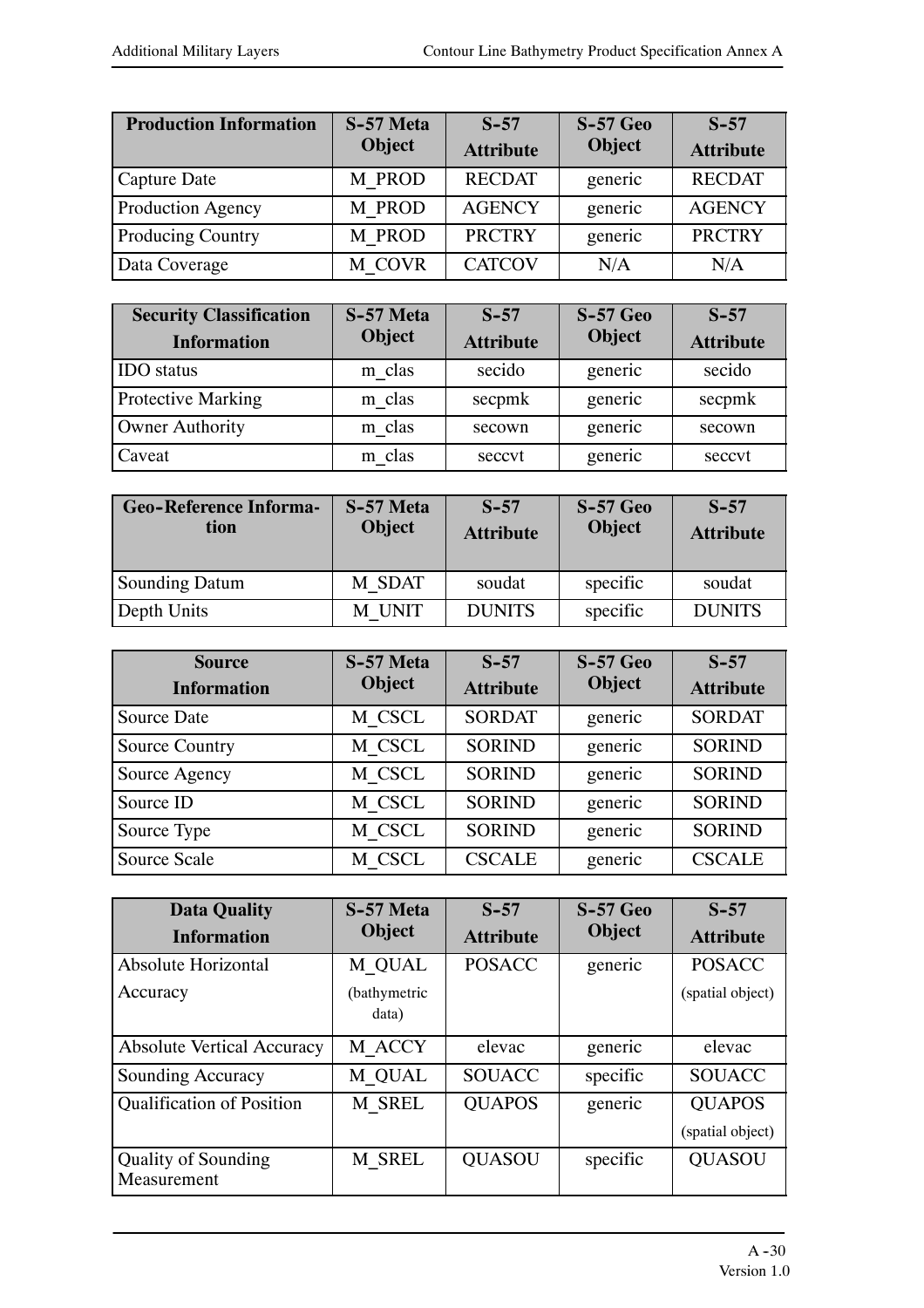| Technique of sounding<br>measurement               | M SREL | <b>TECSOU</b> | specific  | <b>TECSOU</b> |
|----------------------------------------------------|--------|---------------|-----------|---------------|
| Conformance to the<br><b>Product Specification</b> | m conf | catcnf        | $\rm N/A$ | N/A           |

| <b>External Reference</b><br><b>Information</b> | S-57 Meta<br>Object | $S-57$<br><b>Attribute</b> | <b>S-57 Geo</b><br>Object | $S-57$<br><b>Attribute</b> |
|-------------------------------------------------|---------------------|----------------------------|---------------------------|----------------------------|
| Image File Link                                 | <b>M NPUB</b>       | <b>PICREP</b>              | generic                   | <b>PICREP</b>              |
| <b>Text File Reference</b>                      | generic             | <b>TXTDSC</b>              | generic                   | <b>TXTDSC</b>              |
| Text File Reference (in<br>national language)   | generic             | <b>NTXTDS</b>              | generic                   | <b>NTXTDS</b>              |
| Reference to a publication                      | <b>M NPUB</b>       | <b>PUBREF</b>              | generic                   | <b>PUBREF</b>              |

| <b>Other Supporting</b><br><b>Information</b>               | S-57 Meta<br>Object | $S-57$<br><b>Attribute</b> | <b>S-57 Geo</b><br><b>Object</b> | $S-57$<br><b>Attribute</b> |
|-------------------------------------------------------------|---------------------|----------------------------|----------------------------------|----------------------------|
| Supporting textual<br>information                           | generic             | <b>INFORM</b>              | generic                          | <b>INFORM</b>              |
| Supporting textual<br>information (in national<br>language) | generic             | <b>NINFOM</b>              | generic                          | <b>NINFOM</b>              |

Notes:

- 1. When there is no meta object attribute, an individual attribute can supersede a data set subfield.
- 2. It is prohibited to use an attribute on an individual object, if this attribute has the same value as the general value defined by the meta object or the equivalent data set subfield.
- 3. It is prohibited to use a meta object, if the information given by this meta object is the same as the value given by the equivalent data set subfield.

# **A.2.4.2 AML CLB Object Table**

The table below defines the S-57/AML six-letter acronym for each of the features described in section 5.5.2.

The tables provide the following details:

- · feature class name
- the six-character alpha-numeric code for the object class

| <b>Geo Objects</b> | Acronym       |
|--------------------|---------------|
| Depth Area         | <b>DEPARE</b> |
| Depth Contour      | <b>DEPCNT</b> |
| Sea Area           | <b>SEAARE</b> |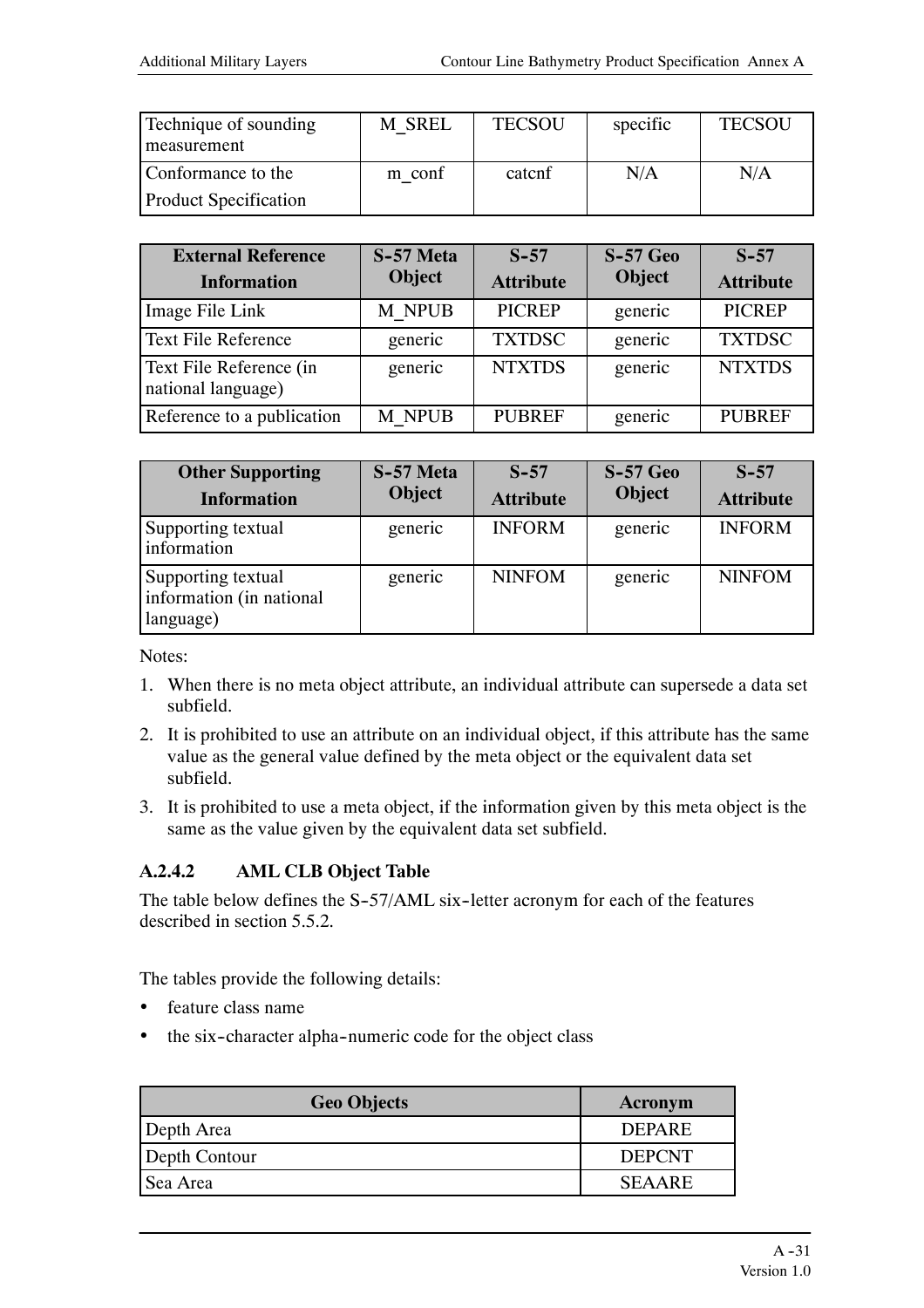| <b>Geo Objects</b> | <b>Acronym</b> |
|--------------------|----------------|
| Sounding           | <b>SOUNDG</b>  |
| Survey Area        | M SREI         |

| <b>Collection &amp; Meta Objects</b>     | <b>Acronym</b> |
|------------------------------------------|----------------|
| Conformance to the Product Specification | m conf         |
| Data Coverage                            | M COVR         |
| Data Source Area                         | M CSCL         |

#### **A.2.4.3 AML CLB Attribute Table**

The table below defines the S-57/AML six-letter acronym for each of the attributes described in section 5.5.3.

The tables provide the following details:

- the attribute name
- the six-character alpha-numeric code

Allowable attribute values for all the attributes listed are given in section 5.5, Schema.

| <b>Attribute</b>                                | <b>Acronym</b> |
|-------------------------------------------------|----------------|
| Absolute Horizontal Accuracy                    | <b>POSACC</b>  |
| <b>Absolute Vertical Accuracy</b>               | elvacc         |
| Capture Date                                    | <b>RECDAT</b>  |
| Category of conformance                         | catcnf         |
| Category of coverage                            | <b>CATCOV</b>  |
| Category of Sea Area                            | <b>CATSEA</b>  |
| Caveat                                          | seccvt         |
| Contour type                                    | hypcat         |
| Depth                                           | N/A            |
| Depth contour value                             | <b>VALDCO</b>  |
| Depth range - deepest value                     | DRVAL2         |
| Depth range - shoalest value                    | DRVAL1         |
| Depth units                                     | <b>DUNITS</b>  |
| <b>Exposition of sounding</b>                   | <b>EXPSOU</b>  |
| Image File Link                                 | <b>PICREP</b>  |
| International Defence Organisation (IDO) status | secido         |
| Maximum distance between survey lines           | <b>SDISMX</b>  |
| Minimum distance between survey lines           | <b>SDISMN</b>  |
| Name                                            | <b>OBJNAM</b>  |
| Name (in national language)                     | <b>NOBJNM</b>  |
| <b>Owner Authority</b>                          | secown         |
| Producing Country                               | <b>PRCTRY</b>  |
| Production Agency                               | <b>AGENCY</b>  |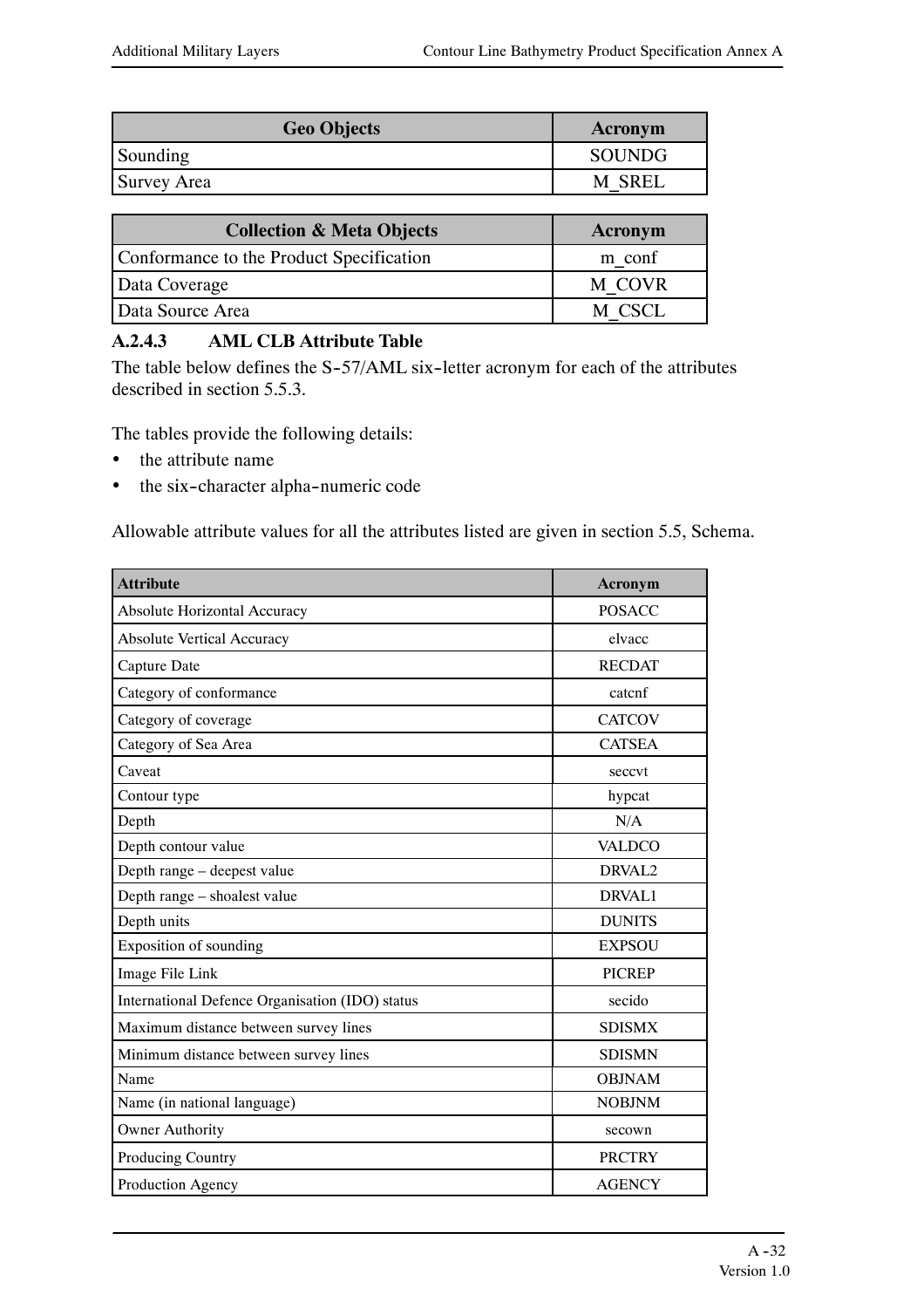| <b>Attribute</b>                                      | <b>Acronym</b>          |
|-------------------------------------------------------|-------------------------|
| <b>Protective Marking</b>                             | secpmk                  |
| Quality of position                                   | <b>QUAPOS</b>           |
| Quality of sounding measurement                       | <b>OUASOU</b>           |
| Reference to a publication                            | <b>PUBREF</b>           |
| Sounding Accuracy                                     | <b>SOUACC</b>           |
| <b>Sounding Datum</b>                                 | soudat                  |
| Sounding Velocity                                     | souvel                  |
| Source Agency                                         | <b>SORIND</b>           |
|                                                       | (comma separated value) |
| Source Country                                        | <b>SORIND</b>           |
|                                                       | (comma separated value) |
| Source Date                                           | <b>SORDAT</b>           |
| Source ID                                             | <b>SORIND</b>           |
|                                                       | (comma separated value) |
| Source Scale                                          | <b>CSCALE</b>           |
| Source Type                                           | <b>SORIND</b>           |
|                                                       | (comma separated value) |
| Supporting textual information                        | <b>INFORM</b>           |
| Supporting textual information (in national language) | <b>NINFOM</b>           |
| Survey authority                                      | <b>SURATH</b>           |
| Survey date end                                       | <b>SUREND</b>           |
| Survey date start                                     | <b>SURSTA</b>           |
| Survey type                                           | <b>SURTYP</b>           |
| Technique of sounding measurement                     | <b>TECSOU</b>           |
| Text File Reference                                   | <b>TXTDSC</b>           |
| Text File Reference (in national language)            | <b>NTXTDS</b>           |
| The largest scale of survey information               | <b>SCVAL1</b>           |
| The smallest scale of survey information              | <b>SCVAL2</b>           |

#### **A.2.4.4 Mandatory Attributes**

The table below specifies attributes that are mandatory to specific feature classes in AML CLB. Feature classes not included in this table have no mandatory attributes.

| <b>Object Class</b> |                  |                    | <b>Attributes</b> |               |        |        |
|---------------------|------------------|--------------------|-------------------|---------------|--------|--------|
| <b>DEPCNT</b>       | hypcat           | <b>VALDCO</b>      |                   |               |        |        |
| <b>DEPARE</b>       | DRVAL1           | DRVAL <sub>2</sub> |                   |               |        |        |
| $m$ <sub>clas</sub> | secpmk           | secown             | at least one of:  |               | secido | seccvt |
| m conf              | catcnf           |                    |                   |               |        |        |
| M COVR              | <b>CATCOV</b>    |                    |                   |               |        |        |
| M CSCL              | <b>CSCALE</b>    |                    |                   |               |        |        |
| M PROD              | at least one of: |                    | <b>AGENCY</b>     | <b>PRCTRY</b> |        |        |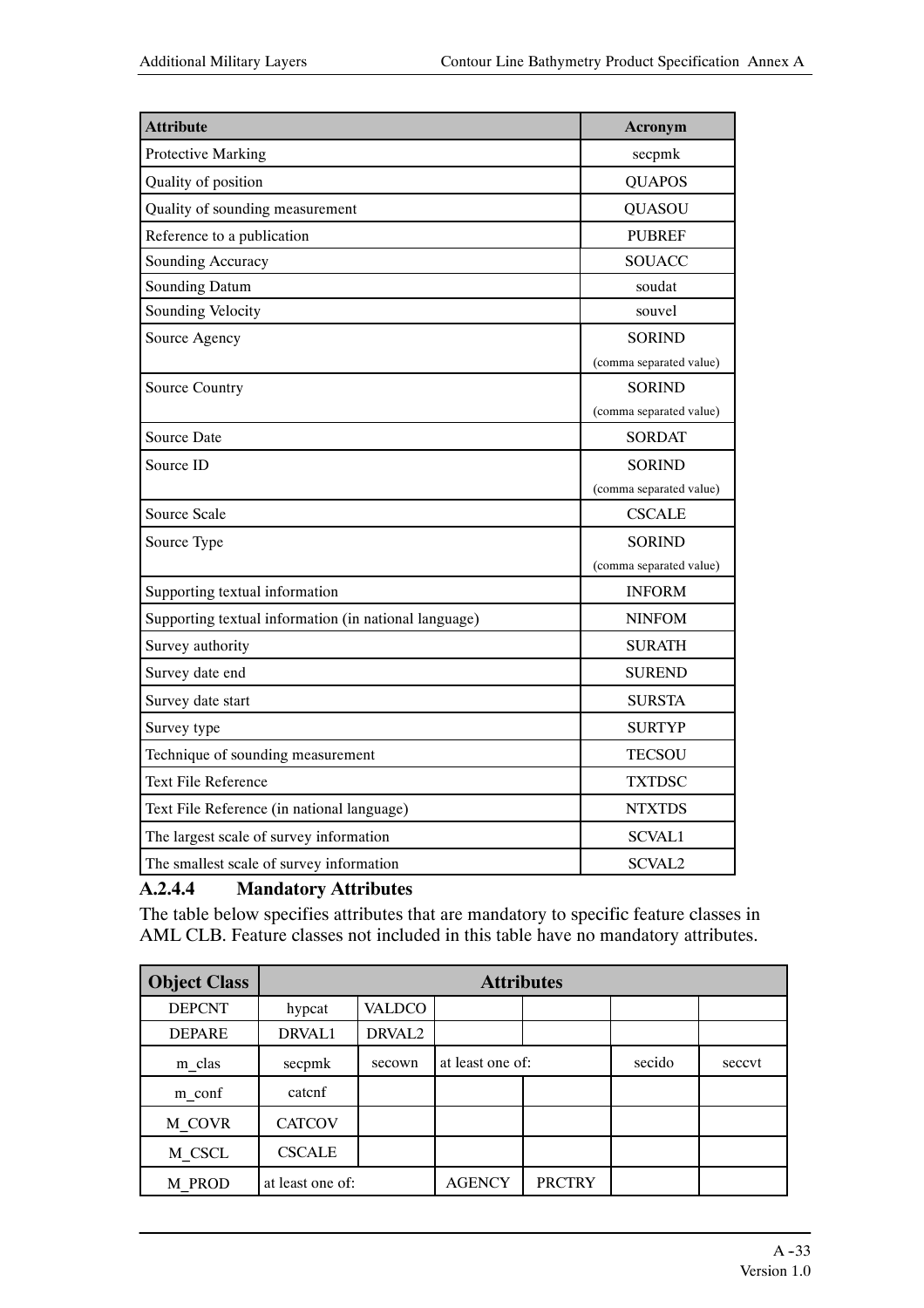| <b>Object Class</b> |                  |               |               | <b>Attributes</b> |               |  |
|---------------------|------------------|---------------|---------------|-------------------|---------------|--|
| M QUAL              | at least one of: |               | <b>CATQUA</b> | <b>SOUACC</b>     | <b>VERDAT</b> |  |
| M NPUB              | at least one of: |               | <b>PICREP</b> | <b>PUBREF</b>     |               |  |
| M SDAT              | soudat           |               |               |                   |               |  |
| M SREL              | <b>SURATH</b>    | <b>SURSTA</b> | <b>SUREND</b> |                   |               |  |

## **A.2.4.5 Mandatory Features**

AML CLB contains the following mandatory features:

• Depth Contour

#### **A.2.4.6 Attribute Definitions**

AML attribute definitions, permissible values, formats, together with details of S-57 encoding, are given in the AML Object & Attribute Catalogue.

#### **A.2.4.7 Relationships Between Features**

AML CLB does not contain relationships between features.

#### **A.2.4.8 Dependency Between Attributes**

Refer to sections A.2.4.3 and A.3, for details of relationships between attributes.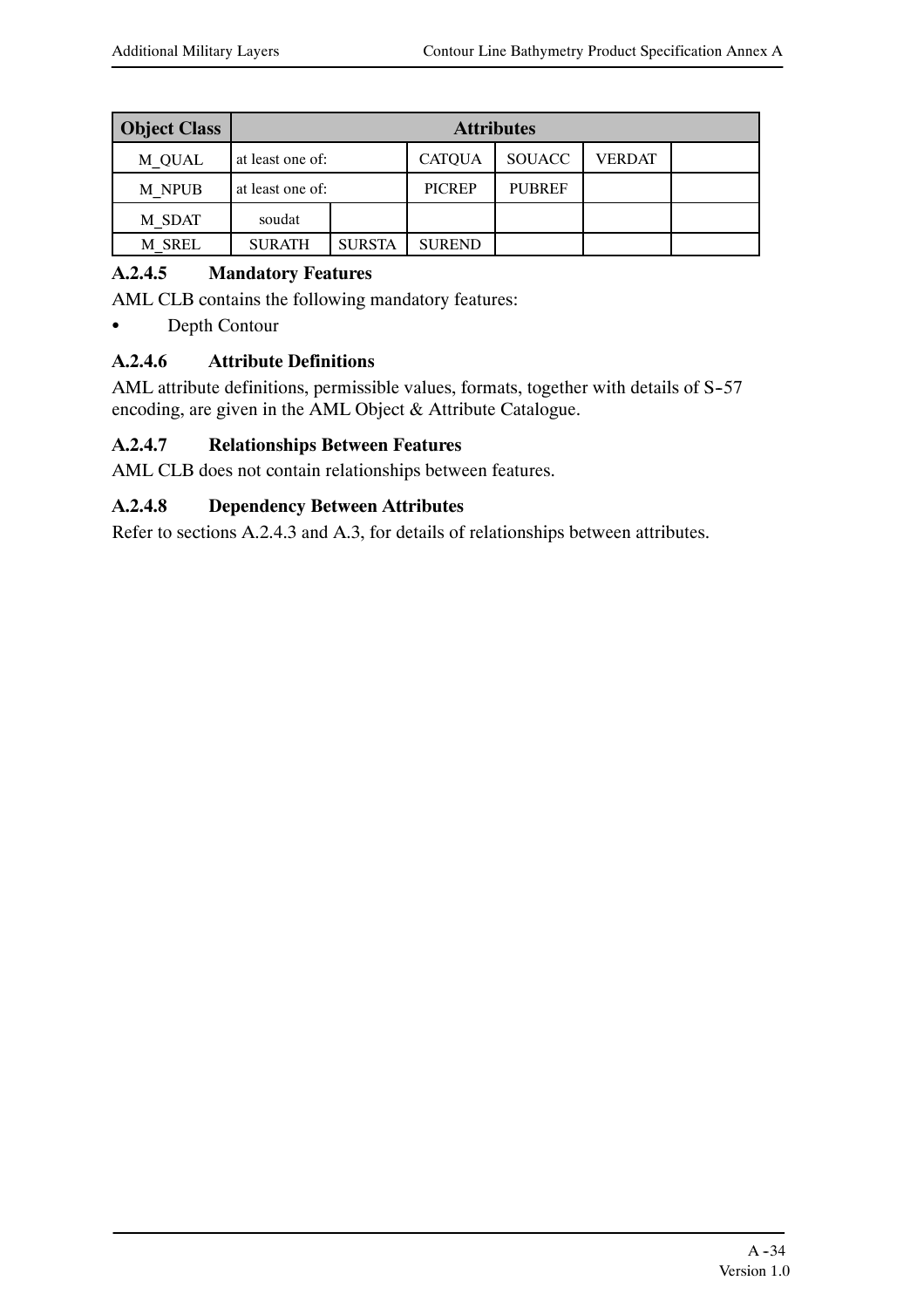# **A.3 AML CLB GUIDANCE ON FEATURE CODING AND ATTRIBUTION**

## **A.3.1 SCOPE**

The following clauses specify the conventions that are to be used to encode the geometry and semantic description of objects in AML CLB.

This document describes how to encode information that the cartographer considers relevant to a specific purpose. The content of AML CLB is at the discretion of the producing authority provided that the conventions described below are followed.

#### **A.3.2 GENERAL RULES**

Generally, the conventions extant in S-57 APPENDIX B.1, Annex A, Use of the Object Catalogue for ENC will also apply to the AML CLB product. However, there may be some cases where the range of allowable attribute values may differ, or where additional attributes apply. The following guide-lines seek to clarify such amendments or additions.

This document must be used in conjunction with the AML CLB product specification.

## **A.3.2.1 Sounding Datum**

The default value for the entire data set is given in the 'Sounding Datum' [SDAT] subfield of the 'Data Set Parameter' [DSPM] field. If the sounding datum is different to the value given in the SDAT subfield for some part of the data set, it may be encoded as meta object M\_SDAT.

The areas covered by meta objects M\_SDAT must be mutually exclusive.

Meta object : Sounding datum (M\_SDAT) Attributes : soudat INFORM NINFOM

The sounding datum attribute 'soudat' can also apply on an individual object (see note).

#### NOTE:

When using the attributes DRVAL1, DRVAL2 or VALDCO on an individual object the following criteria apply:

1. The 'soudat' attribute must be populated if the sounding datum:

differs from the sounding datum specified in the SDAT subfield of the Data Set Parameter (DSPM) field structure

or,

differs from the sounding datum attribute 'soudat' specified by a M\_SDAT meta- object

#### **A.3.2.2 Units**

Units are specified in the 'Units of Depth Measurement' [DUNI] subfield and 'Units of Height Measurement' [HUNI] subfield of the 'Data Set Parameter' [DSPM] field. If the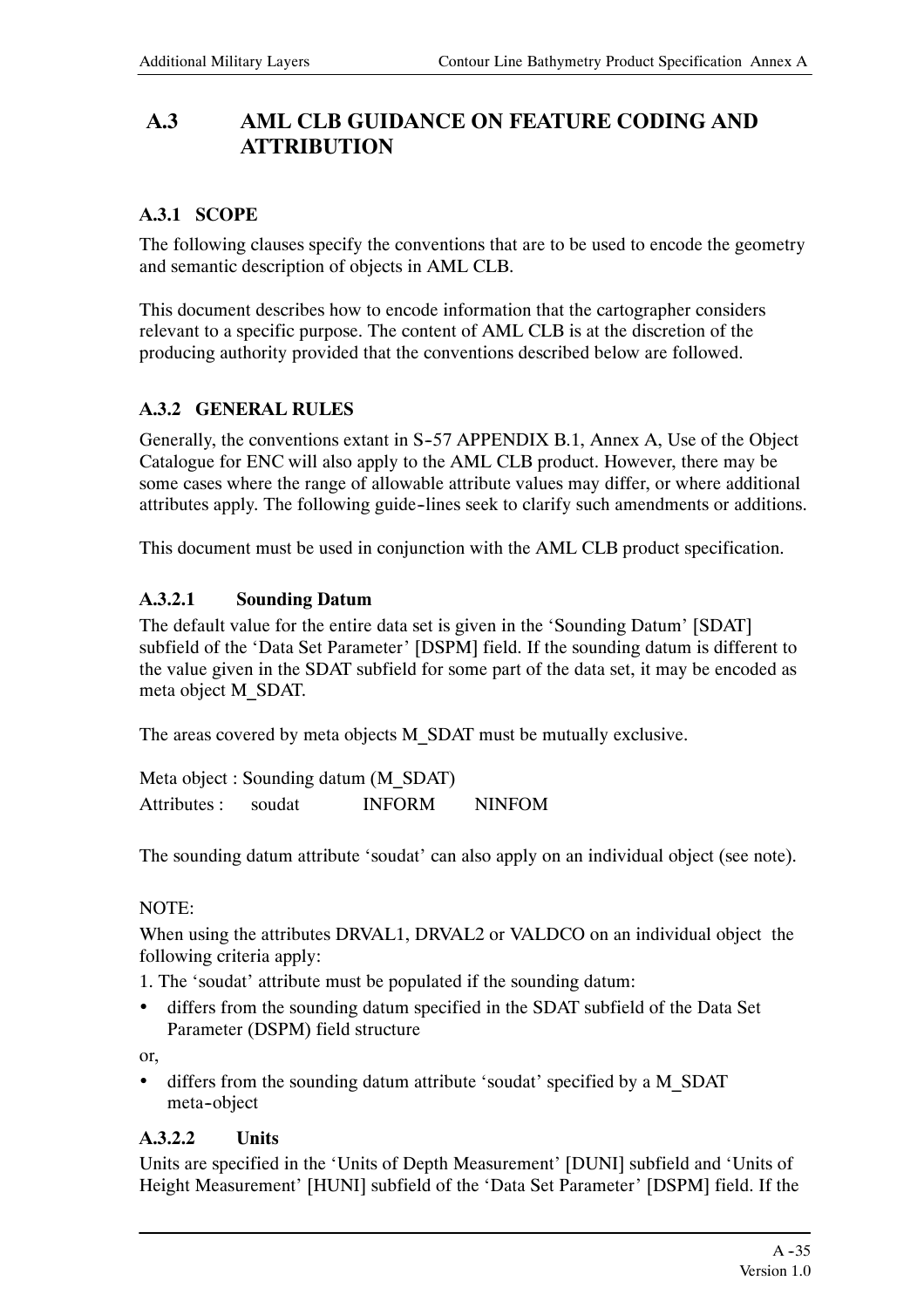units for objects in some part of the data set are different to the value given in the DUNI subfield, it may be encoded as meta object M\_UNIT.

The areas covered by meta objects M\_UNIT must be mutually exclusive.

Meta object : Units of measurement of data (M\_UNIT) Attributes : DUNITS INFORM NINFOM

The unit attribute 'DUNITS' can also apply on an individual object (see note).

#### NOTE:

When using the attributes DRVAL1, DRVAL2 or VALDCO on an individual object the following criteria apply:

1. The measurement units must be set to the appropriate units using the DUNITS attribute if they:

· differ from the units specified in the DUNI subfield of the Data Set Parameter (DSPM) field structure

or,

• differs from the attribute DUNITS specified by a M\_UNIT meta-object

## **A.3.2.3 Depth Areas**

Section 5.4 of S57: Appendix B1: Annex A Use of the Object Catalogue for ENC gives guidance on the encoding of depth areas that is applicable to AML CLB.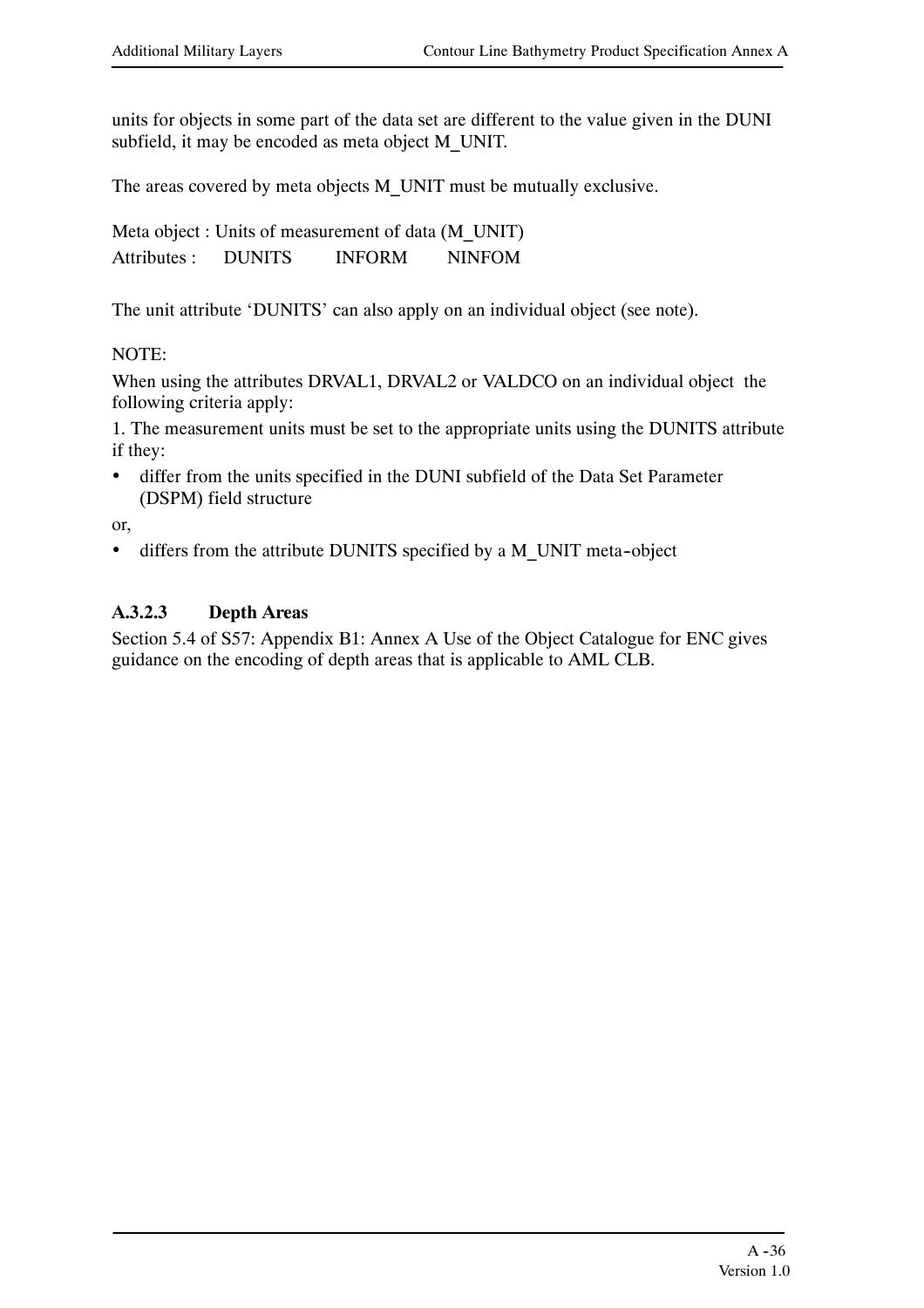# **ANNEX B DIGEST IMPLEMENTATION OF CLB PRODUCT SPECIFICATION**

# **B.1 AML CLB VPF FORMAT TABLE AND FILE STRUCTURE**

### **B.1.1 SCOPE**

AML CLB is a vector- based product that provides digital bathymetry data in a format that conforms to the Digital Geographic Information Exchange Standard (DIGEST), Part 2, Annex C: Vector Relational Format (VRF) Encapsulation Specification.

The product is likely to be supplied in Vector Product Format (VPF) as currently available production and validation tools are designed exclusively around VPF. VPF is a US implementation, almost fully compliant with, and a subset of, DIGEST Part 2: Annex C.

AML CLB has been specified using the VPF encapsulation but is fully conformant with VRF.

At the time of writing both formats are converging and therefore tools should emerge that will support both. The acronym VPF has been used throughout this annex to avoid confusion.

# **B.1.2 TILING SCHEME**

AML CLB coverages are divided into tiles using the World Geographic Reference System (GEOREF). In current VPF based products the reference library coverages as well as the data library reference coverages (tileref and libref) are not tiled.

# **B.1.2.1 Size**

The tile size that makes up the AML CLB tiling scheme will be dependent on the scale of the product. Recommended tile sizes are given below:

| <b>SCALE BAND</b> | <b>SCALE RANGE</b>             | <b>VPF TILE SIZE</b> |
|-------------------|--------------------------------|----------------------|
|                   | $<$ 1:40,000,000               | 15 degrees           |
| 2                 | $1: 10,000,000 - 1:62,500,000$ | 5 degrees            |
| 3                 | $1: 2,000,000 - 1:12,500,000$  | 3 degrees            |
| 4                 | $1:400,000 - 1:2,500,000$      | 3 degrees            |
| 5                 | $1:100,000 - 1:625,000$        | 1 degree             |
| 6                 | $1:20,000 - 1:125,000$         | 30 mins              |
| 7                 | $1:4,000 - 1:25,000$           | 15 mins              |
| 8                 | $1:1,000 - 1:6,250$            | 5 mins               |
| 9                 | >1:1,500                       | 1 min                |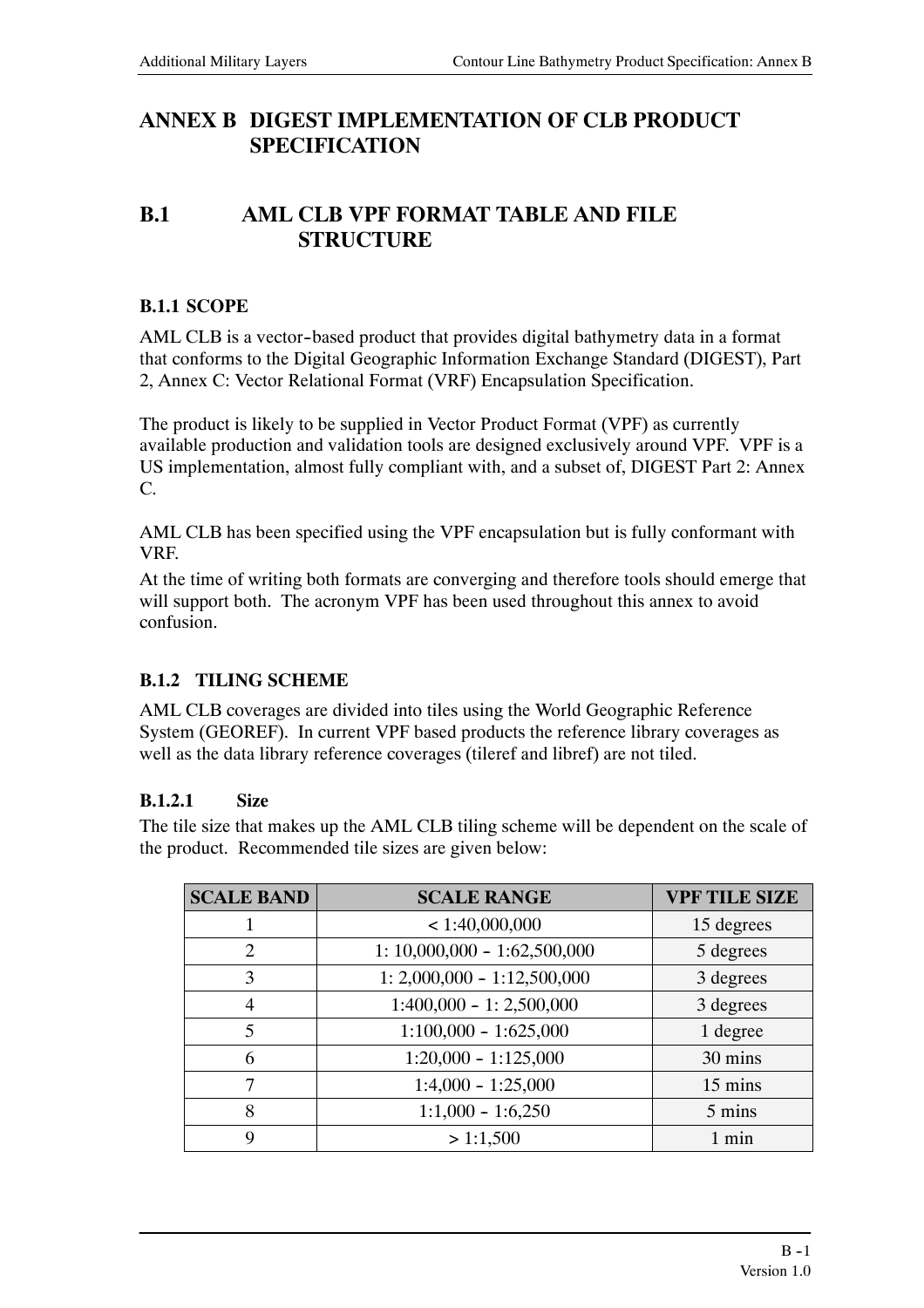## **B.1.2.2 Boundaries**

Cross-tile topology ensures that topology is retained between the primitive tables across the tile boundaries. Topology across the tiles is maintained through the use of a reference tile ID in the edge primitive table that establishes a "cross-tile" link over the tile partitions. This enables the database to function as a seamless unit for analysis purposes.

## **B.1.3 CONTINUITY**

The AML CLB data is organised into VPF libraries according to scale band and geographic coverage such that seamless products are produced where continuous data is available.

Features crossing source boundaries shall be continuous wherever possible. Where a mismatch occurs due to different specifications of the incorporated source data a discontinuity across a source boundary may occur and be documented in the Data Quality Coverage.

# **B.1.4 LAYER ORGANISATION**

#### **B.1.4.1 Vector Product Format (VPF) Layer Organisation**

Each AML CLB library is organised into thematic layers (coverages) as defined by the Vector Product Format (VPF) specification. Each thematic layer is stored as a single coverage within a VPF library.

AML CLB contains two reference (libref and tileref) and four thematic coverages. These are shown in table B.1.4.2.

| <b>B.1.4.2</b><br><b>AML CLB Thematic Coverages</b> |                          |                                  |  |  |  |
|-----------------------------------------------------|--------------------------|----------------------------------|--|--|--|
| <b>VPF Structure</b><br><b>Level</b>                | <b>AML CLB Coverages</b> | <b>Coverage (Directory) Name</b> |  |  |  |
| Data Libraries                                      | Library Reference        | libref                           |  |  |  |
|                                                     | Tile Reference           | tileref                          |  |  |  |
|                                                     | Hydrography              | hyd                              |  |  |  |
|                                                     | Data Quality             | dq                               |  |  |  |
|                                                     | Earth Coverage           | ecr                              |  |  |  |

Survey Information

#### **B.1.4.2 AML CLB Thematic Coverages**

#### **B.1.5 VPF TABLE AND FILE STRUCTURE**

The following sections identify VPF structure information specific to AML CLB. General database, library, and coverage level tables are defined in DIGEST, Part 2, Annex C.

Three types of VPF files are implemented in the AML CLB database:

- **Directories**
- **Tables**
- **Indices**

sur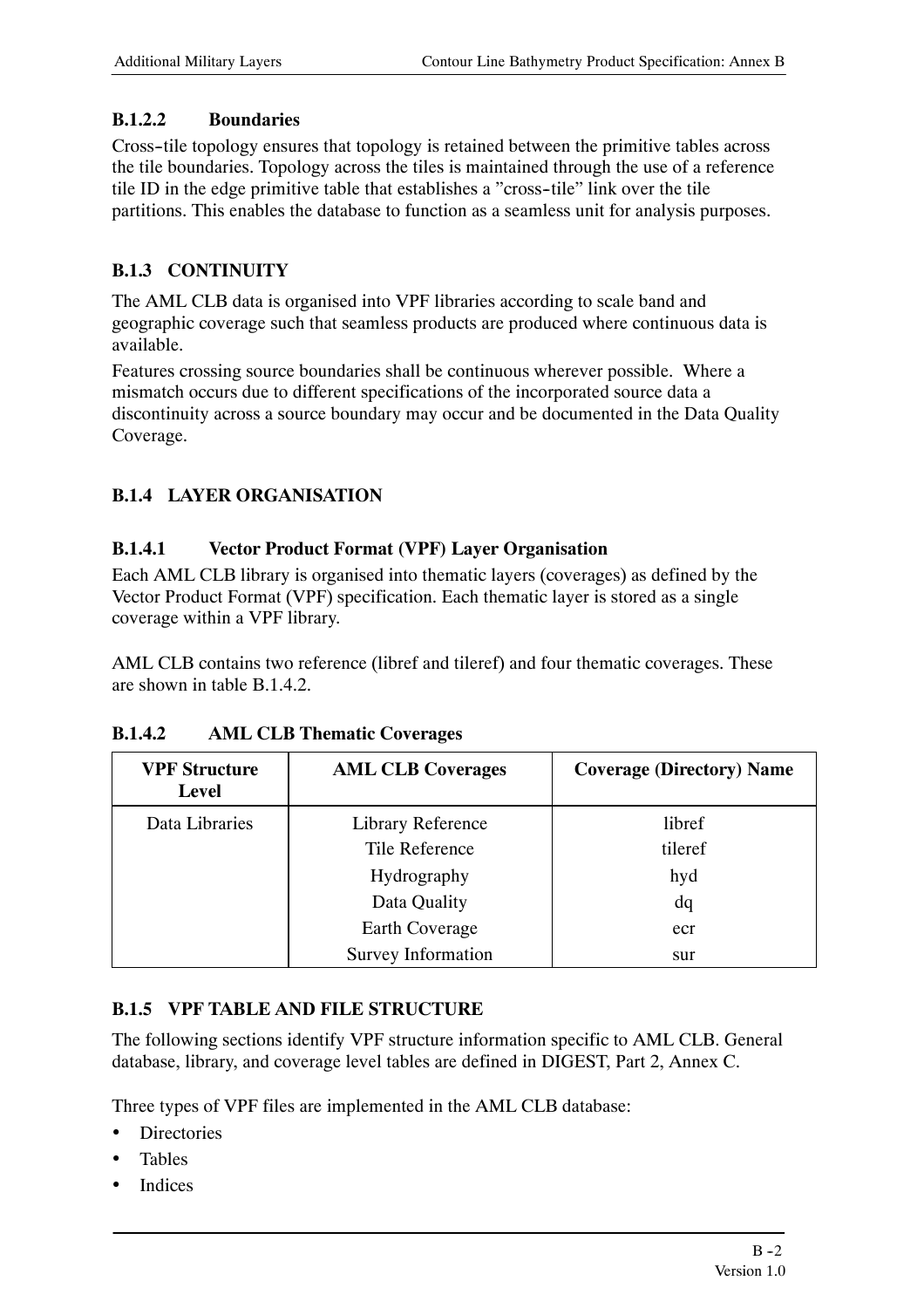## **B.1.5.1 Directories**

All AML CLB database files and tables are contained in a hierarchy of system-level directories in accordance with the VPF standard. Contained within these directories are the tables and indices that provide information about the database.

## **B.1.5.2 VPF Tables**

Each directory within the AML CLB database contains VPF tables as defined in the VPF Military Standard (MIL-STD-2407).

## **B.1.5.3 Indices**

The AML CLB product contains four types of index:

- spatial indices
- thematic indices
- · variable-length indices
- · feature index files

Spatial indices are defined for all primitive tables. The structure and format of indices are defined in MIL-STD-2407.

#### **B.1.6 VPF STRUCTURE LEVELS, TABLES, AND FILES**

AML CLB may consist of one or more databases containing one or more library entries.

The following sections present the tables and files according to VPF structure level. The structure levels are presented as follows:

- database (section B.1.6.1)
- library (section B.1.6.2)
- coverage (section B.1.6.3)
- feature class (section B.1.6.4)

Each VPF directory contains files that provide information about an AML CLB database. Some files contain geographic data represented as spatial and tabular files. Other files contain metadata that provide descriptive information about a database. These are represented as tabular files. The record layout and content of the AML CLB files are described in B.2, B.3 and B.5.

External text files as described in section 2.5.5 must be incorporated into notes.rat tables.

#### **B.1.6.1 Database Directory Files**

The AML CLB product contains one or more database directories which have their own unique database directory file. The naming convention is detailed at section B.1.7.1.1

The appropriate database directory is present at the product root level. A representation of the tables and files appearing at the AML CLB database level is depicted in table B.1.6.1.1.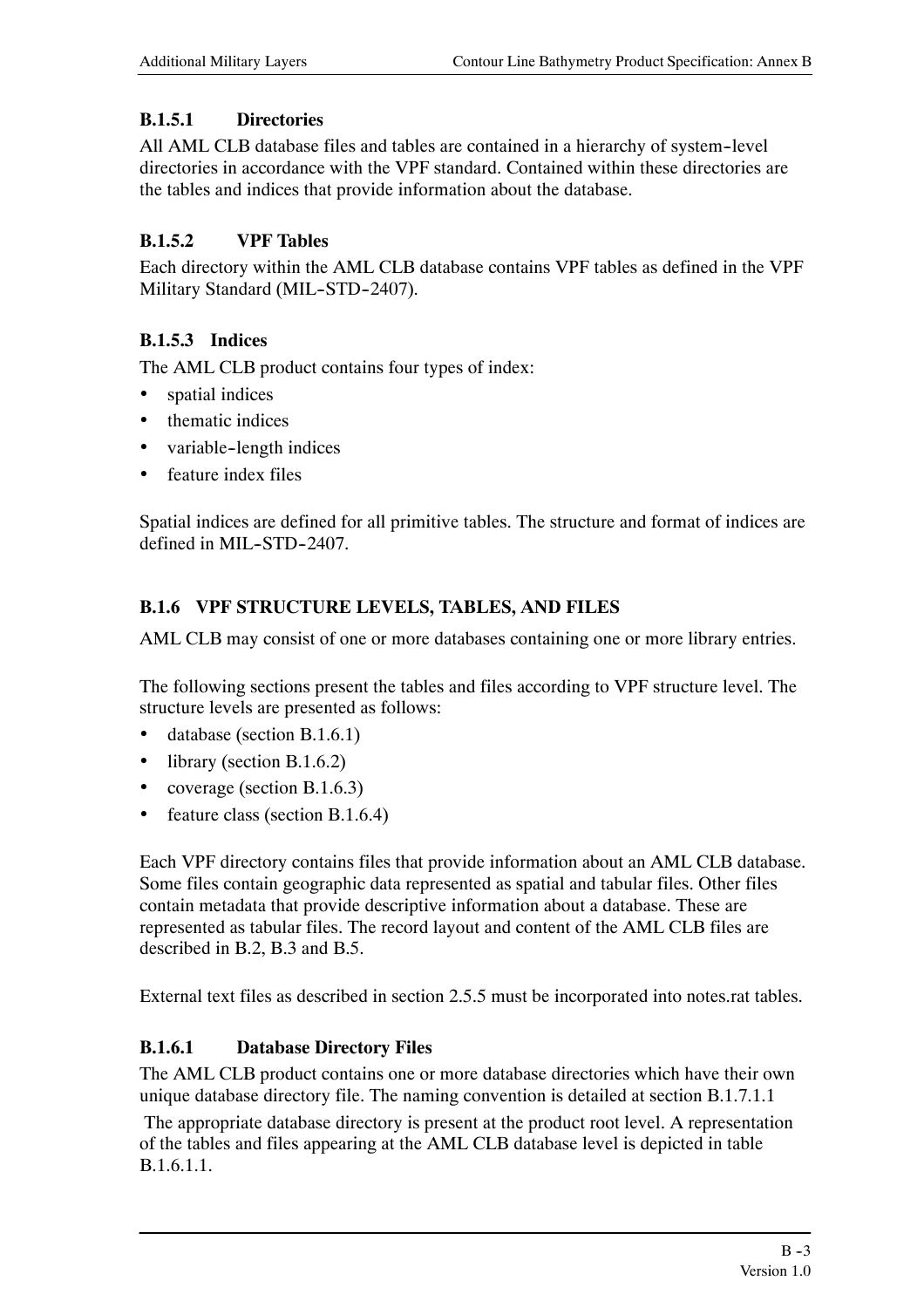## *B.1.6.1.1 AML CLB Database Directory Structure*



For AML CLB, the structure and content of the Database Header Table (dht) follows that defined in MIL- PRF- 0089049, Appendix B, B.3.1.2.

*B.1.6.1.2 AML CLB Database Table and File names*

|                                             | <b>Table or</b>  |
|---------------------------------------------|------------------|
| <b>Table or File Description</b>            | <b>File Name</b> |
| <b>AML CLB database directory</b>           | xxabcddd         |
| Database Header Table                       | dht              |
| Library Attribute Table                     | lat              |
| Database Header Table variable length index | $d$ hx           |
| <b>AML CLB library directories</b>          | xxanc123         |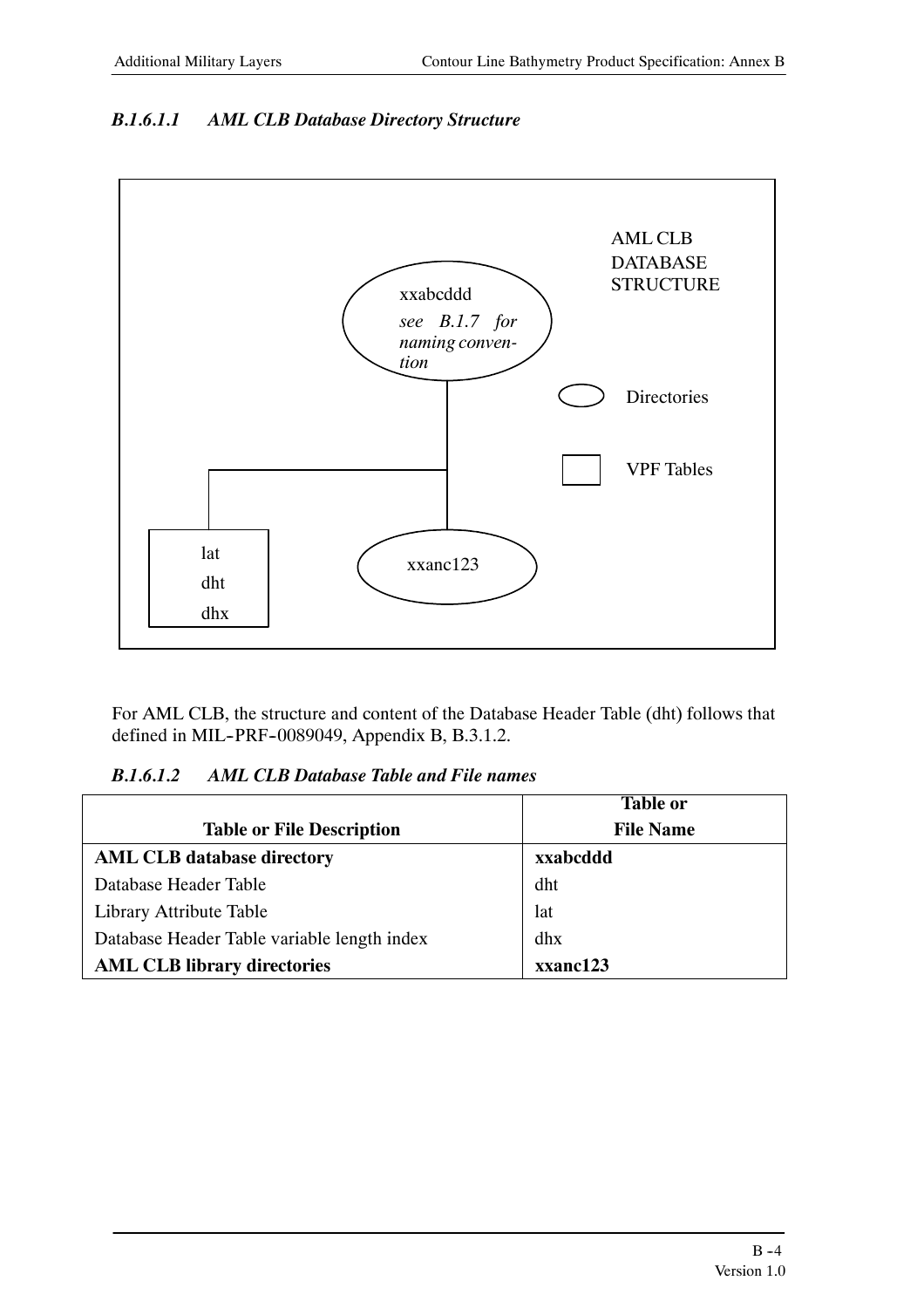# **B.1.6.2 Library Directory Files**

The contents of each AML CLB library is stored in a directory named using the convention prescribed in section B.1.7.1.2. A representation of the tables and files present in an example AML CLB library is depicted in table B.1.6.2.1.





# *B.1.6.2.2Library Meta Data*

The AML CLB library directory contains five mandatory meta data tables and two variable-length indices. These are:

- · Coverage Attribute Table (cat)
- Data Quality Table (dqt)
- Data Quality indeX (dqx)
- · Geographic Reference Table (grt)
- · Library Header Table (lht)
- Library Header indeX (lhx)
- · Lineage narrative table (lineage.doc)

The LINEAGE.DOC table is a data quality file related to the DQT, which describes how the data were processed for the database. It provides a textual description of the procedures used to collect the data in the AML CLB library, including special processing techniques, processing tolerances, feature interpretation rules and basic production quality assurance procedures, feature integration schemes and database design issues. This information is common to all coverages in the library.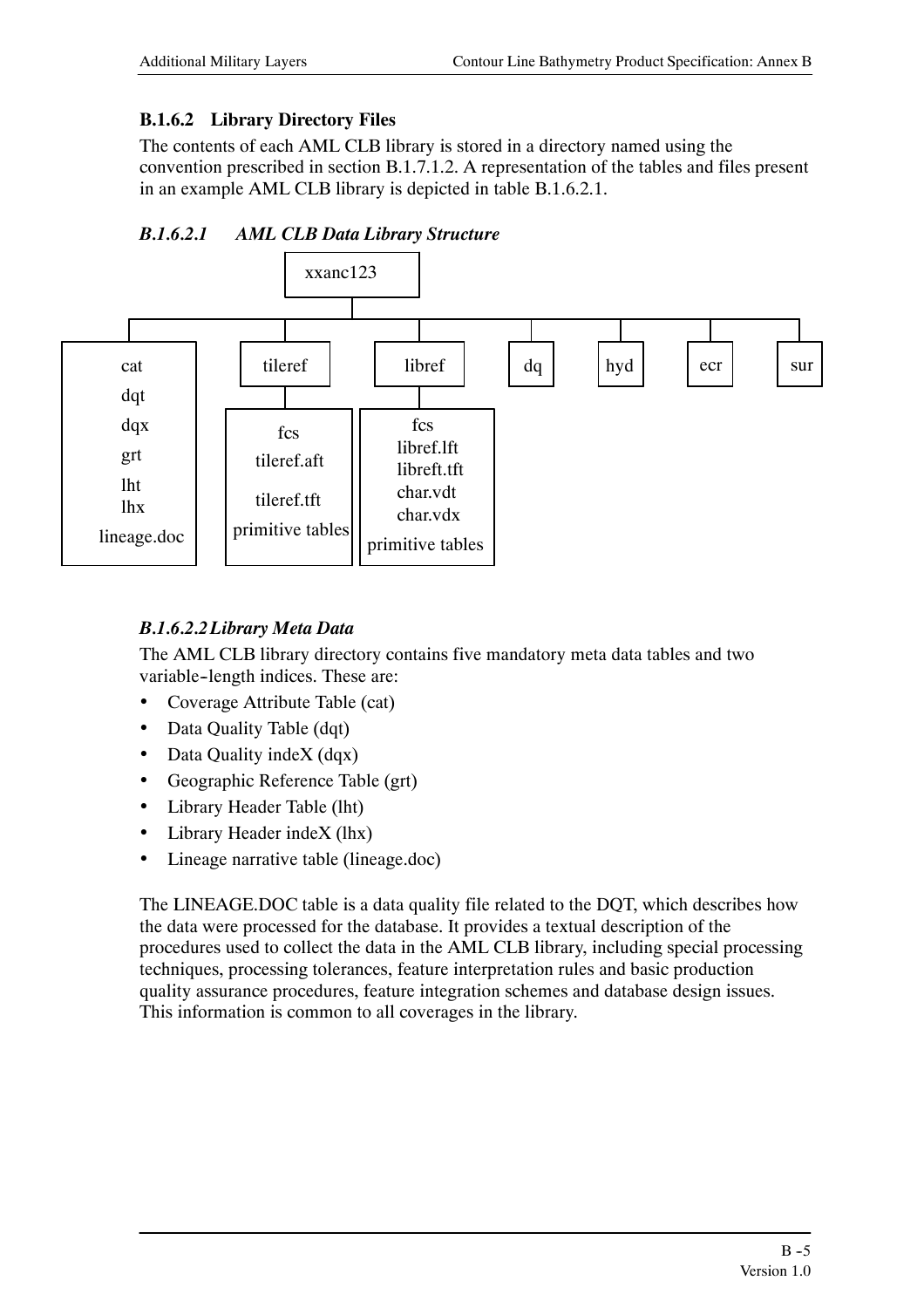# **B.1.6.3 Data Library Coverage Directory Files**

# *B.1.6.3.1 Library Coverages*

The AML CLB library contains the Tile Reference Coverage (tileref), Library Reference Coverage (libref), Data Quality (dq), Hydrography (hyd), Earth Cover (ecr) and Survey Information (sur) coverages. The AML CLB library tables, file names, and description are shown in table B.1.6.3.2.

| <b>Table or File Description</b>                  | <b>Table or File Name</b>          |
|---------------------------------------------------|------------------------------------|
| <b>Library Directory</b>                          | xxanc123 $\backslash$ <sup>1</sup> |
| Coverage Attribute (Description) Table            | cat                                |
| Library Header Table                              | <b>lht</b>                         |
| Geographic Reference Table                        | grt                                |
| Data Quality Index File                           | $\frac{dq}{dx}$                    |
| Data Quality Table                                | dqt                                |
| <b>Lineage Documentation File</b>                 | lineage.doc                        |
| <b>Library Reference Coverage Directory</b>       | xxanc123 \libref\                  |
| <b>Character Value Description Table</b>          | char.vdt                           |
| <b>Character Value Description Variable</b>       | char.vdx                           |
| Length Index                                      |                                    |
| Feature Class Schema Table                        | fcs                                |
| Library Reference Line Feature Table              | libref.lft                         |
| Library Reference Text Feature Table <sup>2</sup> | libreft.tft                        |
| Primitive tables <sup>3</sup>                     | primitive tables and indices       |
| <b>Tile Reference Coverage Directory</b>          | xxanc123 \tileref\                 |
| Feature Class Schema Table                        | fcs                                |
| Tile Reference Area Feature Table                 | tileref.aft                        |
| Tile Reference Text Feature Table <sup>2</sup>    | tilereft.tft                       |
| Primitive tables <sup>3</sup>                     | primitive tables and indices       |
| Data Quality <sup>4</sup>                         | dq                                 |
| Hydrography <sup>4</sup>                          | hyd                                |
| Earth Cover <sup>4</sup>                          | ecr                                |
| <b>Survey Information</b> <sup>4</sup>            | sur                                |

| <b>B.1.6.3.2</b> Library Tables, File Names and Description |  |  |  |  |
|-------------------------------------------------------------|--|--|--|--|
|                                                             |  |  |  |  |

#### **NOTE**

1: This is the directory name for an AML CLB Library.

2: These text feature tables are optional but may aid the user of the data to navigate more efficiently

around the library.

3: Primitive tables are described in section B.1.6.6.

4: Thematic Library Coverages are described in section B.1.6.3.3.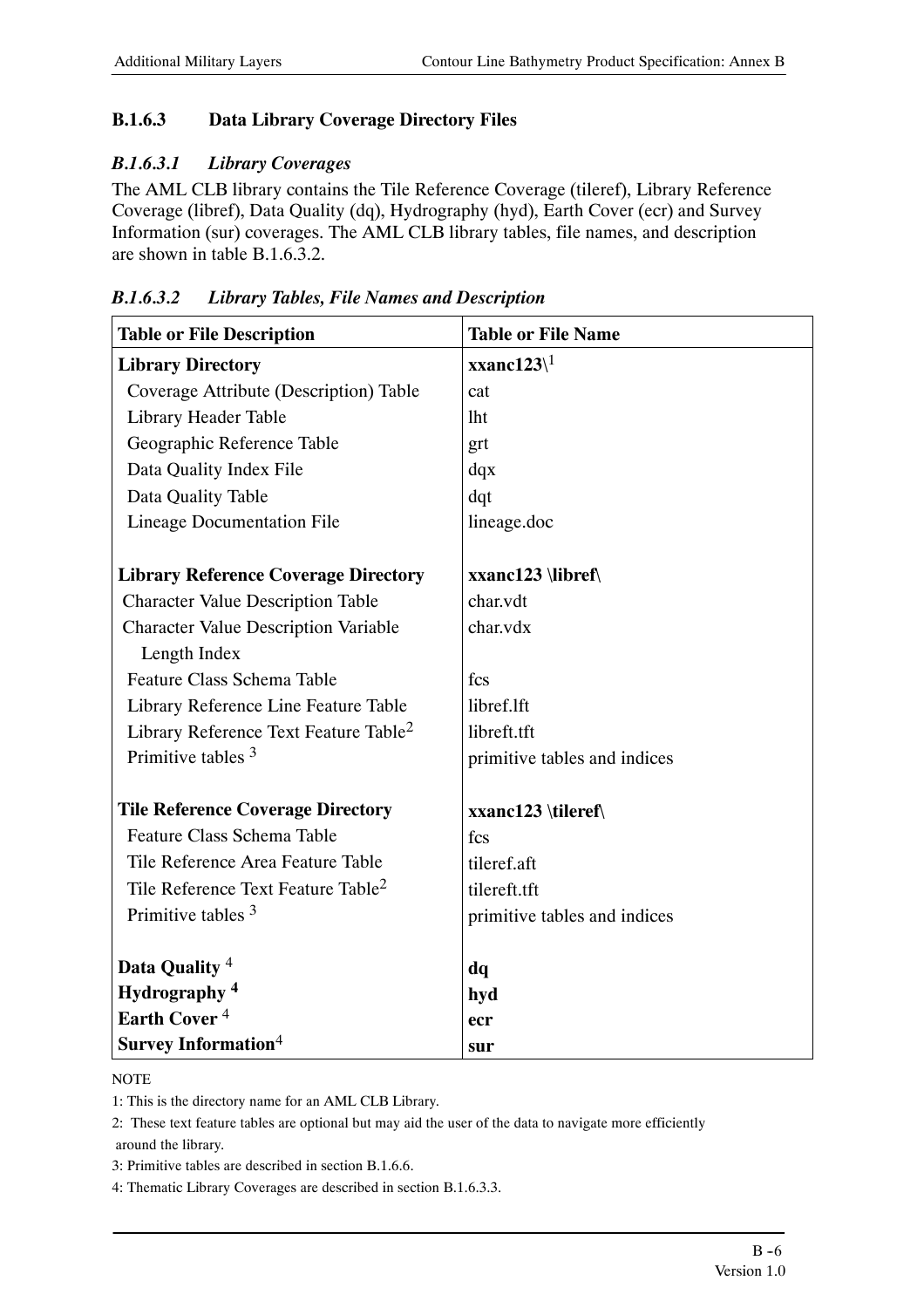## *B.1.6.3.3 Thematic Coverage Directory Files*

All thematic coverages are contained within a library directory. AML CLB thematic coverages share the same co- ordinate system, are spatially registered to one another, and contain tiled primitive tables. A list of the AML CLB coverage directories and a brief description are shown in table B.1.6.3.5.

# *B.1.6.3.4 AML CLB Thematic Coverage Structure*



NOTES:

1: The actual combination of tables in each coverage is based on a combination of the features present and level of topology within the coverage for that library.

\*: The asterisk is replaced with the prefix of the point ,line or area feature class name.

#: The hash is replaced with the prefix of the thematic index name, which is based on the column name to which the index refers.

 $\omega$ : the  $\omega$  is replaced with <primitive> table name (e.g. edg, end, or fac)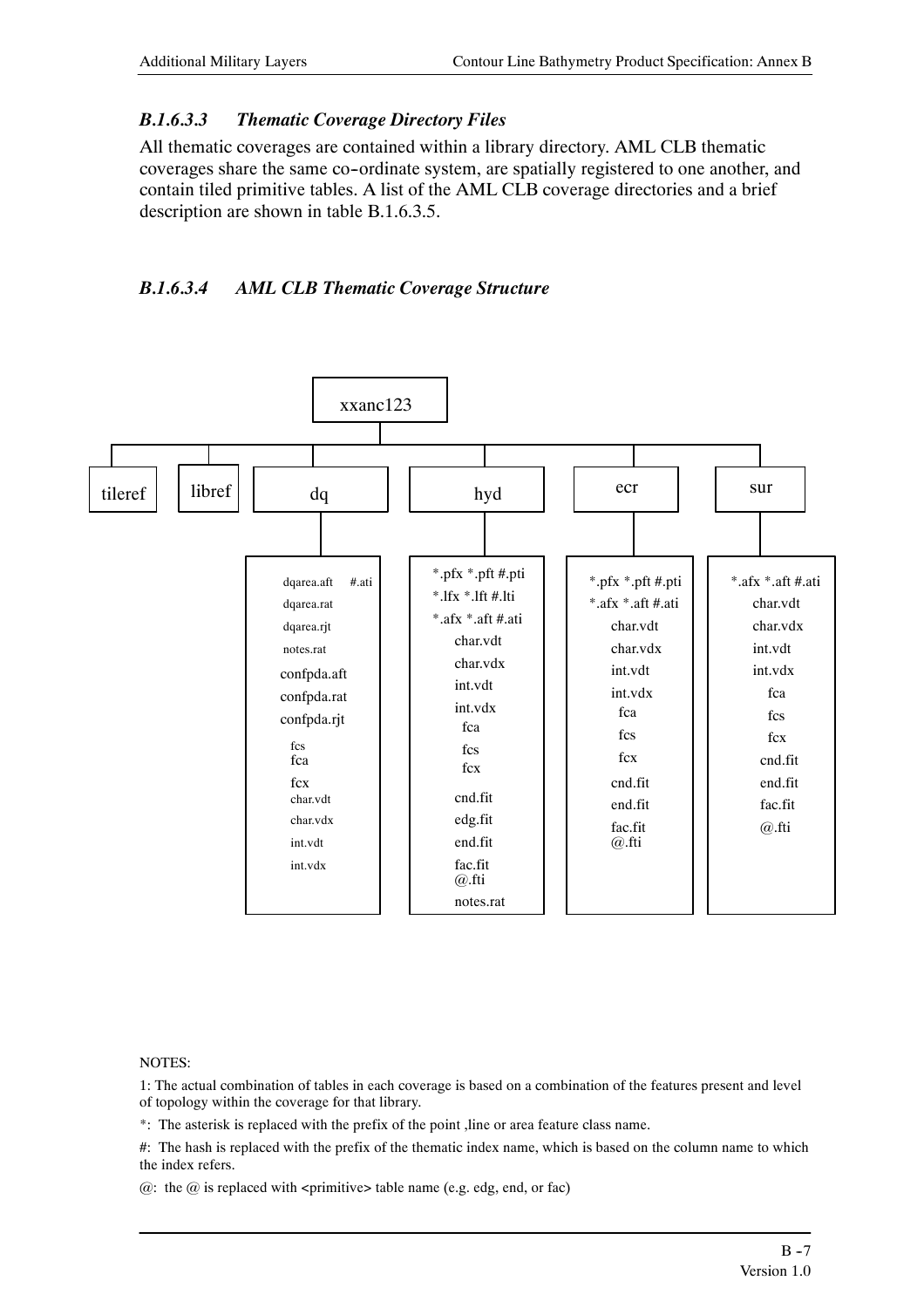| Library        | <b>Coverage Description</b> | <b>Coverage Name</b> |
|----------------|-----------------------------|----------------------|
| Data Libraries | Library Reference           | libref               |
|                | Tile Reference              | tileref              |
|                | Hydrography                 | hyd                  |
|                | Data Quality                | dq                   |
|                | <b>Earth Cover</b>          | ecr                  |
|                | <b>Survey Information</b>   | sur                  |

*B.1.6.3.5Directories and Descriptions for AML CLB Thematic Coverages*

# *B.1.6.3.6 Coverage Tables*

The coverage tables and their content will vary with each coverage (see B.1.6.3.7). Each coverage directory shall contain one Feature Class Schema table (fcs). All coverages that contain feature tables having the FACC feature code column will have a character value description table (char.vdt)<sup>3</sup>. Where FACC coded attributes are present, the description of their values will be defined in an integer value description table (int.vdt) .

*B.1.6.3.7 Coverage Tables and Description*

| [coverage name]       | Directory file.                                            |
|-----------------------|------------------------------------------------------------|
| fcs                   | Feature class schema table.                                |
| <b>FEATURE TABLES</b> | Point, line, area or text feature tables and in-<br>dexes. |
| char.vdt              | Character value description table.                         |
| int.vdt               | Integer value description table.                           |
| fca                   | Feature class attribute table.                             |

The AML CLB Hydrography (hyd), Earth Cover (ecr) and Survey Information (sur) coverages shall implement feature indices; Feature Index Tables (fit) and Feature Class Attribute Tables (fca).

# *B.1.6.3.8 Thematic coverages*

There are four thematic coverage directories present in the AML CLB data library. The contents of each AML CLB thematic coverage are stored in a directory whose name is represented in lower case letters with a two or three- character name that is representative of the thematic layer name. AML CLB uses hyd for Hydrographic, ecr for Earth Cover and sur for Survey Information. In addition, the AML CLB library contains a data quality (dq) coverage. The dq coverage may contain additional information about the source(s) that were used to produce AML CLB.

# *B.1.6.3.9 Coverage topology*

The topology level of each coverage is specified in the coverage attribute table (cat) within the library, see section B.3.3.1. Topology is not supported between coverages.

<sup>3</sup>The char.vdt table can also contain entries for feature tables containing other character columns in addition to the f\_code.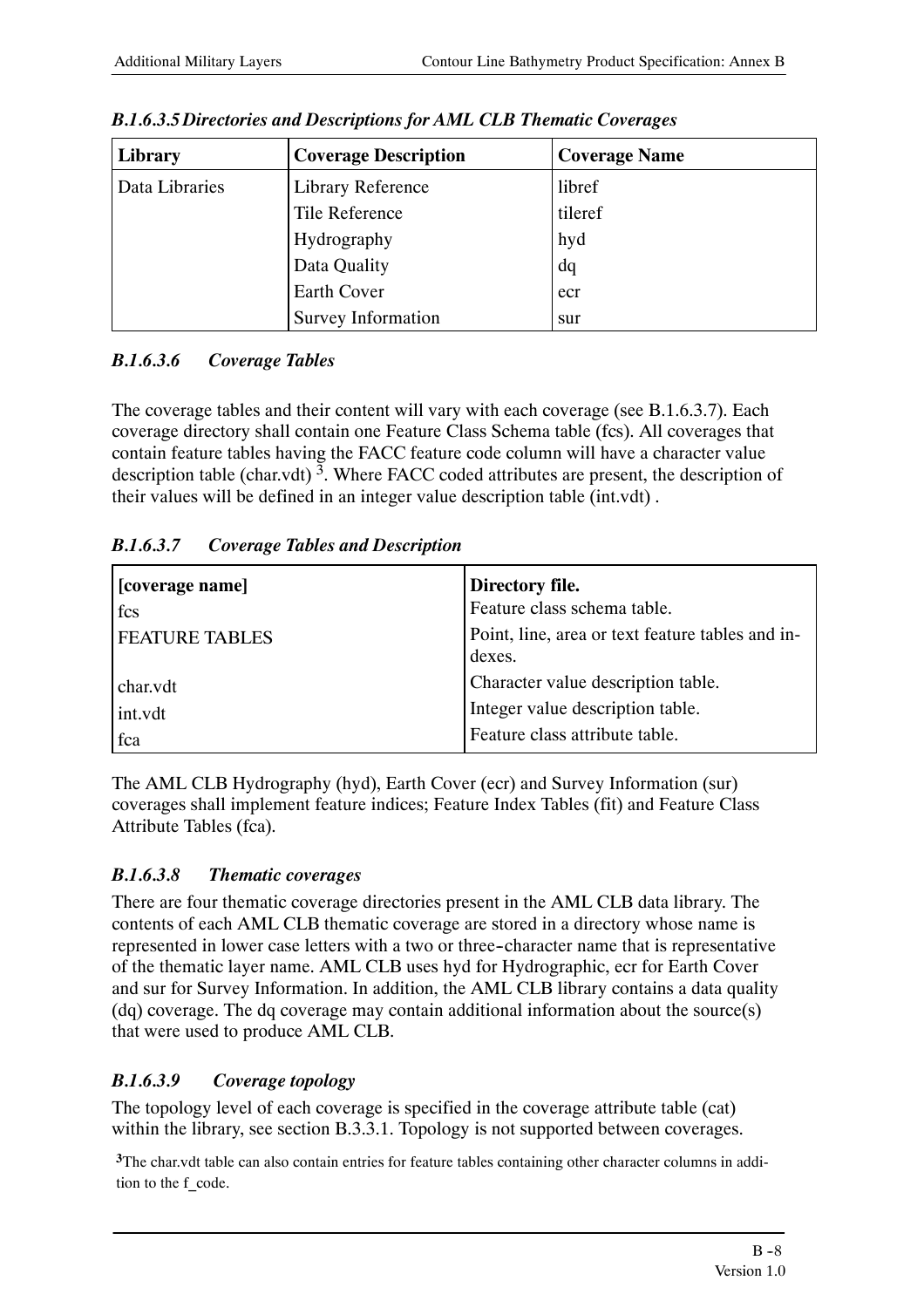# **B.1.6.4 Feature Class Structure Level**

# *B.1.6.4.1 Feature Class Definition*

A feature class is defined as a group of features sharing a homogeneous set of attributes and consists of one or more attribute tables and one or more primitive tables. These primitive tables store the spatial or geometric information defining the location of features. In tiled coverages, primitive tables are stored in sub- directories of the coverage directory. Coverages shall contain at least one feature class. Although a feature class is considered a structure level of VPF, along with the database, library, and coverage levels, feature classes are not represented as directories. Rather, the feature class level is represented by a combination of files stored at the coverage level. The definition of all possible features and attributes in AML CLB is presented in section 5, Data Dictionary.

## *B.1.6.4.2 Feature Class Types*

An AML CLB database may contain three or four feature class types as defined by MIL- STD- 2407, point, line, area and text (optional). The suffixes for each feature class type are shown below. The node feature class type is a sub-type of the point feature class type.

## *B.1.6.4.3Feature Table Suffixes.*

| l Point Feature Table     | .pft |
|---------------------------|------|
| l Line Feature Table      | .1ft |
| Area Feature Table        | .aft |
| <b>Text Feature Table</b> |      |

#### *B.1.6.4.4 Feature Class / Feature Table Names*

Feature class names and descriptions are product specific. Feature class names for AML CLB are shown below.

|                        | <b>Feature Classes</b> |            |             |
|------------------------|------------------------|------------|-------------|
| <b>Coverage Tables</b> | Point                  | Line       | Area        |
| dq                     |                        |            | dqarea.aft  |
|                        |                        |            | confpda.aft |
| hyd                    | soundp.pft             | contrl.lft | hydroa.aft  |
|                        |                        | hydroa.lft |             |
| ecr                    | seaap.pft              |            | seaaa.aft   |
| sur                    |                        |            | swatha.aft  |

#### *B.1.6.4.5 Number of Feature Classes*

The complete set of possible feature classes within each coverage is described in this specification; however, only those feature classes containing data are present in a coverage. The presence or absence of a feature class depends upon data content and availability.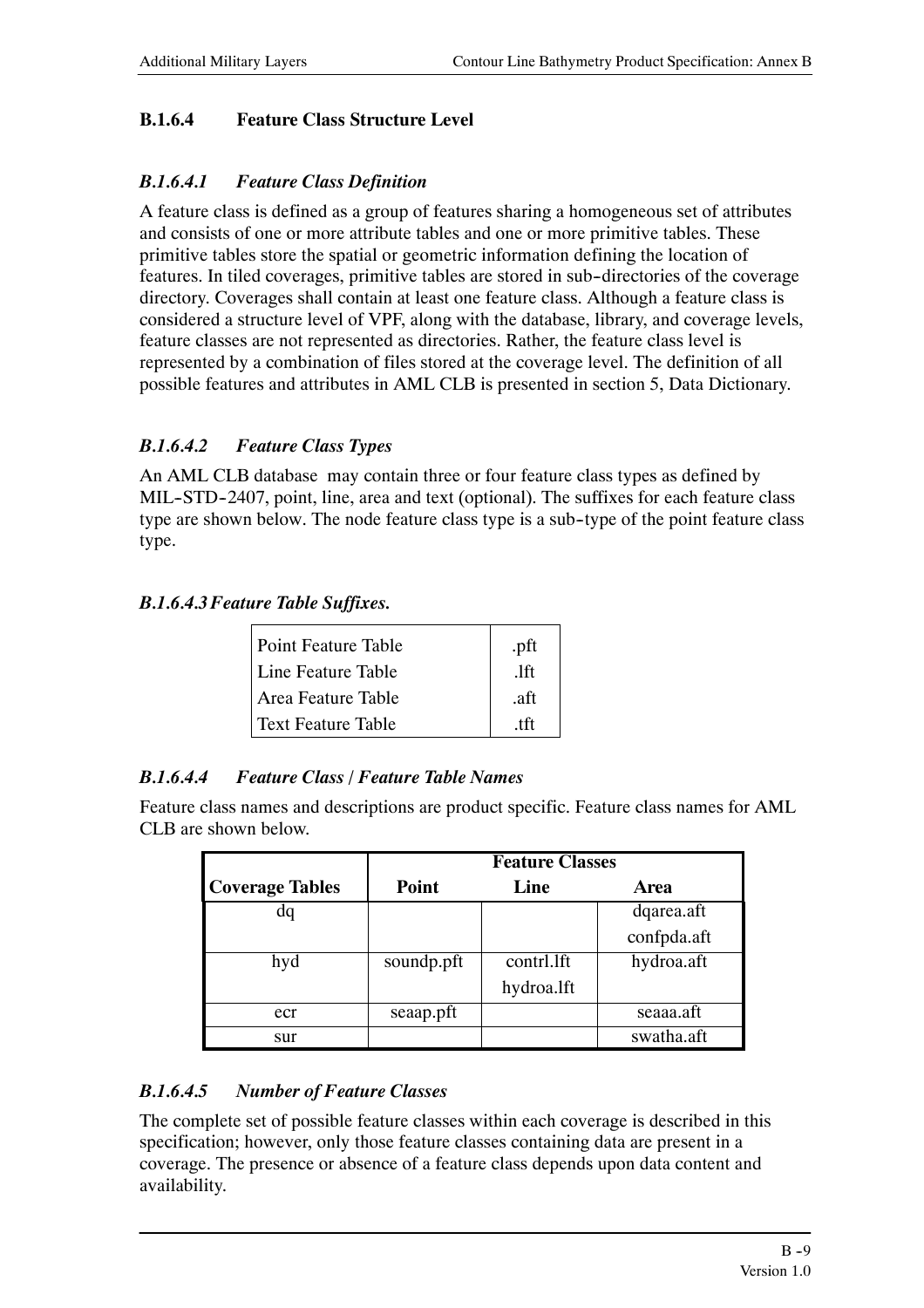#### **B.1.6.5 Feature Table Structures and Contents**

## *B.1.6.5.1 Feature Tables*

All feature tables (in tiled coverages) have the same structure. The feature table (e.g. soundp.pft) contains a row identifier column (or ID) followed by an "F\_CODE" attribute column. The F\_CODE field for each record contains a five-character FACC code value. The headings of the subsequent attribute columns are three- character FACC attribute codes. The attribute fields for each record will contain permitted values for the corresponding F\_CODE. Following the last FACC attribute code column there is a TILE\_ID column. This column contains the row ID of the tile reference area feature table record where the tile path name is stored and references the location of a primitive table. The last column in the point feature table is a primitive identifier column that contains the primitive record identifier for the feature record. This column is identified as \* ID (the \* is replaced with the CND, END, EDG or FAC primitive table name).

## *B.1.6.5.2Feature Join Tables.*

AML CLB does not utilize feature join tables (apart from the data quality coverage) as the relationship between features and primitives are one-to- one and not one-to-many.

#### **B.1.6.6 Primitive Tables and Associated Files**

AML CLB thematic coverages implement four geometric primitives (entity node (end), connected node (cnd), edge (edg) and face (fac)) as defined in MIL- $\overline{STD-2407}$ . The primitive tables contained in any coverage are dependent on the feature classes present in that coverage. However, there should be a minimum set of primitive tables that need to be present within a tile that is empty of data, for coverages with Level 3 topology (see section B.1.6.6.2).

The foreign- key columns contained in primitive tables shall be tailored to the coverage's actual topology level. For coverages with level 2 topology, entity node tables will not have a containing face column and edge tables will not have left and right face columns. The AML CLB primitive tables will contain feature table id columns. Primitive level supporting files, defined in MIL-STD-2407, are implemented in AML CLB as shown in section B.1.6.6.1. Examples of AML CLB primitive tables (end), (cnd), (edg) and (fac), are shown in tables B.1.6.6.2 to B.1.6.6.7.

The libref and tileref coverages have the option of containing text primitive tables. The format for these is given in sections B.3.4.5 and B.3.5.4.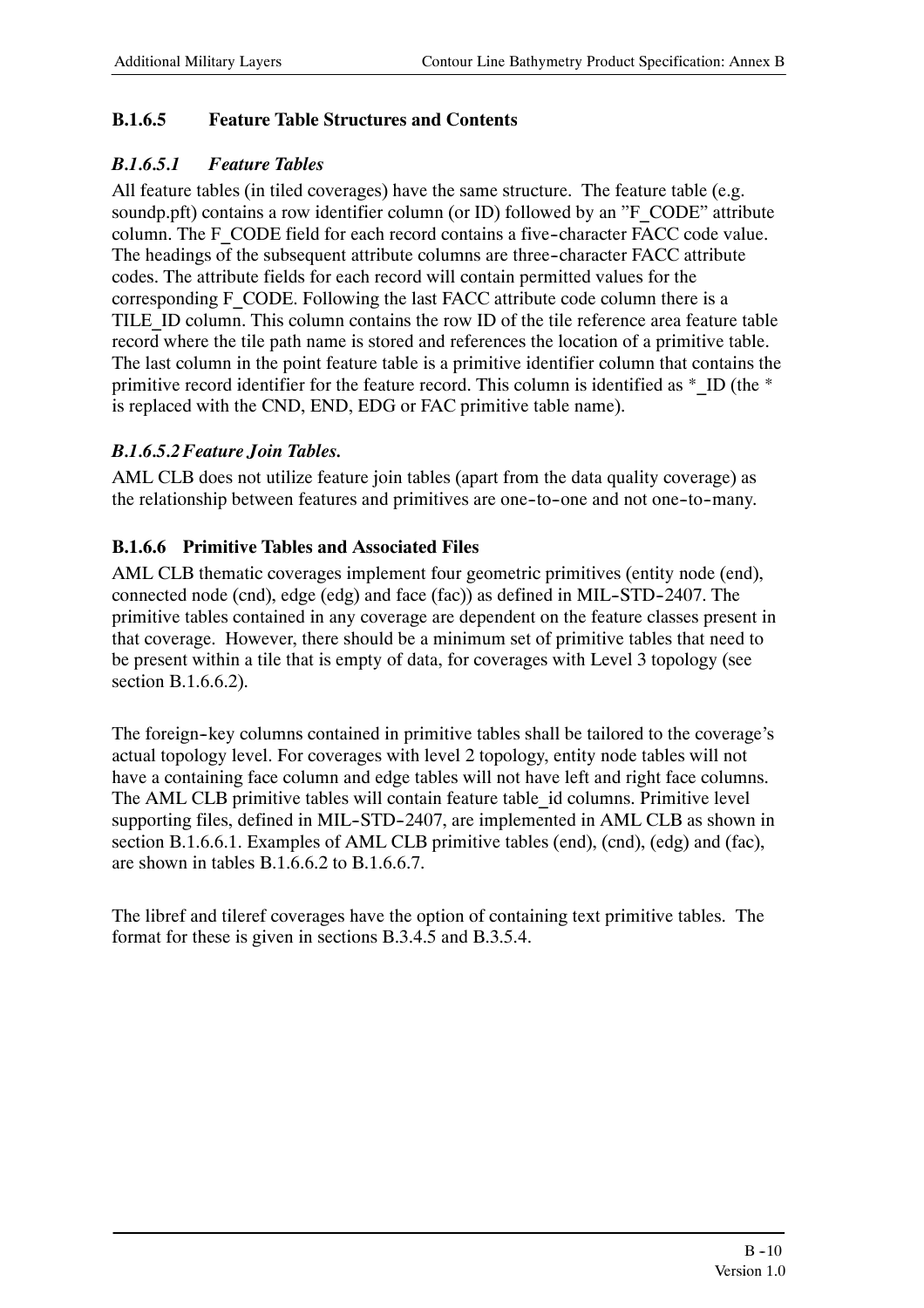| <b>Primitive Table</b> | <b>File Name</b> | <b>Table Description</b>        |
|------------------------|------------------|---------------------------------|
| <b>Face Table</b>      | fac              | Face primitive table            |
|                        | fbr              | Face bounding rectangle         |
|                        | fsi              | Face spatial index              |
|                        | rng              | Ring table                      |
|                        |                  |                                 |
| <b>Edge Table</b>      | edg              | Edge primitive table            |
|                        | ebr              | Edge bounding rectangle table   |
|                        | esi              | Edge spatial index.             |
|                        | edx              | Edge variable length index file |
|                        |                  |                                 |
| Entity node table      | end              | Entity node primitive table     |
|                        | nsi              | Entity node spatial index       |
|                        |                  |                                 |
| Connected node table   | cnd              | Connected node primitive table  |
|                        | csi              | Connected node Spatial Index    |
|                        | cnx              | Connected node variable length  |
|                        |                  | index file                      |
|                        |                  |                                 |
| Text table (optional)  | tsi              | Text spatial index file         |
|                        | <b>txx</b>       | Text variable length index file |
|                        | txt              | Text primitive table            |

*B.1.6.6.1 AML CLB Primitive Tables and Associated Files*

# *B.1.6.6.2 AML CLB Empty Tile Primitive Tables*

Level 3 topological coverages (i.e. hyd, ecr, sur and dq) require the following set of primitive tables where there are empty tiles. Coverages with different levels of topology do not require any primitive tables for tiles that are empty of data.

| <b>Primitive</b><br><b>Table</b> | <b>File</b><br>Name | <b>Table Description</b>        | Comment                                                 |
|----------------------------------|---------------------|---------------------------------|---------------------------------------------------------|
| Face Table                       | fac                 | Face primitive table            | Single entry for face $1$                               |
|                                  | fbr                 | Face bounding rectangle         | Single entry for face 1                                 |
|                                  | rng                 | Ring table                      | Contains ring 1 with a null<br>pointer to the edg table |
| Edge Table                       | edg                 | Edge primitive table            | Table header only                                       |
|                                  | ebr                 | Edge bounding rectangle table   |                                                         |
|                                  | edx                 | Edge variable length index file | Table header only                                       |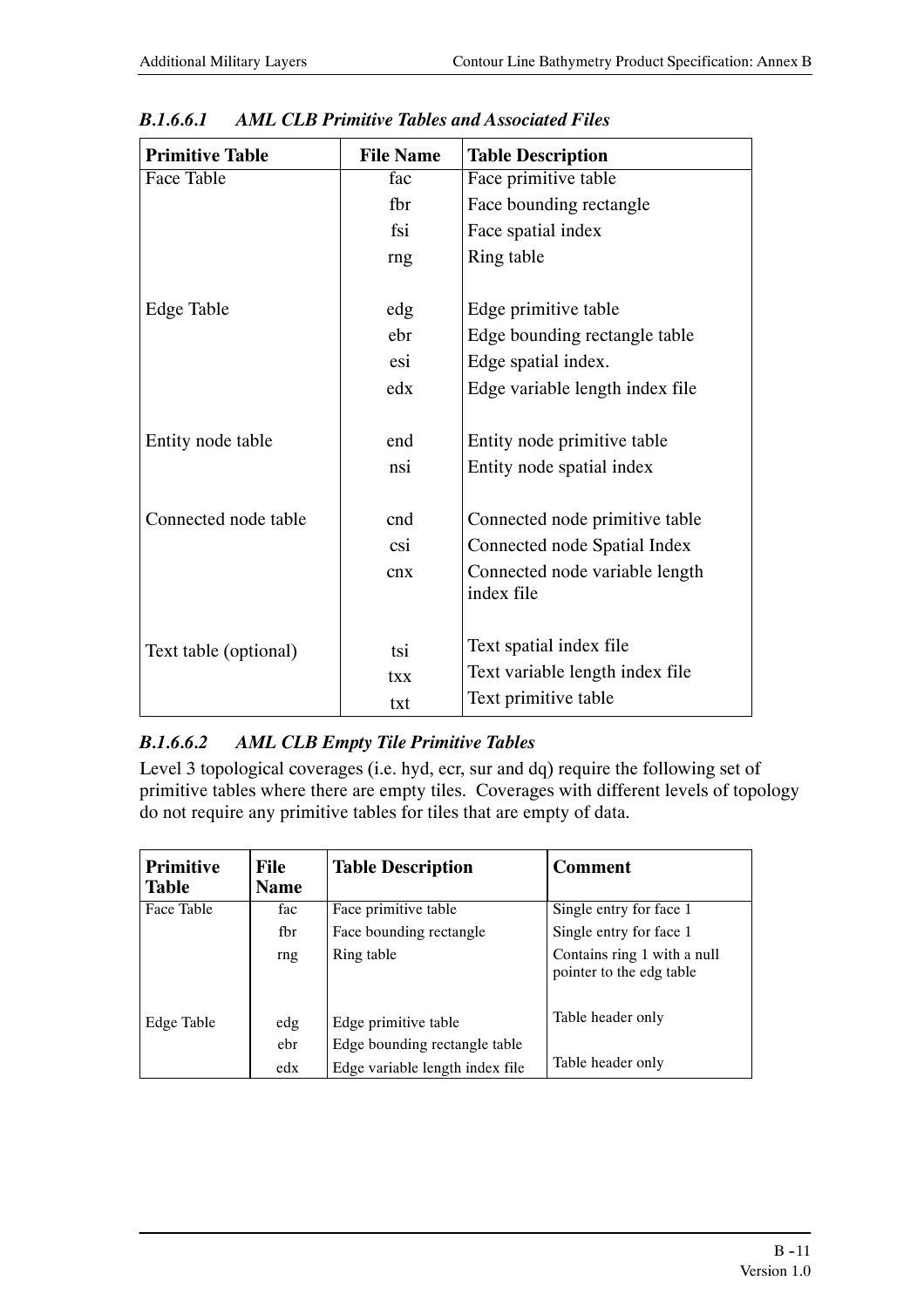#### *B.1.6.6.3 Format and Example of Content for Entity Node Primitive Table (end)*

| {Header length}L;                                                          |
|----------------------------------------------------------------------------|
| Entity Node Primitive Table;-;                                             |
| $id=I,1,P,Entity Node Primary Key, -, -, -$                                |
| <sup>*</sup> .pft id=I,1,N,Point Feature Table Identifier,-,-,-,:          |
| containing face=I,1,N, Face containing the Entity Point, $-$ , $-$ , $-$ : |
| coordinate=C,1,N,Entity Point Co-ordinates,-,-,-,:;                        |

|         |                                       | -42.016899, 59.947910 |
|---------|---------------------------------------|-----------------------|
|         |                                       | -44.550789, 59.408119 |
|         |                                       | -44.296268, 59.358200 |
| $\cdot$ | $\bullet$<br>$\overline{\phantom{a}}$ |                       |
|         |                                       | X.XXX V.VVV           |

## *B.1.6.6.4 Format and Example of Content for Connected Node Primitive Table (cnd)*

| ${Header length}L;$                                                           |  |
|-------------------------------------------------------------------------------|--|
| Connected Node Primitive Table;-;                                             |  |
| $id=I,1,P,Node Primary Key, -, -, -$                                          |  |
| *.pft id=I,1,N, Node Feature Table Identifier,-,-,-,:                         |  |
| first edge=K,1,N,Edge Key (Foreign Key to the Edge Table), $-$ , $-$ , $-$ ,: |  |
| coordinate= $C$ ,1,N,Node $Co$ -ordinates,-,-,-,:;                            |  |
|                                                                               |  |

|                                       |         | 64 3,0,0  | -44.997379, 53.307590 |
|---------------------------------------|---------|-----------|-----------------------|
|                                       |         | 64 2,0,0  | -44.997421, 53.414478 |
|                                       |         | 64 3,0,0  | -43.516121, 53.758831 |
| $\bullet$<br>$\overline{\phantom{a}}$ | $\cdot$ | $\bullet$ |                       |
|                                       | n       | n,n,n     | X.XXX V.YVV           |

# *B.1.6.6.5 Format and Example of Content for Edge Primitive Table (edg)*

| {Header length} $L$ ;                                                             |                         |                                      |      |        |        |       |       |                       |  |  |
|-----------------------------------------------------------------------------------|-------------------------|--------------------------------------|------|--------|--------|-------|-------|-----------------------|--|--|
|                                                                                   | Edge Primitive Table;-; |                                      |      |        |        |       |       |                       |  |  |
|                                                                                   |                         | $id=I,1,P,Edge Primary Key, -, -, -$ |      |        |        |       |       |                       |  |  |
| *.1ft id=I,1,N,Line Feature Table ID,-,-,-,:                                      |                         |                                      |      |        |        |       |       |                       |  |  |
| start node=I,1,N,Start Node (foreign key to node primitive),-,-,-,:               |                         |                                      |      |        |        |       |       |                       |  |  |
| end node=I,1,N,End Node (foreign key to node primitive),-,-,-,:                   |                         |                                      |      |        |        |       |       |                       |  |  |
| right face=K,1,N,Right Face (foreign key to face primitive), $-$ , $-$ , $-$ ,:   |                         |                                      |      |        |        |       |       |                       |  |  |
| left face= K,1,N,Left Face (foreign key to face primitive), $-$ , $-$ , $-$ ,:    |                         |                                      |      |        |        |       |       |                       |  |  |
| right edge=K,1,N,Right Edge from End Node (foreign key to edge primitive),-,-,-,: |                         |                                      |      |        |        |       |       |                       |  |  |
| left edge=K,1,N,Left Edge from Start Node (foreign key to edge primitive),-,-,-,: |                         |                                      |      |        |        |       |       |                       |  |  |
| coordinates=C,*,N,Edge Co-ordinates,-,-,-:;                                       |                         |                                      |      |        |        |       |       |                       |  |  |
|                                                                                   |                         |                                      |      |        |        |       |       |                       |  |  |
|                                                                                   |                         | 743                                  | 1963 | 5.12.7 | 4.10.3 | 5.4.7 | 4,3,6 | -39.997089, 54.414478 |  |  |

|  | 743 | 1963 | <b>س د</b> اء ح<br>$\sim$ . 1 $\sim$ | 4.10.3 | 547<br>$\cup$ . T. I | 4,3,6 | -39.997089, 54.414478 |
|--|-----|------|--------------------------------------|--------|----------------------|-------|-----------------------|
|  |     |      |                                      |        |                      |       |                       |
|  |     |      | n,n,n                                | n,n,n  | n,n,n                | n,n,n | X.XX V.VV             |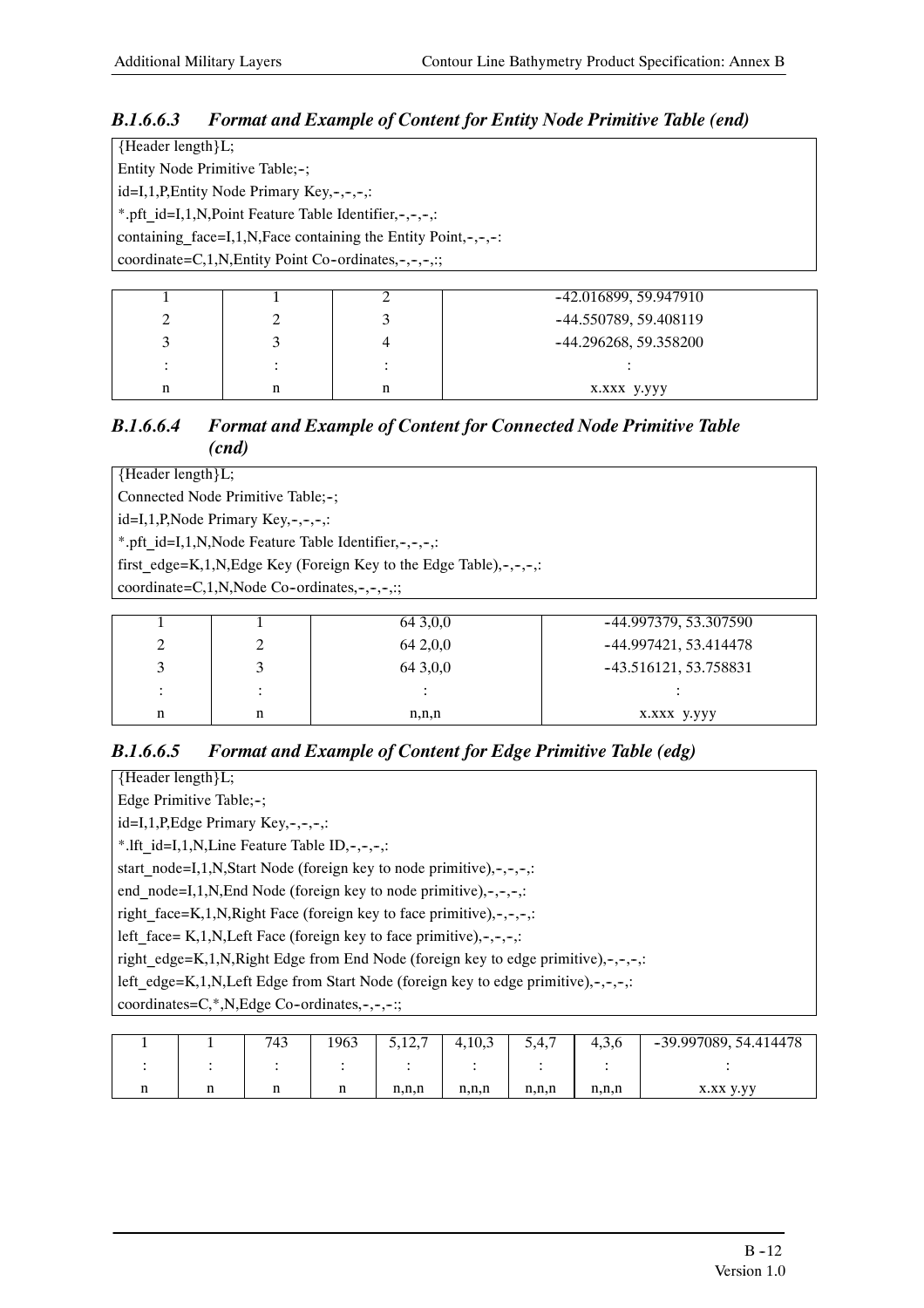### *B.1.6.6.6 Format and Example of Content for Face Primitive Table (fac)*

| $H$ eader length $L$ ;                                           |
|------------------------------------------------------------------|
| Face Primitive Table;-;                                          |
| $id=I,1,P,$ Face Primary Key,-,-,-,:                             |
| <sup>*</sup> .aft id=I,1,N,Area Feature Table Identifier,-,-,-,: |
| ring ptr=I,1,N,Foreign key to Ring Table,-,-,-,:;                |
|                                                                  |

# *B.1.6.6.7Format and Example of Content for a Text Primitive Table (txt)*

Text primitive tables may only be used in the libref and tileref coverages. Examples of these tables are given at B.3.4.4 and B.3.5.3.2.

### *B.1.6.6.8 Format and Example of Content for a Ring Table (rng)*

| ${Header length}L;$                                 |  |      |  |  |  |
|-----------------------------------------------------|--|------|--|--|--|
| $Ring Table; -;$                                    |  |      |  |  |  |
| $id=I,1,P,$ Ring Primary Key,-,-,-,:                |  |      |  |  |  |
| face id=I,1,N,Foreign key to Face Table,-,-,-,:     |  |      |  |  |  |
| start_edge=I,1,N,Foreign key to Edge Table,-,-,-,:; |  |      |  |  |  |
|                                                     |  |      |  |  |  |
|                                                     |  | null |  |  |  |
|                                                     |  | 47   |  |  |  |

### *B.1.6.6.9 Format and Example of Content for Bounding Rectangle tables (ebr and fbr)*

{Header length}; Bounding Rectangle Table;-;  $id = I, 1, P, Row, -, -, -, :$ xmin=F,1,N,Minimum X Co-ordinate,-,-,-,: ymin=F,1,N,Minimum Y Co-ordinate,-,-,-,: xmax=F,1,N,Maximum X Co-ordinate,-,-,-,: ymax=F,1,N,Maximum Y Co-ordinate,-,-,-,:;

| -39.997089   | 65.490257 | $-25.049030$ | 69.198769 |
|--------------|-----------|--------------|-----------|
| $-9.398327$  | 39.360821 | $-1.254527$  | 44.455929 |
| $-24.519150$ | 63.397961 | $-13.486600$ | 66.469589 |
|              |           |              |           |
| n            |           |              |           |

Note that for face bounding rectangle tables (fbr) the values for face 1 bounds are VPF null.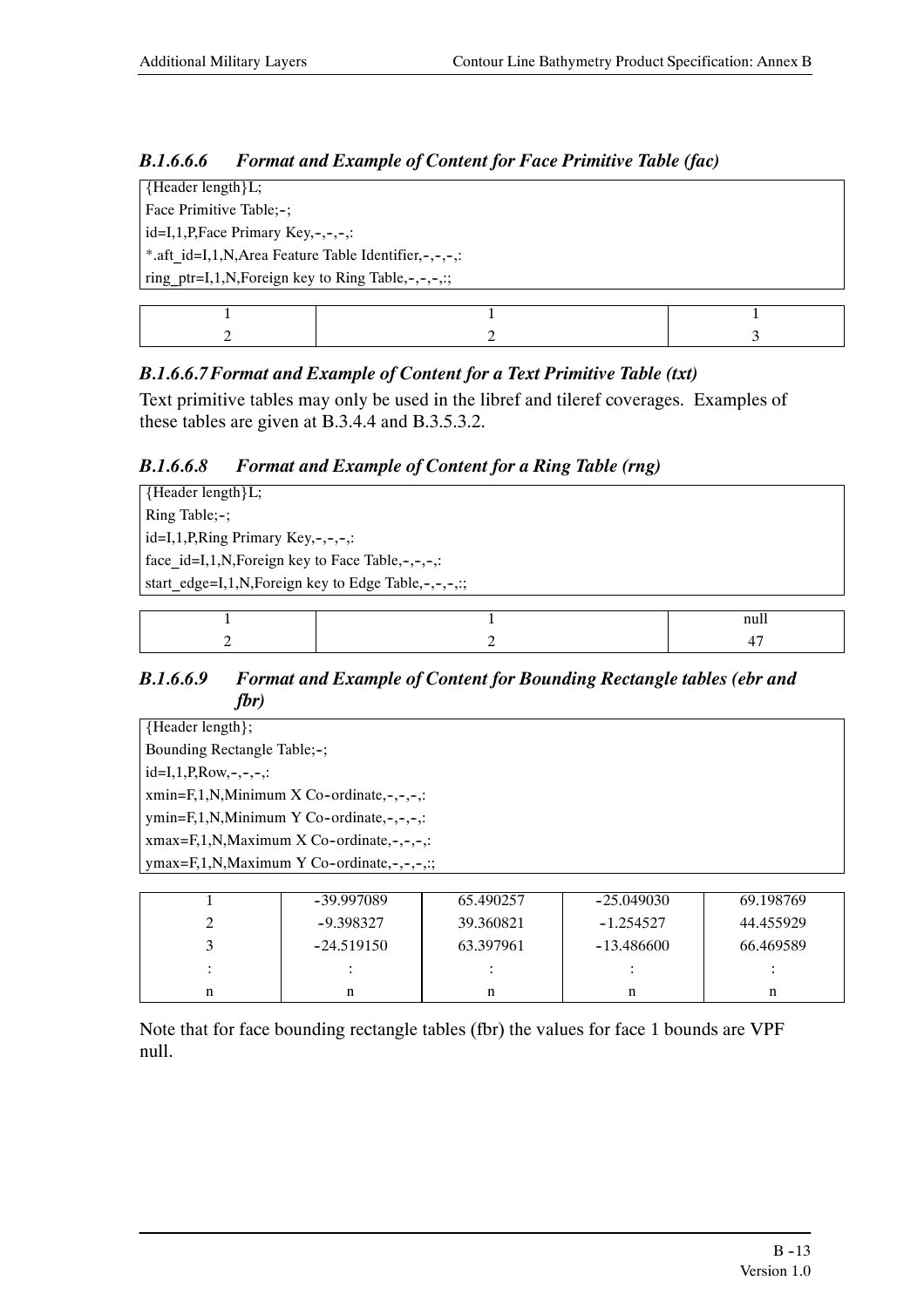### **B.1.7 NAMING CONVENTIONS**

For full details of naming conventions and lists of reserved directory, table, file names, and extensions used in VPF, refer to MIL-STD-2407.

#### **B.1.7.1 Database and library Names**

### *B.1.7.1.1 Database*

The AML CLB database naming convention for VPF is as follows:

#### **xxabcddd**

#### Where

- **xx** = the two-letter NATO country code of the producer (NATO STANAG 1059).
- **a** = the first character of the three-letter AML product identifier. As defined, the overall basic AML service would be made up of seven S-57 products:
	- m MFF (Maritime Foundation and Facilities)
	- e ESB (Environment, Seabed and Beach)
	- r RAL (Routes Areas and Limits)
	- l LBO (Large Bottom Objects)
	- s SBO (Small Bottom Objects)
	- c CLB (Contour Line Bathymetry)
	- i IWC (Integrated Water Column)
- **= identifies whether the exchange set contains base or update files<sup>4</sup>** 
	- b Base
	- u Update
- $c =$  the security classification code:
	- n COSMIC TOP SECRET w– FOCAL TOP SECRET t – TOP SECRET s - SECRET c - CONFIDENTIAL r - RESTRICTED u - UNCLASSIFIED

**ddd** = is the mandatory three-digit geographic area identification code. Codes for use in AML are product specific and have yet to be fully defined.

### *B.1.7.1.2 Library*

AML CLB will follow the naming convention specified below.

**<sup>4</sup>** VPF data sets will always be base unless an update system is developed in the future.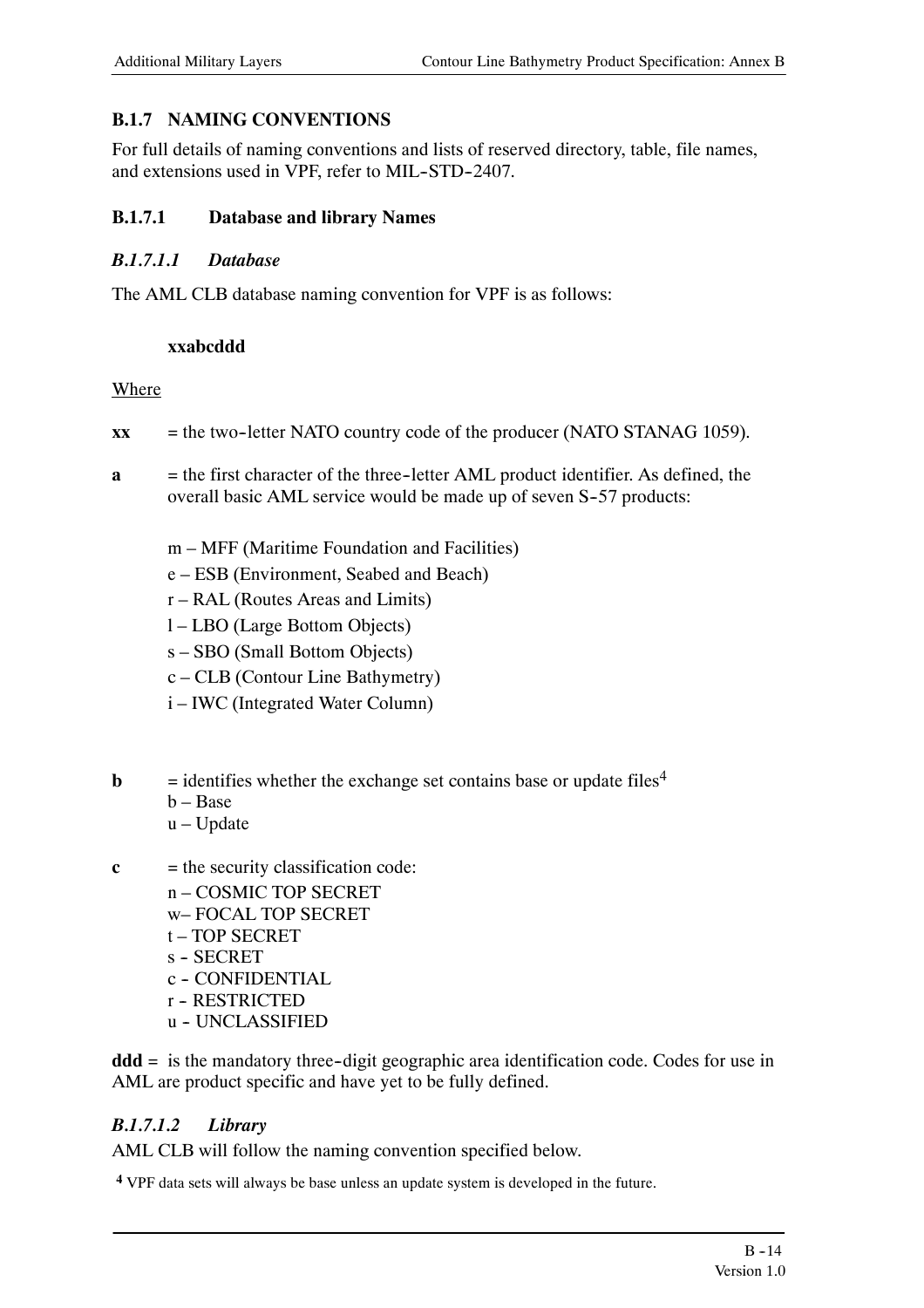Example

### **xxanc123**

#### Where

- $\mathbf{x} \mathbf{x}$  = the two-letter NATO country code of the producer (NATO STANAG 1059)
- **a** = the first character of the three-letter AML product identifier.
- **n** = Scale ranges for AML. Potential values are given below.
	- 0 Non- Scaled Information only
	- $1 1:40,000,000$ 2 - 1: 10,000,000 - 1:62,500,000 3 - 1: 2,000,000 - 1:12,500,000 4 - 1:400,000 - 1: 2,500,000 5 - 1:100,000 - 1:625,000  $6 - 1:20,000 - 1:125,000$ 7 - 1:4,000 - 1:25,000 8 - 1:1,000 - 1:6,250  $9 - 1:1,500$
- $c =$  the security classification code:
	- n COSMIC TOP SECRET
	- w FOCAL TOP SECRET
	- t TOP SECRET
	- s SECRET
	- c CONFIDENTIAL
	- r RESTRICTED
	- u UNCLASSIFIED

**123** = product specific identification. This is dependent upon the geographical partitioning of the product and has yet to be fully defined.

### **B.1.7.2 Tables and File Names**

The table below provides the naming conventions for the table extensions or table names used in AML CLB for the following:

- · feature table extensions
- · primitive table names
- · thematic index extensions
- · spatial index file names
- · variable-length index extensions.

| <b>Table or File Type</b>         | Line     | <b>Point</b> | <b>Node</b>              | Face     | <b>Text</b> |
|-----------------------------------|----------|--------------|--------------------------|----------|-------------|
| Feature Table and Thematic Index  | lft, lti | pft, pti     | pft                      | aft, ati | tft         |
| Primitive Table and Spatial Index | edg, esi | end, nsi     | cnd, csi                 | fac, fsi | txt, tsi    |
| Variable-length Index             | lfx      | pfx          | $\overline{\phantom{a}}$ | afx      | txx         |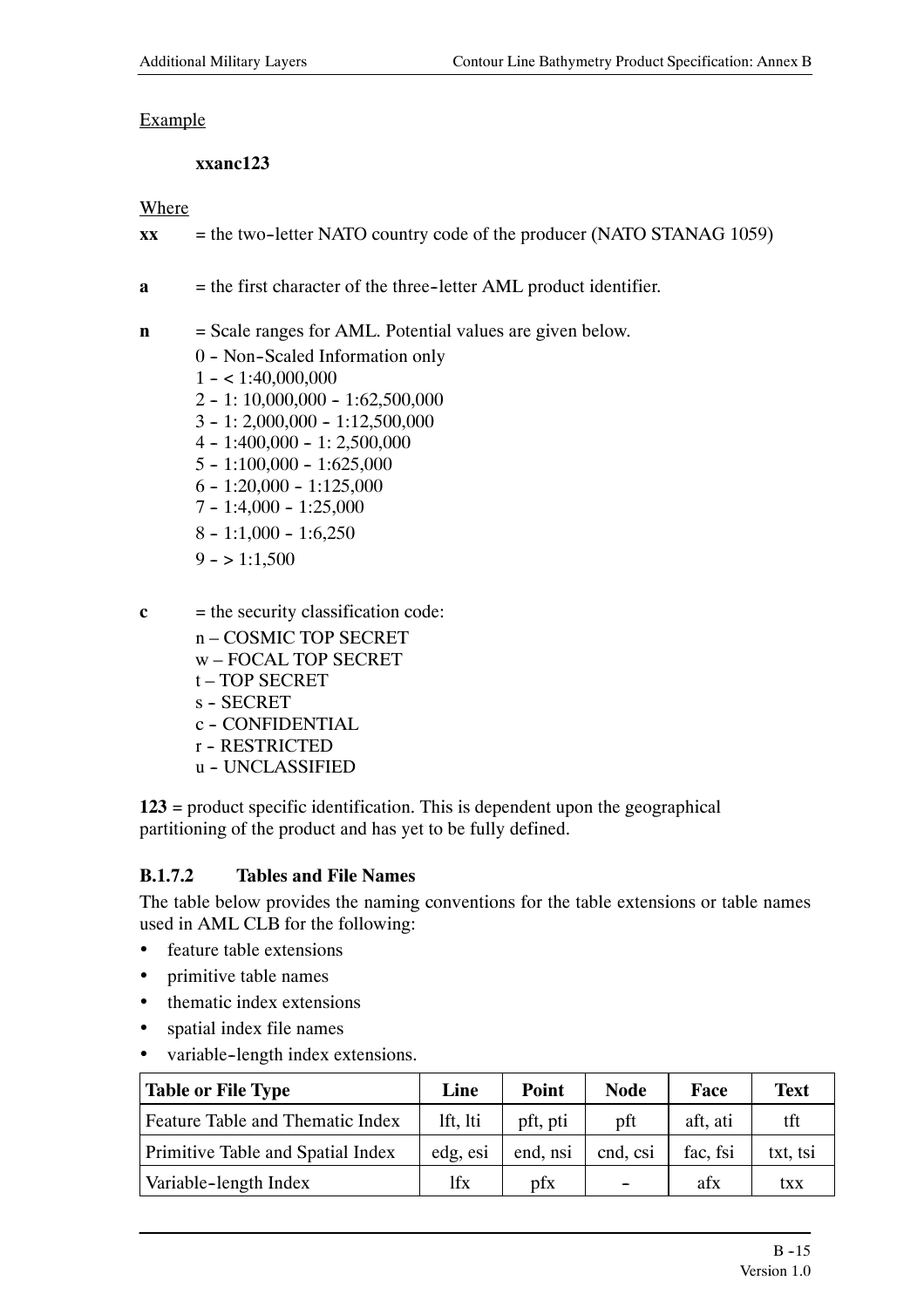# **B.1.8 LANGUAGE AND CHARACTER SETS**

All text will be limited to the characters found in the Latin alphabet primary code table, see DIGEST, Part 3, section 5.1.4, Textual Information.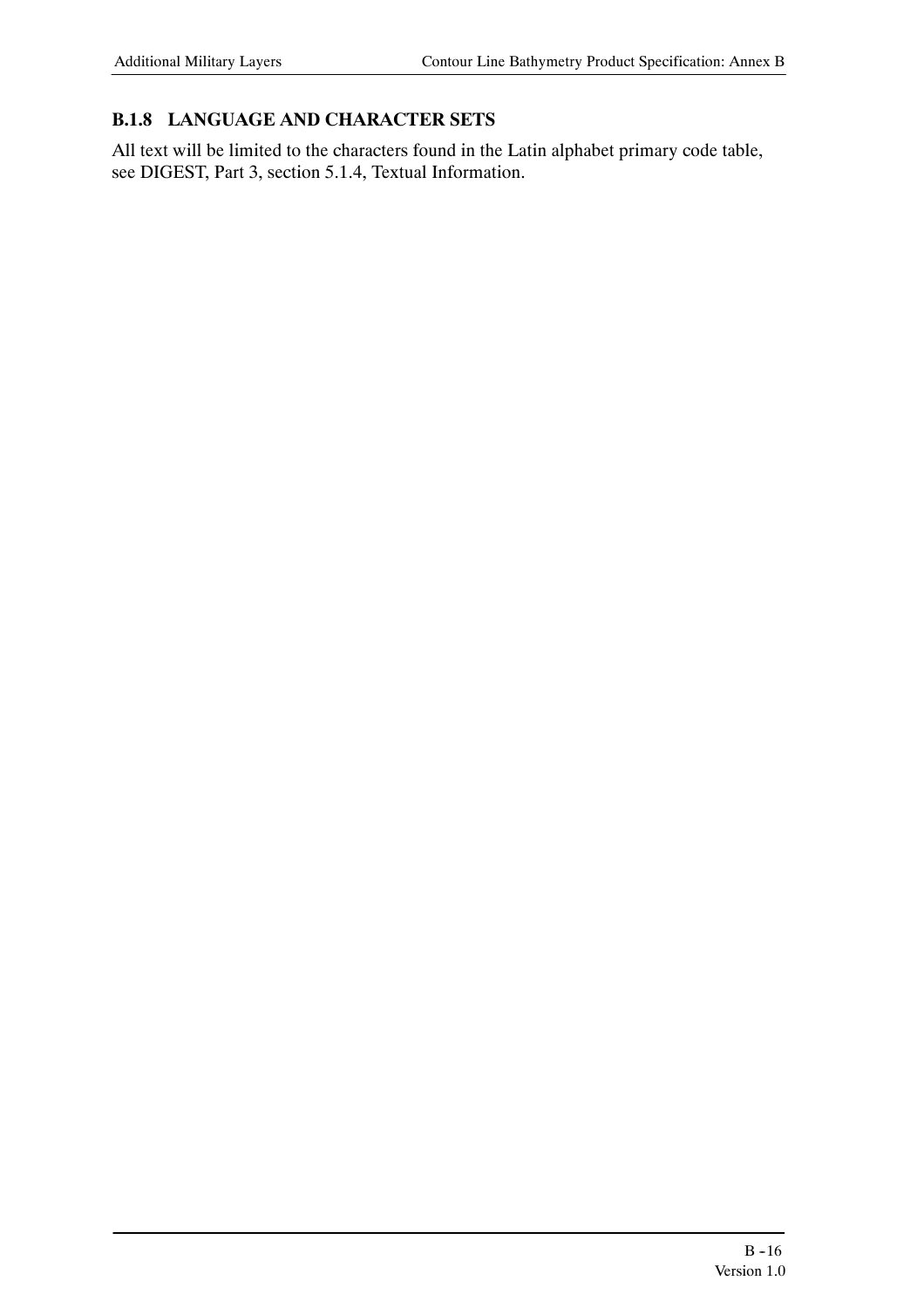# **B.2 AML CLB DATABASE VPF TABLES AND CONTENTS**

### **B.2.1 SCOPE**

This section describes the structure and content of each VPF table in the AML CLB database directory. The information contained herein is mandated for compliance.

It should be noted, that all examples of meta- data tables (at the database and library levels) given in this Product Specification contain information pertinent to AML CLB.

### **B.2.2 DATABASE META DATA TABLES**

An AML CLB database directory file shall appear at the data set root level. It contains the following database meta data files:

| <b>Table or File Description</b>            | <b>Table or File Name</b> |
|---------------------------------------------|---------------------------|
| <b>Database Directory File</b>              | xxabcddd                  |
| Library Attribute (extent) Table            | lat                       |
| Database Header Table                       | dht                       |
| Database Header Table variable length index | dhx                       |

Note that in these and other meta data tables certain entries containing information specific to the UKHO have been included as an illustration of the content.

#### **B.2.2.1 Format and Content of the Database Header Table (dht)**

|                         | {Header length}L;                                                            |
|-------------------------|------------------------------------------------------------------------------|
|                         | Database Header Table;-;                                                     |
| $\mathbf{1}$            | $id=I,1,P,Row Identification, -,-,-,$ :                                      |
| $\overline{\mathbf{c}}$ | vpf version=T,10,N,VPF version number,-,-,-,:                                |
| $\overline{3}$          | database name=T,8,N,Directory name of this database,-,-,-,:                  |
| $\overline{4}$          | database desc=T,100,N,Description of this database,-,-,-,:                   |
| $\sqrt{5}$              | media standard=T,20,N,Media Standard,-,-,-,:                                 |
| 6                       | originator=T,50,N,Producer of this database,-,-,-,:                          |
| $\boldsymbol{7}$        | addressee=T,100,N,Address of the producer,-,-,-,:                            |
| $8\,$                   | media volumes=T,4,N,Number of Volumes in this database, $-$ , $-$ , $-$ ,:   |
| 9                       | seq numbers= $T^*$ , N, The Sequential Number(s) in this database, -, -, -,: |
| 10                      | num data sets=T,4,N,Number of Libraries,-,-,-,:                              |
| 11                      | security class=T,1,N,Security Classification,-,-,-,:                         |
| 12                      | $downgrading=T,3,N,Downgrading,-,-,-,.$                                      |
| 13                      | downgrade_date=D,1,N,Date of downgrading,-,-,-,:                             |
| 14                      | releasability= $T, 20, N$ , Releasability restrictions of data, -, -, -,:    |
| 15                      | transmittal $id=T,1,N,$ Unique Transmittal Identifier,-,-,-,:                |
| 16                      | edition number=T,10,N,Edition Number of this database,-,-,-,:                |
| 17                      | edition date= $D,1,N,D$ ate of edition,-,-,-,:                               |
| 18                      | IDO status=T,20,N,International Defence Organization status,-,-,-,:          |
| 19                      | own authority=T,4,N,Owner Authority of the data,-,-,-,:;                     |

|                          | <b>.</b> |
|--------------------------|----------|
| $\sqrt{2}$<br>∸          | 9606     |
| $\overline{\phantom{a}}$ | ukcbuddd |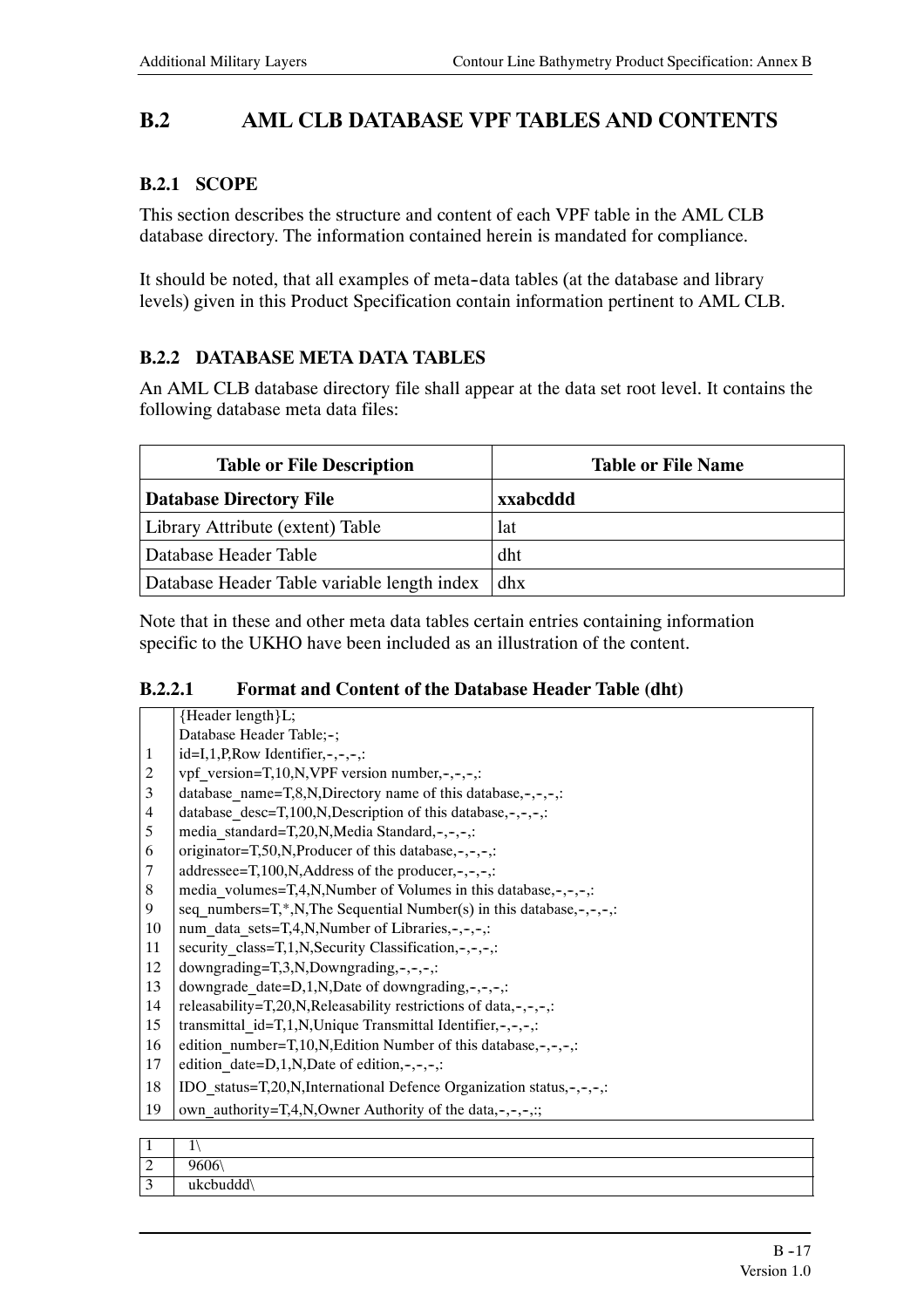| 4  | Bathymetric contour database to support tactical operations\ |
|----|--------------------------------------------------------------|
| 5  | <b>ISO 9660\</b>                                             |
| 6  | United Kingdom Hydrographic Office\                          |
| 7  | Admiralty Way, Taunton, Somerset, TA1 2DN, UK.               |
| 8  | $1\backslash$                                                |
| 9  |                                                              |
| 10 | $1\backslash$                                                |
| 11 | U١                                                           |
| 12 | NO(                                                          |
| 13 |                                                              |
| 14 | Limited Distribution\                                        |
| 15 | $1\backslash$                                                |
| 16 | $1\backslash$                                                |
| 17 | 19990930\                                                    |
| 18 | <b>NATO</b>                                                  |
| 19 | $UK \setminus$                                               |

# **B.2.2.2 Format and Content of the Library Attribute (Extent) Table (lat)**

| $Header length\}L;$                                                                 |  |
|-------------------------------------------------------------------------------------|--|
| Library Attribute (Extent) Table;-;                                                 |  |
| $id=L,1,P,Row$ Identifier, -, -, -,:                                                |  |
| library name=T,8,N,Library name,-,-,-,:                                             |  |
| $\mathbf{xmin} = \mathbf{F}, 1, \mathbf{N}, \mathbf{Westernmost longitude}, -,-,-,$ |  |
| ymin=F,1,N,Southernmost latitude,-,-,-,:                                            |  |
| $\vert$ xmax=F,1,N,Easternmost longitude,-,-,-,:                                    |  |
| ymax=F,1,N,Northernmost latitude,-,-,-,:;                                           |  |
|                                                                                     |  |

| - | $\sim$<br>ukc<br>.<br>. | $\sim$ $\sim$<br>יחר.<br>0000<br>$\prime\prime$<br>$-4$ | 5000<br>∼<br>$\sim$ | റററ<br>71 1<br>∪∪∪<br>30.)<br>$\sim$<br>. | 30000<br>- |
|---|-------------------------|---------------------------------------------------------|---------------------|-------------------------------------------|------------|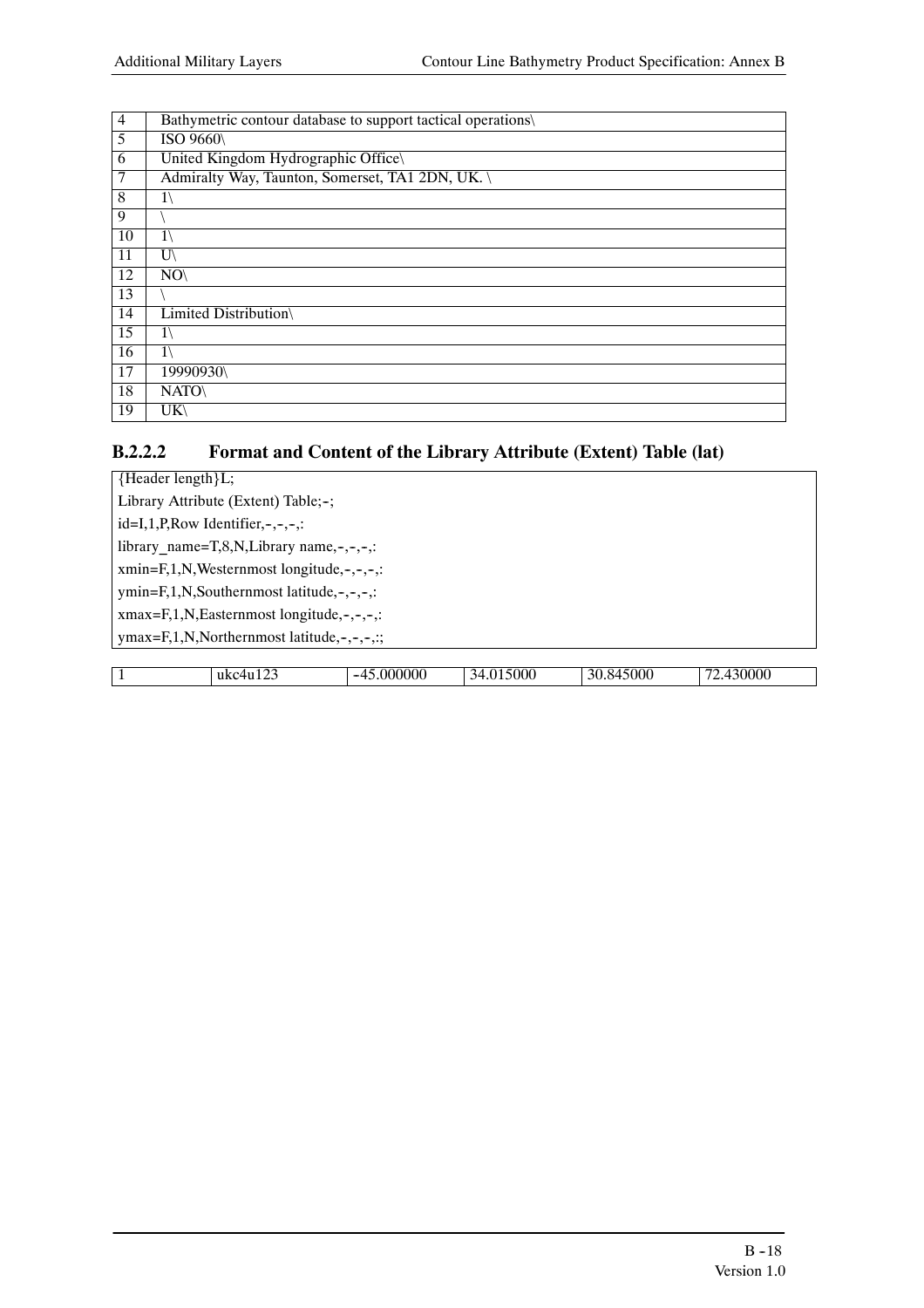# **B.3 AML CLB DATA LIBRARIES**

### **B.3.1 SCOPE**

This section contains the structure and content of each VPF table in a data library of an AML CLB database. It is a mandatory part of this specification. The information contained herein is mandated for compliance.

### **B.3.2 AML CLB DATA DICTIONARY ORGANISATION**

The actual record contents of the meta data tables will vary with each library. Those records that vary are indicated by footnotes.

An AML CLB library is represented as a directory file.

### **B.3.3 LIBRARY META DATA FILES**

Each library shall contain the following meta data tables at the library level.

| <b>Table or File Description</b>        | <b>Table or File Name</b> |
|-----------------------------------------|---------------------------|
| <b>Directory File</b>                   | xxanc123                  |
| Coverage Attribute (description) Table  | cat                       |
| Data Quality Table                      | dqt                       |
| Data Quality Variable Length Index File | $\frac{dq}{dx}$           |
| Geographic Reference Table              | grt                       |
| Library Header Table                    | <b>lht</b>                |
| Library Header Variable Length Index    | lhx                       |
| An optional documentation table         | lineage.doc               |
| Variable Length Index File              | lineage.dqx               |

#### **B.3.3.1 Format and Content of the Coverage Attribute (Description) Table (cat)**

{Header length}L;

Coverage Attribute Table;-;

id=I,1,U,Row Identifier,-,-,-,:

coverage\_name<sup>1</sup>=T,8,P,Coverage name,-,-,-,:

description=T,24,N,Coverage description,-,-,-,:

level=I,1,N,Topology level,-,-,-,:;

| hvd     | Hydrography        |  |
|---------|--------------------|--|
| tileref | Tile Reference     |  |
| da      | Data Quality       |  |
| libref  | Libref             |  |
| ecr     | Earth Cover        |  |
| sur     | Survey Information |  |

NOTES:

1. This table depicts all coverages that are present in an AML CLB library.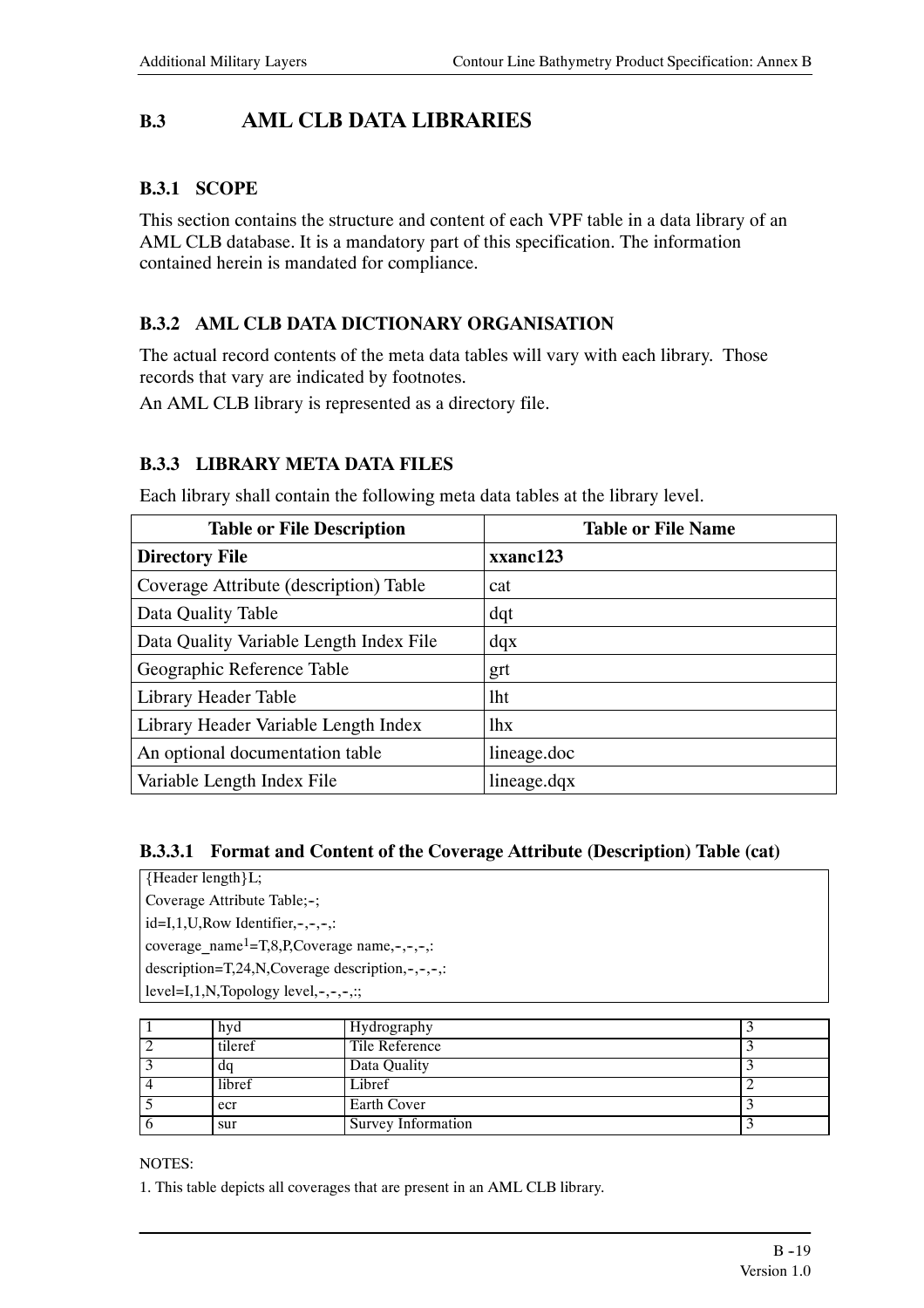# **B.3.3.2 Format and Content of the Data Quality Table (dqt)**

|                | {Header length}L;                                                                                                                                                            |
|----------------|------------------------------------------------------------------------------------------------------------------------------------------------------------------------------|
|                | Library Data Quality Table; lineage.doc;                                                                                                                                     |
| $\mathbf{1}$   | $id=I,1,P,Row$ Identifier, -, -, -,:                                                                                                                                         |
| $\overline{2}$ | vpf level= $T, 8, N, VPF$ Level,-,-,-,:                                                                                                                                      |
| 3              | vpf level name=T,8,N,Name of VPF Level,-,-,-,:                                                                                                                               |
| 4              | feature complete=T,*,N,Feature Completeness Percent,-,-,-,:                                                                                                                  |
| 5              | attrib_complete=T,*,N,Attribute Completeness Percent,-,-,-,:                                                                                                                 |
| 6              | logical consist=T,*,N,Logical Consistency,-,-,-,:                                                                                                                            |
| 7              | edition num=T,8,N,Edition Number,-,-,-,:                                                                                                                                     |
| 8              | creation date= $D,1,N,C$ reation Date,-,-,-,:                                                                                                                                |
| 9              | revision date=D,1,N,Revision Date,-,-,-,:                                                                                                                                    |
| 10             | spec name=T,*,N,Product Specification Name,-,-,-,:                                                                                                                           |
| 11             | spec_date=D,1,N,Product Specification Date,-,-,-,:                                                                                                                           |
| 12             | earliest source=D,1,N,Date of Earliest Source,-,-,-,:                                                                                                                        |
| 13             | latest source=D,1,N,Date of Latest Source,-,-,-,:                                                                                                                            |
| 14             | collection_spec=T,*,N,Collection Specification Name,-,-,-,:                                                                                                                  |
| 15             | abs horiz acc=T,*,N,Absolute Horizontal Accuracy of VPF Level,-,-,-,:                                                                                                        |
| 16             | abs_horiz_units=T,20,N,Unit of Measure for Absolute Horizontal Accuracy,-,-,-,:                                                                                              |
| 17             | abs vert acc=T,*,N,Absolute Vertical Accuracy of VPF Level,-,-,-,:                                                                                                           |
| 18             | abs vert units=T,20,N,Unit of Measure for Absolute Vertical Accuracy,-,-,-,:                                                                                                 |
| 19             | rel_horiz_acc=T,*,N,Point to Point Horizontal Accuracy of VPF Level,-,-,-,:                                                                                                  |
| 20             | rel_horiz_units=T,20,N,Unit of Measure for Point to Point Horizontal Accuracy,-,-,-,:                                                                                        |
| 21             | rel vert acc=T,*,N,Point to Point Vertical Accuracy of VPF Level,-,-,-,:                                                                                                     |
| 22             | rel vert units=T,20,N,Unit of Measure for Point to Point Vertical Accuracy,-,-,-,:                                                                                           |
| 23             | comments=T,*,N,Miscellaneous Comments,-,-,-,:;                                                                                                                               |
|                |                                                                                                                                                                              |
| $\mathbf{1}$   | $1\backslash$                                                                                                                                                                |
| $\overline{c}$ | library\                                                                                                                                                                     |
| 3              | ukc4u123                                                                                                                                                                     |
| $\overline{4}$ | All features in this library are captured from the source materials using the data capture guidelines in<br>accordance with this specification.\                             |
| 5              | All features in this library have valid attribute codes assigned to them in accordance with this spec-<br>ification.\                                                        |
| 6              | No duplicate features are present within a coverage. All areas are completely described as extracted<br>from the source materials. No undershoots or overshoots are present. |
| 7              | $1\setminus$                                                                                                                                                                 |
| $\mathbf{Q}$   | 20000506                                                                                                                                                                     |

| $\circ$ | <b>ZUUUUJUU</b>                                            |
|---------|------------------------------------------------------------|
| 9       |                                                            |
| 10      | AML CLB Product Specification, Edition 1.0, 31 March 2001\ |
| 11      | 200000511                                                  |
| 12      |                                                            |
| 13      |                                                            |
| 14      | AML CLB Product Specification, Edition 1.0, 31 March 2001\ |
| 15      | Unknown $\langle$                                          |
| 16      | metres                                                     |
| 17      | $N/A\backslash$                                            |
| 18      | $N/A\backslash$                                            |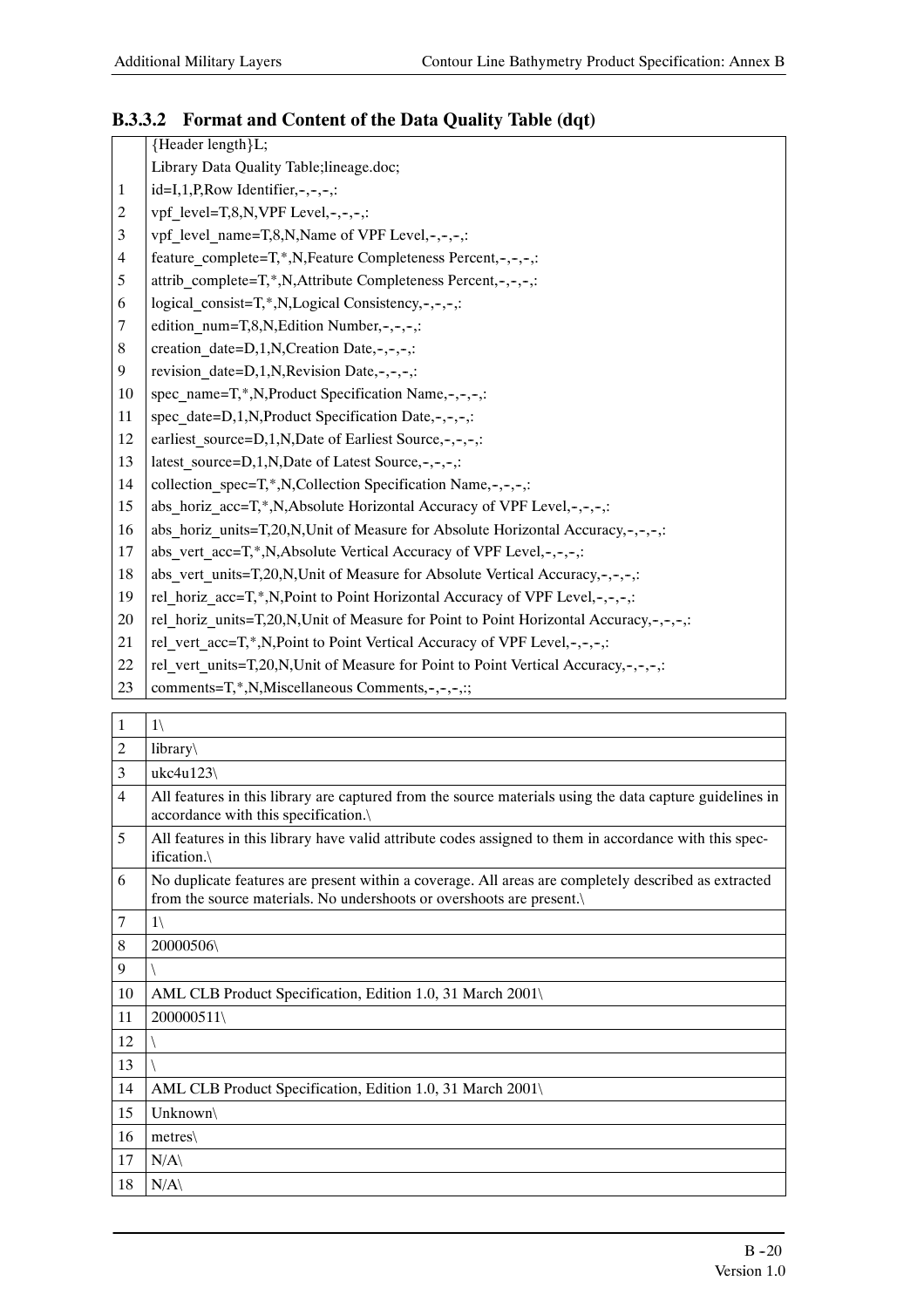| 19 | Unknown $\langle$                                                                                                                                 |
|----|---------------------------------------------------------------------------------------------------------------------------------------------------|
| 20 | $metres\backslash$                                                                                                                                |
| 21 | N/A                                                                                                                                               |
| 22 | N/A                                                                                                                                               |
| 23 | Additional descriptions of data lineage are available in the documentation table associated with this<br>data quality table (called lineage.doc). |

# **B.3.3.3 Format and Content of the Geographic Reference Table (grt)**

|              | {Header length}L;                                       |
|--------------|---------------------------------------------------------|
|              | Geographic Reference Table;-;                           |
| $\mathbf{1}$ | $id=I,1,P,Row Identification, -,-,-$                    |
| 2            | data type= $T, 3, N, Data Type, -, -, -$                |
| 3            | units= $T, 3, N$ , Units, -, -, -,:                     |
| 4            | ellipsoid name= $T, 15, N,$ Ellipsoid,-,-,-,:           |
| 5            | ellipsoid detail=T,50,N,Ellipsoid Details,-,-,-,:       |
| 6            | vert datum name=T,15,N,Datum Vertical Reference,-,-,-,: |
| 7            | vert datum code=T,4,N,Vertical Datum Code,-,-,-,:       |
| 8            | sound datum name=T,15,N,Sounding Datum,-,-,-,:          |
| 9            | sound datum $code=T,4,N,$ Sounding Datum Code,-,-,-,:   |
| 10           | geo datum name=T,15,N,Datum Geodetic Name,-,-,-,:       |
| 11           | geo datum code=T,4,N,Datum Geodetic Code,-,-,-,:        |
| 12           | projection name=T,20,N,Projection Name,-,-,-,;          |

| $\mathbf{1}$   | $1\backslash$               |
|----------------|-----------------------------|
| 2              | $GEO\setminus$              |
| $\mathfrak{Z}$ | $M\setminus$                |
| $\overline{4}$ | <b>WGS 84\</b>              |
| 5              | A=6378137 B=6356752 Metres\ |
| 6              | $N_A$                       |
| $\tau$         | $N_A$                       |
| 8              | <b>LAT</b>                  |
| 9              | $020\backslash$             |
| 10             | WGS 84\                     |
| 11             | <b>WGE\</b>                 |
| 12             | Dec Deg unprojected         |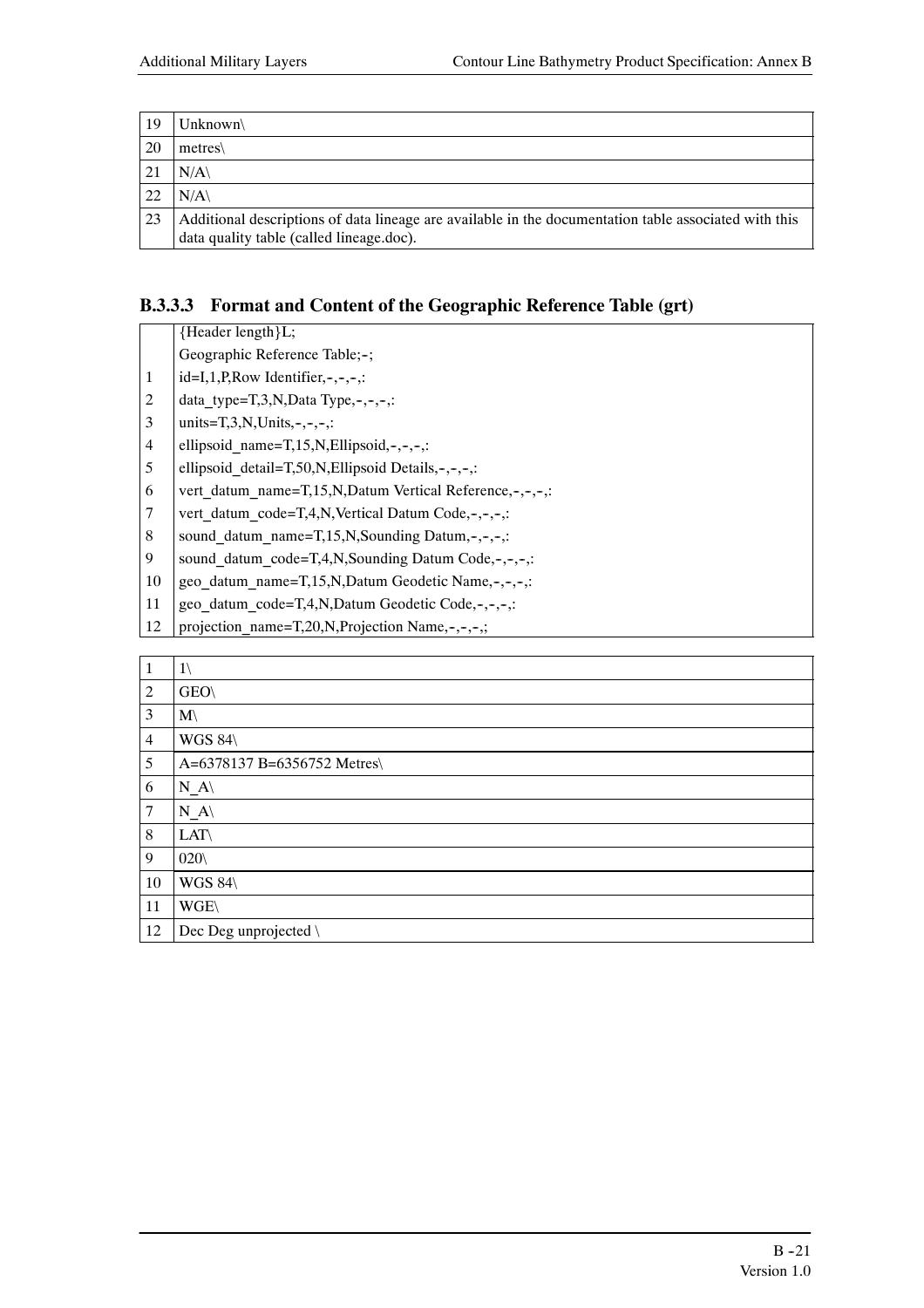16 Full Conformance\

17 NATO\ 18 UK\

### **B.3.3.4 Format and Content of the Library Header Table (lht)**

|                | {Header length}L;                                                   |
|----------------|---------------------------------------------------------------------|
|                | Library Header Table;-;                                             |
| $\mathbf{1}$   | $id=I,1,P,Row$ Identifier,-,-,-,:                                   |
| $\overline{c}$ | product type= $T$ ,12,N,Product Type,-,-,-,:                        |
| 3              | library name=T,12,N,Name,-,-,-,:                                    |
| $\overline{4}$ | description=T,100,N,Description of the library,-,-,-,:              |
| 5              | data struct code=T,1,N,Data Structure Code,-,-,-,:                  |
| 6              | scale=I,1,N,Scale of the library,-,-,-,:                            |
| 7              | source series=T,15,N,Series,-,-,-,:                                 |
| 8              | source id=T,30,N,Identifier of the source reference,-,-,-,:         |
| 9              | source edition=T,20,N,Edition number of the source,-,-,-,:          |
| 10             | source name=T,100,N,Name of library source,-,-,-,:                  |
| 11             | source date=D,1,N,Source Date,-,-,-,:                               |
| 12             | security_class=T,1,N,Security Classification,-,-,-,:                |
| 13             | downgrading= $T,3,N,$ Downgrading,-,-,-,:                           |
| 14             | downgrading_date=D,1,N,Date,-,-,-,:                                 |
| 15             | releasability=T,20,N,Releasability,-,-,-,:                          |
| 16             | conformance=T,50,N,Conformance to the Product Specification,-,-,-:  |
| 17             | IDO_status=T,20,N,International Defence Organization status,-,-,-,: |
| 18             | own authority=T,4,N,Owner Authority of the data,-,-,-,:;            |
|                |                                                                     |
| $1\,$          | $1\backslash$                                                       |
| $\overline{2}$ | CLB Band $3\overline{\ }$                                           |
| $\mathfrak{Z}$ | ukc4u123                                                            |
| $\overline{4}$ | Northeast Atlantic coverage derived from UKHO TA Charts\            |
| 5              | $8\backslash$                                                       |
| 6              | 1458300\                                                            |
| $\tau$         | UKHO C78xx series\                                                  |
| 8              | Varies\                                                             |
| 9              | Varies\                                                             |
| 10             | UKHO Towed Array Bathymetric Contour Charts\                        |
| 11             | $\backslash$                                                        |
| 12             | $U\setminus$                                                        |
| 13             | NO(                                                                 |
| 14             | $\backslash$                                                        |
| 15             | Limited Distribution\                                               |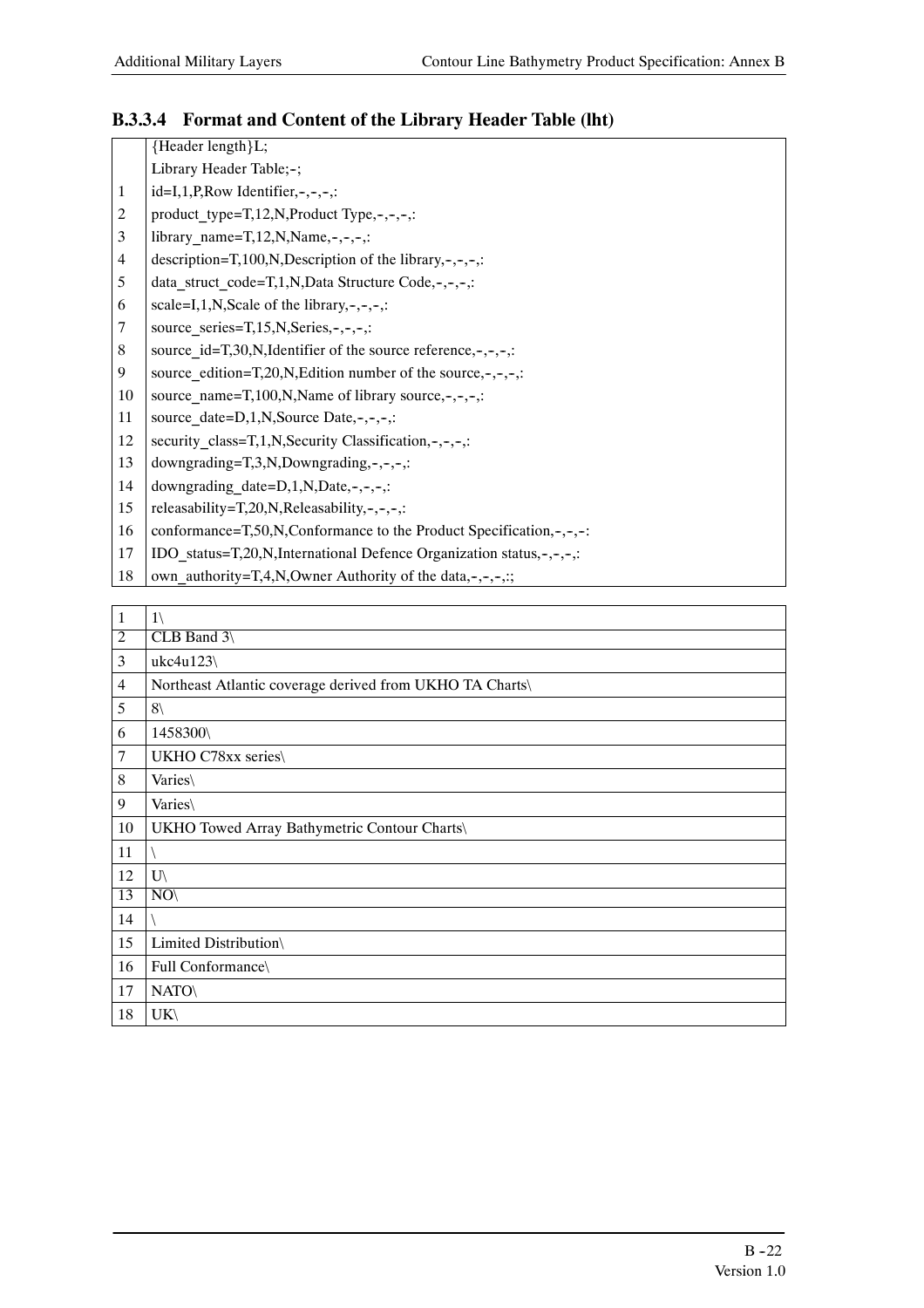# **B.3.3.5 Format and Content of the Lineage Documentation Table (Lineage.doc)**

{Header length}L; Lineage Documentation Table;-; id=I,1,P,Row Identifier,-,-,-,:

text=T,\*,N,Text information,-,-,-,:;

| This table describes characteristics of the feature data within this library. Three subjects are discussed: |
|-------------------------------------------------------------------------------------------------------------|
| 1) automation techniques, 2) source materials, and 3) database design issues. The table does not contain    |
| a full description of the data production process.                                                          |
|                                                                                                             |
|                                                                                                             |
|                                                                                                             |
|                                                                                                             |
|                                                                                                             |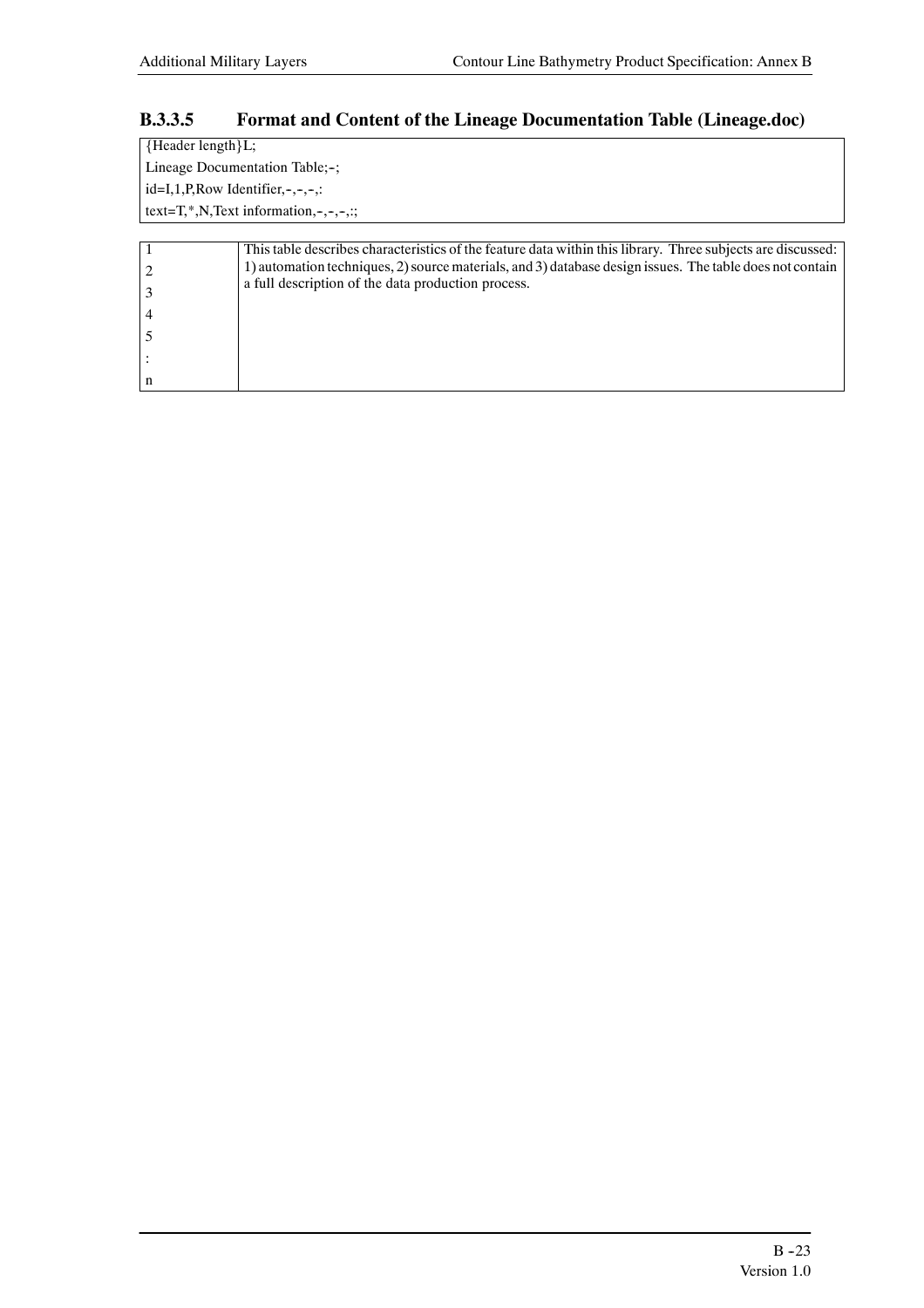### **B.3.4 LIBRARY REFERENCE COVERAGE (LIBREF) DIRECTORY AND FILES**

The library reference coverage directory contains the following files:

| <b>Table or File Description</b>                | <b>Table or File Name</b> |
|-------------------------------------------------|---------------------------|
| <b>Directory File</b>                           | <b>libref</b>             |
| character value description table               | char.vdt                  |
| character vdt variable length index             | char.vdx                  |
| connected node primitive table                  | cnd                       |
| connected node spatial index                    | csi                       |
| edge bounding rectangle table                   | ebr                       |
| edge primitive table                            | edg                       |
| edge variable length index                      | edx                       |
| edge spatial index                              | esi                       |
| feature class schema table                      | fcs                       |
| library reference line feature table            | libref.lft                |
| library reference text feature table (optional) | libreft.tft               |

### **B.3.4.1 Library Reference Feature Class Schema Table**

A feature class schema table shall be present in the library reference coverage (libref). The format and content of the FCS is presented in table B.3.4.2. The record content of this table may vary for each library reference coverage, depending upon the presence or absence of a feature class.

### **B.3.4.2 Format and Content for Library Reference Feature Class Schema Table (fcs)**

| Thematic Layer: | Library Reference                                     |
|-----------------|-------------------------------------------------------|
| Coverage Name:  | libref                                                |
|                 | Table Description: Library Feature Class Schema Table |
| Table Name:     | fcs                                                   |

 $\overline{\text{Header length}}$ 

| Library Reference Feature Class Schema Table;-;                 |
|-----------------------------------------------------------------|
| $id=L,1,P,Row Identification, -,-,-,$ :                         |
| feature class=T,8,N,Name of Feature Class,-,-,-,:               |
| table1=T,12,N,First Table,-,-,-,:                               |
| table1 key=T,14,N,Column Name in First Table,-,-,-,:            |
| table2=T,12,N,Second Table,-,-,-,:                              |
| table2 key= $T, 6, N$ , Column Name in Second Table, -, -, -,:; |

|            | libref  | libref.lft | edg_id        | edg         | ıd     |
|------------|---------|------------|---------------|-------------|--------|
| ∠          | libref  | edg        | libref.lft id | libref.lft  | id     |
| <b>.</b> J | libreft | libref.txt | txt id        | txt         | id     |
|            | libreft | txt        | ıd            | libreft.tft | txt id |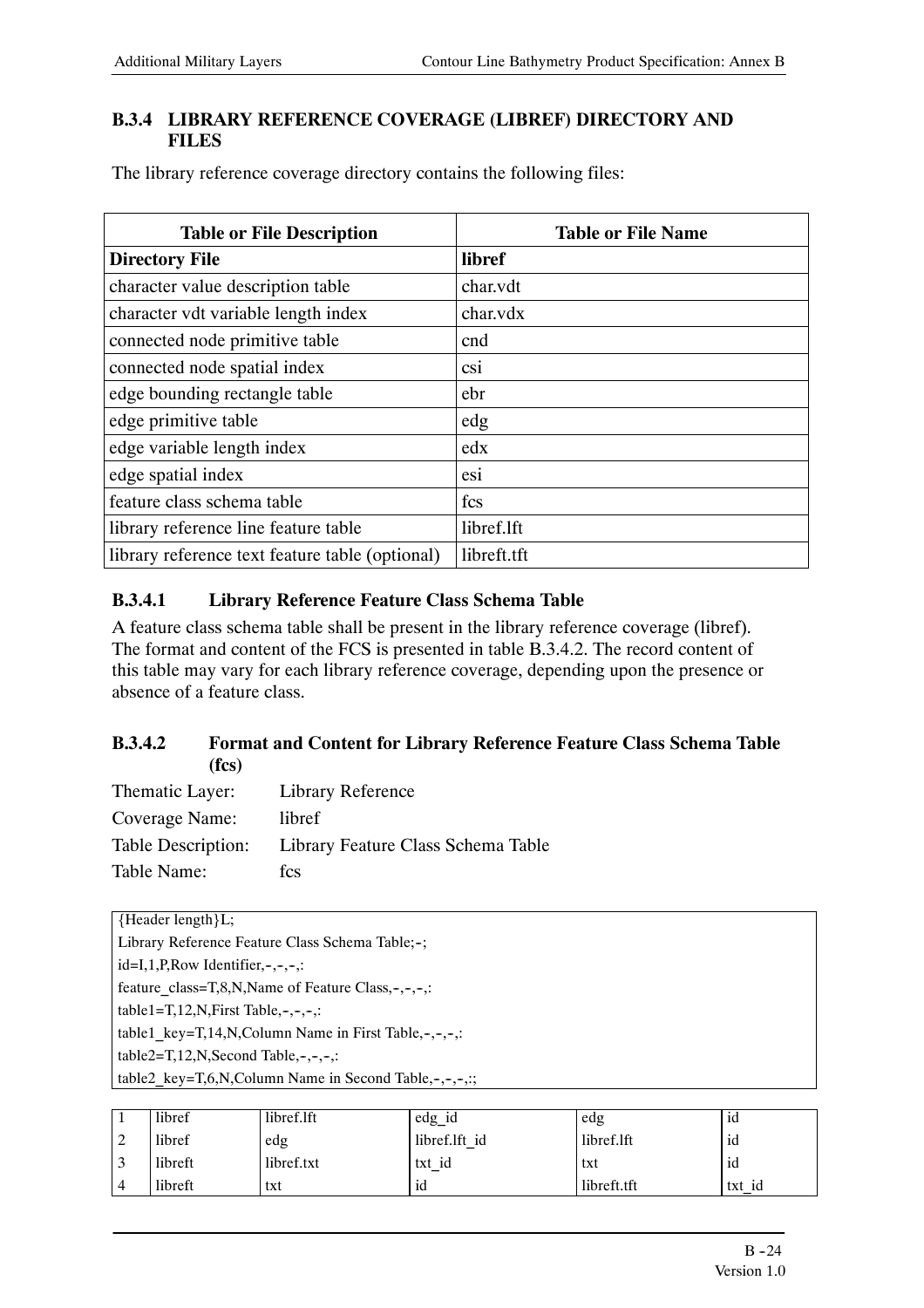### **B.3.4.3 Format and Content for Library Reference Line Feature Table (libref.lft)**

| Thematic Layer:    | Library Reference                    |
|--------------------|--------------------------------------|
| Coverage Name:     | libref                               |
| Table Description: | Library Reference Line Feature Table |
| Table Name:        | libref.lft                           |

{Header length}L;

Library Reference Line Feature Table;-;

id=I,1,P,Row Identifier,-,-,-,:

f\_code=T,5,N,FACC Feature Code,char.vdt,-,-,:

edg\_id=I,1,N,Edge Primitive ID,-,-,-,:;

| <b>BE015</b> |  |
|--------------|--|
| <b>BE015</b> |  |
|              |  |
|              |  |

### **B.3.4.4 Format and Content for Library Reference Text Feature Table (libreft.tft)**

| Library Reference                    |
|--------------------------------------|
| libref                               |
| Library Reference Text Feature Table |
| libreft.tft                          |
|                                      |

{Header length}L;

Library Reference Text Feature Table;-;

id=I,1,P,Row Identifier,-,-,-,:

f\_code=T,5,N,FACC Feature Code,char.vdt,-,-,:

txt id=I,1,N,Text Primitive ID,-,-,-,:;

| ZD040 |  |
|-------|--|
| ZD045 |  |
|       |  |
|       |  |

### **B.3.4.5 Format and Content for Library Reference Text Primitive Table (txt)**

| Thematic Layer:    | Library Reference           |
|--------------------|-----------------------------|
| Coverage Name:     | libref                      |
| Table Description: | <b>Text Primitive Table</b> |
| Table Name:        | txt                         |

{Header length}L; Text Primitive Table;-; id=I,1,P,Row Identifier,-,-,-,:

string=T,\*,N,Text String,-,-,-,:

shape\_line=C,\*,N,Shape of Text String,-,-,-:;

|     | <b>Text String</b> | $-5.811609,43.662006$ |
|-----|--------------------|-----------------------|
|     |                    |                       |
| -11 |                    |                       |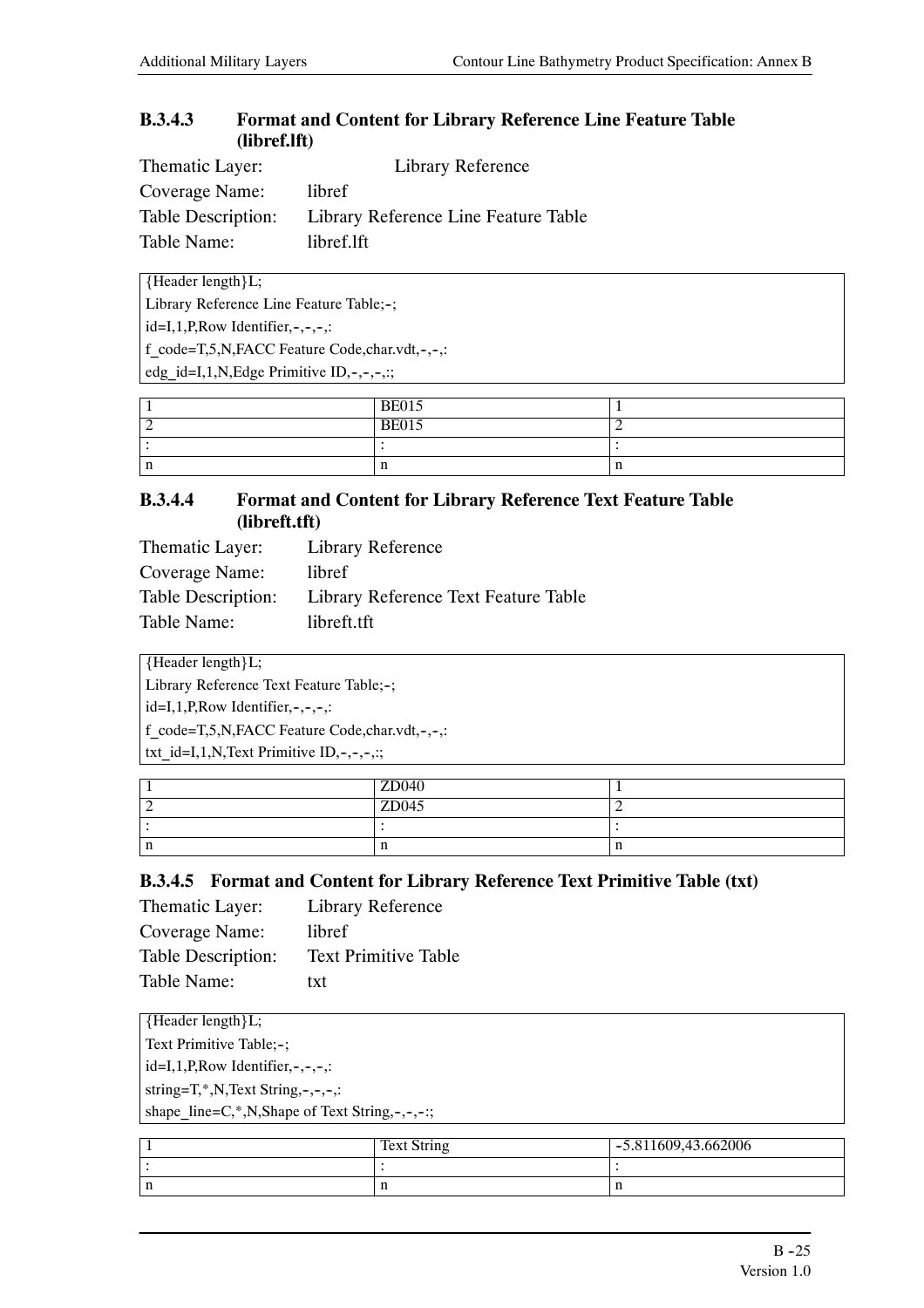### **B.3.4.6 Format and Content for Library Reference Character Value Description Table (char.vdt)**

| Thematic Layer: | Library Reference                                                      |
|-----------------|------------------------------------------------------------------------|
| Coverage Name:  | libref                                                                 |
|                 | Table Description: Library Reference Character Value Description Table |
| Table Name:     | char.vdt                                                               |

{Header length}L;

Hydrography Character Value Description Table;-;  $id=I,1,P,Row$  Identifier, $-,-,-$ ; table=T,12,N,Name of the Feature Table,-,-,-,: attribute=T,6,N,Column Name,-,-,-,: value=T,5,N,Unique Value of Attribute,-,-,-,: description=T,\*,N,Description of Value,-,-,-,:;

| libref.lft  | code | <b>BE015</b> | Depth Contour           |
|-------------|------|--------------|-------------------------|
| libreft.tft | code | ZD040        | Named Location          |
| libreft.tft | code | ZD045        | <b>Text Description</b> |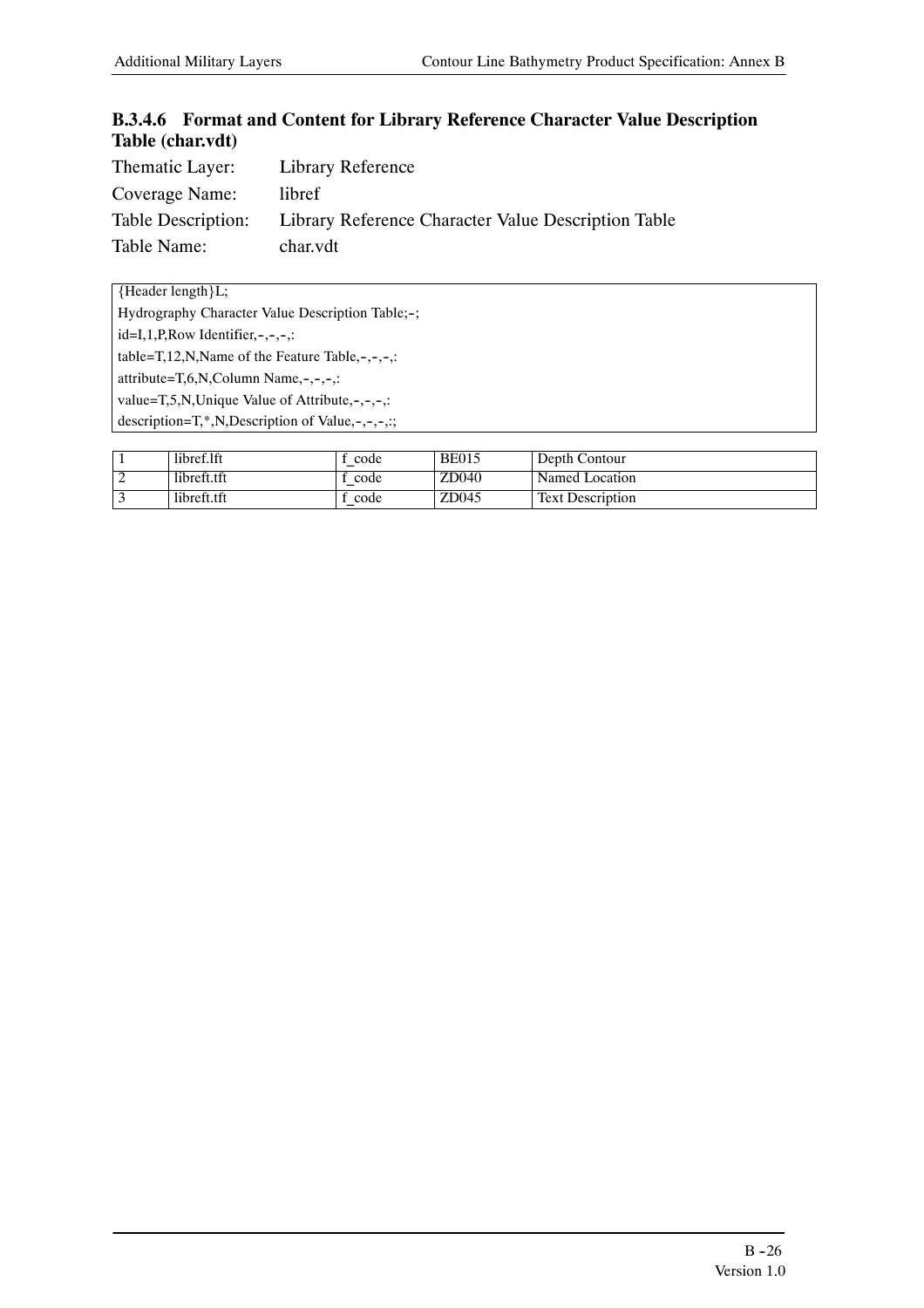### **B.3.5 TILE REFERENCE COVERAGE (TILEREF) DIRECTORY AND FILES**

The tile reference coverage directory contains the following files:

| <b>Table or Index Description</b>            | <b>File Name</b> |
|----------------------------------------------|------------------|
| <b>Directory File</b>                        | tileref          |
| connected node primitive table               | cnd              |
| connected node spatial index                 | $\c{c}$          |
| edge bounding rectangle table                | ebr              |
| edge primitive table                         | edg              |
| edge variable length index                   | edx              |
| edge spatial index                           | esi              |
| face primitive table                         | fac              |
| face bounding rectangle table                | fbr              |
| feature class schema table                   | fcs              |
| face spatial index                           | fsi              |
| ring table                                   | rng              |
| tile reference area feature table            | tileref.aft      |
| tile reference text feature table (optional) | tilereft.tft     |

### **B.3.5.1 Tile Reference Feature Class Schema Table**

A feature class schema (fcs) table shall be present in the tile reference coverage (tileref). The format and content of the fcs are presented in table B.3.5.2.

### **B.3.5.2 Format and Content for Tile Reference Feature Class Schema Table (fcs)**

| Thematic Layer:    | Tile Reference             |
|--------------------|----------------------------|
| Coverage Name:     | tileref                    |
| Table Description: | Feature Class Schema Table |
| Table Name:        | fcs                        |

{Header length}L;

Tile Reference Feature Class Schema Table;-;

id=I,1,P,Row Identifier,-,-,-,:

feature\_class=T,8,N,Name of Feature Class,-,-,-,:

table1=T,12,N,First Table,-,-,-,:

table1 key=T,14,N,Column Name in First Table,-,-,-,:

table2=T,12,N,Second Table,-,-,-,:

table2\_key=T,6,N,Column Name in Second Table,-,-,-,:;

|   | tileref  | tileref.aft  | fac id         | fac          | ıd     |
|---|----------|--------------|----------------|--------------|--------|
| ∼ | tileref  | fac          | tileref.aft id | tileref.aft  | ıd     |
|   | tilereft | tilereft.txt | txt id         | txt          | ıd     |
|   | tilereft | txt          | ıd             | tilereft.tft | txt id |

### **B.3.5.3 Tile Reference Feature Tables.**

The feature tables implemented in the tile reference coverage are specified in B.3.5.3.1.

# *B.3.5.3.1 Format and Content for Tile Reference Area Feature Table (tileref.aft)* Thematic Layer: Tile Reference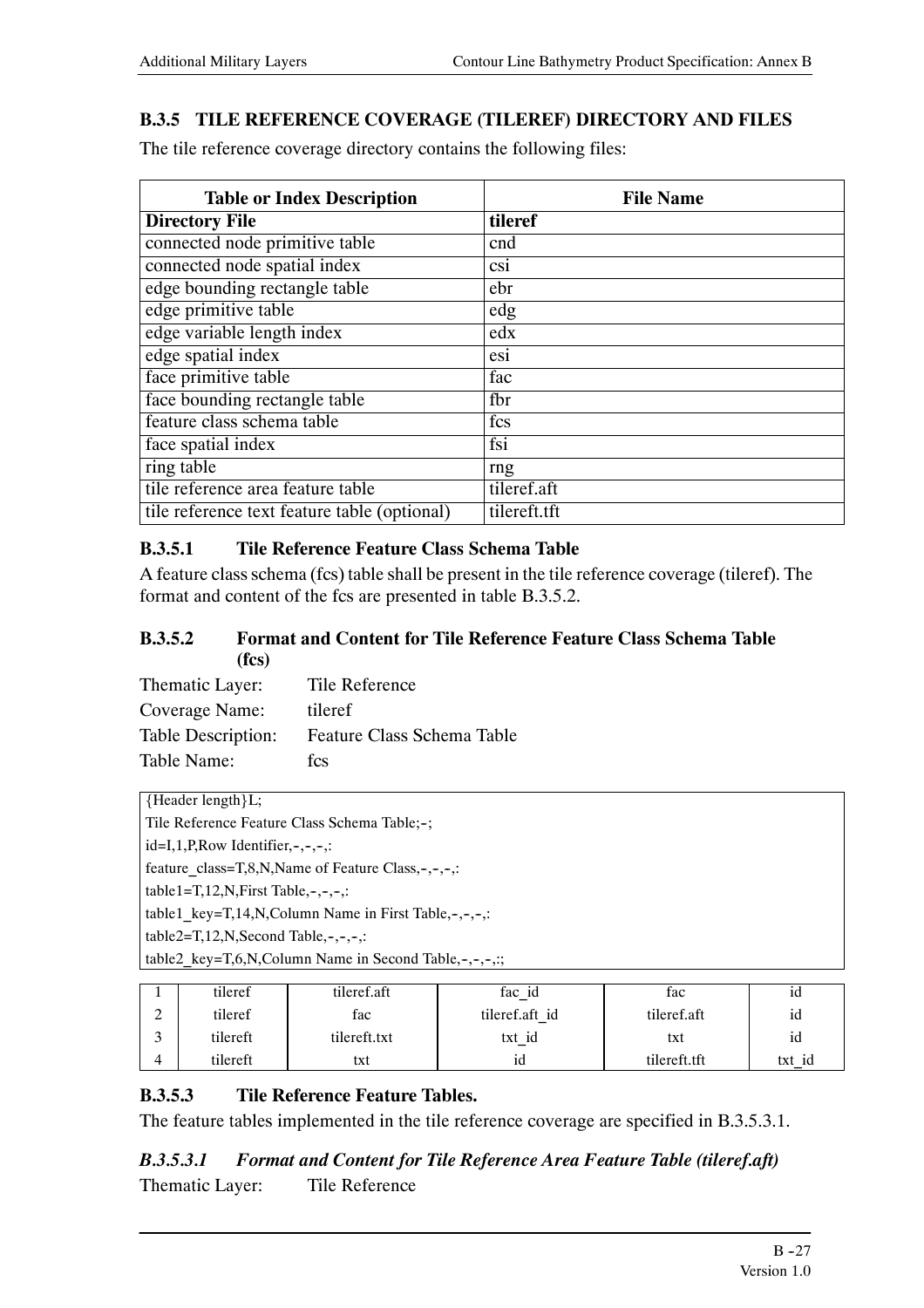| Coverage Name: | tileref                                              |
|----------------|------------------------------------------------------|
|                | Table Description: Tile Reference Area Feature Table |
| Table Name:    | tileref.aft                                          |

{Header length}L; Tile reference Area Feature Table;-; id=I,1,P,Row Identifier,-,-,-,: tile\_name=T,15,N, Library Tile Path Name,-,-,-,: fac\_id=I,1,N,Face Primitive ID,-,-,-,:;

| tile name |  |
|-----------|--|
| tile name |  |
|           |  |
|           |  |

### *B.3.5.3.2Format and Content for Tile Reference Text Feature Table (tilereft.tft)*

| Thematic Layer:    | Tile Reference                    |
|--------------------|-----------------------------------|
| Coverage Name:     | tileref                           |
| Table Description: | Tile Reference Text Feature Table |
| Table Name:        | tilereft.tft                      |

| $\mathcal{A}$ {Header length}L;         |
|-----------------------------------------|
| Tile Reference Text Feature Table:-:    |
| $id=I,1,P,Row Identification, -,-,-,$   |
| tile name=T,4,N, Tile Name,-,-,-,:      |
| txt id=I,1,N,Text Primitive ID,-,-,-,:; |

| <b>PJEP</b> |  |
|-------------|--|
| <b>PJDP</b> |  |
|             |  |
|             |  |

### **B.3.5.4 Format and Content for Tile Reference Text Primitive Table (txt)**

| Thematic Layer:    | Tile Reference              |
|--------------------|-----------------------------|
| Coverage Name:     | tileref                     |
| Table Description: | <b>Text Primitive Table</b> |
| Table Name:        | txt                         |

| $\{Header length\}L;$                           |  |
|-------------------------------------------------|--|
| Text Primitive Table;-;                         |  |
| $id=I,1,P$ Row Identifier,-,-,-,:               |  |
| string= $T^*$ , N, Text String, -, -, -,:       |  |
| shape $line=C,*,N,Shape$ of Text String,-,-,-:; |  |
|                                                 |  |

|             | \P\J\E\P | -5.811609,43.662006 |
|-------------|----------|---------------------|
|             |          |                     |
| $\mathbf n$ |          | -11                 |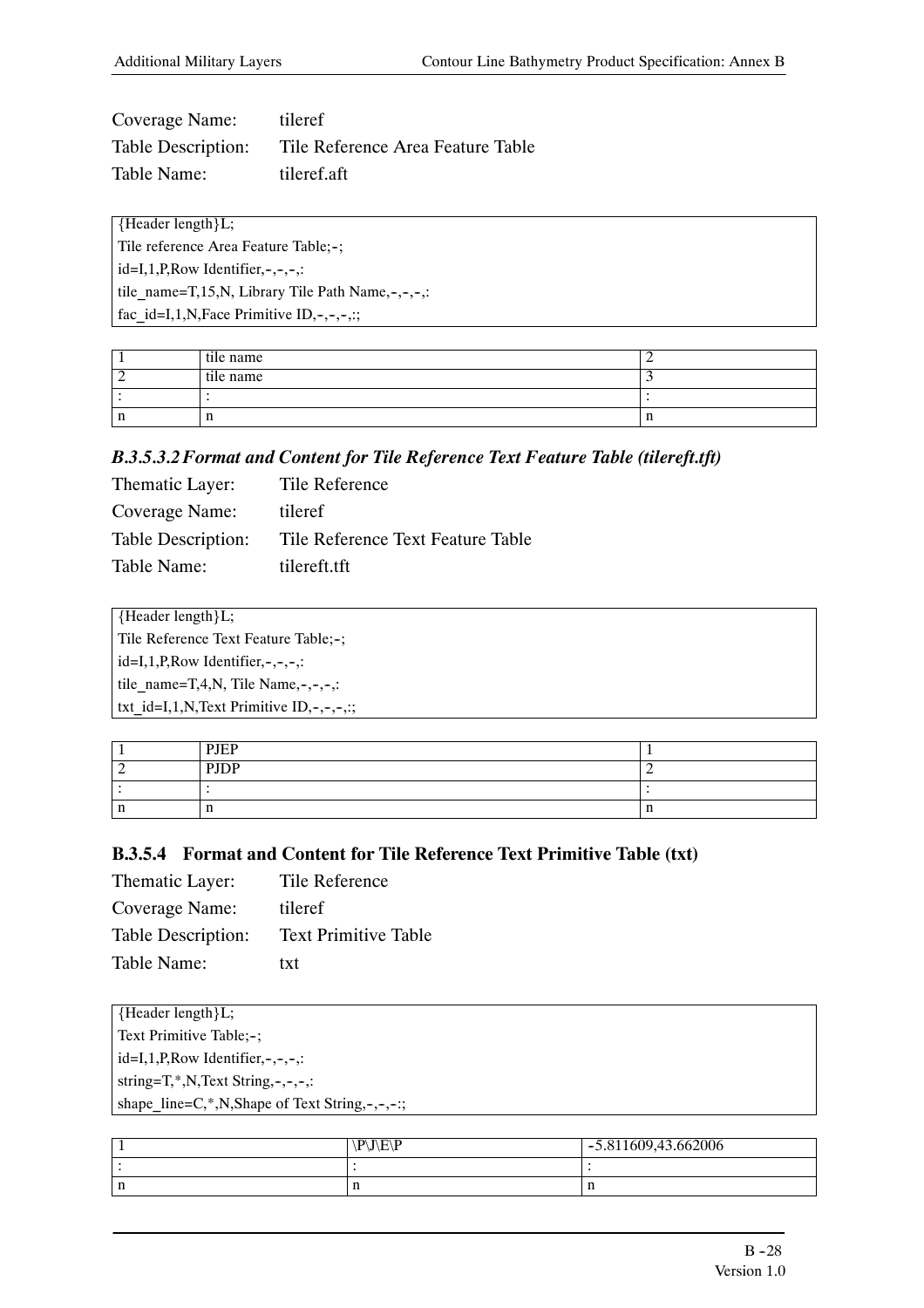# **B.4 AML CLB SCHEMA**

### **B.4.1 SCOPE**

AML CLB implements the Digital Geographic Information Exchange Standard (DIGEST) Feature Attribute Coding Catalogue (FACC). See section B.4.4 and section B.4.5 for a listing of allowable feature and attribute codes.

This section contains a mapping of the AML CLB metadata into the VPF specification and the valid FACC codes and primitive types used in CLB thematic coverages. It is a mandatory part of the specification. The information contained herein is mandated for compliance.

This product specification conforms to FACC 2.1, September 2000. However, to allow a one-to- one mapping from the data dictionary in section 5 some attributes have been developed for the purposes of this specification. Where this is the case they are shown in italics.

### **B.4.2 Dataset Metadata**

The following table details how AML metadata specified in section 5.3.1 will be encoded within the VPF structures.

| <b>General/Production</b>    | <b>VPF Table</b> | <b>VPF Field</b> |
|------------------------------|------------------|------------------|
| <b>Information</b>           |                  |                  |
| <b>Production Agency</b>     | dht              | originator       |
| Dataset Name                 | <b>lht</b>       | library name     |
| <b>Edition Number</b>        | dht              | edition number   |
| Date of Release              | dht              | edition date     |
|                              | dqt              | revision date    |
| <b>Product Specification</b> | $\frac{dq}{dt}$  | spec name        |
| Description                  |                  |                  |
| <b>Product Specification</b> | $\frac{dq}{dt}$  | spec date        |
| <b>Edition Number</b>        |                  |                  |
| <b>Product Application</b>   | <b>lht</b>       | product type     |
| <b>Compilation Scale</b>     | <b>lht</b>       | scale            |

| <b>Security Classification</b><br><b>Information</b> | <b>VPF</b> Table | <b>VPF Field</b>  |
|------------------------------------------------------|------------------|-------------------|
| <b>IDO</b> status                                    | <b>lht</b>       | <b>IDO</b> status |
| <b>Protective Marking</b>                            | <b>lht</b>       | security class    |
| <b>Owner Authority</b>                               | <b>lht</b>       | own authority     |
| Caveat                                               | <b>lht</b>       | releasability     |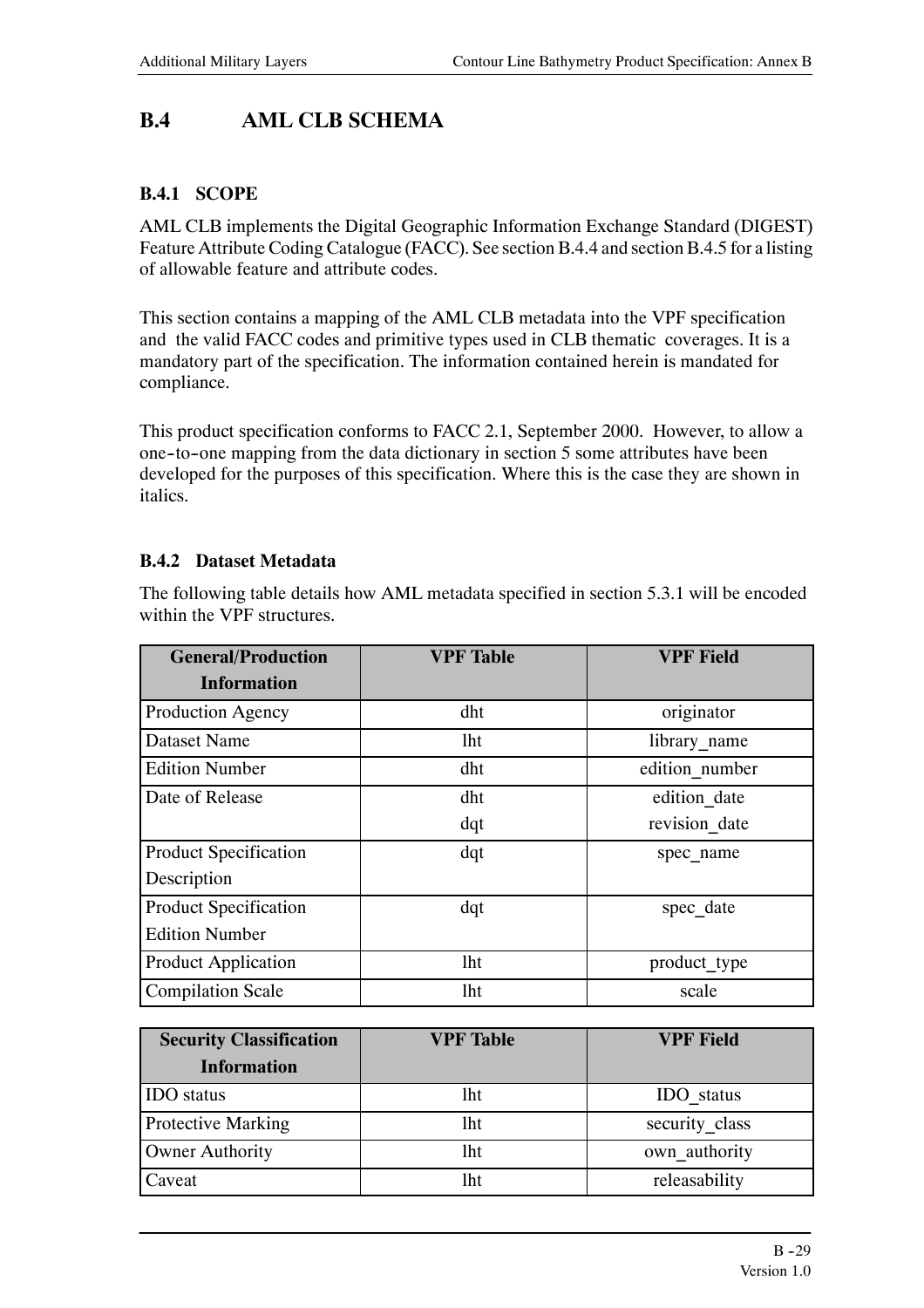| <b>Update</b><br>Information   | <b>VPF</b> Table | <b>VPF Field</b> |
|--------------------------------|------------------|------------------|
| <b>Update Application Date</b> | $\rm N/A$        | N/A              |
| <b>Update Number</b>           | N/A              | $\rm N/A$        |

| Datums & Units                   | <b>VPF Table</b> | <b>VPF Field</b>       |
|----------------------------------|------------------|------------------------|
| <b>Horizontal Geodetic</b>       | grt              | geo datum name         |
| Datum                            | grt              | geo_datum_code         |
| <b>Vertical Datum</b>            | grt              | vert datum name        |
|                                  | grt              | vert datum code        |
| <b>Sounding Datum</b>            | grt              | sound datum name       |
|                                  | grt              | sound datum code       |
| Co-ordinate Units                | grt              | units                  |
| Height/Depth Units               | grt              | vert units (VRF only)  |
|                                  | grt              | sound units (VRF only) |
| <b>Positional Accuracy Units</b> | dqt              | abs horiz units        |
|                                  | dqt              | abs vert units         |

### **B.4.3 AML CLB META INFORMATION TABLE**

The meta information specified in section 5.5.1 is encoded in VPF as indicated in the table below. Attributes in italics are proposed new FACC attributes.

| <b>Production Information</b> | <b>VPF Level</b>     | <b>FACC Code</b>                |
|-------------------------------|----------------------|---------------------------------|
| Capture Date                  | <b>Feature Table</b> | rcd (Recording Date)            |
| <b>Production Agency</b>      | <i>Feature Table</i> | pag (Production Agency)         |
| <b>Producing Country</b>      | Feature table        | na5 (Producing Country<br>Code) |
| Data Coverage                 | N/A                  | N/A                             |

NOTE: Data Coverage is indicated by the extents of the data quality areas. If libraries overlap the data will be replicated.

| <b>Security Classification</b> | <b>VPF Level</b>     | <b>FACC Code</b>                                           |
|--------------------------------|----------------------|------------------------------------------------------------|
| <b>Information</b>             |                      |                                                            |
| <b>IDO</b> Status              | <b>Feature Table</b> | ido (International Defence<br><b>Organization Status</b> ) |
| <b>Protective Marking</b>      | <b>Feature Table</b> | sec (Security Classification)                              |
| <b>Owner Authority</b>         | <b>Feature Table</b> | ona (Owner Authority)                                      |
| Caveat                         | <b>Feature Table</b> | cav (Caveat)                                               |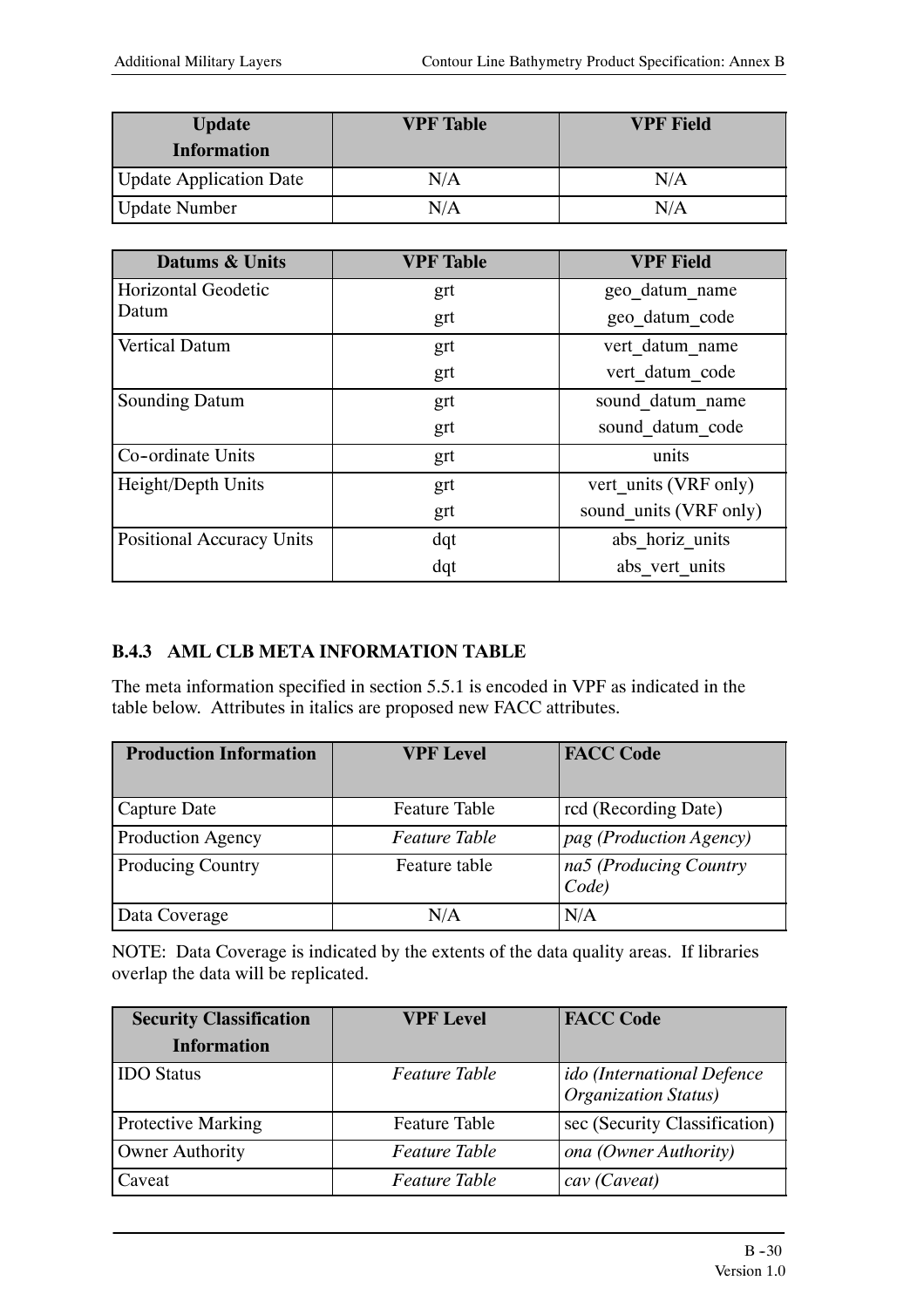| <b>Geo-Reference</b><br><b>Information</b> | VPF Level            | <b>FACC Code</b>                            |
|--------------------------------------------|----------------------|---------------------------------------------|
| <b>Sounding Datum</b>                      | <b>Feature Table</b> | vdc (Vertical (Sounding)<br>Datum Category) |
| Depth Units                                | <b>Feature Table</b> | uni (Units)                                 |

| Source                | <b>VPF Level</b> | <b>Attribute</b> | <b>VPF Level</b>     | <b>FACC Code</b>         |
|-----------------------|------------------|------------------|----------------------|--------------------------|
| <b>Information</b>    |                  |                  |                      |                          |
| Source Date           | dqarea.aft       | comp date        | <i>Feature table</i> | sod                      |
|                       |                  |                  |                      | (Source Date)            |
| <b>Source Country</b> | dqarea.aft       | source country   | Feature table        | na4                      |
|                       |                  |                  |                      | (Source Country<br>Code) |
| Source Agency         | dqarea.aft       | source agency    | Feature table        | sag                      |
|                       |                  |                  |                      | (Source Agency)          |
| Source ID             | dqarea.aft       | source id        | <i>Feature table</i> | sid                      |
|                       |                  |                  |                      | (Source ID)              |
| Source Type           | dqarea.aft       | source info      | Feature table        | std                      |
|                       |                  |                  |                      | (Source Type             |
|                       |                  |                  |                      | Description)             |
| <b>Source Scale</b>   | dqarea.aft       | source info      | <i>Feature table</i> | <b>SOS</b>               |
|                       |                  |                  |                      | (Source Scale)           |

| <b>Data Quality</b>               | <b>VPF Level</b> | <b>Attribute/ Feature Table</b>     |
|-----------------------------------|------------------|-------------------------------------|
| <b>Information</b>                |                  |                                     |
| <b>Absolute Horizontal</b>        | Feature table    | aha                                 |
| Accuracy                          |                  | (Absolute Horizontal Accuracy)      |
| <b>Absolute Vertical Accuracy</b> | Feature table    | ava                                 |
|                                   |                  | (Absolute Vertical Accuracy)        |
| <b>Sounding Accuracy</b>          | Feature table    | sac                                 |
|                                   |                  | <i>(Sounding Accuracy)</i>          |
|                                   |                  | aha                                 |
|                                   |                  | (Absolute Horizontal Accuracy)      |
| <b>Quality of Position</b>        | Feature table    | qua                                 |
|                                   |                  | (Quality of Position)               |
| <b>Quality of Sounding</b>        | Feature table    | snd                                 |
| Measurement                       |                  | (Sounding Category)                 |
| Technique of sounding             | Feature table    | tec                                 |
| measurement                       |                  | (Technique of sounding measurement) |
| Conformance to the                | dq coverage      | confpda.aft                         |
| <b>Product Specification</b>      |                  |                                     |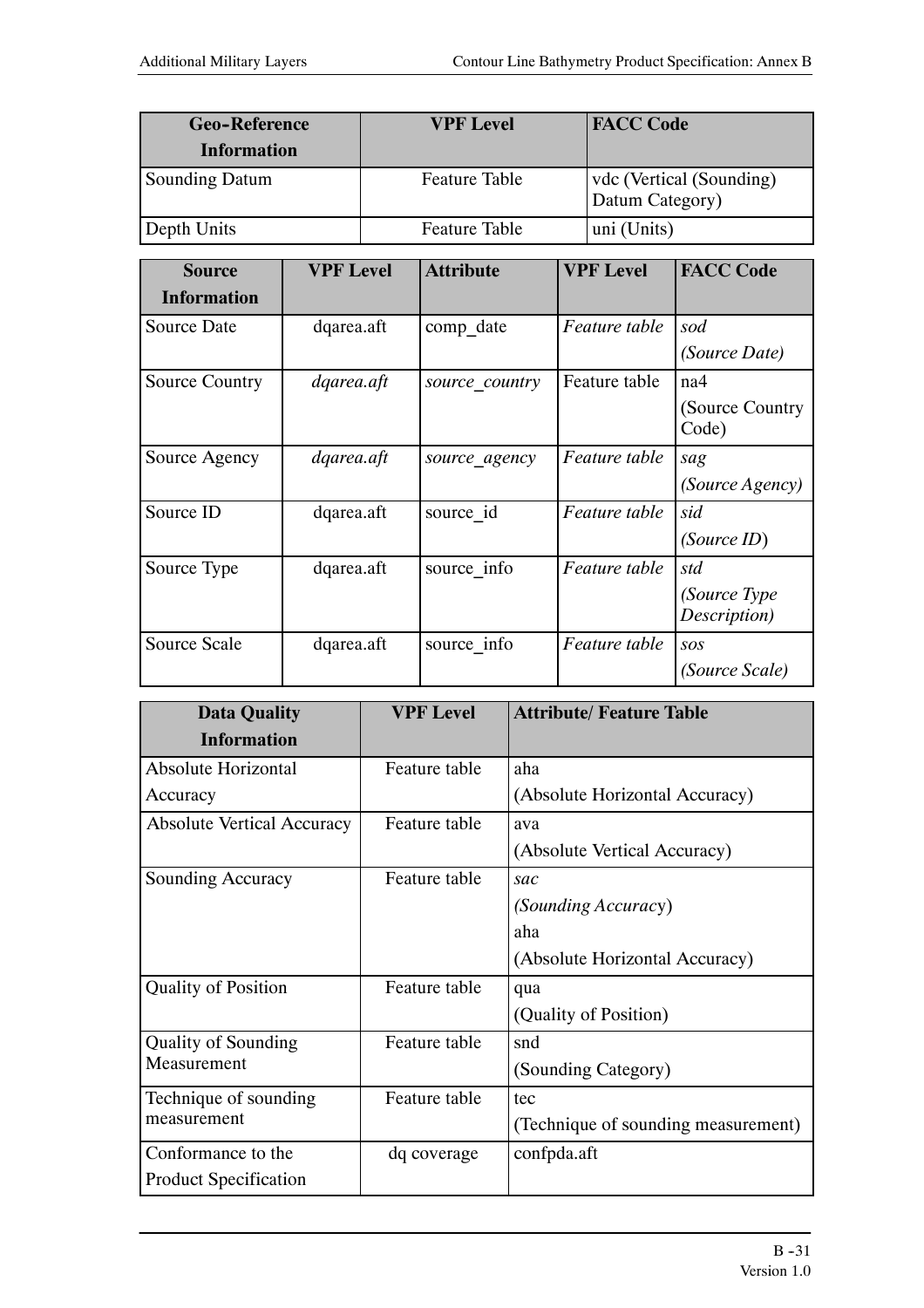| <b>External Reference</b>  | <b>VPF</b> Level                                        | <b>FACC Attribute</b>      |
|----------------------------|---------------------------------------------------------|----------------------------|
| <b>Information</b>         |                                                         |                            |
| Image File Link            | Feature table                                           | pic                        |
|                            |                                                         | (Pictorial Representation) |
| <b>Text File Reference</b> | Text files must be incorpo-<br>rated into the notes.rat |                            |
| Reference to a publication | Feature table                                           | pbr                        |
|                            |                                                         | (Publication Reference)    |
|                            |                                                         |                            |
| <b>Other Supporting</b>    | <b>VPF Level</b>                                        | <b>FACC Attribute</b>      |
| <b>Information</b>         |                                                         |                            |
| Supporting textual         | Feature table                                           | txt                        |
| information                |                                                         | (Text Attribute)           |

### **B.4.4 AML CLB FEATURE TABLE**

The table below defines the FACC acronym for each of the features described in table 5.5.2.

| <b>COVERAGE</b> | <b>FEATURE</b>                                     | <b>FACC ACRONYM</b> | <b>GEOMETRIC PRIMITIVE</b> |            |             |
|-----------------|----------------------------------------------------|---------------------|----------------------------|------------|-------------|
|                 |                                                    |                     | <b>END</b>                 | <b>EDG</b> | <b>FAC</b>  |
| hyd             | Sounding                                           | <b>BE020</b>        | X                          |            |             |
| hyd             | Depth Contour                                      | <b>BE015</b>        |                            | X          |             |
| hyd             | Depth Area                                         | <b>BE019</b>        |                            | X          | X           |
| ecr             | Sea Area                                           | ZD040               | X                          |            | $\mathbf X$ |
| sur             | Survey Area                                        | <b>BE030</b>        |                            |            | X           |
| N/A             | Data Coverage                                      | N/A                 |                            |            |             |
| dq              | Data Source Area                                   | dqarea.aft          |                            |            | X           |
| dq              | Conformance to the<br><b>Product Specification</b> | confpda.aft         |                            |            | $\mathbf X$ |

# **B.4.5 AML CLB ATTRIBUTE TABLE**

The table below defines the FACC acronym for each of the attributes described in table 5.5.3. Full definitions of the acronyms can be found in FACC Annex B: Attributes and Attribute Values. Those attributes in italics are proposed additions to FACC.

| <b>ATTRIBUTE</b>             | <b>FACC ACRONYM</b> |
|------------------------------|---------------------|
| Absolute horizontal accuracy | aha                 |
| Absolute vertical accuracy   | ava                 |
| Capture date                 | rcd                 |
| Category of conformance      | con                 |
| Category of coverage         | N/A                 |
| Category of sea area         | sea                 |
| Caveat                       | cav                 |
| Contour type                 | hqc                 |
| Depth                        | hdp                 |
|                              | hdh                 |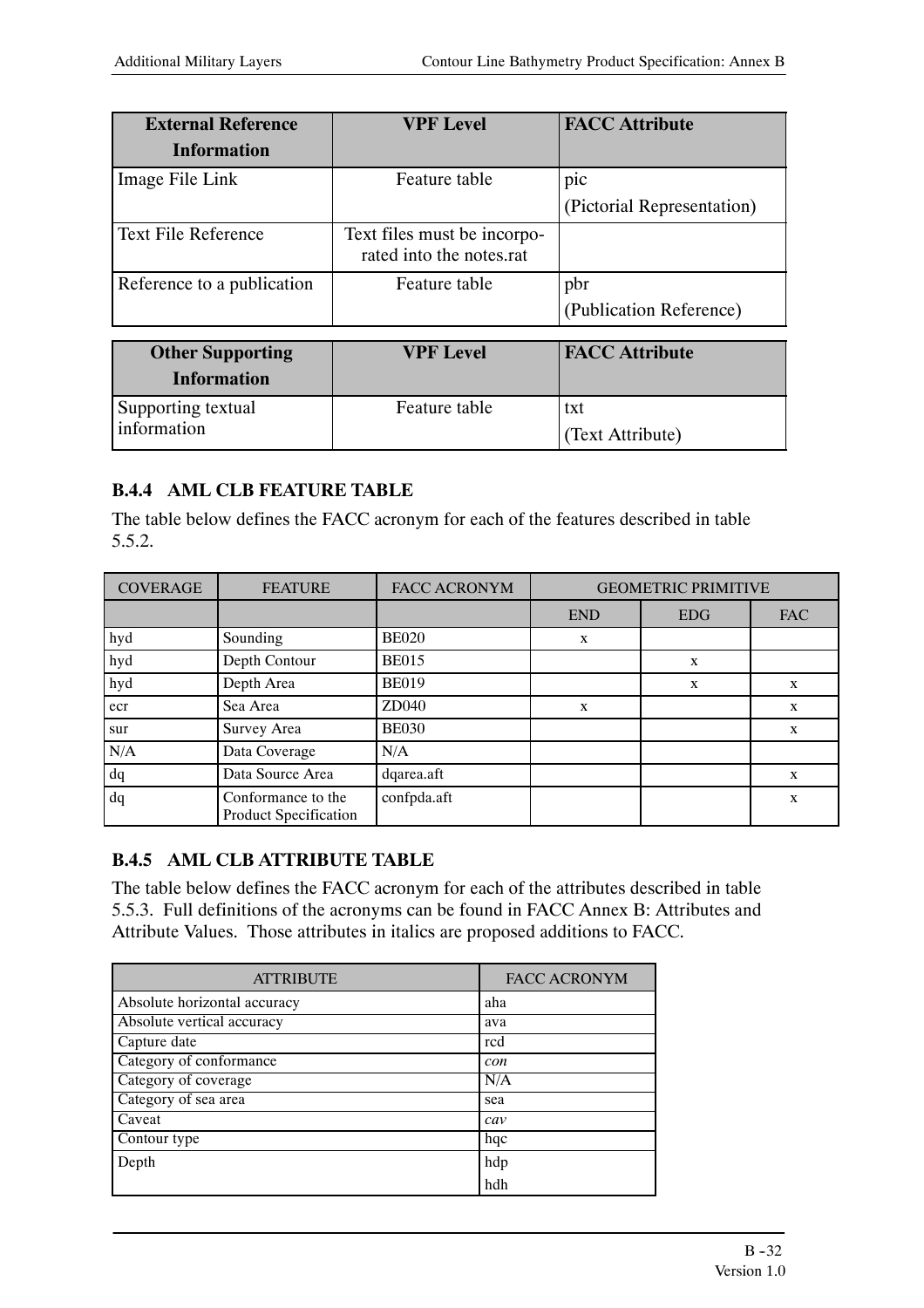| <b>ATTRIBUTE</b>                                 | <b>FACC ACRONYM</b>           |
|--------------------------------------------------|-------------------------------|
| Depth contour value                              | crv                           |
| Depth range - deepest value                      | cvh                           |
| Depth range - shoalest value                     | cvl                           |
| Depth units                                      | uni                           |
| Exposition of sounding                           | sou                           |
| Image file link                                  | pic                           |
| <b>International Defence Organization status</b> | ido                           |
| Maximum distance between survey lines            | su1                           |
| Minimum distance between survey lines            | su2                           |
| Name                                             | nam                           |
| Name (national language)                         | na2                           |
| Owner authority                                  | ona                           |
| Producing country                                | na5                           |
| Production agency                                | pag                           |
| Protective marking                               | sec                           |
| Quality of position                              | qua                           |
| Quality of sounding measurement                  | snd                           |
| Reference to a publication                       | pbr                           |
| Sounding accuracy                                | sac                           |
| Sounding datum                                   | vdc                           |
| Sounding velocity                                | <b>SVC</b>                    |
| Source agency                                    | sag                           |
| Source country                                   | na6                           |
| Source date                                      | sod                           |
| Source ID                                        | sid                           |
| Source scale                                     | <b>SOS</b>                    |
| Source type                                      | std                           |
| Supporting textual information                   | txt                           |
| Survey authority                                 | sau                           |
| Survey date end                                  | sue                           |
| Survey date start                                | sus                           |
| Survey type                                      | sur                           |
| Technique of sounding measurement                | tec                           |
| Text file reference                              | $N/A$ - inserted in notes.rat |
| The largest scale of survey information          | ss1                           |
| The smallest scale of survey information         | ss2                           |

### **B.4.6 MANDATORY FEATURE/OBJECTS**

The table below displays feature codes and definitions of the required mandatory features for AML CLB, as specified in the FACC.

| <b>FACC Code</b>  | <b>Feature Name</b> | <b>Definition</b>                                                              |
|-------------------|---------------------|--------------------------------------------------------------------------------|
| $\vert$ BE015 (L) | Depth Contour       | A line connecting points of equal depth at<br>and below the hydrographic datum |

### **B.4.7 MANDATORY ATTRIBUTES**

Mandatory attributes for certain features are specified in section 5.5.2.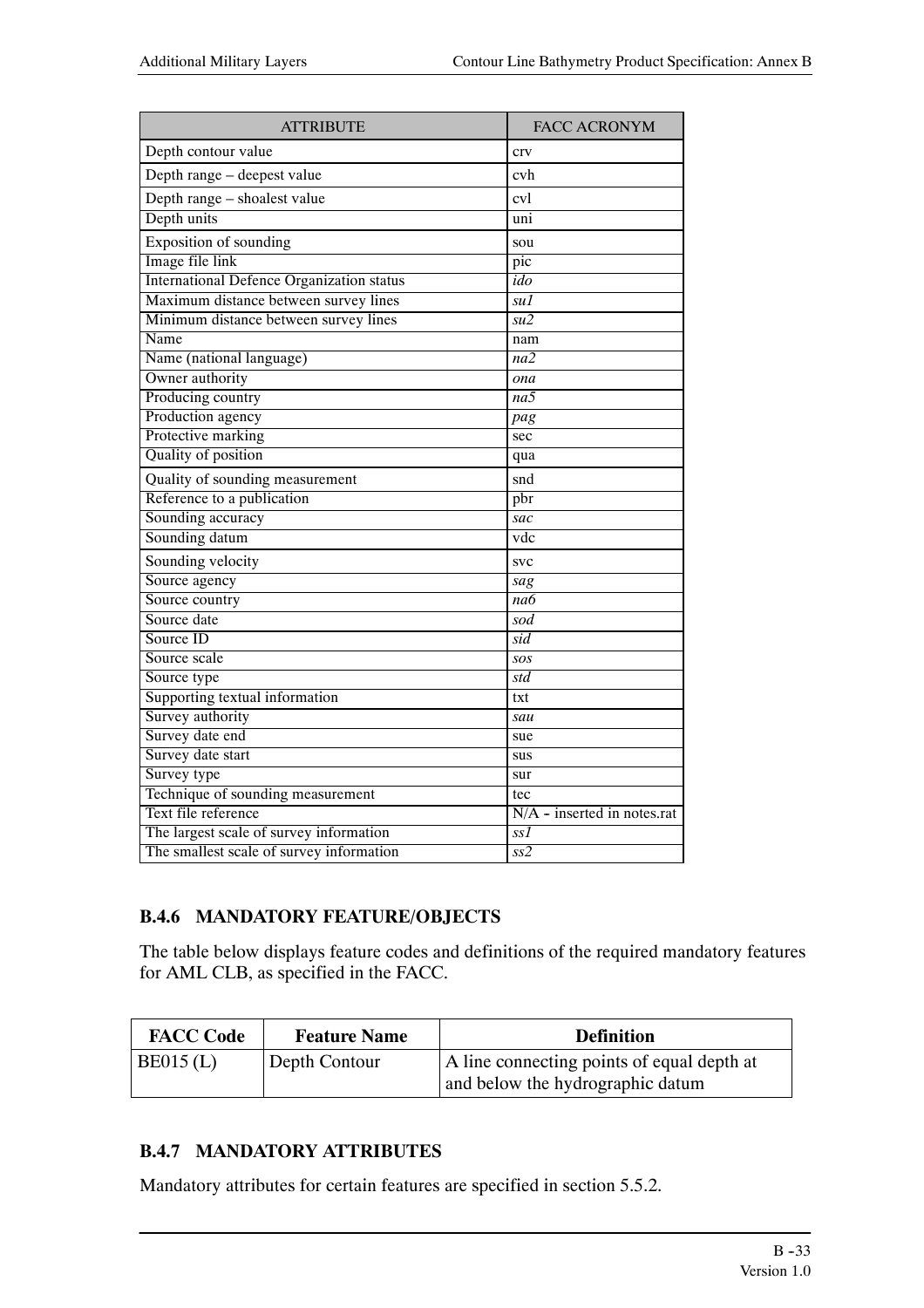### **B.4.8 ATTRIBUTE DEFINITIONS**

Real world attribute definitions are given in section 5.5.3. How these are encoded within VPF is detailed in the DIGEST FACC Annex B: Attribute and Value Codes.

### **B.4.9 ATTRIBUTE VALUES DEFINITIONS**

The real-world definitions of attribute values for each attribute are given in section 5.5.3. VPF translations are also given within the coverage Integer Value Description Tables.

### **B.4.9.1 Unknown, Not Applicable and Null values**

In cases where FACC does not assign an "unknown" or "not applicable" attribute value, and one is required to populate a field, refer to section B.4.9.5 for the appropriate "unknown" or "not applicable" values for the attribute column.

### **B.4.9.2 Unknown Value Condition**

The FACC system supports the use of an attribute that signifies an "unknown" condition. With few exceptions, FACC implements a value of zero to represent an unknown data condition for integer values. For text data types, the field will contain the characters "UNK".

During data capture, it may not be possible to determine the value of an attribute using the inclusion conditions or collateral data sources. When FACC provides an attribute value to support the "unknown" condition, it must be used. In cases where the "0" value is already used to represent a valid number an alternative value is needed to represent the unknown condition.

### **B.4.9.3 Not Applicable Condition**

In some cases, a FACC attribute contains a value for a "Not Applicable" condition. This does not have the same meaning as "Unknown". For example, a product may define that the attributes BFC (Building Function Category) and HWT (House of Worship Type) are to be used with the feature class AL015 (Building). If the building has a Building Function Category attribute value (BFC) that is not equal to House of Worship (i.e. 7), then the House of Worship attribute value 22 (= Not Applicable) is entered for the feature. This condition is not the same as having an unknown building feature type, which for both attributes, BFC and HWT, is a value of  $0$  (= Unknown).

# **B.4.9.4 Null Value Condition**

Some feature classes may have attribute columns present in the feature table that are defined for some features, but not for others. In this case, a null value is entered for an attribute value when it does not apply to a particular feature. The AML CLB standard for implementing the null value for FACC utilises the VPF- defined null.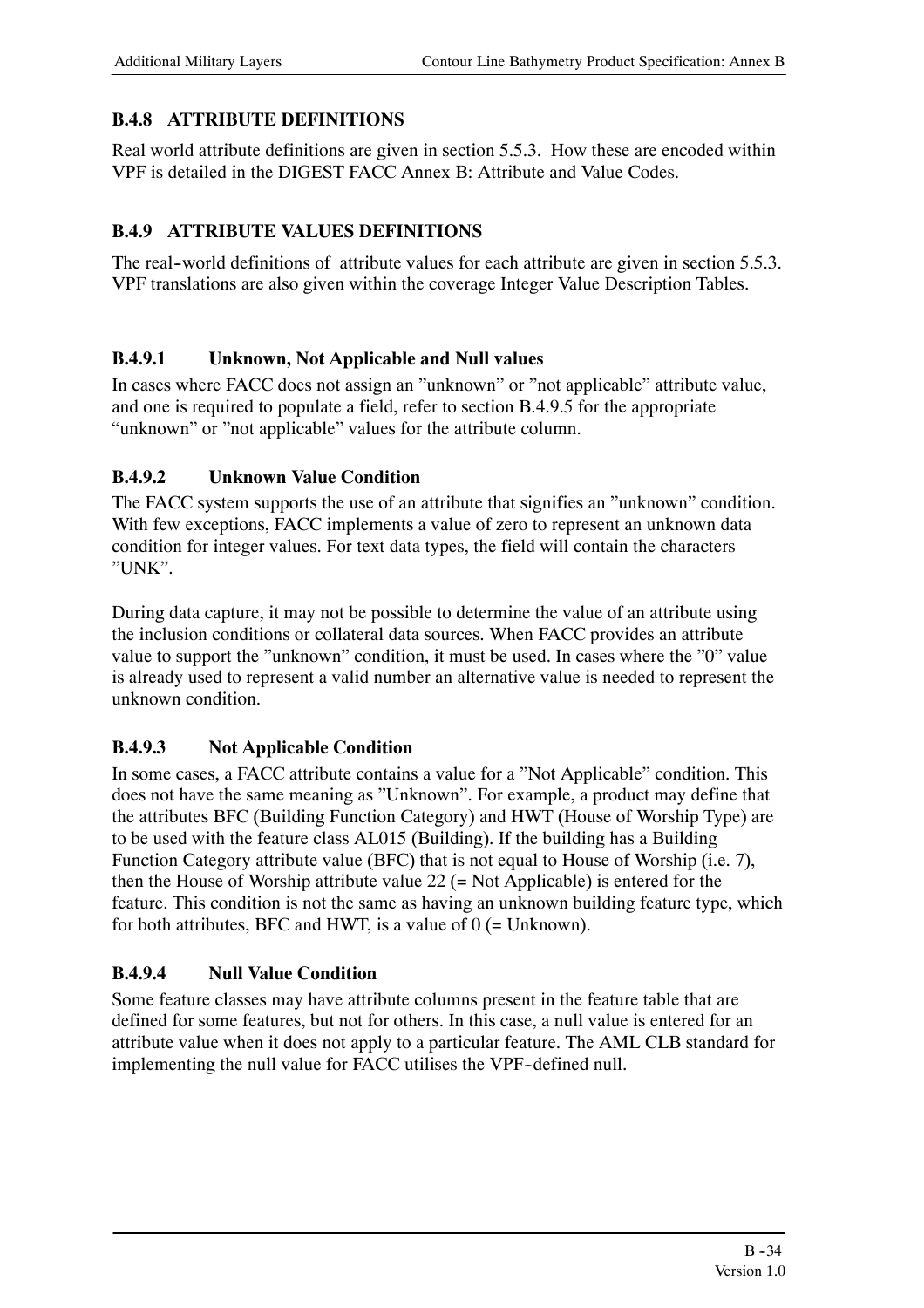### **B.4.9.5 Null, unknown, not populated, not applicable, and other values**

In certain circumstances, it may not be possible, or relevant to populate a particular data value. A general scheme for coding these values is shown below.

|                               |                   |                 | <b>Not</b>      | <b>Not</b>                |            |
|-------------------------------|-------------------|-----------------|-----------------|---------------------------|------------|
| Attribute type                | Nu11 <sup>1</sup> | Unknown         | Populated       | Applicable                | Other      |
| Coded attribute:              | $-32768$          | $\theta$        | 997             | 998                       | 999        |
| Textual:                      |                   |                 |                 |                           |            |
| Fixed Length:                 | "N/A"             | "UNK"           | "N $P$ "        | "N $A$ "                  | "Other"    |
| Variable Length:              | 0 length          | "UNK"           | "N $P$ "        | "N $A$ "                  | "Other"    |
| Integer:                      |                   |                 |                 |                           |            |
| Short:                        | $-32768$          | $-32767$        | -32766          | $-32765$                  | $-32764$   |
| Long:<br>644                  | -2147483648       | -2147483647     | 2147483646      | -2147483645               | $-2147483$ |
| Floating point:               |                   |                 |                 |                           |            |
| Single precision:             | NaN <sup>2</sup>  | $-32767.0$      | $-32766.0$      | $-32765.0$                | $-32764.0$ |
| Double precision:<br>$\theta$ | NaN <sup>2</sup>  | $-2147483647.0$ | $-2147483646.0$ | -2147483645.0-2147483644. |            |

NOTES:

1. See MIL-STD- 2407, Table 62.

2. NaN stands for Not a Number and is used as a floating point null value in VPF. Refer to section 5.5 of MIL-STD-2407 for details.

# **B.4.10 ATTRIBUTE VALUE FORMATS**

The allowable formats for attribute values are given for each attribute in the relevant Attribute Catalogue.

### **B.4.11 Relationships between Features/Objects**

All features within AML CLB are simple features. There are no complex features.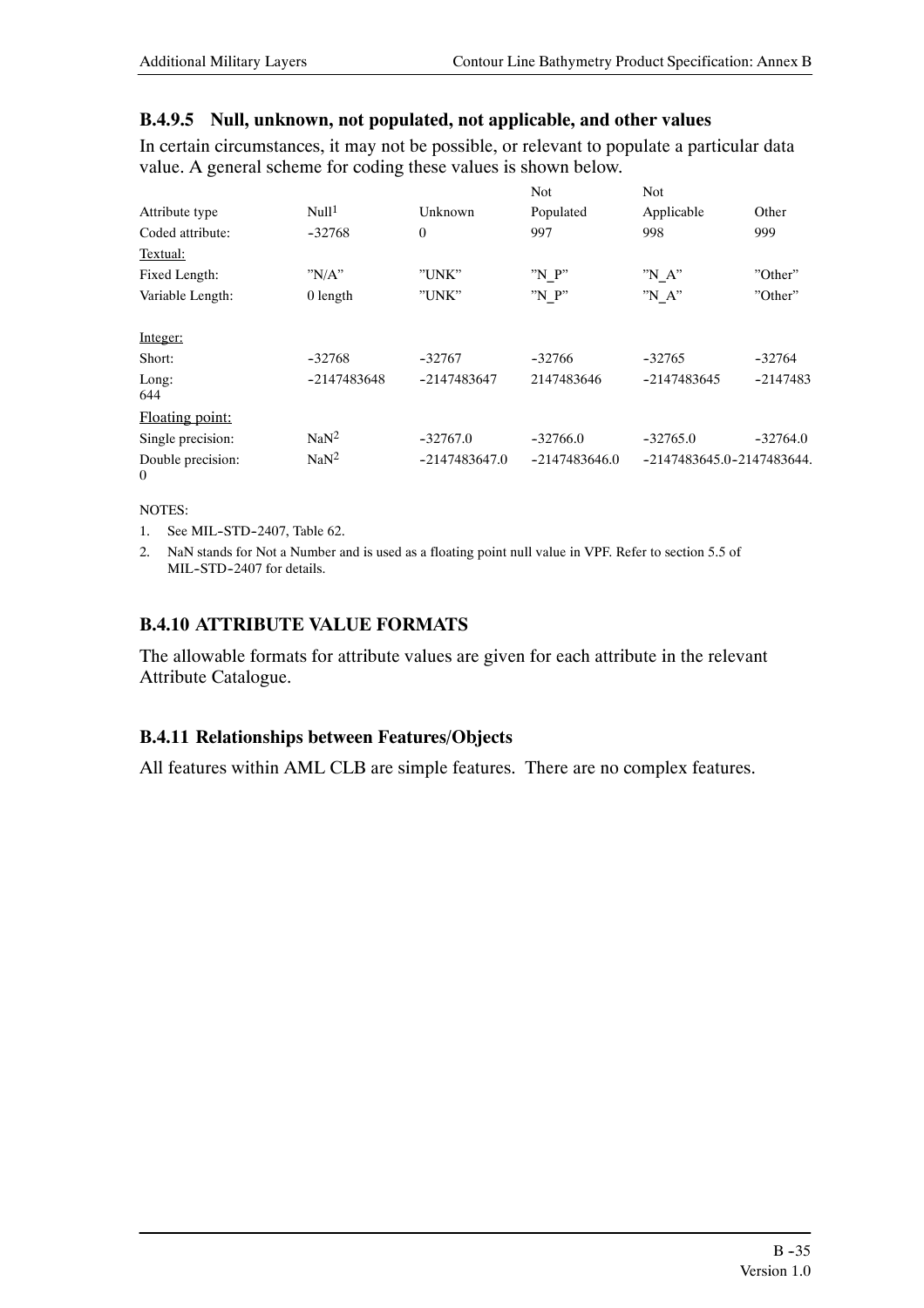# **THIS PAGE IS INTENTIONALLY BLANK**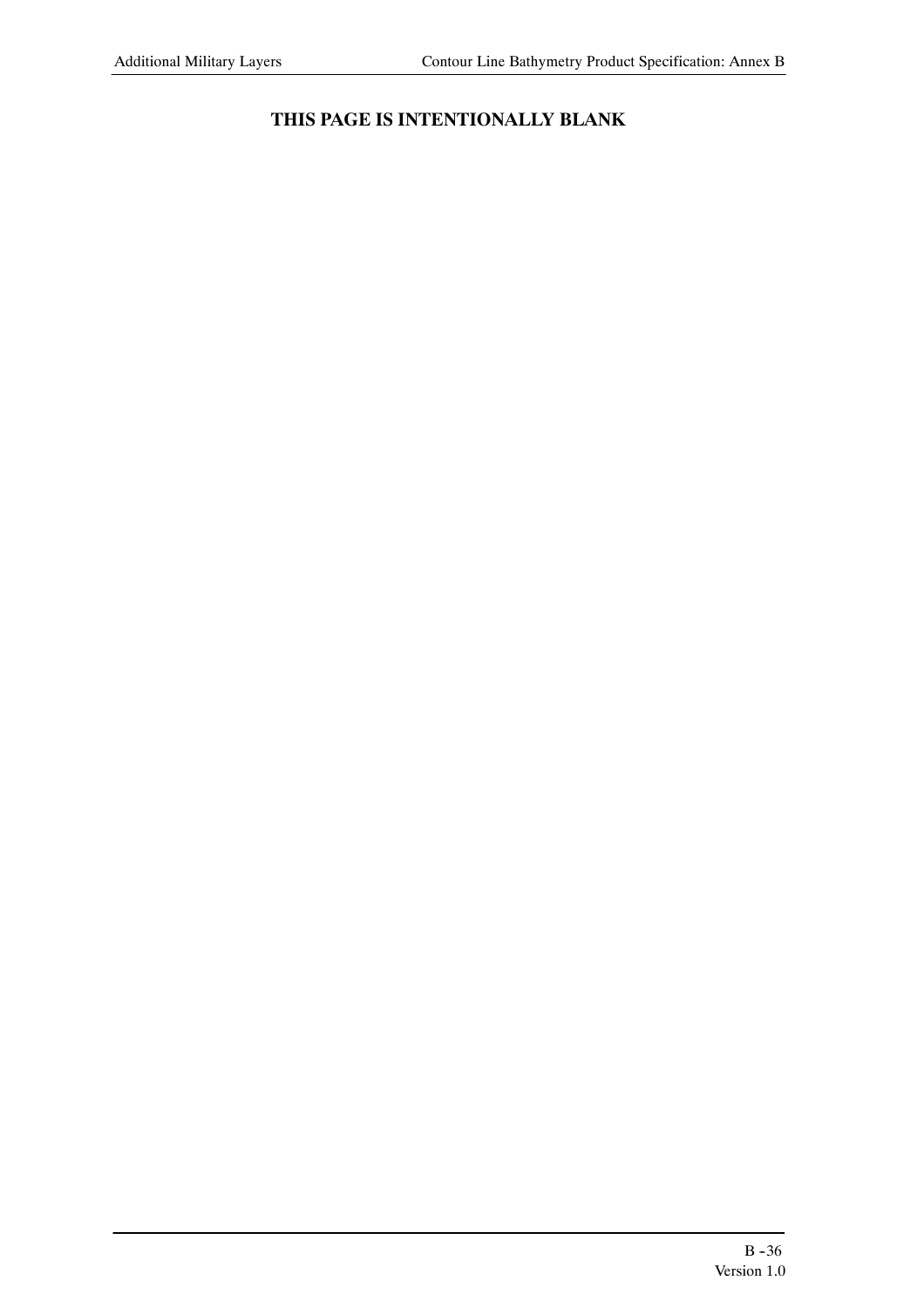# **B.5 AML CLB THEMATIC COVERAGE DIRECTORY RECORD LAYOUT**

# **B.5.1 SCOPE**

This section describes the thematic coverage directory record for AML CLB. It is a mandatory part of this specification. The information contained herein is mandated for compliance.

### **B.5.2 GENERAL**

For each coverage (Hydrography, Earth Coverage, Survey Information or Data Quality) the feature class schema table is described first, followed by the feature tables, then value description tables. The type and content of documentation tables will vary with each coverage. For each feature table, the attribute names, and descriptions are given. Allowable attribute values are listed in section 5.5.3 and their FACC codes are given in the appropriate integer value description table. Example tables for AML CLB thematic coverages are presented in sections B.5.3 B.5.4, B.5.5 and B.5.6.

The structure and format of the bounding rectangle tables are described in section B.1.6.6.9.

Note that the coverages use feature id pointers in their primitive tables as well as a feature index table to provide links from primitives to features. Display systems may utilize either of these methods to construct links from primitives to features. The use of feature\_id pointers means that coincident features (N:1 relations) are not permitted (see DIGEST Part 2: Annex C, Appendix 3 section C3.4.3.4).

Note that AML CLB does not utilize data quality feature tables within the hydrography coverage. Although permitted in MIL-STD-2407 they are not required for this product as data quality information for features can be encoded using the attributes defined in the hyd, sur and dq feature tables.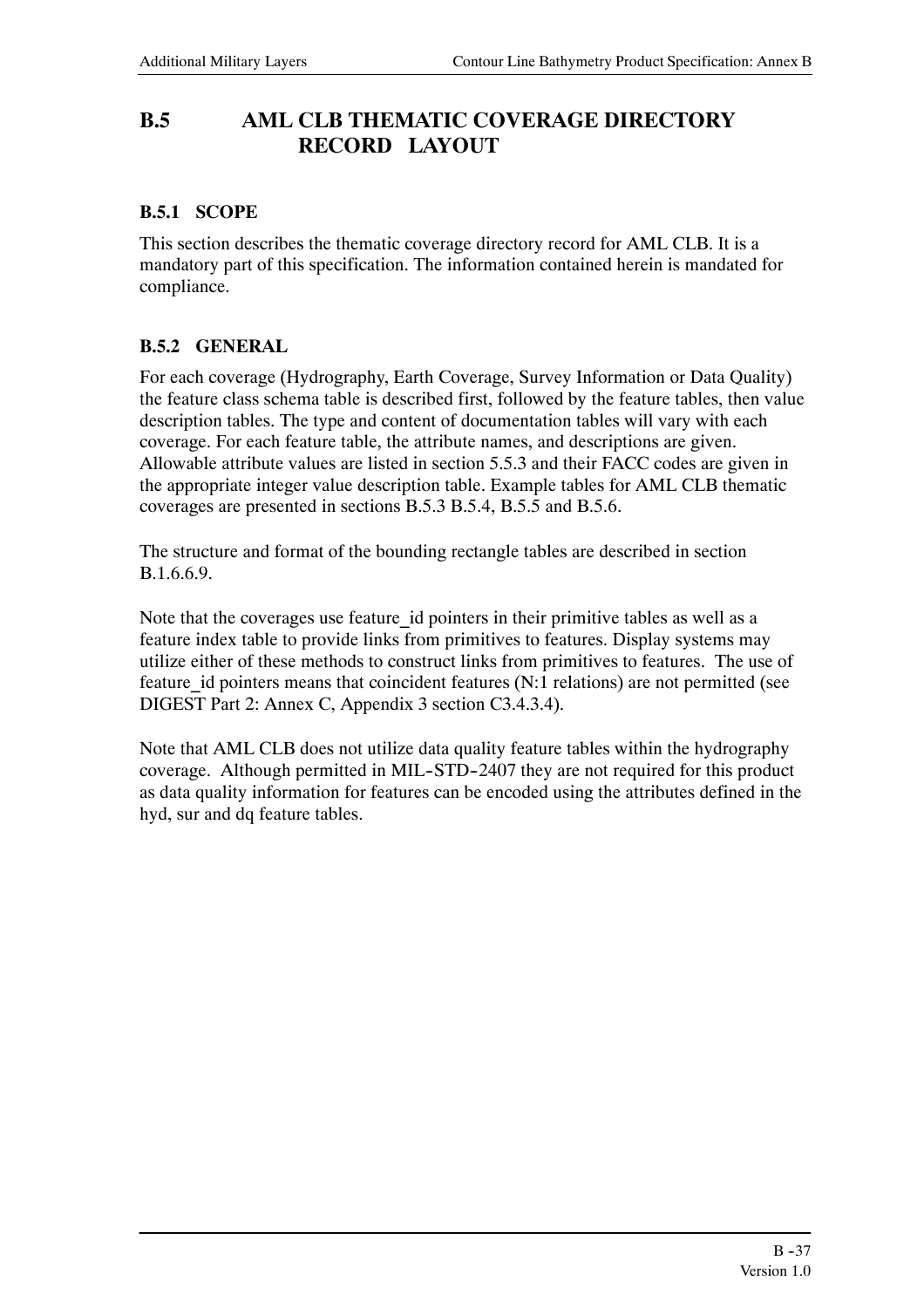# **B.5.3 HYDROGRAPHY COVERAGE (HYD)**

### **B.5.3.1 Format and Content of the Hydrography Coverage Feature Class Schema Table (fcs)**

| Thematic Layer:                   | Hydrography                            |
|-----------------------------------|----------------------------------------|
| Coverage Name:                    | hyd                                    |
| <b>Feature Table Description:</b> | Hydrography Feature Class Schema Table |
| Table Name:                       | fcs                                    |

{Header length}L; Hydrography Feature Class Schema Table;-; id=I,1,P,Row Identifier,-,-,-,: feature\_class=T,8,N,Name of Feature Class,-,-,-,: table1=T,12,N,First Table,-,-,-,: table1 key=T,16,N,Column Name in First Table,-,-,-,: table2=T,12,N,Second Table,-,-,-,: table2 key=T,16,N,Column Name in Second Table,-,-,-,:;

| $\mathbf{1}$   | soundp | soundp.pft | end id        | end        | id            |
|----------------|--------|------------|---------------|------------|---------------|
| $\overline{c}$ | soundp | end        | soundp.pft id | soundp.pft | id            |
| 3              | soundp | soundp.pft | id            | soundp.njt | soundp.pft id |
| $\overline{4}$ | soundp | soundp.njt | notes.rat id  | notes.rat  | id            |
| 5              | soundp | notes.rat  | id            | soundp.njt | notes.rat_id  |
| 6              | soundp | soundp.njt | soundp.pft id | soundp.pft | id            |
| 7              | contrl | contrl.lft | edg_id        | edg        | id            |
| $8\,$          | contrl | edg        | contrl.lft id | contrl.lft | id            |
| 9              | contrl | contrl.lft | id            | contrl.njt | contrl.lft_id |
| 10             | contrl | contrl.njt | notes.rat id  | notes.rat  | id            |
| 11             | contrl | notes.rat  | id            | contrl.njt | notes.rat_id  |
| 12             | contrl | contrl.njt | contrl.lft id | contrl.lft | id            |
| 13             | hydrol | hydrol.lft | edg_id        | edg        | id            |
| 14             | hydrol | edg        | hydrol.lft id | hydrol.lft | id            |
| 15             | hydrol | hydrol.lft | id            | hydrol.njt | hydrol.lft_id |
| 16             | hydrol | hydrol.njt | notes.rat_id  | notes.rat  | id            |
| 17             | hydrol | notes.rat  | id            | hydrol.njt | notes.rat id  |
| 18             | hydrol | hydrol.njt | hydrol.lft_id | hydrol.lft | id            |
| 19             | hydroa | hydroa.aft | fac id        | fac        | id            |
| 20             | hydroa | fac        | hydroa.aft id | hydroa.aft | id            |
| 21             | hydroa | hydroa.aft | id            | hydroa.njt | hydroa.aft id |
| 22             | hydroa | hydroa.njt | notes.rat_id  | notes.rat  | id            |
| 23             | hydroa | notes.rat  | id            | hydroa.njt | notes.rat id  |
| 24             | hydroa | hydroa.njt | hydroa.aft_id | hydroa.aft | id            |
|                |        |            |               |            |               |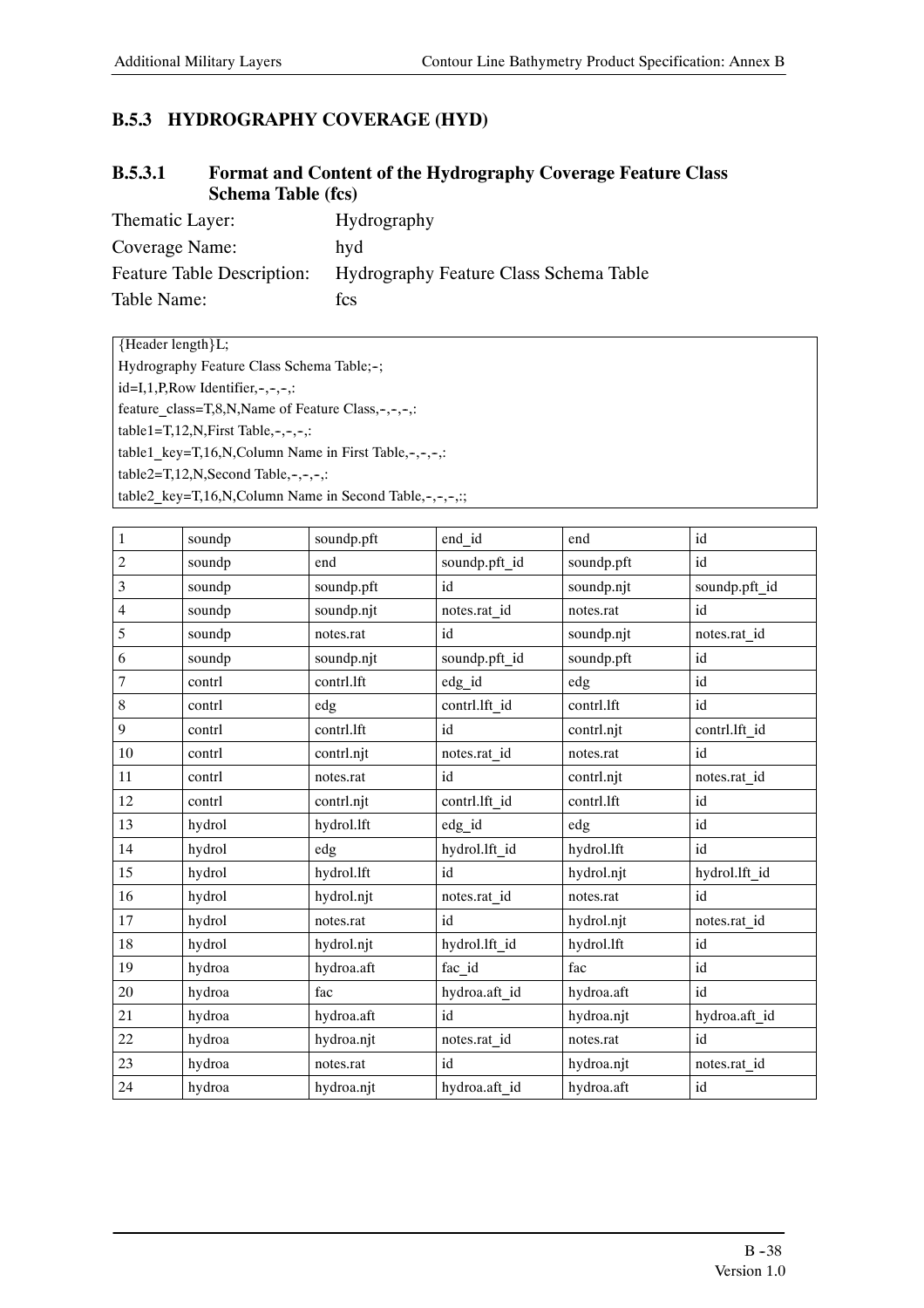### **B.5.3.2 Format and Content of the Hydrography Coverage Feature Class Attribute (fca) Table**

| ${Header length}L;$                                        |
|------------------------------------------------------------|
| Feature Class Attribute Table;-;                           |
| $id=I,1,P,Row$ Identifier, $-,-,-$ .                       |
| fclass= $T, 8, U$ , Feature Class Name, $-$ , $-$ , $-$ ,: |
| $type = T, 1, N, Feature Type, char.vdt, -, -, :$          |
| $descr=T,*,N,Description,-,-,-,::;$                        |

| soundp | <b>Soundings Points</b>  |
|--------|--------------------------|
| contrl | <b>Contour Lines</b>     |
| hydrol | Hydrography Area Lines   |
| hvdroa | <b>Hydrography Areas</b> |

### **B.5.3.3 Format and Content of an Example Feature Index Table (fit)**

{Header length}L;

Feature Index Table;-;

id=I,1,P,Row Identifier,-,-,-,:

prim\_id=I,1,N,Primitive ID,-,\*\_fit1.fti,-,:

tile\_id=S,1,N,Tile Reference ID,-,\*\_fit2.fti,-,:

fc\_id=I,1,N,Feature Class ID (Foreign key to fca),-,\*\_fit3.fti,-,:

feature\_id=I,1,N,Feature ID (Foreign key to feature table),-,\*\_fit4.fti,-,:;

| 24 |          |  |
|----|----------|--|
| 21 | 13       |  |
| 23 | 12<br>19 |  |
|    |          |  |
|    |          |  |

#### **NOTE**

1: For the index name, replace the \* with the primitive table name being indexed (e.g. edg fit1.fti)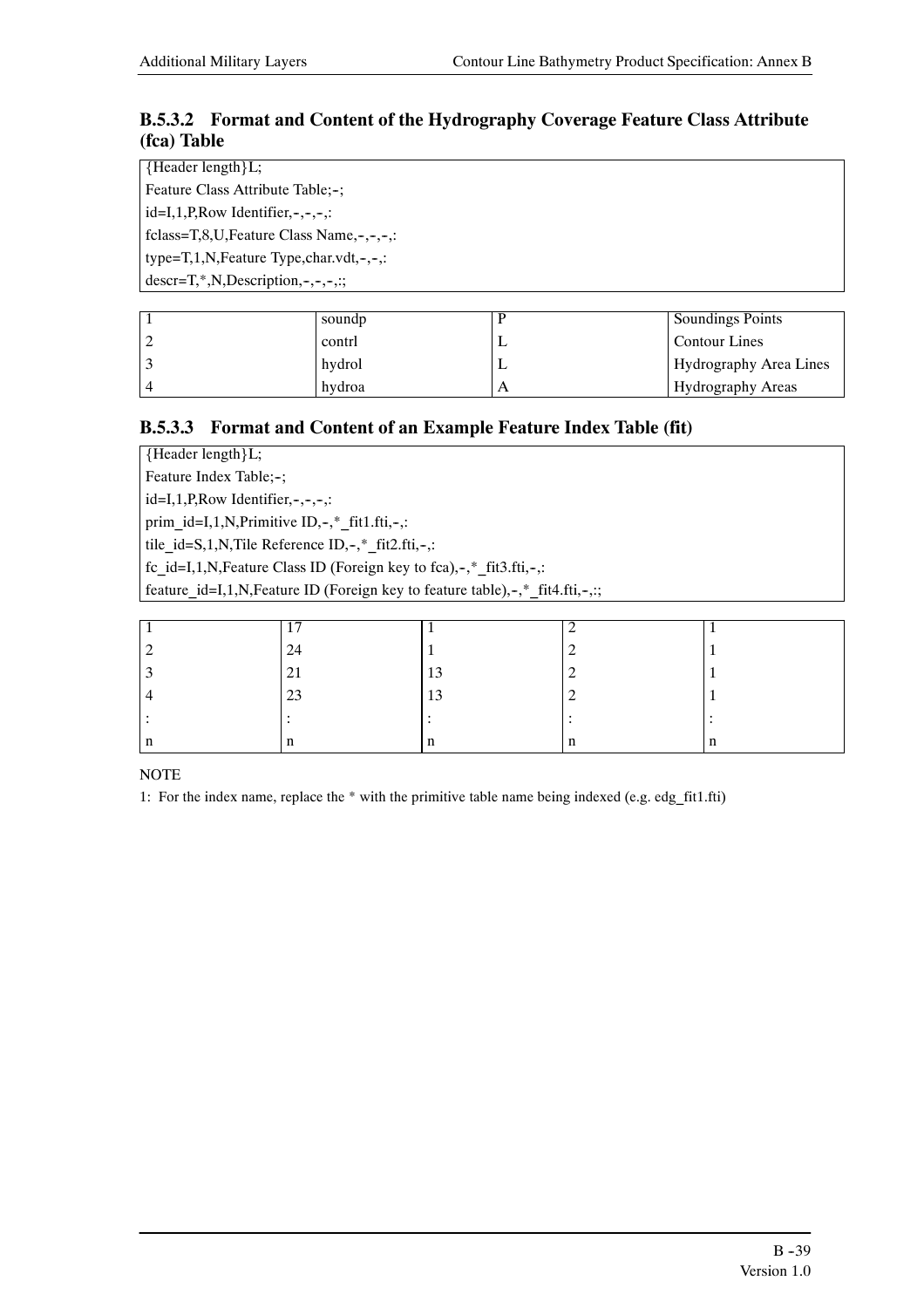### **B.5.3.4 Format and Content of the Soundings Point Feature Table (soundp.pft)**

| Thematic Layer:                   | Hydrography                   |
|-----------------------------------|-------------------------------|
| Coverage Name:                    | hyd                           |
| <b>Feature Table Description:</b> | Soundings Point Feature Table |
| Table Name:                       | soundp.pft                    |
| Thematic Index ID Number: 1       |                               |

#### 1 2 3 4 5 6 7 8 9 10 11 12 13 14 15 16 17 18 19 20 21 22 23 24 25 26 27 {Header length}L; Soundings Point Feature Table;-; id=I,1,P,Row Identifier,-,-,-,: f\_code=T,5,N,FACC Feature Code,char.vdt,-,-,: aha=F,1,N,Absolute Horizontal Accuracy,-,-,-,: *cav=T,\*,Caveat,char.vdt,cav1.pfx,-,:* hdp=F,1,N,Hydrographic Depth,-,-,-,: hdh=F,1,N,Hydrographic Drying Height,-,-,-,: *ido=S,1,N,International Defence Organisation status,int.vdt,-,-,: na5=T,2,Producing Country code,char.vdt,-,-,:* na4=T,2,Source Country Code,char.vdt,-,-,: *ona=T,2,Owner Authority,char.vdt,-,-,: pag=T,2,Production Agency,char.vdt,-,-,:* qua=S,1,N,Quality of Position,int.vdt,-,-,: rcd=D,8,N,Recording Date,-,-,-,: *sac=F,1,N,Sounding Accuracy,int.vdt,-,-,: sag=T,2,N,Source Agency,char.vdt,-,-,:* sec=S,1,N,Security Classification,int.vdt,sec1.pti,-,: *sid=T,12,N,Source ID,char.vdt,-,-,:* snd=S,1,N,Sounding Category,int.vdt,snd1.pti,-,: *sod=D,8,N,Source Date,char.vdt,-,-,: sos=I,1,N,Source Scale,int.vdt,-,-,: std=T,\*,N,Source Type Description,char.vdt,std1.pfx,-,:* sou=S,1,N,Exposition of Sounding,int.vdt,sou1.pti,-,: svc=S,1,N,Sounding Velocity,int.vdt,svc1.pti,-,: uni=S,1,N,Units,int.vdt,-,-,: vdc=S,1,N,Vertical (Sounding) Datum Category,int.vdt,-,-,: tile\_id=S,1,N,Tile Reference ID,-,til1\_id.pti,-,: end id=I,1,N,Entity Node Primitive ID,-,end1 id.pti,-,:;

| $\mathbf{1}$   | $1^{\prime}$     |
|----------------|------------------|
| $\overline{2}$ | <b>BE020\</b>    |
| $\overline{3}$ | $0.6\%$          |
| $\overline{4}$ | UK/US Eyes Only\ |
| $\mathfrak{S}$ | $14.0\%$         |
| 6              | $-32765.0\%$     |
| 7              | $1^{\prime}$     |
| $\,8\,$        | UK\              |
| $\overline{9}$ | UK\              |
| 10             | UK\              |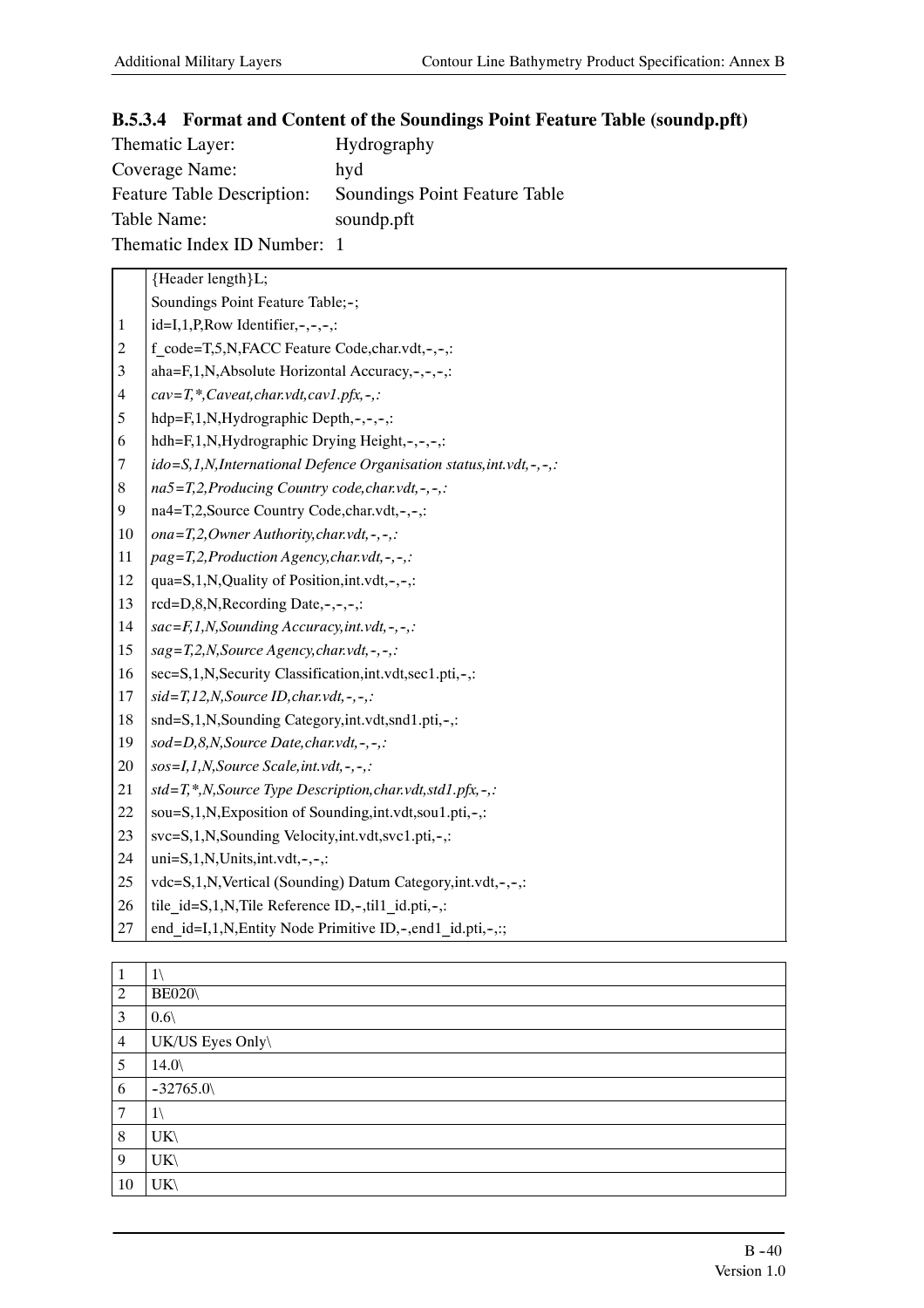| 11     | $GB\wedge$         |
|--------|--------------------|
| 12     | $2\langle$         |
| 13     | 20010312           |
| 14     | $0.3\backslash$    |
| 15     | $GB\wedge$         |
| 16     | $3\langle$         |
| 17     | M3471              |
| 18     | $12\%$             |
| 19     | 19850617           |
| 20     | 25000\             |
| $21\,$ | Royal Navy Survey\ |
| 22     | $1\backslash$      |
| 23     | $1\backslash$      |
| 24     | $1\backslash$      |
| 25     | $20\backslash$     |
| 26     | $10\backslash$     |
| 27     | $1\backslash$      |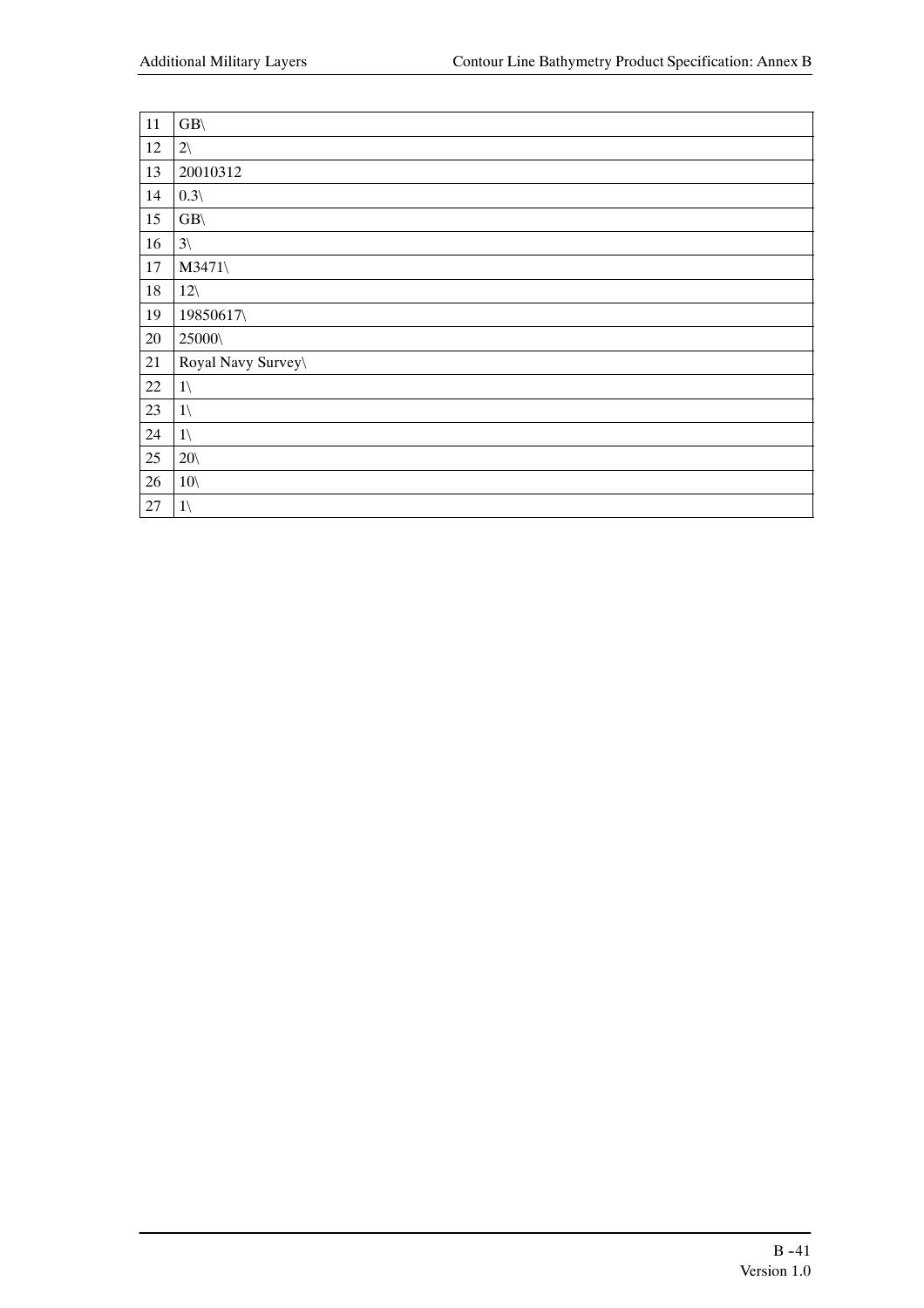# **B.5.3.5 Format and Content of the Contour Line Feature Table (contrl.lft)**

| Thematic Layer:                   | Hydrography                |
|-----------------------------------|----------------------------|
| Coverage Name:                    | hyd                        |
| <b>Feature Table Description:</b> | Contour Line Feature Table |
| Table Name:                       | contrl. Ift.               |
| Thematic Index ID Number: 2       |                            |

#### {Header length}L;

|                  | {Header length}L;                                                           |
|------------------|-----------------------------------------------------------------------------|
|                  | Contour Line Feature Table;-;                                               |
| $\mathbf{1}$     | $id=I,1,P,Row$ Identifier,-,-,-,:                                           |
| $\overline{c}$   | f code=T,5,N,FACC Feature Code,char.vdt,f_code2.lti,-,:                     |
| 3                | aha=F,1,N,Absolute Horizontal Accuracy,int.vdt,-,-,:                        |
| $\overline{4}$   | ava=F,1,N,Absolute Vertical Accuracy,int.vdt,-,-,:                          |
| 5                | $cav = T, *, Caveat, char.vdt, cav2.pfx, -, :$                              |
| 6                | crv=F,1,N,Depth Curve or Contour Value,-,crv2.lti,-,:                       |
| $\boldsymbol{7}$ | hqc=S,1,N,Hypsography Portrayal Category,int.vdt,hqc2.lti,-,:               |
| $8\,$            | $ido = S, 1, N, International$ Defence Organisation status, int.vdt, -, -,: |
| 9                | $na5 = T, 2, Producing Country code, char.vdt, -, -, :$                     |
| 10               | na4=T,2,Source Country Code,char.vdt,-,-,:                                  |
| 11               | ona=T,2,Owner Authority,char.vdt,-,-,:                                      |
| 12               | $pag=T, 2, Production Agency, char. vdt, -, -,$                             |
| 13               | pbr=T,*,Publication Reference,-,pbr2.afx,-,:                                |
| 14               | pic=T,*,Pictorial Representation,-,pic2.afx,-,:                             |
| 15               | qua= $S$ ,1,N,Quality of Position, int.vdt,-,-,:                            |
| 16               | rcd=D,8,N,Recording Date,char.vdt,-,-,:                                     |
| 17               | $sag = T, 2, N, Source Agency, char. vdt, -, -, $                           |
| 18               | sec=S,1,N,Security Classification,int.vdt,sec2.lti,-,:                      |
| 19               | $sid = T, 12, N, Source ID, char.vdt, -, -, :$                              |
| 20               | sod= $D$ ,8,N,Source Date,char.vdt,-,-,:                                    |
| 21               | $sos=I,1,N$ , Source Scale, int. vdt, -, -,:                                |
| 22               | $std=T, *, N, Source Type Description, char.vdt, std2. pfx, -, :$           |
| 23               | uni=S,1,N,Units,int.vdt,-,-,:                                               |
| 24               | vdc=S,1,N,Vertical (Sounding) Datum Category,int.vdt,-,-,:                  |
| 25               | tile id=S,1,N,Tile Reference ID,-,til2 id.lti,-,:                           |
| 26               | edg id=I,1,N,Edge Primitive ID,-,edg2 id.lti,-,:;                           |

| $\mathbf 1$     | $1\setminus$     |
|-----------------|------------------|
| 2               | BE015            |
| 3               | $0.6\%$          |
| $\overline{4}$  | $0.4\%$          |
| $\overline{5}$  | UK/US Eyes Only\ |
| 6               | $20.0\%$         |
| 7               | $1\vee$          |
| 8               | $1^{\backslash}$ |
| 9               | $UK \setminus$   |
| 10              | $UK \setminus$   |
| 11              | $UK \setminus$   |
| $\overline{12}$ | GB(              |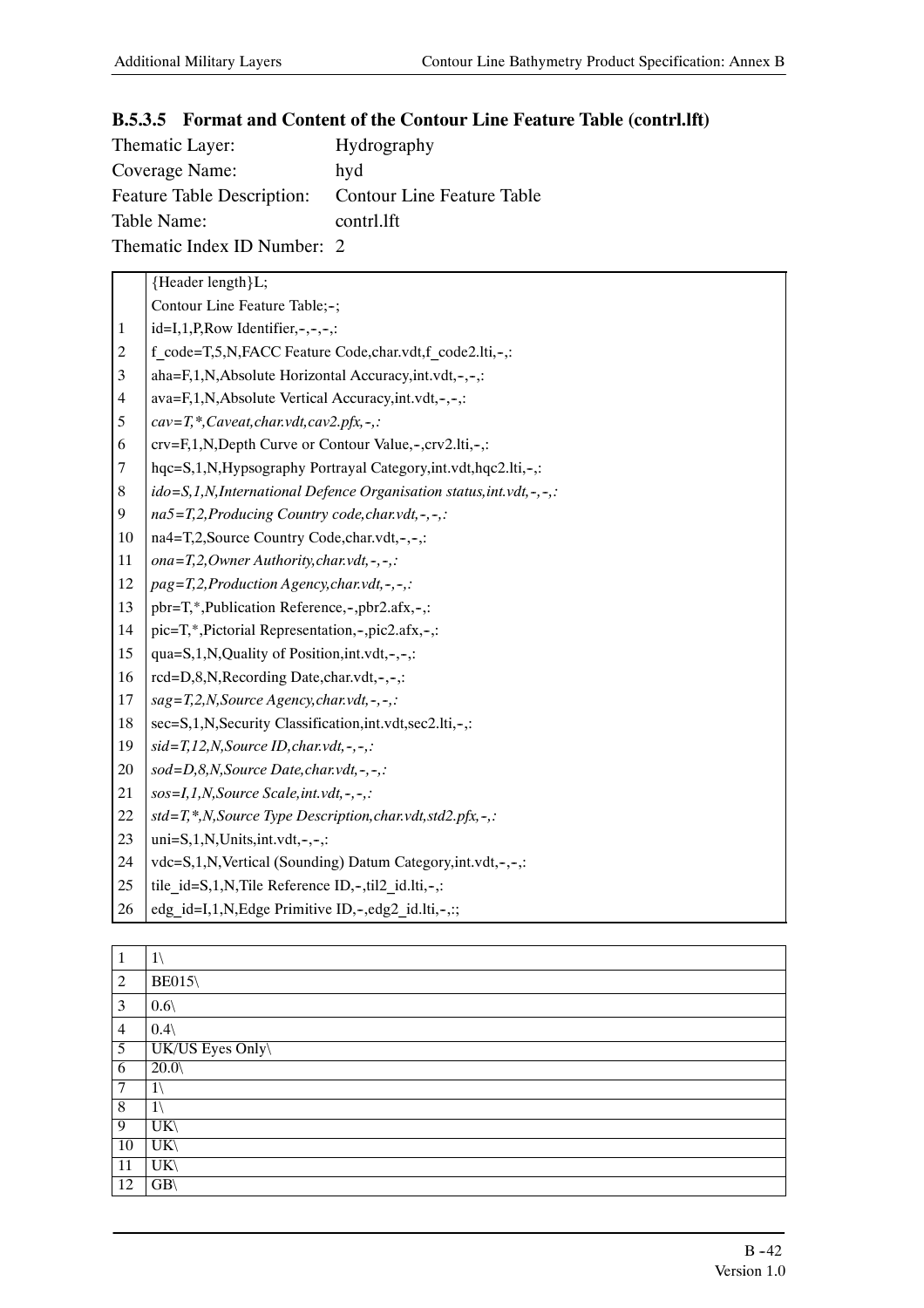| 13              |                   |
|-----------------|-------------------|
| $\overline{14}$ |                   |
| $\overline{15}$ | $2\langle$        |
| 16              | 20010312          |
| 17              | GB(               |
| 18              | $\overline{3}$    |
| 19              | $F2650\backslash$ |
| 20              | 19990321\         |
| 21              | 75000\            |
| 22              | Char <sub>1</sub> |
| 23              | $1\backslash$     |
| 24              | $20\sqrt{ }$      |
| 25              | $1\backslash$     |
| 26              | $1\backslash$     |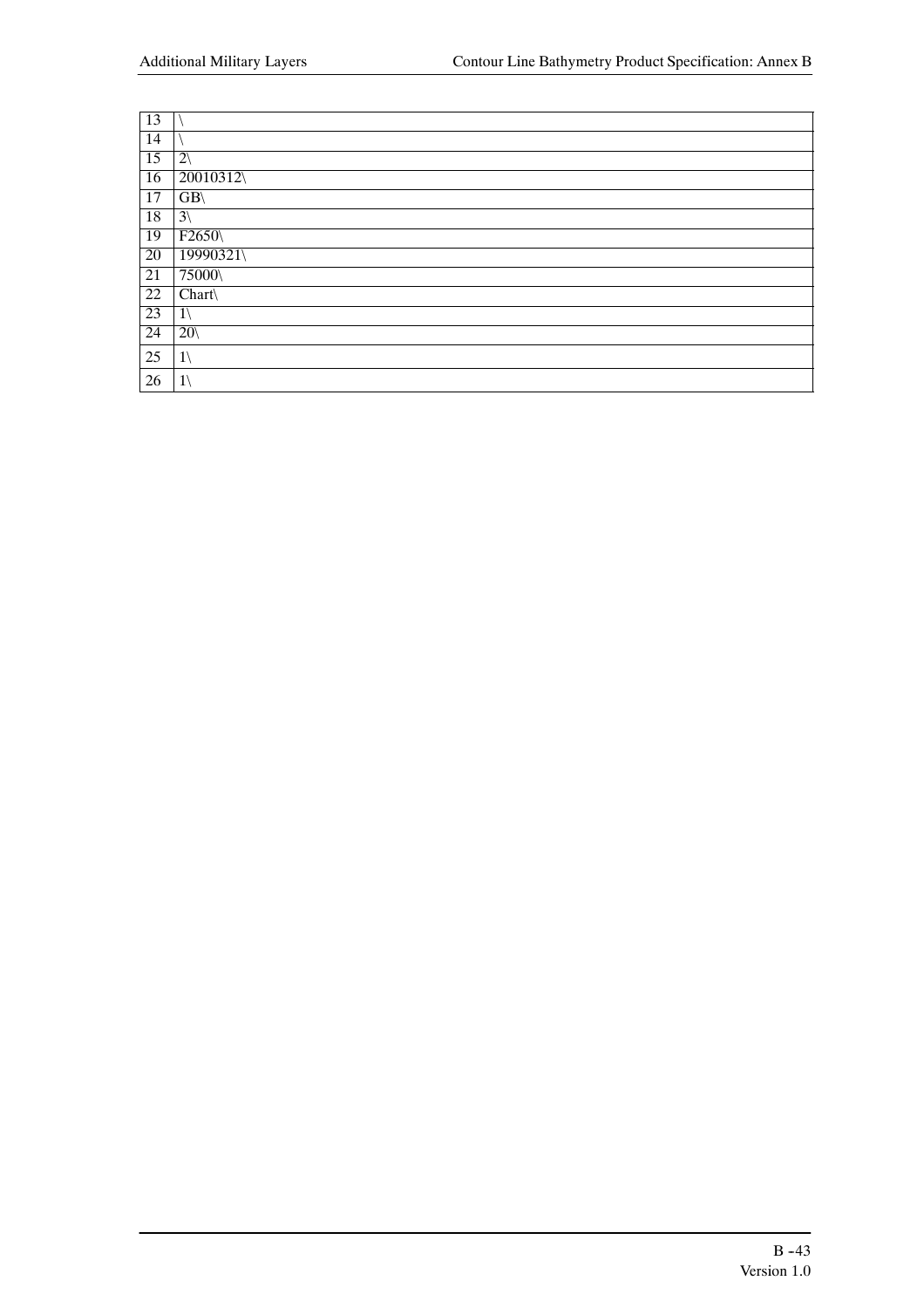# **B.5.3.6 Format and Content of the Hydrography Area Line Feature Table (hydrol.lft)**

| Thematic Layer:                   | Hydrography                         |
|-----------------------------------|-------------------------------------|
| Coverage Name:                    | hyd                                 |
| <b>Feature Table Description:</b> | Hydrography Area Line Feature Table |
| Table Name:                       | hydrol.lft                          |
| Thematic Index ID Number: 3       |                                     |

|                  | {Header length}L;                                                           |
|------------------|-----------------------------------------------------------------------------|
|                  | Hydrography Area Line Feature Table;-;                                      |
| $1\,$            | $id=I,1,P,Row$ Identifier, -, -, -,:                                        |
| $\overline{c}$   | f code=T,5,N,FACC Feature Code,char.vdt,f code3.lti,-,:                     |
| 3                | aha=F,1,N,Absolute Horizontal Accuracy,int.vdt,-,-,:                        |
| $\overline{4}$   | ava=F,1,N,Absolute Vertical Accuracy,int.vdt,-,-,:                          |
| 5                | $cav = T, *, Caveat, char.vdt, cav3.pfx, -, :$                              |
| 6                | cvh=F,1,N,Depth Curve or Contour Value High,-,cvh3.ati,-,:                  |
| $\boldsymbol{7}$ | cvl=F,1,N, Depth Curve or Contour Value Low,-,cvl3.ati,-,:                  |
| 8                | $ido = S, 1, N, International$ Defence Organisation status, int.vdt, -, -,: |
| 9                | $na5 = T, 2, Producing Country code, char.vdt, -, -, :$                     |
| 10               | na4=T,2,Source Country Code,char.vdt,-,-,:                                  |
| 11               | ona=T,2,Owner Authority,char.vdt,-,-,:                                      |
| 12               | pag=T,2,Production Agency,char.vdt,-,-,:                                    |
| 13               | pbr=T,*,Publication Reference,-,pbr3.afx,-,:                                |
| 14               | pic=T,*,Pictorial Representation,-,pic3.afx,-,:                             |
| 15               | qua=S,1,N,Quality of Position, int.vdt,-,-,:                                |
| 16               | rcd=D,8,N,Recording Date,char.vdt,-,-,:                                     |
| 17               | $sag = T, 2, N, Source Agency, char. vdt, -, -,$                            |
| 18               | sec=S,1,N,Security Classification,int.vdt,sec3.lti,-,:                      |
| 19               | $sid = T, 12, N, Source ID, char.vdt, -, -, :$                              |
| 20               | sod=D,8,N,Source Date,char.vdt,-,-,:                                        |
| 21               | $sos=I,1,N$ , Source Scale, int. vdt, -, -,:                                |
| 22               | $std=T, *, N, Source Type Description, char.vdt, std3. pfx, -,.$            |
| 23               | $uni=S,1,N, Units, int.vdt,-,-$                                             |
| 24               | vdc=S,1,N,Vertical (Sounding) Datum Category,int.vdt,-,-,:                  |
| 25               | tile id=S,1,N,Tile Reference ID,-,til3 id.lti,-,:                           |
| 26               | edg id=I,1,N,Edge Primitive ID,-,edg3 id.lti,-,:;                           |

| 1              | 1<br>Τ.          |
|----------------|------------------|
| 2              | <b>BE019\</b>    |
| 3              | $0.6\%$          |
| $\overline{4}$ | $0.4\%$          |
| $\overline{5}$ | UK/US Eyes Only\ |
| 6              | $20.0\backslash$ |
| $\overline{7}$ | $10.0\backslash$ |
| 8              | $1^{\prime}$     |
| 9              | UK)              |
| 10             | UK)              |
| 11             | <b>UK</b>        |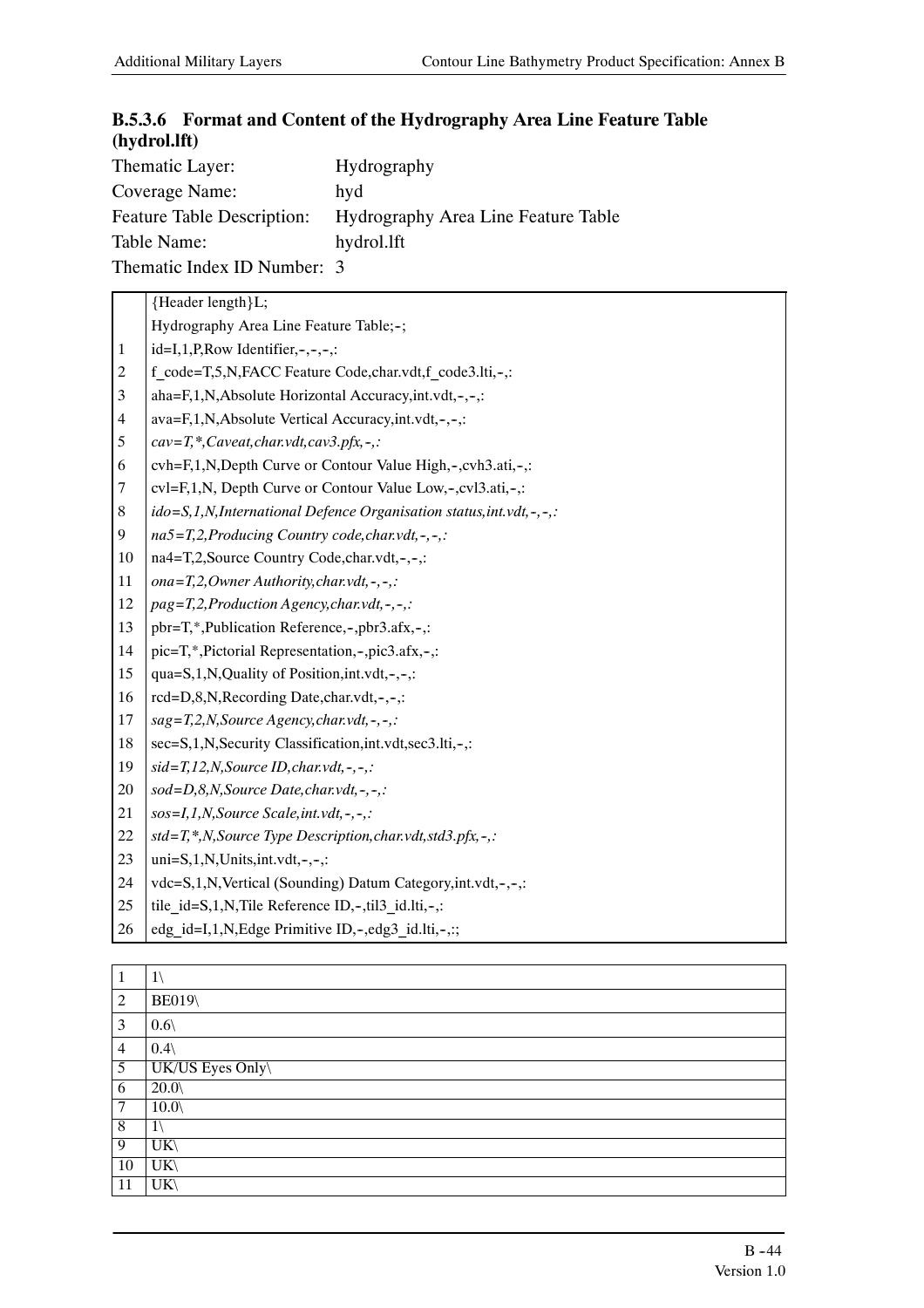| 12 | GB(               |
|----|-------------------|
| 13 |                   |
| 14 |                   |
| 15 | $2\langle$        |
| 16 | 20010312          |
| 17 | GB(               |
| 18 | $3\sqrt{ }$       |
| 19 | $F2650\backslash$ |
| 20 | 19990321\         |
| 21 | 75000\            |
| 22 | Char <sub>1</sub> |
| 23 | $1\backslash$     |
| 24 | $20\sqrt{ }$      |
| 25 | $1\backslash$     |
| 26 | $1\backslash$     |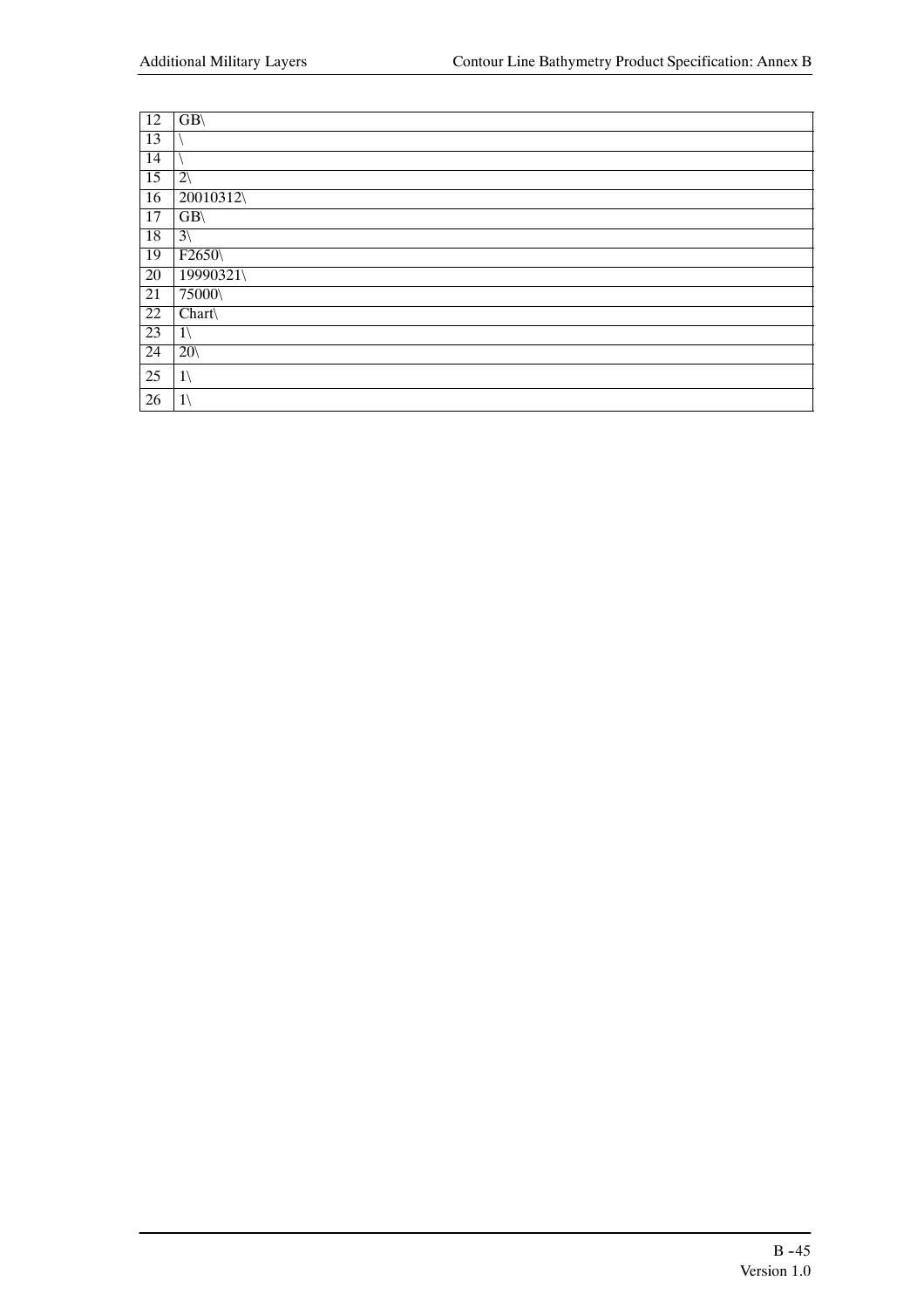# **B.5.3.7 Format and Content of the Hydrography Area Feature Table (hydroa.aft)**

| Thematic Layer:                   | Hydrography                    |
|-----------------------------------|--------------------------------|
| Coverage Name:                    | hyd                            |
| <b>Feature Table Description:</b> | Hydrography Area Feature Table |
| Table Name:                       | hydroa.aft                     |
| Thematic Index ID Number: 4       |                                |

#### $\sqrt{\text{Header length}}$

|                  | {Header length}L;                                                           |
|------------------|-----------------------------------------------------------------------------|
|                  | Hydrography Area Feature Table;-;                                           |
| $\mathbf{1}$     | $id=I,1,P,Row$ Identifier, -, -, -,:                                        |
| $\boldsymbol{2}$ | f code=T,5,N,FACC Feature Code,char.vdt,-,-,:                               |
| 3                | aha=F,1,N,Absolute Horizontal Accuracy,-,-,-,:                              |
| $\overline{4}$   | ava=F,1,N,Absolute Vertical Accuracy,-,-,-,:                                |
| 5                | $cav = T, *, Caveat, char. vdt, cav4. pfx, -, :$                            |
| 6                | cvh=F,1,N,Depth Curve or Contour Value High,-,cvh4.ati,-,:                  |
| $\tau$           | cvl=F,1,N, Depth Curve or Contour Value Low,-,cvl4.ati,-,:                  |
| $8\,$            | $ido = S, 1, N, International$ Defence Organisation status, int.vdt, -, -,: |
| 9                | $na5 = T, 2, Producing Country code, char.vdt, -, -, $                      |
| 10               | na4=T,2,Source Country Code,char.vdt,-,-,:                                  |
| 11               | ona=T,2, Owner Authority, char.vdt, -, -,:                                  |
| 12               | pag=T,2,Production Agency,char.vdt,-,-,:                                    |
| 13               | pbr=T,*,Publication Reference,-,pbr4.afx,-,:                                |
| 14               | pic=T,*,Pictorial Representation,-,pic4.afx,-,:                             |
| 15               | qua=S,1,N,Quality of Position, int.vdt,-,-,:                                |
| 16               | rcd=D,8,N,Recording Date,-,-,-,:                                            |
| 17               | $sag = T, 2, N$ , Source Agency, char.vdt, -, -,:                           |
| 18               | sec=S,1,N,Security Classification,int.vdt,sec4.ati,-,:                      |
| 19               | $sid = T, 12, N, Source ID, char.vdt, -, -, :$                              |
| 20               | $sod = D, 8, N, Source$ Date, -, -, -,:                                     |
| 21               | $sos=1,1,N$ , Source Scale, -, -, -, :                                      |
| 22               | std=T,*,N,Source Type Description, char.vdt, std4.pfx,-,:                   |
| 23               | $uni=S,1,N, Units, int.vdt,-,-$                                             |
| 24               | vdc=S,1,N,Vertical (Sounding) Datum Category,int.vdt,-,-,:                  |
| 25               | tile id=S,1,N,Tile Reference ID,-,til4_id.ati,-,:                           |
| 26               | fac_id=I,1,N,Face Primitive ID,-,fac4_id.ati,-,:;                           |

| 1               | $1\setminus$     |
|-----------------|------------------|
| 2               | <b>BE019</b>     |
| 3               | $-32767.0$       |
| $\overline{4}$  | $-32767.0$       |
| $\overline{5}$  | UK\US Eyes Only\ |
| 6               | $4000\sqrt{ }$   |
| 7               | $3000\%$         |
| 8               | $1\backslash$    |
| 9               | UK               |
| 10              | UK(              |
| 11              | UK(              |
| $\overline{12}$ | $\overline{GB}$  |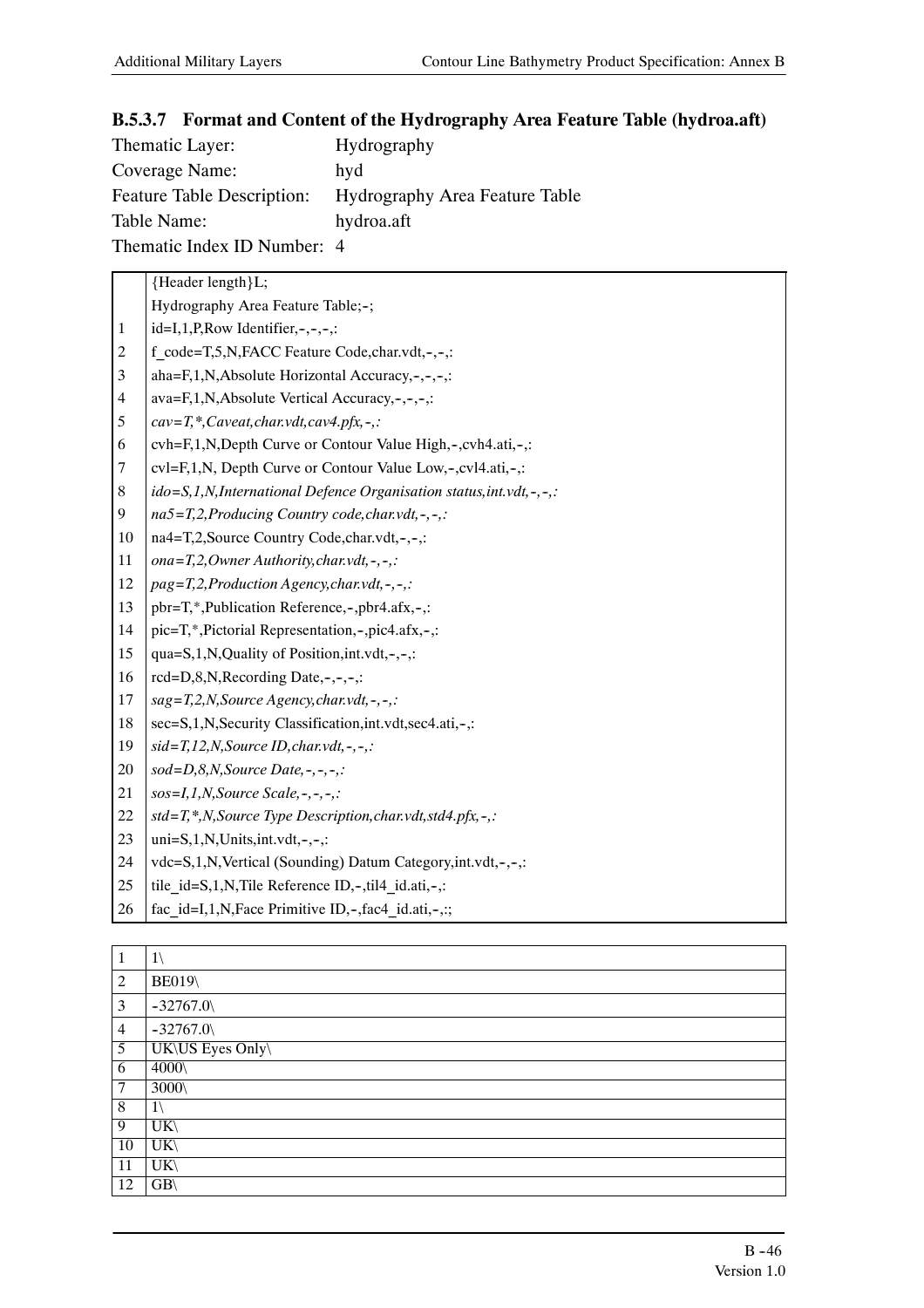| 13              |                   |
|-----------------|-------------------|
| $\overline{14}$ |                   |
| 15              | $-32767$          |
| $\overline{16}$ | 20010312          |
| $\overline{17}$ | GB(               |
| 18              | $3\backslash$     |
| 19              | $F2650\backslash$ |
| 20              | 19990321\         |
| 21              | 75000\            |
| 22              | Char <sub>1</sub> |
| 23              | $1\backslash$     |
| 24              | $20\sqrt{ }$      |
| 25              | $1\setminus$      |
| 26              | $1\backslash$     |

#### **B.5.3.8 Format and Content of the Notes Related Attribute Table (notes.rat)**

| Thematic Layer:                   | Hydrography                   |
|-----------------------------------|-------------------------------|
| Coverage Name:                    | hyd                           |
| <b>Feature Table Description:</b> | Notes Related Attribute Table |
| Table Name:                       | notes.rat                     |
|                                   |                               |

{Header length}L; Notes Related Attribute Table;-; id=I,1,P,Row Identifier,-,-,-,: note=T,\*,N,Additional Feature Attribute Information,-,-,-,:;

| This sounding occurs in a sandwave area so the depth is liable to change |
|--------------------------------------------------------------------------|
|                                                                          |
|                                                                          |

#### **B.5.3.9 Format and Content of the Notes Related Join Table (\*.njt)**

| Thematic Layer:                   | Hydrography              |
|-----------------------------------|--------------------------|
| Coverage Name:                    | hyd                      |
| <b>Feature Table Description:</b> | Notes Related Join Table |
| Table Name:                       | $*.$ njt                 |

{Header length}L;

Notes Related Join Table;-;

id=I,1,P,Row Identifier,-,-,-,:

\*\_id=I,1,N,Feature Key,-,fidX8.nti,-,:

notes.rat\_id=I,1,N,Related Attribute Table Row Identifier,-,notesX.nti,-,:;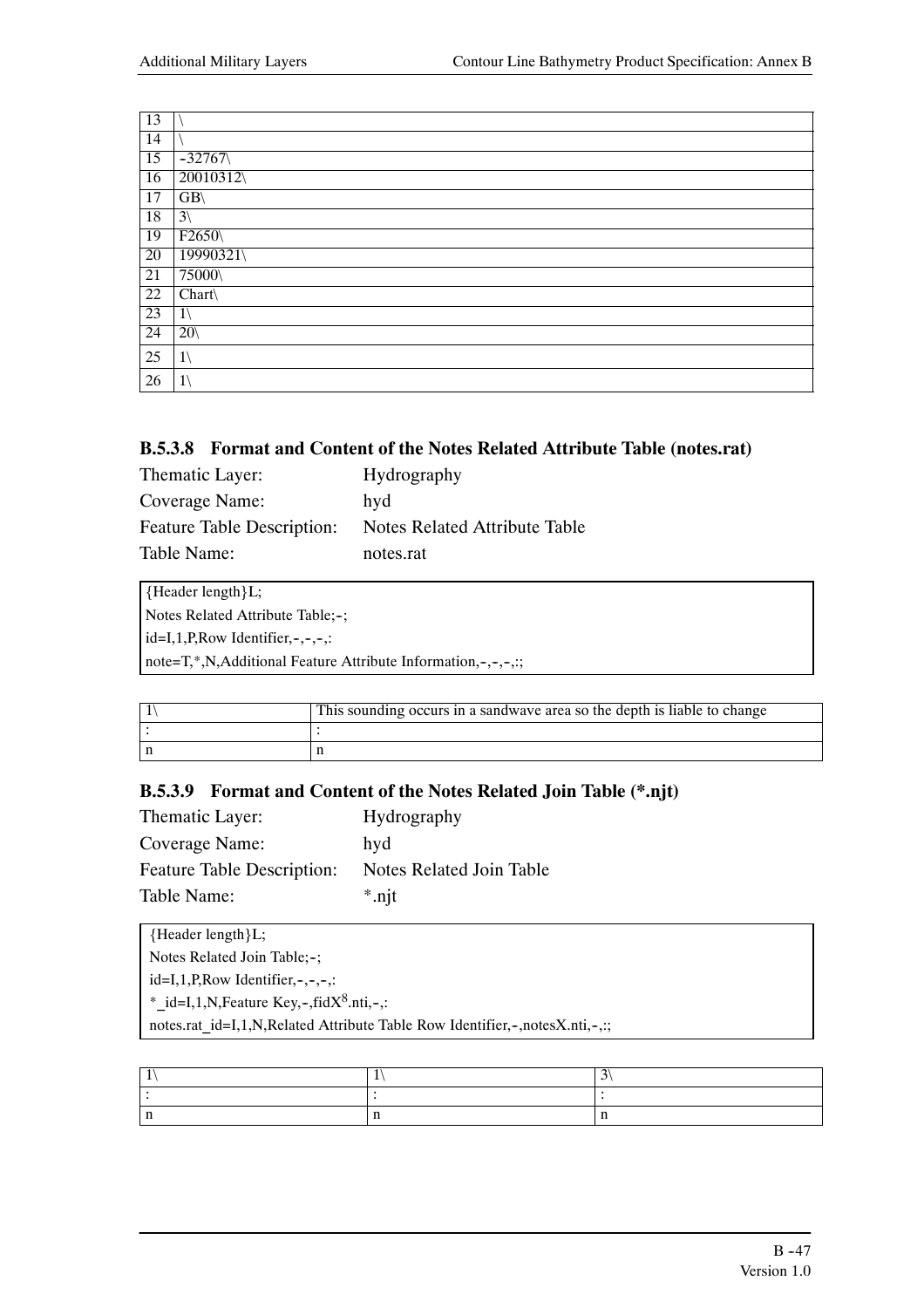### **B.5.3.10 Format and Content of the Hydrography Coverage Character Value Description Table (char.vdt)**

| Thematic Layer:                   | Hydrography                                          |
|-----------------------------------|------------------------------------------------------|
| Coverage Name:                    | hyd                                                  |
| <b>Feature Table Description:</b> | <b>Hydrography Character Value Description Table</b> |
| Table Name:                       | char.vdt                                             |

{Header length}L;

Hydrography Character Value Description Table;-;

id=I,1,P,Row Identifier,-,-,-,:

table=T,12,N,Name of the Feature Table,-,-,-,:

attribute=T,6,N,Column Name,-,-,-,:

value=T,5,N,Unique Value of Attribute,-,-,-,:

description=T,\*,N,Description of Value,-,-,-,:;

| $\mathbf{1}$   | soundp.pft | f code | <b>BE020</b> | Sounding       |
|----------------|------------|--------|--------------|----------------|
| $\overline{c}$ | soundp.pft | cav    | <b>UNK</b>   | Unknown        |
| $\overline{3}$ | soundp.pft | na5    | UNK          | Unknown        |
| $\overline{4}$ | soundp.pft | na4    | <b>UNK</b>   | Unknown        |
| 5              | soundp.pft | ona    | UNK          | <b>Unknown</b> |
| 6              | soundp.pft | pag    | <b>UNK</b>   | <b>Unknown</b> |
| $\overline{7}$ | soundp.pft | sag    | UNK          | <b>Unknown</b> |
| 8              | soundp.pft | rcd    | <b>UNK</b>   | Unknown        |
| 9              | soundp.pft | sid    | <b>UNK</b>   | Unknown        |
| 10             | soundp.pft | sod    | <b>UNK</b>   | <b>Unknown</b> |
| 11             | soundp.pft | std    | <b>UNK</b>   | <b>Unknown</b> |
| 12             | contrl.lft | f code | <b>BE015</b> | Depth Contour  |
| 13             | contrl.lft | cav    | <b>UNK</b>   | Unknown        |
| 14             | contrl.lft | na5    | <b>UNK</b>   | <b>Unknown</b> |
| 15             | contrl.lft | na4    | <b>UNK</b>   | Unknown        |
| 16             | contrl.lft | ona    | UNK          | Unknown        |
| 17             | contrl.lft | pag    | <b>UNK</b>   | <b>Unknown</b> |
| $18\,$         | contrl.lft | sag    | <b>UNK</b>   | <b>Unknown</b> |
| 19             | contrl.lft | sod    | <b>UNK</b>   | Unknown        |
| 20             | contrl.lft | rcd    | <b>UNK</b>   | Unknown        |
| 21             | contrl.lft | sid    | <b>UNK</b>   | Unknown        |
| 22             | contrl.lft | std    | <b>UNK</b>   | Unknown        |
| 23             | hydrol.lft | f code | <b>BE019</b> | Depth Area     |
| 24             | hydrol.lft | cav    | <b>UNK</b>   | <b>Unknown</b> |
| 25             | hydrol.lft | na5    | <b>UNK</b>   | <b>Unknown</b> |
| 26             | hydrol.lft | na4    | <b>UNK</b>   | Unknown        |
| 27             | hydrol.lft | ona    | <b>UNK</b>   | Unknown        |
| 28             | hydrol.lft | pag    | <b>UNK</b>   | Unknown        |
| 29             | hydrol.lft | rcd    | <b>UNK</b>   | Unknown        |
| 30             | hydrol.lft | sag    | <b>UNK</b>   | <b>Unknown</b> |
| 31             | hydrol.lft | sid    | <b>UNK</b>   | Unknown        |
| 32             | hydrol.lft | sod    | <b>UNK</b>   | Unknown        |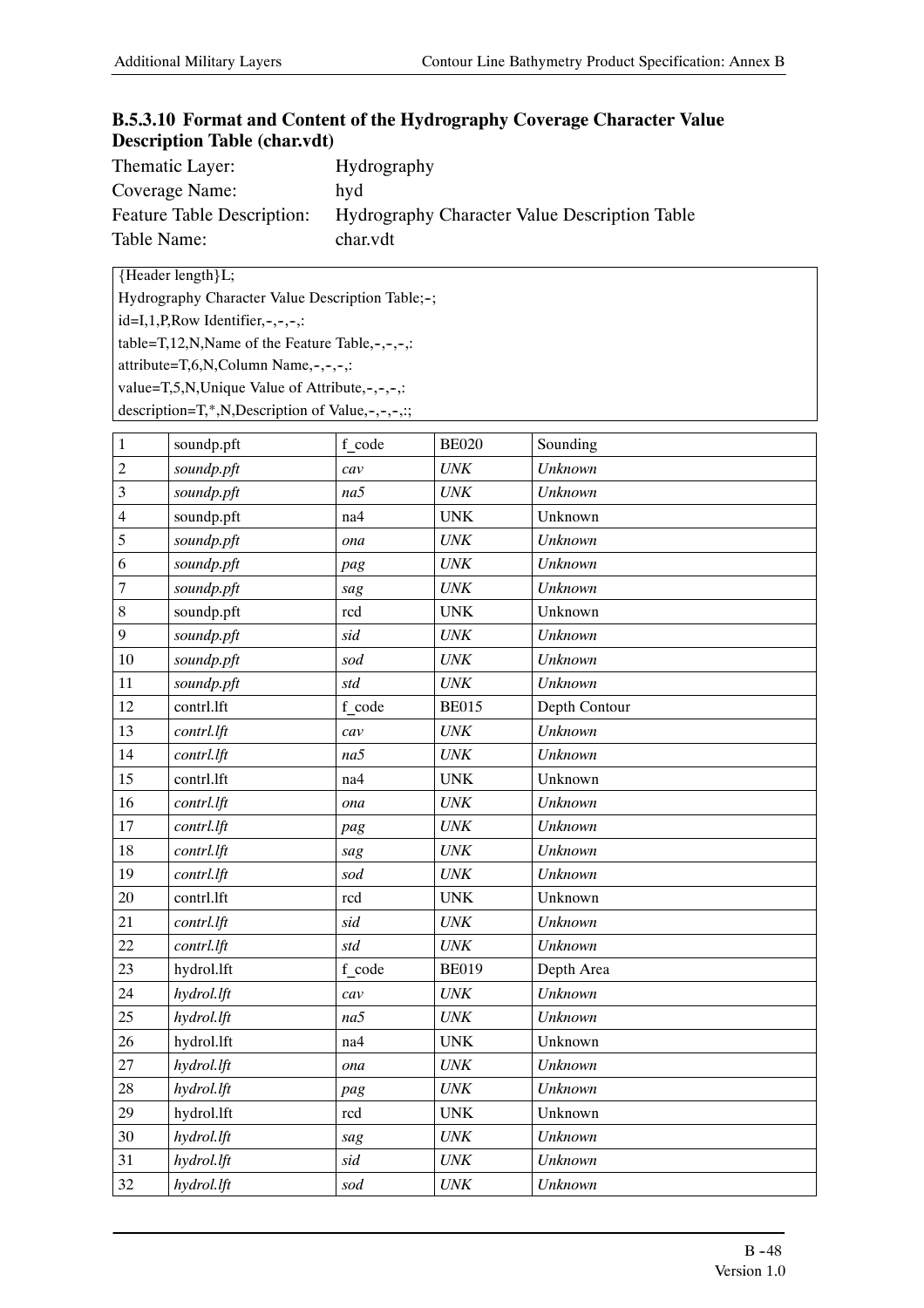| 33 | hydrol.lft | std    | <b>UNK</b>   | <b>Unknown</b>     |
|----|------------|--------|--------------|--------------------|
| 34 | hydroa.aft | f code | <b>BE019</b> | Depth Area         |
| 35 | hydroa.aft | cav    | <b>UNK</b>   | Unknown            |
| 36 | hydroa.aft | na5    | <b>UNK</b>   | Unknown            |
| 37 | hydroa.aft | na4    | <b>UNK</b>   | Unknown            |
| 38 | hydroa.aft | ona    | <b>UNK</b>   | Unknown            |
| 39 | hydroa.aft | pag    | <b>UNK</b>   | Unknown            |
| 40 | hydroa.aft | rcd    | <b>UNK</b>   | Unknown            |
| 41 | hydroa.aft | sag    | <b>UNK</b>   | Unknown            |
| 42 | hydroa.aft | sid    | <b>UNK</b>   | Unknown            |
| 43 | hydroa.aft | sod    | <b>UNK</b>   | Unknown            |
| 44 | hydroa.aft | std    | <b>UNK</b>   | Unknown            |
| 45 | fca        | type   | L            | Line Feature       |
| 46 | fca        | type   | P            | Point/Node Feature |
| 47 | fca        | type   | A            | Area Feature       |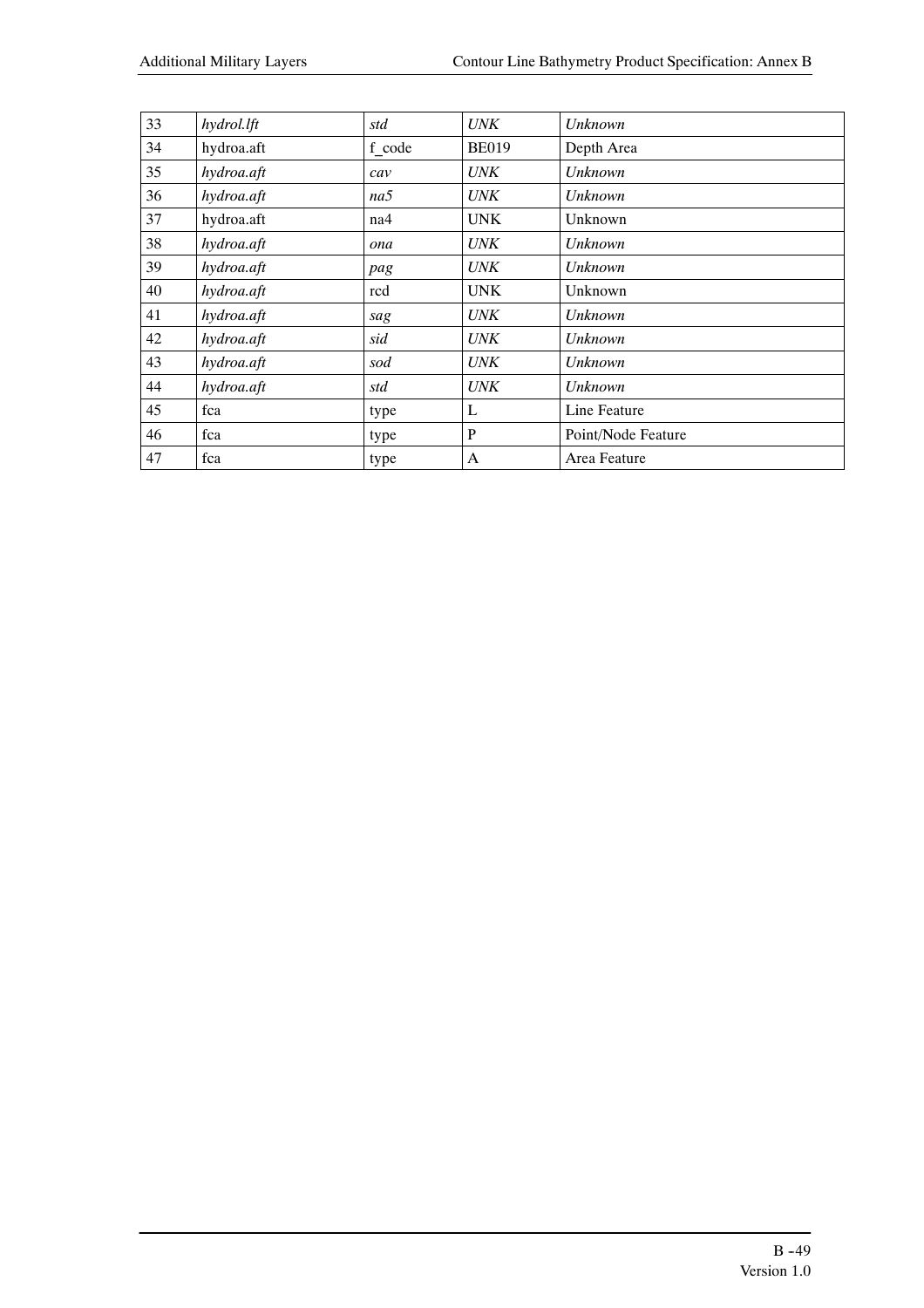# **B.5.3.11 Format and Content of the Hydrography Cover Integer Value Description Table (int.vdt)**

| Thematic Layer:                   | Hydrography                                        |
|-----------------------------------|----------------------------------------------------|
| Coverage Name:                    | hyd                                                |
| <b>Feature Table Description:</b> | <b>Hydrography Integer Value Description Table</b> |
| Table Name:                       | int.vdt                                            |

{Header length}L;

Hydrography Integer Value Description Table;-;

id=I,1,P,Row Identifier,-,-,-,:

table=T,12,N,Name of the Feature Table,-,-,-,:

attribute=T,3,N,Column Name,-,-,-,:

value=S,1,N,Unique Value of Attribute,-,-,-,:

description=T,\*,N,Description of Value,-,-,-,:;

| $\mathbf{1}$     | soundp.pft  | aha | $-32767$         | Unknown                                    |
|------------------|-------------|-----|------------------|--------------------------------------------|
| $\overline{2}$   | soundp.pft  | ido | 0                | Unknown                                    |
| 3                | soundp.pft  | ido | $\boldsymbol{l}$ | North Atlantic Treaty Organisation (NATO)  |
| 4                | soundp.pft  | ido | $\overline{c}$   | North Atlamtic Co-operation Council (NACC) |
| 5                | soundp.pft  | ido | 3                | Partnership for Peace (PfP)                |
| 6                | soundp.pft  | ido | $\overline{4}$   | Western European Union (WEU)               |
| $\boldsymbol{7}$ | soundp.pft  | qua | $\boldsymbol{0}$ | Undefined                                  |
| $\,$ 8 $\,$      | soundp.pft  | qua | $\mathbf{1}$     | Surveyed                                   |
| 9                | soundp.pft  | qua | $\overline{c}$   | Unsurveyed                                 |
| 10               | soundp.pft  | qua | 3                | Inadequately surveyed                      |
| 11               | soundp.pft  | qua | 4                | Approximated                               |
| 12               | soundp.pft  | qua | 5                | Doubtful                                   |
| 13               | soundp.pfts | qua | 6                | Unreliable                                 |
| 14               | soundp.pft  | qua | $\boldsymbol{7}$ | Reported (not surveyed)                    |
| 15               | soundp.pft  | qua | 8                | Reported (not confirmed)                   |
| 16               | soundp.pft  | qua | 9                | Estimated                                  |
| 17               | soundp.pft  | qua | 10               | Calculated                                 |
| 18               | soundp.pft  | qua | 11               | Precisely known (not surveyed)             |
| 19               | soundp.pft  | sac | $-32767$         | Unknown                                    |
| 20               | soundp.pft  | sec | $\mathbf{1}$     | Top secret                                 |
| 21               | soundp.pft  | sec | $\overline{c}$   | Secret                                     |
| 22               | soundp.pft  | sec | $\mathfrak{Z}$   | Confidential                               |
| 23               | soundp.pft  | sec | $\overline{4}$   | Restricted                                 |
| 24               | soundp.pft  | sec | 5                | Unclassified                               |
| 25               | soundp.pft  | sec | 6                | Cosmic top secret                          |
| 26               | soundp.pft  | sec | 7                | Focal top secret                           |
| 27               | soundp.pft  | snd | $\boldsymbol{0}$ | Unknown                                    |
| 28               | soundp.pft  | snd | 11               | Not regularly maintained                   |
| 29               | soundp.pft  | snd | 12               | Depth known                                |
| 30               | soundp.pft  | snd | 91               | No bottom found at value shown             |
| 31               | soundp.pft  | snd | 92               | Depth Unknown                              |
| 32               | soundp.pft  | snd | 93               | Doubtful sounding                          |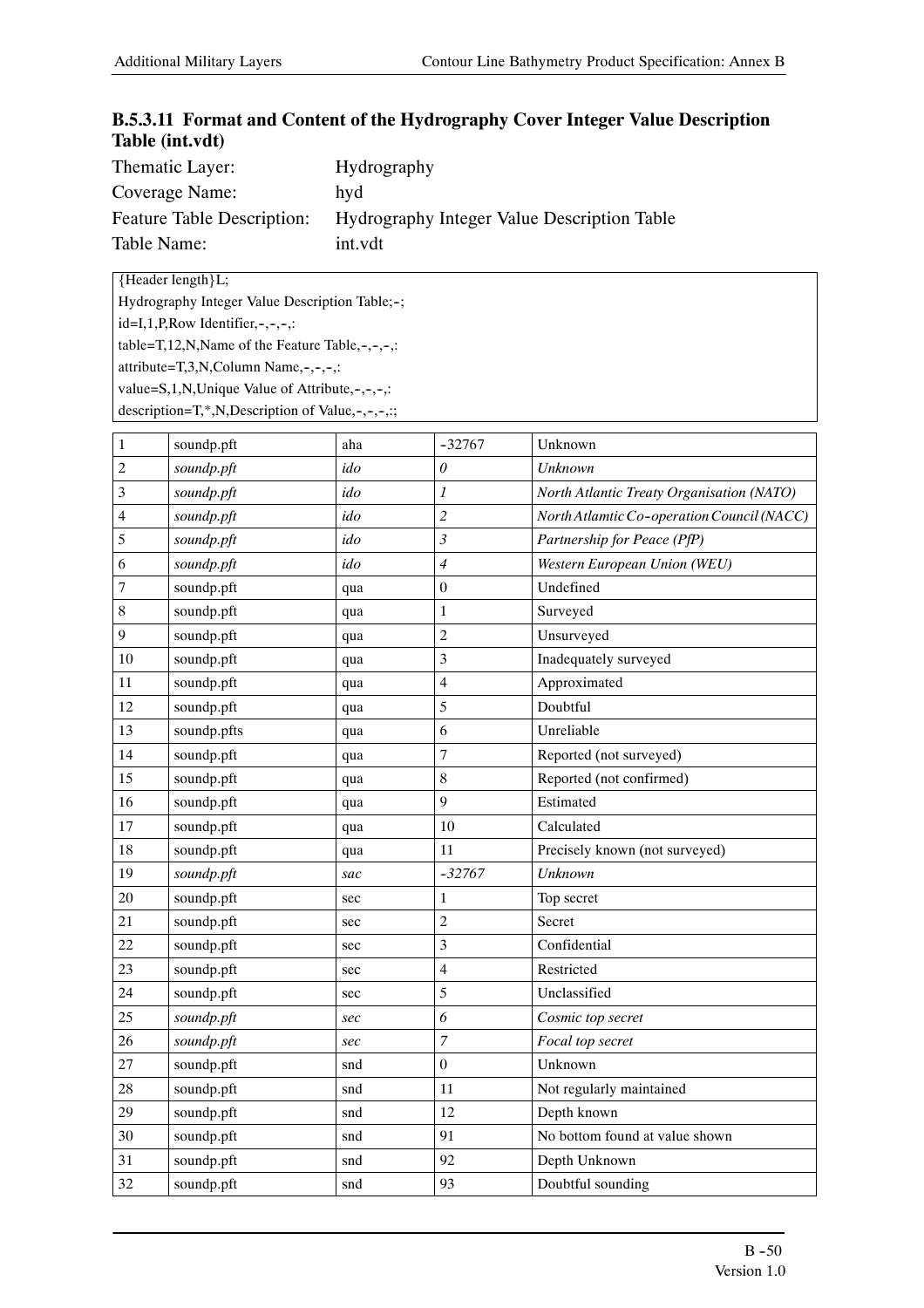| 33     | soundp.pft | snd        | 94               | Unreliable sounding                                                  |  |
|--------|------------|------------|------------------|----------------------------------------------------------------------|--|
| 34     | soundp.pft | snd        | 95               | Least depth known                                                    |  |
| 35     | soundp.pft | snd        | 96               | Least depth unknown, safe clearance at value<br>shown                |  |
| 36     | soundp.pft | snd        | 97               | Value reported (not surveyed)                                        |  |
| 37     | soundp.pft | snd        | 98               | Value reported (not confirmed)                                       |  |
| 38     | soundp.pft | snd        | 99               | Maintained depth                                                     |  |
| 39     | soundp.pft | <b>SOS</b> | -2147483647      | Unknown                                                              |  |
| 40     | soundp.pft | sou        | $\boldsymbol{0}$ | Undefined                                                            |  |
| 41     | soundp.pft | sou        | $\mathbf{1}$     | Within the range of depth of the surrounding<br>depth area           |  |
| 42     | soundp.pft | sou        | $\overline{2}$   | Shallower than the range of depth of the sur-<br>rounding depth area |  |
| 43     | soundp.pft | sou        | 3                | Deeper than the range of depth of the surround-<br>ing depth area    |  |
| 44     | soundp.pft | <b>SVC</b> | $\mathbf{0}$     | Unknown                                                              |  |
| 45     | soundp.pft | <b>SVC</b> | 1                | Echo sounder calibrated at 4800 ft/sec Un-<br>corrected              |  |
| 46     | soundp.pft | <b>SVC</b> | $\overline{2}$   | Echo sounder calibrated at 1500 m/sec Un-<br>corrected               |  |
| 47     | soundp.pft | <b>SVC</b> | 3                | Matthews Tables (NP 139) Corrected                                   |  |
| 48     | soundp.pft | <b>SVC</b> | $\overline{4}$   | Sound Velocity Meter (SVM) Corrected                                 |  |
| 49     | soundp.pft | <b>SVC</b> | 5                | Corrected by other means of calibration                              |  |
| 50     | soundp.pft | SVC        | 6                | Carters Tables (NP 139) Corrected                                    |  |
| 51     | soundp.pft | <b>SVC</b> | 999              | Other                                                                |  |
| 52     | soundp.pft | uni        | 1                | Metres                                                               |  |
| 53     | soundp.pft | uni        | $\overline{c}$   | Fathoms and feet                                                     |  |
| 54     | soundp.pft | uni        | 3                | Fathoms and fractions                                                |  |
| 55     | soundp.pft | uni        | 22               | Feet                                                                 |  |
| 56     | soundp.pft | vdc        | 2                | High water                                                           |  |
| 57     | soundp.pft | vdc        | $\overline{4}$   | Indian spring low water                                              |  |
| 58     | soundp.pft | vdc        | 5                | Low water                                                            |  |
| 59     | soundp.pft | vdc        | $\overline{7}$   | Mean high water                                                      |  |
| 60     | soundp.pft | vdc        | 9                | Mean high water springs                                              |  |
| 61     | soundp.pft | vdc        | 10               | Mean higher high water                                               |  |
| 62     | soundp.pft | vdc        | 11               | Mean low water                                                       |  |
| 63     | soundp.pft | vdc        | 13               | Mean low water springs                                               |  |
| 64     | soundp.pft | vdc        | 14               | Mean lower low water                                                 |  |
| 65     | soundp.pft | vdc        | 15               | Mean sea level                                                       |  |
| 66     | soundp.pft | vdc        | 19               | Mean lower low water springs                                         |  |
| 67     | soundp.pft | vdc        | 20               | Lowest astronomical tide                                             |  |
| 68     | soundp.pft | vdc        | 22               | Highest astronomical tide                                            |  |
| 69     | soundp.pft | vdc        | 90               | Lowest low water                                                     |  |
| $70\,$ | soundp.pft | vdc        | 91               | Lowest low water springs                                             |  |
| 71     | soundp.pft | vdc        | 92               | Approximate mean low water springs                                   |  |
| 72     | soundp.pft | vdc        | 93               | Low water springs                                                    |  |
| 73     | soundp.pft | vdc        | 94               | Approximate lowest astronomical tide                                 |  |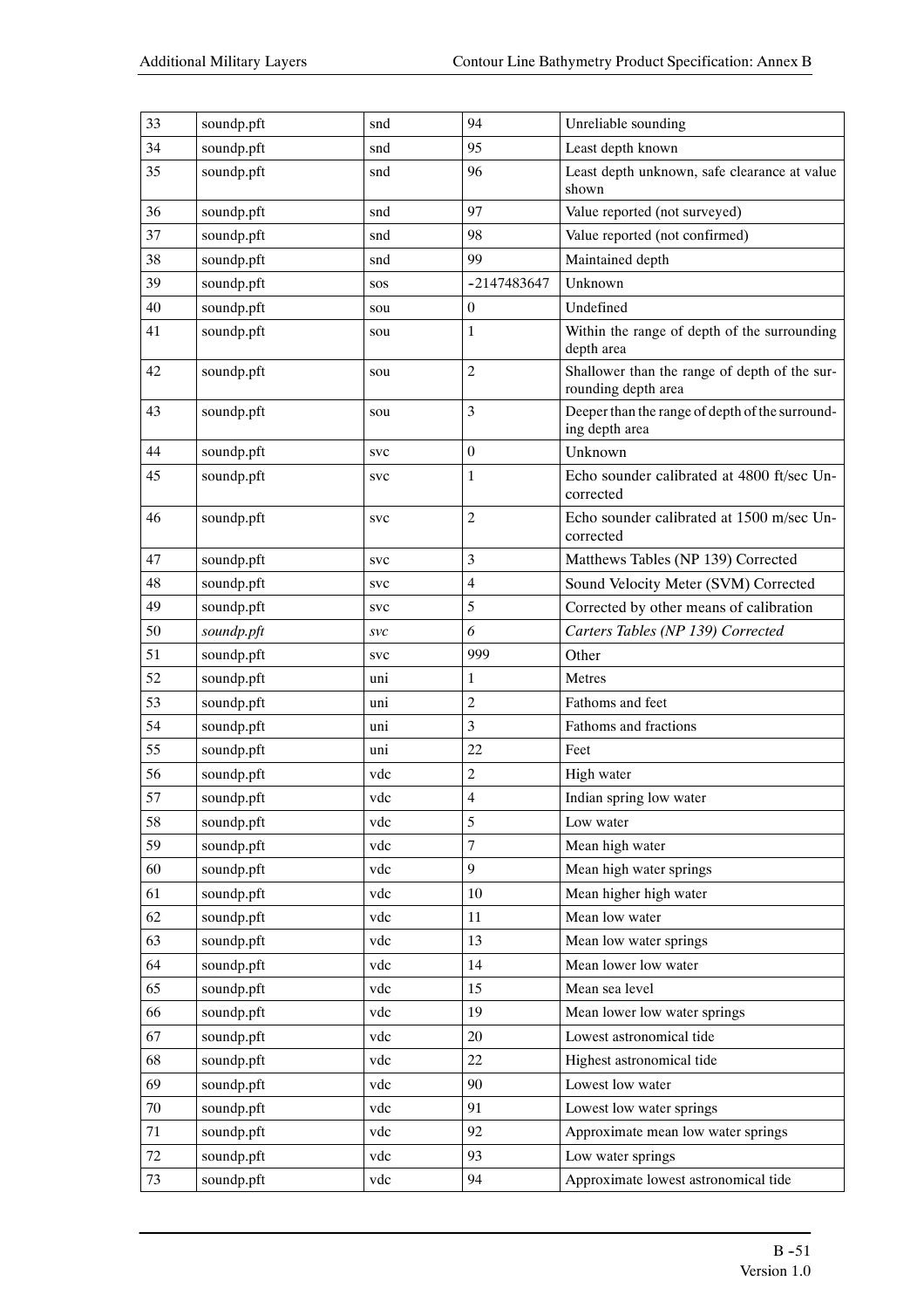| 74  | soundp.pft | vdc | 95               | Nearly lowest low water                     |  |
|-----|------------|-----|------------------|---------------------------------------------|--|
| 75  | soundp.pft | vdc | 96               | Approximate mean low water                  |  |
| 76  | soundp.pft | vdc | 97               | Approximate mean lower low water            |  |
| 77  | soundp.pft | vdc | 98               | Approximate mean sea level                  |  |
| 78  | soundp.pft | vdc | 99               | High water springs                          |  |
| 79  | soundp.pft | vdc | 100              | Equinoctical spring low water               |  |
| 80  | soundp.pft | vdc | 101              | Local datum                                 |  |
| 81  | soundp.pft | vdc | 102              | <b>International Great Lakes Datum 1985</b> |  |
| 82  | soundp.pft | vdc | 103              | Mean water level                            |  |
| 83  | soundp.pft | vdc | 104              | Lower low water large tide                  |  |
| 84  | soundp.pft | vdc | 105              | Higher high water large tide                |  |
| 85  | soundp.pft | vdc | 107              | Nearly highest high water                   |  |
| 86  | sound.pft  | vdc | 108              | Mean tide level                             |  |
| 87  | contrl.lft | aha | $-32767$         | Unknown                                     |  |
| 88  | contrl.lft | ava | $-32767$         | Unknown                                     |  |
| 89  | contrl.lft | hqc | $\boldsymbol{0}$ | Unknown                                     |  |
| 90  | contrl.lft | hqc | 1                | Index                                       |  |
| 91  | contrl.lft | hqc | 2                | Intermediate                                |  |
| 92  | contrl.lft | hqc | 3                | Supplementary $(1/2)$                       |  |
| 93  | contrl.lft | ido | 1                | North Atlantic Treaty Organisation (NATO)   |  |
| 94  | contrl.lft | ido | 2                | North Atlamtic Co-operation Council (NACC)  |  |
| 95  | contrl.lft | ido | 3                | Partnership for Peace (PfP)                 |  |
| 96  | contrl.lft | ido | 4                | Western European Union (WEU)                |  |
| 97  | contrl.lft | qua | $\boldsymbol{0}$ | Undefined                                   |  |
| 98  | contrl.lft | qua | $\mathbf{1}$     | Surveyed                                    |  |
| 99  | contrl.lft | qua | 2                | Unsurveyed                                  |  |
| 100 | contrl.lft | qua | 3                | Inadequately surveyed                       |  |
| 101 | contrl.lft | qua | 4                | Approximated                                |  |
| 102 | contrl.lft | qua | 5                | Doubtful                                    |  |
| 103 | contrl.lft | qua | 6                | Unreliable                                  |  |
| 104 | contrl.lft | qua | 7                | Reported (not surveyed)                     |  |
| 105 | contrl.lft | qua | 8                | Reported (not confirmed)                    |  |
| 106 | contrl.lft | qua | 9                | Estimated                                   |  |
| 107 | contrl.lft | qua | 10               | Calculated                                  |  |
| 108 | contrl.lft | qua | 11               | Precisely known (not surveyed)              |  |
| 109 | contrl.lft | sec | $\mathbf{1}$     | Top secret                                  |  |
| 110 | contrl.lft | sec | $\overline{c}$   | Secret                                      |  |
| 111 | contrl.lft | sec | 3                | Confidential                                |  |
| 112 | contrl.lft | sec | $\overline{4}$   | Restricted                                  |  |
| 113 | contrl.lft | sec | 5                | Unclassified                                |  |
| 114 | contrl.lft | sec | 6                | Cosmic top secret                           |  |
| 115 | contrl.lft | sec | $\overline{7}$   | Focal top secret                            |  |
| 116 | contrl.lft | sos | -2147483647      | Unknown                                     |  |
| 117 | contrl.lft | uni | 1                | Metres                                      |  |
| 118 | contrl.lft | uni | $\overline{c}$   | Fathoms and feet                            |  |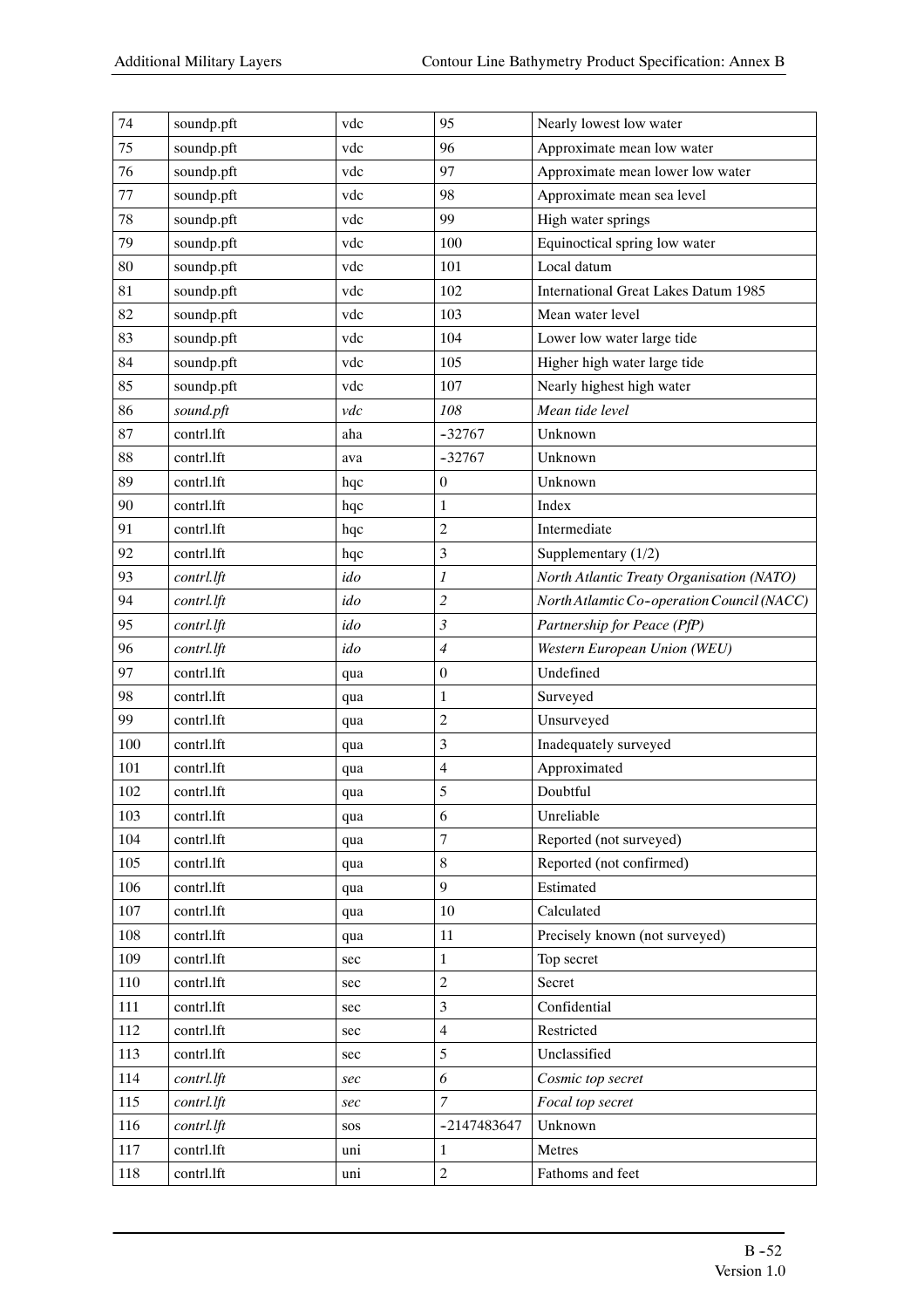| 119 | contrl.lft | uni      | 3                | Fathoms and fractions                       |  |
|-----|------------|----------|------------------|---------------------------------------------|--|
| 120 | contrl.lft | uni      | 22               | Feet                                        |  |
| 121 | contrl.lft | vdc      | 2                | High water                                  |  |
| 122 | contrl.lft | vdc      | 4                | Indian spring low water                     |  |
| 123 | contrl.lft | vdc      | 5                | Low water                                   |  |
| 124 | contrl.lft | vdc      | 7                | Mean high water                             |  |
| 125 | contrl.lft | vdc      | 9                | Mean high water springs                     |  |
| 126 | contrl.lft | vdc      | 10               | Mean higher high water                      |  |
| 127 | contrl.lft | vdc      | 11               | Mean low water                              |  |
| 128 | contrl.lft | vdc      | 13               | Mean low water springs                      |  |
| 129 | contrl.lft | vdc      | 14               | Mean lower low water                        |  |
| 130 | contrl.lft | vdc      | 15               | Mean sea level                              |  |
| 131 | contrl.lft | vdc      | 19               | Mean lower low water springs                |  |
| 132 | contrl.lft | vdc      | 20               | Lowest astronomical tide                    |  |
| 133 | contrl.lft | vdc      | 22               | Highest astronomical tide                   |  |
| 134 | contrl.lft | vdc      | 90               | Lowest low water                            |  |
| 135 | contrl.lft | vdc      | 91               | Lowest low water springs                    |  |
| 136 | contrl.lft | vdc      | 92               | Approximate mean low water springs          |  |
| 137 | contrl.lft | vdc      | 93               | Low water springs                           |  |
| 138 | contrl.lft | vdc      | 94               | Approximate lowest astronomical tide        |  |
| 139 | contrl.lft | vdc      | 95               | Nearly lowest low water                     |  |
| 140 | contrl.lft | vdc      | 96               | Approximate mean low water                  |  |
| 141 | contrl.lft | vdc      | 97               | Approximate mean lower low water            |  |
| 142 | contrl.lft | vdc      | 98               | Approximate mean sea level                  |  |
| 143 | contrl.lft | vdc      | 99               | High water springs                          |  |
| 144 | contrl.lft | vdc      | 100              | Equinoctical spring low water               |  |
| 145 | contrl.lft | vdc      | 101              | Local datum                                 |  |
| 146 | contrl.lft | vdc      | 102              | <b>International Great Lakes Datum 1985</b> |  |
| 147 | contrl.lft | vdc      | 103              | Mean water level                            |  |
| 148 | contrl.lft | vdc      | 104              | Lower low water large tide                  |  |
| 149 | contrl.lft | vdc      | 105              | Higher high water large tide                |  |
| 150 | contrl.lft | vdc      | 107              | Nearly highest high water                   |  |
| 151 | contrl.lft | $\nu dc$ | 108              | Mean tide level                             |  |
| 152 | hydrol.lft | aha      | $-32767$         | Unknown                                     |  |
| 153 | hydrol.lft | ava      | $-32767$         | Unknown                                     |  |
| 154 | hydrol.lft | ido      | $\boldsymbol{l}$ | North Atlantic Treaty Organisation (NATO)   |  |
| 155 | hydrol.lft | ido      | $\overline{c}$   | North Atlamtic Co-operation Council (NACC)  |  |
| 156 | hydrol.lft | ido      | 3                | Partnership for Peace (PfP)                 |  |
| 157 | hydrol.lft | ido      | $\overline{4}$   | Western European Union (WEU)                |  |
| 158 | hydrol.lft | qua      | $\boldsymbol{0}$ | Undefined                                   |  |
| 159 | hydrol.lft | qua      | $\mathbf 1$      | Surveyed                                    |  |
| 160 | hydrol.lft | qua      | 2                | Unsurveyed                                  |  |
| 161 | hydrol.lft | qua      | 3                | Inadequately surveyed                       |  |
| 162 | hydrol.lft | qua      | 4                | Approximated                                |  |
| 163 | hydrol.lft | qua      | 5                | Doubtful                                    |  |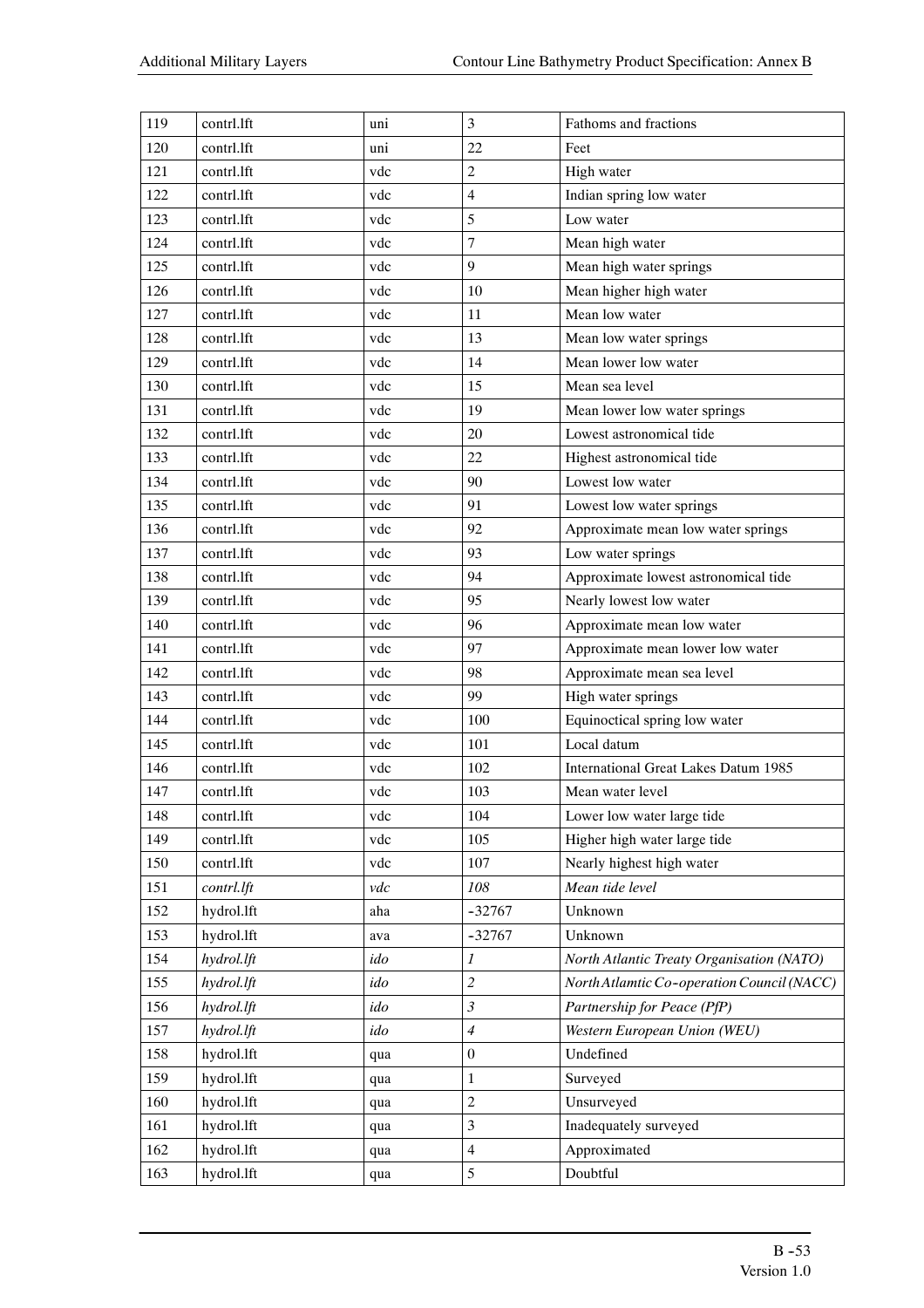| 164 | hydrol.lft | qua | 6                                                            | Unreliable                           |
|-----|------------|-----|--------------------------------------------------------------|--------------------------------------|
| 165 | hydrol.lft | qua | $\boldsymbol{7}$                                             | Reported (not surveyed)              |
| 166 | hydrol.lft | qua | $8\,$                                                        | Reported (not confirmed)             |
| 167 | hydrol.lft | qua | 9                                                            | Estimated                            |
| 168 | hydrol.lft | qua | 10                                                           | Calculated                           |
| 169 | hydrol.lft | qua | 11                                                           | Precisely known (not surveyed)       |
| 170 | hydrol.lft | sec | $\mathbf{1}$                                                 | Top secret                           |
| 171 | hydrol.lft | sec | $\mathfrak{2}% =\mathfrak{2}\left( \mathfrak{2}\right) ^{2}$ | Secret                               |
| 172 | hydrol.lft | sec | 3                                                            | Confidential                         |
| 173 | hydrol.lft | sec | $\overline{4}$                                               | Restricted                           |
| 174 | hydrol.lft | sec | 5                                                            | Unclassified                         |
| 175 | hydrol.lft | sec | 6                                                            | Cosmic top secret                    |
| 176 | hydrol.lft | sec | $\overline{7}$                                               | Focal top secret                     |
| 177 | hydrol.lft | sos | -2147483647                                                  | Unknown                              |
| 178 | hydrol.lft | uni | 1                                                            | Metres                               |
| 179 | hydrol.lft | uni | $\overline{c}$                                               | Fathoms and feet                     |
| 180 | hydrol.lft | uni | $\mathfrak{Z}$                                               | Fathoms and fractions                |
| 181 | hydrol.lft | uni | 22                                                           | Feet                                 |
| 182 | hydrol.lft | vdc | $\mathfrak{2}% =\mathfrak{2}\left( \mathfrak{2}\right) ^{2}$ | High water                           |
| 183 | hydrol.lft | vdc | $\overline{\mathbf{4}}$                                      | Indian spring low water              |
| 184 | hydrol.lft | vdc | 5                                                            | Low water                            |
| 185 | hydrol.lft | vdc | 7                                                            | Mean high water                      |
| 186 | hydrol.lft | vdc | 9                                                            | Mean high water springs              |
| 187 | hydrol.lft | vdc | 10                                                           | Mean higher high water               |
| 188 | hydrol.lft | vdc | 11                                                           | Mean low water                       |
| 189 | hydrol.lft | vdc | 13                                                           | Mean low water springs               |
| 190 | hydrol.lft | vdc | 14                                                           | Mean lower low water                 |
| 191 | hydrol.lft | vdc | 15                                                           | Mean sea level                       |
| 192 | hydrol.lft | vdc | 19                                                           | Mean lower low water springs         |
| 193 | hydrol.lft | vdc | 20                                                           | Lowest astronomical tide             |
| 194 | hydrol.lft | vdc | 22                                                           | Highest astronomical tide            |
| 195 | hydrol.lft | vdc | 90                                                           | Lowest low water                     |
| 196 | hydrol.lft | vdc | 91                                                           | Lowest low water springs             |
| 197 | hydrol.lft | vdc | 92                                                           | Approximate mean low water springs   |
| 198 | hydrol.lft | vdc | 93                                                           | Low water springs                    |
| 199 | hydrol.lft | vdc | 94                                                           | Approximate lowest astronomical tide |
| 200 | hydrol.lft | vdc | 95                                                           | Nearly lowest low water              |
| 201 | hydrol.lft | vdc | 96                                                           | Approximate mean low water           |
| 202 | hydrol.lft | vdc | 97                                                           | Approximate mean lower low water     |
| 203 | hydrol.lft | vdc | 98                                                           | Approximate mean sea level           |
| 204 | hydrol.lft | vdc | 99                                                           | High water springs                   |
| 205 | hydrol.lft | vdc | 100                                                          | Equinoctical spring low water        |
| 206 | hydrol.lft | vdc | 101                                                          | Local datum                          |
| 207 | hydrol.lft | vdc | 102                                                          | International Great Lakes Datum 1985 |
| 208 | hydrol.lft | vdc | 103                                                          | Mean water level                     |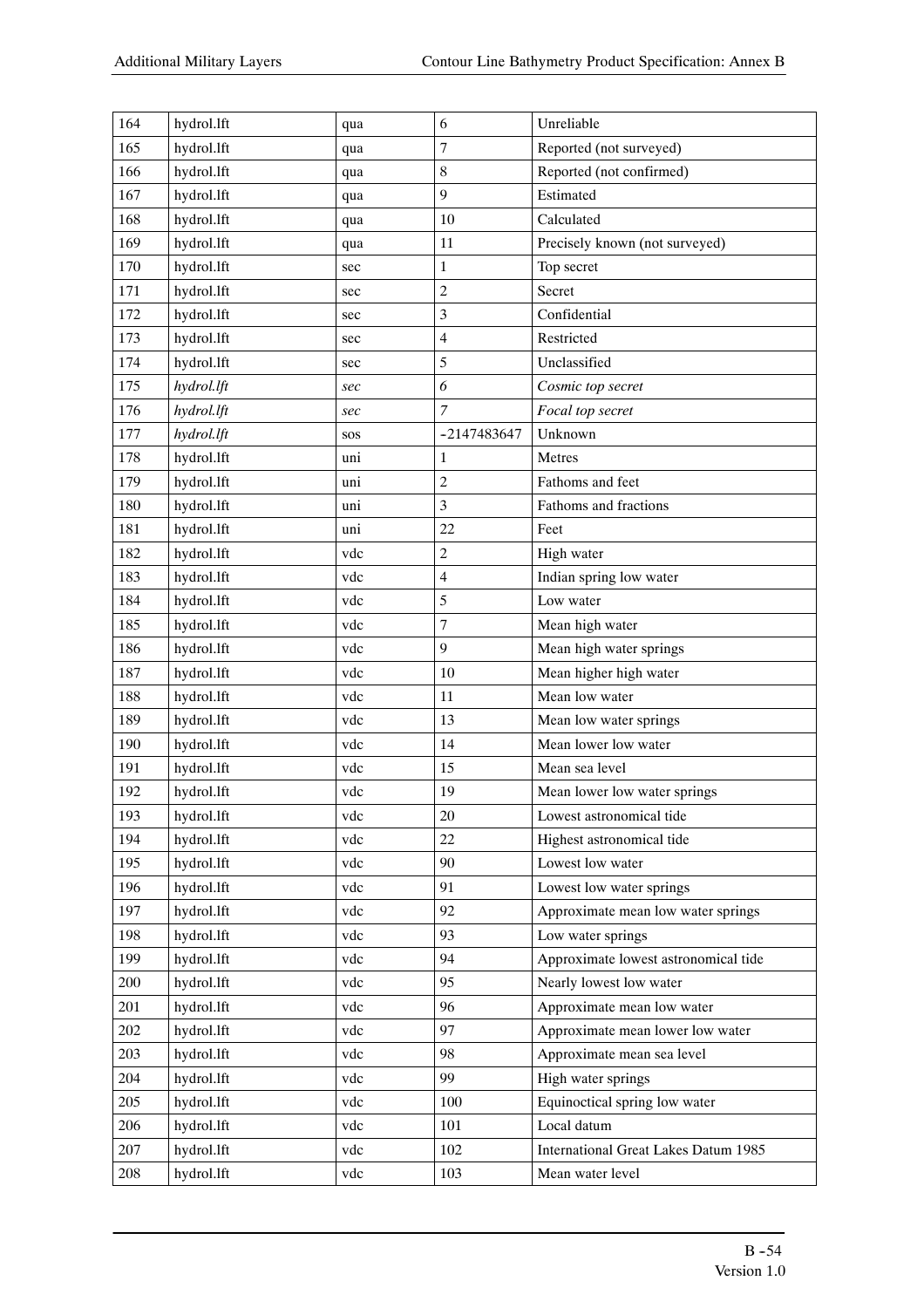| 209 | hydrol.lft | vdc        | 104              | Lower low water large tide                 |  |
|-----|------------|------------|------------------|--------------------------------------------|--|
| 210 | hydrol.lft | vdc        | 105              | Higher high water large tide               |  |
| 211 | hydrol.lft | vdc        | 107              | Nearly highest high water                  |  |
| 212 | hydrol.lft | vdc        | 108              | Mean tide level                            |  |
| 213 | hydroa.aft | aha        | $-32767$         | Unknown                                    |  |
| 214 | hydroa.aft | ava        | $-32767$         | Unknown                                    |  |
| 215 | hydroa.aft | ido        | 1                | North Atlantic Treaty Organisation (NATO)  |  |
| 216 | hydroa.aft | ido        | 2                | North Atlamtic Co-operation Council (NACC) |  |
| 217 | hydroa.aft | ido        | 3                | Partnership for Peace (PfP)                |  |
| 218 | hydroa.aft | ido        | $\overline{4}$   | Western European Union (WEU)               |  |
| 219 | hydroa.aft | qua        | $\boldsymbol{0}$ | Undefined                                  |  |
| 220 | hydroa.aft | qua        | 1                | Surveyed                                   |  |
| 221 | hydroa.aft | qua        | $\overline{c}$   | Unsurveyed                                 |  |
| 222 | hydroa.aft | qua        | 3                | Inadequately surveyed                      |  |
| 223 | hydroa.aft | qua        | 4                | Approximated                               |  |
| 224 | hydroa.aft | qua        | 5                | Doubtful                                   |  |
| 225 | hydroa.aft | qua        | 6                | Unreliable                                 |  |
| 226 | hydroa.aft | qua        | 7                | Reported (not surveyed)                    |  |
| 227 | hydroa.aft | qua        | $8\,$            | Reported (not confirmed)                   |  |
| 228 | hydroa.aft | qua        | 9                | Estimated                                  |  |
| 229 | hydroa.aft | qua        | 10               | Calculated                                 |  |
| 230 | hydroa.aft | qua        | 11               | Precisely known (not surveyed)             |  |
| 231 | hydroa.aft | sec        | $\mathbf{1}$     | Top secret                                 |  |
| 232 | hydroa.aft | sec        | $\overline{c}$   | Secret                                     |  |
| 233 | hydroa.aft | sec        | 3                | Confidential                               |  |
| 234 | hydroa.aft | sec        | 4                | Restricted                                 |  |
| 235 | hydroa.aft | sec        | 5                | Unclassified                               |  |
| 236 | hydroa.aft | sec        | 6                | Cosmic top secret                          |  |
| 237 | hydroa.aft | sec        | 7                | Focal top secret                           |  |
| 238 | hydroa.aft | <b>SOS</b> | $-2147483647$    | Unknown                                    |  |
| 239 | hydroa.aft | uni        | 1                | Metres                                     |  |
| 240 | hydroa.aft | uni        | $\overline{c}$   | Fathoms and feet                           |  |
| 241 | hydroa.aft | uni        | 3                | Fathoms and fractions                      |  |
| 242 | hydroa.aft | uni        | 22               | Feet                                       |  |
| 243 | hydroa.aft | vdc        | $\overline{c}$   | High water                                 |  |
| 244 | hydroa.aft | vdc        | $\overline{4}$   | Indian spring low water                    |  |
| 245 | hydroa.aft | vdc        | 5                | Low water                                  |  |
| 246 | hydroa.aft | vdc        | $\tau$           | Mean high water                            |  |
| 247 | hydroa.aft | vdc        | 9                | Mean high water springs                    |  |
| 248 | hydroa.aft | vdc        | 10               | Mean higher high water                     |  |
| 249 | hydroa.aft | vdc        | 11               | Mean low water                             |  |
| 250 | hydroa.aft | vdc        | 13               | Mean low water springs                     |  |
| 251 | hydroa.aft | vdc        | 14               | Mean lower low water                       |  |
| 252 | hydroa.aft | vdc        | 15               | Mean sea level                             |  |
| 253 | hydroa.aft | vdc        | 19               | Mean lower low water springs               |  |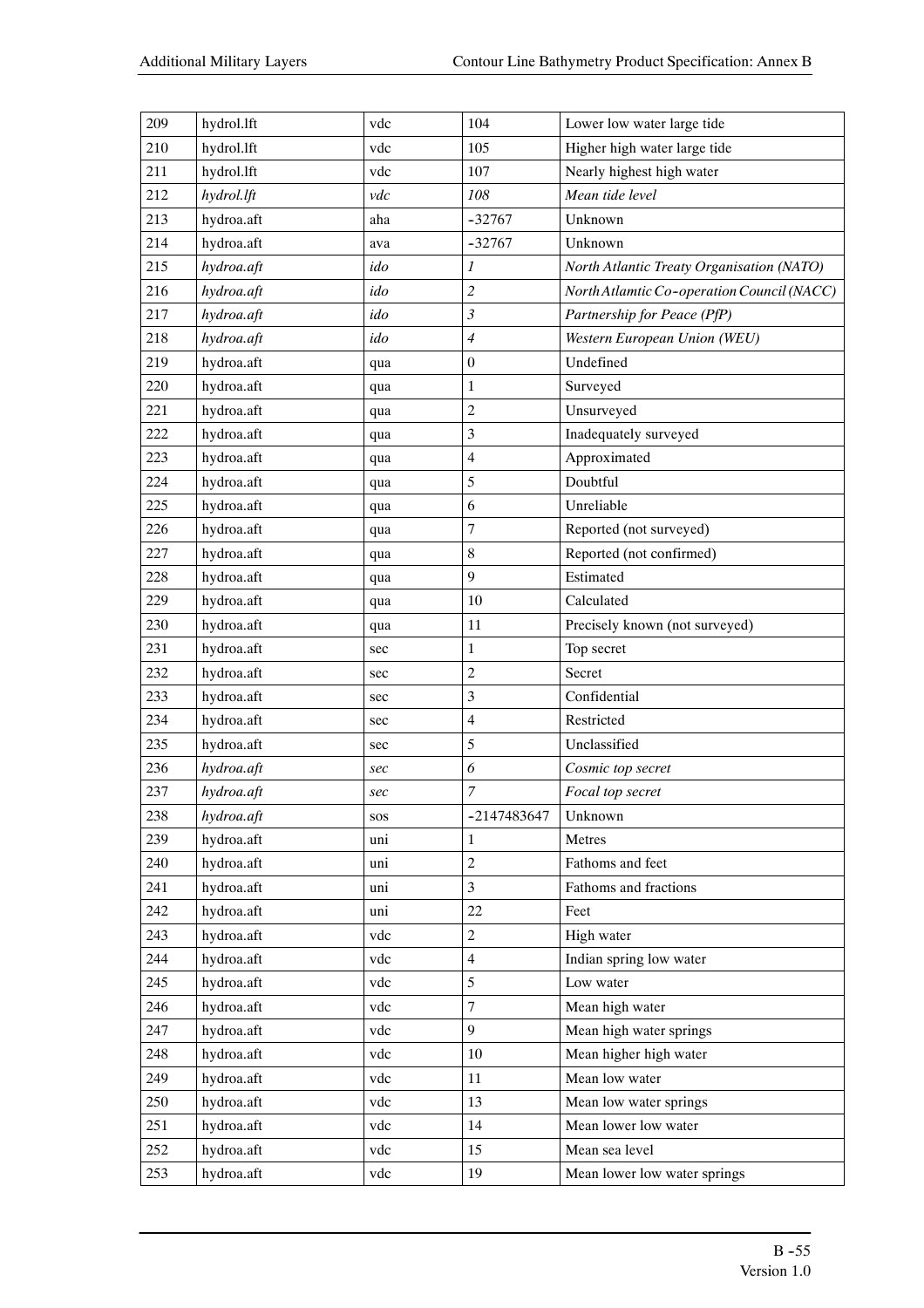| 254 | hydroa.aft | vdc | 20  | Lowest astronomical tide                    |
|-----|------------|-----|-----|---------------------------------------------|
| 255 | hydroa.aft | vdc | 22  | Highest astronomical tide                   |
| 256 | hydroa.aft | vdc | 90  | Lowest low water                            |
| 257 | hydroa.aft | vdc | 91  | Lowest low water springs                    |
| 258 | hydroa.aft | vdc | 92  | Approximate mean low water springs          |
| 259 | hydroa.aft | vdc | 93  | Low water springs                           |
| 260 | hydroa.aft | vdc | 94  | Approximate lowest astronomical tide        |
| 261 | hydroa.aft | vdc | 95  | Nearly lowest low water                     |
| 262 | hydroa.aft | vdc | 96  | Approximate mean low water                  |
| 263 | hydroa.aft | vdc | 97  | Approximate mean lower low water            |
| 264 | hydroa.aft | vdc | 98  | Approximate mean sea level                  |
| 265 | hydroa.aft | vdc | 99  | High water springs                          |
| 266 | hydroa.aft | vdc | 100 | Equinoctical spring low water               |
| 267 | hydroa.aft | vdc | 101 | Local datum                                 |
| 268 | hydroa.aft | vdc | 102 | <b>International Great Lakes Datum 1985</b> |
| 269 | hydroa.aft | vdc | 103 | Mean water level                            |
| 270 | hydroa.aft | vdc | 104 | Lower low water large tide                  |
| 271 | hydroa.aft | vdc | 105 | Higher high water large tide                |
| 272 | hydroa.aft | vdc | 107 | Nearly highest high water                   |
| 273 | hydroa.aft | vdc | 108 | Mean tide level                             |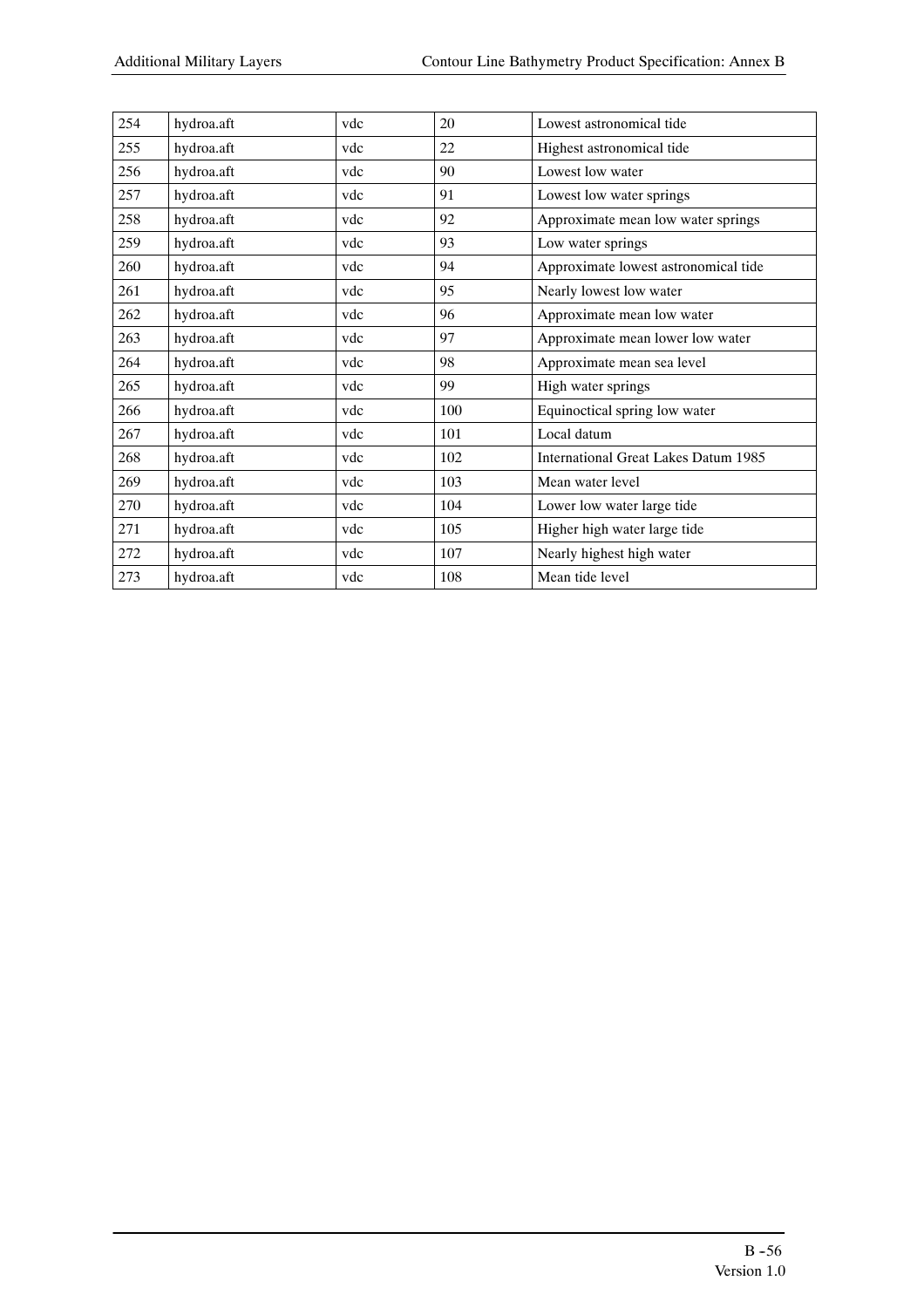# **B.5.4 EARTH COVER COVERAGE (ECR)**

#### **B.5.4.1 Format and Content of the Earth Cover Feature Class Schema Table (fcs)**

| Thematic Layer: | Earth Cover                                                       |
|-----------------|-------------------------------------------------------------------|
| Coverage Name:  | ecr                                                               |
|                 | Feature Table Description: Earth Cover Feature Class Schema Table |
| Table Name:     | fcs                                                               |

{Header length}L; Earth Coverage Feature Class Schema Table;-; id=I,1,P,Row Identifier,-,-,-,: feature\_class=T,8,N,Name of Feature Class,-,-,-,: table1=T,12,N,First Table,-,-,-,: table1 key=T,16,N,Column Name in First Table,-,-,-,: table2=T,12,N,Second Table,-,-,-,: table2 key=T,16,N,Column Name in Second Table,-,-,-,:;

|   | seaap | seaap.pft | end id       | end       | 1d |
|---|-------|-----------|--------------|-----------|----|
|   | seaap | end       | seaap.pft_id | seaap.pft | 10 |
| ◡ | seaaa | seaaa.aft | fac id       | fac       | 1d |
|   | seaaa | fac       | seaaa.aft id | seaaa.aft | 1d |

#### **B.5.4.2 Format and Content of the Earth Cover Feature Class Attribute Table (fca)**

{Header length}L; Feature Class Attribute Table;-; id=I,1,P,Row Identifier,-,-,-,: fclass=T,8,U,Feature Class Name,-,-,-,:

type=T,1,N,Feature Type,char.vdt,-,-,:

 $descr=T,*,N,Description,-,-,-.;;$ 

| seaap |     | Sea Area Points |
|-------|-----|-----------------|
| seaaa | . . | Sea Area Areas  |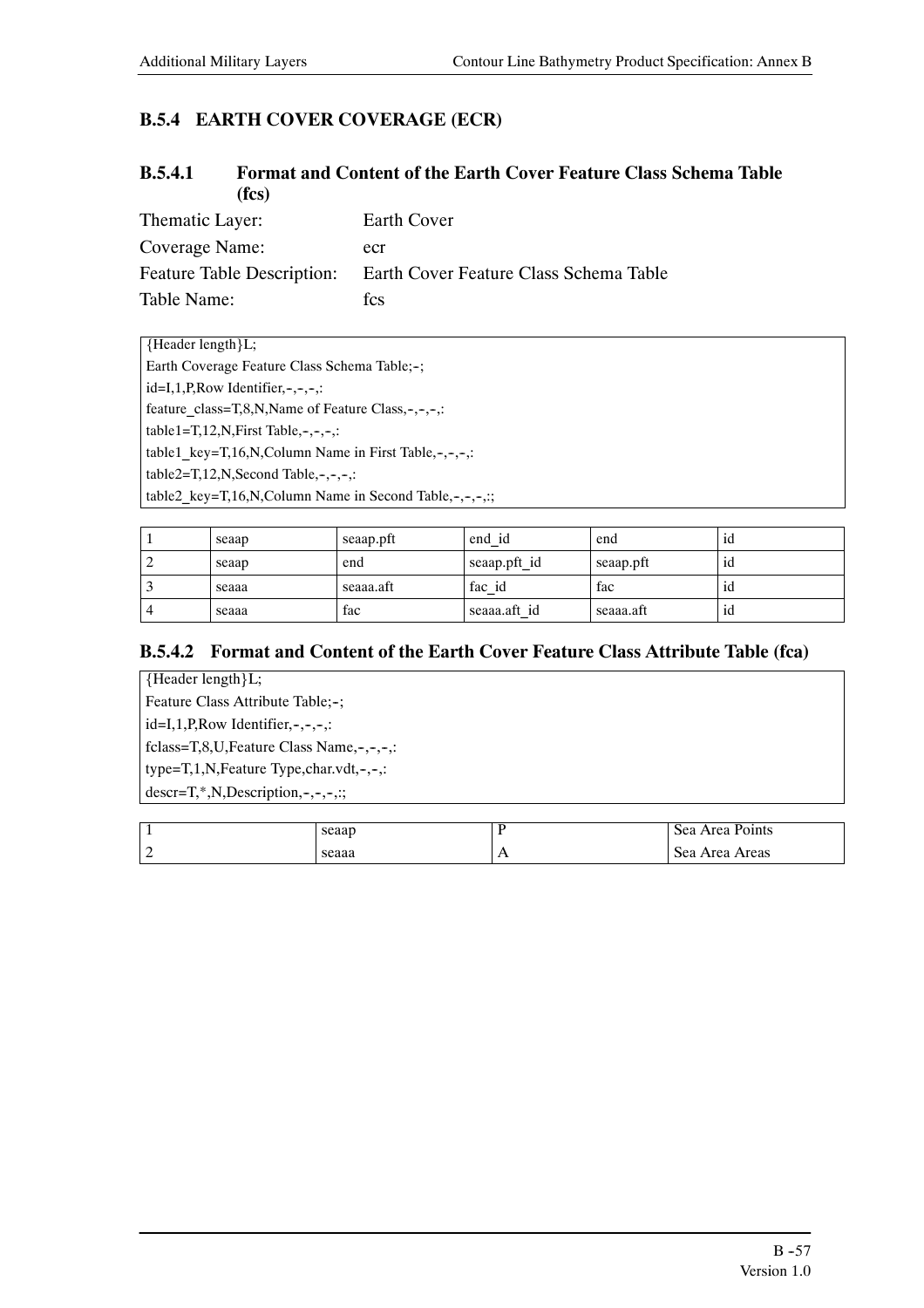# **B.5.4.3 Format and content of Sea Area Point Feature Table (seaap.pt)**

| Thematic Layer:                   | <b>Earth Cover</b>           |
|-----------------------------------|------------------------------|
| Coverage Name:                    | ecr                          |
| <b>Feature Table Description:</b> | Sea Area Point Feature Table |
| Table Name:                       | seaap.pft                    |
| Thematic Index ID Number: 1       |                              |

#### {Header length}L;

- Sea Area Point Feature Table;-;
- 1 id=I,1,P,Row Identifier,-,-,-,:
- 2 f\_code=T,5,N,FACC Feature Code,char.vdt,-,-,:
- 3 nam=T,\*,N,Name,-,nam1.pfx,-,;
- 4 na2=T,\*,N,Second name,-,na21.pfx,-,:
- 5 pbr=T,\*,Publication Reference,-,pbr1.afx,-,:
- 6 pic=T,\*,Pictorial Representation,-,pic1.afx,-,:
- 7 sea=S,1,N,Sea Area Classification,int.vdt,sea1.pti,-,:
- 8 tile\_id=S,1,N,Tile Reference ID,-,til1\_id.pti,-,:
- 9 end\_id=I,1,N,Entity Node Primitive ID,-,end1\_id.pti,-,:;

| $\mathbf{I}$   |                   |
|----------------|-------------------|
| $\overline{2}$ | $ZD040\backslash$ |
| 3              | Seamount\         |
| $\overline{4}$ |                   |
| 5              |                   |
| 6              |                   |
| 5              | 18                |
| 6              | $10\backslash$    |
| ⇁              |                   |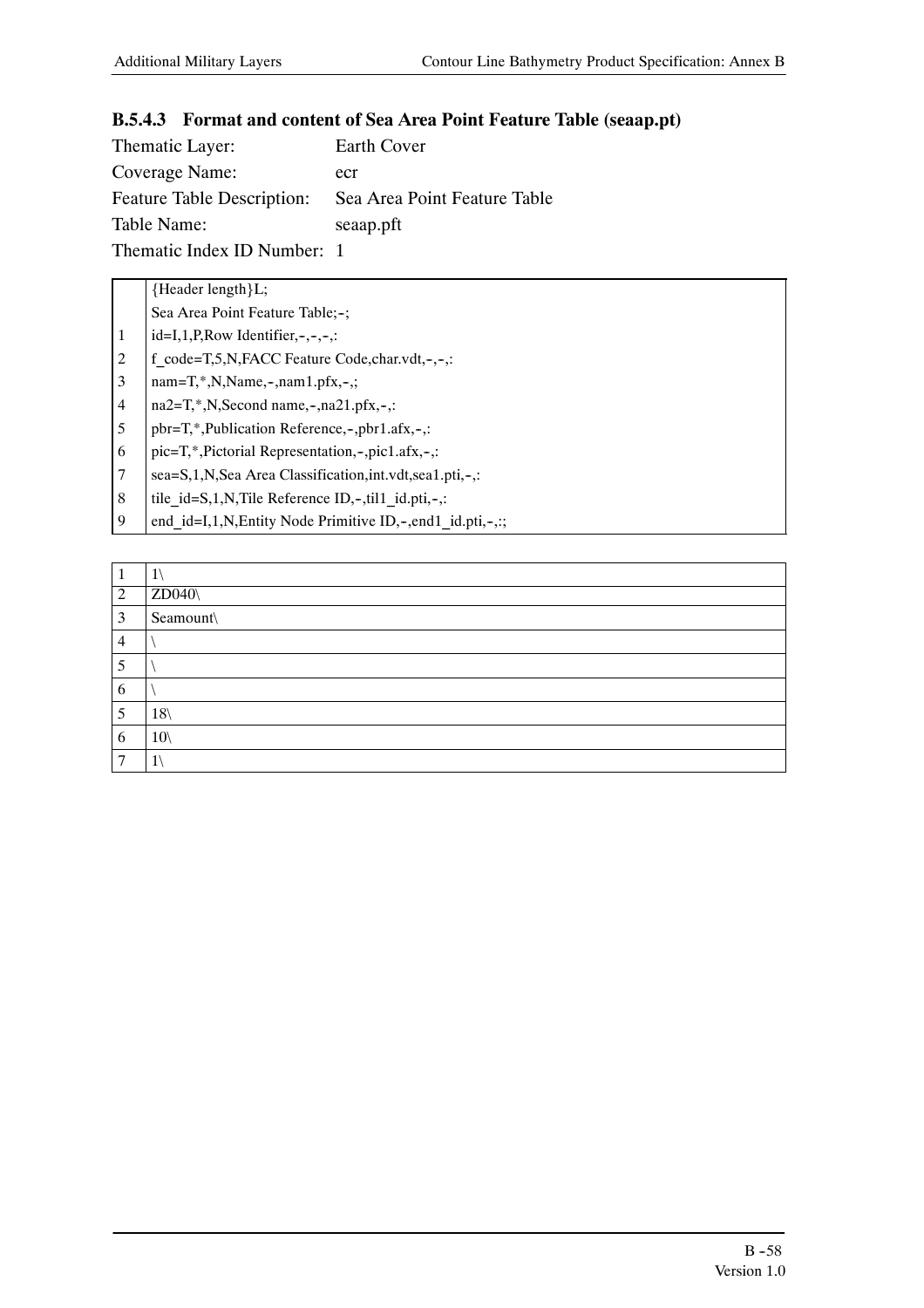# **B.5.4.4 Format and Content of the Sea Area Area Feature Table (seaaa.aft)**

| Thematic Layer: | Earth Cover                                            |
|-----------------|--------------------------------------------------------|
| Coverage Name:  | erc                                                    |
|                 | Feature Table Description: Sea Area Area Feature Table |
| Table Name:     | seaaa.aft                                              |
| $TT1 \tT1 \tT1$ |                                                        |

Thematic Index ID Number: 2 {Header length}L;

|                | Sea Area Area Feature Table;-;                         |
|----------------|--------------------------------------------------------|
| $\mathbf{1}$   | $id=I,1,P,Row$ Identifier, -, -, -,:                   |
| 2              | f code=T,5,N,FACC Feature Code,char.vdt,-,-,:          |
| $\mathfrak{Z}$ | $nam=T,*,N,Name,-,nam2.afx,-,;$                        |
| $\overline{4}$ | $na2=T,*,N, Second name,-,na22.afx,-,:$                |
| 5              | pbr=T,*,Publication Reference,-,pbr2.afx,-,:           |
| 6              | pic=T,*,Pictorial Representation,-,pic2.afx,-,:        |
| 7              | sea=S,1,N,Sea Area Classification,int.vdt,sea2.ati,-,: |
| 8              | tile id=S,1,N,Tile Reference ID,-,til2_id.ati,-,:      |
| 9              | fac id=I,1,N,Face Primitive ID,-,fac2 id.ati,-,:;      |

| 2              | $ZD040\backslash$ |
|----------------|-------------------|
| 3              | Trench\           |
| $\overline{4}$ |                   |
| 5              |                   |
| 6              |                   |
| $\mathcal{L}$  | Q                 |
| 8              |                   |
| Q              |                   |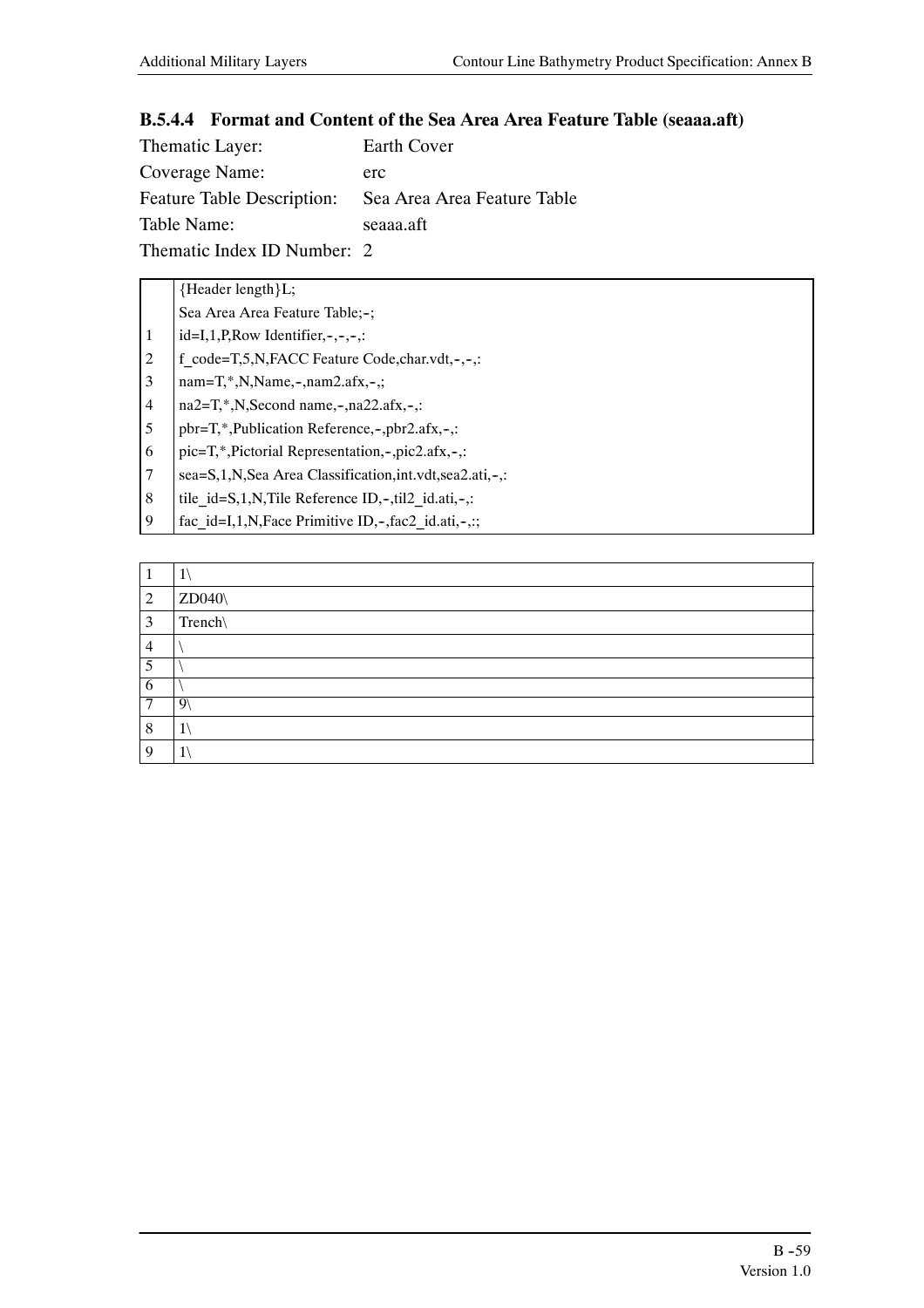# **B.5.4.5 Format and Content of the Earth Cover Character Value Description Table (char.vdt)**

| Thematic Layer: | Earth Cover                                                              |
|-----------------|--------------------------------------------------------------------------|
| Coverage Name:  | erc                                                                      |
|                 | Feature Table Description: Earth Cover Character Value Description Table |
| Table Name:     | char.vdt                                                                 |

{Header length}L;

Hydrography Character Value Description Table;-; id=I,1,P,Row Identifier,-,-,-,: table=T,12,N,Name of the Feature Table,-,-,-,: attribute=T,6,N,Column Name,-,-,-,: value=T,5,N,Unique Value of Attribute,-,-,-,: description=T,\*,N,Description of Value,-,-,-,:;

|   | seaap.pft | code | ZD040 | Named Location     |
|---|-----------|------|-------|--------------------|
|   | seaaa.aft | code | ZD040 | Named Location     |
|   | fca       | type |       | Point/Node Feature |
| 4 | fca       | type |       | Area Feature       |

# **B.5.4.6 Format and Content of Earth Cover Integer Value Description Table (int.vdt)**

| Thematic Layer: | Earth Cover                                                            |
|-----------------|------------------------------------------------------------------------|
| Coverage Name:  | erc                                                                    |
|                 | Feature Table Description: Earth Cover Integer Value Description Table |
| Table Name:     | int.vdt                                                                |

{Header length}L;

Earth Cover Integer Value Description Table;-;

id=I,1,P,Row Identifier,-,-,-,:

table=T,12,N,Name of the Feature Table,-,-,-,:

attribute=T,3,N,Column Name,-,-,-,:

value=S,1,N,Unique Value of Attribute,-,-,-,:

description=T,\*,N,Description of Value,-,-,-,:;

| $\mathbf{1}$   | seaaa.aft | sea | $\mathbf{0}$   | Undefined      |
|----------------|-----------|-----|----------------|----------------|
| $\overline{2}$ | seaaa.aft | sea | $\overline{2}$ | Gat            |
| 3              | seaaa.aft | sea | 3              | Bank           |
| $\overline{4}$ | seaaa.aft | sea | $\overline{4}$ | Deep           |
| 5              | seaaa.aft | sea | 5              | <b>Bay</b>     |
| 6              | seaaa.aft | sea | $\overline{7}$ | Basin          |
| 7              | seaaa.aft | sea | 9              | Trench         |
| 8              | seaaa.aft | sea | 10             | Mud flats      |
| 9              | seaaa.aft | sea | 11             | Reef           |
| 10             | seaaa.aft | sea | 12             | Ledge          |
| 11             | seaaa.aft | sea | 13             | Canyon         |
| 12             | seaaa.aft | sea | 14             | <b>Narrows</b> |
| 13             | seaaa.aft | sea | 15             | Shoal          |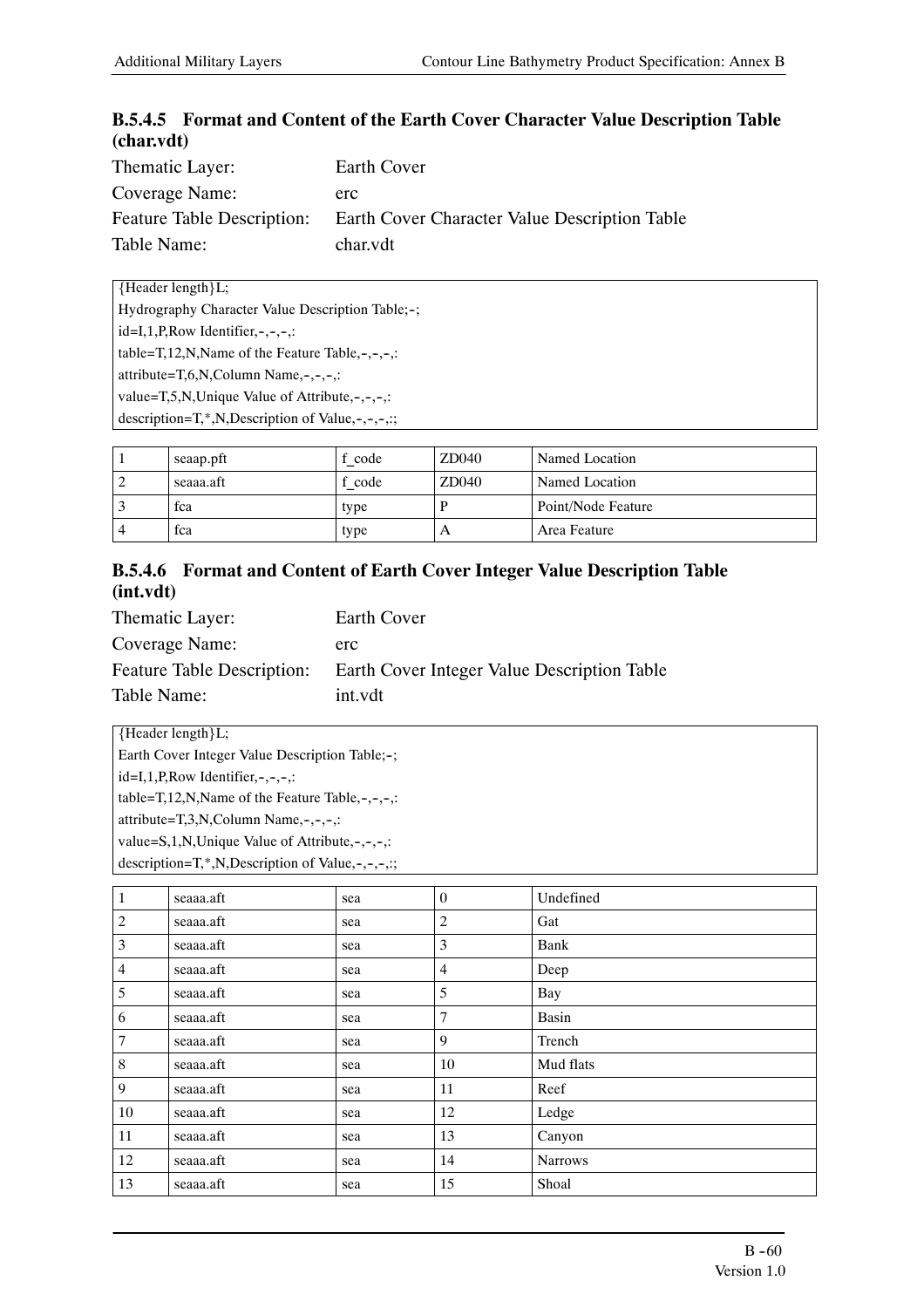| 14 | seaaa.aft | sea | 16               | Knoll              |
|----|-----------|-----|------------------|--------------------|
| 15 | seaaa.aft | sea | 17               | Ridge              |
| 16 | seaaa.aft | sea | 18               | Seamount           |
| 17 | seaaa.aft | sea | 19               | Pinnacle           |
| 18 | seaaa.aft | sea | 20               | Abyssal plain      |
| 19 | seaaa.aft | sea | 21               | Plateau            |
| 20 | seaaa.aft | sea | 22               | Spur               |
| 21 | seaaa.aft | sea | 23               | Shelf              |
| 22 | seaaa.aft | sea | 24               | Trough             |
| 23 | seaaa.aft | sea | 25               | Saddle             |
| 24 | seaaa.aft | sea | 26               | Abyssal hills      |
| 25 | seaaa.aft | sea | 27               | Apron              |
| 26 | seaaa.aft | sea | 28               | Archipelagic apron |
| 27 | seaaa.aft | sea | 29               | Borderland         |
| 28 | seaaa.aft | sea | 30               | Continental margin |
| 29 | seaaa.aft | sea | 31               | Continental rise   |
| 30 | seaaa.aft | sea | 32               | Escarpment         |
| 31 | seaaa.aft | sea | 33               | Fan                |
| 32 | seaaa.aft | sea | 34               | Fracture zone      |
| 33 | seaaa.aft | sea | 35               | Gap                |
| 34 | seaaa.aft | sea | 36               | Guyot              |
| 35 | seaaa.aft | sea | 37               | Hill               |
| 36 | seaaa.aft | sea | 38               | Hole               |
| 37 | seaaa.aft | sea | 39               | Levee              |
| 38 | seaaa.aft | sea | 40               | Median valley      |
| 39 | seaaa.aft | sea | 41               | Moat               |
| 40 | seaaa.aft | sea | 42               | Mountains          |
| 41 | seaaa.aft | sea | 43               | Peak               |
| 42 | seaaa.aft | sea | 44               | Province           |
| 43 | seaaa.aft | sea | 45               | Rise               |
| 44 | seaaa.aft | sea | 46               | Sea channel        |
| 45 | seaaa.aft | sea | 47               | Seamount chain     |
| 46 | seaaa.aft | sea | 48               | Shelf-edge         |
| 47 | seaaa.aft | sea | 49               | Sill               |
| 48 | seaaa.aft | sea | 50               | Slope              |
| 49 | seaaa.aft | sea | 51               | Terrace            |
| 50 | seaaa.aft | sea | 52               | Valley             |
| 51 | seaaa.aft | sea | 56               | Reach              |
| 52 | seaaa.aft | sea | 997              | Unpopulated        |
| 53 | seaaa.aft | sea | 998              | Not applicable     |
| 54 | seaaa.aft | sea | 999              | Other              |
| 55 | seaap.pft | sea | $\boldsymbol{0}$ | Undefined          |
| 56 | seaap.pft | sea | $\overline{c}$   | Gat                |
| 57 | seaap.pft | sea | $\overline{3}$   | Bank               |
| 58 | seaap.pft | sea | $\overline{4}$   | Deep               |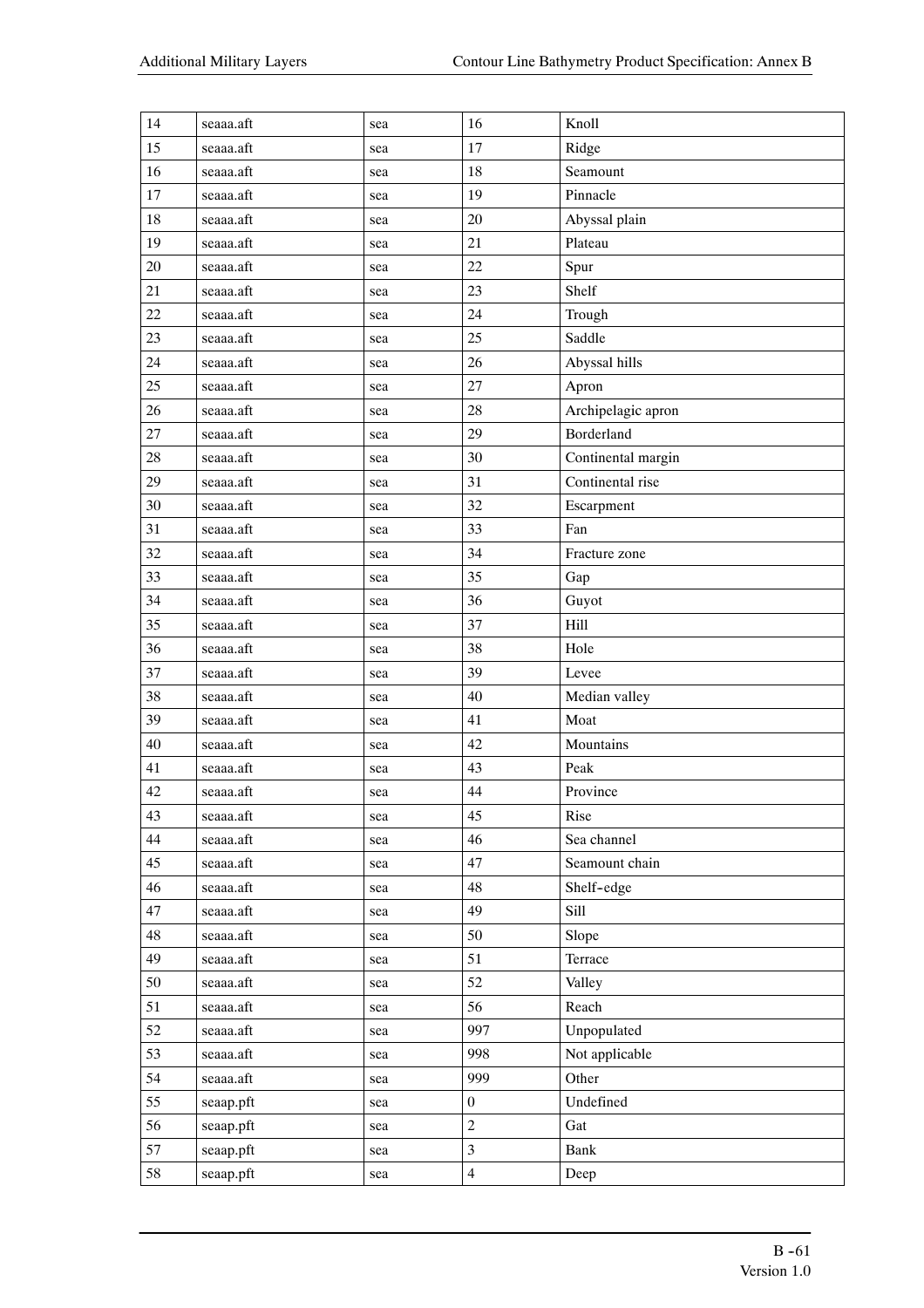| 59      | seaap.pft | sea | 5  | <b>Bay</b>         |
|---------|-----------|-----|----|--------------------|
| 60      | seaap.pft | sea | 7  | Basin              |
| 61      | seaap.pft | sea | 9  | Trench             |
| 62      | seaap.pft | sea | 10 | Mud flats          |
| 63      | seaap.pft | sea | 11 | Reef               |
| 64      | seaap.pft | sea | 12 | Ledge              |
| 65      | seaap.pft | sea | 13 | Canyon             |
| 66      | seaap.pft | sea | 14 | <b>Narrows</b>     |
| 67      | seaap.pft | sea | 15 | Shoal              |
| 68      | seaap.pft | sea | 16 | Knoll              |
| 69      | seaap.pft | sea | 17 | Ridge              |
| 70      | seaap.pft | sea | 18 | Seamount           |
| 71      | seaap.pft | sea | 19 | Pinnacle           |
| 72      | seaap.pft | sea | 20 | Abyssal plain      |
| 73      | seaap.pft | sea | 21 | Plateau            |
| 74      | seaap.pft | sea | 22 | Spur               |
| 75      | seaap.pft | sea | 23 | Shelf              |
| 76      | seaap.pft | sea | 24 | Trough             |
| $77 \,$ | seaap.pft | sea | 25 | Saddle             |
| 78      | seaap.pft | sea | 26 | Abyssal hills      |
| 79      | seaap.pft | sea | 27 | Apron              |
| 80      | seaap.pft | sea | 28 | Archipelagic apron |
| 81      | seaap.pft | sea | 29 | Borderland         |
| 82      | seaap.pft | sea | 30 | Continental margin |
| 83      | seaap.pft | sea | 31 | Continental rise   |
| 84      | seaap.pft | sea | 32 | Escarpment         |
| 85      | seaap.pft | sea | 33 | Fan                |
| 86      | seaap.pft | sea | 34 | Fracture zone      |
| 87      | seaap.pft | sea | 35 | Gap                |
| 88      | seaap.pft | sea | 36 | Guyot              |
| 89      | seaap.pft | sea | 37 | Hill               |
| 90      | seaap.pft | sea | 38 | Hole               |
| 91      | seaap.pft | sea | 39 | Levee              |
| 92      | seaap.pft | sea | 40 | Median valley      |
| 93      | seaap.pft | sea | 41 | Moat               |
| 94      | seaap.pft | sea | 42 | Mountains          |
| 95      | seaap.pft | sea | 43 | Peak               |
| 96      | seaap.pft | sea | 44 | Province           |
| 97      | seaap.pft | sea | 45 | Rise               |
| 98      | seaap.pft | sea | 46 | Sea channel        |
| 99      | seaap.pft | sea | 47 | Seamount chain     |
| 100     | seaap.pft | sea | 48 | Shelf-edge         |
| 101     | seaap.pft | sea | 49 | Sill               |
| 102     | seaap.pft | sea | 50 | Slope              |
| 103     | seaap.pft | sea | 51 | Terrace            |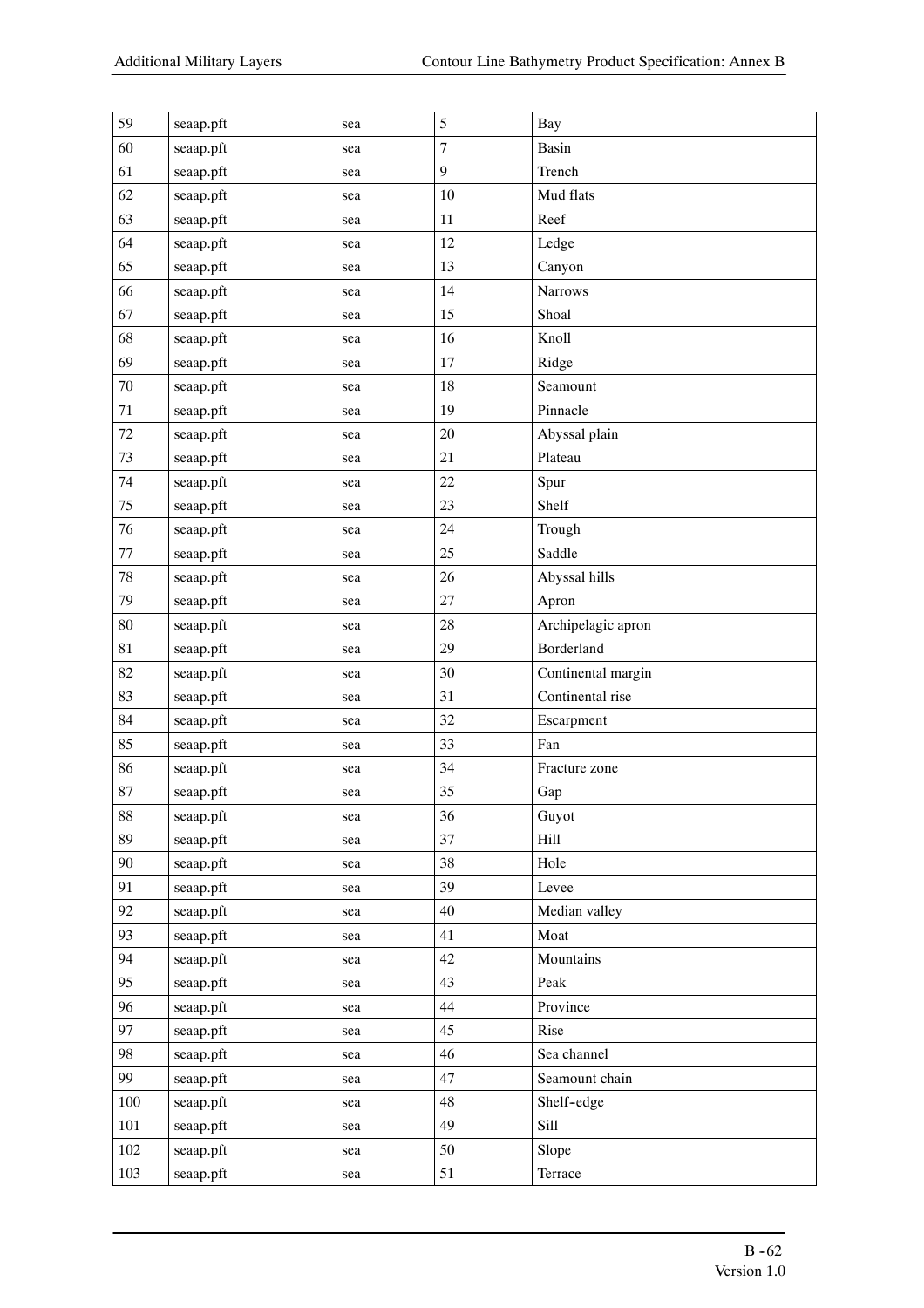| 104 | seaap.pft | sea | 52  | Valley         |
|-----|-----------|-----|-----|----------------|
| 105 | seaap.pft | sea | 56  | Reach          |
| 106 | seaap.pft | sea | 997 | Unpopulated    |
| 107 | seaap.pft | sea | 998 | Not applicable |
| 108 | seaap.pft | sea | 999 | Other          |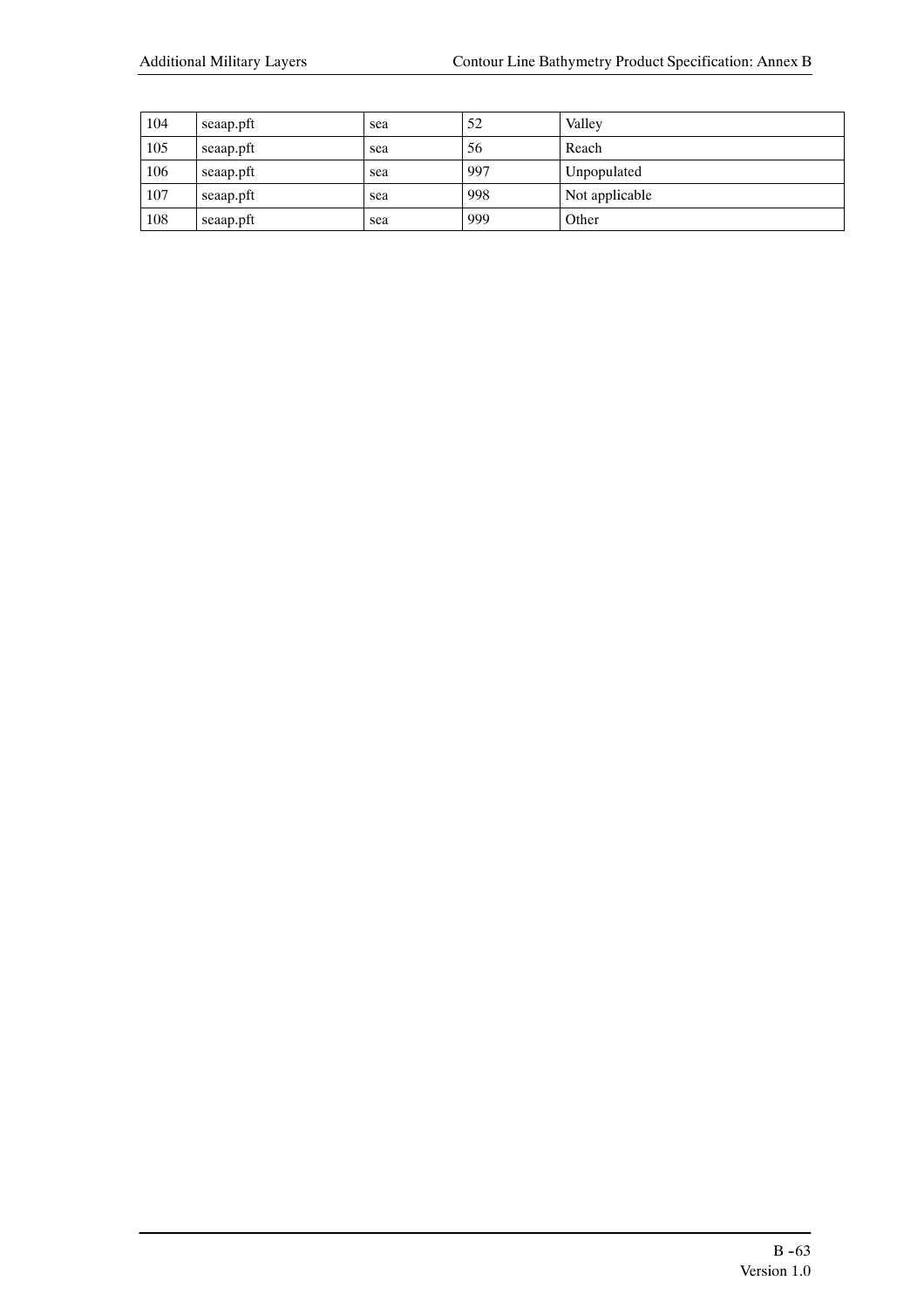# **B.5.5 SURVEY INFORMATION COVERAGE (SUR)**

#### **B.5.5.1 Format and Content of the Survey Information Feature Class Schema Table (fcs)**

| Thematic Layer: | Survey Information                                                       |
|-----------------|--------------------------------------------------------------------------|
| Coverage Name:  | sur                                                                      |
|                 | Feature Table Description: Survey Information Feature Class Schema Table |
| Table Name:     | fcs                                                                      |

| $\mathcal{A}$ {Header length}L;                              |
|--------------------------------------------------------------|
| Survey Information Feature Class Schema Table;-;             |
| $id=I,1,P,Row$ Identifier, $-,-,-$ .                         |
| feature class=T,8,N,Name of Feature Class,-,-,-,:            |
| table $1=T, 12, N$ , First Table, $-,-,-$ .                  |
| table1 key= $T, 16, N,$ Column Name in First Table,-,-,-,:   |
| table2= $T, 12, N$ , Second Table, $-,-,-$ .                 |
| table2 key= $T, 16, N,$ Column Name in Second Table,-,-,-,:; |

| swatha | swatha<br>. n tr<br>atiid.dit | . .<br>tac<br>1d                             | tac       | 1d |
|--------|-------------------------------|----------------------------------------------|-----------|----|
| swatha | c<br>fac                      | swatha.aft<br>1d<br>$\overline{\phantom{0}}$ | seaaa.aft | 1d |

# **B.5.5.2 Format and Content of the Survey Information Feature Class Attribute Table (fca)**

| {Header length}L;                                         |
|-----------------------------------------------------------|
| Feature Class Attribute Table:-:                          |
| $id=L,1,P,Row Identification, -,-,-,$ :                   |
| fclass=T,8,U,Feature Class Name,-,-,-,:                   |
| type=T,1,N,Feature Type,char.vdt,-,-,:                    |
| $\text{descr} = T, *, N, \text{Description}, -, -, -, ::$ |
|                                                           |

| $\alpha$<br>. .<br>. . |  |  |  |  |
|------------------------|--|--|--|--|
|------------------------|--|--|--|--|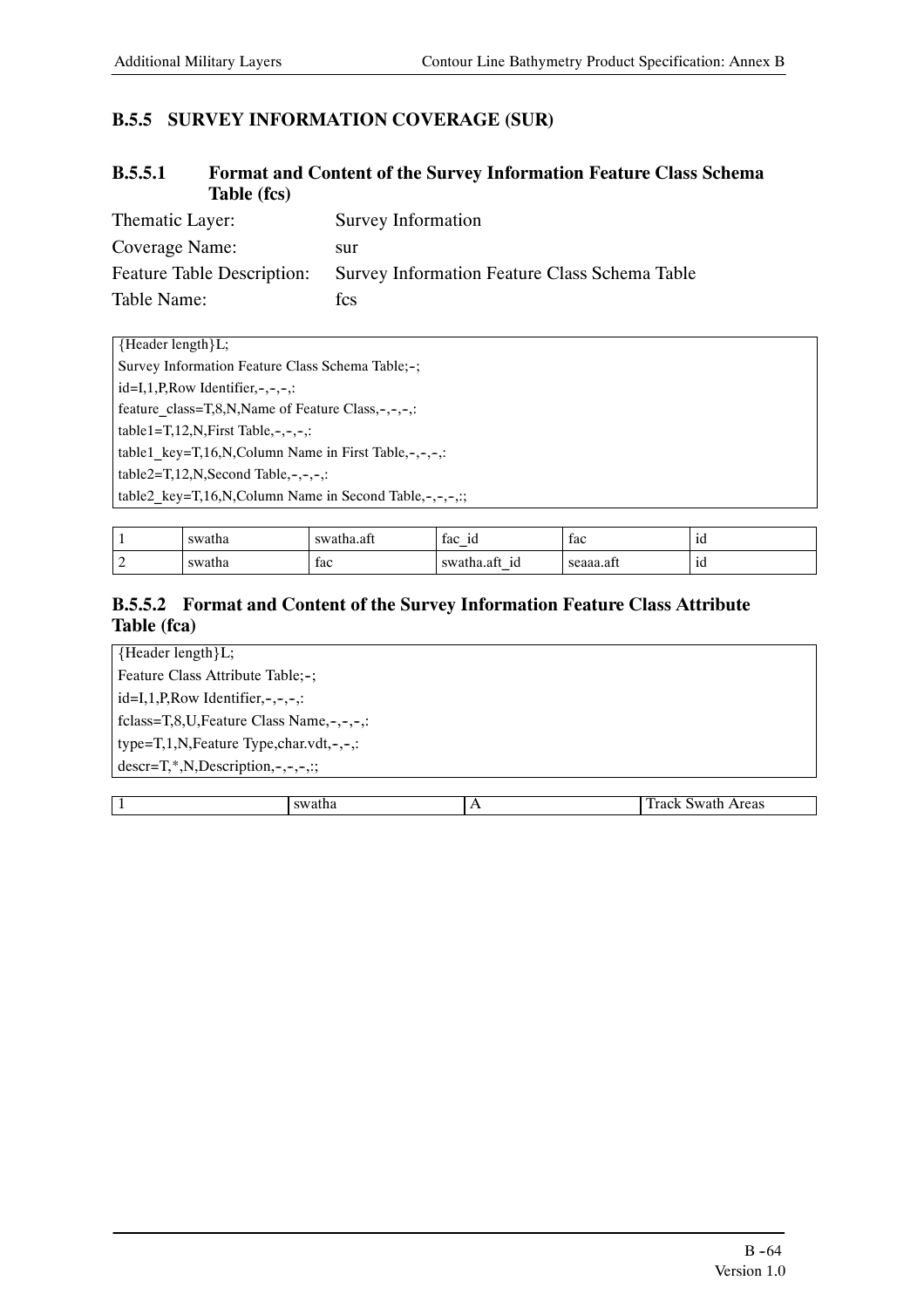# **B.5.5.3 Format and Content of the Track Swath Area Feature Table (swatha.aft)**

| Thematic Layer:                   | Survey Information             |
|-----------------------------------|--------------------------------|
| Coverage Name:                    | sur                            |
| <b>Feature Table Description:</b> | Track Swath Area Feature Table |
| Table Name:                       | swatha.aft                     |
| Thematic Index ID Number 1        |                                |

Thematic Index ID Number: 1

|                | {Header length}L;                                                              |
|----------------|--------------------------------------------------------------------------------|
|                | Track Swath Area Feature Table;-;                                              |
| $\mathbf{1}$   | $id=I,1,P,Row Identification, -,-,-,$ :                                        |
| $\overline{c}$ | f code=T,5,N,FACC Feature Code,char.vdt,-,-,:                                  |
| 3              | $sau = T, *, N, Survey Authority, char.vdt, sau1. afx, -,.$                    |
| $\overline{4}$ | sus=D,8,N,Survey Date - Start,char.vdt,-,-,:                                   |
| 5              | sue=D,8,N,Survey Date - End,char.vdt,-,-,:                                     |
| 6              | $sur=S,1,N,$ Survey Category, int.vdt, -, -,:                                  |
| $\tau$         | $su1 = S, 1, N, Maximum Distance Between Survey Lines, int. vdt, -, -,$        |
| 8              | $su2 = S, 1, N, Minimum Distance Between Survey Lines, int. vdt, -, -, \ldots$ |
| 9              | snd=S,1,N,Sounding Category,int.vdt,snd1.ati,-,:                               |
| 10             | tec=S,1,N,Technique of Sounding Measurement, int.vdt, tec1.ati,-,:             |
| 11             | $ss1 = I, I, N, The Largest Scale of Survey Information, int. vdt, -, -, :$    |
| 12             | $ss2=I,1,N,$ The Smallest Scale of Survey Information, int.vdt, -, -,:         |
| 13             | $txt=T, *, N, TextAttribute, -,txt1.afx, -, :$                                 |
| 14             | tile id= $S$ ,1,N,Tile Reference ID, $-$ ,til1 id.ati, $-$ ,:                  |
| 15             | fac id=I,1,N,Face Primitive ID,-,fac1 id.ati,-,:;                              |

| $\mathbf{1}$    | $1\backslash$   |
|-----------------|-----------------|
| 2               | <b>BE030\</b>   |
| $\mathfrak{Z}$  | Royal Navy\     |
| $\overline{4}$  | 20000309\       |
| $\mathfrak{S}$  | 20000312\       |
| $\overline{6}$  | $\overline{3}$  |
| $\overline{7}$  | $125\sqrt{ }$   |
| $\overline{8}$  | $62\sqrt{ }$    |
| $\overline{9}$  | $1\backslash$   |
| 10              | $1\backslash$   |
| $\overline{11}$ | 25000\          |
| 12              | 75000\          |
| 13              |                 |
| $\overline{14}$ | $1\overline{ }$ |
| 15              | $1\backslash$   |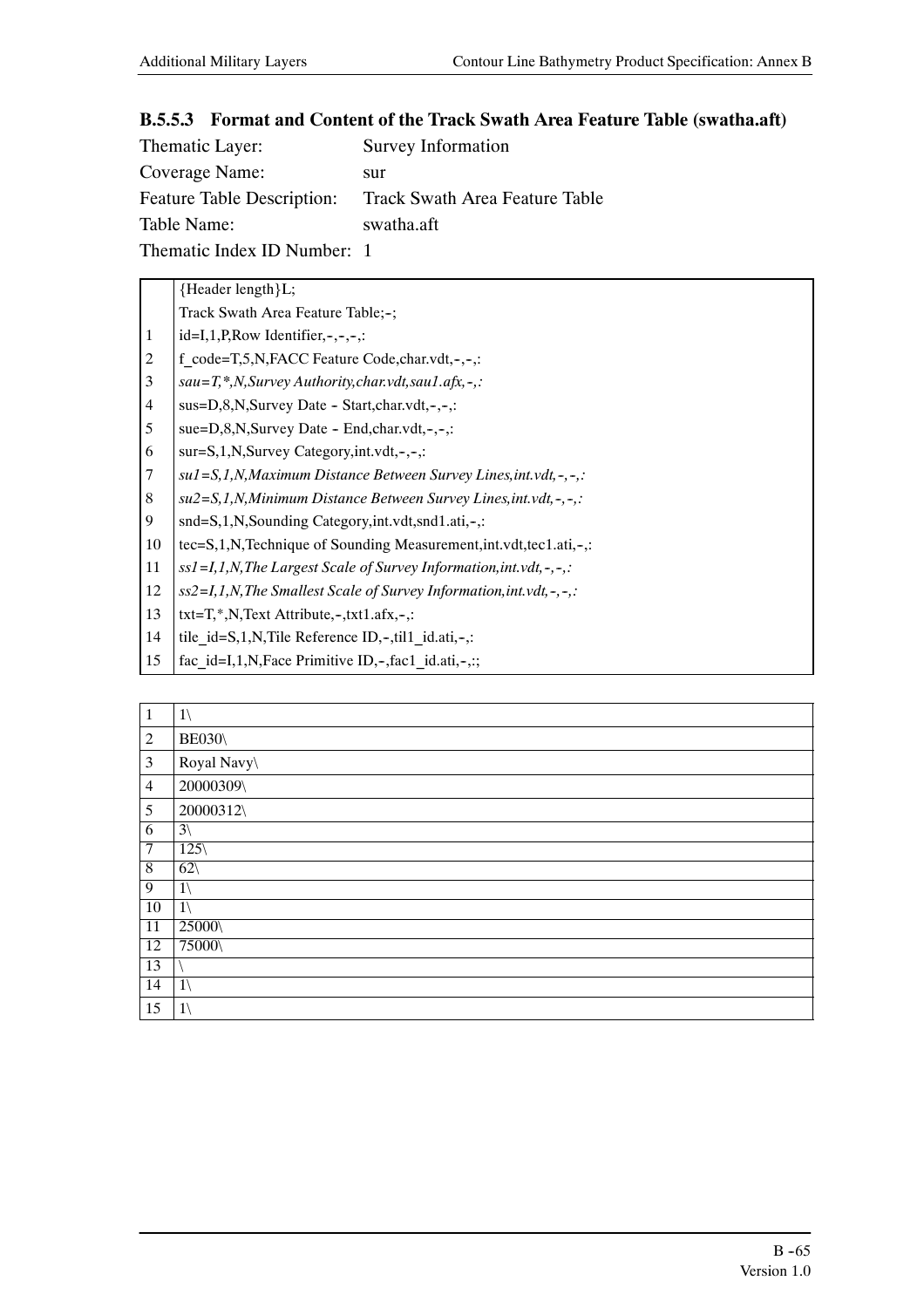#### **B.5.5.4 Format and Content of the Survey Information Character Value Description Table (char.vdt)**

| Thematic Layer: | Survey Information                                                              |
|-----------------|---------------------------------------------------------------------------------|
| Coverage Name:  | sur                                                                             |
|                 | Feature Table Description: Survey Information Character Value Description Table |
| Table Name:     | char.vdt                                                                        |

{Header length}L;

Survey Information Character Value Description Table;-; id=I,1,P,Row Identifier,-,-,-,: table=T,12,N,Name of the Feature Table,-,-,-,: attribute=T,6,N,Column Name,-,-,-,: value=T,5,N,Unique Value of Attribute,-,-,-,: description=T,\*,N,Description of Value,-,-,-,:;

|   | swatha.pft | code | <b>BE030</b> | <b>Track Swath</b> |
|---|------------|------|--------------|--------------------|
| 2 | swatha.pft | sau  | <b>UNK</b>   | <b>Unknown</b>     |
|   | swatha.pft | sue  | <b>UNK</b>   | Unknown            |
| 4 | swatha.pft | sus  | <b>UNK</b>   | Unknown            |
|   | fca        | type | $\bigwedge$  | Area Feature       |

#### **B.5.5.5 Format and Content of the Survey Information Integer Value Description Table (int.vdt)**

| Thematic Layer:                   | Survey Information                                 |
|-----------------------------------|----------------------------------------------------|
| Coverage Name:                    | sur                                                |
| <b>Feature Table Description:</b> | Survey Information Integer Value Description Table |
| Table Name:                       | int.vdt                                            |

{Header length}L; Survey Information Integer Value Description Table;-;

id=I,1,P,Row Identifier,-,-,-,:

table=T,12,N,Name of the Feature Table,-,-,-,:

attribute=T,3,N,Column Name,-,-,-,:

value=S,1,N,Unique Value of Attribute,-,-,-,:

description=T,\*,N,Description of Value,-,-,-,:;

|    | swatha.aft | ss1 | $-2147483647$ | Unknown                      |
|----|------------|-----|---------------|------------------------------|
| 2  | swatha.aft | ss2 | $-2147483647$ | Unknown                      |
| 3  | swatha.aft | su1 | $-32767$      | Unknown                      |
| 4  | swatha.aft | su2 | $-32767$      | Unknown                      |
| 5  | swatha.aft | sur | 0             | Unknown                      |
| 6  | swatha.aft | sur | 3             | Reconnaissance/sketch survey |
| 7  | swatha.aft | sur | 4             | Controlled survey            |
| 8  | swatha.aft | sur | 5             | Examination survey           |
| 9  | swatha.aft | sur | 6             | Passage survey               |
| 10 | swatha.aft | sur | 7             | Remotely sensed              |
| 11 | swatha.aft | snd | 0             | Unknown                      |
| 12 | swatha.aft | snd | 11            | Not regularly maintained     |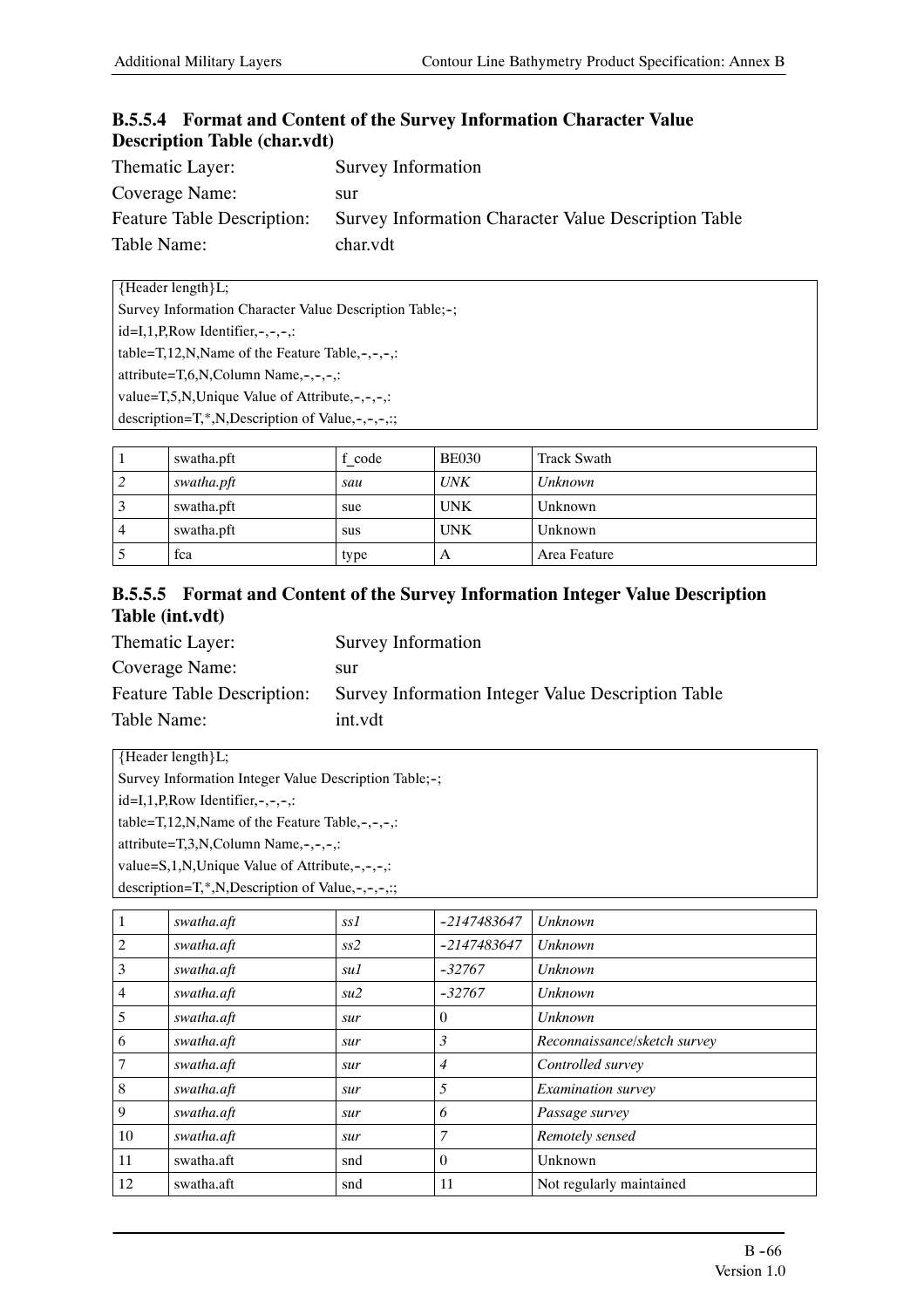| 13 | swatha.aft | snd | 12             | Depth known                                           |
|----|------------|-----|----------------|-------------------------------------------------------|
| 14 | swatha.aft | snd | 91             | No bottom found at depth shown                        |
| 15 | swatha.aft | snd | 92             | Depth unknown                                         |
| 16 | swatha.aft | snd | 93             | Doubtful sounding                                     |
| 17 | swatha.aft | snd | 94             | Unreliable sounding                                   |
| 18 | swatha.aft | snd | 95             | Least depth known                                     |
| 19 | swatha.aft | snd | 96             | Least depth unknown, safe clearance at depth<br>shown |
| 20 | swatha.aft | snd | 97             | Value reported (not surveyed)                         |
| 21 | swatha.aft | snd | 98             | Value reported (not confirmed)                        |
| 22 | swatha.aft | snd | 99             | Maintained depth                                      |
| 23 | swatha.aft | tec | $\theta$       | Undefined                                             |
| 24 | swatha.aft | tec | 1              | Found by echo sounder                                 |
| 25 | swatha.aft | tec | $\overline{2}$ | Found by side scan sonar                              |
| 26 | swatha.aft | tec | 3              | Found by multibeam                                    |
| 27 | swatha.aft | tec | $\overline{4}$ | Found by diver                                        |
| 28 | swatha.aft | tec | 5              | Found by lead-line                                    |
| 29 | swatha.aft | tec | 6              | Found by wire drag                                    |
| 30 | swatha.aft | tec | $\overline{7}$ | Found by laser                                        |
| 31 | swatha.aft | tec | 8              | Swept by vertical acoustic system                     |
| 32 | swatha.aft | tec | 9              | Found by electromagnetic sensor                       |
| 33 | swatha.aft | tec | 10             | Photogrammetry                                        |
| 34 | swatha.aft | tec | 11             | Satellite imagery                                     |
| 35 | swatha.aft | tec | 12             | Found by levelling                                    |
| 36 | swatha.aft | tec | 13             | Computer generated                                    |
| 37 | swatha.aft | tec | 14             | Swept by side scan sonar                              |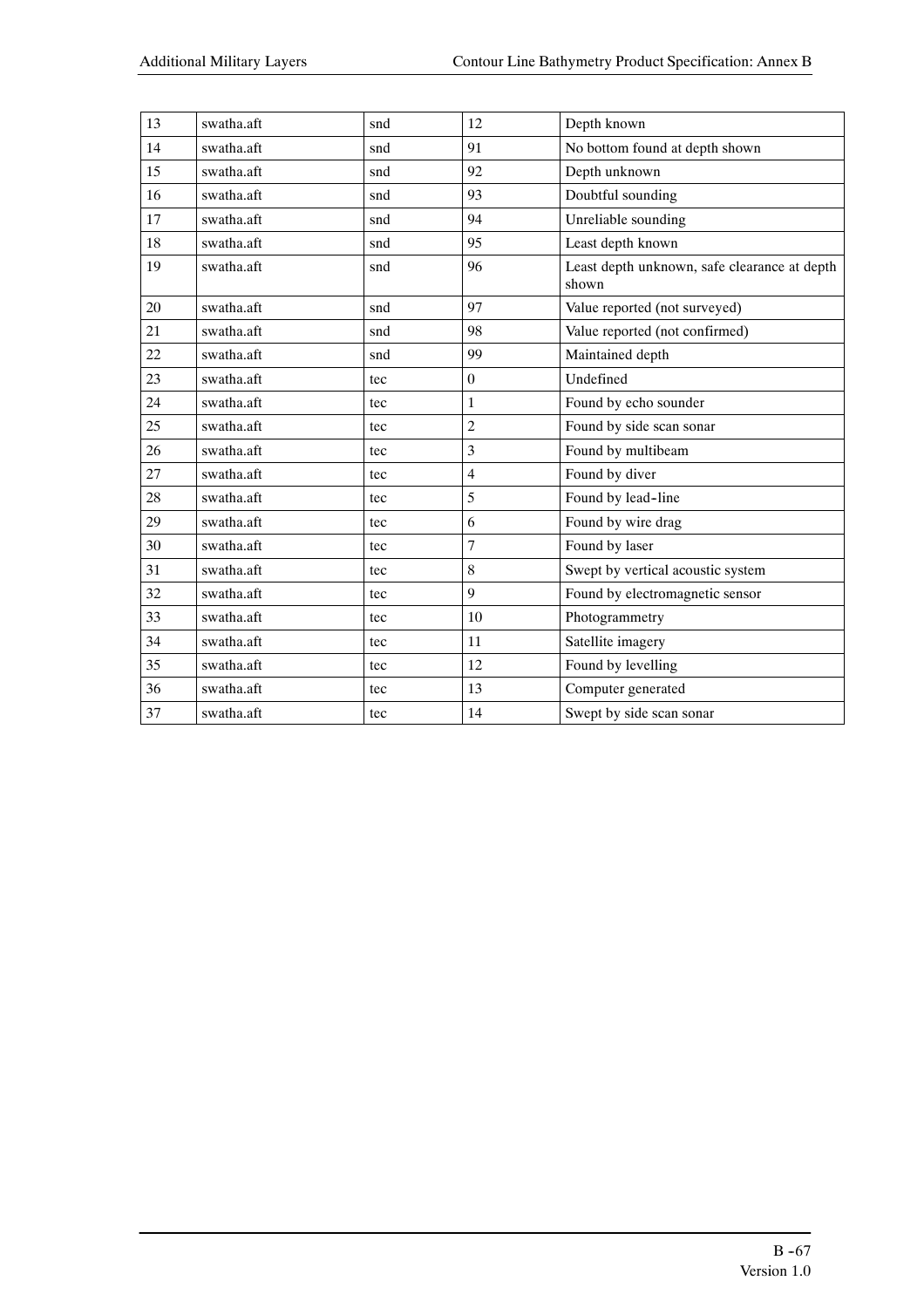# **B.5.6 DATA QUALITY COVERAGE (DQ)**

The Data Quality coverage is implemented as shown in tables B.5.6.1 to B.5.6.7. It contains information that affects the entire library.

# **B.5.6.1 Format and Content of the Data Quality Feature Class Schema Table (fcs)**

| Thematic Layer:                   | Data Quality                            |
|-----------------------------------|-----------------------------------------|
| Coverage Name:                    | da                                      |
| <b>Feature Table Description:</b> | Data Quality Feature Class Schema Table |
| Table Name:                       | fcs                                     |

| $\mathcal{A}$ {Header length}L;                              |  |
|--------------------------------------------------------------|--|
| Data Quality Feature Class Schema Table;-;                   |  |
| $id=I,1,P,Row Identification, -,-,-$                         |  |
| feature class=T,8,N,Name of Feature Class,-,-,-,:            |  |
| table $1=T, 12, N$ , First Table, $-,-,-$ .                  |  |
| table1 key= $T, 16, N, Column$ Name in First Table,-,-,-,:   |  |
| table2= $T$ ,12,N,Second Table,-,-,-,:                       |  |
| table2 key= $T, 16, N, Column$ Name in Second Table,-,-,-,:; |  |
|                                                              |  |

|                | dgarea  | dqarea.aft  | fac id         | fac         | id            |
|----------------|---------|-------------|----------------|-------------|---------------|
|                | dgarea  | fac         | dqarea.aft id  | dqarea.aft  | id            |
| 3              | dgarea  | dqarea.aft  | id             | dqarea.rjt  | dqarea.aft id |
| $\overline{4}$ | dgarea  | dqarea.rjt  | dqarea.rat id  | dqarea.rat  | id            |
| 5              | dgarea  | dqarea.rat  | id             | dqarea.rjt  | dqarea.rat id |
| 6              | dgarea  | dqarea.rjt  | dqarea.aft id  | dqarea.aft  | id            |
|                | confpda | confpda.aft | fac id         | fac         | id            |
| 8              | confpda | fac         | confpda.aft id | confpda.aft | id            |

# **B.5.6.2 Format and Content of the Data Quality Feature Class Attribute Table (fca)**

| {Header length} $L$ ;                                      |  |
|------------------------------------------------------------|--|
| Feature Class Attribute Table;-;                           |  |
| $id=I,1,P,Row Identification, -,-,-,$ :                    |  |
| fclass= $T, 8, U$ , Feature Class Name, $-$ , $-$ , $-$ ,: |  |
| type= $T, 1, N$ , Feature Type, char.vdt, -, -,:           |  |
| $descr=T,*,N,Description,-,-,-,::;$                        |  |
|                                                            |  |

| confpda |  | $\cdot$ $\sim$<br>Conformance to the Product Specifica-<br>tion Areas |
|---------|--|-----------------------------------------------------------------------|
|---------|--|-----------------------------------------------------------------------|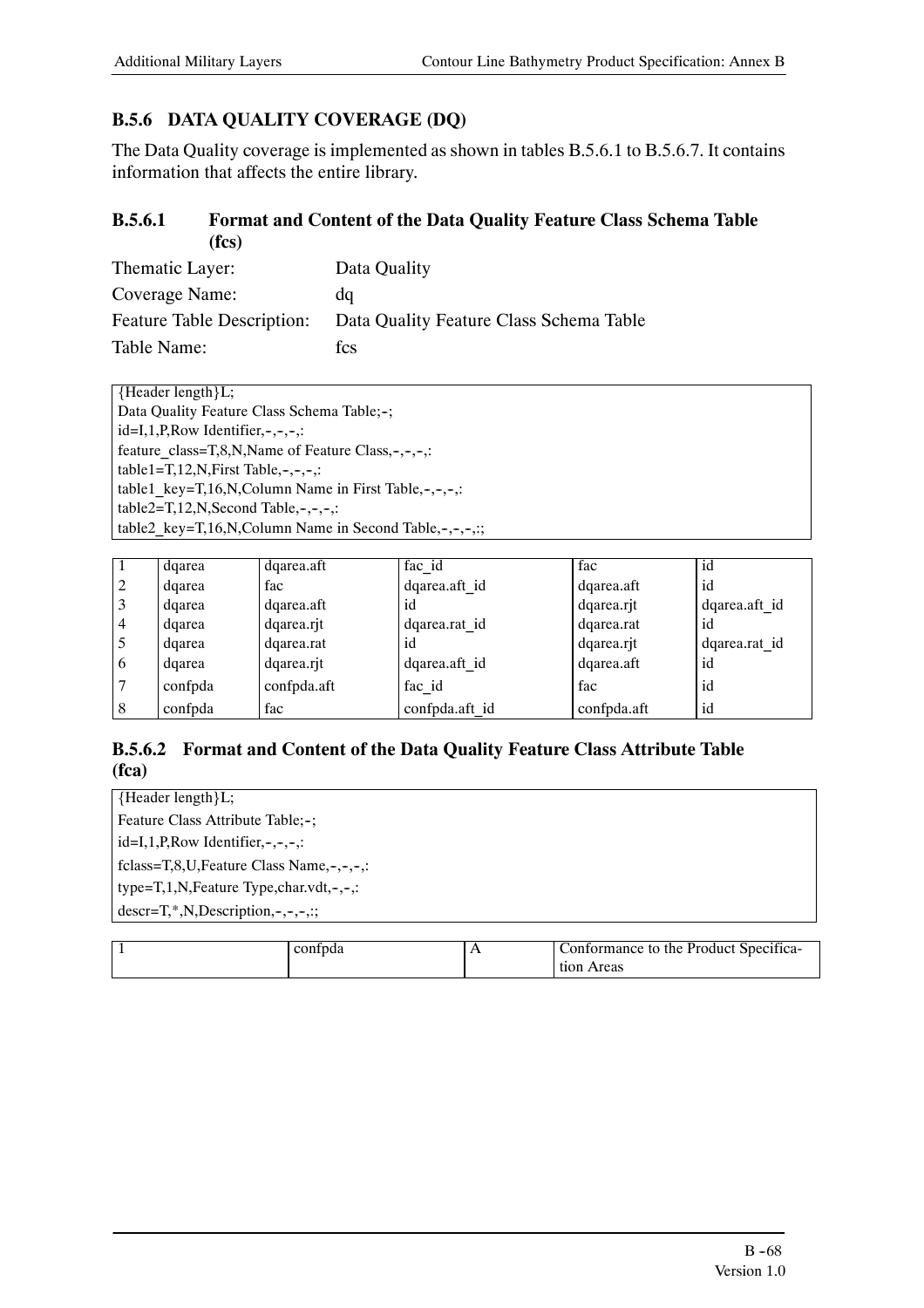#### **B.5.6.3 Format and Content of the Data Quality Area Feature Table (dqarea.aft)**

| Thematic Layer:                   | Data Quality                    |
|-----------------------------------|---------------------------------|
| Coverage Name:                    | dq                              |
| <b>Feature Table Description:</b> | Data Quality Area Feature Table |
| Table Name:                       | dqarea.aft                      |
| Thomatic Indov ID Numbor: 1       |                                 |

Thematic Index ID Number: 1

{Header length}L;

Data Quality Area Feature Table;-; 1  $\vert$  id=I,1,P,Row Identifier,-,-,-,:

2 | source\_id=T,20,N,Source ID Number,-,src\_id1.ati,-,:

3 edition=T,10,N,Map Sheet Edition,-,edition1.ati,-,:

4 comp\_date=D,1,N,Map Compilation Date,-,cdate1.ati,-,:

- 5 rev\_date=D,1,N,Map Revision Date,-,rdate1.ati,-,:
- 6 print\_date=D,1,N,Map Print Date,-,p\_date1.ati,-,:

7 *source\_country=T,20,N,Source Country,-,sctry1.ati,-,:*

*source\_agency=T,20,N,Source Agency,-,scagy1.ati,-,:*

8<br>9 source information=T,\*,N,General Source Information,-,-,-,:

- 10 abs horiz acc=S,1,N,Absolute Horizontal Accuracy (metres),int.vdt,h acc1.ati,-,:
- 11 abs vert acc=S,1,N,Absolute Vertical Accuracy (metres),int.vdt,v acc1.ati,-,:
- 12 tile id=S,1,N,Tile Reference ID,-,tile1 id.ati,-,:
- 13  $\int$  fac\_id=I,1,N,Face Primitive ID,-,fac1\_id.ati,-,:;

| 1              | $1\backslash$  |
|----------------|----------------|
| $\overline{2}$ | C7821          |
| $\mathfrak{Z}$ | $1\backslash$  |
| $\overline{4}$ | 19940325\      |
| 5              | 19940418\      |
| 6              | 19940520\      |
| 7              | GB(            |
| $\overline{8}$ | GB(            |
| 9              | Chart 1:75000\ |
| 10             | $0\backslash$  |
| 11             | $0\backslash$  |
| 12             | $1\backslash$  |
| 13             | $1\vee$        |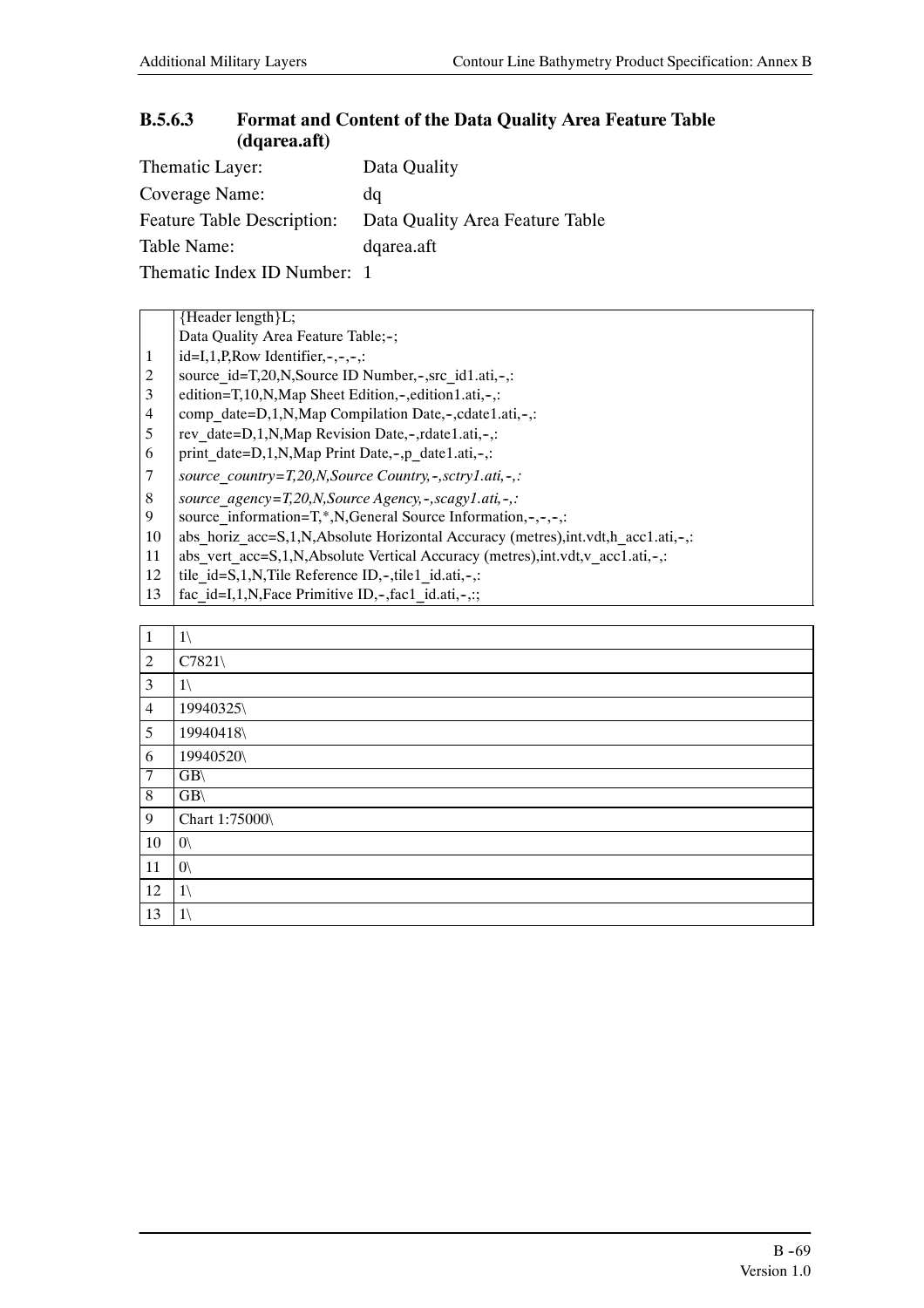# **B.5.6.4 Format and Content of the Data Quality Area Related Attribute Table (dqarea.rat)**

| Thematic Layer:                   | Data Quality                              |
|-----------------------------------|-------------------------------------------|
| Coverage Name:                    | da                                        |
| <b>Feature Table Description:</b> | Data Quality Area Related Attribute Table |
| Table Name:                       | dqarea.rat                                |

{Header length}L; Data Quality Area Related Attribute Table;-; id=I,1,P,Row Identifier,-,-,-,: dqarea.aft id=I,1,N,Area Feature Identifier,-,-,-,: layer=T,5,N,Data Quality Thematic Layer,-,-,-: dqdescr=T,\*,N,DQ Description for Area Feature,-,-,-,:;

|  | hyd | Textual description of other data quality information not cov-<br>ered by the other attributes in dgarea.aft |
|--|-----|--------------------------------------------------------------------------------------------------------------|
|  |     |                                                                                                              |

# **B.5.6.5 Format and Content of the Data Quality Area Related Join Table (dqarea.rjt)**

| Thematic Layer:                   | Data Quality                         |
|-----------------------------------|--------------------------------------|
| Coverage Name:                    | da                                   |
| <b>Feature Table Description:</b> | Data Quality Area Related Join Table |
| Table Name:                       | dqarea.rit                           |
|                                   |                                      |

{Header length}L; Data Quality Area Related Join Table;-; id=I,1,P,Row Identifier,-,-,-,: dqarea.aft\_id=I,1,N,Feature Key,-,fid2.rti,-,: dqarea.rat\_id=I,1,N,Related Attribute Table Row Identifier,-,rat2.rti,-,:;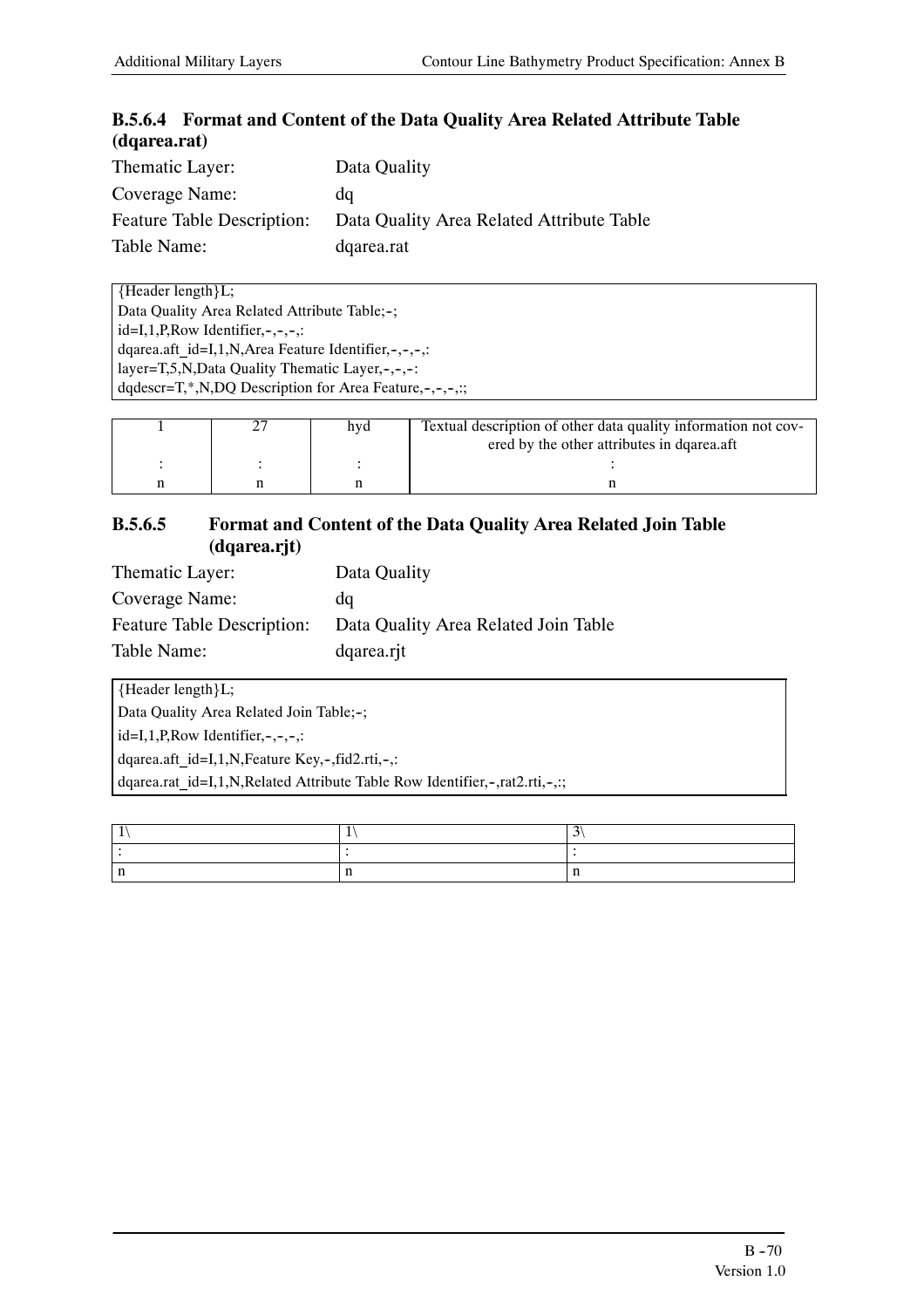#### **B.5.6.6 Format and Content of the Conformance to the Product Specification Area Feature Table (confpda.aft)**

| Thematic Layer:                       | Data Quality                                                   |
|---------------------------------------|----------------------------------------------------------------|
| Coverage Name:                        | da                                                             |
| <b>Feature Table Description:</b>     | Conformance to the Product Specification Area Feature<br>Table |
| Table Name:                           | confpda.aft                                                    |
| The meeting Index ID Members $\Omega$ |                                                                |

Thematic Index ID Number: 2

|                | {Header length}L;                                              |
|----------------|----------------------------------------------------------------|
|                | Conformance to the Product Specification Area Feature Table;-; |
|                | $id=I,1,P,Row$ Identifier,-,-,-,:                              |
| $\overline{2}$ | con=S,1,N,Category of conformance, int.vdt,con2.ati,-,:        |
| $\overline{3}$ | $txt=T, *, N, TextAttribute, - txt2.afx, -,:$                  |
| $\overline{4}$ | tile id=S,1,N,Tile Reference ID,-,tile2_id.ati,-,:             |
|                | fac_id=I,1,N,Face Primitive ID,-,fac2_id.ati,-,:;              |
|                |                                                                |
|                |                                                                |

#### **B.5.6.7 Format and Content of the Data Quality Integer Value Description Table (int.vdt)**

| Thematic Layer:                   | Data Quality                                 |
|-----------------------------------|----------------------------------------------|
| Coverage Name:                    | da                                           |
| <b>Feature Table Description:</b> | Data Quality Integer Value Description Table |
| Table Name:                       | int.vdt                                      |
|                                   |                                              |

{Header length}L; Data Quality Integer Value Description Table;-; id=I,1,P,Row Identifier,-,-,-,: table=T,12,N,Name of Feature Table,-,-,-,: attribute=T,13,N,Column Name,-,-,-,: value=S,1,N,Unique Value of Attribute,-,-,-,: description=T,\*,N,Description of Value,-,-,-,:;

|                | dqarea.aft  | abs horiz acc | $-32767$ | Unknown              |
|----------------|-------------|---------------|----------|----------------------|
| $\overline{2}$ | dqarea.aft  | abs vert acc  | $-32767$ | Unknown              |
| <sup>3</sup>   | confpda.aft | con           |          | Unknown              |
| l 4            | confpda.aft | con           |          | Complete conformance |
|                | confpda.aft | con           |          | Partial conformance  |